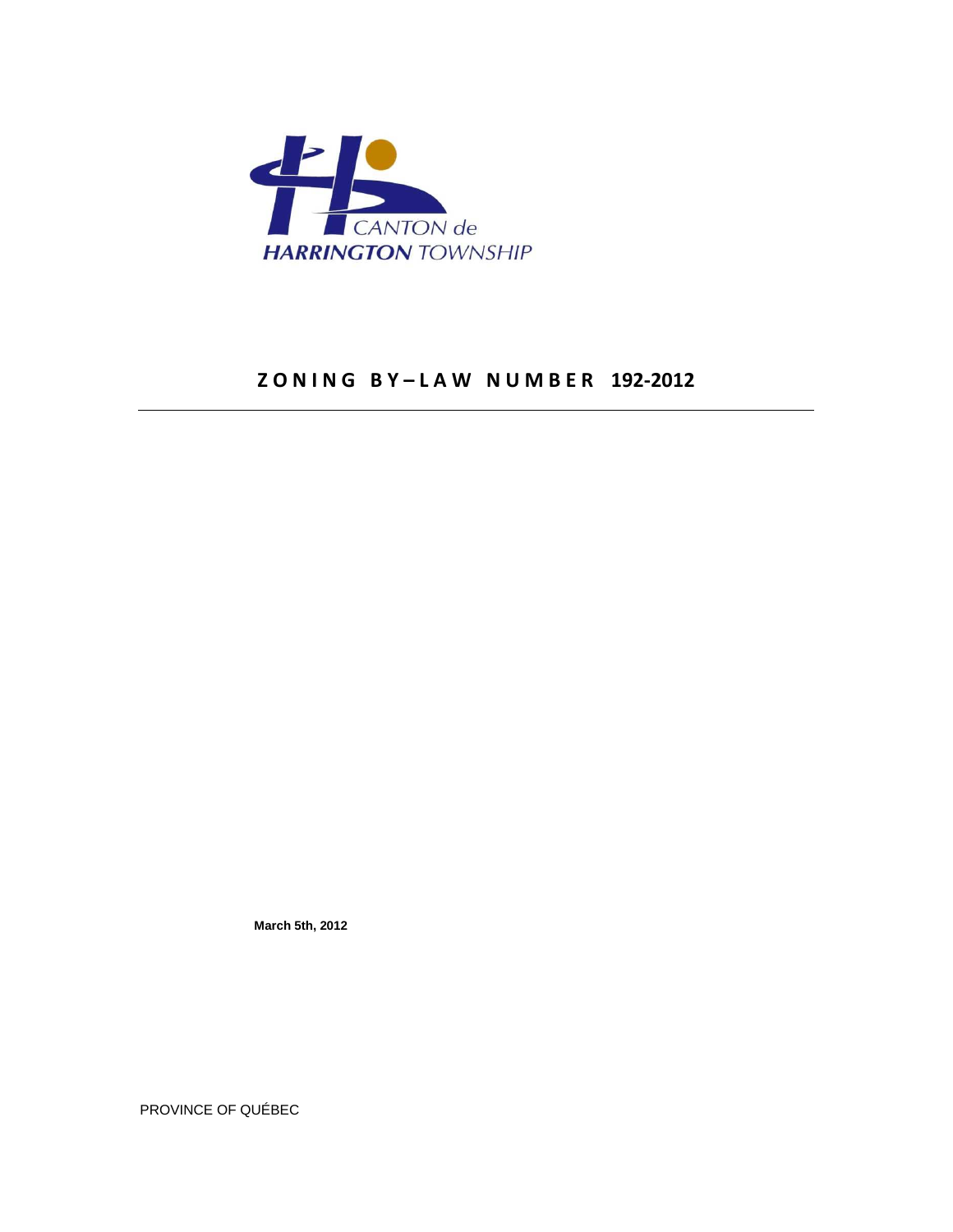# TOWNSHIP OF HARRINGTON

BY-LAW NUMBER 192-2012

ZONING BY-LAW

NOTICE OF MOTION:

ADOPTION:

COMING INTO FORCE:

| Modifications to the by-law |                 |
|-----------------------------|-----------------|
| By-law number               | Came into force |
|                             |                 |
|                             |                 |
|                             |                 |
|                             |                 |
|                             |                 |
|                             |                 |
|                             |                 |
|                             |                 |
|                             |                 |
|                             |                 |

 $\frac{1}{2}$  , and the set of the set of the set of the set of the set of the set of the set of the set of the set of the set of the set of the set of the set of the set of the set of the set of the set of the set of the set

 $\frac{1}{2}$  , and the set of the set of the set of the set of the set of the set of the set of the set of the set of the set of the set of the set of the set of the set of the set of the set of the set of the set of the set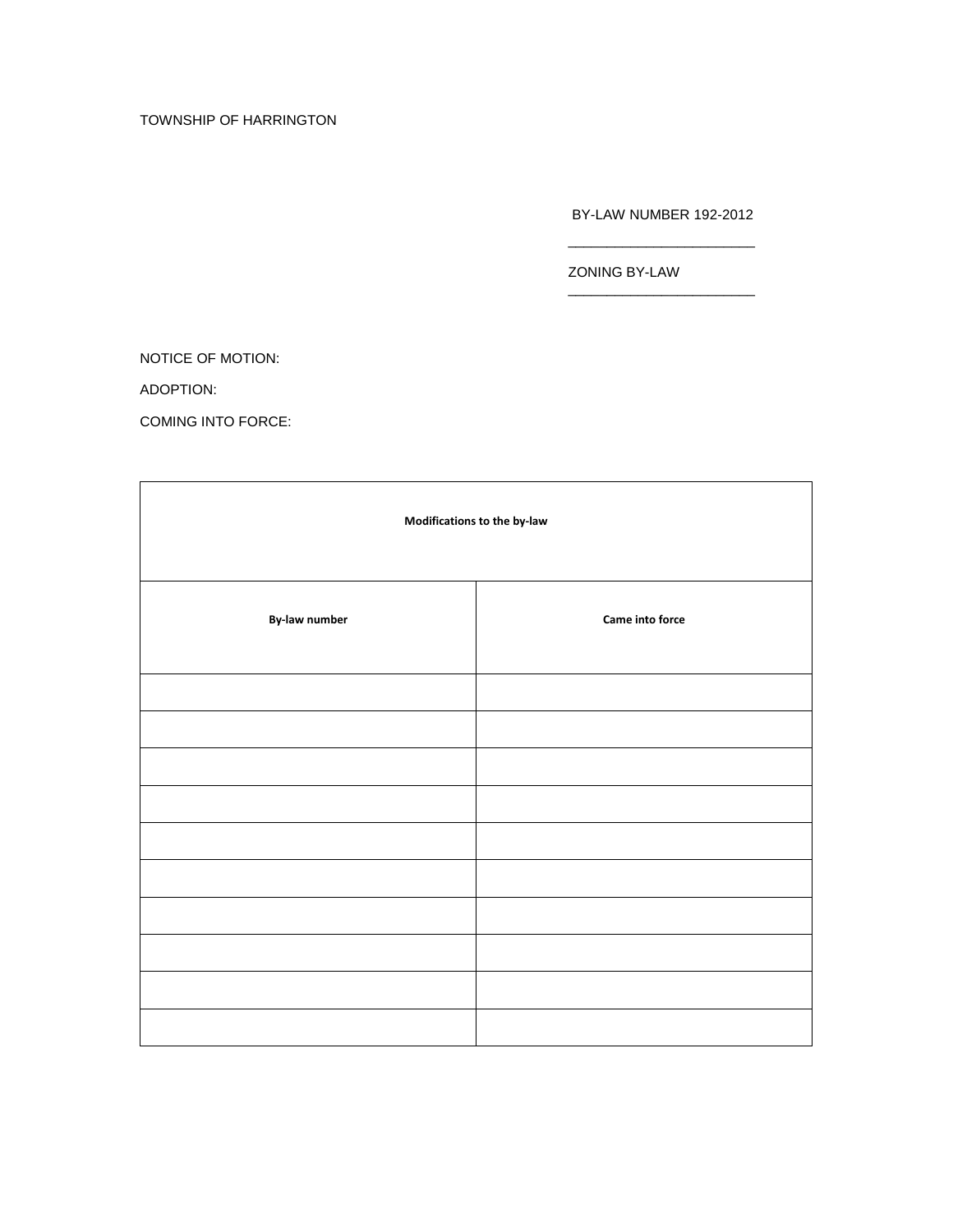**THE MUNICIPAL COUNCIL DECREES THE FOLLOWING:**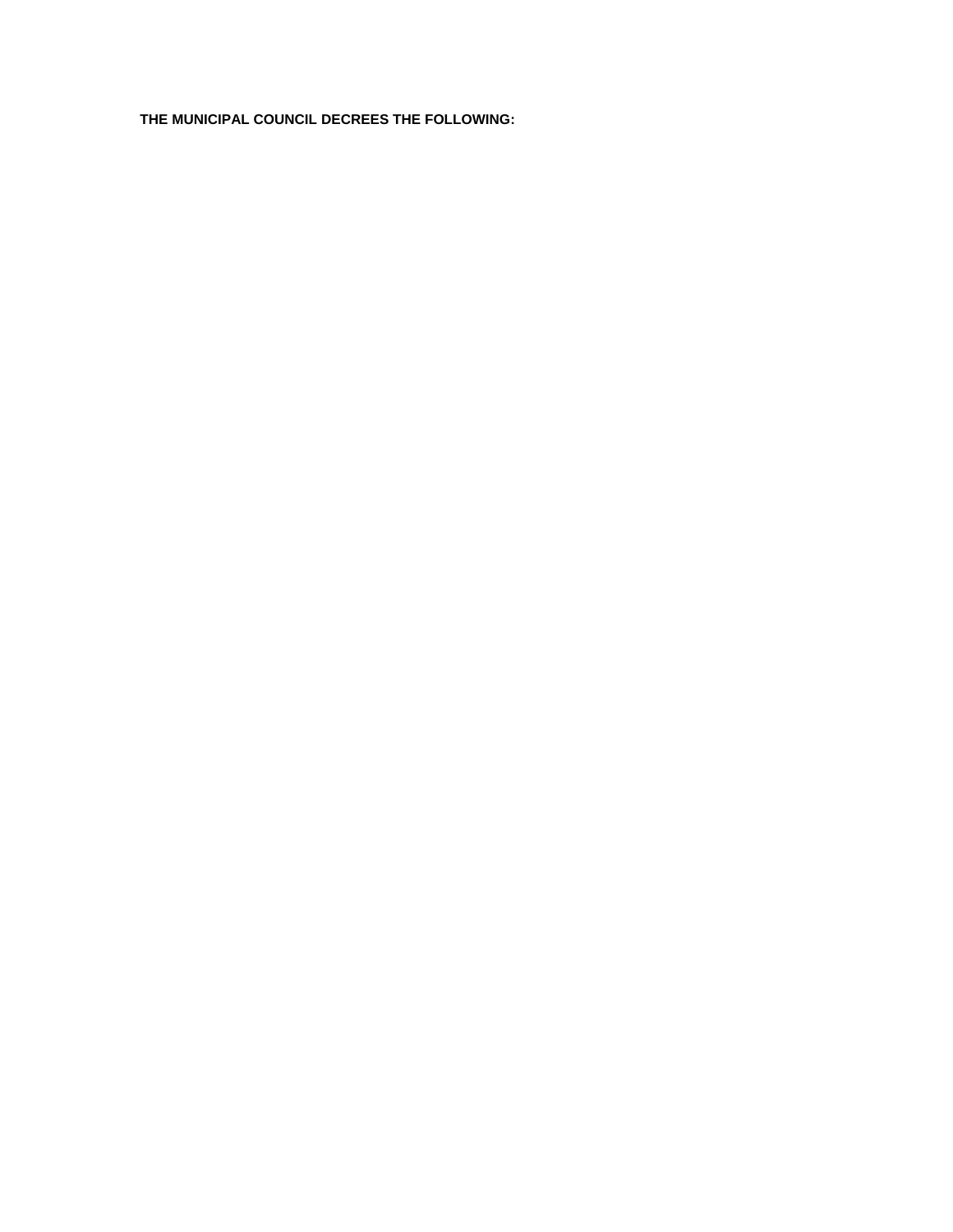

# **Z O N I N G B Y – L A W N U M B E R 1 9 2 – 2 0 1 2**

 **CHAPTER 1:** 

 **Declaratory, administrative and interpretative provisions**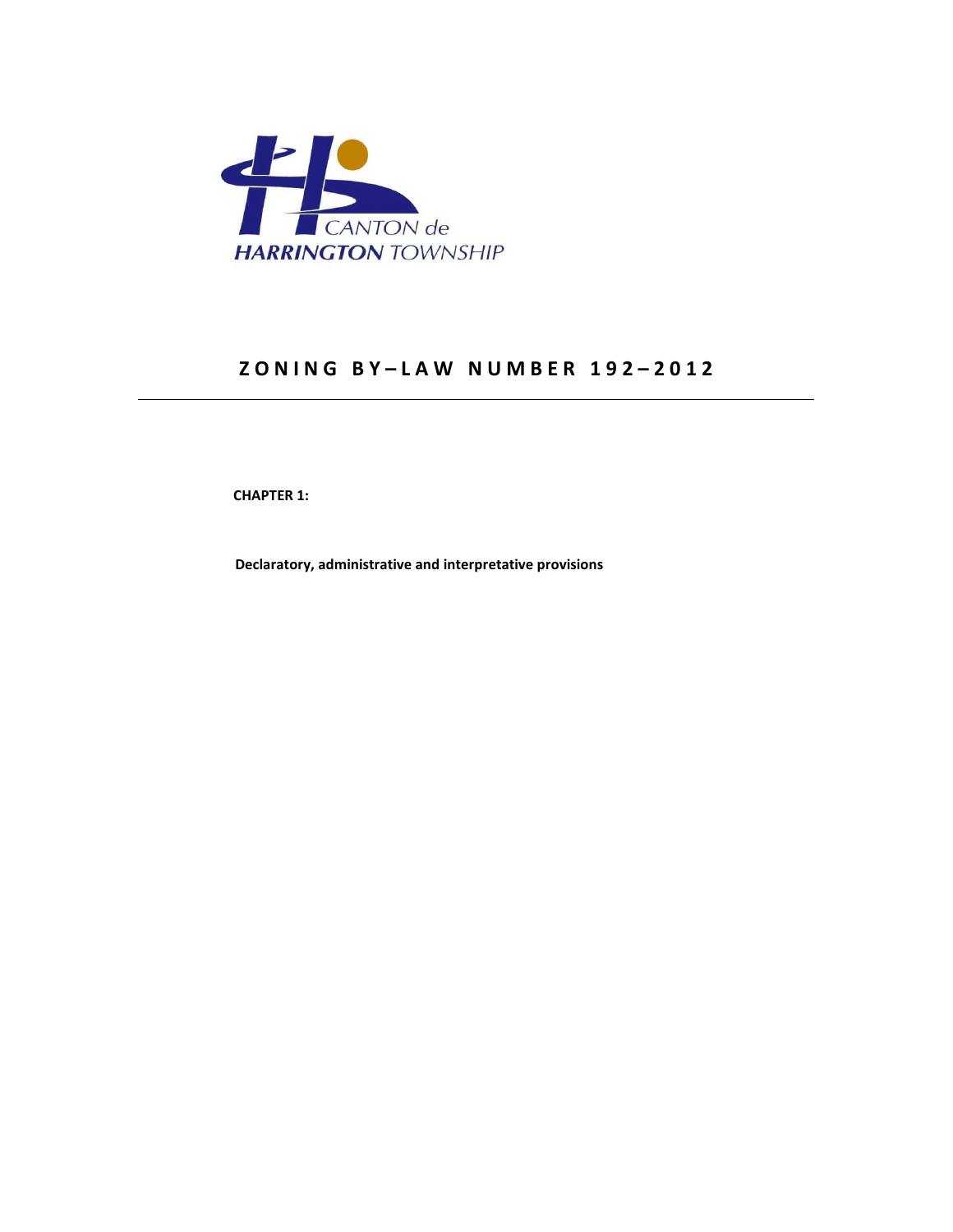### **Section 1.1: Declaratory provisions**

### **1.1.1: Title of by-law**

This by-law shall be entitled «*Zoning By-law»* and be known as by-law number 192-2012.

### **1.1.2: Repeal**

This By-law repeals By-law number 98-91 entitled «*Planning Regulations*» as modified by all of its amendments, as well as all inconsistent provisions of any other by-law in force.

This repeal does not affect the permits and certificates legally issued according to the replaced by-law, nor replace the acquired rights before the coming into force of this By-law.

### **1.1.3: Scope of the By-law and affected territory**

This By-law, the provisions of which are binding on all persons, applies throughout the territory of the Municipality of the Township of Harrington.

### **1.1.4: Conflict with other by-laws or laws**

The fact of conforming to this By-law shall not exempt from the requirement to comply with any other Provincial of Federal law or bylaw as well as any other municipal by-law applicable to the case.

#### **1.1.5: Annexed documents**

- 1. Annex «1», entitled «Zoning Plan» and comprised of 4 sheets, is an integral part of this By-law;
- 2. Annex «2», entitled «Specification grids», is an integral part of this By-law;
- 3. Annex «3», entitled «Elements of interest», in an integral part of this By-law.

### **1.1.6: Adoption section by section**

The municipal council of the Township of Harrington hereby declares that it adopts this By-law chapter by chapter, section by section and article by article, sub-section by sub-section, paragraph by paragraph, in such a way that should a section of this By-law be declared null and void by a tribunal, such a decision would not have any effect on this By-law except in the case where the meaning and the scope of the By-law or one of its provisions would be altered or modified.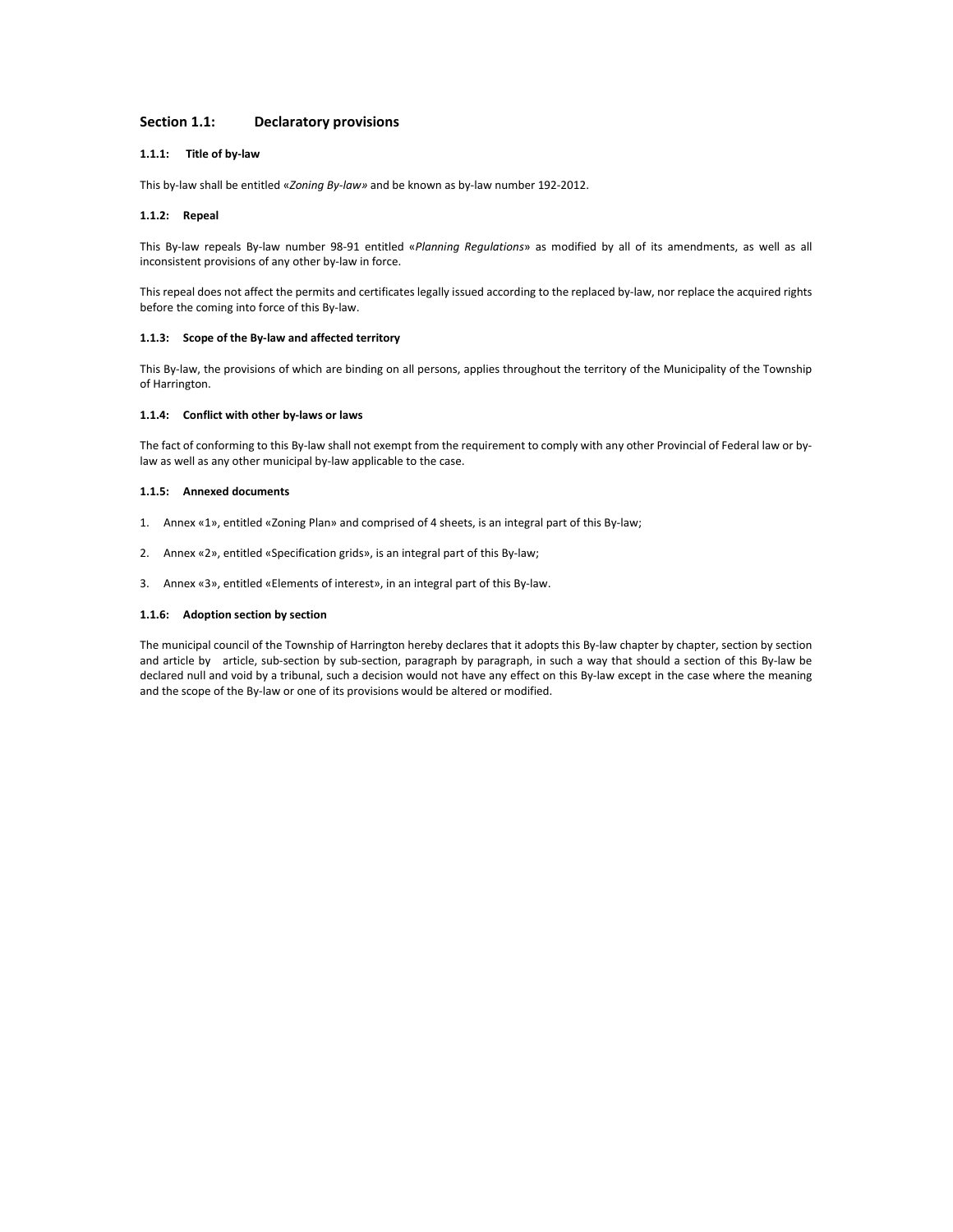### **Section 1.2: Administrative provisions**

### **1.2.1: Administration and enforcement of the By-law**

The administration and enforcement of this By-law are entrusted to any person appointed as «designated officer» by resolution of the municipal council.

### **1.2.2: Powers of the designated officer**

The powers of the designated officer are outlined in the *By-law concerning permits and certificates*.

### **1.2.3: Activities covered**

Following the coming into force of this By-law, any activity (new construction, renovation, enlargement, reconstruction, demolition, moving) on a structure must be carried-out in conformity with this By-law.

The occupation or the use of a structure or a lot (or part thereof) must be carried-out in accordance with this By-law, including the extension or replacement of a use.

The requirement of compliance to this By-law also applies when a permit or certificate is not required.

The conditions of issuance of permits or certificates are defined in the *By-law concerning permits and certificates*.

### **1.2.4: Permits and certificates**

Certain interventions listed in Article 1.2.3 shall be subject to permits and certificates issued by the designated officer. The terms of issuing permits and certificates are defined in the *By-law concerning permits and certificates*.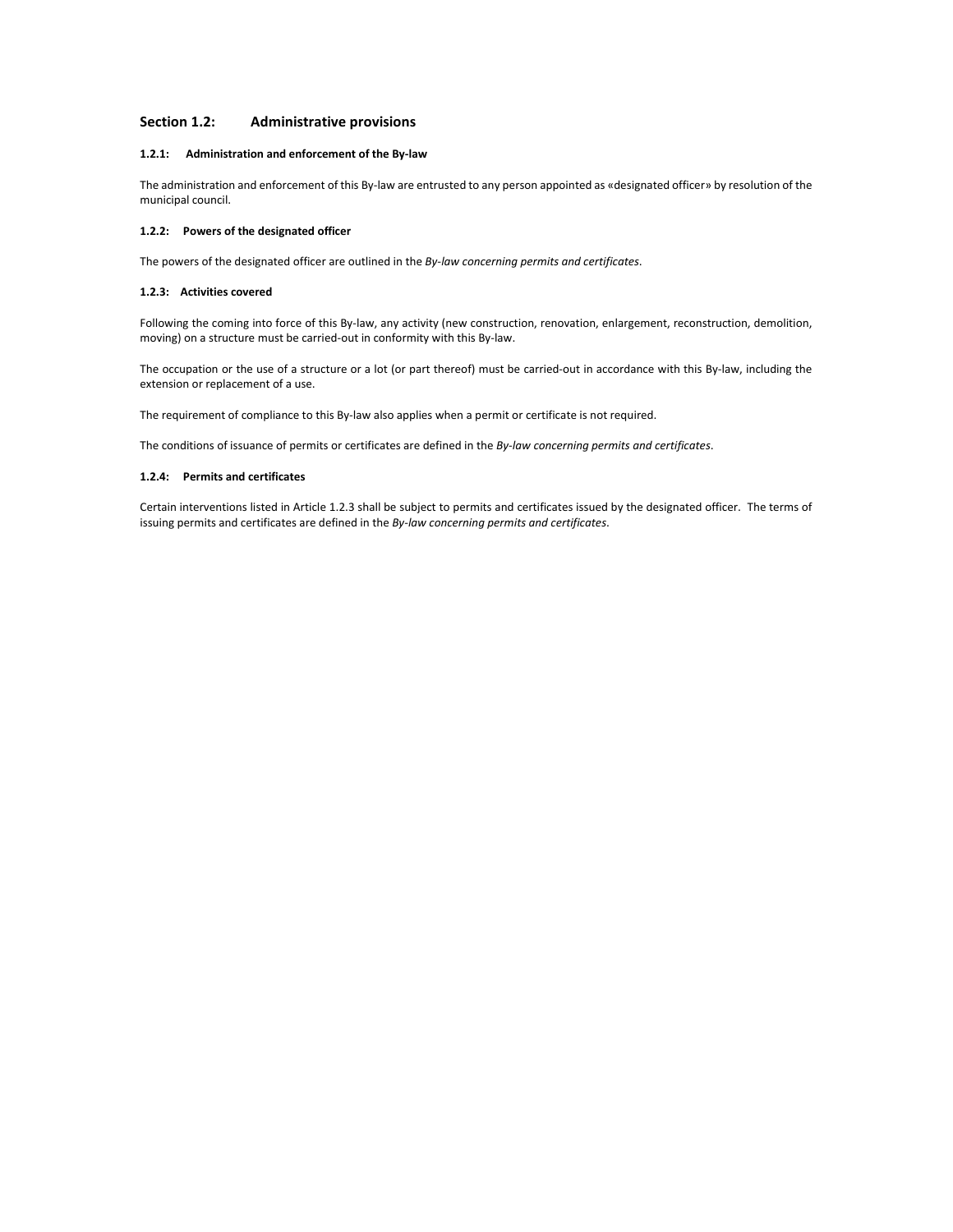### **Section 1.3: Interpretative provisions**

### **1.3.1: Interpretation of provisions**

1. When 2 standards or provisions of this By-law apply to a use, building, lot or other subject covered in this By-law, the following rules apply:

- a) The special standard or provision prevails over the general provision;
- b) The more restrictive provision prevails.
- 2. Unless the context indicates a different meaning, it is understood that:
	- a) The use of the verb «MUST» means absolute obligation;
	- b) The use of the verb «MAY» means it is optional, except in the expression «MAY NOT» which signifies «MUST NOT»:
	- c) The word «WHOEVER» includes any person or corporation.

3. The table of contents and the titles of the chapters, the sections and the articles of this By-law are given to improve the understanding of the text. In case of contradiction between the text and the title(s) concerned or the table of contents, the text prevails;

4. The plans, annexes, tables, graphics and symbols and all forms of expression other than the text proper and contained in this Bylaw form an integral part for all intents and purposes**;** 

5. In case of contradiction between a table, a graphic and the text, the data in the table or the graphic prevails;

6. In case of contradiction between the specification grids, the text and the Zoning Plan, the specification grids prevails, unless a more restrictive provision is provided in the text;

7. The dimensions, areas and other measures set-out in this By-law are expressed in the international system.

#### **1.3.2: Division of the territory into zones**

For the purposes of this By-law, the territory of the Township of Harrington is divided into zones, as identified on the Zoning Plan and annexed to this By-law known as «Annex 1» and is an integral part.

#### **1.3.3: Interpretation of the boundaries of the zones**

Unless otherwise indicated, the boundaries of the zones shown on the Zoning Plan coincide with the center line of streets or other roadways, of railways rights of way or of an infrastructure, the median line of a waterway, the limits of lots or the limits of the territory of the Township of Harrington.

When a limit does not coincide with any of these elements and there is no measure indicated, the distances must be taken to scale of the plan: in this case, it must be assumed that the exact limit of a zone is situated at the center of the line separating it from the neighboring zone.

Following a cadastral operation after the coming into force of this By-law, if a lot part of the same property is located partly in one zone and partly in another zone, the most restrictive use authorized in the specification grids applies.

#### **1.3.4: Identification of zones**

For identification and reference purposes, each zone is designated by an alphanumerical symbol allowing reference to the different provisions of this By-law and to the pertinent specification grids. The letters used for identifying the zones refer to the main purpose of the zone, either:

| URB: | Urban        |
|------|--------------|
| RU:  | Rural        |
| AG:  | Agroforestry |
| F:   | Forestry     |
| A:   | Agriculture  |

Every zone is identified by one or more letters and one number, example «URB-101». The number (in hundreds) allows to pin-point the zone throughout the territory.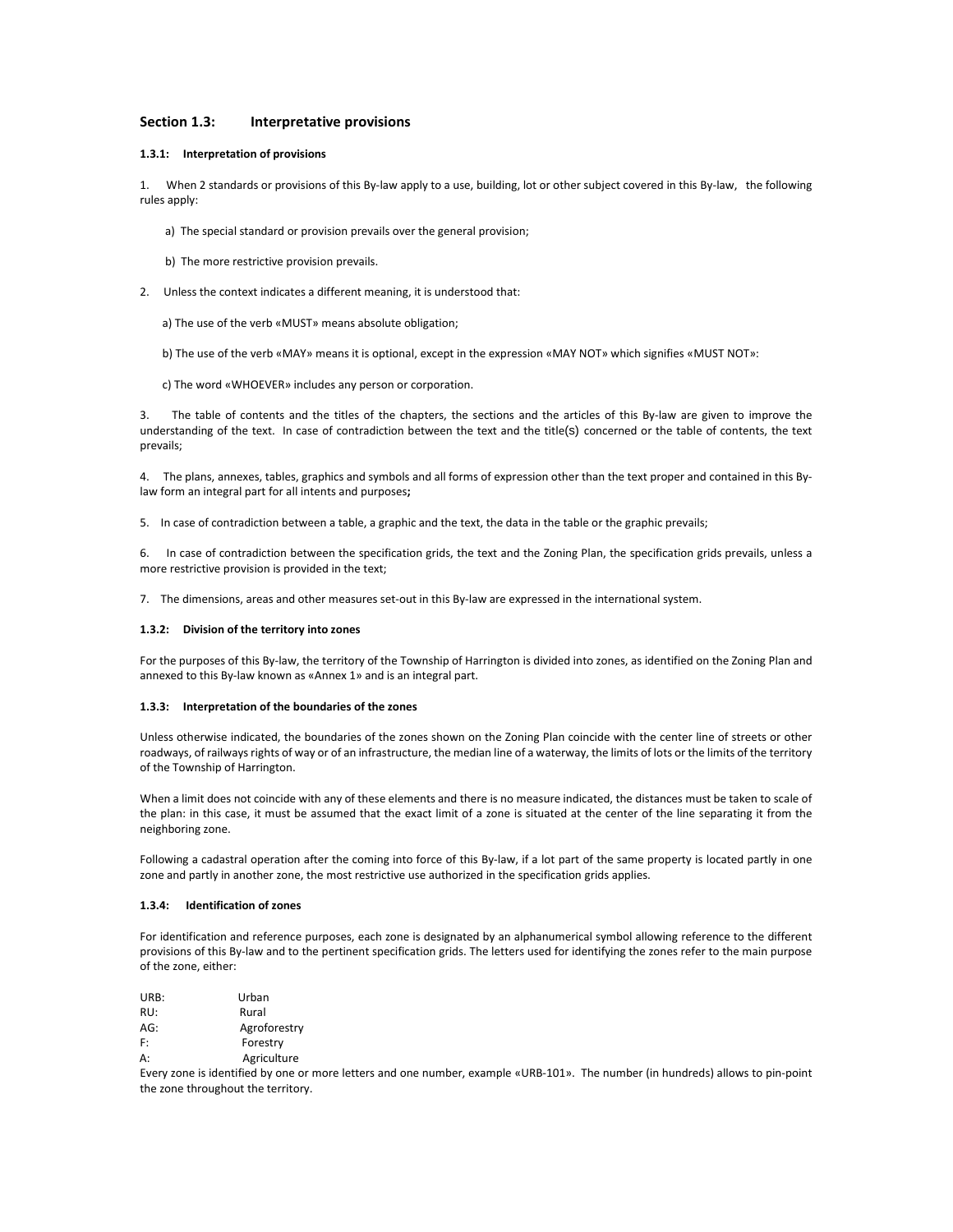# **1.3.5: Numbering of the by-law**

The numbering style used in this By-law is as follows:

- 1. Chapter
- 1.1 Section
- 1.1.1 Article
	- 1. Paragraph a) Sub-paragraph

When the text of an Article does not contain any numbering concerning a paragraph or a sub-paragraph, it is considered a clause.

### 1.3.6: **Terminology**

Unless otherwise expressly indicated or unless the context indicates a different meaning, the expressions, terms and words have the meaning and the application given to them in the *By-law concerning permits and certificates*.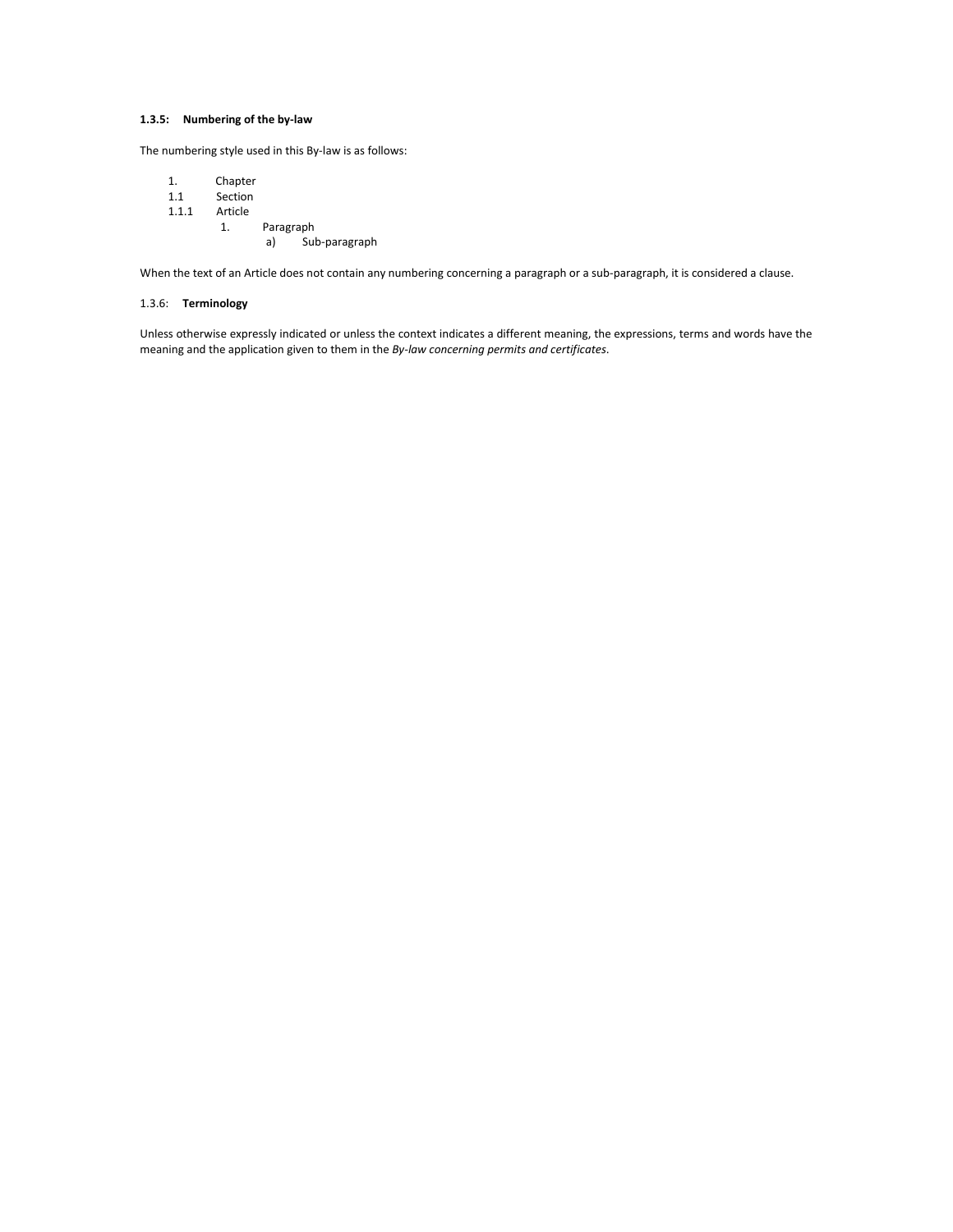

# **Z O N I N G B Y – L A W N U M B E R 1 9 2 -2 0 1 2**

 **CHAPTER 2:** 

 **Provisions concerning the classification of uses**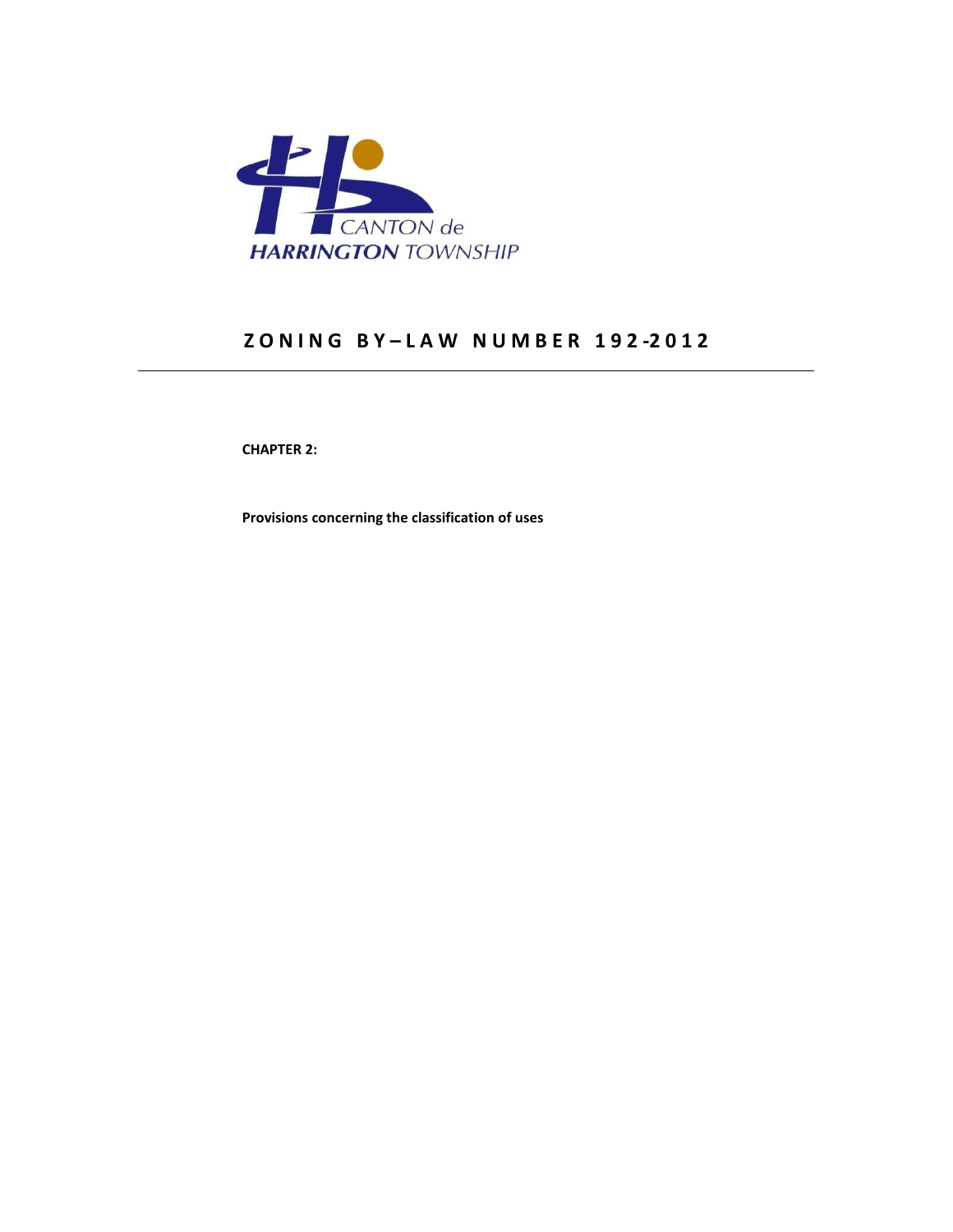### **Section 2.1: General provisions**

### **2.1.1: Rule of interpretation**

For the purpose of this By-law, the main uses are grouped together by group, by class and identified by a specific usage code. Unless it is specifically mentioned in more than one class or group, a same use may belong to only one class or one group. The fact of attributing it to a given class or a group automatically excludes it from any other class or group, that is to say:

- 1. Only the uses expressly permitted in a zone are authorized;
- 2. A use authorized in a zone is prohibited in all other zones unless expressly authorized;
- 3. In the absence of a specific use set in a group, a class or a code, the designated officer shall look for the code of usage closest to the intended use (similar use by its characteristics, its nature, its activities and its impacts).

#### **2.1.2: Groups, classes and usage codes**

The classification of the uses provided for in this By-law shall be divided into groups of main uses, classes of usage and usage codes, for example:

| Group of uses: | Class of uses: | Usage codes:           |
|----------------|----------------|------------------------|
| Commercial (C) | C1             | C101, C102, C103, etc. |
|                | C2             | C201, C202, C203, etc. |

In case of contradiction between the usage code and the description, the description of the use prevails.

### **2.1.3: Specification grids**

This By-law provides specification grids relevant to each zone, and contains the authorized uses and applicable special provisions.

The uses are authorized when a dot (•) can be found at the line of the corresponding class of usage. When one or more specific usage code is indicated in the «specifically authorized use(s)» or «specifically prohibited use(s)», only this code is authorized or prohibited, independently of the other codes belonging to the same class of uses.

The specification grids are shown in Annex 2 of this By-law and are an integral part.

#### **2.1.4: Main use**

The following provisions apply to a main use:

- 1. One main use is permitted per building, unless it is otherwise provided for in this By-law;
- 2. One main use is authorized per lot, unless it is otherwise provided for in this By-law;
- 3. The main use may not be situated partly on one lot or part lot and partly on another lot or part lot.

### **2.1.5: Mixed use**

Notwithstanding paragraphs 1 and 2 of Article 2.1.4, the following provisions shall apply when a building contains mixed uses:

- 1. When indicated in the corresponding specification grids, a main building may contain 2 main uses or more, of which 1 use is from the residential (H) group. The other uses must belong to the class of uses C1of the commercial (C) group or to the class of uses R1 of the recreational group (R). The maximum number of dwellings is set at one;
- 2. In a mixed-use building, the dwelling must be accessible by a separate entrance;
- 3. In a mixed-use building, the dwelling may not be located beneath the commercial (C) group or the recreational (R) group usage.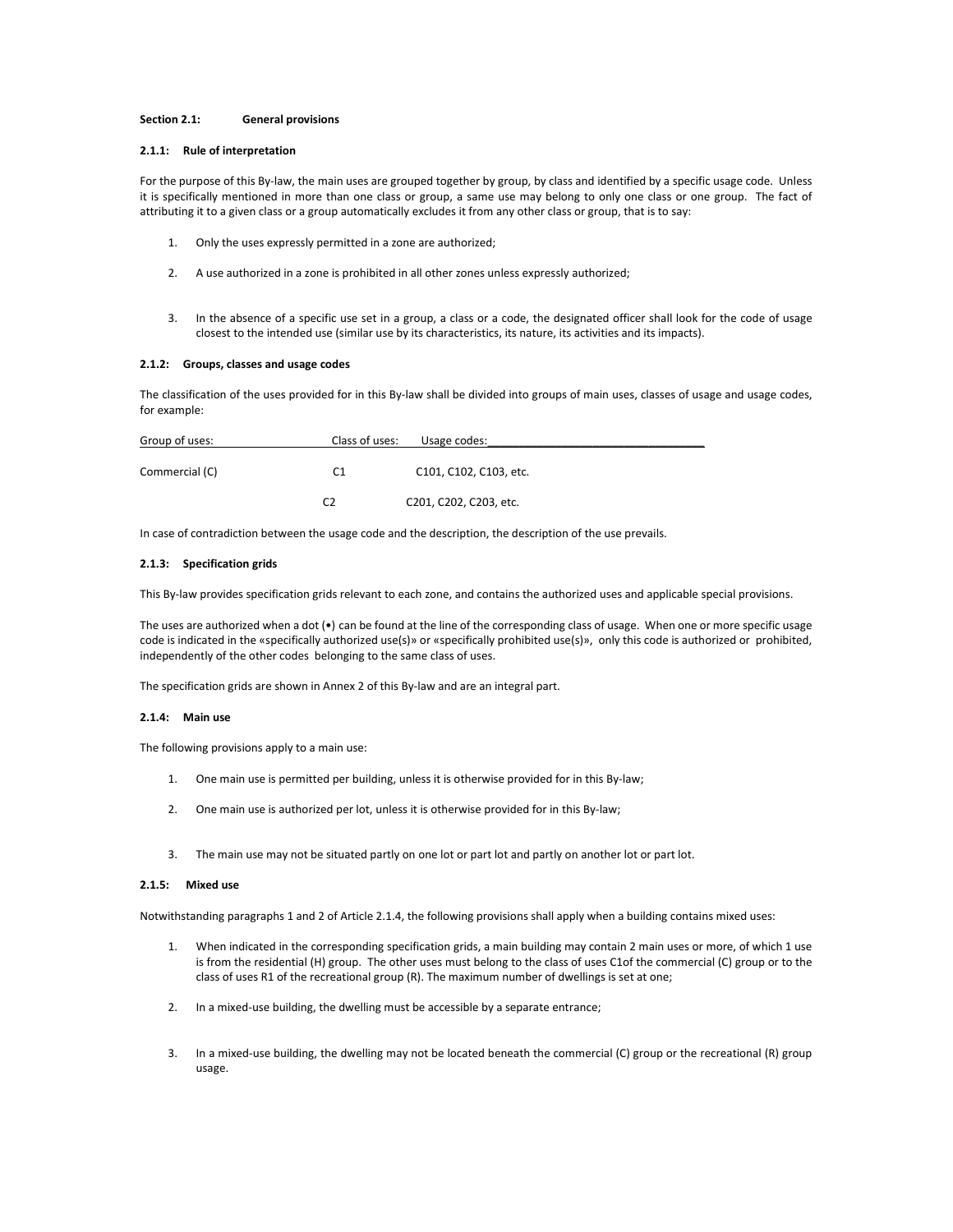## **2.1.6: Multiple uses**

Notwithstanding paragraphs 1 and 2 of Article 2.1.4 the following provisions shall apply when a building contains multiple uses:

- 1. When indicated in the corresponding specification grids, a main building may contain 2 or more main uses of the public or institutional (P), commercial (C), industrial (I) or recreational (R) class of uses;
- 2. The main uses authorized must belong to the same group of uses.

### **2.1.7: Authorized uses throughout the territory**

The following uses are authorized throughout the territory in all zones without any minimal standard concerning building dimensions, unless otherwise indicated in this By-law:

- 1. Parks, playgrounds, trails, bicycle paths and other green spaces under the jurisdiction of a public organization, including service buildings (sanitary facilities, locker rooms, welcome center) and outdoor sports equipment (soccer, baseball, etc.);
- 2. Distribution lines for water systems, sewers, gas, electricity, telephone and cable, including wells, water intakes and sources, water tanks, pumping or measuring stations and sub-stations. Electrical equipment necessary for underground networks (pad-mounted transformers, isolating cabinets) are also included;
- 3. Telephone booths and postal boxes;
- 4. Public shelters under the jurisdiction of a public body.

### **2.1.8: Prohibited uses throughout the territory**

Notwithstanding any other provision of this By-law, the following uses are prohibited throughout the territory of the Township of Harrington:

- 1. A residential use consisting of more than 1 dwelling or a usage known as «mobile home»;
- 2. A «flea market» type of use;
- 3. Commercial use on a grand scale including commercial centers of medium and large areas and «commercial strips»;
- 4. An industry with environmental impact (heavy industry);
- 5. Activities related to composting and septic tank sludge treatment and other materials;
- 6. All activities related to sanitary landfill and all new sanitary landfills or dry material sites. Eco-centers and recovery centers are authorized provided the use is authorized in the corresponding specification grids.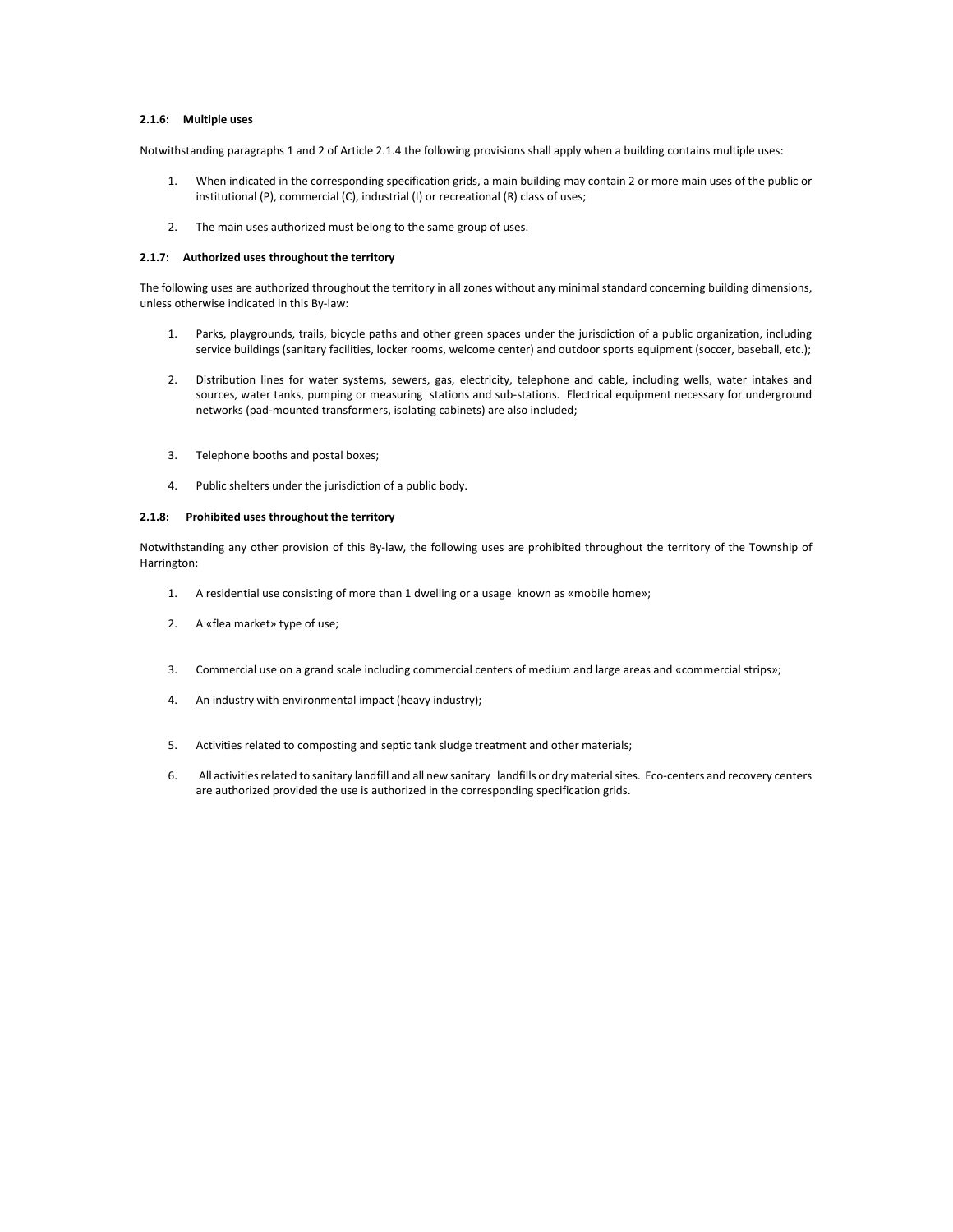# **Section 2.2: Classification of main uses**

# **2.2.1: «Residential (H) » group**

A «Residential » use must be carried out inside a main building.

1. Are part of the **«H1» Class**: single family dwellings, that is buildings with only one dwelling.

# **2.2.2: Commercial (C) group**

1. Are part of the **«C1» Class** (local commerce, retail sales and professional services), businesses offering goods and services needed to meet the current needs of the population. These uses must be carried out inside of the main building.

| Usage code       | <b>Description</b>                                                                                                                                                                                                                                                                                                                                       |
|------------------|----------------------------------------------------------------------------------------------------------------------------------------------------------------------------------------------------------------------------------------------------------------------------------------------------------------------------------------------------------|
| C <sub>101</sub> | Convenience type store (dépanneur)                                                                                                                                                                                                                                                                                                                       |
| C <sub>102</sub> | General and specialty food store: grocery, food market, pastry shop, bakery, butcher, fish market, fruit store,<br>cheese store, natural food stores, wine and spirits.                                                                                                                                                                                  |
|                  | In addition, manufacturing activities of food products onsite are permitted provided they occupy less than<br>50 % of the floor area of the main use.                                                                                                                                                                                                    |
| C <sub>103</sub> | Specialized products stores: pharmacy, florist, stationery, office supplies, bookstore, design shop, art and<br>artisan (creation and sale), fabric shop, antique shop, small animal shop, music store, jewelry store, sports<br>equipment and accessory shop, hardware store (without lumber yard), gift and souvenir shop, sales through<br>catalogue. |
| C <sub>104</sub> | Specialized service stores: video shop, laundry, hairdresser, aesthetics and body care, tanning studio,<br>photography studio, frame shop, travel agency, costume rental shop, catering (without consumption on site or<br>at the counter).                                                                                                              |
| C <sub>105</sub> | Boutique and workshop occupied by one of the following specialties: sewing workshop, dry cleaner, dyer, tailor,<br>shoemaker, upholsterer, milliner, repairman of radios, televisions and other small appliances or electronics.                                                                                                                         |
|                  |                                                                                                                                                                                                                                                                                                                                                          |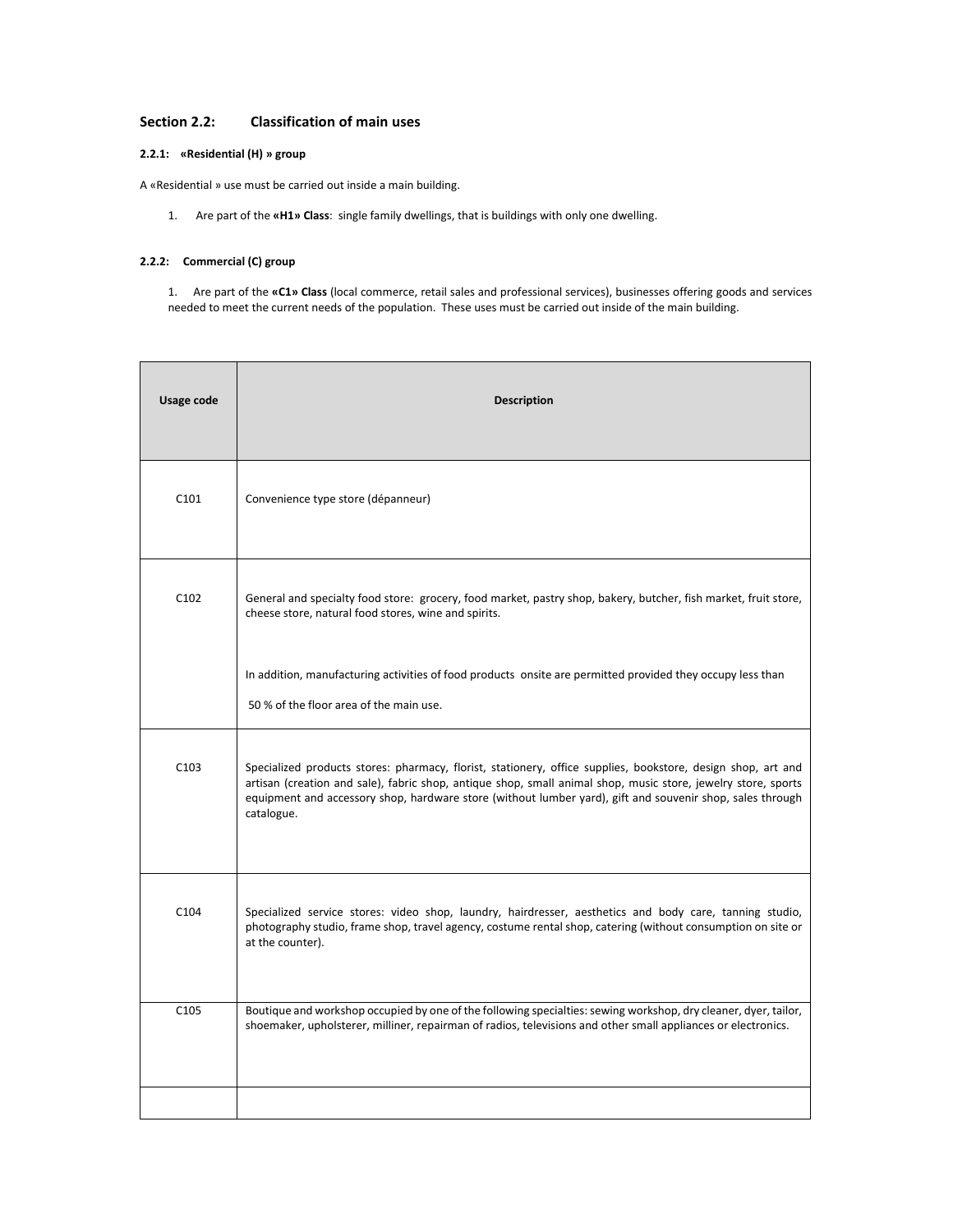| C <sub>106</sub> | Financial and banking services: bank, credit union, financial and insurance services, brokerage office (securities<br>and real estate).                                                                                                                                                                                                                                                                                                                                                 |
|------------------|-----------------------------------------------------------------------------------------------------------------------------------------------------------------------------------------------------------------------------------------------------------------------------------------------------------------------------------------------------------------------------------------------------------------------------------------------------------------------------------------|
| C <sub>107</sub> | Office and professional services: professional offices (professions within the meaning of the Professional<br>Code), various service offices, business management.<br>Offices and services relating to construction (contractors, electricians, etc.) are authorized as long as there are<br>only administrative activities inside the building, and no parking of vehicles or storage of commercial vehicles<br>or heavy vehicles, tool vehicles or any other work or service vehicle. |
| C <sub>108</sub> | Community or meeting hall, reception hall, social club and office of an association or organization.                                                                                                                                                                                                                                                                                                                                                                                    |
| C <sub>109</sub> | Recording studio, studio for musicians, workshop or studio for artists and artisans.                                                                                                                                                                                                                                                                                                                                                                                                    |
| C110             | Medical and health services: office for health professionals, medical clinic.                                                                                                                                                                                                                                                                                                                                                                                                           |
|                  |                                                                                                                                                                                                                                                                                                                                                                                                                                                                                         |
| Usage code       | <b>Description</b>                                                                                                                                                                                                                                                                                                                                                                                                                                                                      |
| C111             | Health center, spa or body care                                                                                                                                                                                                                                                                                                                                                                                                                                                         |
| C112             | Veterinary clinic for small domestic animals, grooming services.                                                                                                                                                                                                                                                                                                                                                                                                                        |
| C113             | Art and artisan gallery, studio and workshop for artists and artisans.                                                                                                                                                                                                                                                                                                                                                                                                                  |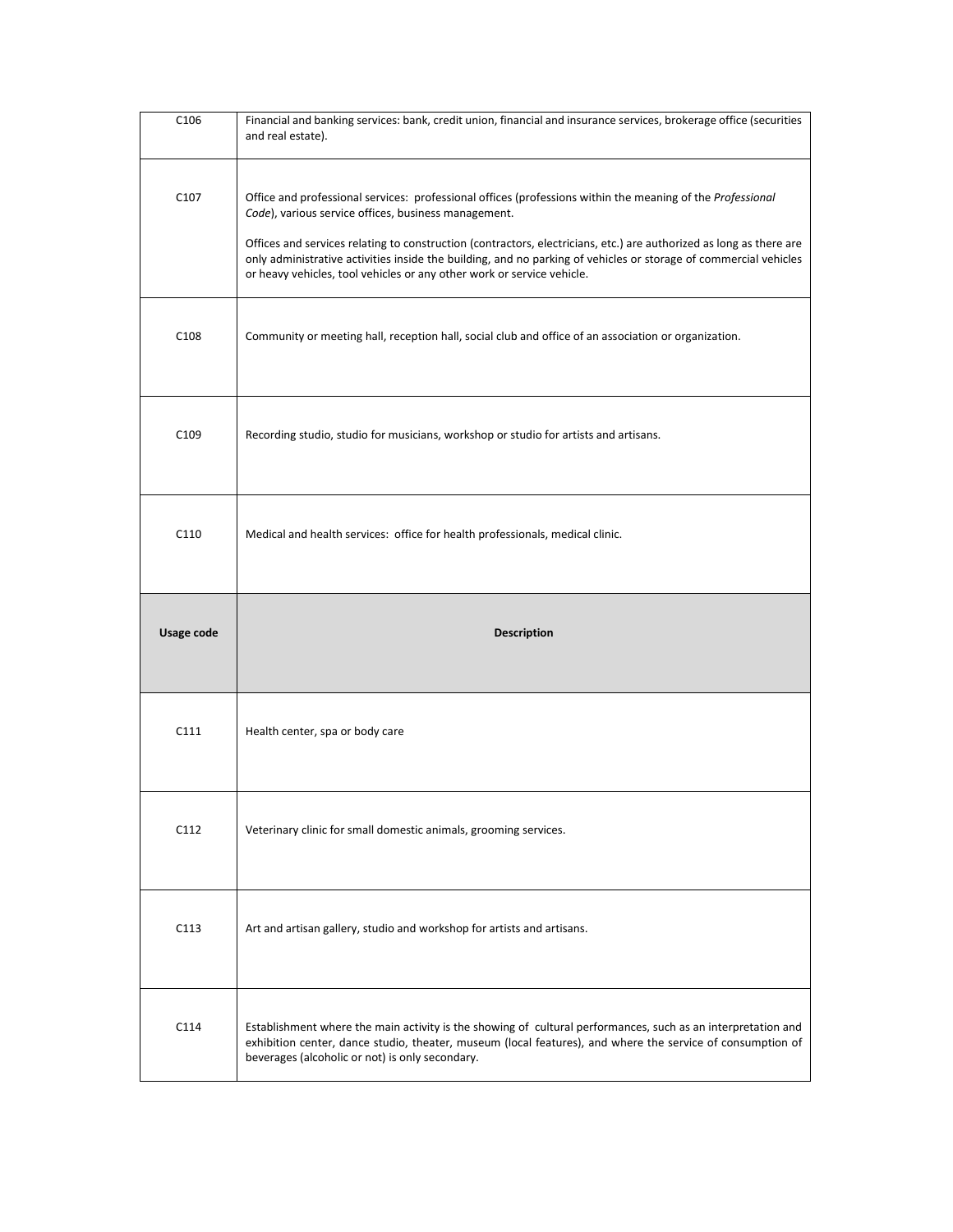|      | Major cultural equipment of a permanent nature serving a regional clientele (MRC) and not related to the local<br>specificity, for example, a hall with more than 300 seats, museum and others, are prohibited.        |
|------|------------------------------------------------------------------------------------------------------------------------------------------------------------------------------------------------------------------------|
| C115 | Private educational school and training centers such as: music, dance, martial arts (and other physical sport and<br>physical activities not requiring fitness equipment), personal growth, crafts, driving school.    |
| C116 | Funeral parlor, crematorium, columbarium.                                                                                                                                                                              |
| C117 | Commercial indoor recreation, such as physical fitness, curling clubs, bowling alleys, pool halls.<br>In addition, restaurants, bars, reception halls and boutiques of articles and specialized clothing (connected to |
|      | the main activity) are authorized provided that they do not occupy more than 25 % of the floor area.                                                                                                                   |

# 2. Are part of **«C2» Class** (restauration and lodging), the following restauration and lodging establishments. These uses must be carried out inside the main building and outside storage is not authorized.

| Usage code                    | <b>Description</b>                                                                                                                                                                                                                                                        |
|-------------------------------|---------------------------------------------------------------------------------------------------------------------------------------------------------------------------------------------------------------------------------------------------------------------------|
| C <sub>201</sub>              | Establishment where the main activity is serving meals to be consumed on site or not, with or without consumption<br>of beverages (alcohol or not), such as restaurants, cafes, bistros, brasseries, minute counter, including<br>establishments with drive-thru service. |
| C <sub>2</sub> 0 <sub>2</sub> | Establishment where the main activity is the service of beverage consumption (alcoholic or not), such as bars and<br>discotheques.                                                                                                                                        |
| C <sub>203</sub>              | Milk bar.                                                                                                                                                                                                                                                                 |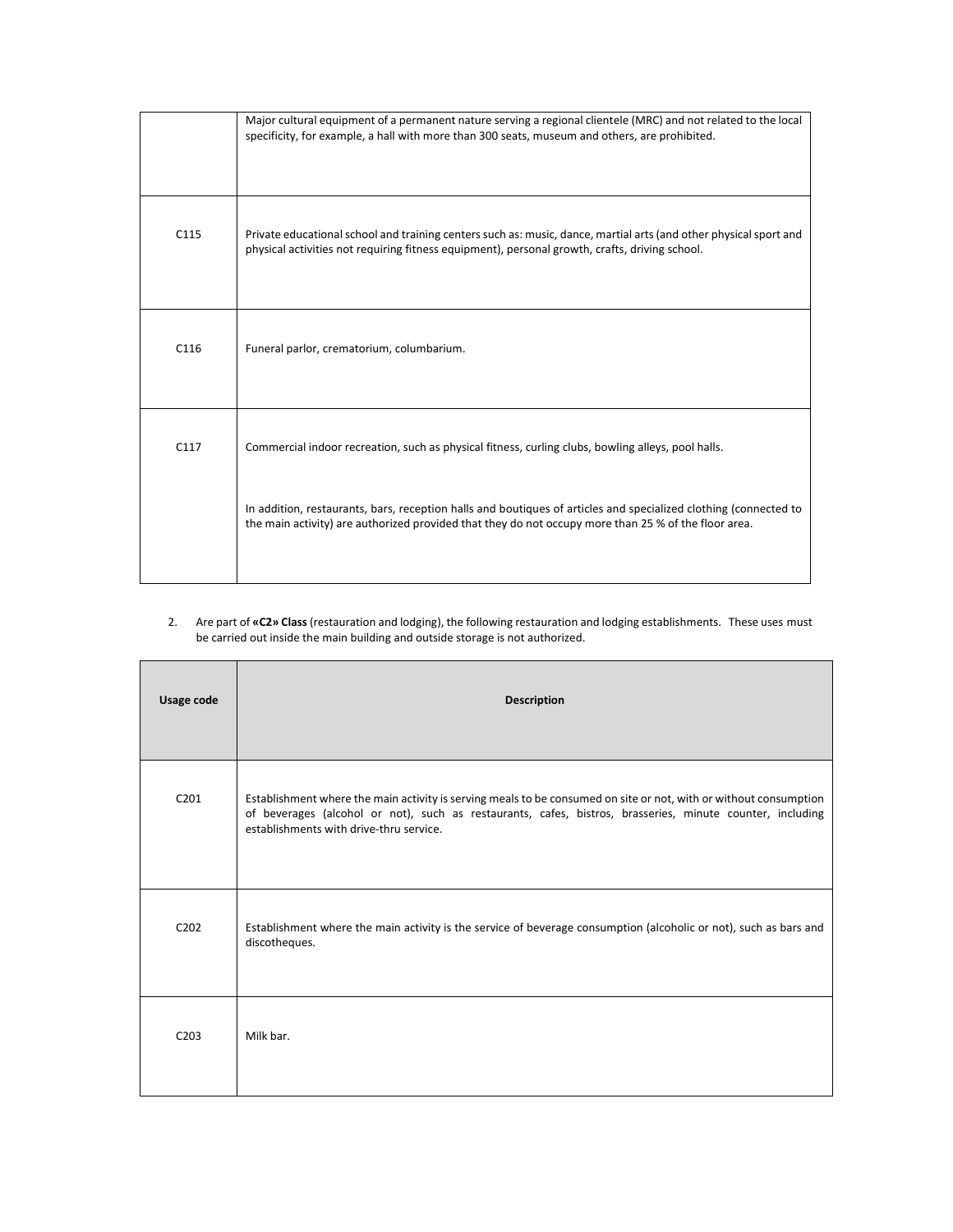| C <sub>204</sub> | Lodging establishment offering a maximum of 20 rooms or units for rent such as inns, hotels, motels, etc.                                                                                                                                                              |
|------------------|------------------------------------------------------------------------------------------------------------------------------------------------------------------------------------------------------------------------------------------------------------------------|
|                  | In addition, this type of use may include the following services for its clientele: restaurant, bars, meeting rooms,<br>indoor and outdoor sporting and leisure equipment, health, spa or body care center.                                                            |
| Usage code       | <b>Description</b>                                                                                                                                                                                                                                                     |
| C <sub>205</sub> | Lodging establishment offering a maximum of 100 rooms or units for rent such as inns, hotels, motels, etc.                                                                                                                                                             |
|                  | In addition, this type of use may include the following services for its clientele: restaurant, bars, meeting rooms,<br>indoor and outdoor sports and leisure equipment, health, spa or body care center.                                                              |
| C206             | Tourist residence such as apartments, cottages or houses for rent.                                                                                                                                                                                                     |
|                  | When there is a grouping of apartments, cottages or houses for rent, the following services are authorized as an<br>accessory for the clientele: restaurant, bars, meeting rooms, indoor and outdoor sports and leisure equipment,<br>health, spa or body care center. |
|                  |                                                                                                                                                                                                                                                                        |

3. Are part of **«C3» Class** (heavy trade and para-industrial activity), businesses and operations offering the goods and services mentioned below, and where the main use shall be carried out inside of the main building. In all cases, outdoor storage must be accessory to the main use and must be specifically authorized in the specification grids. In addition, special provisions apply to the display of goods.

| Usage code | <b>Description</b>                                                                                                                                                                                                     |
|------------|------------------------------------------------------------------------------------------------------------------------------------------------------------------------------------------------------------------------|
| C301       | Renovation and hardware center with or without lumber yard (including the sale of construction<br>materials, electrical equipment and apparatus, plumbing, heating, air conditioning and other mechanical<br>systems). |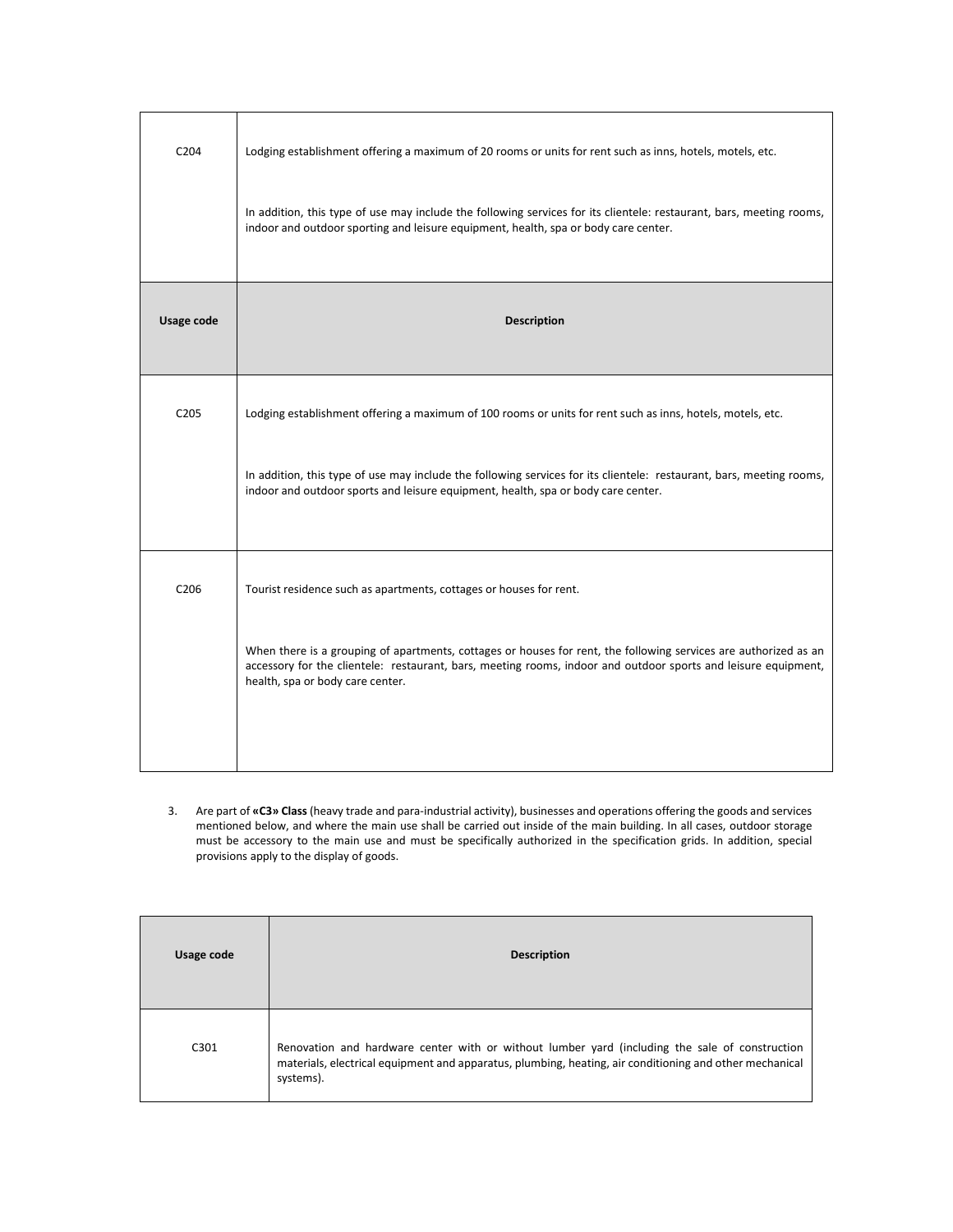| C302 | Businesses that sell pools, spas or sheds.                                                                                                                                                                                                                                                                                                              |
|------|---------------------------------------------------------------------------------------------------------------------------------------------------------------------------------------------------------------------------------------------------------------------------------------------------------------------------------------------------------|
| C303 | Nursery, garden center.                                                                                                                                                                                                                                                                                                                                 |
| C304 | Businesses that sell and rent small or large tools.                                                                                                                                                                                                                                                                                                     |
| C305 | Offices and excavating services related to construction and to the maintenance of buildings (contractors,<br>plumbers, electricians, landscaping, etc.) including the parking or storage of commercial vehicles, heavy<br>equipment, tool vehicles or any other work or service vehicle in accordance with the requirements<br>provided in this By-law. |
| C306 | Storage operation of construction materials and other miscellaneous materials (in bulk or not).                                                                                                                                                                                                                                                         |
| C307 | Multipurpose warehouse for lease (indoor domestic storage).                                                                                                                                                                                                                                                                                             |
| C308 | Commercial retail sale of funeral monuments and tombstones.                                                                                                                                                                                                                                                                                             |
| C309 | Business of sales and service of trailers, caravans, motor homes, boats or other new or used<br>recreational vehicles.                                                                                                                                                                                                                                  |

| <b>Usage Code</b> | <b>Description</b> |
|-------------------|--------------------|
|                   |                    |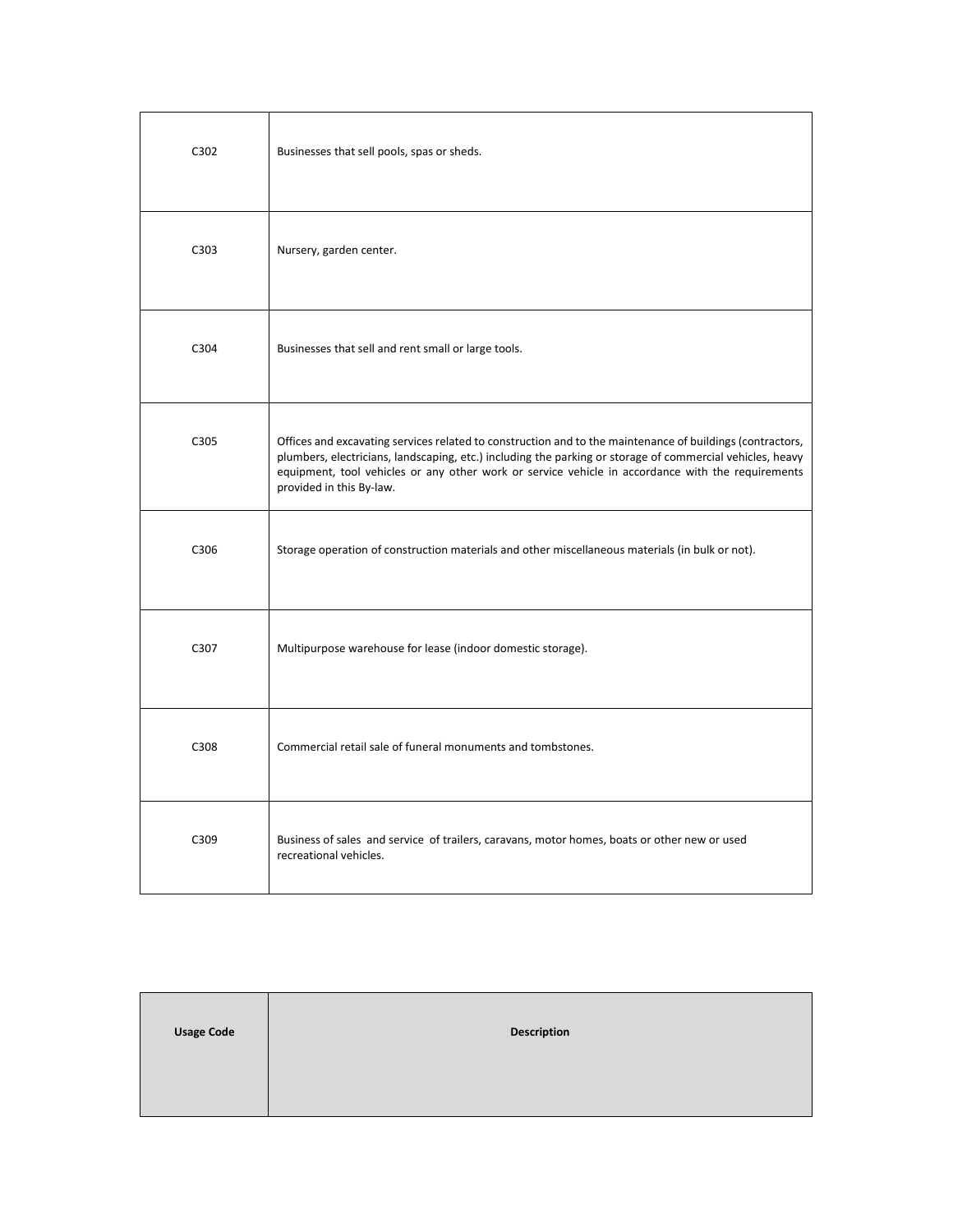| C310 | Business that sells, rents or services heavy equipment or construction equipment including trailer trucks<br>and heavy vehicles.                      |
|------|-------------------------------------------------------------------------------------------------------------------------------------------------------|
| C311 | Business that sells new and used automobiles and where rental, maintenance and resale of used<br>vehicles are incidental to the sale of new vehicles. |
| C312 | Business that sells new car parts, with or without installation.                                                                                      |
| C313 | Business that rents motor vehicles, small trucks and trailers.                                                                                        |
| C314 | Maintenance and repair shop for motor or pleasure vehicles (mechanical, body shop, painting,<br>anticorrosion treatment).                             |

4. Are part of the **«C4» Class** (petroleum services), businesses or services intended for or related to petroleum services for automotive vehicles. The main use must be carried out inside the main building. In all cases, outdoor storage must be an accessory use to the main use and must specifically be authorized in the specification grids.

| Usage code | <b>Description</b>                                                                                                                 |
|------------|------------------------------------------------------------------------------------------------------------------------------------|
| C401       | Gas station with or without a manual car wash                                                                                      |
| C402       | Business combining a 'convenience' type store with or without a restaurant and a gas station with or without<br>a manual car wash. |
| C403       |                                                                                                                                    |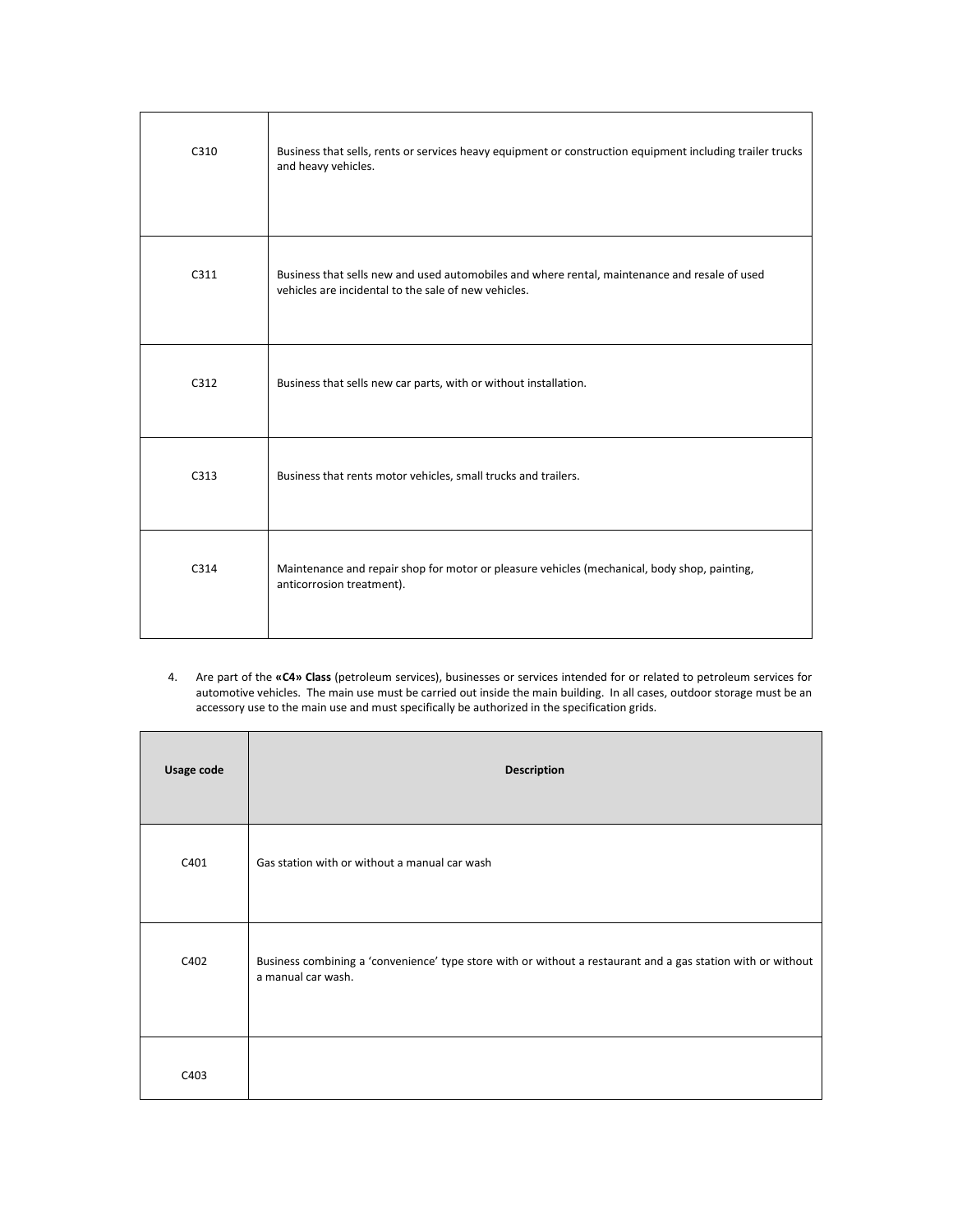|                  | Business combining a gas station (with or without a manual car wash) and the servicing of automotive vehicles<br>(diagnosis of mechanical problems, greasing of cars, changing of tires and minor emergency repairs,<br>replacement of faulty parts not requiring major repairs). |
|------------------|-----------------------------------------------------------------------------------------------------------------------------------------------------------------------------------------------------------------------------------------------------------------------------------|
|                  | The term 'repair' excludes body work, disassembly or assembly of a vehicle, welding, sanding or painting.                                                                                                                                                                         |
| C <sub>404</sub> | Manual car wash.                                                                                                                                                                                                                                                                  |

5. Are part of **«C5» Class** (businesses of an erotic nature), establishments exploiting the nude body of persons, either of breasts if it concerns a woman or the genital parts if it concerns a man or a woman. The main use must be carried out inside the main building.

| Usage code | <b>Description</b>                                                                                                                                                                                                                      |
|------------|-----------------------------------------------------------------------------------------------------------------------------------------------------------------------------------------------------------------------------------------|
| C501       | Establishment of an erotic nature (includes establishments that present shows of an erotic nature, of films<br>or audiovisual material with the mention «explicit sexuality» or an association promoting sexual relations of<br>people. |

# **2.2.3: Industrial (I) Group**

1. Are part of the **« I1» Class** (light industry and artisan without environmental impact), businesses that make materials or products, transform or assemble materials, whose main use is carried out inside the main building. This class of uses excludes the first transformation of materials, except for food. By the nature of their activities, these businesses do not have any impact on the neighborhood.

In all cases, outdoor storage must be accessory to the main use and specifically authorized in the specification grids.

 These businesses may, in addition, include activities of repair or maintenance, of distribution, of wholesale and shipping to transformation centers, of products usually made by the business.

| Usage code | <b>Description</b>                                                                                                       |
|------------|--------------------------------------------------------------------------------------------------------------------------|
| 1101       | Research and development center, specialized laboratory.                                                                 |
| 1102       | Food industry, including packaging and distribution (excluding a slaughter house and animal transformation<br>industry). |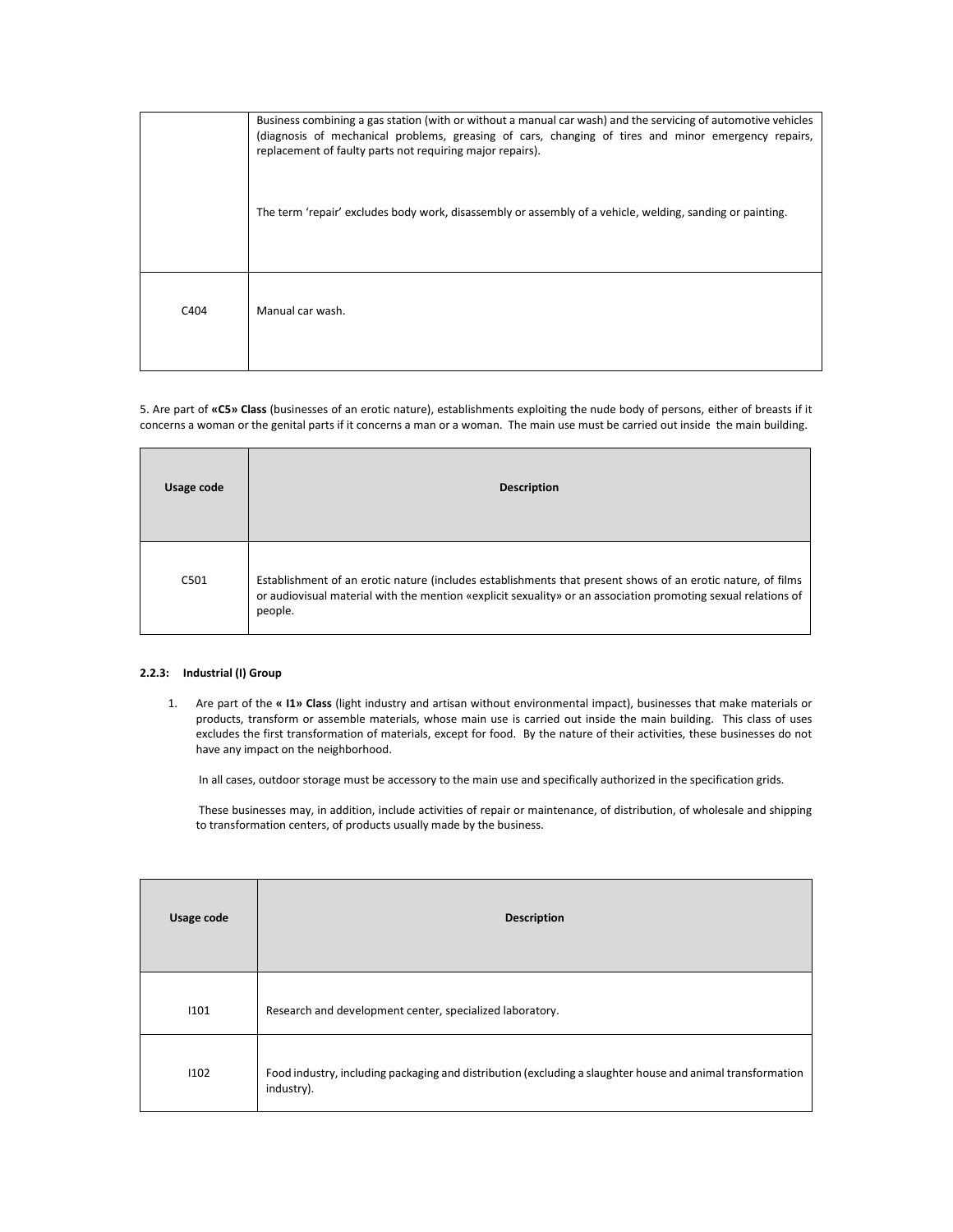| 1103 | Electronics industry, computer hardware and peripherals.                                                                |
|------|-------------------------------------------------------------------------------------------------------------------------|
| 1104 | Clothing manufacturing industry and other textile materials (various fabrics and household linens).                     |
| 1105 | Window and door industry, kitchen cabinets, furniture and furnishings and other related activities or<br>manufacturing. |
| 1106 | Manufacturing industry of sports goods, toys and games.                                                                 |
| 1107 | Manufacturing of plastics materials and rubber.                                                                         |
| 1108 | Industry related to the transportation of material and machinery.                                                       |
| 1109 | Sign and display industry.                                                                                              |
| 1110 | Industry and craft workshop for metals and non-metallic products (ceramic, clay, glass).                                |
| 1111 | Industry and craft workshop for metals and metallic products (artisanal in nature).                                     |
| 1112 | Industry and craft workshop for jewelry, gold and silver.                                                               |
| 1113 | Carpentry, machining, welding or electrical workshops.                                                                  |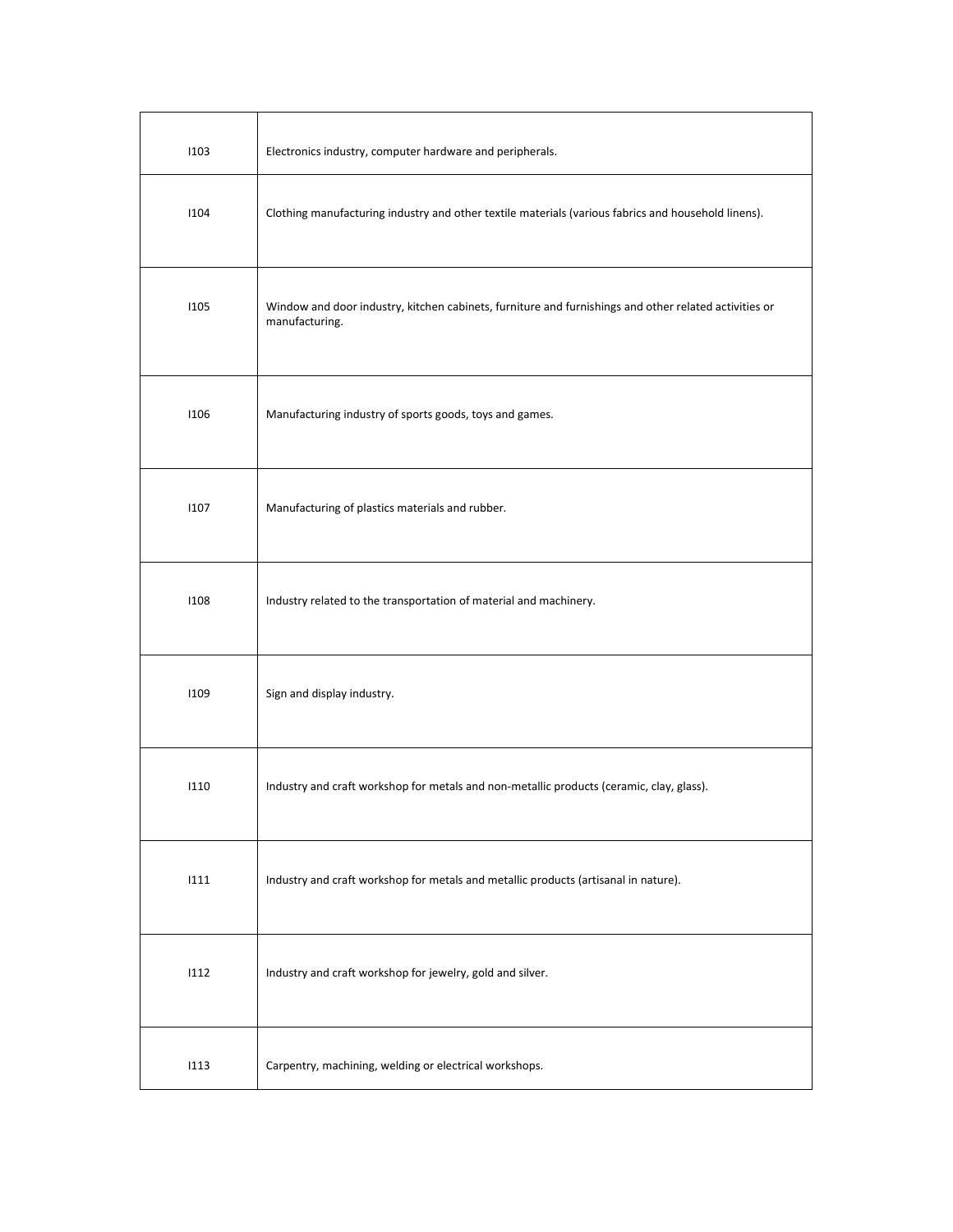| 1114 | Printing industry, publishing and related activities.                                                                                   |
|------|-----------------------------------------------------------------------------------------------------------------------------------------|
| 1115 | Industry related to natural resources or forestry (such as portable sawmill, ground water bottling plant,<br>exploitation of aquifers). |

# 2. Are part of the **«I2» Class** (extractive industries) the following natural resource exploitation activities:

| Usage code | Description |
|------------|-------------|
| 1201       | Sand pit.   |
| 1202       | Gravel pit. |

# **2.2.4: Public and institutional (P) groups**

1. Are part of the **«P1» Class** the following institutional , government and public or private uses and services:

| Usage code | <b>Description</b>                                                                                                 |
|------------|--------------------------------------------------------------------------------------------------------------------|
| P101       | Local healthcare and social service establishments, including intermediate resources and family type<br>resources. |
| P102       | Child care services and daycares.                                                                                  |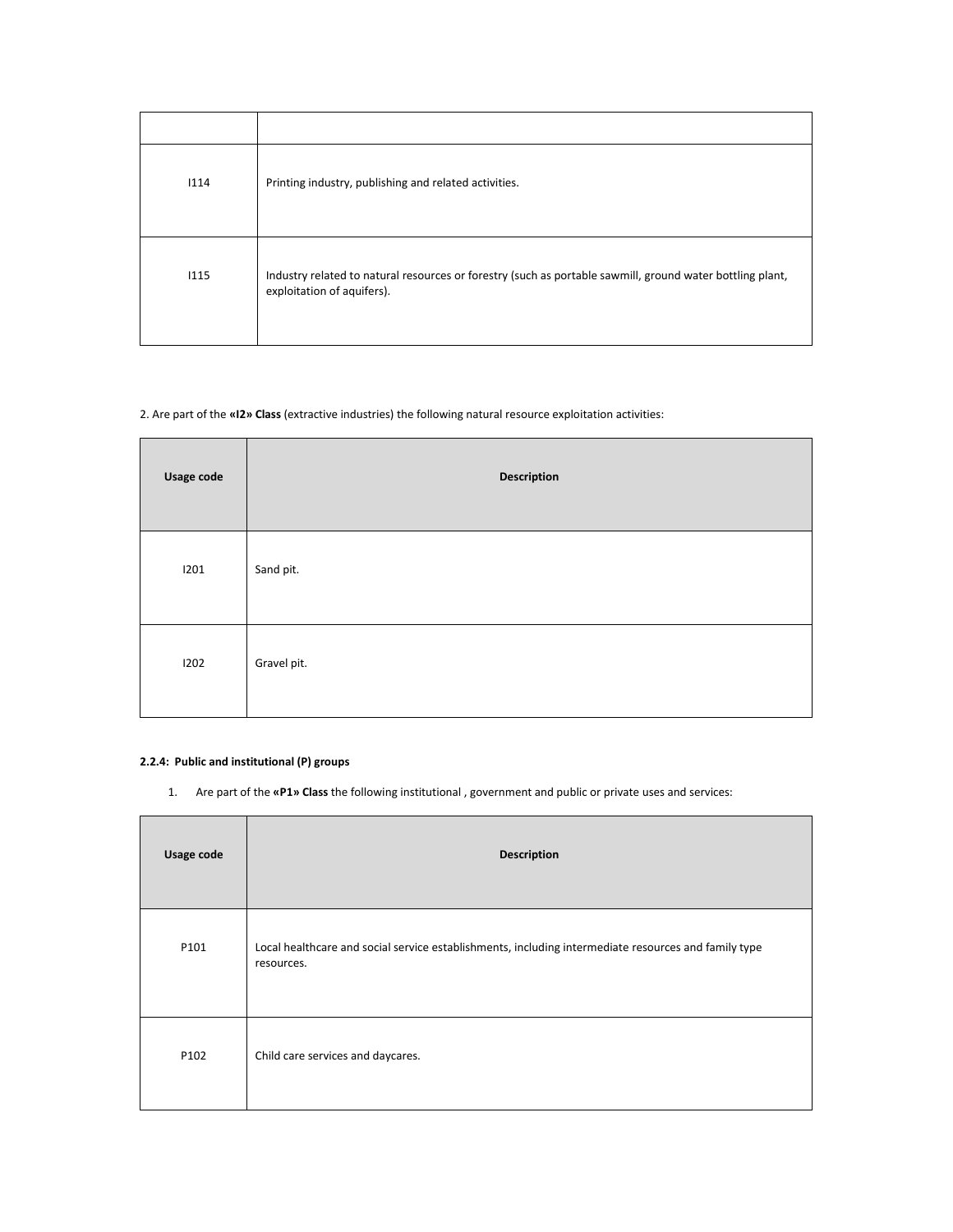| P103 | Teaching establishments and training centers.                                                                                                                   |
|------|-----------------------------------------------------------------------------------------------------------------------------------------------------------------|
| P104 | Government services, para-government services, public and municipal organizations (town hall,<br>community center and other municipal buildings) for local use. |
| P105 | Information booths for tourists                                                                                                                                 |
| P106 | Places for worship, cemetery.                                                                                                                                   |

2. Are part of the **«P2» Class**, the following uses connected to public utility services:

| Usage code | <b>Description</b>                                                                                                                            |
|------------|-----------------------------------------------------------------------------------------------------------------------------------------------|
| P201       | Civil security and emergency services: police stations and fire halls.                                                                        |
| P202       | Warehouses and service centers for public work services and other municipal services (warehouse,<br>workshops, plants and municipal garages). |
| P203       | Public parking.                                                                                                                               |
| P204       | Warehouses, distribution (service) and maintenance centers for electrical, telephone, and gas companies<br>and other public services.         |
| P205       | Eco-center and recovery center.                                                                                                               |

# **2.2.5: Recreational (R) group**

1. Are part of the **«R1» Class**, extensive recreational uses and activities, such as: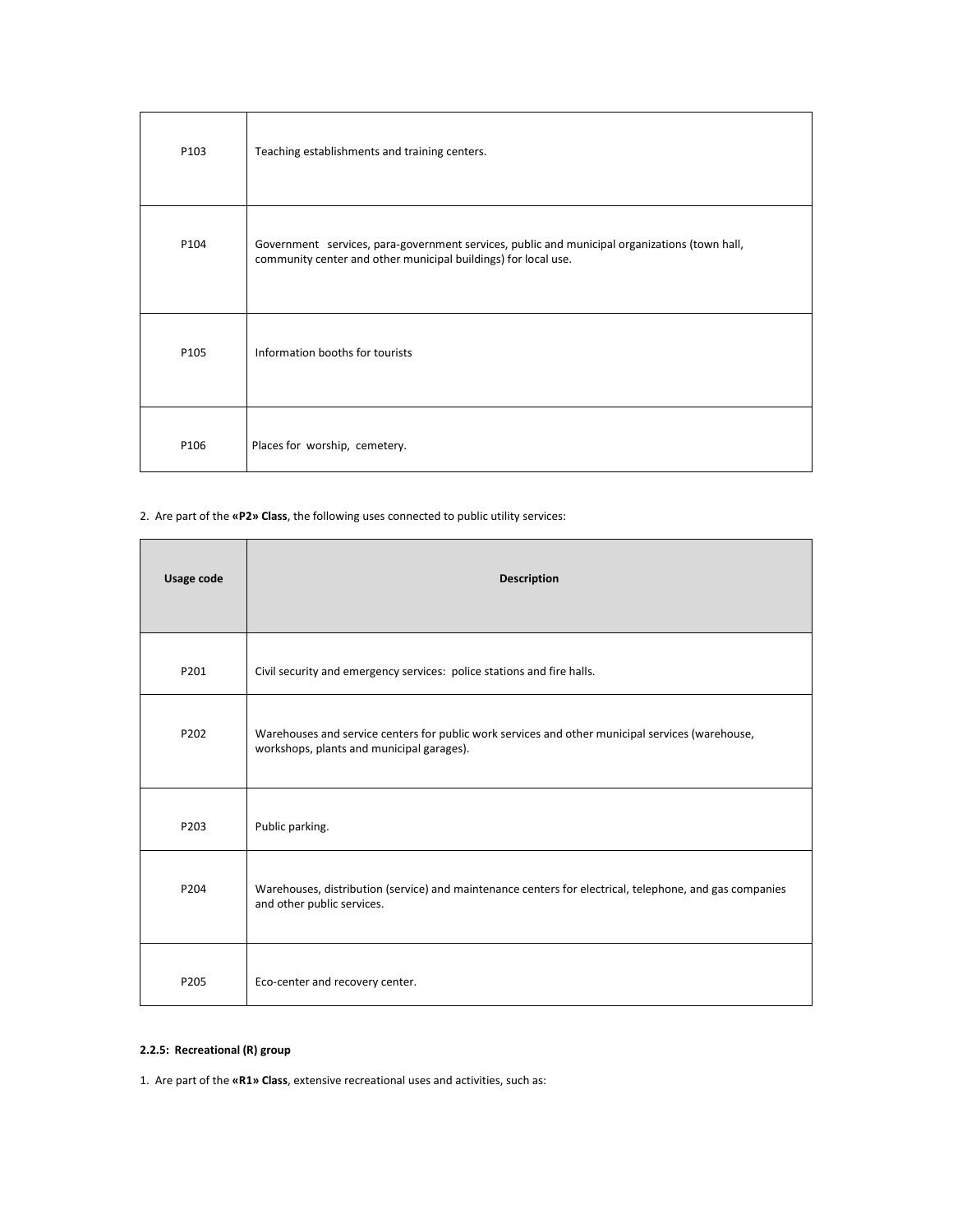| Usage code       | <b>Description</b>                                                                                                                                                                                                                                                                  |
|------------------|-------------------------------------------------------------------------------------------------------------------------------------------------------------------------------------------------------------------------------------------------------------------------------------|
| R101             | Multifunctional trails, including bicycle paths, walking paths, equestrian trails, cross-country ski trails,<br>interpretative trails.<br>In addition, these activities may include service buildings for its clientele (sanitary facilities, locker rooms,<br>hospitality office). |
| R102             | Nature interpretation center, rest area.                                                                                                                                                                                                                                            |
| R103             | Conservation activities: cleaning, maintenance, implementation of ecological and interpretative works<br>designed to manage the environment.                                                                                                                                        |
| R104             | Rustic camping                                                                                                                                                                                                                                                                      |
| R <sub>105</sub> | Basic furnished lodgings such as camps, tents and wigwams.                                                                                                                                                                                                                          |

# 2. Are part of «R2» Class, the intensive recreational uses and activities, as well as certain lodging establishments, such as:

| Usage code | <b>Description</b>                                                                                                                                           |
|------------|--------------------------------------------------------------------------------------------------------------------------------------------------------------|
| R201       | Outdoor extensive recreation activities that require large spaces and equipment, such as a golf course, a<br>driving range, tennis courts, an archery field. |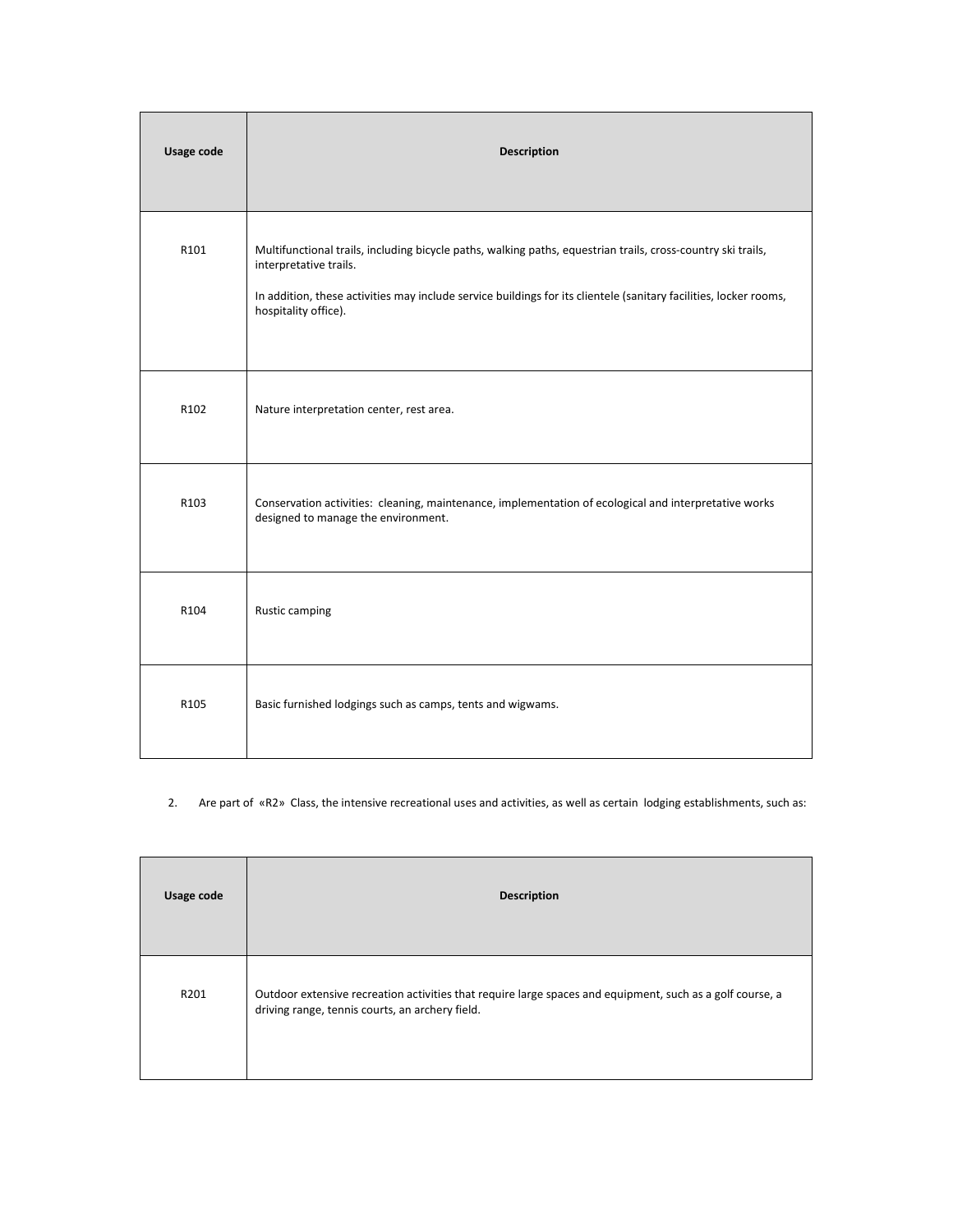|      | In addition, restaurants, bars, reception halls, boutiques with specialized articles and clothing (connected to<br>the main activity) and equipment rental services (connected to the activity offered by the usage) are<br>authorized.                                  |
|------|--------------------------------------------------------------------------------------------------------------------------------------------------------------------------------------------------------------------------------------------------------------------------|
| R202 | Mini-golfs.                                                                                                                                                                                                                                                              |
| R203 | Vacation resorts.                                                                                                                                                                                                                                                        |
| R204 | Camping establishment (trailers, motor homes, tents).<br>In addition and for the comfort of the clientele only, the following uses are authorized: restaurant,<br>community hall, laundry, convenience store, sanitary facilities, service and administrative buildings. |
| R205 | Activities related to water activities such as kayaking, rafting and canoeing.                                                                                                                                                                                           |

# **2.2.6: Agricultural (A) Group:**

Ē

1. Are part of the **«A1» Class**: the agricultural activities authorized in accordance with *An Act respecting the preservation of agricultural land and agricultural activities*:

| Usage code | <b>Description</b>                                                                                                                    |
|------------|---------------------------------------------------------------------------------------------------------------------------------------|
| A101       | Agricultural activities within the meaning of An Act respecting the preservation of agricultural land and<br>agricultural activities. |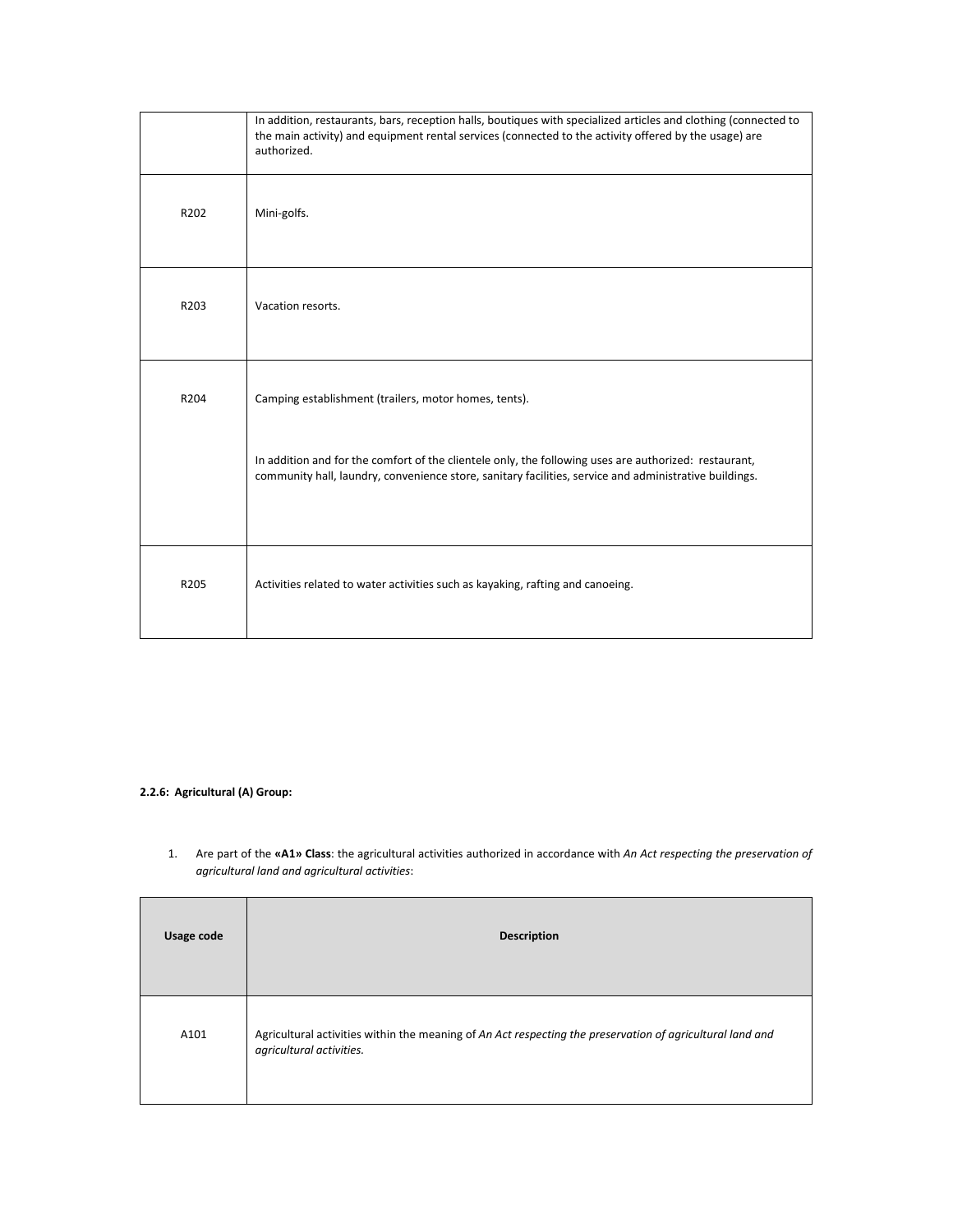|      | In addition, country tables are authorized.                 |
|------|-------------------------------------------------------------|
| A102 | Processing and packaging industry of agricultural products. |

# 2. Are part of **«A2» Class,** agricultural, forestry, livestock and boarding of certain animals uses, such as:

| Usage code | <b>Description</b>                                                                                  |
|------------|-----------------------------------------------------------------------------------------------------|
| A201       | Forestry activities, including silvicultural operations, maple syrup production and planting trees. |
| A202       | Processing and packaging industry of forestry products.                                             |
| A203       | Green-house cultivation or soil cultivation.<br>In addition, country tables are authorized.         |
| A204       | Raising and boarding of farm animals.<br>In addition, country tables are authorized.                |
| A205       | Kennels and animal pounds.                                                                          |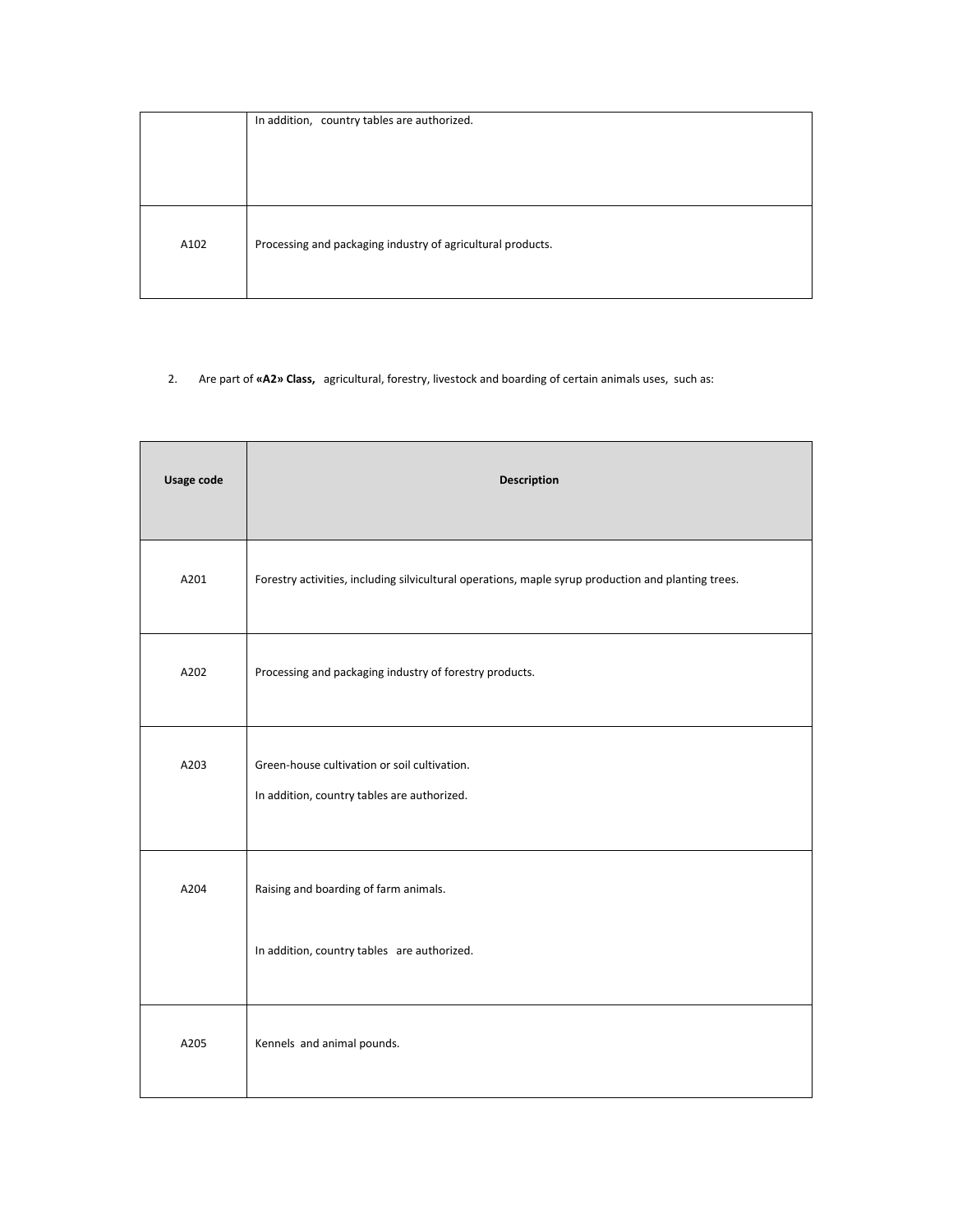# **Section 2.3: Accessory uses**

### **2.3.1: Accessory uses for a use other than residential or agricultural use**

The authorization of a main use (other than for a «residential» or «agricultural» use) implies the authorization of uses that are usually incidental to, provided they respect all the provisions of this By-law.

### **2.3.2: Accessory uses to a use in the agricultural (A) Group**

When a use that is part of the Agricultural Group is authorized in the corresponding specification grids, the uses that are usually an accessory are authorized, in addition to the following uses, for which special conditions of implementation and practice are specified in Chapter 10 of this By-law concerning the special provisions to certain uses:

- 1. A retail sale use of products related to agricultural or forestry resources;
- 2. Industrial artisanal or semi-artisanal activities in connection with the food industry.

### **2.3.3: Accessory uses to a residential (H) group**

When indicated in the corresponding specification grids, the following uses are authorized as an accessory use to a use in the residential (H) group:

- 1. Professional or commercial services practiced at home;
- 2. A workshop for artists or artisans (such as workshops for carpentry, sculpture, painting, ceramic, woodworking, bakery, pastry shop, etc.);
- 3. An additional dwelling;
- 4. A recording studio;
- 5. A Bed and Breakfast;
- 6. A Bed and Breakfast (agricultural producer);
- 7. Country table;
- 8. A booth for the sale of local farm produce;
- 9. A hobby farm.

The implementation conditions and requirements of authorized accessory uses are specified in Chapter 10 of this By-law concerning special provisions for certain uses.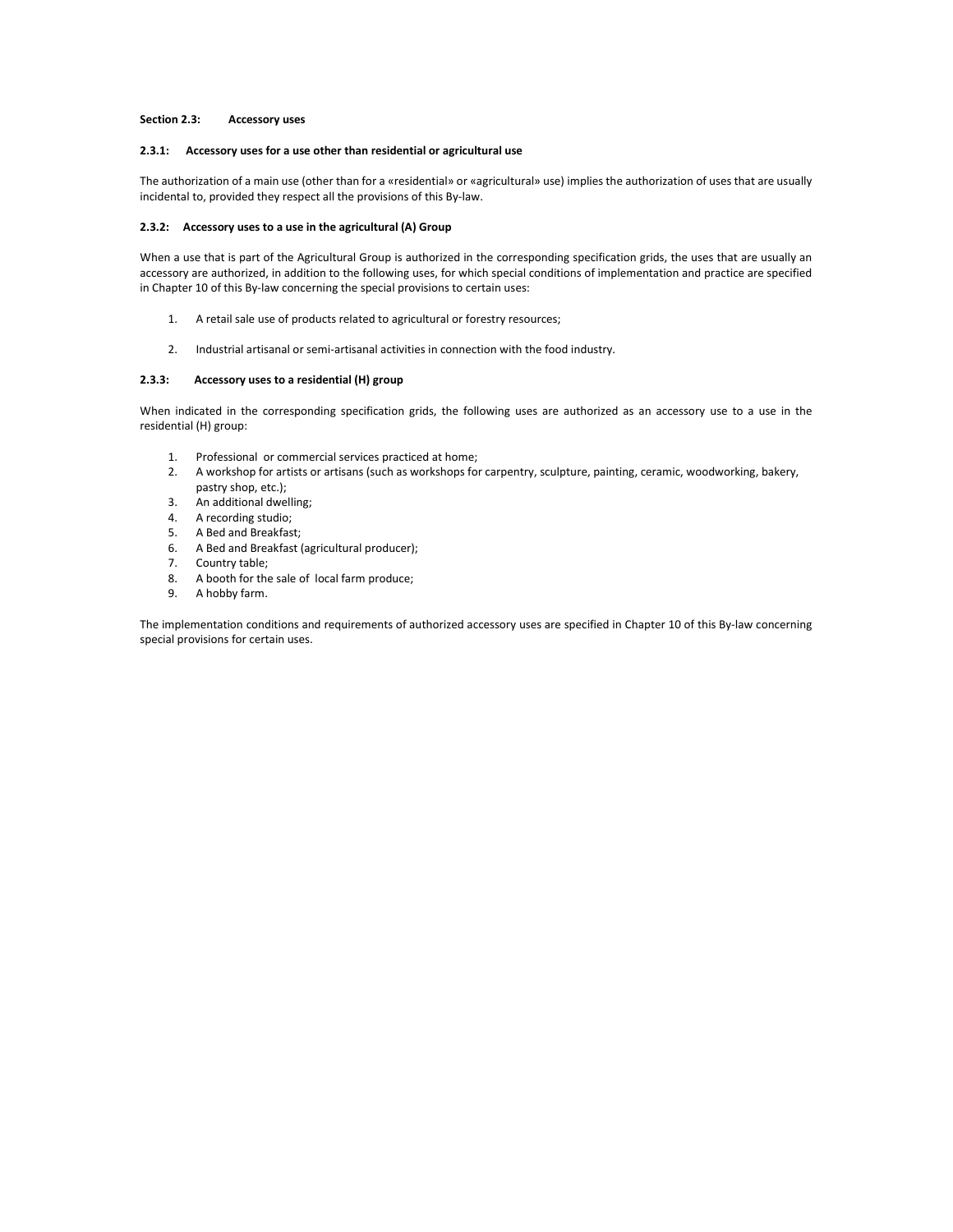# **Section 2.4: Temporary uses and buildings**

### **2.4.1: Authorized temporary uses**

The temporary use of a building and a lot for an outdoor and indoor public market, circus, traveling show, non- motorized race, fair, show, dance, theater, filming a movie, exhibitions, expositions (arts and crafts), outdoor public performance or other temporary activities are authorized, subject to obtaining a certificate of authorization.

### **2.4.2: Authorized temporary buildings or structures**

The authorized temporary buildings or structures are the following (unless otherwise indicated, these buildings shall be subject to obtaining a certificate of authorization. The provisions provided in this By-law concerning signage apply):

- 1. A temporary building required at a construction site, under the following conditions:
	- a) It must be installed on the construction site;
	- b) The maximum duration is 12 months;
	- c) The temporary building may not be used for habitation;
	- d) It may be installed up to a maximum of 14 days before the start of the construction work;
	- e) It must be removed at the latest 14 days after the end of the construction work, or in the case of an interruption of the work of more than 3 months, or on the date of expiration of the certificate of authorization: the most restrictive provision applies.
- 2. A temporary building required to sell houses or lots in the case of a housing development project of more than 10 houses or lots, under the following conditions:
	- a) It must be installed on a lot included in the housing development project;
	- b) The building may not be used for habitation;
	- c) The maximum duration is 12 months;
	- d) They must be removed up to a maximum of 14 days after the end of the work or on the date of expiration of the certificate of authorization: the most restrictive provision applies.
- 3. In all zones, with the exception of «Residential» zones, a temporary building required to temporarily relocate employees or transfer belongings during the renovation or enlargement of a building, under the following conditions:
	- a) A permit must have been issued by the designated officer for the renovation or enlargement work;
	- b) The temporary building must be installed on the same lot as the renovated or enlarged building;
	- c) The temporary building is authorized for a maximum period of 12 months and must be removed at the latest 5 days before the end of the work or on the expiration of the certificate of authorization: the most restrictive provision applies.
- 4. A temporary car shelter is authorized at all times. Chapter 3 of this By-law provides the provisions concerning their implementation in yards and setbacks**;**
- 5. Covers are authorized at all times. Chapter 3 of this By-law specifies the provisions concerning their implementation in yards and setbacks;
- 6. Snow fences are authorized from November 1st of one year to April 15th of the following year. Outside of this period, they shall be stored in an enclose area;
- 7. Fences used to delimit areas to be protected during work are permitted during the construction work;
- 8. A trailer, as a temporary use, is only authorized in a campground, except when occasionally authorized for special events or authorized temporary activities. A trailer is never authorized for permanent use.

### **2.4.3: Special provisions for temporary displays and outdoor sales**

Temporary outdoor displays and sales are authorized under the following conditions:

- 1. The outdoor display and outdoor sale must be carried out on a temporary basis;
- 2. Outdoor display is authorized in all zones, except for a «Residential» or « industrial» use;
- 3. The temporary outdoor display and the temporary outdoor sale must be done on the same lot as the main use in question;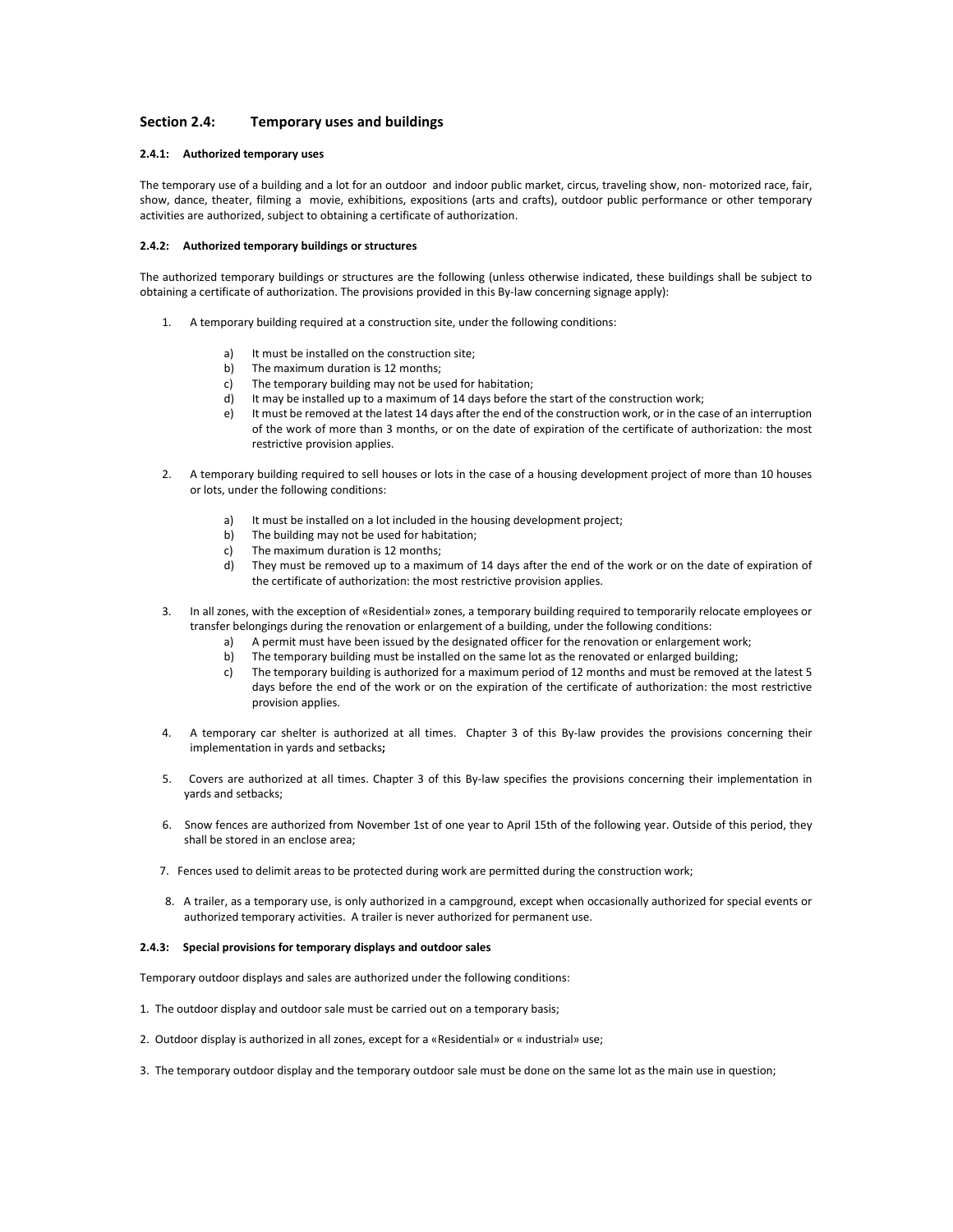4. The outdoor display must not encroach on a parking space, except if the parking space or circulation alley is not needed to conform to the provisions of this By-law concerning the minimum number of parking spaces required;

5. The outdoor display must not prevent pedestrians from accessing a door;

6. The outdoor display must directly be linked to the products and services of the main building and must operate within the normal working hours or operation of the establishment (the objects must be removed during the off hours of the establishment);

7. The counter panels and any other items used to showcase the products and services must be removable and be located at a maximum height of 1.25 meters from the average ground level, with the exception of clothes racks;

8. The area of the outdoor display must not exceed 10 % of the area of implementation of the main building or the establishment in question;

9. Chapter 3 of this By-law provides provisions concerning their implementation in yards and setbacks.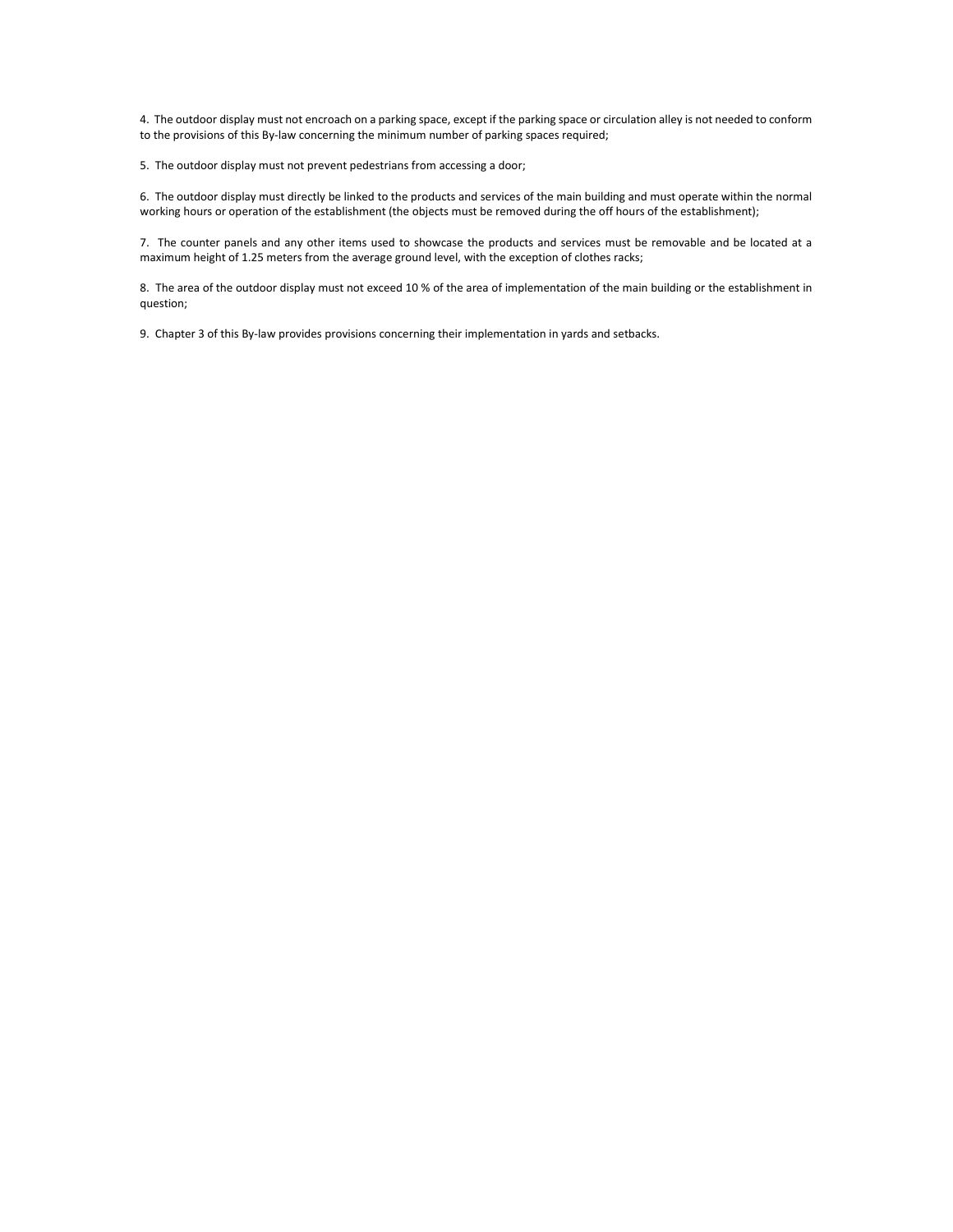# **2.4.4: Special provisions for itinerant or ambulant sales**

The temporary use of a building and a lot for the itinerant or ambulant sale of Christmas trees, flowers or produce and agricultural products (fruits and vegetables) is authorized in the zones adjacent to Route 327, under the following conditions:

- 1. The sale must take place on a lot whose main use is part of the commercial group;
- 2. The seller must obtain written authorization from the owner of the lot on which he wishes to make his sales;
- 3. The sale of Christmas trees is authorized from December 1st, and such, for a maximum of 30 days. For other products, the sale is authorized for a maximum of 30 days;
- 4. The outdoor display must not encroach on a parking space, except if the parking space or circulation alley is not needed to conform to the provisions of this By-law concerning the minimum number of parking spaces required.
- 5. The outdoor display must not prevent pedestrians from accessing a door;
- 6. The sale must take place during the regular working hours or hours of operation of the establishment;
- **7.** The counter panels and any other items used to showcase the products and services must be removable and be located at a maximum height of 1.25 meters from the average ground level**;**
- **8.** The area of the outdoor display must not exceed 10 % of the area of the implementation of the main building or the establishment in question;
- 9. Sales may take place in all yards and setbacks, at a minimum distance of 5 meters from the front line of a lot and 3 meters from the lateral and rear lines of the lot;
- 10. The usage requires a certificate of authorization;
- 11. The sale of any other object, product or service is prohibited.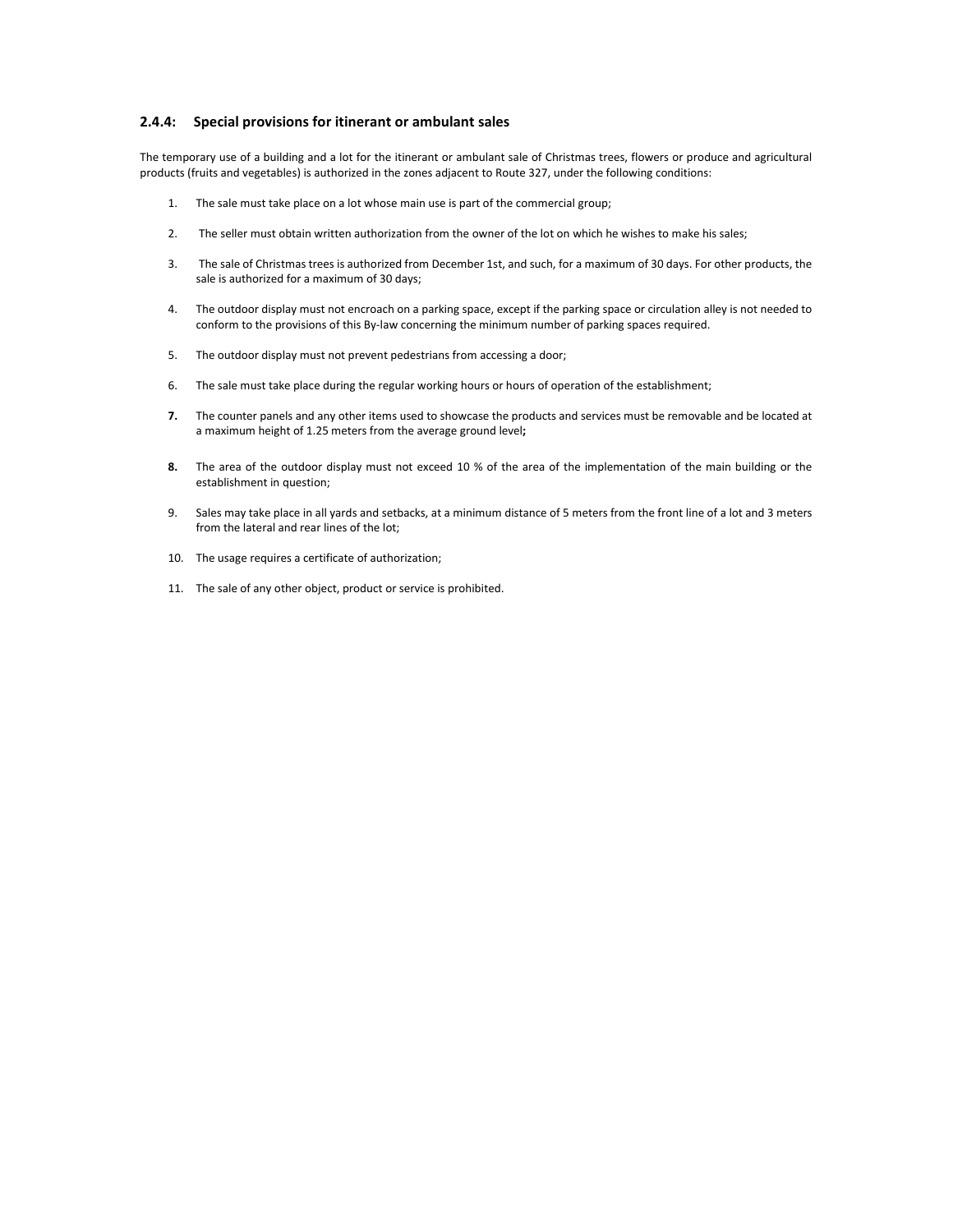

# **Z O N I N G B Y - L A W N U M B E R 1 9 2 - 2 0 1 2**

 **CHAPTER 3:** 

 **Provisions concerning the implementation of main and accessory buildings**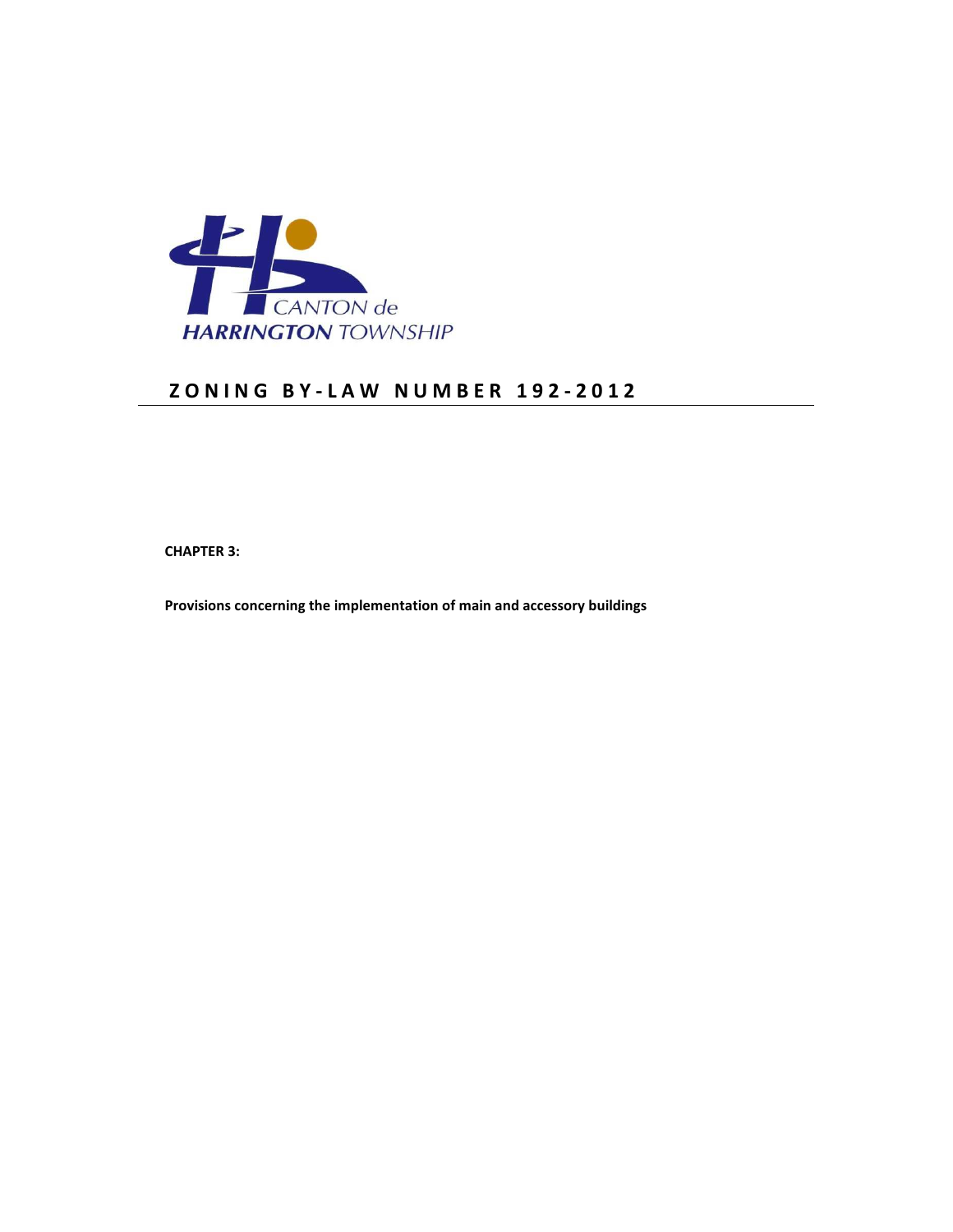# **Section 3.1: Implementation of main buildings**

# **3.1.1: Method of implementation**

The methods of implementation authorized in each of the zones are detailed in the specification grids:

- 1. A detached building is a building that is implemented set back from the lateral limits of the lot and benefits from natural light on all sides;
- 2. A semi-detached building is a building implemented on one of the lateral limits of the lot and is adjoining (adjoining wall) with another building implemented in similar fashion on the adjacent lot and benefits from natural light on at least 3 of its sides;
- 3. An attached building is a building implemented on the 2 lateral limits of the lot, and is adjoining (adjoining wall) and that benefits from natural light on at least two of its sides.

### **3.1.2: Number of main buildings**

For all uses, only one main building is authorized per lot. This provision does not apply to buildings that are part of an integrated project.

### **3.1.3: Location of main buildings**

A main building shall not be located partly on one lot and partly on another lot.

### **3.1.4: Moving of main or accessory buildings**

It is permitted to move a main or accessory building outside of the lot where it is established. The following provisions apply:

- 1. The foundations which will receive the building must be erected before moving the building;
- 2. The lot on which the building was erected must be put back into its natural state within 10 days following the moving of the building. A safety fence of a minimum height of 1.80 meters shall be installed in such a way as to prevent access when a foundation is present.

### **3.1.5: Number of dwellings per building**

The maximum number of dwellings per main building is stated in the specification grids.

For the purpose of calculating the number of dwellings authorized per building, when an additional dwelling is authorized, the latter is not calculated in the maximum number of dwellings authorized per building. This provision also applies to tourist accommodations and to rooms**.** 

### **3.1.6: Implementation rate**

The maximum implementation rate of a building on a lot is detailed in the specification grids. The implementation rate applies only to the main building or to all of the main buildings authorized on a lot by this By-law.

### **3.1.7: Orientation of main buildings**

The main façade of any main building shall be oriented according to an axis varying between 0 to 30 degrees in relation to the front line of the lot.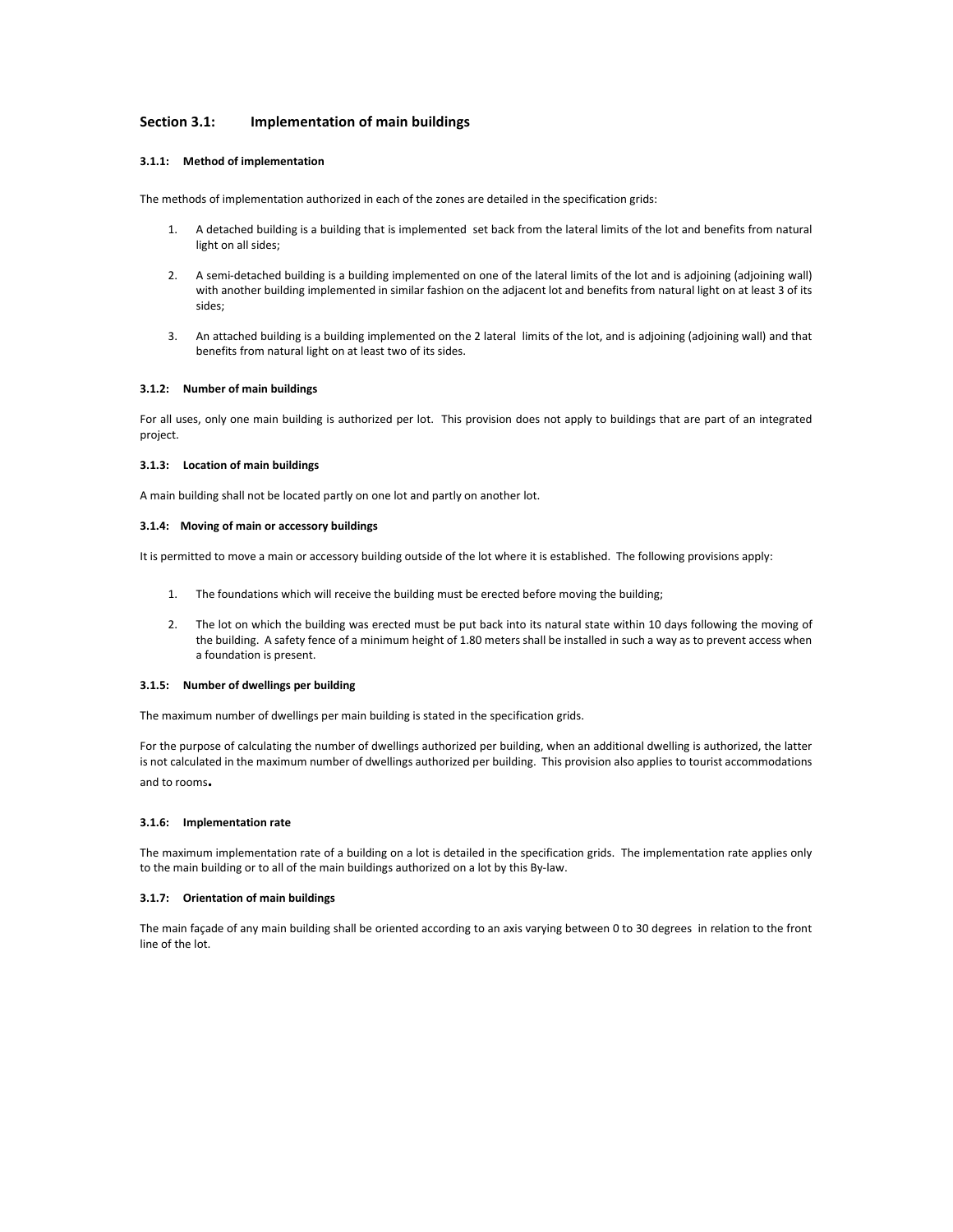### **Section 3.2: General provisions concerning yards and setbacks**

### **3.2.1: Permanence of minimum setbacks**

The requirements or setbacks established in virtue of this By-law are mandatory, continuous and prevail for as long as lasts the use for which it is enacted.

Except in the case of an expropriation, any modification of the lot that renders the construction non-conforming and involves a reduction of a setback below the required minimum is prohibited.

### **3.2.2: Minimum setback**

The minimum front, lateral, total lateral and rear setbacks are determined in the specification grids.

### **3.2.3: Calculation of setbacks**

The following provisions apply for the calculation of applicable setbacks:

- 1. The calculation of the setbacks is made starting at the lot lines or where the construction or constructions are located;
- 2. The calculation of the setbacks is made starting at the exterior face of the exterior wall of the building, including the projection created by the exterior cladding provided the projection does not surpass by more than 10 cm, to the limit of the lot line referred to in the By-law;
- **3.** When the face of the exterior wall includes one or more juts or recesses, the calculation of the margins is made from the closest point of the lot line in question**.**

### **3.2.4: Secondary front setbacks and yards**

In the case of a corner lot (lot situated at the intersection of more than one street), one of the two setbacks or yards defined as «front setback» or «front yard» must be considered as a «secondary front setback» or a «secondary front yard».

For the application of the prescribed setbacks in the specification grids, the secondary front setback corresponds to the norm prescribed for the front setback.

### **3.2.5: Minimum distance from a snowmobile trail**

Despite the minimum setbacks prescribed in the specification grids, a residential use may not be located less than 30 meters from a snowmobile trail. The distance is calculated from the central line of the snowmobile trail.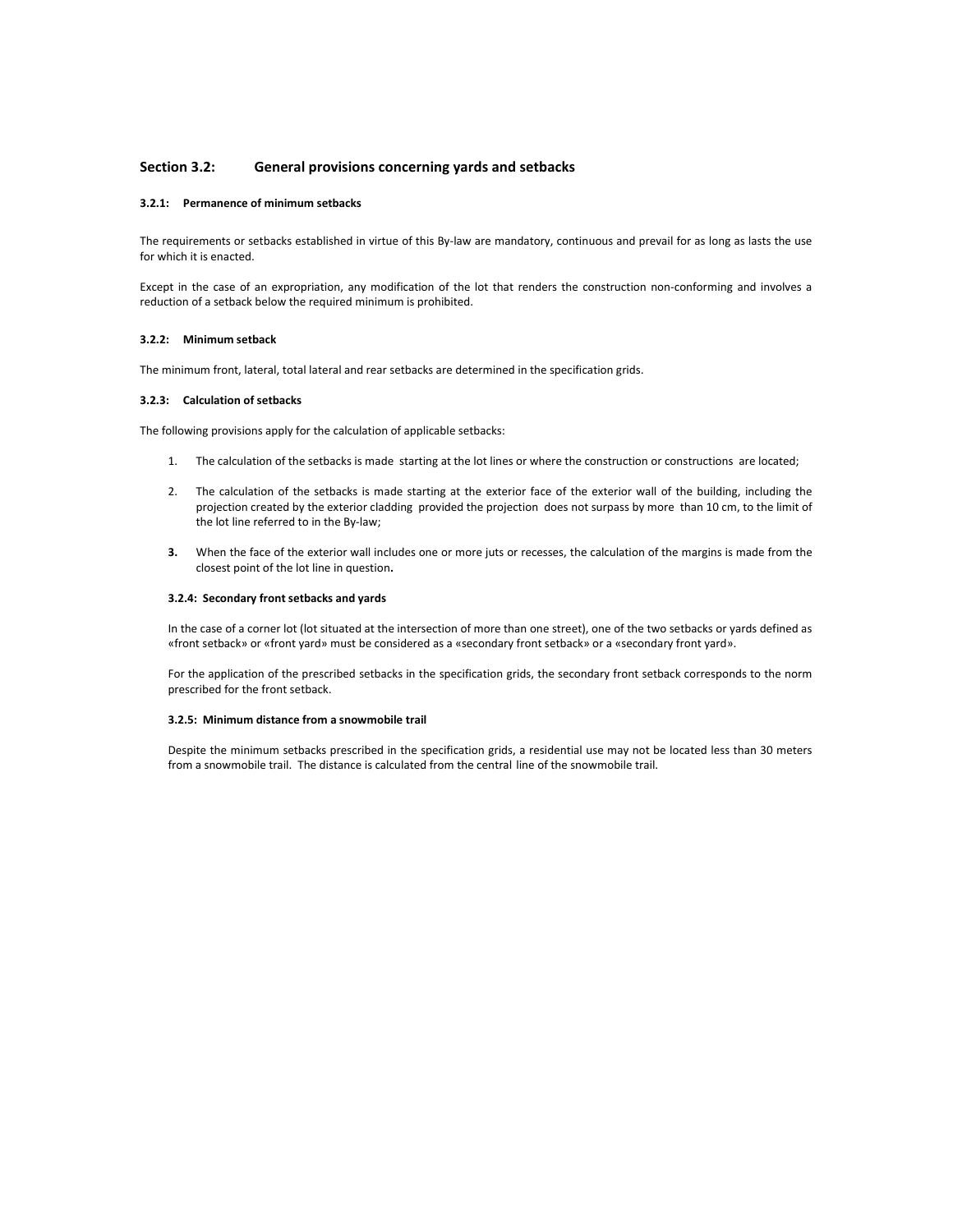# **Section 3.3: Uses, buildings, structures and accessory equipment in yards and setbacks.**

# **3.3.1: General rule**

A use, a building, a structure or accessory equipment may be implemented on a lot under the following circumstances and conditions:

1. On a lot which is occupied by a main building;

2. On a lot on which there is not a main building but whose main use is the following:

- a) Public and institutional;
- b) Recreational;
- c) Agriculture.

A use, a building, a structure or accessory equipment may not be located on a lot and partly on another lot.

### **3.3.2: Method of implementation of accessory buildings**

An accessory building must be implemented separately from the main building for all uses.

Unless otherwise specified in the tables of the present section or this By-law, the minimum distance between a non-adjoining accessory building and the main building is 3 meters and the minimum distance between two accessory buildings is 1.5 meters.

(Amendment By-law 201-2012: came into force 15-02-2013).

Unless otherwise specified in the tables of Section 3.3, a minimum setback between an accessory building and the lot line of 3 meters must be maintained.

#### **3.3.3: Interpretation of the** tables

The tables in this section gives the authorized or prohibited uses, buildings, structures and accessory equipment to the main building, in the yards and setbacks in relation to the different groups of uses.

In the case where a use, building, structure or accessory equipment is authorized, it is written «yes» in the tables included in this section, and when it is prohibited, it is written «no» in the yard column and the corresponding setback (front, secondary front, lateral or back).

The tables also provide certain particular provisions concerning the minimum encroachment distance of the lot line, the minimum distance of the street line, the maximum encroachment authorized in the setback and the minimum distance from a main building (if different from the provisions provided in Article 3.3.2).

In the case where it is indicated in the tables to «see grids», this means that the prescribed setbacks for the main building also apply to structures, buildings or accessory equipment in question.

Other particular provisions to uses, structures, buildings and accessory equipment are provided in this By-law. The provisions relating to parking spaces, loading and unloading spaces and driveways are provided in Chapter 6 of this By-law.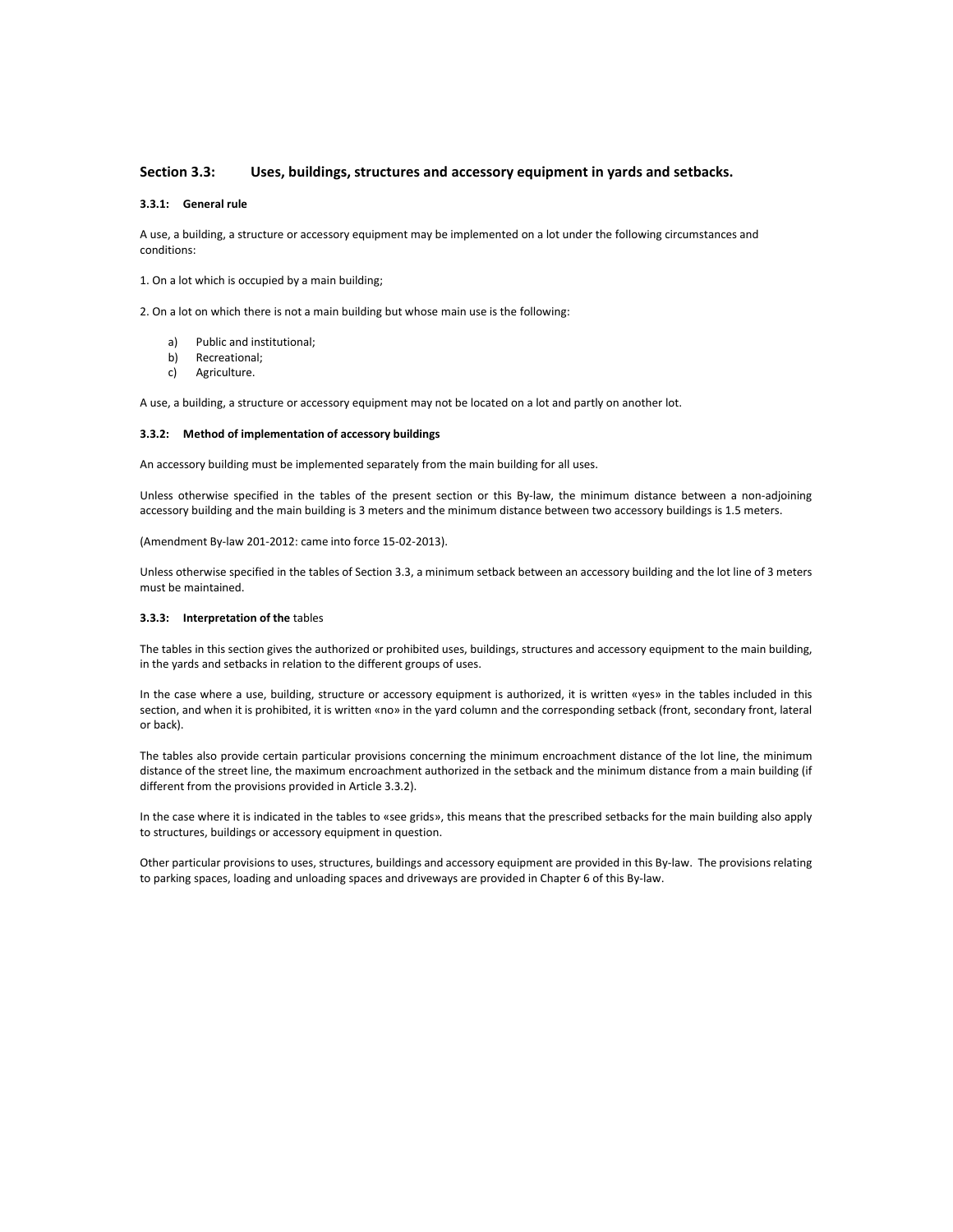## **3.3.4: Residential uses**

When the main use of the lot is «residential», uses, structures, buildings and accessory equipment are authorized in the yards and setbacks under the following conditions (this article also applies to residences in the agricultural zone):

| Authorized use, building, structure and accessory<br>equipment | Yard/front     | Yard/secondary | Yards/lateral  | Yard/rear      |
|----------------------------------------------------------------|----------------|----------------|----------------|----------------|
|                                                                | setback        | front setback  | setbacks       | setback        |
| 1. Sidewalk, alley, ramp and lift apparatus                    | yes            | yes            | yes            | yes            |
| 2. Plantation, fence, hedge, low wall and wall                 | yes            | yes            | yes            | yes            |
| Minimum distance from the                                      | 1 <sub>m</sub> | 1 <sub>m</sub> |                |                |
| street line                                                    |                |                |                |                |
| 3. Canopy, cornice, awning and eaves                           | yes            | yes            | yes            | yes            |
| Minimum distance from the lot line                             | 50 cm          | 50 cm          | 3 <sub>m</sub> | 3 <sub>m</sub> |
| Minimum encroachment in the setback                            | 2 <sub>m</sub> | 2 <sub>m</sub> | 2 <sub>m</sub> | 2 <sub>m</sub> |
| 4.Bay window                                                   | yes            | yes            | yes            | yes            |
| Minimum distance from the lot line                             | 50 cm          | 50 cm          | 2 <sub>m</sub> | 2 <sub>m</sub> |
| Maximum encroachment in the setback                            | 0.65 m         | 0.65 m         | 0.65 m         | $0.65$ m       |
| 5.Chimney                                                      | yes            | yes            | yes            | yes            |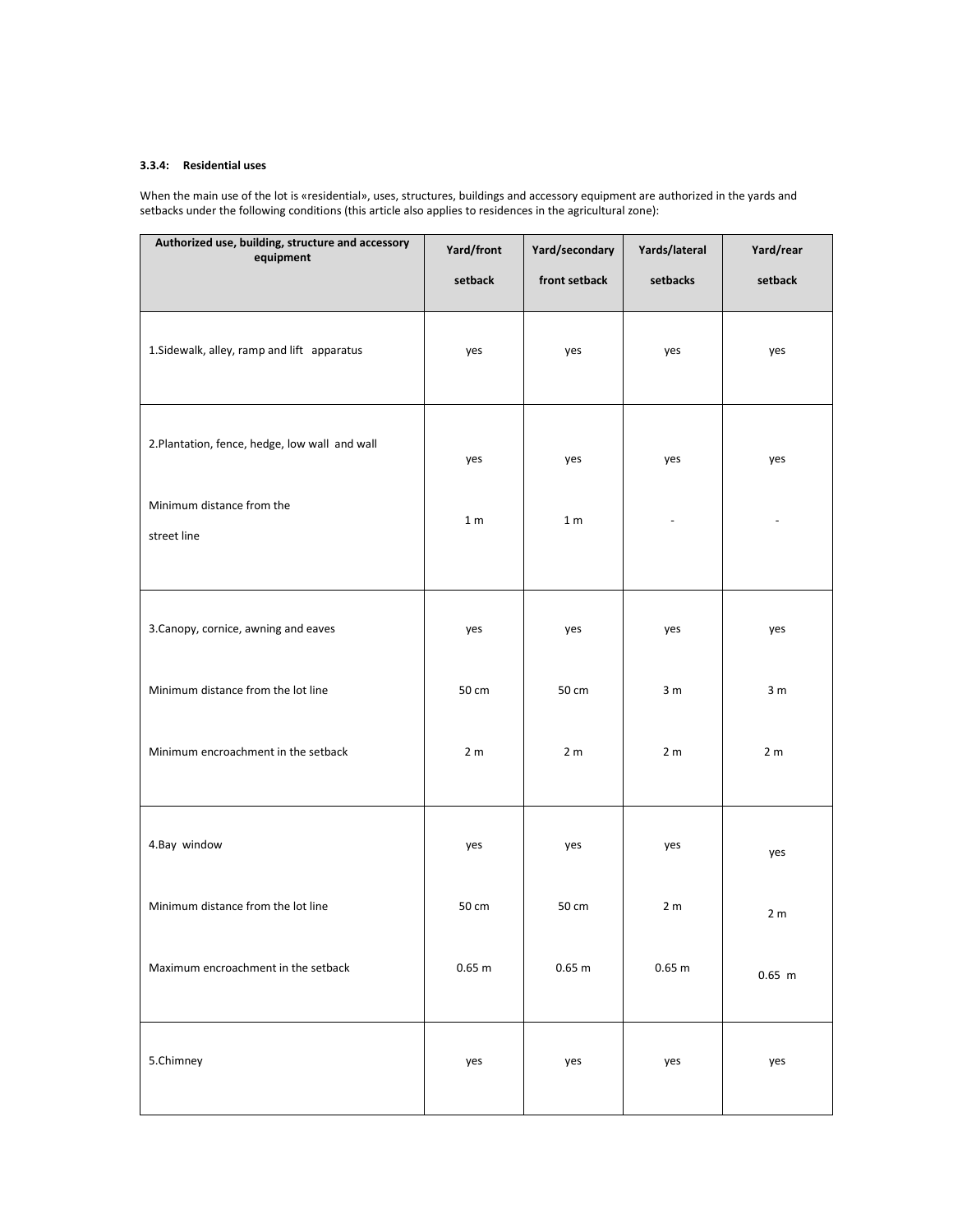| 6. Outdoor lighting system                        | yes            | yes            | yes            | yes            |
|---------------------------------------------------|----------------|----------------|----------------|----------------|
| Minimum distance from the lot line                | 1 <sub>m</sub> | 1 <sub>m</sub> | 1 <sub>m</sub> | 1 <sub>m</sub> |
| 7. Exterior sign<br>(See provisions in Chapter 7) | yes            | yes            | no             | no             |
|                                                   |                |                |                |                |

| Authorized use, building, structure and accessory<br>equipment | Yard/front<br>setback | Yard/secondary<br>front setback | Yards/lateral<br>setbacks | Yard/rear<br>setback |
|----------------------------------------------------------------|-----------------------|---------------------------------|---------------------------|----------------------|
| 8. Temporary winter shelter for automobiles                    | yes                   | yes                             | yes                       | yes                  |
| Minimum distance from a lot line                               | 1 <sub>m</sub>        | 1 <sub>m</sub>                  | 1 <sub>m</sub>            | 1 <sub>m</sub>       |
| 9. Cover                                                       | yes                   | yes                             | yes                       | yes                  |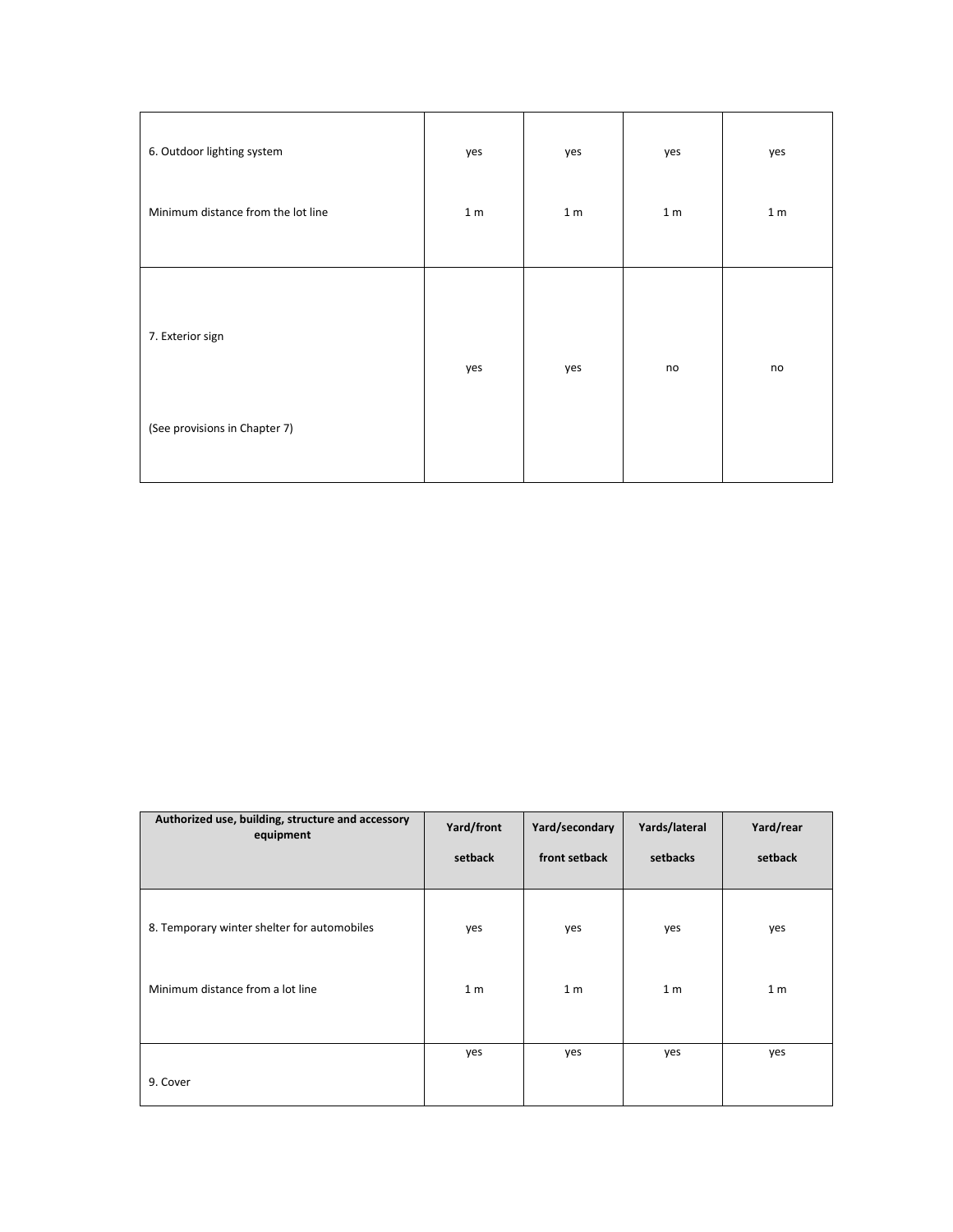|                                                                                                                                                                            | 50 cm             | 50 cm             | 3 <sub>m</sub>    | 3 <sub>m</sub>    |
|----------------------------------------------------------------------------------------------------------------------------------------------------------------------------|-------------------|-------------------|-------------------|-------------------|
| Minimum distance from a lot line                                                                                                                                           |                   |                   |                   |                   |
|                                                                                                                                                                            |                   |                   |                   |                   |
| 10. Detached private garage                                                                                                                                                | yes               | yes               | yes               | yes               |
| Minimum distance from a lot line                                                                                                                                           | See Article 3.4.2 | See Article 3.4.2 | See Article 3.4.2 | See Article 3.4.2 |
|                                                                                                                                                                            |                   |                   |                   |                   |
| 11. Attached private garage and carport for<br>automobiles                                                                                                                 | yes               | yes               | yes               | yes               |
| Minimum distance from a lot line                                                                                                                                           | see grids         | see grids         | see grids         | see grids         |
| 12. Exterior stairway giving access                                                                                                                                        |                   |                   |                   |                   |
| to ground floor (not exceeding 2 meters in height)                                                                                                                         | yes               | yes               | yes               | yes               |
| Minimum distance from a lot line                                                                                                                                           | 50 cm             | 50 cm             | 3 <sub>m</sub>    | 3 <sub>m</sub>    |
| Maximum encroachment in the setback                                                                                                                                        | 2 <sub>m</sub>    | 2 <sub>m</sub>    | 2 <sub>m</sub>    | 2 <sub>m</sub>    |
| 13. Non enclosed exterior stairway giving access to<br>basement, to 1 <sup>st</sup> floor and upper floors, located at<br>more than 2 meters from the average ground level | no                | no                | yes               | yes               |
| Minimum distance from a lot line                                                                                                                                           |                   |                   | 3 <sub>m</sub>    | 3 <sub>m</sub>    |
| Maximum encroachment in the setback                                                                                                                                        |                   |                   |                   |                   |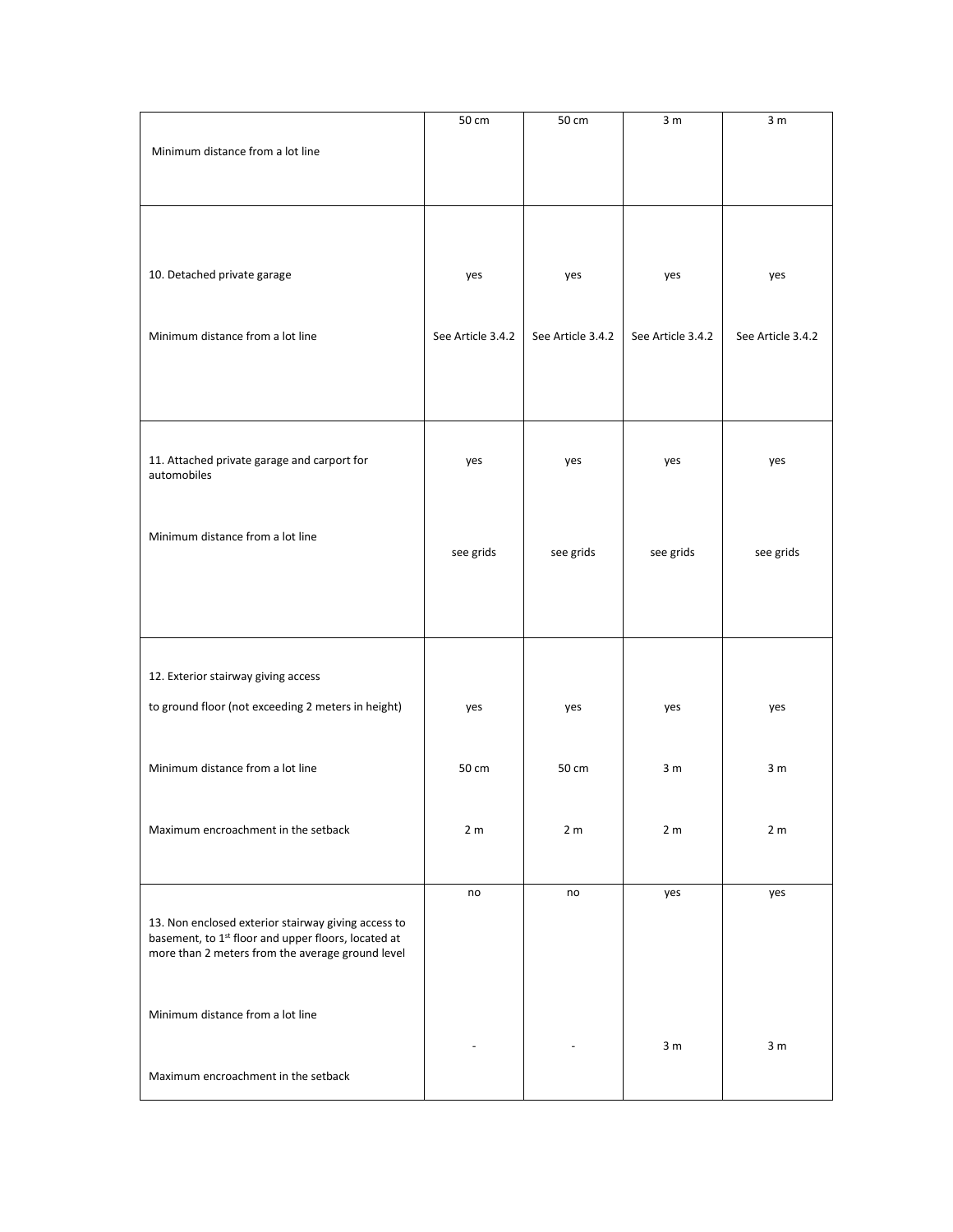|                                     |                |                | 2 <sub>m</sub> | 2 <sub>m</sub> |
|-------------------------------------|----------------|----------------|----------------|----------------|
| 14. Gallery, balcony and porch      | yes            | yes            | yes            | yes            |
| Minimum distance from a lot line    | 50 cm          | 50 cm          | 3 <sub>m</sub> | 3 <sub>m</sub> |
| Maximum encroachment in the setback | 2 <sub>m</sub> | 2 <sub>m</sub> | 2 <sub>m</sub> | 2 <sub>m</sub> |
|                                     |                |                |                |                |
|                                     |                |                |                |                |

| Authorized use, building, structure and accessory<br>equipment | Yard/front<br>setback | Yard/secondary<br>front setback | Yards/lateral<br>setbacks | Yard/rear<br>setback |
|----------------------------------------------------------------|-----------------------|---------------------------------|---------------------------|----------------------|
| 15. Veranda                                                    | yes                   | yes                             | yes                       | yes                  |
| Minimum encroachment in the setback                            | 0 <sub>m</sub>        | 0 <sub>m</sub>                  | 0 <sub>m</sub>            | 0 <sub>m</sub>       |
| 16. Gazebo                                                     | no                    | yes                             | yes                       | yes                  |
| Minimum distance from a lot line                               |                       | 2 <sub>m</sub>                  | 2 <sub>m</sub>            | 2 <sub>m</sub>       |
| 17. Pergolas                                                   | no                    | yes                             | yes                       | yes                  |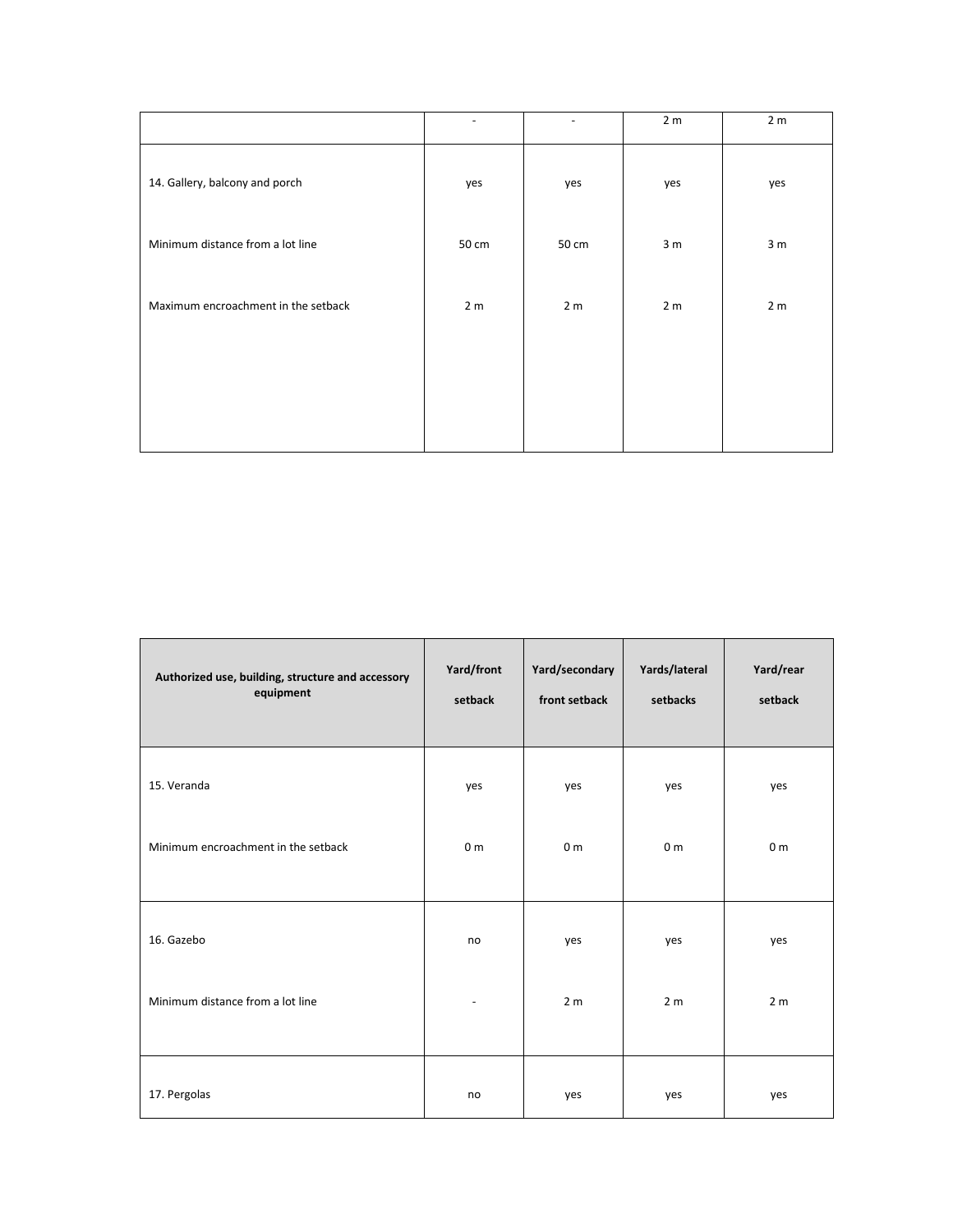| Minimum distance from a lot line                                         |                   | 1 <sub>m</sub>   | 1 <sub>m</sub>   | 1 <sub>m</sub> |
|--------------------------------------------------------------------------|-------------------|------------------|------------------|----------------|
| 18. Patio                                                                | no                | yes              | yes              | yes            |
| Minimum distance from a lot line                                         |                   | 2 <sub>m</sub>   | 2 <sub>m</sub>   | 2 <sub>m</sub> |
| 19. Domestic greenhouse                                                  | See Article 3.4.2 | yes              | yes              | yes            |
| Minimum distance from a lot line                                         |                   | 1 <sub>m</sub>   | 1 <sub>m</sub>   | 1 <sub>m</sub> |
| 20. Shed                                                                 | See Article 3.4.2 | yes              | yes              | yes            |
| Minimum distance from a lot line                                         |                   | 1 <sub>m</sub>   | 1 <sub>m</sub>   | 1 <sub>m</sub> |
| 21. Firewood, including its shelter                                      | See Article 3.4.2 | yes              | yes              | yes            |
| Minimum distance from a lot line                                         |                   | 1 <sub>m</sub>   | 1 <sub>m</sub>   | 1 <sub>m</sub> |
| 22. Pool and spa (including access platforms and<br>accessory equipment) | no                | yes              | yes              | yes            |
| Minimum distance from a lot line                                         |                   | 1.2 <sub>m</sub> | 1.2 <sub>m</sub> | 1.2 m          |
| Minimum distance from the main building (for<br>pool only)               |                   | 2 <sub>m</sub>   | 2 <sub>m</sub>   | 2 <sub>m</sub> |
|                                                                          |                   |                  |                  |                |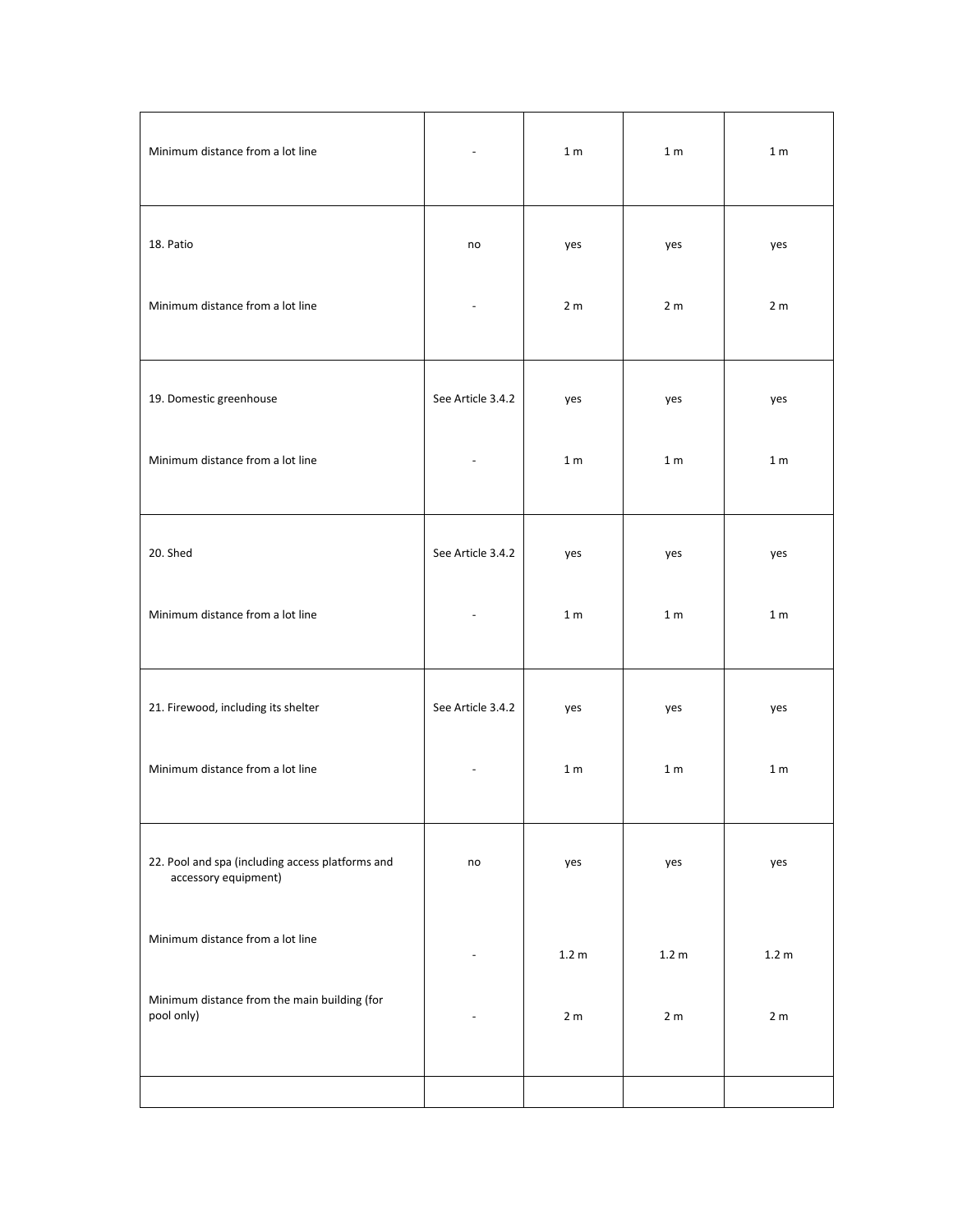| 23. Water garden                 | yes            | yes            | yes            | yes            |
|----------------------------------|----------------|----------------|----------------|----------------|
|                                  |                |                |                |                |
| Minimum distance from a lot line | 2 <sub>m</sub> | 2 <sub>m</sub> | 2 <sub>m</sub> | 2 <sub>m</sub> |
|                                  |                |                |                |                |

| Authorized use, building, structure and accessory<br>equipment                                                                                                               | Yard/front | Yard/secondary | Yards/lateral    | Yard/rear        |
|------------------------------------------------------------------------------------------------------------------------------------------------------------------------------|------------|----------------|------------------|------------------|
|                                                                                                                                                                              | setback    | front setback  | setbacks         | setback          |
| 24. Outside fireplace                                                                                                                                                        | no         | no             | yes              | yes              |
| Minimum distance from a lot line                                                                                                                                             |            |                | 5 <sub>m</sub>   | 5 <sub>m</sub>   |
| Minimum distance from a main building                                                                                                                                        |            |                | 7.5 <sub>m</sub> | 7.5 <sub>m</sub> |
| 25. Air conditioning apparatus, heat pump, heating<br>and ventilation equipment, natural gas and propane<br>cylinders, oil tank, generator, solar panel, ventilation<br>duct | no         | no             | yes              | yes              |
| Minimum distance from a lot line                                                                                                                                             |            |                |                  |                  |
|                                                                                                                                                                              |            |                | 2 <sub>m</sub>   | 2 <sub>m</sub>   |
| 26. Conduits for electrical entrance and meter<br>(water, electric and gas)                                                                                                  | no         | no             | yes              | yes              |
| Minimum distance from a lot line                                                                                                                                             |            |                | 0.65 m           | 0.65 m           |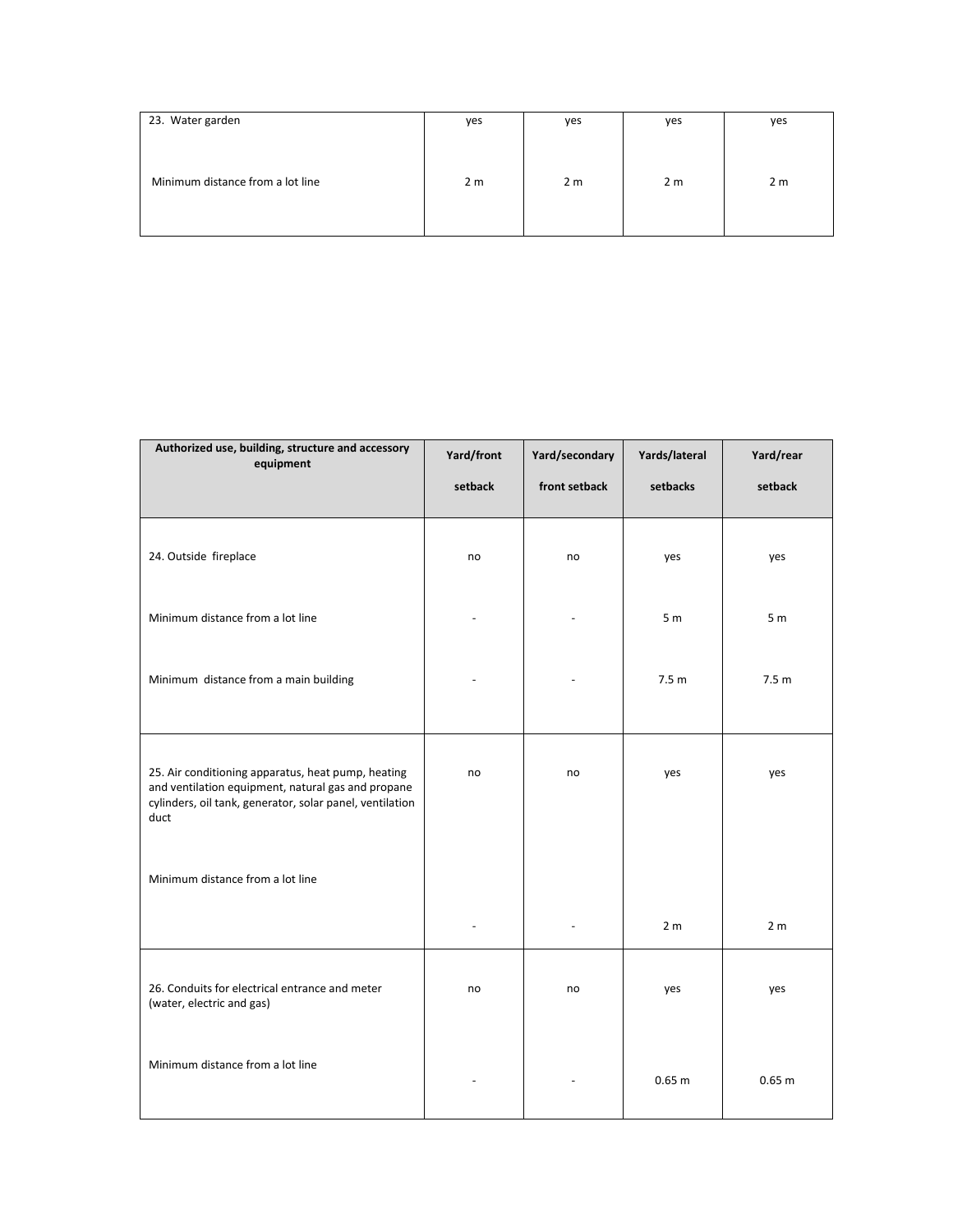| 27. Antenna attached to building (domestic use)     | no | no             | yes              | yes              |
|-----------------------------------------------------|----|----------------|------------------|------------------|
| Minimum distance from a lot line                    |    | ÷,             | 1 <sub>m</sub>   | 1 <sub>m</sub>   |
| 28. Antenna not attached to building (domestic use) | no | no             | yes              | yes              |
| Minimum distance from a lot line                    |    | L.             | 2 <sub>m</sub>   | 2 <sub>m</sub>   |
| 29. Domestic windmill                               | no | no             | no               | yes              |
| (See special provisions)                            |    |                |                  |                  |
| 30. Clothesline                                     | no | no             | yes              | yes              |
| 31. Garbage and recycling bins                      | no | no             | yes              | yes              |
| Minimum distance from a lot line                    |    | $\blacksquare$ | 1.5 <sub>m</sub> | 1.5 <sub>m</sub> |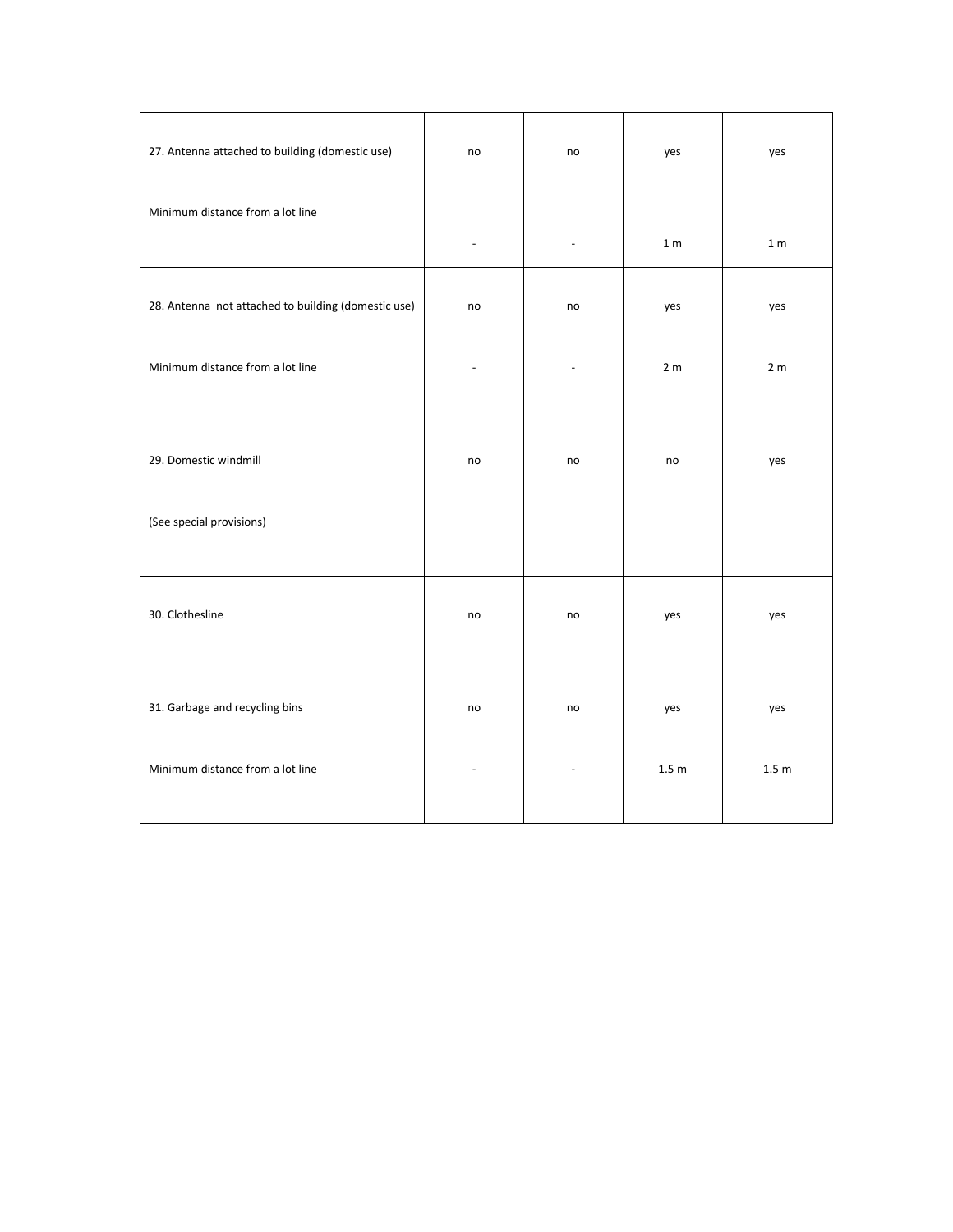| Authorized use, building, structure and accessory<br>equipment | Yard/front | Yard/secondary | Yards/lateral  | Yard/rear      |
|----------------------------------------------------------------|------------|----------------|----------------|----------------|
|                                                                | setback    | front setback  | setbacks       | setback        |
| 32. Composting area                                            | no         | no             | no             | yes            |
| Minimum distance from the lot line                             |            |                |                | 2 <sub>m</sub> |
|                                                                |            |                |                |                |
| 33. Children's play structures and playhouses                  | no         | no             | yes            | yes            |
| Minimum distance from the lot line                             |            |                | 2 <sub>m</sub> | 2 <sub>m</sub> |
|                                                                |            |                |                |                |
| 34. Other buildings, structures and accessory<br>equipment     | no         | yes            | yes            | yes            |
| Minimum distance from the lot line                             |            | 1 <sub>m</sub> | 1 <sub>m</sub> | 1 <sub>m</sub> |
|                                                                |            |                |                |                |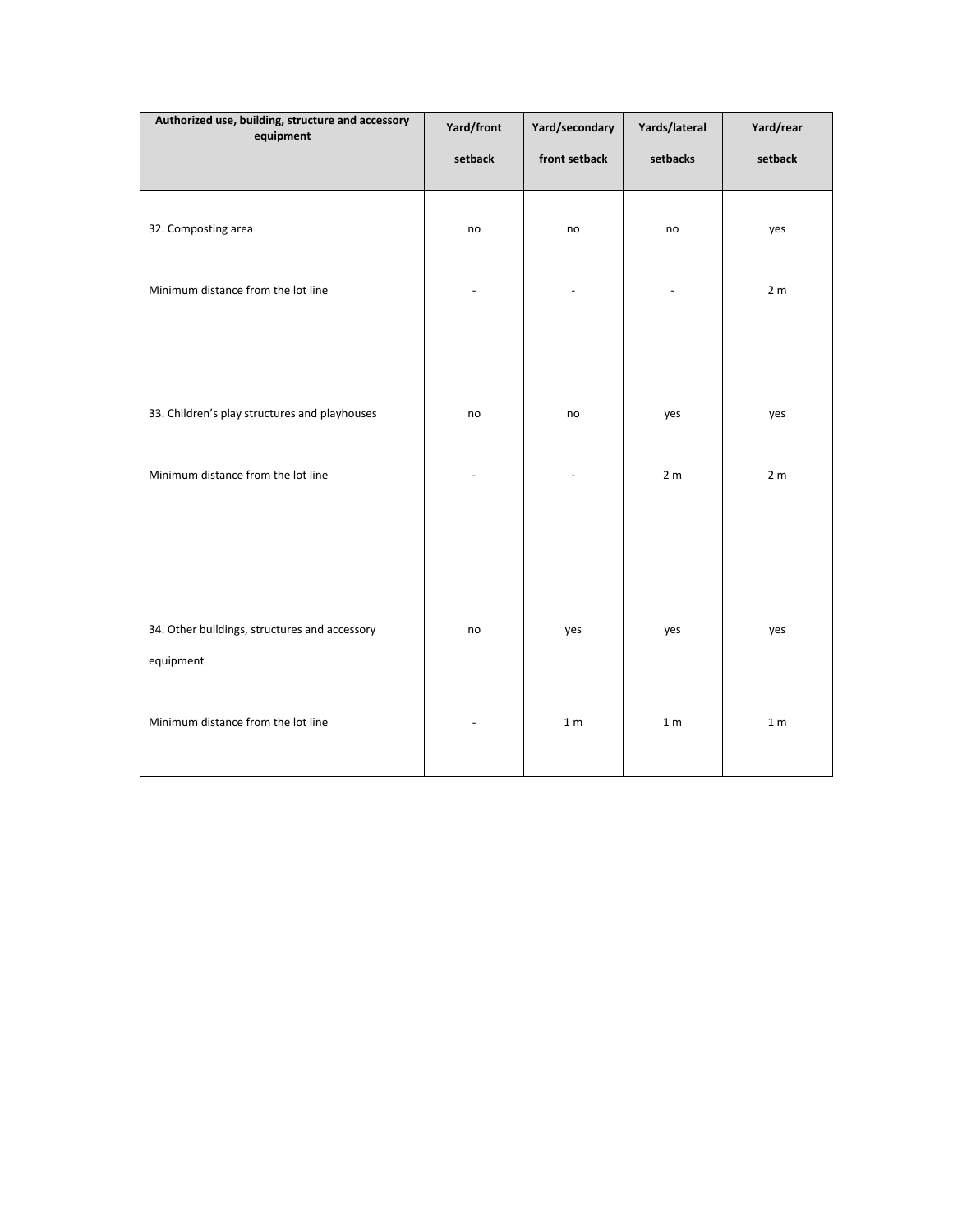## **3.3.5: Commercial uses**

When the main use of the lot is «commercial», uses, structures, buildings and accessory equipment are authorized in the yards and setbacks under the following conditions:

| Authorized use, building, structure and accessory<br>equipment | Yard/front<br>setback | Yard/secondary<br>front setback | Yards/lateral<br>setbacks | Yard/rear<br>setback |
|----------------------------------------------------------------|-----------------------|---------------------------------|---------------------------|----------------------|
| 1. Sidewalk, alley, ramp and lift apparatus                    | yes                   | yes                             | yes                       | yes                  |
| 2. Plantation, fence, hedge, low wall and wall                 | yes                   | yes                             | yes                       | yes                  |
| Minimum distance from the lot line                             | 1 <sub>m</sub>        | 1 <sub>m</sub>                  |                           |                      |
| 3. Canopy, cornice, awning and eaves                           | yes                   | yes                             | yes                       | yes                  |
| Minimum distance from the lot line                             | 50 cm                 | 50 cm                           | 3 <sub>m</sub>            | 3 <sub>m</sub>       |
| Maximum encroachment in the setback                            | 2 <sub>m</sub>        | 2 <sub>m</sub>                  | 2 <sub>m</sub>            | 2 <sub>m</sub>       |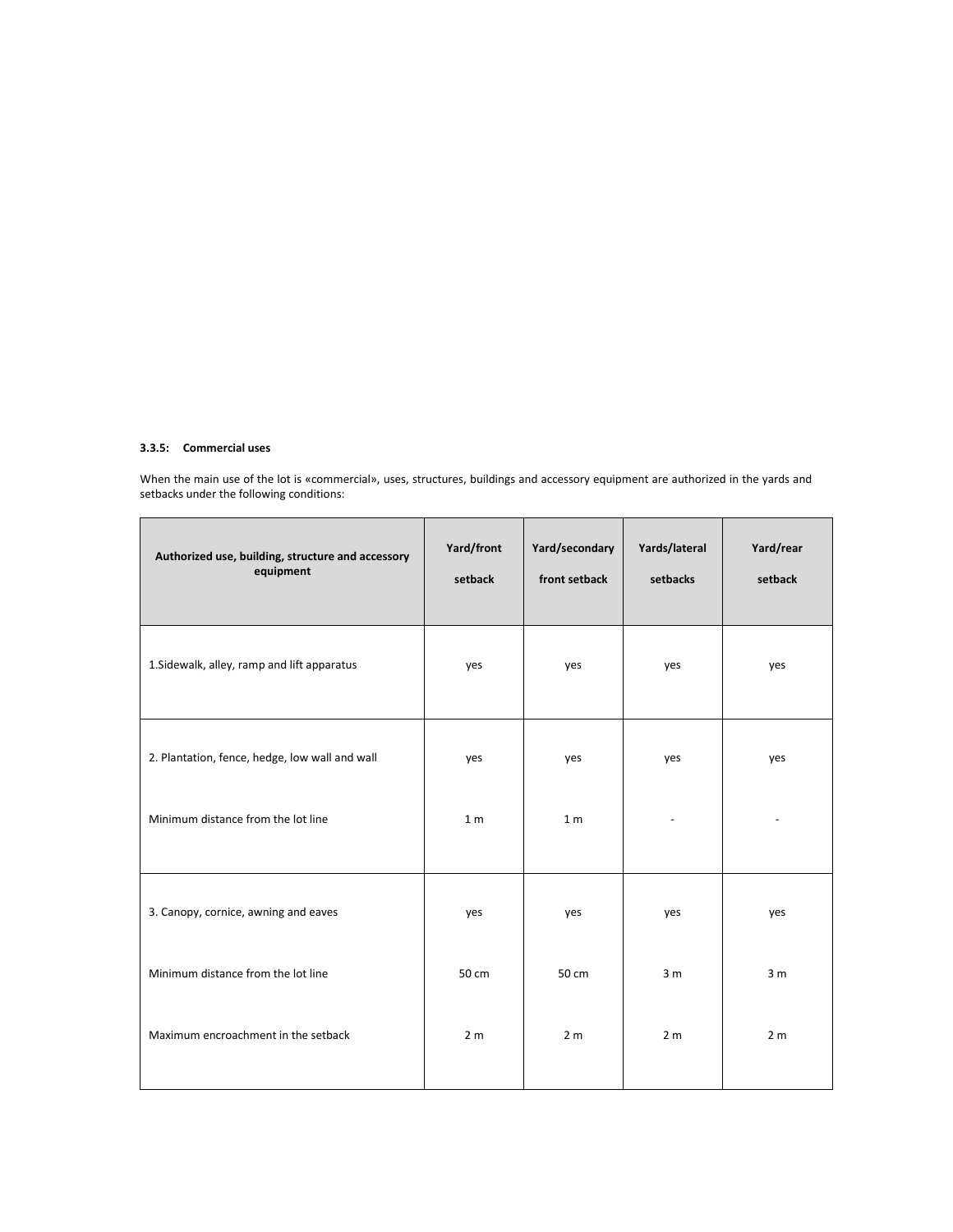| 4. Bay window                       | yes            | yes            | yes            | yes            |
|-------------------------------------|----------------|----------------|----------------|----------------|
| Minimum distance from a lot line    | 50 cm          | 50 cm          | 2 <sub>m</sub> | 2 <sub>m</sub> |
| Maximum encroachment in the setback | 0.65 m         | 0.65 m         | 0.65 m         | 0.65 m         |
| 5. Chimney                          | yes            | yes            | yes            | yes            |
| 6. Outdoor lighting installation    | yes            | yes            | yes            | yes            |
| Minimum distance from the lot line  | 1 <sub>m</sub> | 1 <sub>m</sub> | 1 <sub>m</sub> | 1 <sub>m</sub> |
| 7. Exterior sign                    | yes            | yes            | yes            | no             |
| (See provisions in Chapter 7)       |                |                |                |                |

|  | Yard/front | Yard/secondary | Yards/lateral | Yard/rear |
|--|------------|----------------|---------------|-----------|
|--|------------|----------------|---------------|-----------|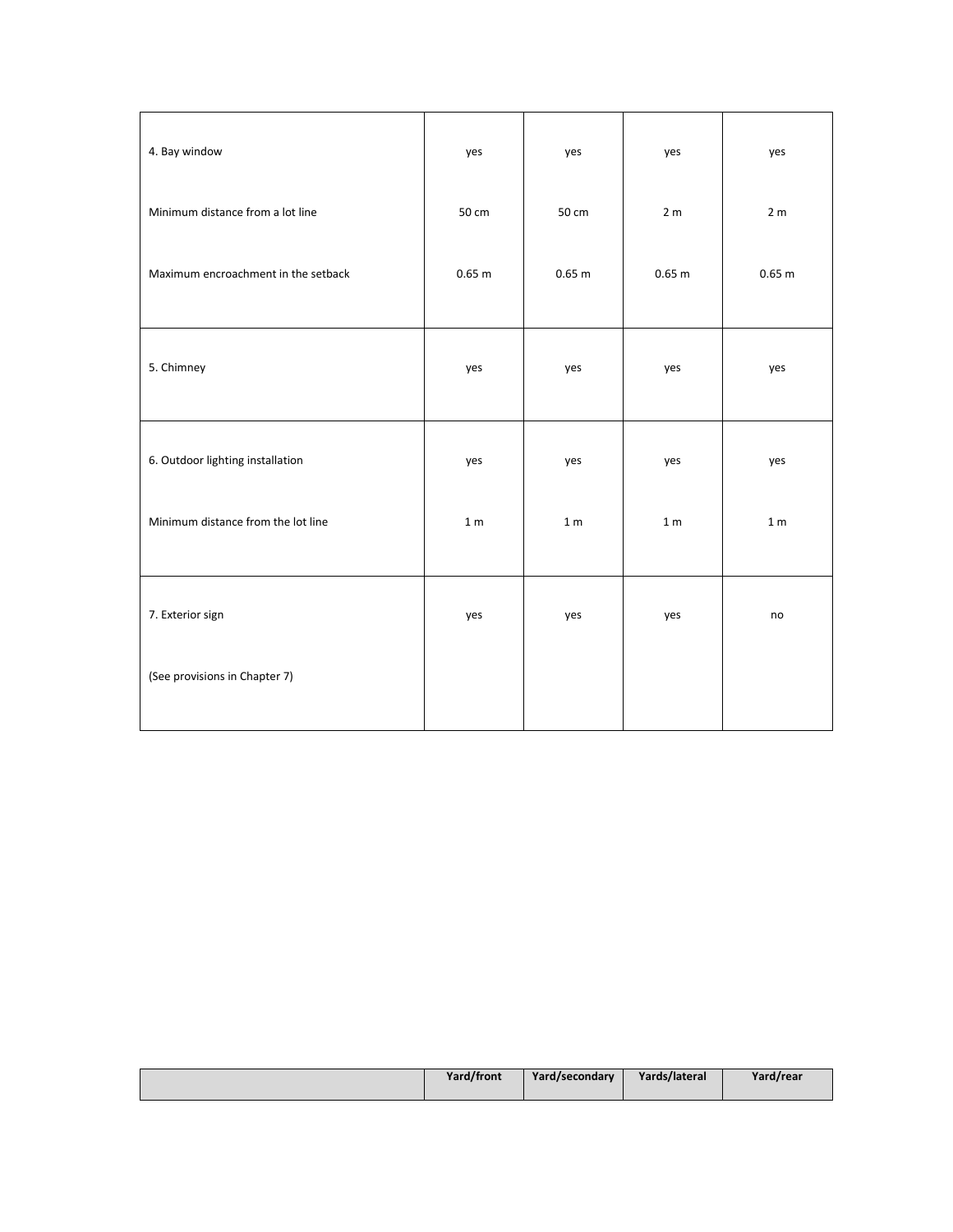| Authorized use, building, structure and accessory<br>equipment                                                      | setback           | front setback  | setbacks       | setback        |
|---------------------------------------------------------------------------------------------------------------------|-------------------|----------------|----------------|----------------|
|                                                                                                                     |                   |                |                |                |
|                                                                                                                     |                   |                |                |                |
|                                                                                                                     |                   |                |                |                |
| 8. Outdoor display                                                                                                  | yes               | yes            | yes            | yes            |
|                                                                                                                     |                   |                |                |                |
| Minimum distance from the lot line                                                                                  | 1 <sub>m</sub>    | 1 <sub>m</sub> | 1 <sub>m</sub> | 1 <sub>m</sub> |
|                                                                                                                     |                   |                |                |                |
|                                                                                                                     |                   |                |                |                |
|                                                                                                                     |                   |                |                |                |
| 9. Outdoor storage                                                                                                  | no                | no             | yes            | yes            |
|                                                                                                                     |                   |                |                |                |
| Minimum distance from the lot line                                                                                  |                   | ÷,             | 1 <sub>m</sub> | 1 <sub>m</sub> |
|                                                                                                                     |                   |                |                |                |
|                                                                                                                     |                   |                |                |                |
|                                                                                                                     |                   |                |                |                |
| 10. Outdoor café                                                                                                    | yes               | yes            | yes            | yes            |
|                                                                                                                     |                   |                |                |                |
| Minimum distance from the lot line                                                                                  | 1 <sub>m</sub>    | 1 <sub>m</sub> | 2 <sub>m</sub> | 2 <sub>m</sub> |
|                                                                                                                     |                   |                |                |                |
|                                                                                                                     |                   |                |                |                |
|                                                                                                                     |                   |                |                |                |
| 11. Outdoor stairway giving access to the ground                                                                    | yes               | yes            | yes            | yes            |
| floor (not exceeding 2 meters in height)                                                                            |                   |                |                |                |
|                                                                                                                     |                   |                |                |                |
| Minimum distance from a lot line                                                                                    |                   |                |                |                |
|                                                                                                                     | $50\,\mathrm{cm}$ | 50 cm          | 3 <sub>m</sub> | 3 <sub>m</sub> |
|                                                                                                                     |                   |                |                |                |
| Maximum encroachment in the setback                                                                                 | 2 <sub>m</sub>    | 2 <sub>m</sub> | 2 <sub>m</sub> | 2 <sub>m</sub> |
|                                                                                                                     |                   |                |                |                |
|                                                                                                                     |                   |                |                |                |
| 12. Non enclosed outdoor stairway giving access to                                                                  | no                | no             | no             | yes            |
| the basement, 1 <sup>st</sup> floor and upper floors located at<br>more than 2 meters from the average ground level |                   |                |                |                |
|                                                                                                                     |                   |                |                |                |
| Minimum distance from a lot line                                                                                    |                   |                |                |                |
|                                                                                                                     |                   |                |                |                |
|                                                                                                                     |                   |                |                | 3 <sub>m</sub> |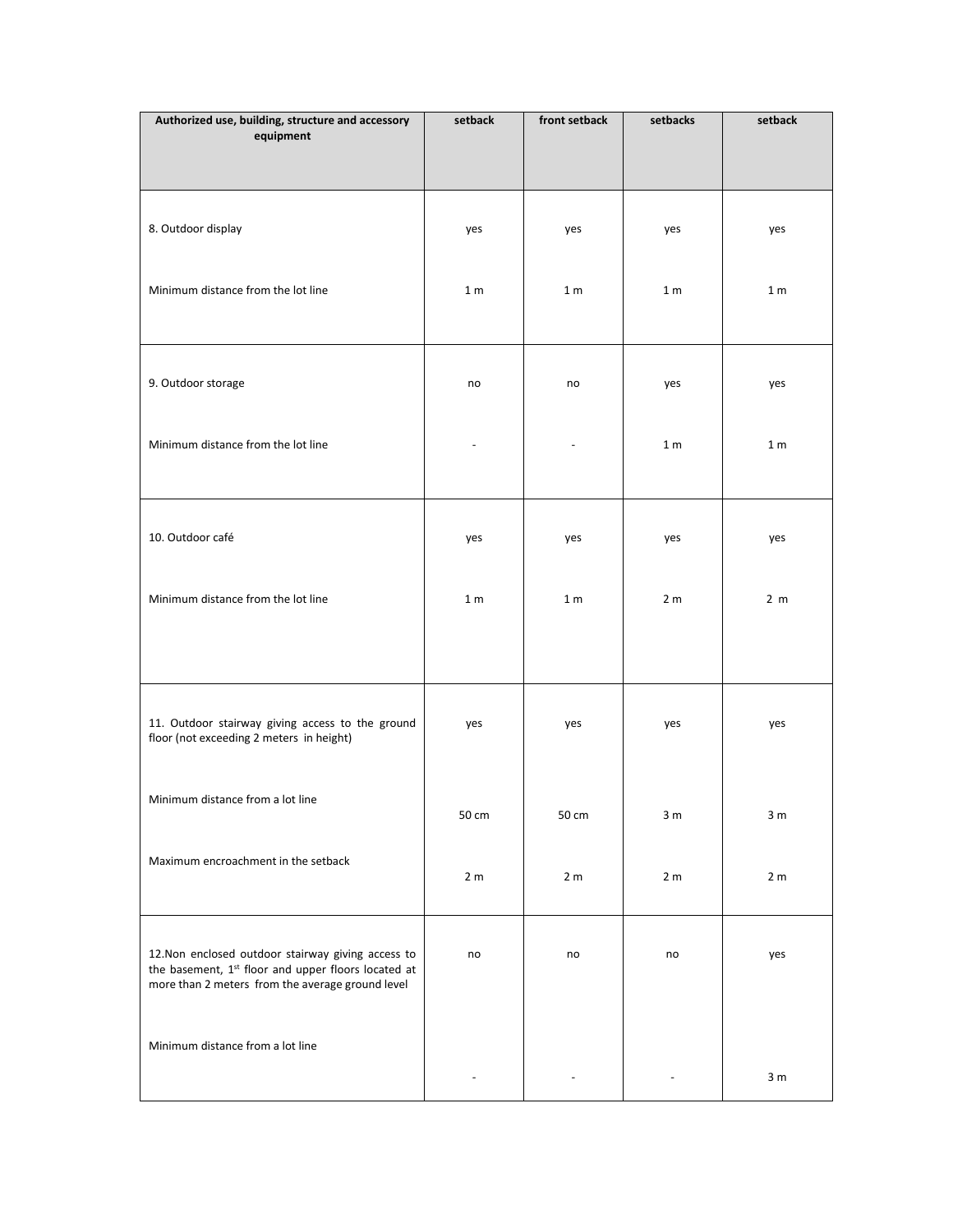| Maximum encroachment in the setback |                |                |                | 2 <sub>m</sub> |
|-------------------------------------|----------------|----------------|----------------|----------------|
|                                     |                |                |                |                |
| 13. Gallery, balcony and porch      | yes            | yes            | yes            | yes            |
|                                     |                |                |                |                |
| Minimum distance from a lot line    | 50 cm          | 50 cm          | 3 <sub>m</sub> | 3 <sub>m</sub> |
| Maximum encroachment in the setback | 2 <sub>m</sub> | 2 <sub>m</sub> | 2 <sub>m</sub> | 2 <sub>m</sub> |
|                                     |                |                |                |                |
| 14. Veranda                         | no             | yes            | yes            | yes            |
|                                     |                |                |                |                |
| Maximum encroachment in the setback |                | 0 <sub>m</sub> | 0 <sub>m</sub> | 0 <sub>m</sub> |
|                                     |                |                |                |                |
|                                     |                |                |                |                |

| Authorized use, building, structure and accessory<br>equipment | Yard/front<br>setback    | Yard/secondary<br>front setback | Yards/lateral<br>setbacks | Yard/rear<br>setback |
|----------------------------------------------------------------|--------------------------|---------------------------------|---------------------------|----------------------|
| 15. Storage building                                           | no                       | yes                             | yes                       | yes                  |
| Minimum distance from the lot line                             | $\overline{\phantom{0}}$ | 3 <sub>m</sub>                  | 3 <sub>m</sub>            | 3 <sub>m</sub>       |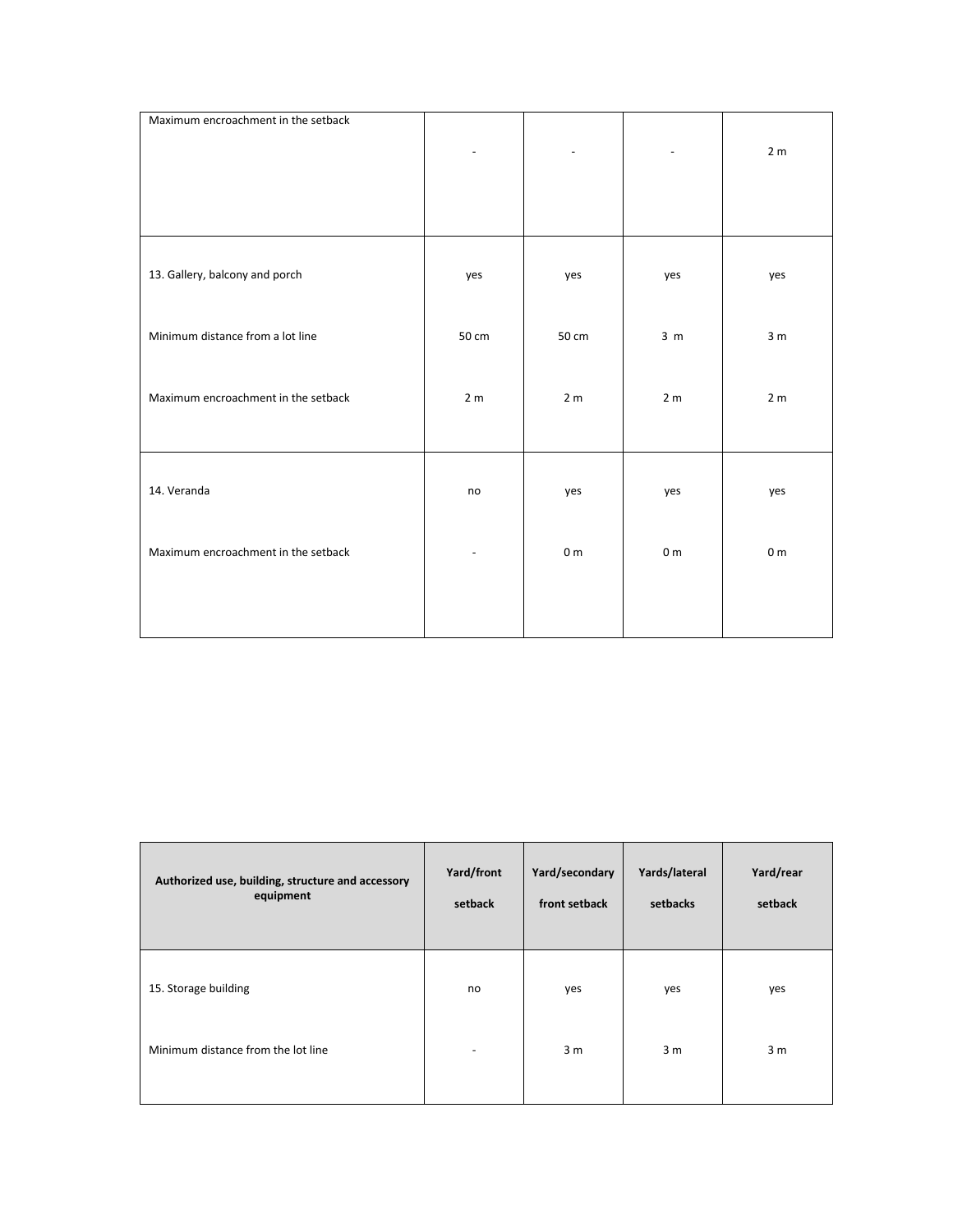| 16. Cover                                                                                                                                                                  | yes            | yes            | yes            | yes            |
|----------------------------------------------------------------------------------------------------------------------------------------------------------------------------|----------------|----------------|----------------|----------------|
| Minimum distance from the lot line                                                                                                                                         | 50 cm          | 50 cm          | 3 <sub>m</sub> | 3 <sub>m</sub> |
| 17. Water garden                                                                                                                                                           | yes            | yes            | yes            | yes            |
| Minimum distance from the lot line                                                                                                                                         | 2 <sub>m</sub> | 2 <sub>m</sub> | 2 <sub>m</sub> | 2 <sub>m</sub> |
|                                                                                                                                                                            |                |                |                |                |
| 18. Air conditioning apparatus, heat pump, heating<br>and ventilation equipment, natural or propane gas<br>cylinder, oil tank, generator, solar panel, ventilation<br>duct | no             | no             | yes            | yes            |
| Minimum distance from a lot line                                                                                                                                           |                |                |                |                |
|                                                                                                                                                                            |                |                | 2 <sub>m</sub> | 2 <sub>m</sub> |
| 19. Electrical transformer station and other electrical<br>or mechanical equipment                                                                                         | no             | no             | no             | yes            |
|                                                                                                                                                                            |                |                |                |                |
|                                                                                                                                                                            |                |                |                |                |
| 20. Antenna not attached to building                                                                                                                                       | no             | no             | yes            | yes            |
| Minimum distance from a lot line                                                                                                                                           |                |                | 1 <sub>m</sub> | 1 <sub>m</sub> |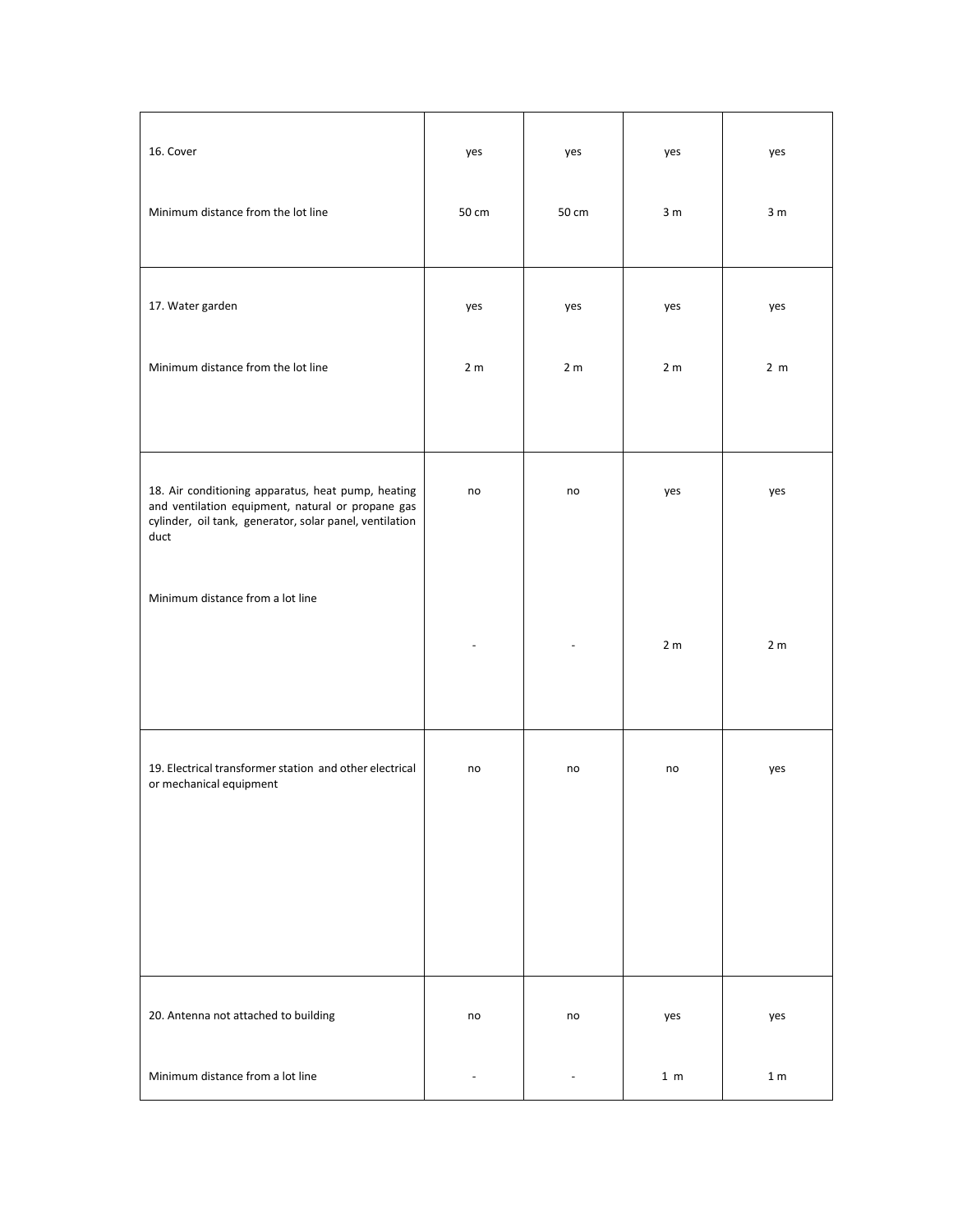| 21. Antenna attached to building | no | no | yes            | yes            |
|----------------------------------|----|----|----------------|----------------|
| Minimum distance from a lot line | ۰  | ٠  | 1 <sub>m</sub> | 1 <sub>m</sub> |
|                                  |    |    |                |                |

| Authorized use, building, structure and accessory<br>equipment              | Yard/front<br>setback | Yard/secondary<br>front setback | Yards/lateral<br>setbacks | Yard/rear<br>setback |
|-----------------------------------------------------------------------------|-----------------------|---------------------------------|---------------------------|----------------------|
| 22. Conduits for electrical entrance and meter<br>(water, electric and gas) | no                    | yes                             | yes                       | yes                  |
| Minimum distance from a lot line                                            |                       | 0.65 m                          | 0.65 m                    | 0.65 m               |
| 23. Bin and container for garbage and recycling<br>materials                | no                    | no                              | yes                       | yes                  |
| Minimum distance from a lot line                                            |                       |                                 | 1.5 <sub>m</sub>          | 1.5 <sub>m</sub>     |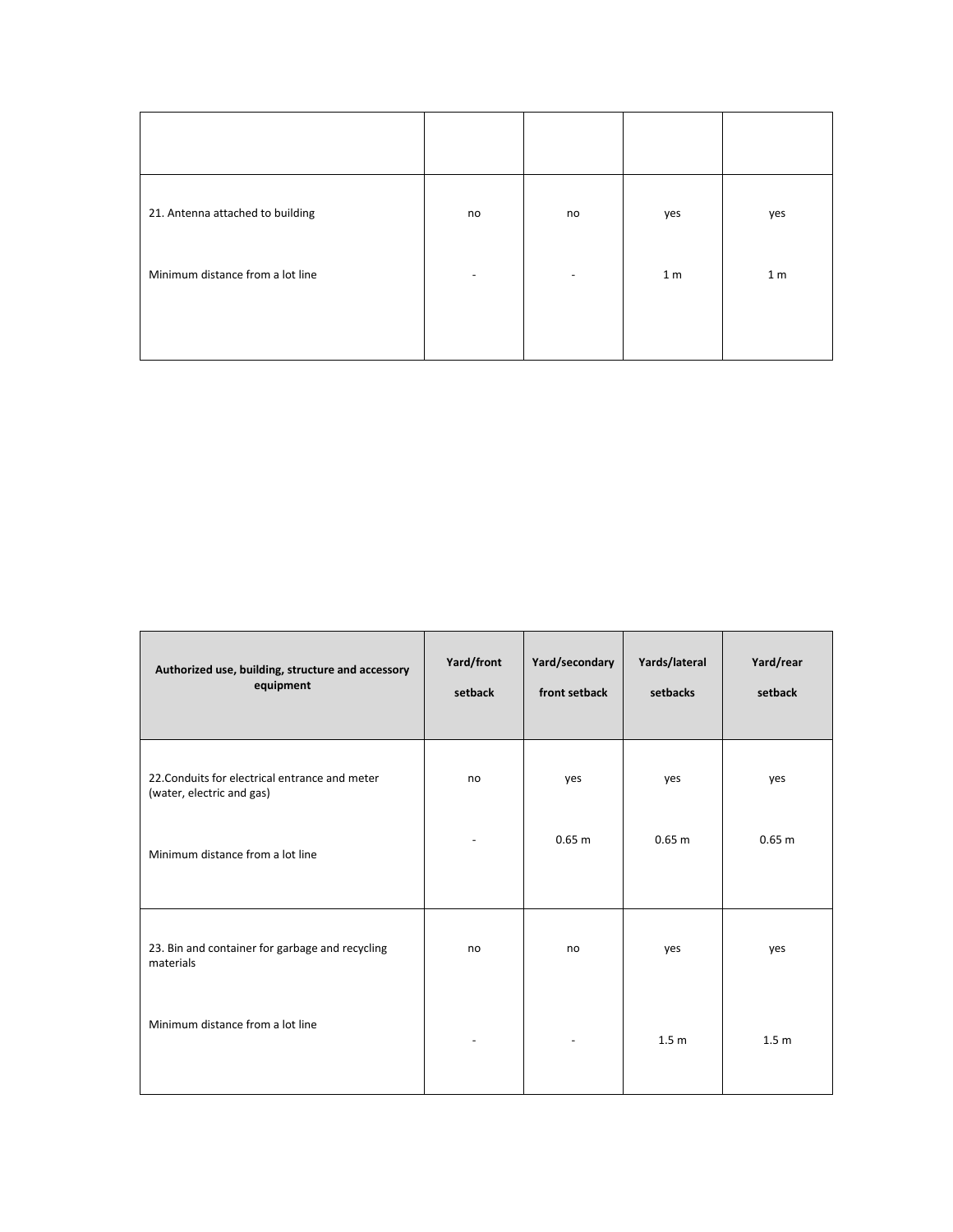| 24. Composting area                                         | no                       | no             | yes            | yes            |
|-------------------------------------------------------------|--------------------------|----------------|----------------|----------------|
| Minimum distance from a lot line                            | $\overline{\phantom{a}}$ | $\omega$       | 2 <sub>m</sub> | 2 <sub>m</sub> |
|                                                             |                          |                |                |                |
| 25. Guard house / security                                  | yes                      | yes            | yes            | yes            |
| Minimum distance from a lot line                            | 5m                       | 5m             | 5m             | 5m             |
|                                                             |                          |                |                |                |
|                                                             |                          |                |                |                |
| 26. Other<br>building, structure and accessory<br>equipment | no                       | yes            | yes            | yes            |
| Minimum distance from a lot line                            |                          | 3 <sub>m</sub> | 3 <sub>m</sub> | 3 <sub>m</sub> |
|                                                             |                          |                |                |                |
|                                                             |                          |                |                |                |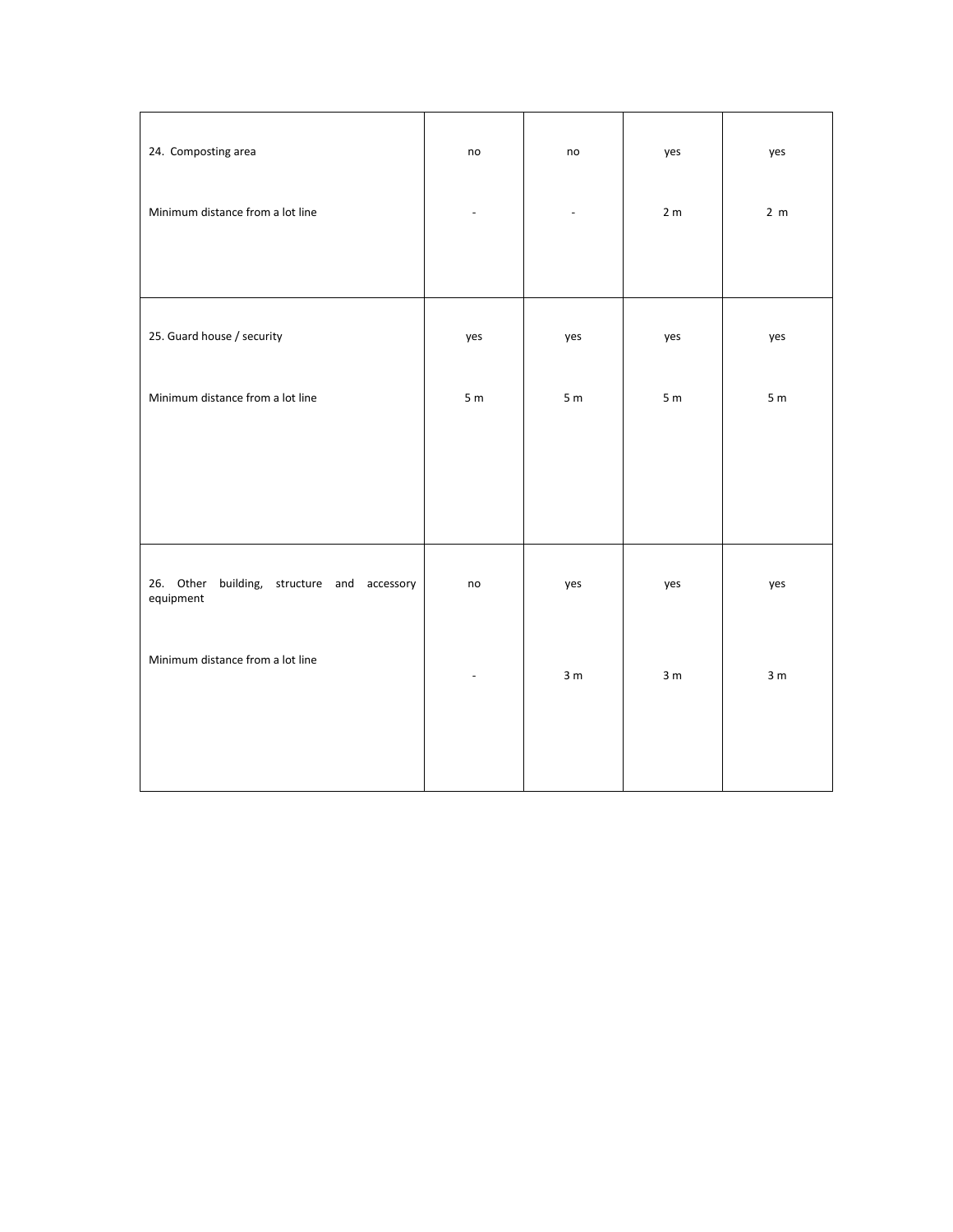# **3.3.6: Industrial uses**

When the main use of the lot is «industrial», uses, structures, buildings and accessory equipment are authorized in the yards and setbacks under the following conditions:

| Authorized use, building, structure and accessory<br>equipment | Yard/front<br>setback | Yard/secondary<br>front setback | Yards/lateral<br>setbacks | Yard/rear<br>setback |
|----------------------------------------------------------------|-----------------------|---------------------------------|---------------------------|----------------------|
| 1. Sidewalk, alley, ramp and lift apparatus                    | yes                   | yes                             | yes                       | yes                  |
| 2. Plantation, fence, hedge, low wall and wall                 | yes                   | yes                             | yes                       | yes                  |
| Minimum distance from the street line                          | 1 <sub>m</sub>        | 1 <sub>m</sub>                  | 1 <sub>m</sub>            | 1 <sub>m</sub>       |
| 3. Canopy, cornice, awning and eaves                           | yes                   | yes                             | yes                       | yes                  |
| Minimum distance from the lot line                             | 50 cm                 | 50 cm                           | 3 <sub>m</sub>            | 3 <sub>m</sub>       |
| Maximum encroachment in the setback                            | 2 <sub>m</sub>        | 2 <sub>m</sub>                  | 2 <sub>m</sub>            | 2 <sub>m</sub>       |
| 4. Bay window                                                  | yes                   | yes                             | yes                       | yes                  |
| Minimum distance from a lot line                               | 50 cm                 | 50 cm                           | 2 <sub>m</sub>            | 2 <sub>m</sub>       |
| Maximum encroachment in the setback                            | $0.65$ m              | $0.65$ m                        | $0.65$ m                  | 0.65 <sub>m</sub>    |
| 5. Chimney                                                     | yes                   | yes                             | yes                       | yes                  |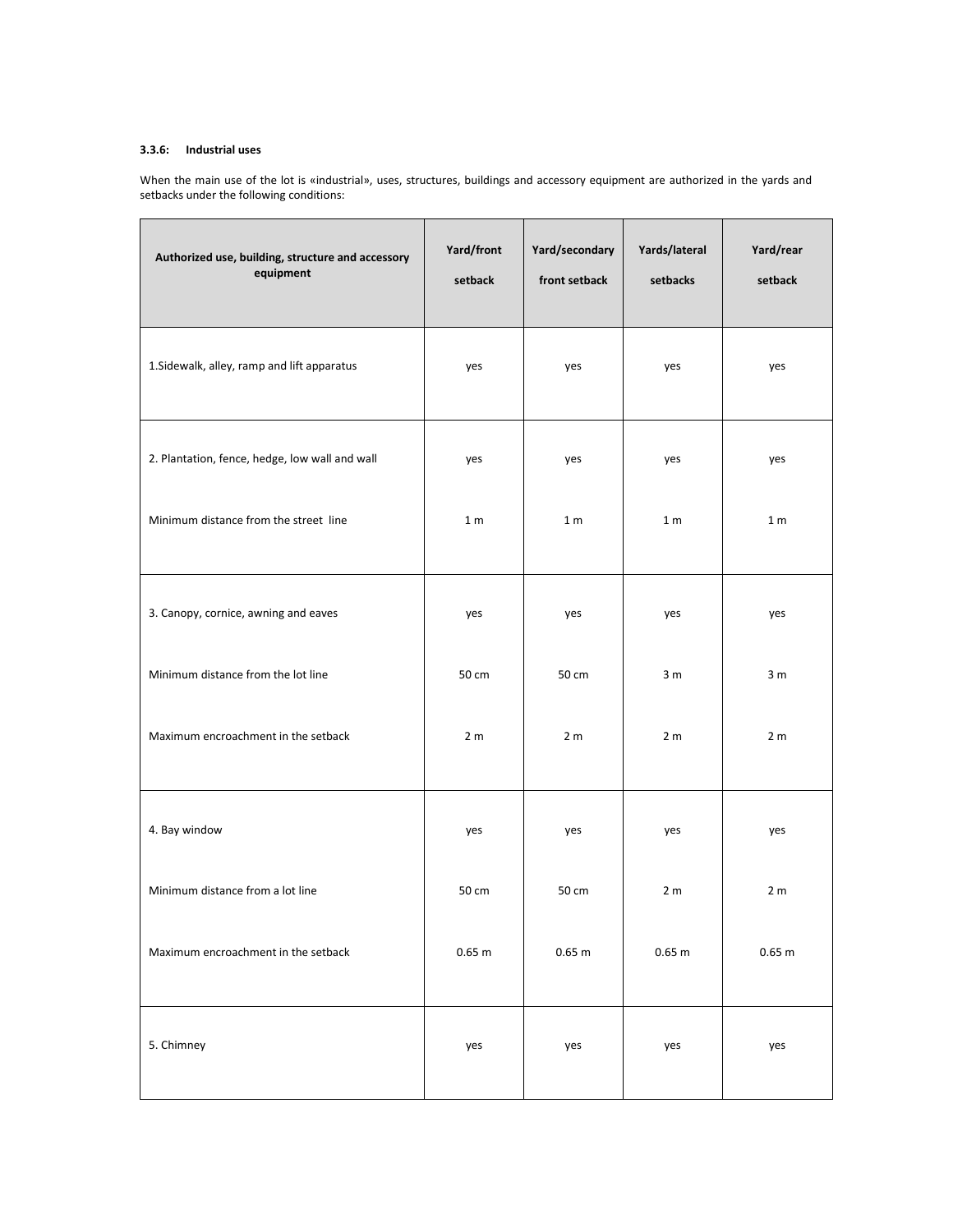| 6. Outdoor lighting installation   | yes            | yes            | yes            | yes            |
|------------------------------------|----------------|----------------|----------------|----------------|
| Minimum distance from the lot line | 1 <sub>m</sub> | 1 <sub>m</sub> | 1 <sub>m</sub> | 1 <sub>m</sub> |
|                                    |                |                |                |                |
| 7. Outdoor sign                    | yes            | yes            | yes            | no             |
| (See provisions in Chapter 7)      |                |                |                |                |
|                                    |                |                |                |                |

| Authorized use, building, structure and accessory<br>equipment                              | Yard/front<br>setback | Yard/secondary<br>front setback | Yards/lateral<br>setbacks | Yard/rear<br>setback  |
|---------------------------------------------------------------------------------------------|-----------------------|---------------------------------|---------------------------|-----------------------|
| 8. Outdoor storage<br>Minimum distance from the lot line                                    | no                    | no                              | yes<br>2 <sub>m</sub>     | yes<br>2 <sub>m</sub> |
| 9. Outdoor stairway giving access to the ground<br>floor (not exceeding 2 meters in height) | yes                   | yes                             | yes                       | yes                   |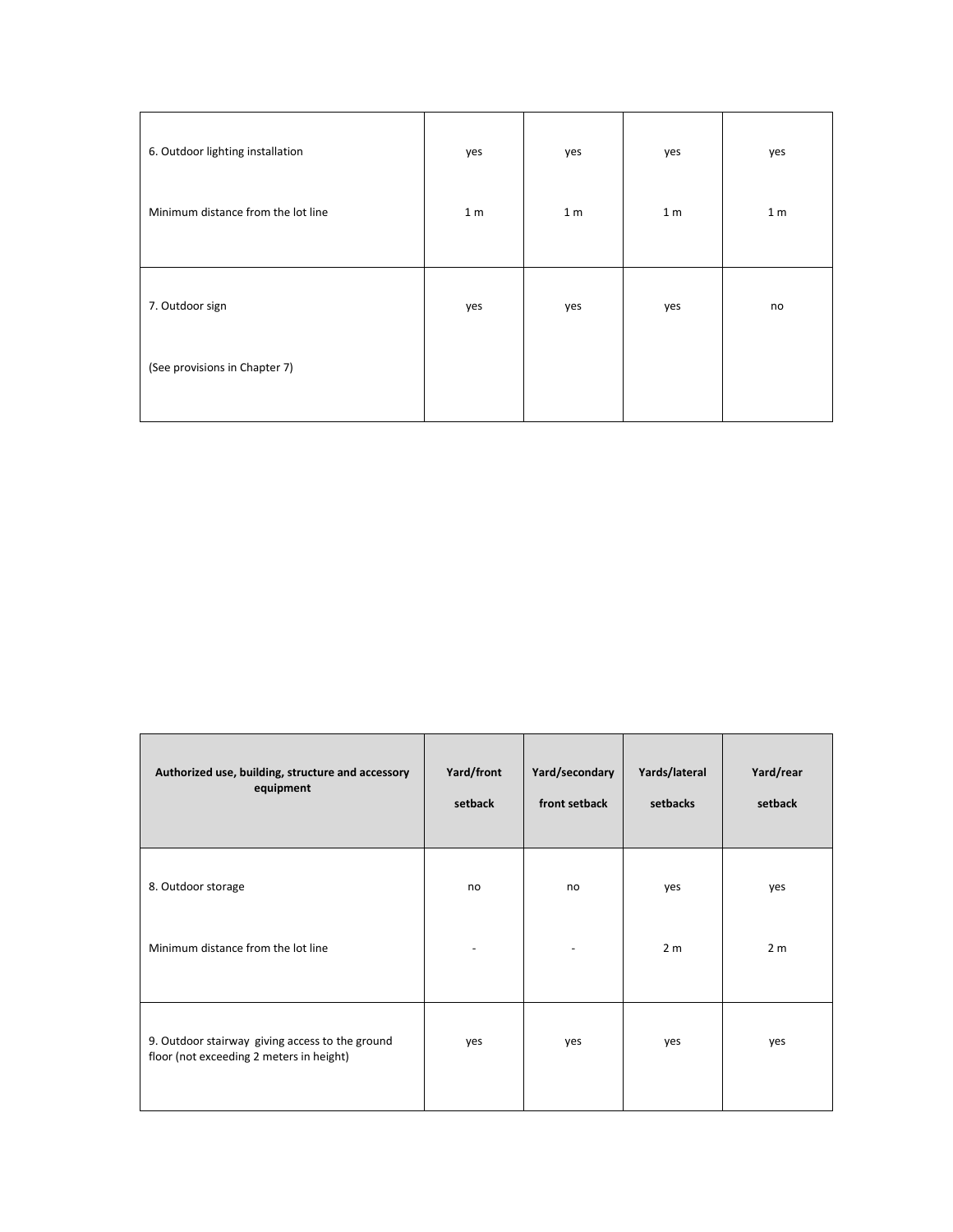| Minimum distance from a lot line                                                                                                                           |                |                |                |                |
|------------------------------------------------------------------------------------------------------------------------------------------------------------|----------------|----------------|----------------|----------------|
| Maximum encroachment in the setback                                                                                                                        | 50 cm          | 50 cm          | 3 <sub>m</sub> | 3 <sub>m</sub> |
|                                                                                                                                                            | 2 <sub>m</sub> | 2 <sub>m</sub> | 2 <sub>m</sub> | 2 <sub>m</sub> |
| 10. Non enclosed outdoor stairway giving access to<br>basement, 1st floor and upper floors, located at<br>more than 2 meters from the average ground level | no             | no             | yes            | yes            |
| Minimum distance from a lot line                                                                                                                           |                |                |                |                |
| Maximum encroachment in the setback                                                                                                                        |                |                | 3 <sub>m</sub> | 3 <sub>m</sub> |
|                                                                                                                                                            |                |                | 2m             | 2 <sub>m</sub> |
| 11. Cover                                                                                                                                                  | yes            | yes            | yes            | yes            |
| Minimum distance from a lot line                                                                                                                           | 50 cm          | 50 cm          | 3 <sub>m</sub> | 3 <sub>m</sub> |
| 12. Gallery, balcony and porch                                                                                                                             | yes            | yes            | yes            | yes            |
| Minimum distance from a lot line                                                                                                                           | 50 cm          | 50 cm          | 3 <sub>m</sub> | 3 <sub>m</sub> |
| Maximum encroachment in the setback                                                                                                                        | 2 <sub>m</sub> | 2 <sub>m</sub> | 2 <sub>m</sub> | 2 <sub>m</sub> |
| 13. Storage building                                                                                                                                       | no             | yes            | yes            | yes            |
| Minimum distance from a lot line                                                                                                                           |                | 3 <sub>m</sub> | 3 <sub>m</sub> | 3 <sub>m</sub> |
| 14. Electrical transformer station and other<br>electrical or mechanical equipment                                                                         | no             | no             | no             | yes            |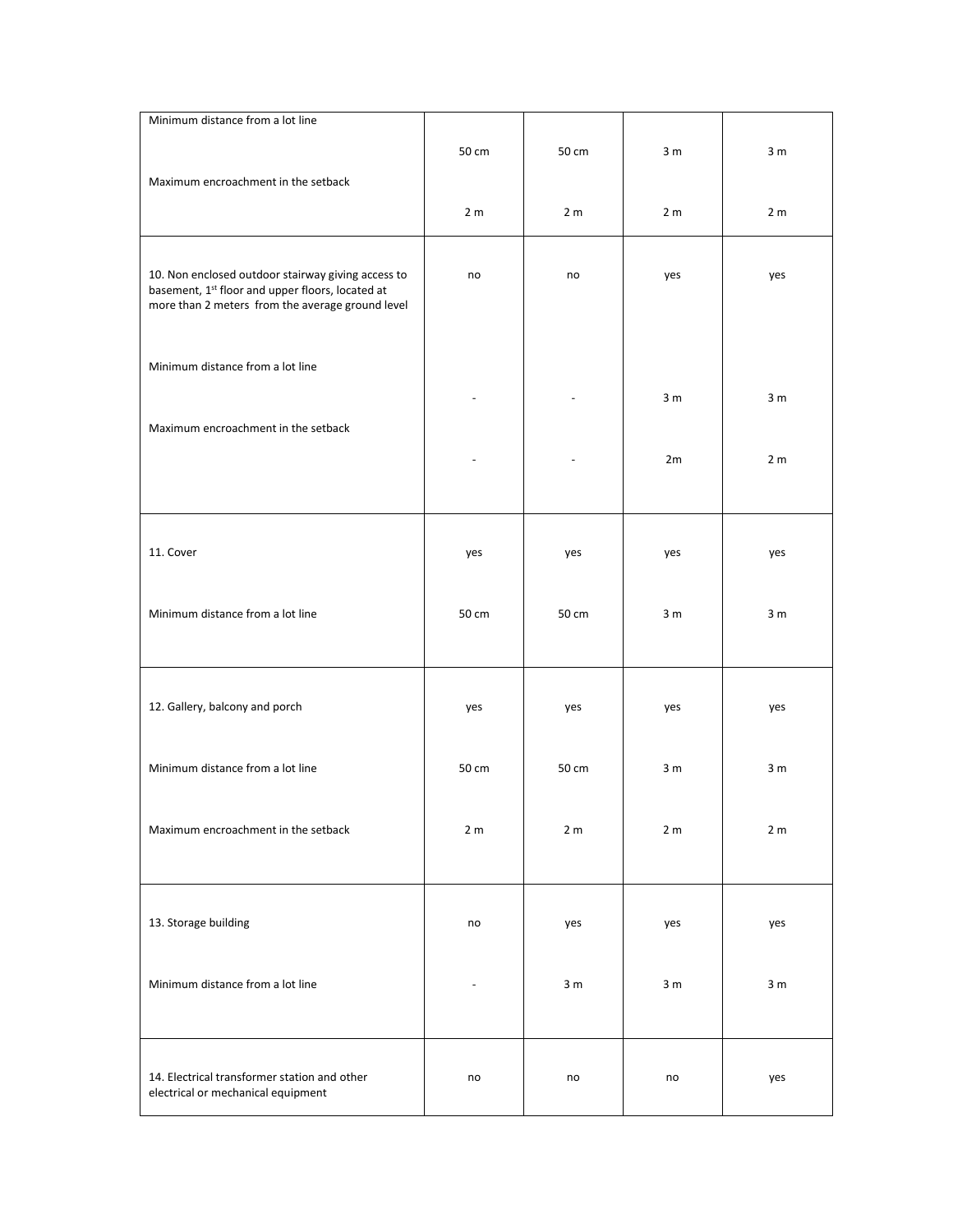| Authorized use, building, structure and accessory<br>equipment                                                                                                                | Yard/front<br>setback | Yard/secondary<br>front setback | Yards/lateral<br>setbacks | Yard/rear<br>setback |
|-------------------------------------------------------------------------------------------------------------------------------------------------------------------------------|-----------------------|---------------------------------|---------------------------|----------------------|
| 15. Air conditioning apparatus, heat pump, heating<br>and ventilation equipment, cylinder of natural or<br>propane gas, oil tank, generator, solar panel,<br>ventilation duct | no                    | no                              | yes                       | yes                  |
| Minimum distance from a lot line                                                                                                                                              |                       |                                 |                           |                      |
|                                                                                                                                                                               |                       |                                 | 2 <sub>m</sub>            | 2 <sub>m</sub>       |
| 16. Electrical entrance conduit and meter (water,<br>electrical and gas)                                                                                                      | no                    | yes                             | yes                       | yes                  |
| Minimum distance from a lot line                                                                                                                                              |                       | 0.65 m                          | 0.65 <sub>m</sub>         | 0.65 m               |
| 17. Antenna attached to building                                                                                                                                              | no                    | yes                             | yes                       | yes                  |
| Minimum distance from a lot line                                                                                                                                              |                       | 1 <sub>m</sub>                  | 1 <sub>m</sub>            | 1 <sub>m</sub>       |
|                                                                                                                                                                               |                       |                                 |                           |                      |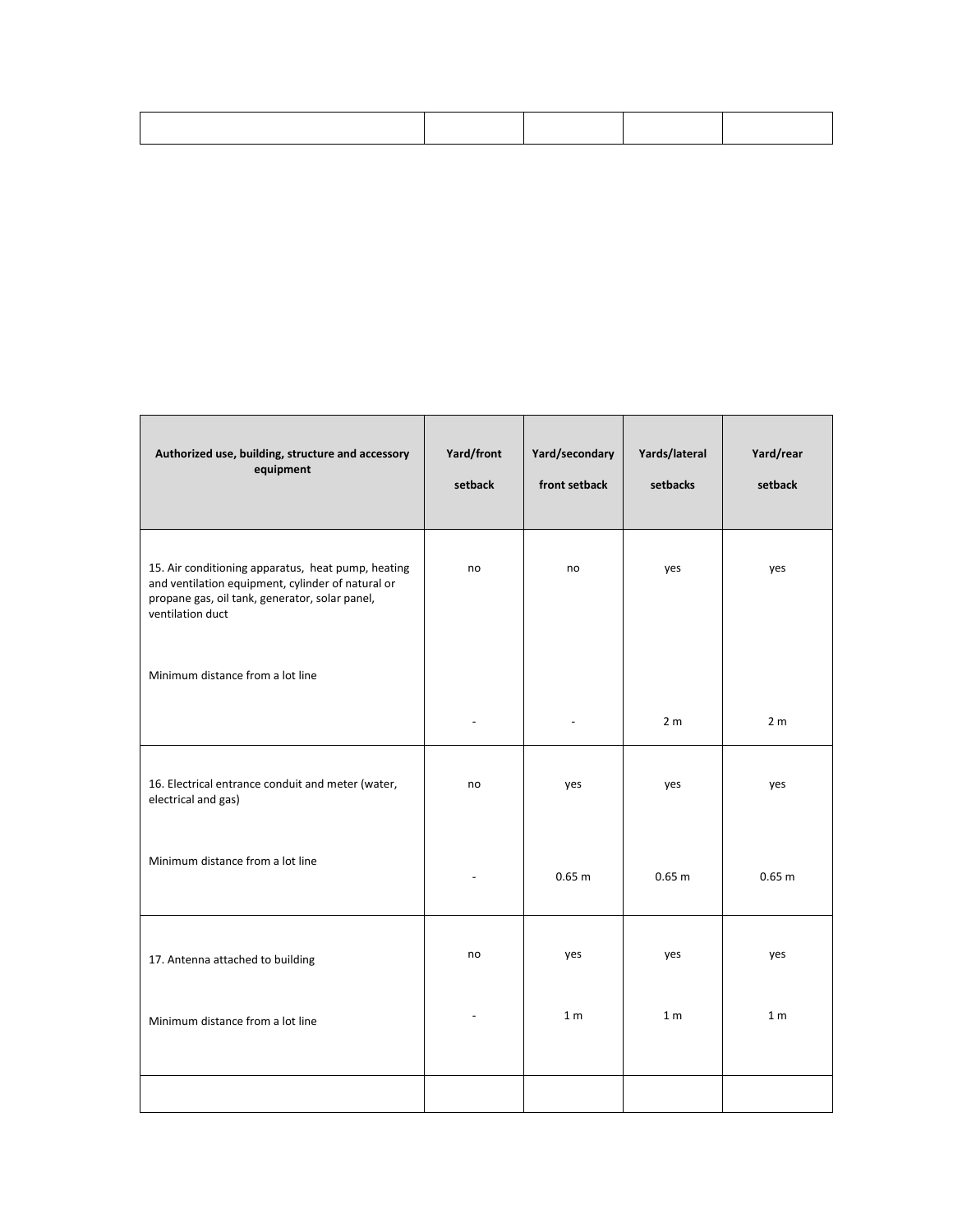| 18. Antenna not attached to building                                                    | no             | no             | yes            | yes            |
|-----------------------------------------------------------------------------------------|----------------|----------------|----------------|----------------|
| Minimum distance from a lot line                                                        |                |                | 1 <sub>m</sub> | 1 <sub>m</sub> |
|                                                                                         |                |                |                |                |
| 19. Guard house / security                                                              | yes            | yes            | yes            | yes            |
| Minimum distance from a lot line                                                        | 5 <sub>m</sub> | 5 <sub>m</sub> | 5 <sub>m</sub> | 5 <sub>m</sub> |
|                                                                                         |                |                |                |                |
| 20. Bin and container for garbage and recycling<br>materials                            | no             | no             | yes            | yes            |
|                                                                                         |                |                |                |                |
| Minimum distance from a lot line                                                        |                |                | 3 <sub>m</sub> | 3 <sub>m</sub> |
|                                                                                         |                |                |                |                |
| 21. Gas station for the sole purpose of supplying<br>vehicles belonging to the industry | no             | no             | yes            | yes            |
| Minimum distance from a lot line                                                        |                |                |                |                |
|                                                                                         |                |                | 5 <sub>m</sub> | 5 <sub>m</sub> |
|                                                                                         |                |                |                |                |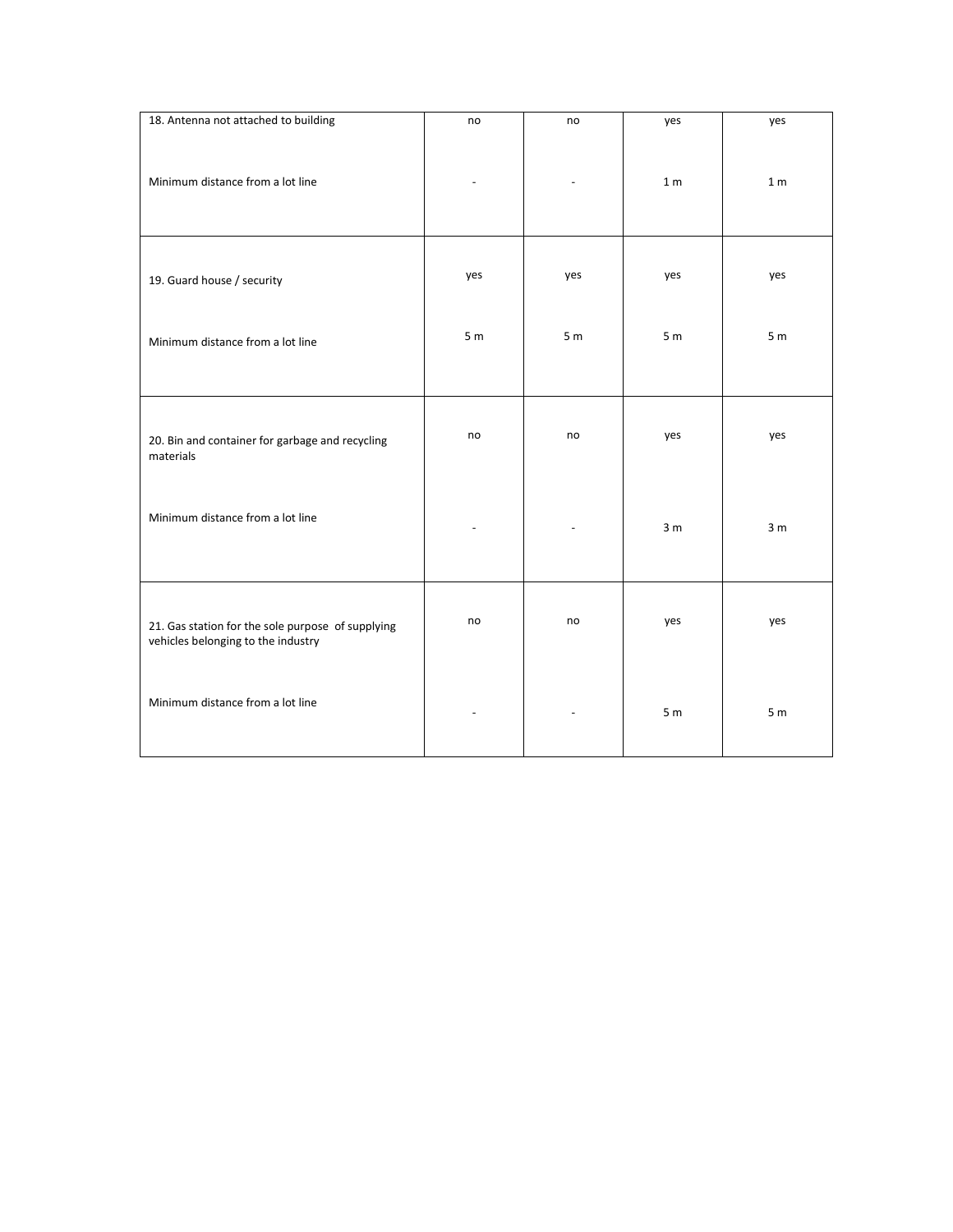| Authorized use, building, structure and accessory<br>equipment | Yard/front<br>setback | Yard/secondary<br>front setback | Yards/lateral<br>setbacks | Yard/rear<br>setback |
|----------------------------------------------------------------|-----------------------|---------------------------------|---------------------------|----------------------|
| 22. Other building, structure and accessory<br>equipment       | no                    | yes                             | yes                       | yes                  |
| Minimum distance from a lot line                               |                       | 3 <sub>m</sub>                  | 3 <sub>m</sub>            | 3 <sub>m</sub>       |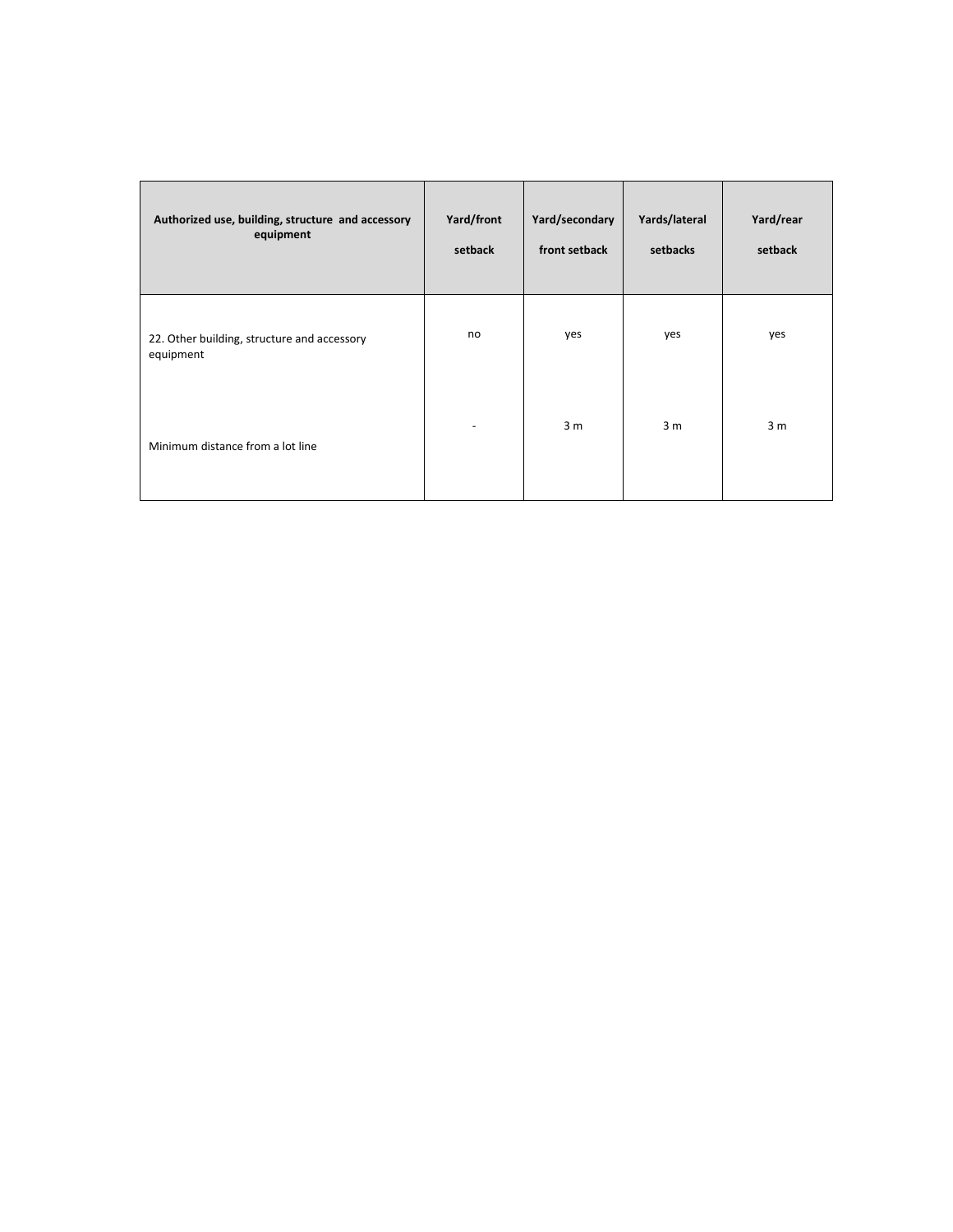# **3.3.7: Public and institutional uses**

When the main use of the lot is «public or institutional», uses, structures, buildings and accessory equipment are authorized in the yards and setbacks, under the following conditions:

| Authorized use, building, structure and accessory<br>equipment | Yard/front<br>setback | Yard/secondary<br>front setback | Yards/lateral<br>setbacks | Yard/rear<br>setback |
|----------------------------------------------------------------|-----------------------|---------------------------------|---------------------------|----------------------|
| 1. Sidewalk, alley, ramp and lift apparatus                    | yes                   | yes                             | yes                       | yes                  |
| 2. Plantation, fence, hedge, low wall                          | yes                   | yes                             | yes                       | yes                  |
| Minimum distance from the street line                          | 1 <sub>m</sub>        | 1 <sub>m</sub>                  |                           |                      |
| 3. Canopy, cornice, awning and eaves                           | yes                   | yes                             | yes                       | yes                  |
| Minimum distance from the lot line                             | 50 cm                 | 50 cm                           | 3 <sub>m</sub>            | 3 <sub>m</sub>       |
| Maximum encroachment in the setback                            | 2 <sub>m</sub>        | 2 <sub>m</sub>                  | 2 <sub>m</sub>            | 2 <sub>m</sub>       |
| 4. Bay window                                                  | yes                   | yes                             | yes                       | yes                  |
| Minimum distance from a lot line                               | 50 cm                 | 50 cm                           | 2 <sub>m</sub>            | 2 <sub>m</sub>       |
| Maximum encroachment in the setback                            | $0.65$ m              | 0.65 m                          | 0.65 <sub>m</sub>         | 0.65 m               |
| 5. Chimney                                                     | yes                   | yes                             | yes                       | yes                  |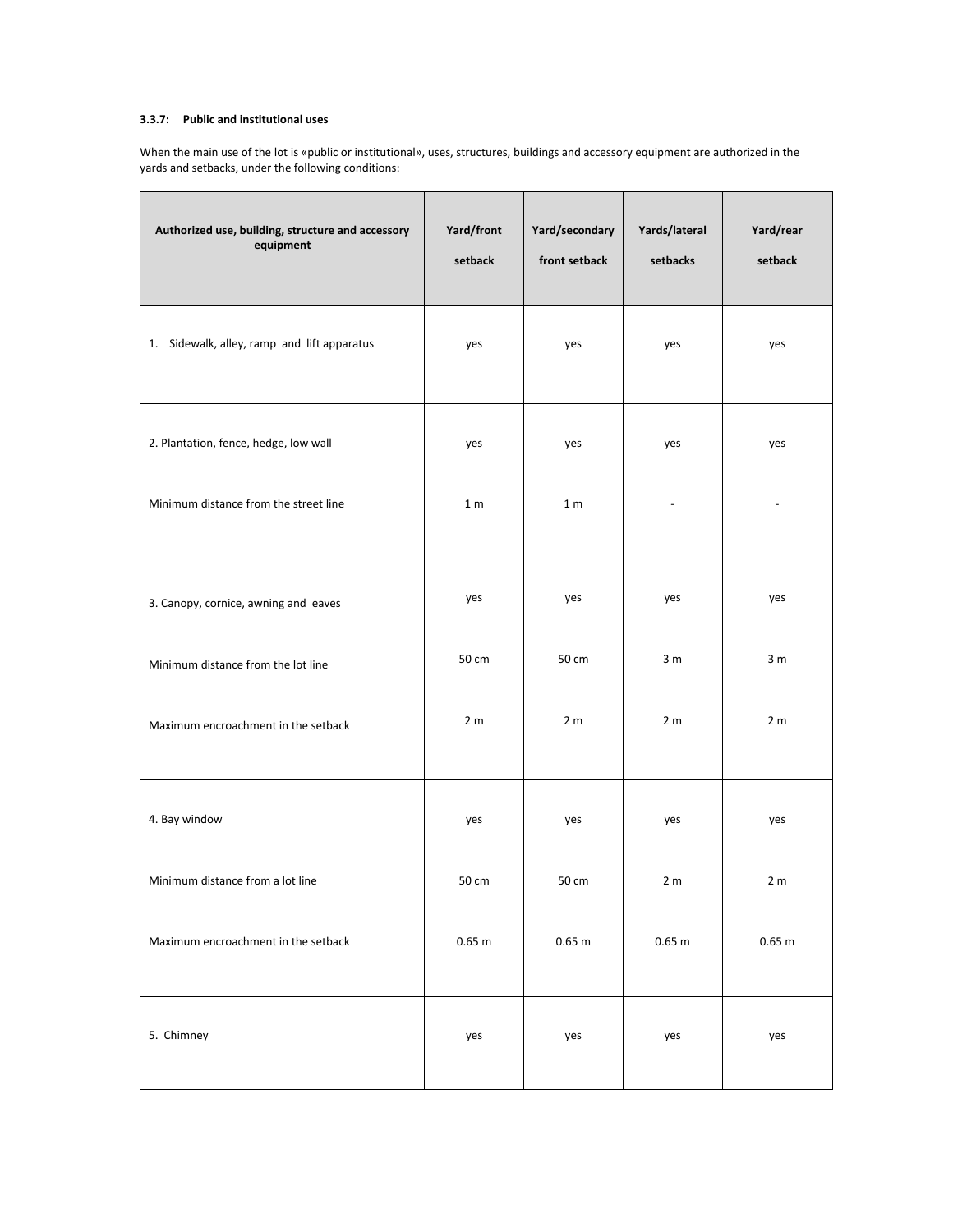| 6. Outdoor sign                    | yes            | yes            | yes            | no             |
|------------------------------------|----------------|----------------|----------------|----------------|
| (See provisions in Chapter 7)      |                |                |                |                |
|                                    |                |                |                |                |
| 7. Outdoor lighting installation   | yes            | yes            | yes            | yes            |
| Minimum distance from the lot line | 1 <sub>m</sub> | 1 <sub>m</sub> | 1 <sub>m</sub> | 1 <sub>m</sub> |
|                                    |                |                |                |                |

| Authorized use, building, structure and accessory | Yard/front     | Yard/secondary | Yards/lateral  | Yard/rear      |
|---------------------------------------------------|----------------|----------------|----------------|----------------|
| equipment                                         | setback        | front setback  | setbacks       | setback        |
| 8. Outdoor display                                | yes            | yes            | yes            | yes            |
| Minimum distance from a lot line                  | 1 <sub>m</sub> | 1 <sub>m</sub> | 1 <sub>m</sub> | 1 <sub>m</sub> |
| 9. Outdoor storage                                | no             | no             | yes            | yes            |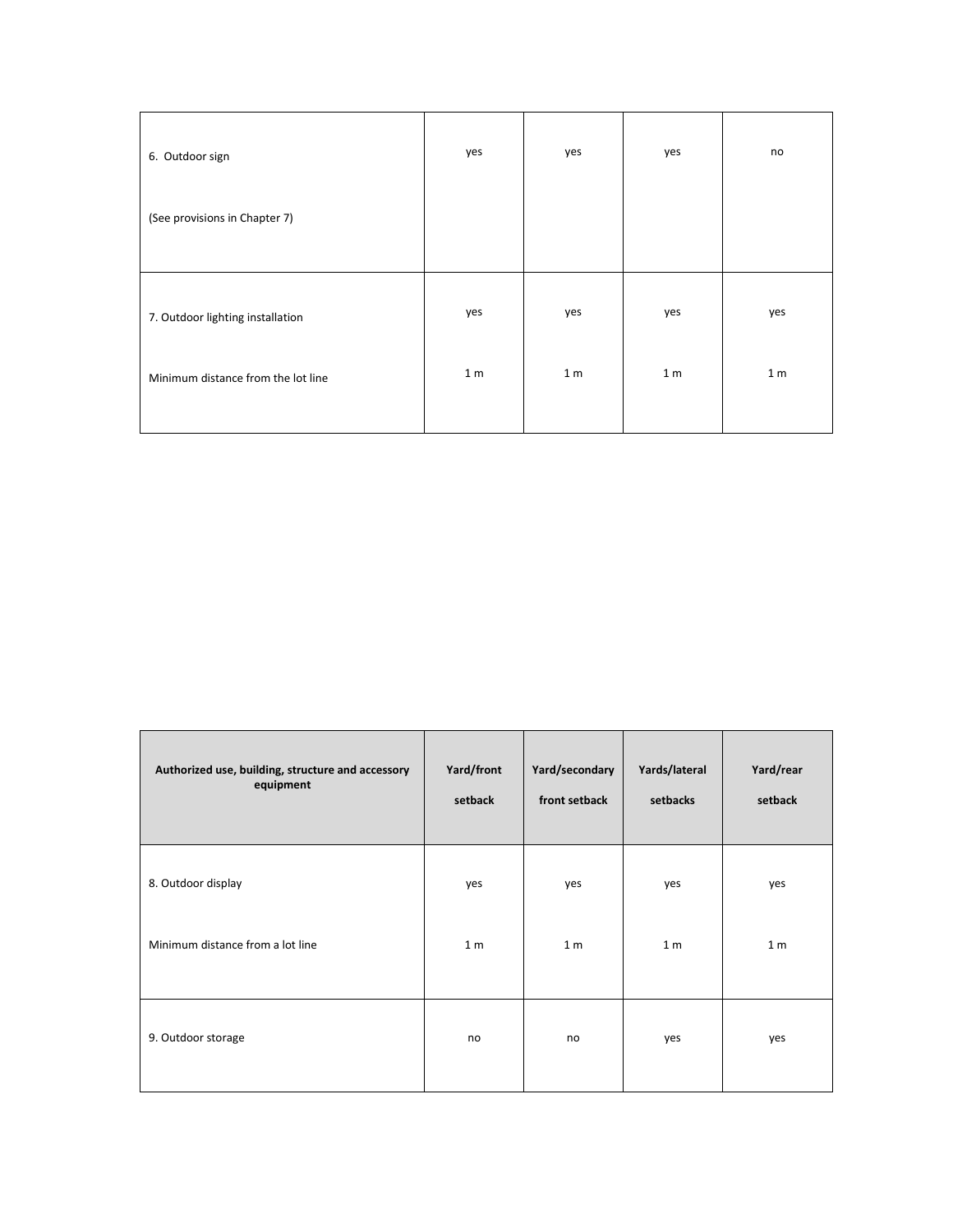| Minimum distance from a lot line                                                                         | $\blacksquare$ | $\overline{\phantom{a}}$ | 1 <sub>m</sub> | 1 <sub>m</sub> |
|----------------------------------------------------------------------------------------------------------|----------------|--------------------------|----------------|----------------|
|                                                                                                          |                |                          |                |                |
|                                                                                                          |                |                          |                |                |
|                                                                                                          |                |                          |                |                |
|                                                                                                          |                |                          |                |                |
|                                                                                                          |                |                          |                |                |
|                                                                                                          |                |                          |                |                |
|                                                                                                          |                |                          |                |                |
|                                                                                                          |                |                          |                |                |
| 10. Outdoor stairway giving access to the ground                                                         | yes            | yes                      | yes            | yes            |
| floor (not exceeding 2 meters in height)                                                                 |                |                          |                |                |
|                                                                                                          |                |                          |                |                |
|                                                                                                          |                |                          |                |                |
| Minimum distance from a lot line                                                                         |                |                          |                |                |
|                                                                                                          | 50 cm          | 50 cm                    | 3 <sub>m</sub> | 3 <sub>m</sub> |
|                                                                                                          |                |                          |                |                |
| Maximum encroachment in the setback                                                                      |                |                          |                |                |
|                                                                                                          | 2 <sub>m</sub> | 2 <sub>m</sub>           | 2m             | 2 <sub>m</sub> |
|                                                                                                          |                |                          |                |                |
|                                                                                                          |                |                          |                |                |
|                                                                                                          |                |                          |                |                |
|                                                                                                          |                |                          |                |                |
| 11. Non enclosed outdoor stairway giving access to                                                       | no             | yes                      | yes            | yes            |
| the basement, 1st floor and upper floors, located at<br>more than 2 meters from the average ground level |                |                          |                |                |
|                                                                                                          |                |                          |                |                |
|                                                                                                          |                |                          |                |                |
| Minimum distance from a lot line                                                                         |                |                          |                |                |
|                                                                                                          |                |                          |                |                |
|                                                                                                          |                | 3 <sub>m</sub>           | 3 <sub>m</sub> | 3 <sub>m</sub> |
| Maximum encroachment in the setback                                                                      |                |                          |                |                |
|                                                                                                          |                |                          |                |                |
|                                                                                                          |                | 2 <sub>m</sub>           | 2 <sub>m</sub> | 2 <sub>m</sub> |
|                                                                                                          |                |                          |                |                |
|                                                                                                          |                |                          |                |                |
| 12. Gallery, balcony and porch                                                                           | yes            | yes                      | yes            | yes            |
|                                                                                                          |                |                          |                |                |
| Minimum distance from a lot line                                                                         |                |                          |                |                |
|                                                                                                          | 50 cm          | 50 cm                    | 3 <sub>m</sub> | 3 <sub>m</sub> |
|                                                                                                          |                |                          |                |                |
|                                                                                                          |                |                          |                |                |
| Maximum encroachment in the setback                                                                      | 2 <sub>m</sub> | 2 <sub>m</sub>           | 2 <sub>m</sub> | 2 <sub>m</sub> |
|                                                                                                          |                |                          |                |                |
|                                                                                                          |                |                          |                |                |
|                                                                                                          |                |                          |                |                |
| 13. Veranda                                                                                              | yes            | yes                      | yes            | yes            |
|                                                                                                          |                |                          |                |                |
|                                                                                                          |                |                          |                |                |
| Maximum encroachment in the setback                                                                      | 0 <sub>m</sub> | 0 <sub>m</sub>           | 0 <sub>m</sub> | 0 <sub>m</sub> |
|                                                                                                          |                |                          |                |                |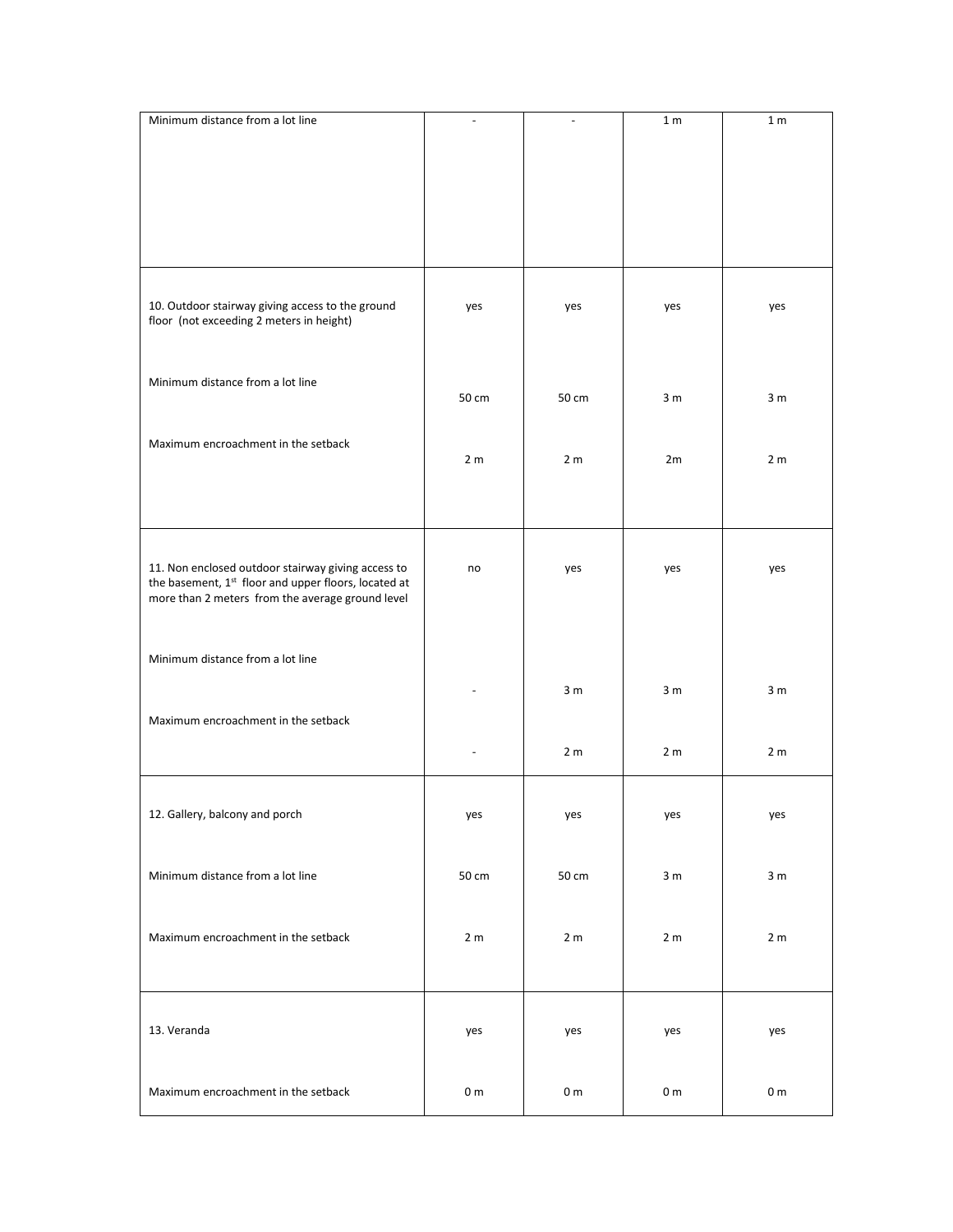| 14. Shed                         | no                       | yes            | yes            | yes            |
|----------------------------------|--------------------------|----------------|----------------|----------------|
| Minimum distance from a lot line | $\overline{\phantom{0}}$ | 2 <sub>m</sub> | 2 <sub>m</sub> | 2 <sub>m</sub> |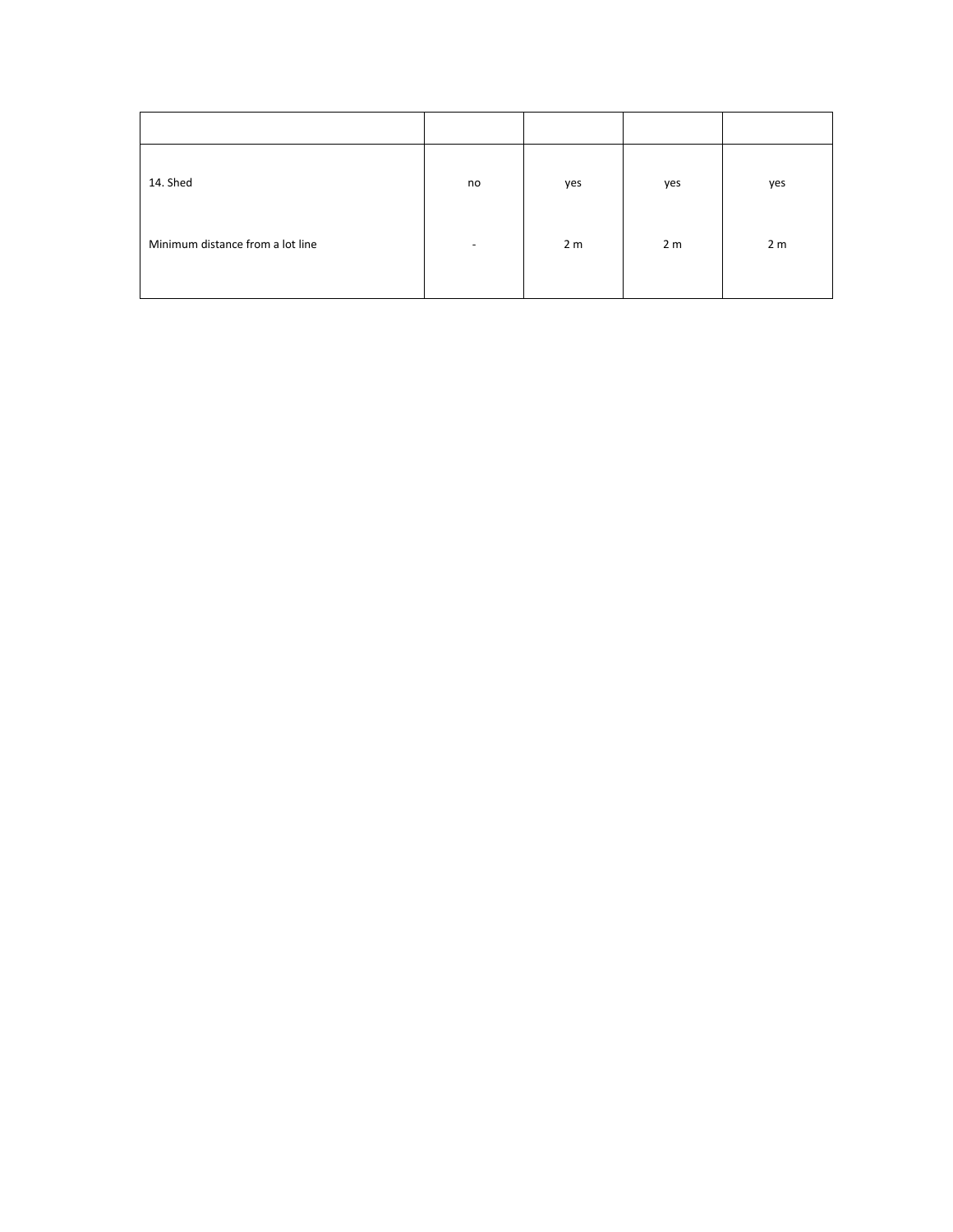| Authorized use, building, structure and accessory<br>equipment             | Yard/front<br>setback | Yard/secondary<br>front setback | Yards/lateral<br>setbacks | Yard/rear<br>setback |
|----------------------------------------------------------------------------|-----------------------|---------------------------------|---------------------------|----------------------|
| 15. Storage building                                                       | no                    | yes                             | yes                       | yes                  |
| Minimum distance from a lot line                                           |                       | 2 <sub>m</sub>                  | 2 <sub>m</sub>            | 2 <sub>m</sub>       |
| 16. Gazebo                                                                 | no                    | yes                             | yes                       | yes                  |
| Minimum distance from a lot line                                           |                       | 2 <sub>m</sub>                  | 2 <sub>m</sub>            | 2 <sub>m</sub>       |
| 17. Pergolas                                                               | yes                   | yes                             | yes                       | yes                  |
| Minimum distance from a lot line                                           | 1 <sub>m</sub>        | 1 <sub>m</sub>                  | 1 <sub>m</sub>            | 1 <sub>m</sub>       |
| 18. Patio                                                                  | yes                   | yes                             | yes                       | yes                  |
| Minimum distance from a lot line                                           | $1\ \mathrm{m}$       | 1 <sub>m</sub>                  | 1 <sub>m</sub>            | 1 <sub>m</sub>       |
| 19. Pool and spa (including access plate-forms and<br>accessory equipment) | no                    | yes                             | yes                       | yes                  |
| Minimum distance from a lot line                                           |                       | 1.2 <sub>m</sub>                | 1.2 <sub>m</sub>          | 1.2 <sub>m</sub>     |
| Minimum distance from the main building (for<br>pools only)                |                       | 2 <sub>m</sub>                  | 2 <sub>m</sub>            | 2 <sub>m</sub>       |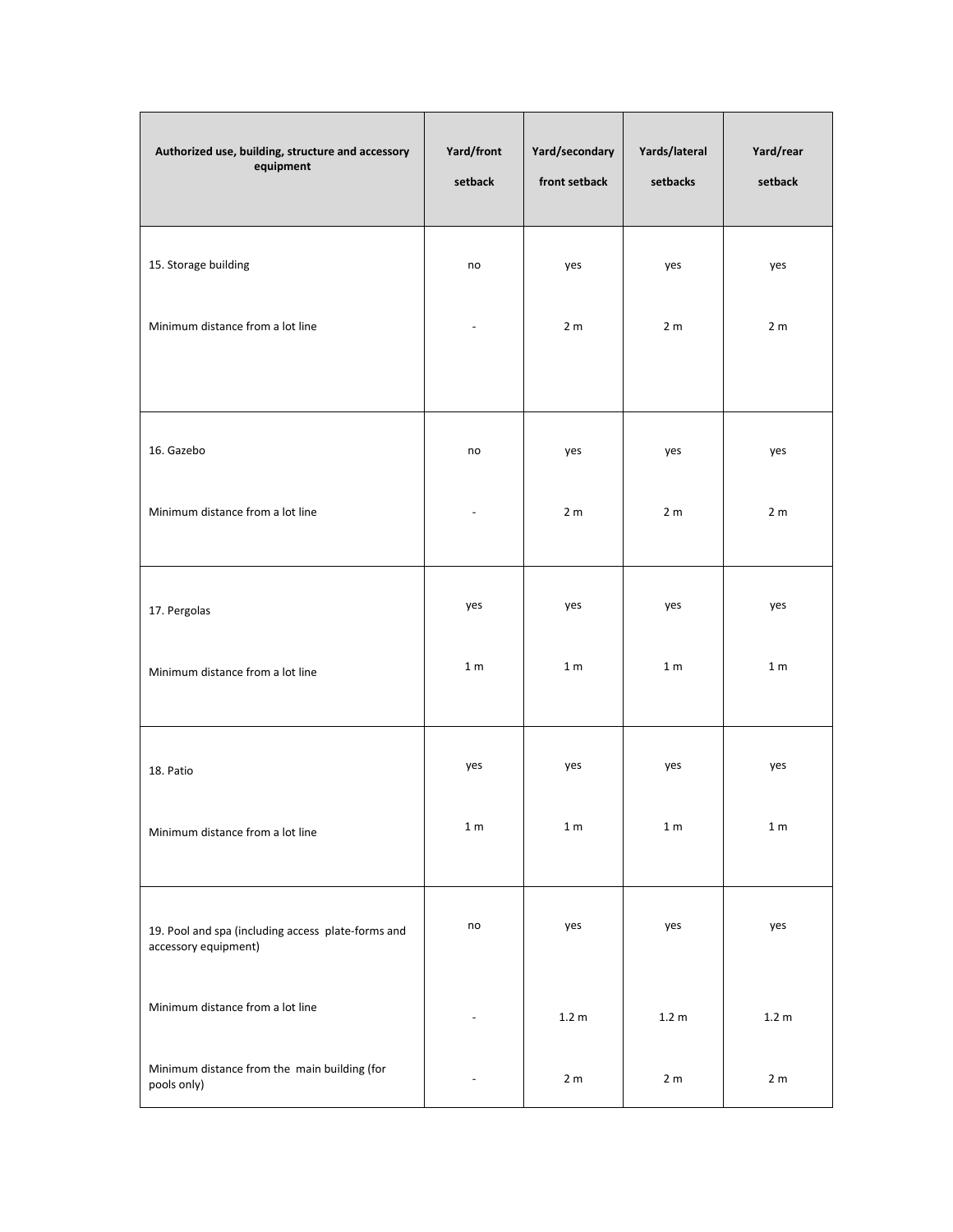| 20. Cover                                                                                                                                                                                                        | yes            | yes            | yes            | yes            |
|------------------------------------------------------------------------------------------------------------------------------------------------------------------------------------------------------------------|----------------|----------------|----------------|----------------|
| Minimum distance from a lot line                                                                                                                                                                                 | 50 cm          | 50 cm          | 3 <sub>m</sub> | 3 <sub>m</sub> |
| 21. Water garden                                                                                                                                                                                                 | yes            | yes            | yes            | yes            |
| Minimum distance from a lot line                                                                                                                                                                                 | 2 <sub>m</sub> | 2 <sub>m</sub> | 2 <sub>m</sub> | 2 <sub>m</sub> |
| 22. Air conditioning apparatus, heat pump, heating<br>and ventilation equipment, natural and propane gas<br>cylinders, oil tank, generator, solar panel,<br>ventilation duct<br>Minimum distance from a lot line | no             | no             | yes            | yes            |
|                                                                                                                                                                                                                  |                |                | 2 <sub>m</sub> | 2 <sub>m</sub> |

| Authorized use, building, structure and accessory | Yard/front | Yard/secondary | Yards/lateral | Yard/rear |
|---------------------------------------------------|------------|----------------|---------------|-----------|
| equipment                                         | setback    | front setback  | setbacks      | setback   |
|                                                   |            |                |               |           |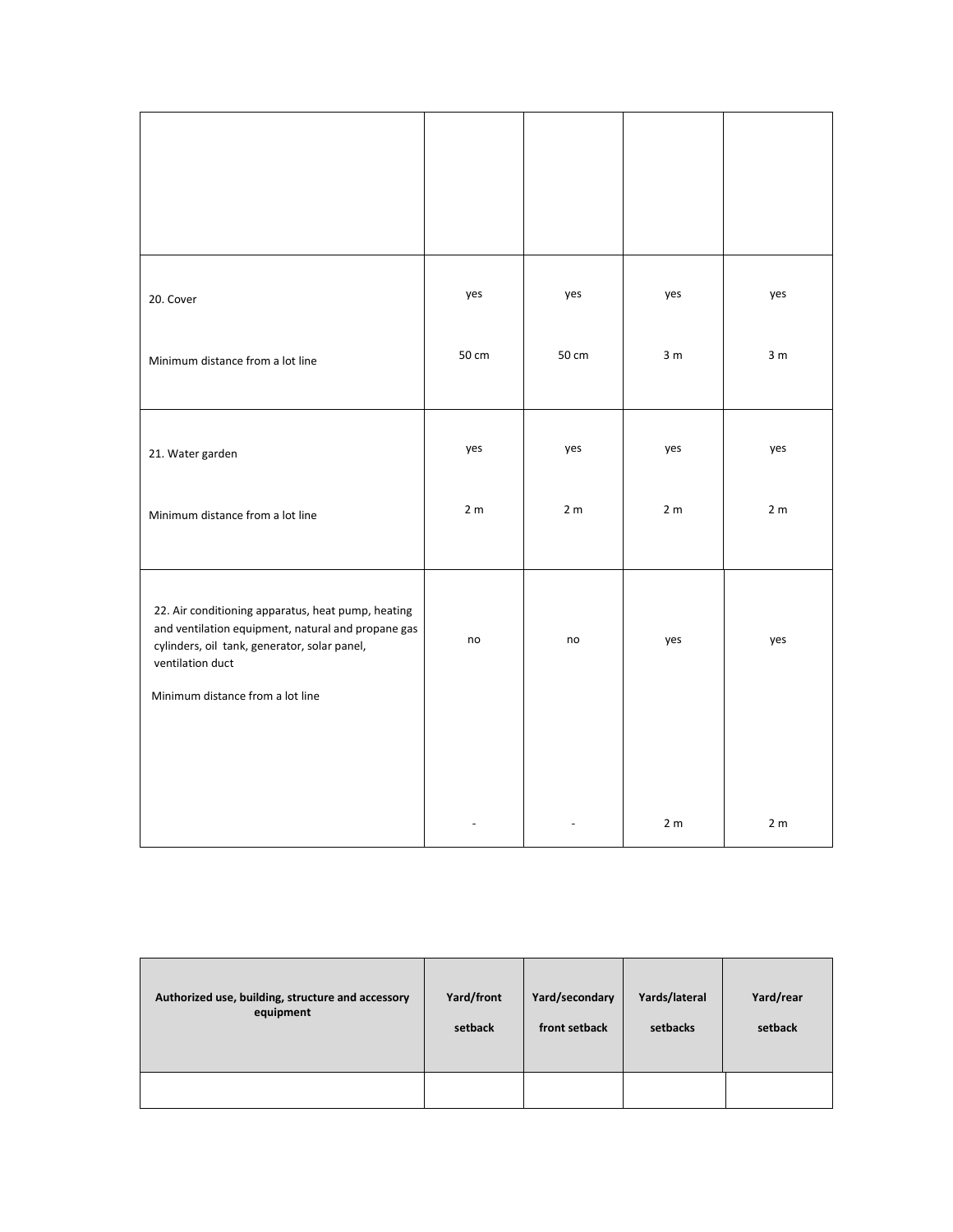| 23. Conduit for electrical entrance and meters  |                |                |                  |                   |
|-------------------------------------------------|----------------|----------------|------------------|-------------------|
| (water, electrical and gas)                     |                |                |                  |                   |
|                                                 | no             | no             | yes              | yes               |
| Minimum distance from a lot line                |                |                |                  |                   |
|                                                 |                |                |                  |                   |
|                                                 |                |                |                  |                   |
|                                                 |                |                |                  |                   |
|                                                 |                |                | 0.65 m           | 0.65 <sub>m</sub> |
|                                                 |                |                |                  |                   |
|                                                 |                |                |                  |                   |
| 24. Electrical transformer station and other    |                |                |                  |                   |
| electrical and mechanical equipment             |                |                |                  |                   |
|                                                 | no             | no             | no               | yes               |
|                                                 |                |                |                  |                   |
|                                                 |                |                |                  |                   |
| 25. Antenna attached to building                | no             | no             | yes              | yes               |
|                                                 |                |                |                  |                   |
|                                                 |                |                |                  |                   |
| Minimum distance from a lot line                |                |                | 1 <sub>m</sub>   | 1 <sub>m</sub>    |
|                                                 |                |                |                  |                   |
|                                                 |                |                |                  |                   |
|                                                 |                |                |                  |                   |
|                                                 |                |                |                  |                   |
| 26. Antenna not attached to building            | no             | no             | yes              | yes               |
|                                                 |                |                |                  |                   |
|                                                 |                |                |                  |                   |
|                                                 |                |                |                  |                   |
| Minimum distance from a lot line                |                |                | 1 <sub>m</sub>   | 1 <sub>m</sub>    |
|                                                 |                |                |                  |                   |
|                                                 |                |                |                  |                   |
|                                                 |                |                |                  |                   |
| 27. Bin and container for garbage and recycling | no             | no             |                  |                   |
| materials                                       |                |                | yes              | yes               |
|                                                 |                |                |                  |                   |
|                                                 |                |                |                  |                   |
|                                                 |                |                | 1.5 <sub>m</sub> | 1.5 <sub>m</sub>  |
| Minimum distance from a lot line                |                |                |                  |                   |
|                                                 |                |                |                  |                   |
|                                                 |                |                |                  |                   |
|                                                 |                |                |                  |                   |
| 28. Composting area                             | no             | no             | yes              | yes               |
|                                                 |                |                |                  |                   |
|                                                 |                |                |                  |                   |
|                                                 |                |                |                  |                   |
| Minimum distance from a lot line                |                |                | 2 <sub>m</sub>   | 2 <sub>m</sub>    |
|                                                 |                |                |                  |                   |
|                                                 |                |                |                  |                   |
|                                                 |                |                |                  |                   |
|                                                 |                |                |                  |                   |
| 29. Guard house / security                      | yes            | yes            | yes              | yes               |
|                                                 |                |                |                  |                   |
|                                                 |                |                |                  |                   |
| Minimum distance from a lot line                | 5 <sub>m</sub> | 5 <sub>m</sub> | 5 <sub>m</sub>   | 5 <sub>m</sub>    |
|                                                 |                |                |                  |                   |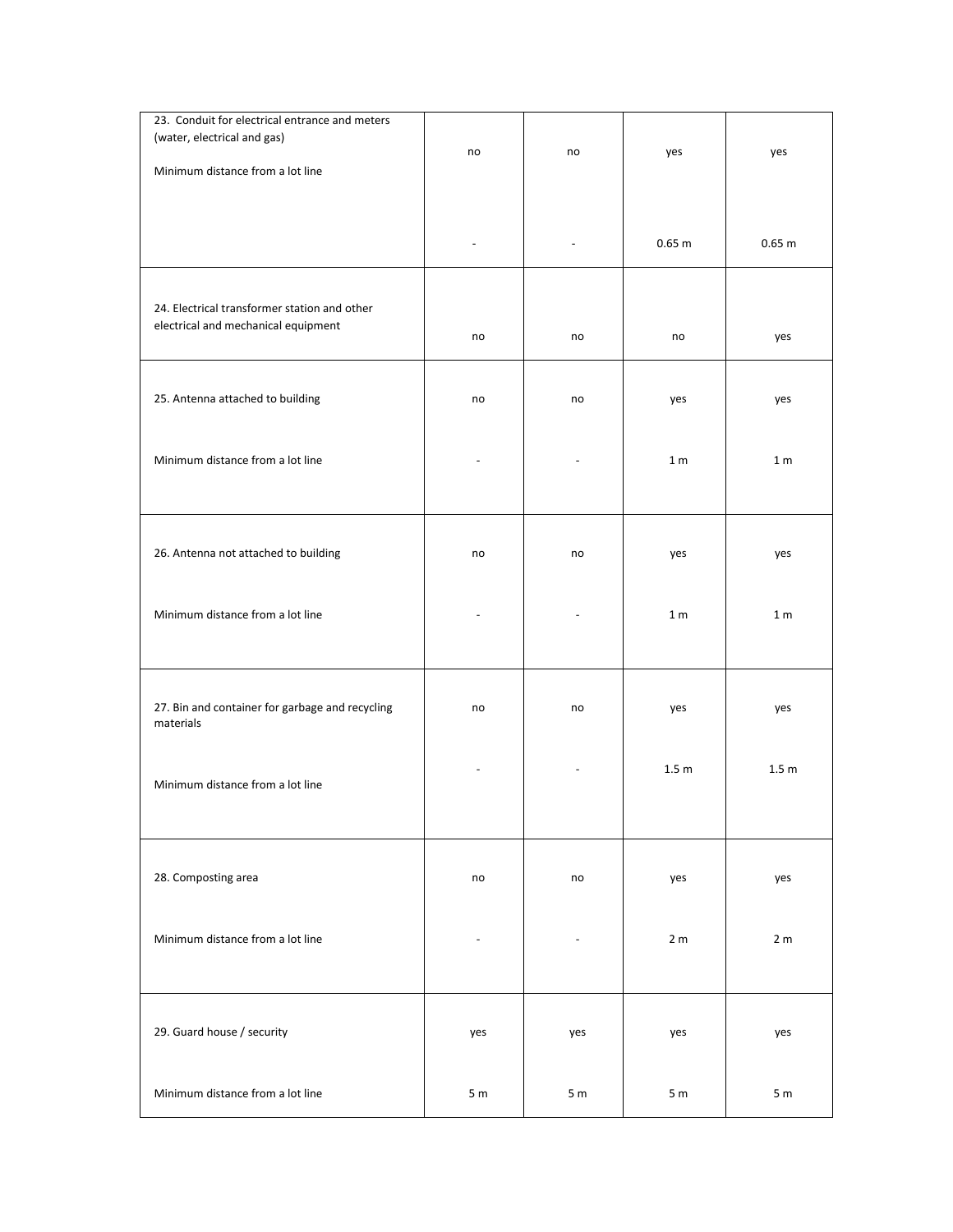| 30. Other building, structure and accessory<br>equipment | no                           | yes            | yes            | yes            |
|----------------------------------------------------------|------------------------------|----------------|----------------|----------------|
| Minimum distance from a lot line                         | $\qquad \qquad \blacksquare$ | 3 <sub>m</sub> | 3 <sub>m</sub> | 3 <sub>m</sub> |
|                                                          |                              |                |                |                |

# **3.3.8: Recreational uses**

When the main use of the lot is «recreational», uses, structures, buildings and accessory buildings are authorized in the yards and setbacks under the following conditions:

| Authorized use, building, structure and accessory<br>equipment | Yard/front<br>setback | Yard/secondary<br>front setback | Yards/lateral<br>setbacks | Yard/rear<br>setback |
|----------------------------------------------------------------|-----------------------|---------------------------------|---------------------------|----------------------|
| 1. Sidewalk, alley, ramp and lift apparatus                    | yes                   | yes                             | yes                       | yes                  |
| 2. Plantation, fence, hedge, low wall, wall                    | yes                   | yes                             | yes                       | yes                  |
| Minimum distance from the street line                          | 1 <sub>m</sub>        | 1 <sub>m</sub>                  |                           |                      |
|                                                                |                       |                                 |                           |                      |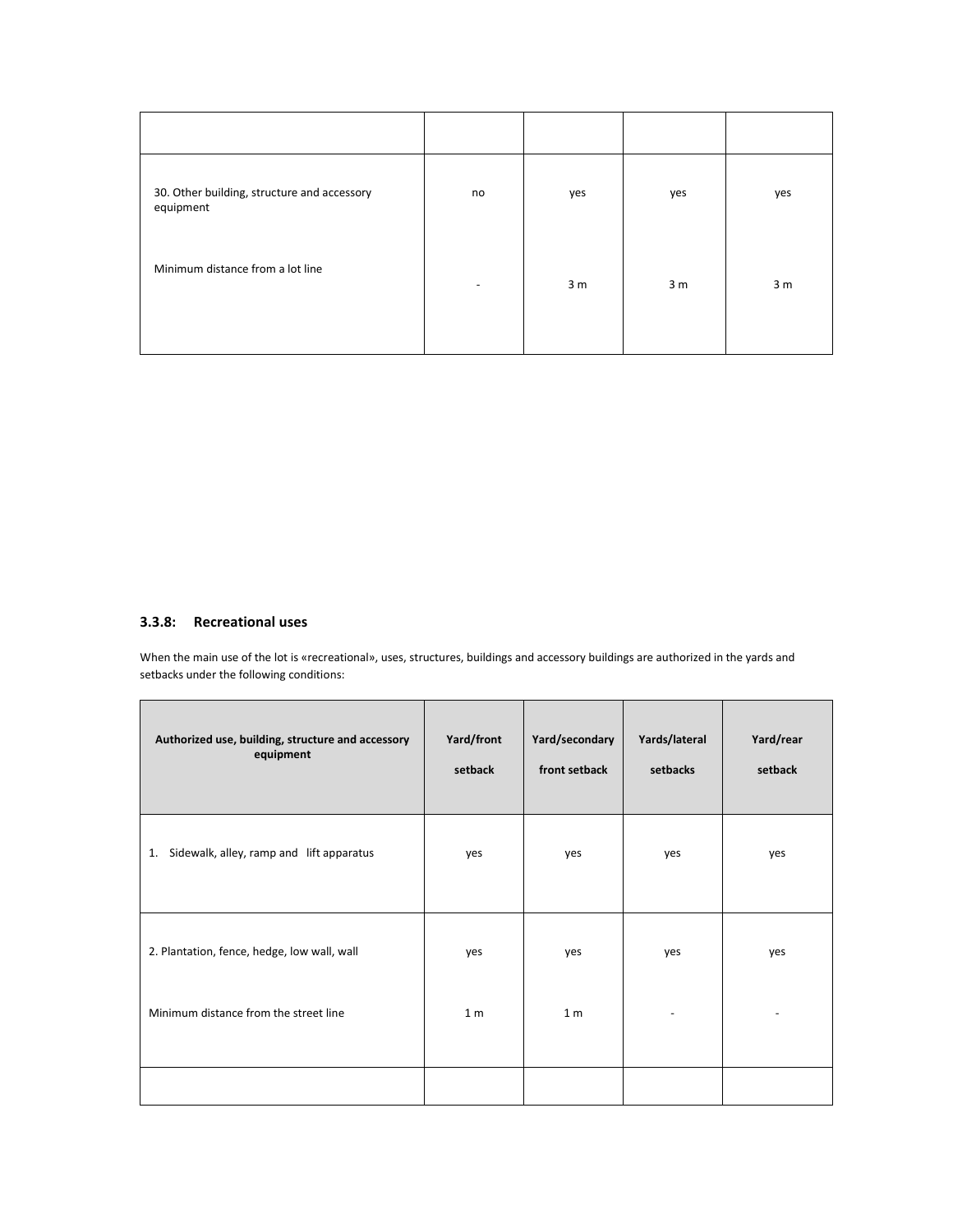| 3. Canopy, cornice, awning and eaves | yes             | yes            | yes               | yes            |
|--------------------------------------|-----------------|----------------|-------------------|----------------|
| Minimum distance from the lot line   | 50 cm           | 50 cm          | 3 <sub>m</sub>    | 3 <sub>m</sub> |
| Maximum encroachment in the setback  | 2 <sub>m</sub>  | 2 <sub>m</sub> | 2 <sub>m</sub>    | 2 <sub>m</sub> |
| 4. Bay window                        | yes             | yes            | yes               | yes            |
| Minimum distance from a lot line     | 50 cm           | 50 cm          | 2 <sub>m</sub>    | 2 <sub>m</sub> |
| Maximum encroachment in the setback  | $0.65$ m        | 0.65 m         | 0.65 <sub>m</sub> | 0.65 m         |
| 5. Chimney                           | yes             | yes            | yes               | yes            |
| 6. Outdoor sign                      | yes             | yes            | yes               | no             |
| (See provisions in Chapter 7)        |                 |                |                   |                |
| 7. Outdoor lighting installation     | yes             | yes            | yes               | yes            |
| Minimum distance from the lot line   | $1\ \mathrm{m}$ | $1 m$          | 1 <sub>m</sub>    | $1 m$          |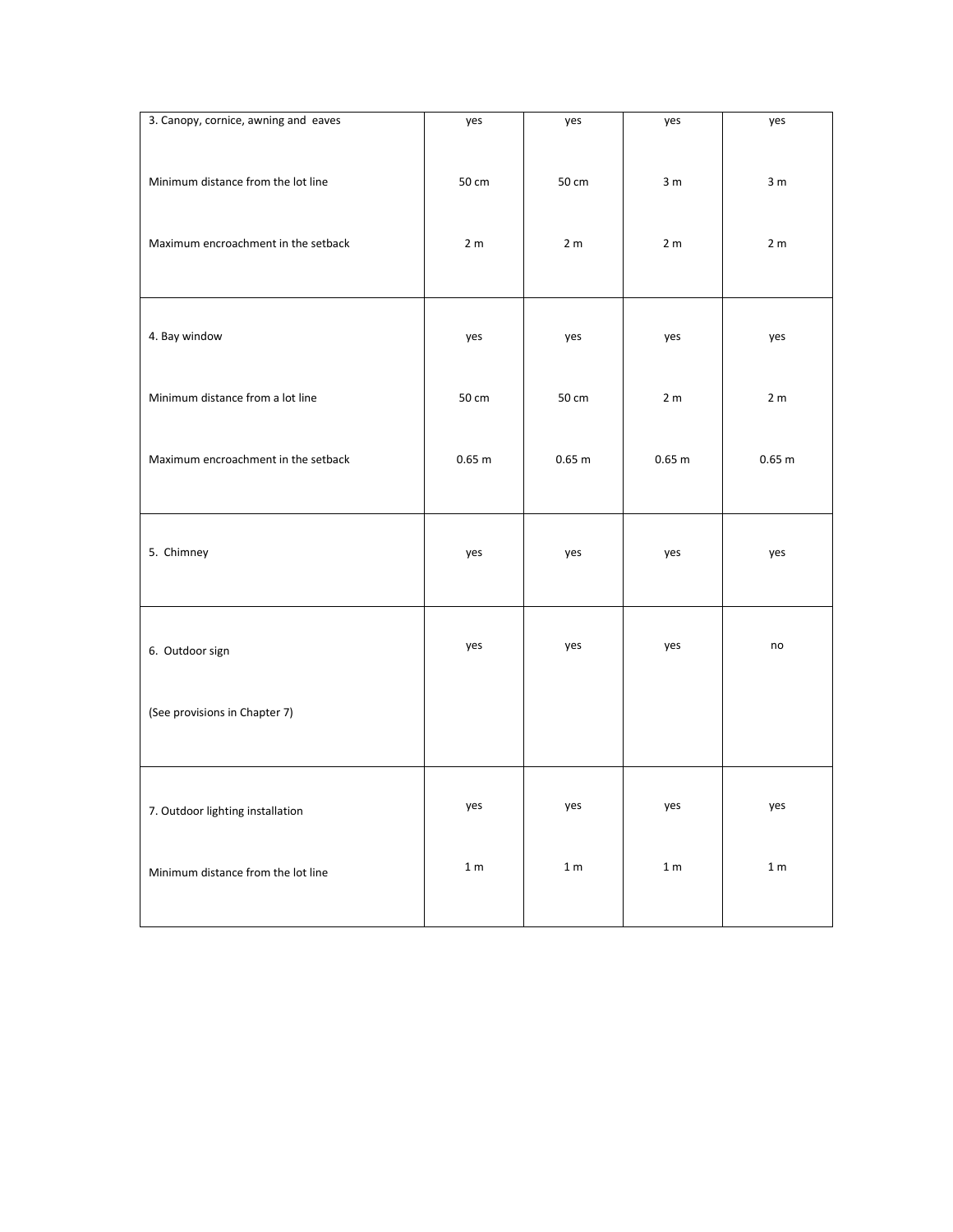| Authorized use, building, structure and accessory<br>equipment                                                                                              | Yard/front<br>setback | Yard/secondary<br>front setback | Yards/lateral<br>setbacks | Yard/rear<br>setback |
|-------------------------------------------------------------------------------------------------------------------------------------------------------------|-----------------------|---------------------------------|---------------------------|----------------------|
| 8. Outdoor display                                                                                                                                          | yes                   | yes                             | yes                       | yes                  |
| Minimum distance from a lot line                                                                                                                            | 1 <sub>m</sub>        | 1 <sub>m</sub>                  | 1 <sub>m</sub>            | 1 <sub>m</sub>       |
| 9. Outdoor storage                                                                                                                                          | yes                   | yes                             | yes                       | yes                  |
| Minimum distance from a lot line                                                                                                                            | 5 <sub>m</sub>        | 5 <sub>m</sub>                  | 2 <sub>m</sub>            | 2 <sub>m</sub>       |
|                                                                                                                                                             |                       |                                 |                           |                      |
| 10. Outdoor stairway giving access to the ground<br>floor, (not exceeding 2 m in height)                                                                    | yes                   | yes                             | yes                       | yes                  |
| Minimum distance from a lot line                                                                                                                            | 50 cm                 | 50 cm                           | 3 <sub>m</sub>            | 3 m                  |
| Maximum encroachment in the setback                                                                                                                         | 2 <sub>m</sub>        | 2 <sub>m</sub>                  | 2m                        | 2 <sub>m</sub>       |
| 11. Non enclosed outdoor stairway giving access to<br>the basement, first floor and upper floors, located at<br>more than 2 m from the average ground level | no                    | yes                             | yes                       | yes                  |
| Minimum distance from a lot line                                                                                                                            |                       | 3 <sub>m</sub>                  | 3 <sub>m</sub>            | 3 <sub>m</sub>       |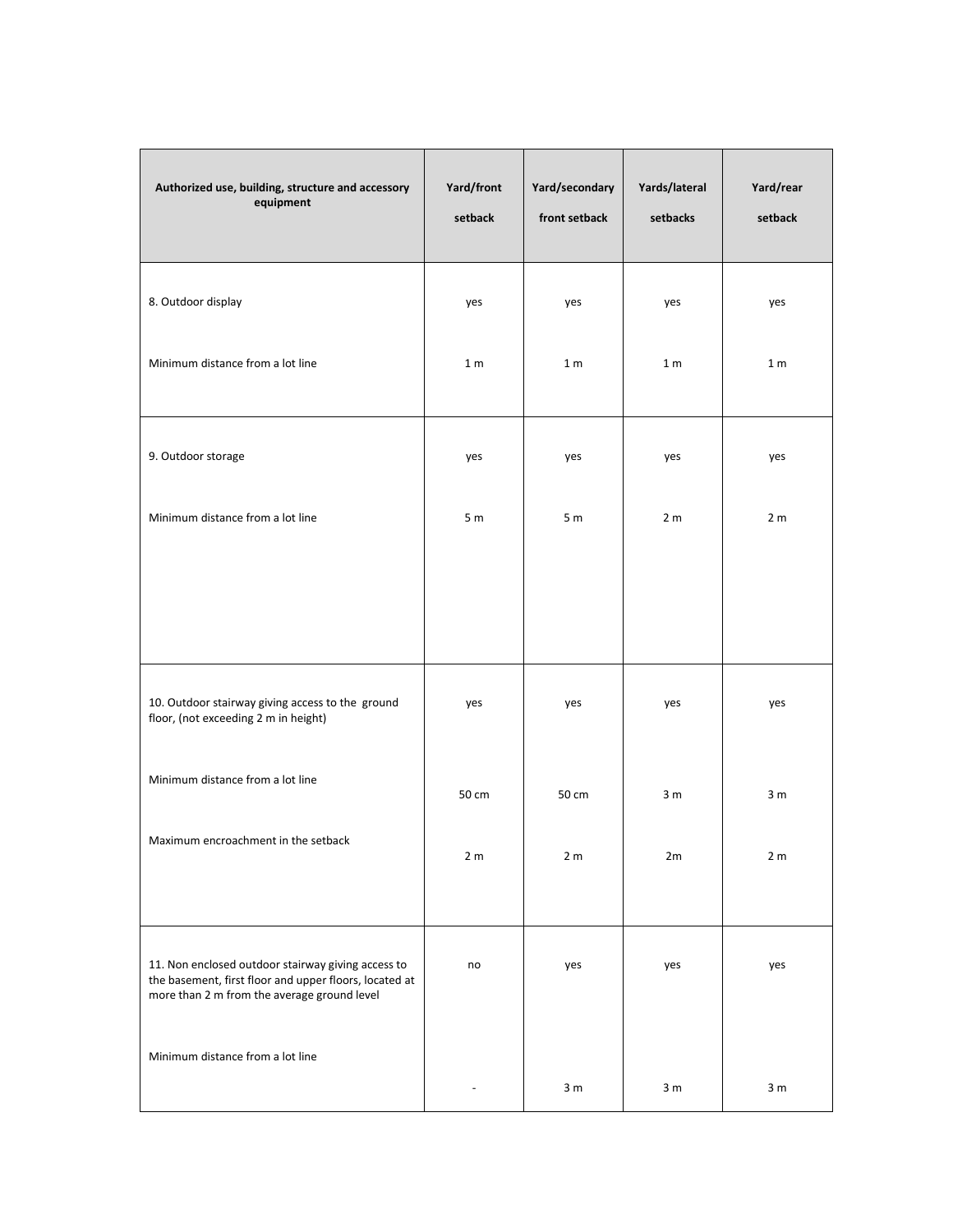| Maximum encroachment in the setback |                |                |                |                |
|-------------------------------------|----------------|----------------|----------------|----------------|
|                                     |                | 2 <sub>m</sub> | 2 <sub>m</sub> | 2 <sub>m</sub> |
| 12. Gallery, balcony and porch      | yes            | yes            | yes            | yes            |
| Minimum distance from a lot line    | 50 cm          | 50 cm          | 3 <sub>m</sub> | 3 <sub>m</sub> |
| Maximum encroachment in the setback | 2 <sub>m</sub> | 2 <sub>m</sub> | 2 <sub>m</sub> | 2 <sub>m</sub> |
| 13. Veranda                         | yes            | yes            | yes            | yes            |
| Maximum encroachment in the setback | 0 <sub>m</sub> | 0 <sub>m</sub> | 0 <sub>m</sub> | 0 <sub>m</sub> |
| 14.Gazebo                           | yes            | yes            | yes            | yes            |
| Minimum distance from a lot line    | 2 <sub>m</sub> | 2 <sub>m</sub> | 2 <sub>m</sub> | 2 <sub>m</sub> |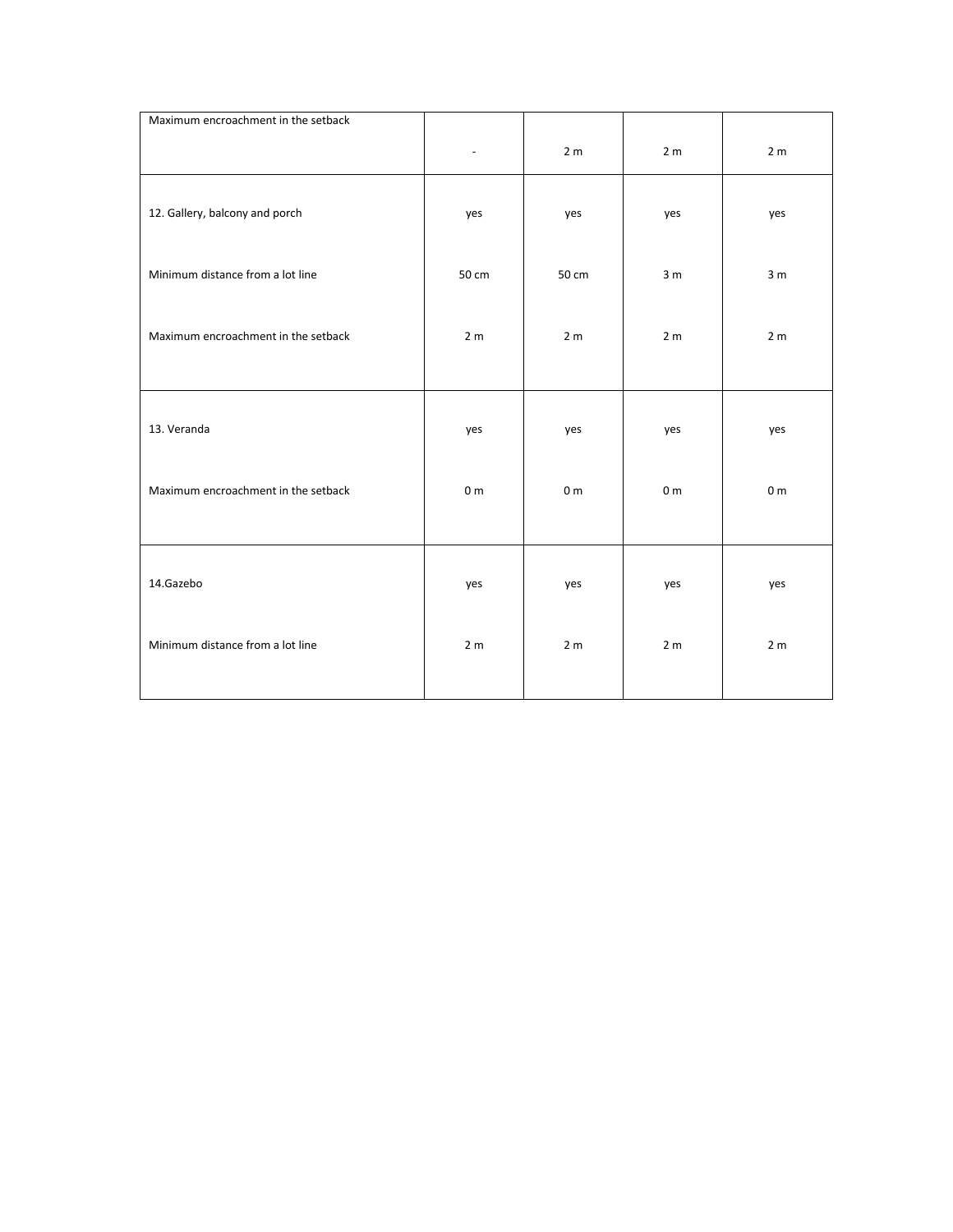| Authorized use, building, structure and accessory<br>equipment | Yard/front<br>setback    | Yard/secondary<br>front setback | Yards/lateral<br>setbacks | Yard/rear<br>setback |
|----------------------------------------------------------------|--------------------------|---------------------------------|---------------------------|----------------------|
| 15. Pergola                                                    | yes                      | yes                             | yes                       | yes                  |
| Minimum distance from a lot line                               | 1 <sub>m</sub>           | 1 <sub>m</sub>                  | 1 <sub>m</sub>            | 1 <sub>m</sub>       |
| 16. Patio                                                      | yes                      | yes                             | yes                       | yes                  |
| Minimum distance from the lot line                             | 2 <sub>m</sub>           | 2 <sub>m</sub>                  | 2 <sub>m</sub>            | 2 <sub>m</sub>       |
| 17. Shed                                                       | yes                      | yes                             | yes                       | yes                  |
| Minimum distance from the lot line                             | 2 <sub>m</sub>           | 2 <sub>m</sub>                  | 2 <sub>m</sub>            | 2 <sub>m</sub>       |
| 18. Storage building                                           | no                       | yes                             | yes                       | yes                  |
| Minimum distance from the lot line                             | $\overline{\phantom{a}}$ | 2 <sub>m</sub>                  | 2 <sub>m</sub>            | 2 <sub>m</sub>       |
| 19. Cover                                                      | yes                      | yes                             | yes                       | yes                  |
| Minimum distance from the lot line                             | 50 cm                    | 50 cm                           | 3 <sub>m</sub>            | 3 <sub>m</sub>       |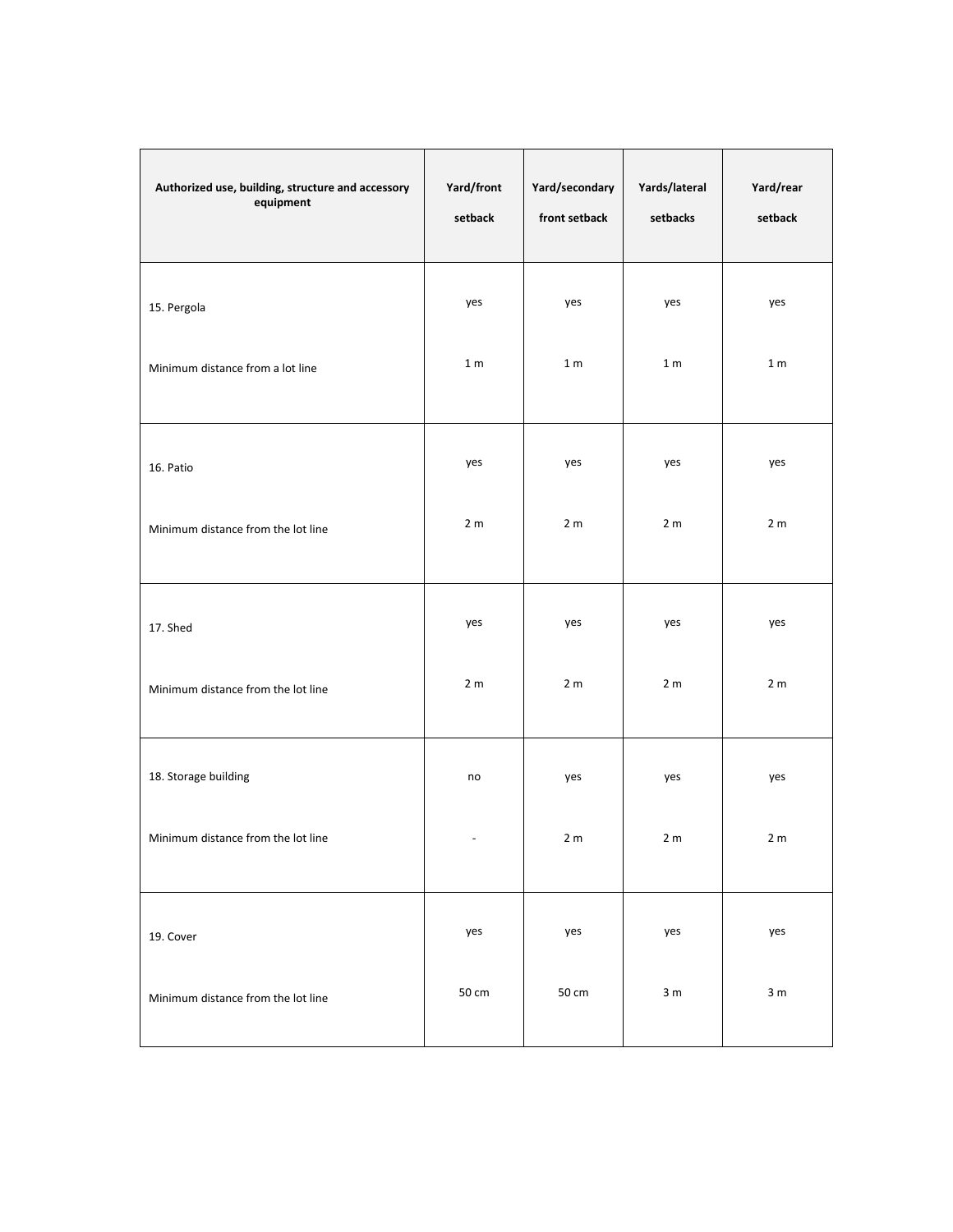| 20. Water garden                                                                                                                                                                                                 | yes            | yes            | yes            | yes            |
|------------------------------------------------------------------------------------------------------------------------------------------------------------------------------------------------------------------|----------------|----------------|----------------|----------------|
| Minimum distance from the lot line                                                                                                                                                                               | 2 <sub>m</sub> | 2 <sub>m</sub> | 2 <sub>m</sub> | 2 <sub>m</sub> |
| 21. Air conditioning apparatus, heat pump, heating<br>and ventilation equipment, natural and propane gas<br>cylinders, oil tank, generator, solar panel,<br>ventilation duct<br>Minimum distance from a lot line | no             | no             | yes            | yes            |
|                                                                                                                                                                                                                  |                |                |                |                |
|                                                                                                                                                                                                                  |                |                | 2 <sub>m</sub> | 2 <sub>m</sub> |
| 22. Conduit for electrical entrance and meters<br>(water, electrical and gas)<br>Minimum distance from a lot line                                                                                                | no             | yes            | yes            | yes            |
|                                                                                                                                                                                                                  |                | 0.65 m         | 0.65 m         | 0.65 m         |
| 23. Electrical transformer station and other electrical<br>or mechanical equipment                                                                                                                               | no             | no             | no             | yes            |

| Authorized use, building, structure and accessory | Yard/front | Yard/secondary | Yards/lateral | Yard/rear |
|---------------------------------------------------|------------|----------------|---------------|-----------|
| equipment                                         | setback    | front setback  | setbacks      | setback   |
| 24. Antenna attached to building                  | no         | no             | yes           | yes       |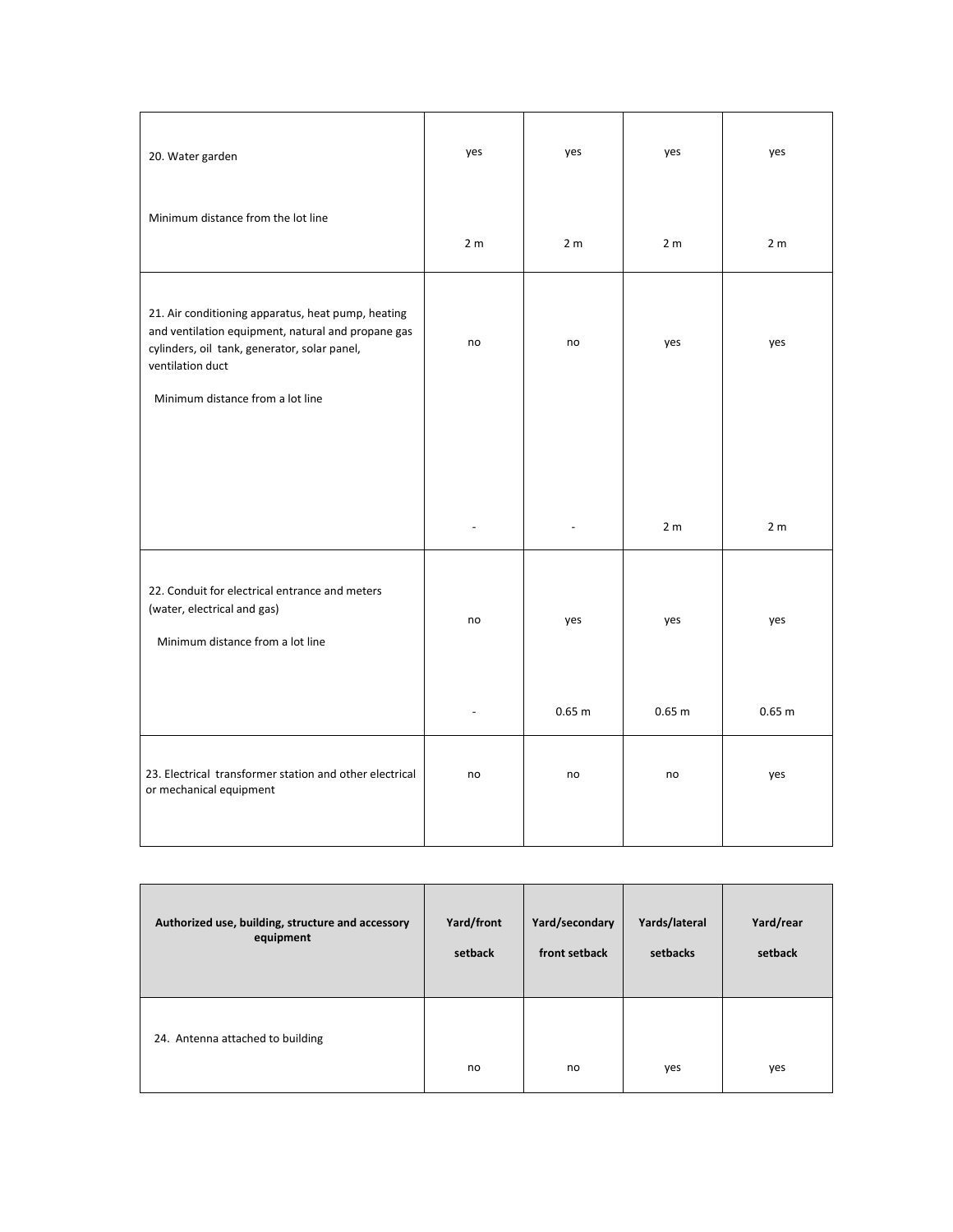| Minimum distance from a lot line                                     |                |                          |                  |                  |
|----------------------------------------------------------------------|----------------|--------------------------|------------------|------------------|
|                                                                      |                | $\frac{1}{2}$            | 1 <sub>m</sub>   | $1\,\mathrm{m}$  |
| 25. Antenna not attached to building                                 | no             | no                       | yes              | yes              |
| Minimum distance from a lot line                                     |                | $\overline{\phantom{a}}$ | 1 <sub>m</sub>   | 1 <sub>m</sub>   |
| 26. Bin and container for garbage and recycling<br>materials (depot) | no             | no                       | yes              | yes              |
| Minimum distance from a lot line                                     |                |                          | 1.5 <sub>m</sub> | 1.5 <sub>m</sub> |
| 27. Composting area                                                  | no             | no                       | yes              | yes              |
| Minimum distance from a lot line                                     |                |                          | 2 <sub>m</sub>   | 2 <sub>m</sub>   |
| 28. Guard house / security                                           | yes            | yes                      | yes              | yes              |
| Minimum distance from a lot line                                     | 5 <sub>m</sub> | 5 <sub>m</sub>           | 5 <sub>m</sub>   | 5 <sub>m</sub>   |
| 29. Other building, structure and accessory<br>equipment             | no             | yes                      | yes              | yes              |
| Minimum distance from a lot line                                     |                | 3 <sub>m</sub>           | 3 <sub>m</sub>   | 3 <sub>m</sub>   |
|                                                                      |                |                          |                  |                  |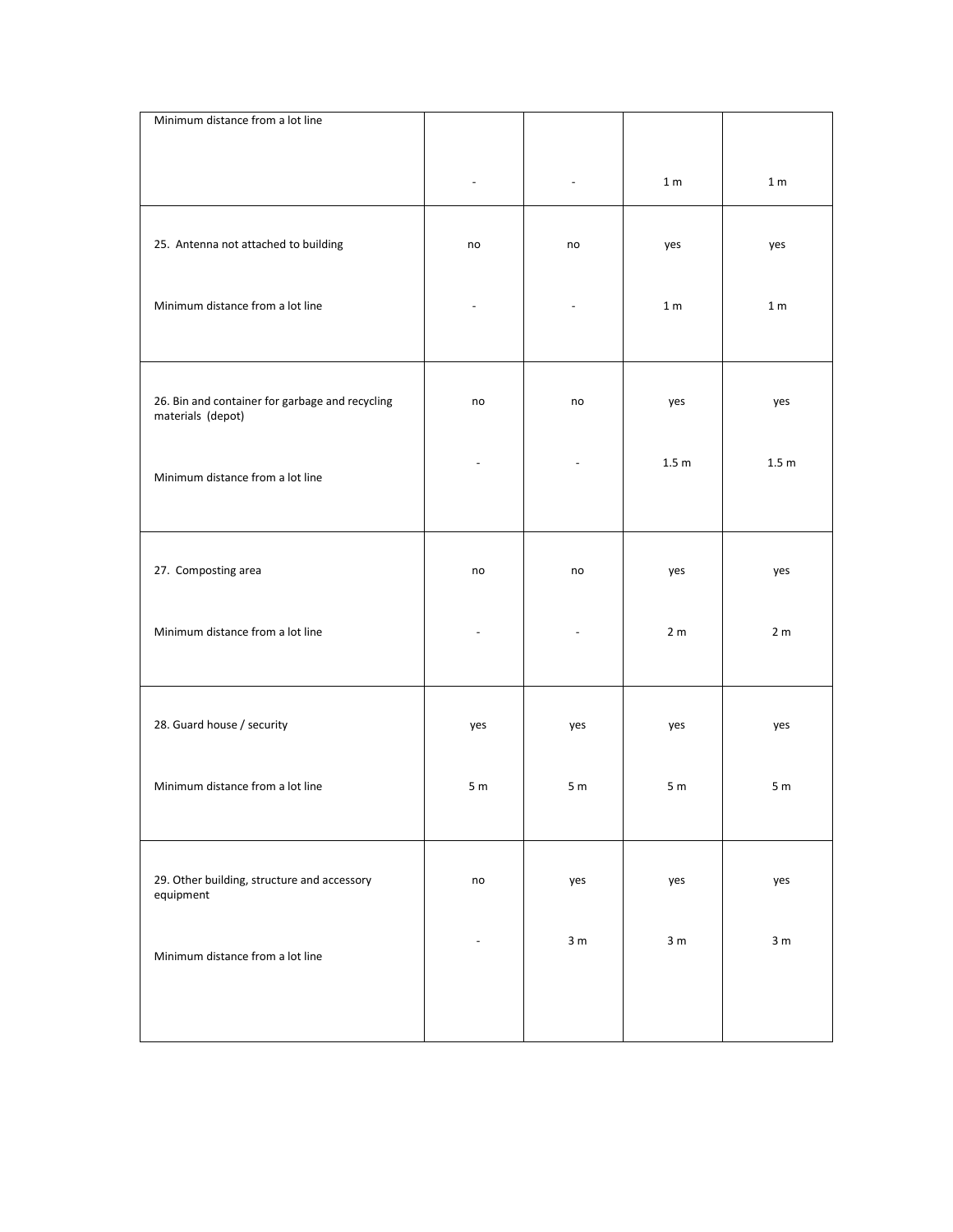## **3.3.9: Agricultural uses**

When the main use of the lot is «agriculture», uses, structures, buildings and accessory buildings are authorized in the yards and setbacks under the following conditions (the authorized uses, structures, buildings and accessory buildings to the residence are provided in article 3.4.4):

| Authorized use, building, structure and accessory<br>equipment | Yard/front<br>setback | Yard/secondary<br>frontsetback | Yards/lateral<br>setbacks | Yard/rear<br>setback |
|----------------------------------------------------------------|-----------------------|--------------------------------|---------------------------|----------------------|
| 1. Sidewalk, alley                                             | yes                   | yes                            | yes                       | yes                  |
| 2. Plantation, fence, hedge, low wall, wall                    | yes                   | yes                            | yes                       | yes                  |
| Minimum distance from the street line                          | 1 <sub>m</sub>        | 1 <sub>m</sub>                 | 1 <sub>m</sub>            | 1 <sub>m</sub>       |
| 3. Outdoor lighting installation                               | yes                   | yes                            | yes                       | yes                  |
| Minimum distance from the lot line                             | 1 <sub>m</sub>        | 1 <sub>m</sub>                 | 1 <sub>m</sub>            | 1 <sub>m</sub>       |
|                                                                |                       |                                |                           |                      |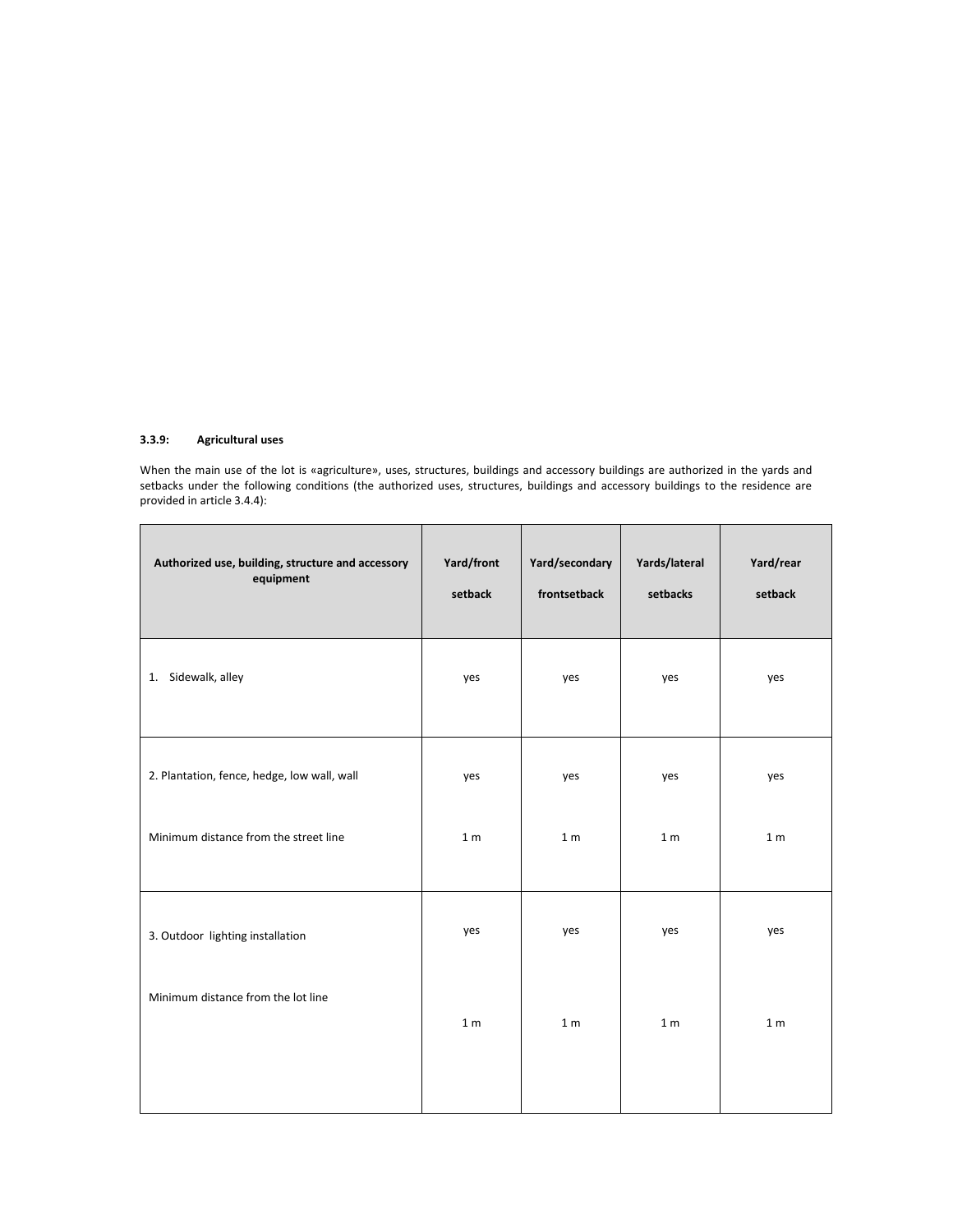| 4. Outdoor sign                                             | yes            | yes                      | yes            | no             |
|-------------------------------------------------------------|----------------|--------------------------|----------------|----------------|
| (See provisions in Chapter 7)                               |                |                          |                |                |
|                                                             |                |                          |                |                |
| 5. Outdoor storage                                          | no             | no                       | yes            | yes            |
| Minimum distance from the lot line                          |                | $\overline{\phantom{a}}$ | 2 <sub>m</sub> | 2 <sub>m</sub> |
| 6. Cover                                                    | yes            | yes                      | yes            | yes            |
| Minimum distance from a lot line                            | 1.5 m          | 1.5 m                    | 1 <sub>m</sub> | 1 <sub>m</sub> |
| 7. Storage building                                         | no             | yes                      | yes            | yes            |
| Minimum distance from a lot line                            | ÷,             | 3 <sub>m</sub>           | 3 <sub>m</sub> | 3 <sub>m</sub> |
| 8. Bin and container for garbage and recycling<br>materials |                |                          |                |                |
| Minimum distance from a lot line                            | no             | no                       | yes            | yes            |
|                                                             | $\blacksquare$ | $\overline{\phantom{a}}$ | 3 <sub>m</sub> | 3 <sub>m</sub> |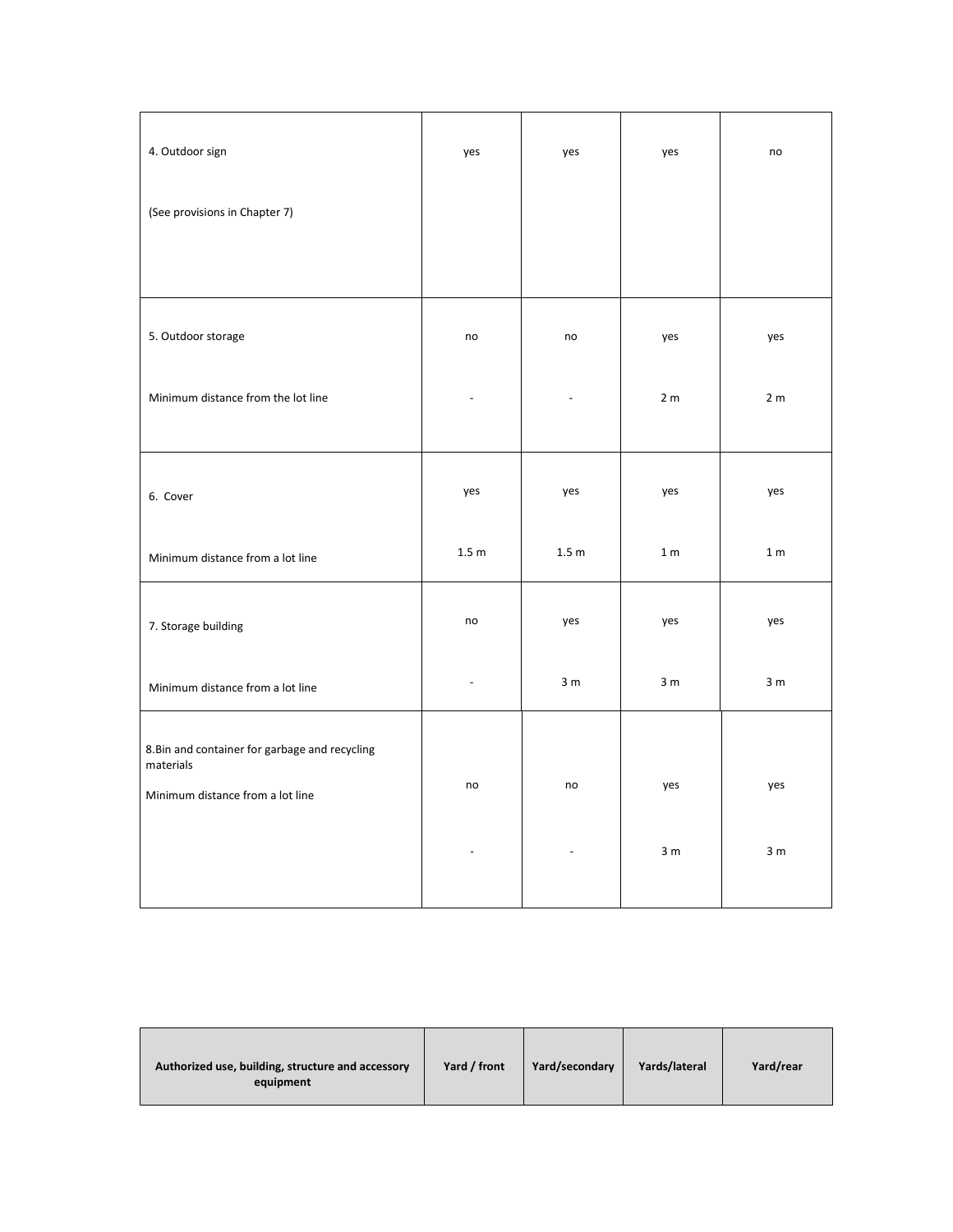|                                                      | setback | front setback  | setback        | setback |
|------------------------------------------------------|---------|----------------|----------------|---------|
| 9. Other building, structure and accessory equipment | no      | yes            | yes            | yes     |
| Minimum distance from a lot line                     |         |                |                |         |
|                                                      | -       | 3 <sub>m</sub> | 3 <sub>m</sub> | 3 m     |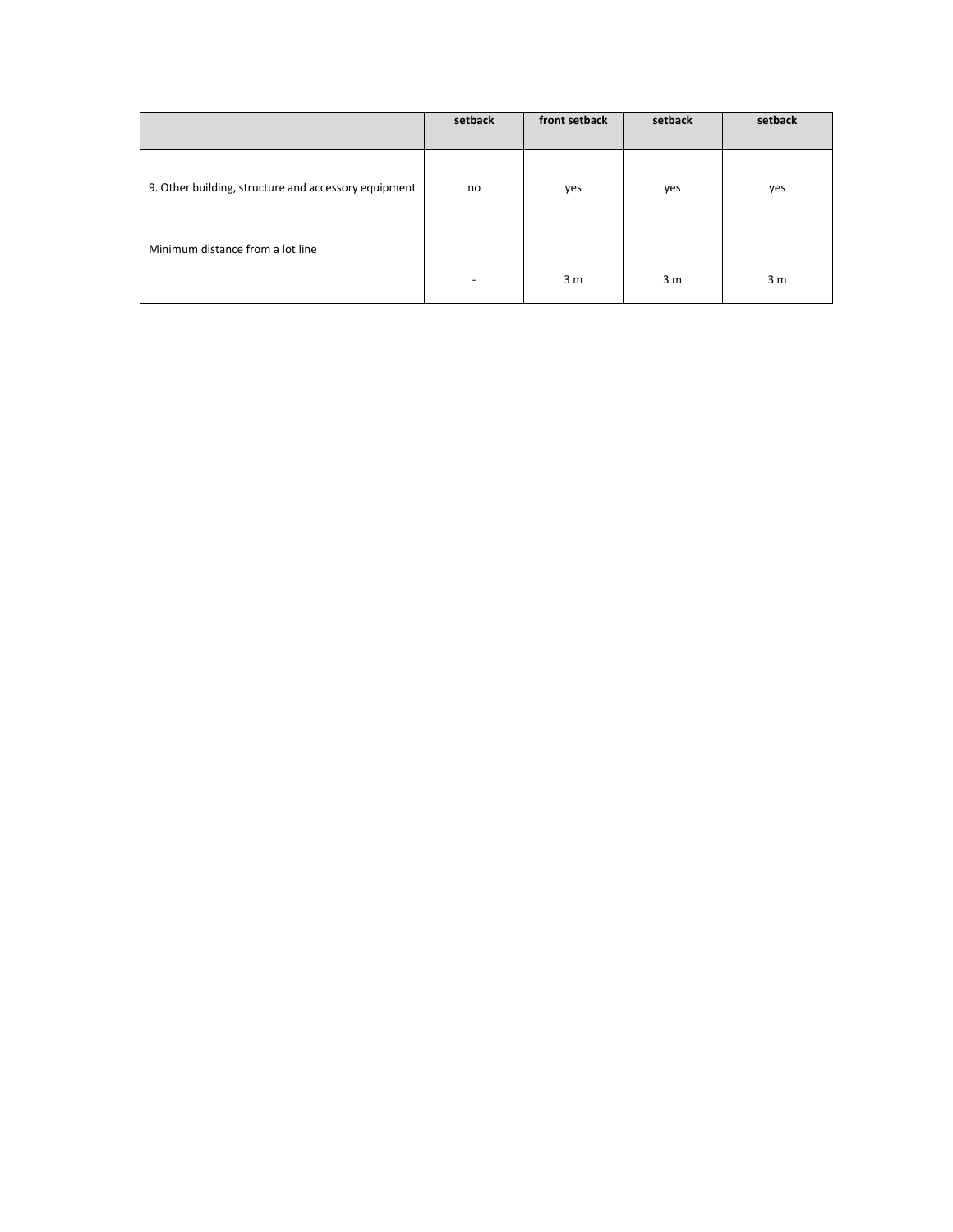## **Section 3.4: Special provisions for accessory buildings and structures**

### **3.4.1: General provisions**

In this section, the following general provisions apply to mentioned accessory buildings and structures (in case of contradiction, the most restrictive standard applies):

1. The width of the accessory building or structure may not exceed 60 % of the width of the main building, except in the case of a patio, balcony, a gallery or a veranda. To make this calculation, all of the facade plans of the front of the accessory building or structure are taken into consideration;

2. The height of the accessory building or structure may not exceed the height of the main building. The height of an accessory building or structure corresponds to the distance measured vertically starting at the adjacent ground level to the highest point of the building, being the peak of the roof;

3. The total area of accessory buildings or structures, excluding a patio, may not exceed 10 % of the area of the lot;

4. The total area of the patio or patios may not exceed 25 % of the total area of the lot.

This article does not apply to buildings used for storage.

## **3.4.2: Implementation of certain buildings or structures in the front yard**

When reference is made to this article in the tables in section 3.3, the implementation is authorized in the front yard of a waterfront lot only if the implementation in the back yard or lateral yard is impossible. In such a case, the distance is set at 3 meters from the street line.

#### **3.4.3: Shed**

The following provisions apply to a shed:

- 1. Two (2) sheds per lot are authorized;
- 2. The number of stories is set at 1 and the maximum height is 4 meters;
- 3. The maximum area is set at 40 square meters (of all the sheds).

#### **3.4.4: Gazebo**

The following provisions apply to a gazebo:

- 1. One (1) gazebo per lot is authorized;
- 2. The number of stories is set at 1;

3. The maximum area is set at 20 square meters.

#### **3.4.5: Domestic greenhouse**

The following provisions apply to a domestic greenhouse:

- 1. One (1) domestic greenhouse per lot is authorized;
- 2. The number of stories is set at 1;
- 3. The maximum area is set at 20 square meters;
- 4. Sale of products is not authorized.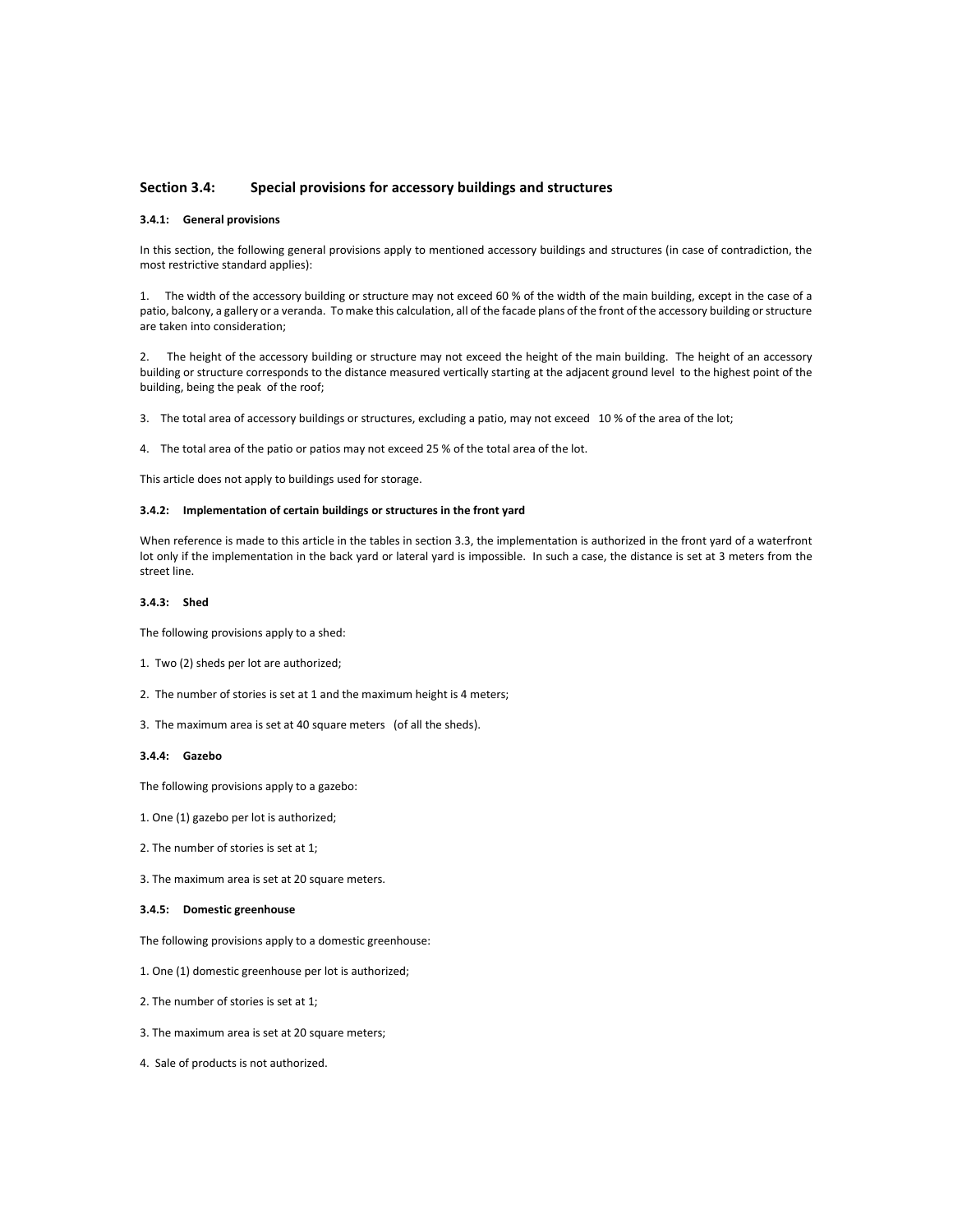#### **3.4.6: Private garage and carport detached from main the building**

The following provisions apply to a private garage and carport detached from the main building:

- 1. One (1) private garage and 1 carport for an automobile, detached from main building, per lot are authorized;
- 2. The maximum area is set at a proportion corresponding to 2/3 of the area of the main building;
- 3. The maximum height of a private garage door is 3 meters;
- 4. The maximum width of a private garage is 6 meters;
- 5. The maximum width of a carport for automobiles is set at 6 meters;
- 6. A maximum of 2 garage doors is authorized for a private garage when the garage faces the street;
- 7. The number of stories is set at 1 and in no case may the garage be used for lodging.

### **3.4.7: Private garage attached to or incorporated into the main building**

A private garage attached to or incorporated into a main building whose entrance is situated on the front façade of the building must occupy a maximum width equivalent to 65 % of the width of the building.

The private garage may be turned into a livable space on the condition that the garage door be removed and replaced by openings, such as an entrance door and windows.

One or more habitable spaces may be set-up over the ceiling of the private garage.

### **3.4.8: Carport for automobiles attached to a main building**

The following provisions apply to carports for automobiles attached to a main building:

- 1. The width of the carport may not exceed the width of the main building;
- 2. The height of the carport may not exceed the height of the main building (at the peak of the roof);
- 3. The maximum area is set at 40 square meters;
- 4. The number of stories is set at 1;

5. A carport for automobiles may be converted into an attached private garage to the main building if the planning of the attached private garage respects the conditions prescribed in this By-law.

#### **3.4.9: Outdoor fireplace**

The following provisions apply to outdoor fireplaces:

- 1. One (1) outdoor fireplace is authorized per lot for residential use. No limitation on the number is provided for other uses;
- 2. The maximum height is set at 2.3 meters;
- 3. The outdoor fireplace must have a spark protector;
- 4. The outdoor fireplace must be installed directly onto the ground or on a cement slab made specifically for the fireplace.

#### **3.4.10: Children's playhouse**

The following provisions apply to children's playhouses:

- 1. The maximum height is set at 2.5 meters;
- 2. The maximum area is set at 5 square meters.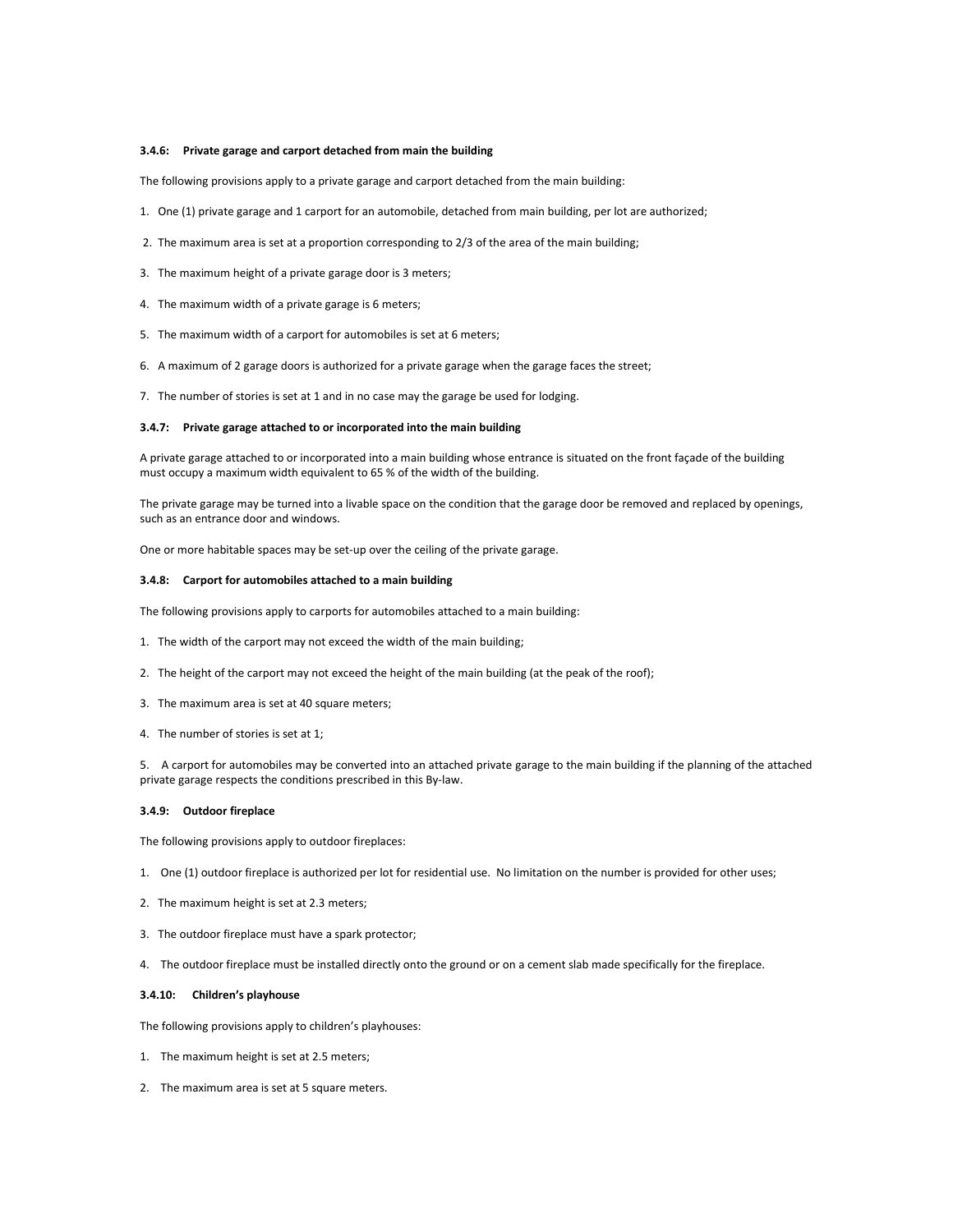#### **3.4.11: Shelter for firewood and piling areas**

The following provisions apply to shelters for firewood and piling areas:

- 1. There is no limit to the number of piling areas: however, only one piling area may be covered by a shelter for firewood;
- 2. Piling areas for the firewood and the shelter may be attached or detached from a main or accessory building;
- 3. The wood must be piled: the height of the wood pile may not exceed 2 meters measured from the ground;
- 4. The maximum height of the shelter for firewood is set at 2.5 meters and the maximum area is set at 8 square meters;

5. When the piling area for the firewood and the shelter are attached to the main building, the maximum depth is set at 1.5 meters (depth is calculated starting at the wall of the main building, perpendicular to said wall).

#### **3.4.12: Garbage and recycling bins**

Notwithstanding the provisions provided in the Tables in section 3.4 concerning the location of garbage and recycling bins:

1. The garbage and recycling bins may be set in the front yard or setback if the average slope of the lot is more than 15 %. In such a case, they must be located at a minimum distance of 5 meters from the front line of the lot;

2. In all cases, garbage and recycling bins must be hidden by a landscaped project, a low wall or a fence.

#### **3.4.13: Building intended for storage**

The following provisions apply to buildings intended for storage, for uses other than residential:

- 1. The total number of buildings used for storage per lot is not limited;
- 2. The maximum height is set at 8 meters and at 12 meters for agricultural uses;
- 3. The total area of any building used for storage per lot is set at 300 square meters;
- 4. The number of stories is set at 1.

# **3.4.14: Outdoor café**

Outdoor cafés are authorized under the following conditions:

- 1. Outdoor-cafés are authorized from May 15<sup>th</sup> to September 15<sup>th</sup> of the same year for usage Class C2 establishments;
- 2. The maximum area of implementation of an outdoor-café is 50 square meters;
- 3. The maximum height of the outdoor-café must not exceed 60 cm in relation to the ground level of the lot;
- 4. The area of the outdoor-café must not have the effect of reducing the number of parking spaces required for the establishment;

5. The roofs, awnings and canopies made of canvas are authorized and must be made of fireproof materials (polyethylene is prohibited). They must be constructed in such a way that the water does not run onto the street or adjacent lot;

6. The floor of the outdoor-café, except for the grassy area, must be covered by a solid material;

7. Awnings, shelters, furniture and temporary installations located on parking spaces must be removed within 14 days following the end of the operation of the outdoor-café;

- 8. No signage is authorized on the outdoor-café;
- 9. Cooking equipment or food preparation equipment is prohibited.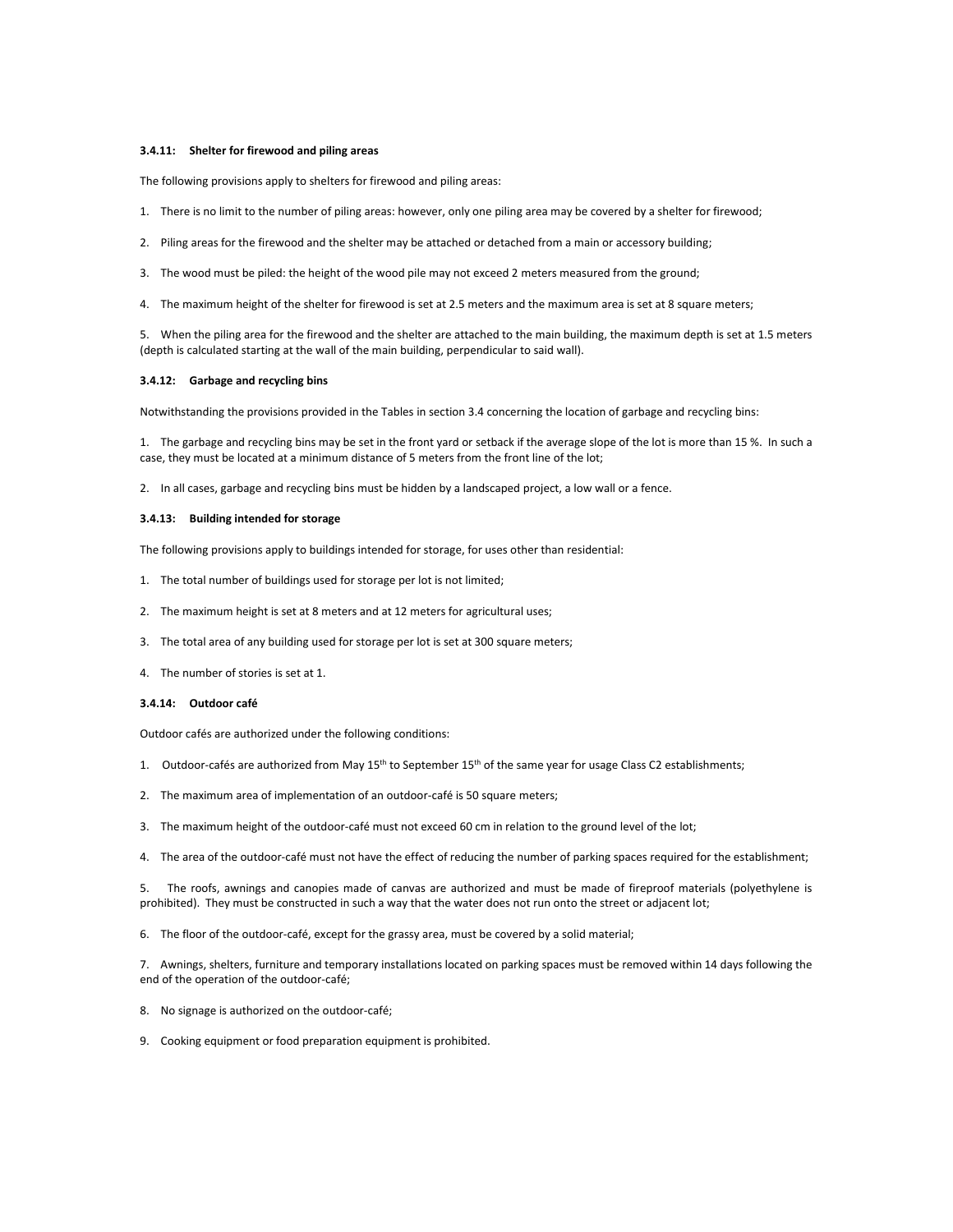# **Section 3.5: Special provisions for pools, spas and water gardens**

### **3.5.1: Implementation of a pool and a spa**

A pool or a spa must respect the following provisions:

- 1. A pool or a spa is authorized in the rear or lateral yard. The minimum distance from a lot line is set at 1.2 meters;
- 2. A pool must be located at a minimum distance of 2 meters from the main building;
- 3. An in-ground pool must be implemented at a minimum distance of 2 meters from a balcony, a gallery, a veranda;
- 4. A pool (in-ground, above ground or inflatable) and a spa must be implemented at a minimum distance of 3 meters from a sanitary installation.

#### **3.5.2: Authorized number**

There can only be one pool and one spa on each lot.

#### **3.5.3: Accessibility**

Under no circumstances may a pool (in-ground, above ground or inflatable) including a trampoline and a slide, as well as a spa, be directly accessible.

An in-ground pool or semi in-ground pool must have a ladder or stairs to allow going into or getting out of the water.

#### **3.5.4: Fences and safety devices required**

1. Any pool (in-ground, above ground or inflatable) must be surrounded by an enclosure of a minimum height of 1.2 meters that protects the access to the pool. An enclosure may be made up of a fence or a wall or part of a wall of a building.

2. The enclosure must be located at a minimum of 1.2 meters from the pool walls.

3. A fence forming all or part of the enclosure as well as any door in the fence must prevent the passage of a spherical object, of a diameter of 10 cm. In addition, the distance between the ground and the bottom of the fence may not exceed 10 cm. They must be kept in good repair.

4. Any door installed in an enclosure must be equipped with a passive safety device installed on the inside of the enclosure, in the upper part of the door and allow the door to close and lock itself automatically (automatic door closer and latch). The safety device must be located at a minimum of 1 meter from ground level.

5. A wall that is part of the enclosure shall not have any opening that could allow entering the enclosure.

6. An above ground pool with a wall height at least 1.2 meters at any point from the ground, a portable swimming pool with a wall height of 1.4 meters or more or a spa that does not have a rigid cover and a locking system does not have to be surrounded by an enclosure if access to the pool is done in one of the following ways:

a) By means of a ladder equipped with a safety door which closes and locks itself automatically to prevent its use by a child;

b) By means of a removable ladder, which must be stored away during the off- hours of swimming;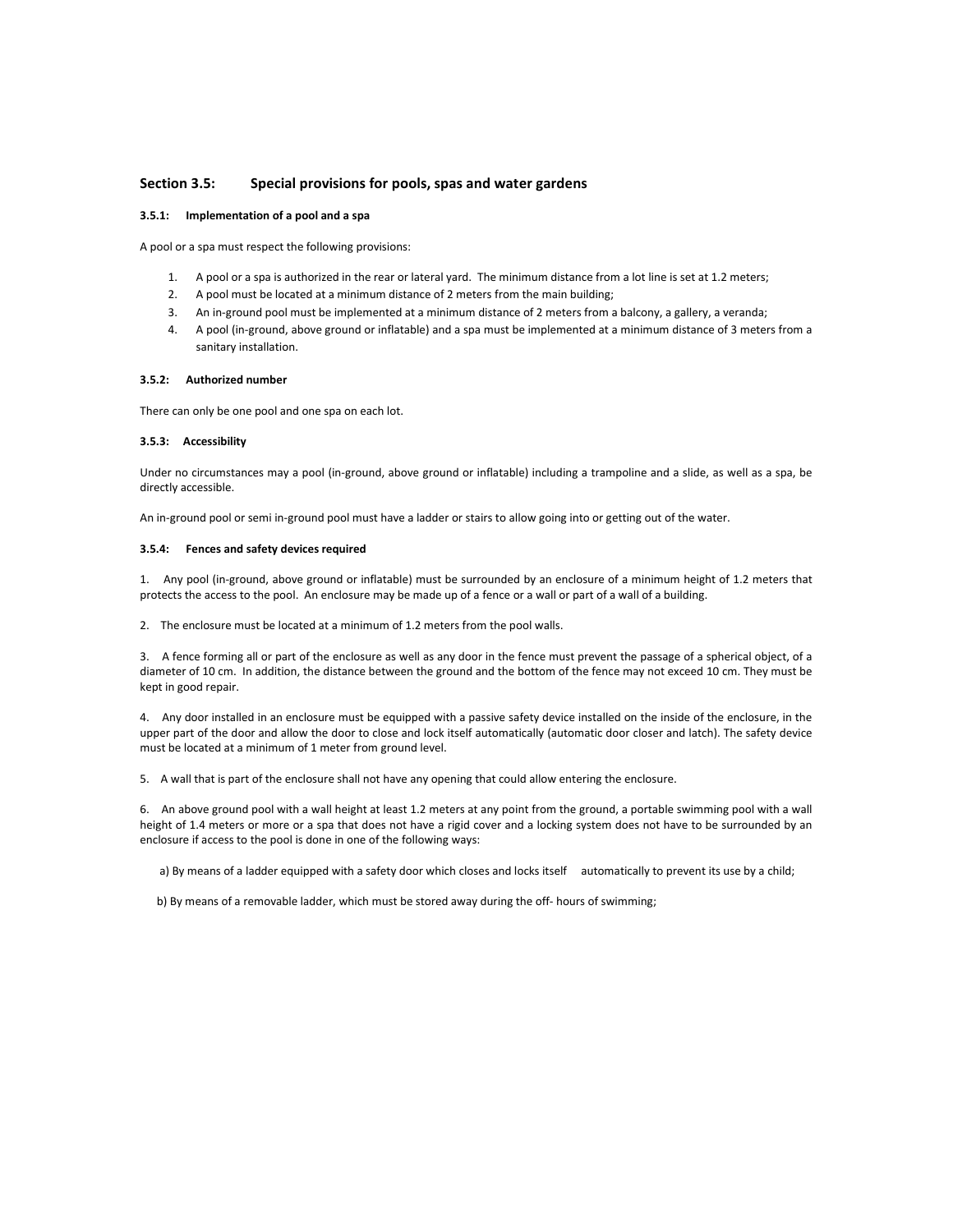c) By means of a ladder whose access is protected by a fence and a safety device that complies with this By-law;

 d) From a platform surrounded by a fence of at least 1.2 meters in height whose access is blocked by a door fitted with a safety device that complies with this By-law;

 e) From a terrace attached to the residence and arranged in such a way that the section opening on to the pool is protected by a gate of at least 1.2 meters in height and whose access is blocked by a door with a safety device that complies with this By-law.

7. A portable swimming pool with a wall height of less than 1.4 meters does not have to be surrounded by an enclosure if, when it is not in use, is covered at all times by a cover to prevent a child from falling into the pool.

8. When a stairway and an access platform to a pool or a spa are erected, a guardrail with a minimum height of 90 cm must be installed when the platform is located at more than 60 cm from ground level. The platform must have a width of more than 60 cm and the surface must be non-slip.

## **3.5.5: Platform**

When a platform is built around an above ground pool or an inflatable pool or around a spa, a screen or trellis, of a maximum height of 1.20 meters may be installed on this platform.

## **3.5.6: Sidewalks or alleys surrounding pools and spas**

A pool (in-ground, above ground or inflatable) and a spa may be surrounded by a sidewalk, alley, or other structure or work, in whole or in part, provided that the latter be covered with a non-slip material or ensure the safety of its users.

## **3.5.7: Slides and trampolines prohibited**

Slides and trampolines are authorized for in-ground pools only.

#### **3.5.8: Filtration and heating equipment and systems**

In order to prevent a child from climbing to reach the side of the pool or spa, any apparatus being part of a heating system or water filtration system must be installed at more than one meter from a pool or a spa.

The conduits connecting these devices to the pool or spa must be flexible and must not offer support less than a meter from the edge of the pool.

Notwithstanding the first paragraph, may be used at less than one meter from the pool or spa any apparatus when it is installed:

- 1. On the inside of the enclosure;
- 2. Under a structure that prevents access to the pool or spa from the device;
- 3. In a building.

The first paragraph does not apply to spas equipped with an integrated filtration system.

#### **3.5.9: Lighting**

Any lighting system must be installed in such a way as to avoid direct lighting onto a neighboring property. The power supply must be underground or from the interior of a building.

# **3.5.10: Heat exchanger**

The installation of a heat exchanger (heat pump) is authorized under the following conditions:

- 1. The installation must not be visible from the street: it must be hidden by opaque landscaping, a fence or a low wall;
- 2. No equipment may be installed at less than 2 meters from a lot line.

# **3.5.11: Water gardens**

The construction and installation of a water garden with a depth of more than 60 cm are prohibited.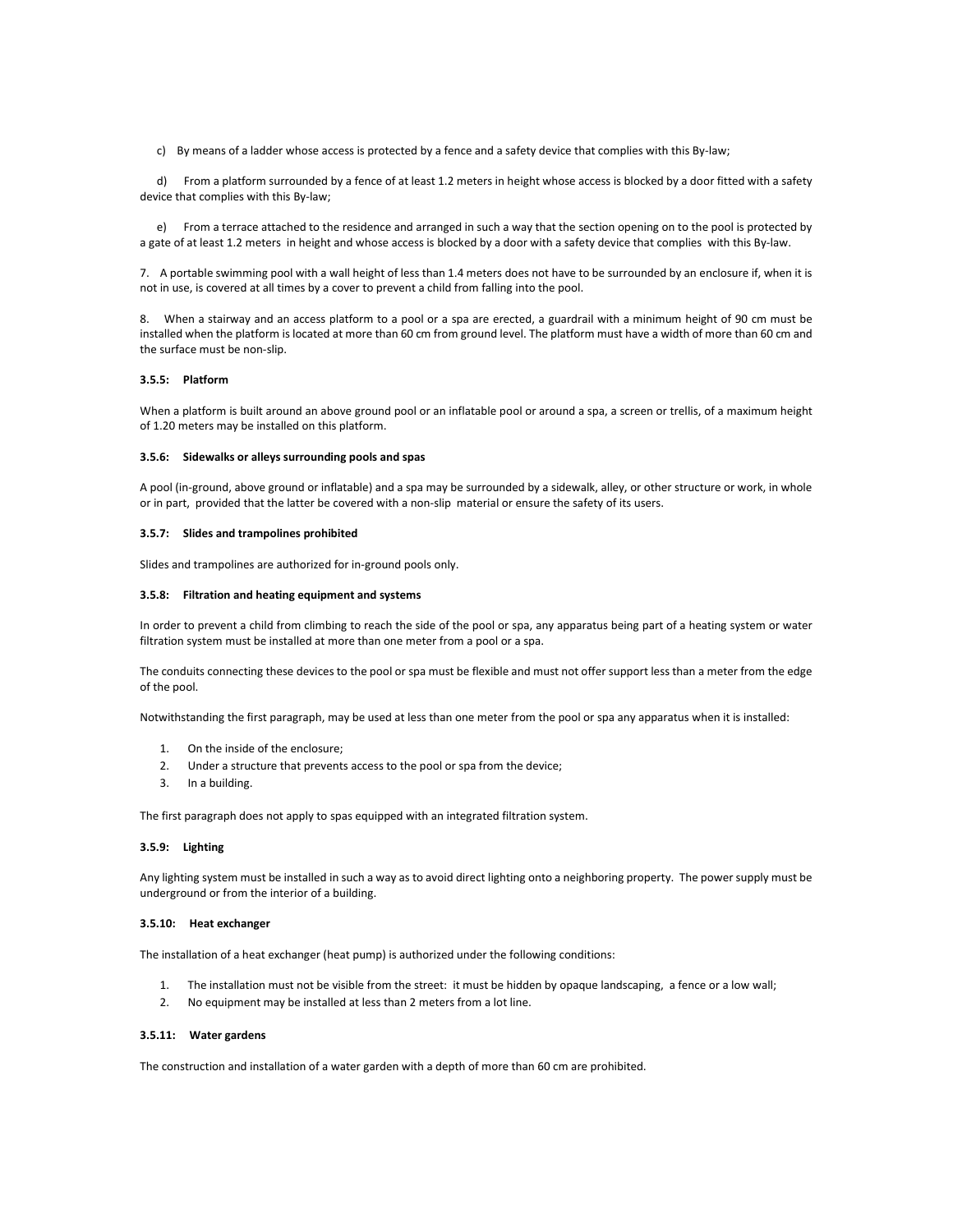# **Section 3.6: Special provisions for antennas and towers**

#### **3.6.1: Antennas as an accessory use only**

An antenna cannot constitute a main use in itself or be installed on a lot where there is no main building: an antenna must necessarily be an accessory use to the main use.

Notwithstanding the preceding paragraph, when the usage code P205 is authorized, an antenna is authorized on a lot without a main building. Special provisions are provided in Chapter 10 of this By-law.

### **3.6.2: Installation of an antenna**

The following provisions apply to the installation of any antenna throughout the territory:

1. An antenna, as well as its support (including towers), must be erected in such a way that should it fall, it will not come into contact with power lines;

2. No signage may be installed on an antenna and its support (including towers). This provision does not apply to the sign which identifies the antennas' transmitting establishment, located on the antenna;

3. No antenna and its support (including towers) may have a light source other than the signal lights required by a law or a by-law.

#### **3.6.3: Implementation requirements**

The following provisions apply to antennas:

- 1. One (1) antenna per dwelling or per establishment is authorized. The number is not limited in the case of public use;
- 2. The antenna may be installed on a main or accessory building or directly on the ground;
- 3. An antenna of more than 1 meter in diameter is prohibited on a main and accessory building;
- 4. The authorized total height for an antenna installed on a building may not exceed 2 meters, including the structure that supports the antenna;

5. The authorized total height for an antenna installed directly on the ground is 5 meters, measured from the average ground level, including the structure that supports the antenna;

6. When an antenna is installed on a mast or a tower, other than an antenna of circular shape (dish), the maximum height of the mast or the tower is set at 15 meters; the number of antennas of circular shape (dish) is not limited on the mast or the tower;

7. An antenna is prohibited on the façade side of the front of the main building, which means from the wall starting at the ground to the junction with the roof.

## **3.6.4: Antennas used for municipal purposes**

Antennas used for municipal purposes are authorized. They must be located at more than 50 meters from a main building whose use is residential.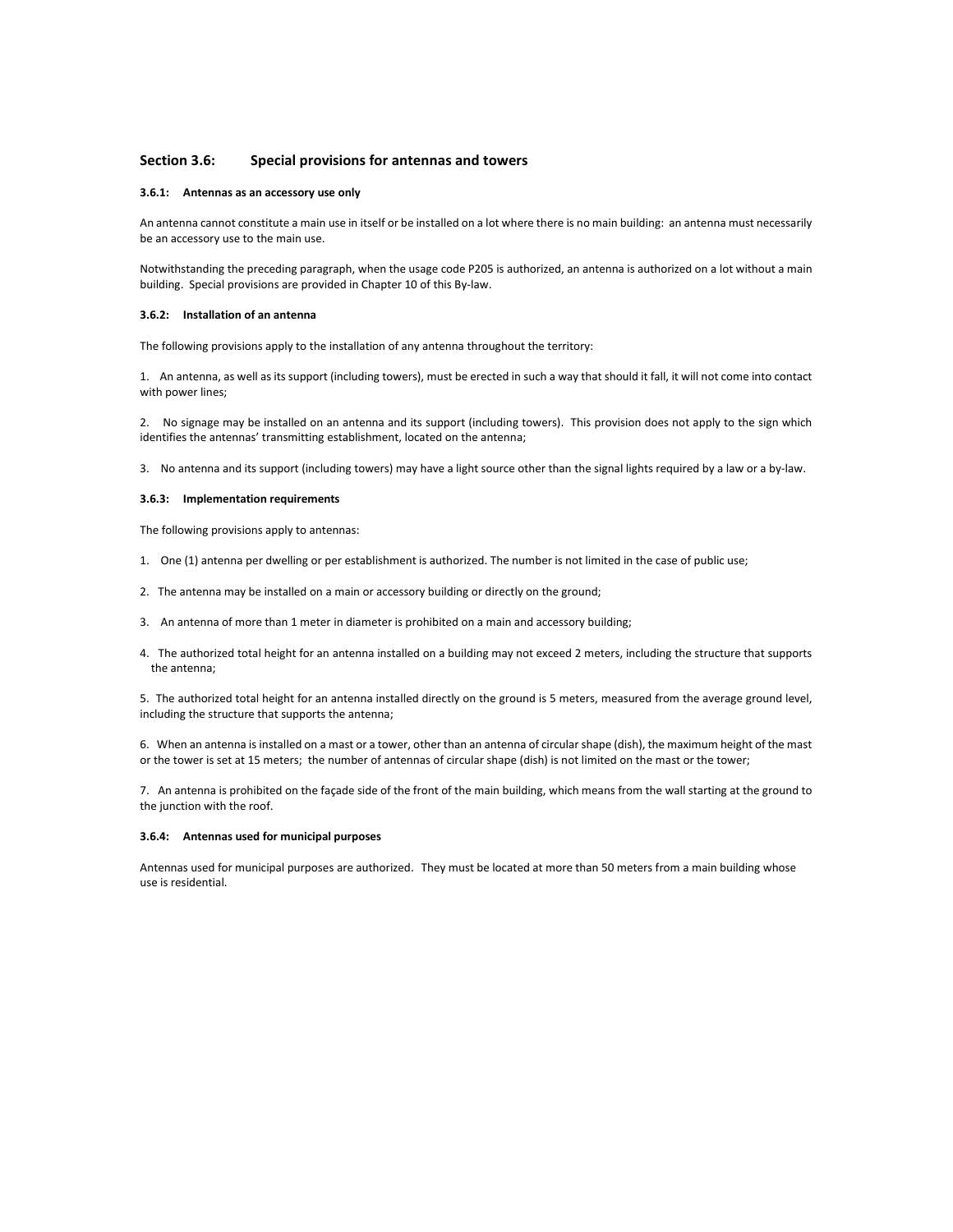# **Section 3.7: Special provisions for various mechanical apparatus and equipment**

#### **3.7.1: General rule**

When authorized, a permanently installed air conditioning apparatus, a heat pump, heating and ventilation equipment, a natural or propane gas cylinder, an oil tank, a generator, a solar panel or a ventilation duct must be set on a specifically adapted surface on the ground or on the roof in accordance with this section.

# **3.7.2: Landscaping**

When permanently installed in a lateral setback, an air conditioning apparatus, a heat pump, heating and ventilation equipment, a natural or propane gas cylinder, an oil tank, a generator or a ventilation duct, must be hidden by opaque landscape in such a way that is it not visible from the street.

### **3.7.3: Solar panels**

Solar panels may be installed on the ground or on any structure. When they are installed on the roof of a building, the solar panels shall not surpass the peak of the roof by more than 3 meters, including the pipes and the conduits.

### **3.7.4: Equipment installed on the roof**

Any mechanical equipment, mechanical enclosure or other equipment installed on the roof of a main building that is used for purposes other than residential must be camouflaged by a screen with a minimal opacity of 75 %.

Mechanical equipment, mechanical enclosure or other equipment cannot occupy more than 15% of the area of the roof. It cannot exceed a maximum height of 3 meters.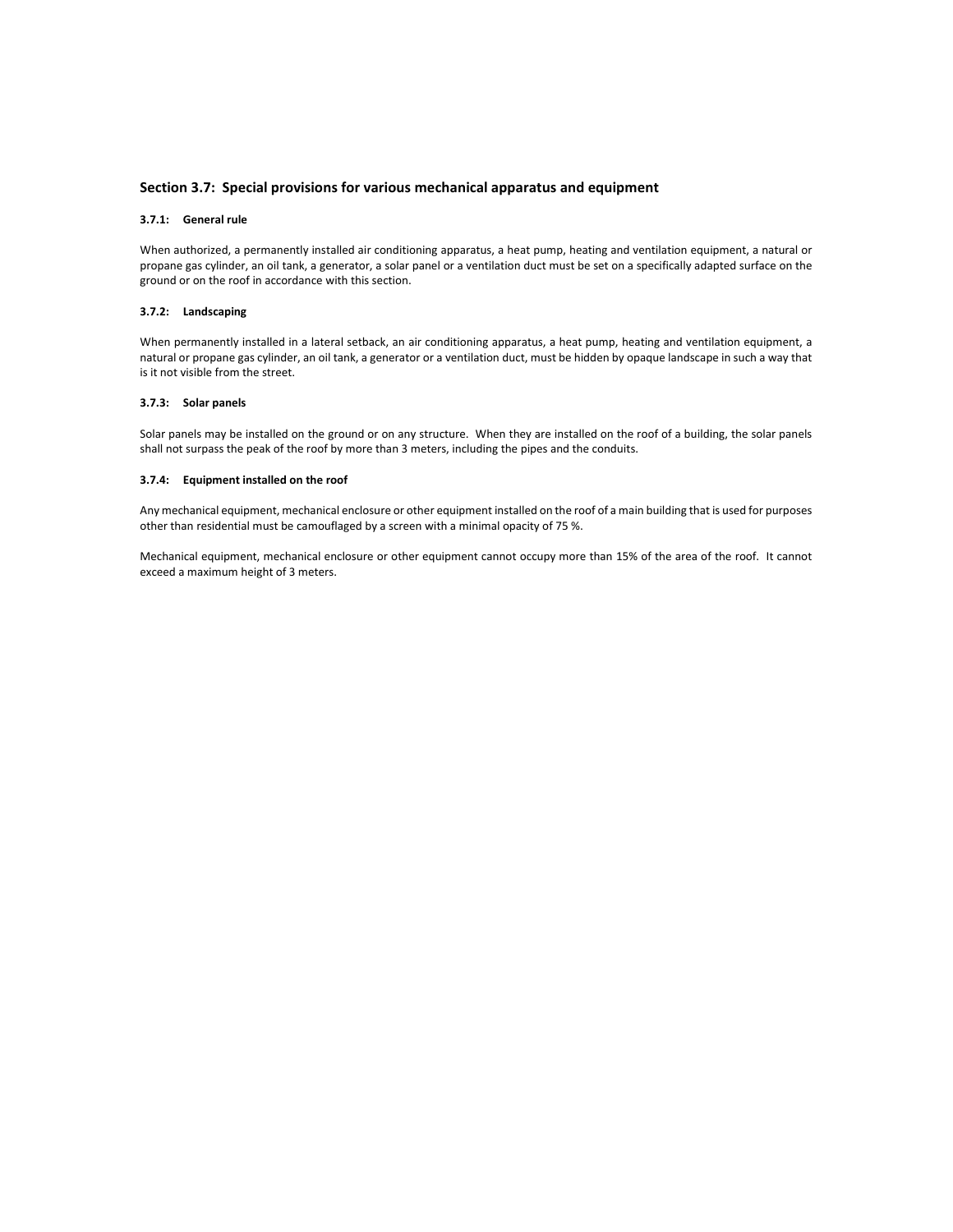# **Section 3.8: Special provisions for outdoor storage and display**

## **3.8.1: Outdoor storage**

The following provisions apply to outdoor storage:

- 1. Outdoor storage is authorized for all uses, except for a usage in the residential group;
- 2. Outdoor storage must be directly connected to the usage carried out in the main building;

3. The use of a container, truck, trailer, wagon, equipment on rollers or any similar equipment is prohibited for outdoor storage, except for public uses;

4. Unless otherwise specified in the specification grids, the maximum area intended for outdoor storage is set at 75 % of the area of the lot or at 1 500 square meters: the most restrictive provision applies.

## **3.8.2: Outdoor display as a permanent use**

Outdoor display as a permanent use is authorized for commercial use under the following conditions:

1. The display must be located on the same lot as the main building to which it refers;

2. The outdoor display must be directly connected to the product and services of the use of the main building and must be done within the normal business hours or activity of the main building;

3. With the exception of nurseries, garden centers, pool and spa businesses, of vehicles or any other business whose products must remain outdoors because of their dimension, the products or objects must be stored inside the building after closing hours.

4. Outdoor displays in the front yard and the secondary front yard are prohibited for all businesses whose products cannot be stored inside after closing hours;

5. The display must not impede with people's access to a doorway;

6. The outdoor display area cannot encroach on a parking area, except if this parking space or circulation alley is not required to respect any provision of this By-law concerning the minimum number of parking spaces;

7. The area of the outdoor display must not exceed 5 % of the area of implementation of the business. In the case of pool and spa businesses, sheds, nursery, landscaping, hardware stores, car sales, headstones and other businesses of the same type, the area of the outdoor display may not exceed 25 % of the area of the lot;

8. The maximum height of the outdoor display is 2 meters, except for vehicle sales business where the maximum height is 4.5 meters.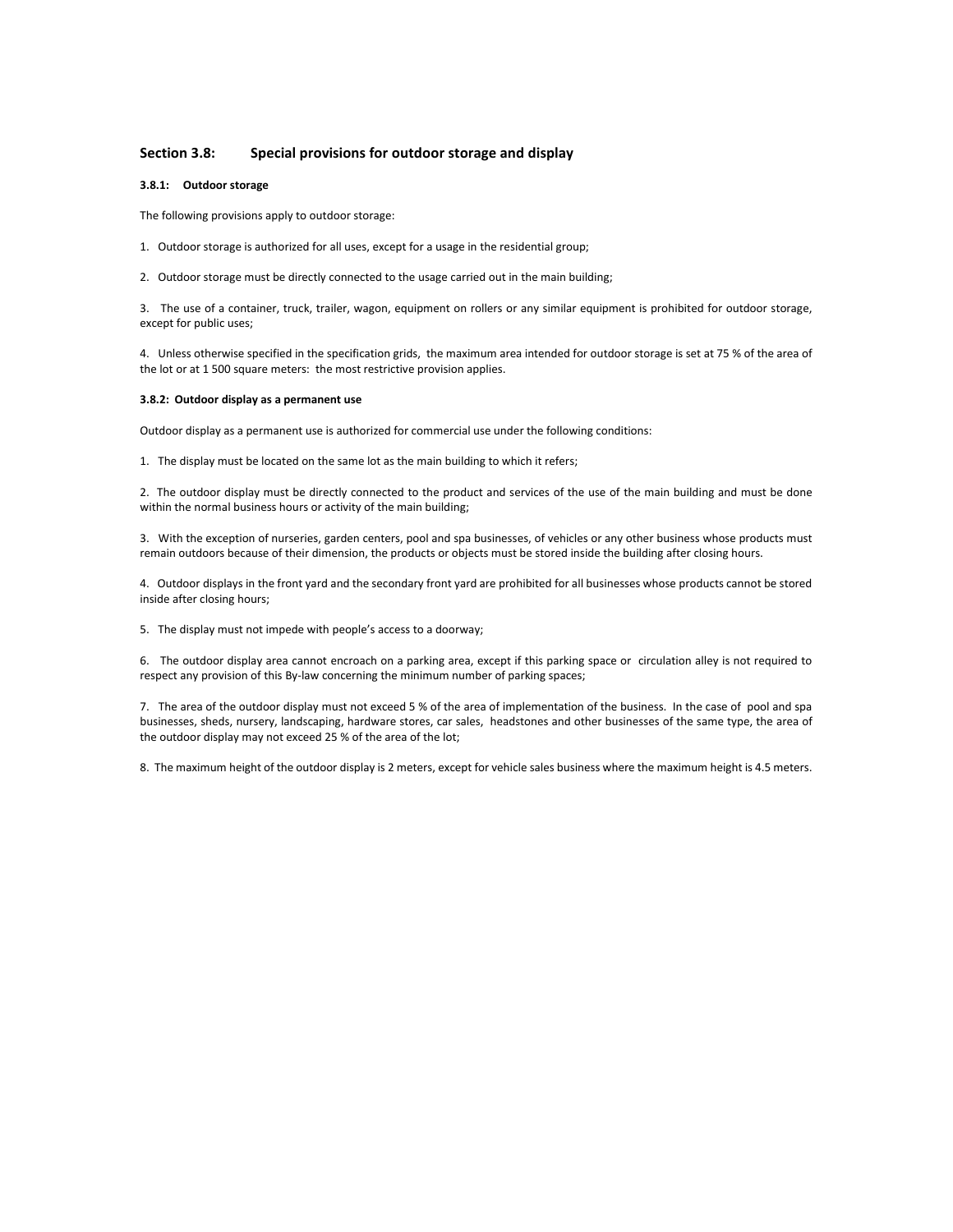# **Section 3.9: Fences, hedges, low walls and retaining walls**

## **3.9.1: Types of fences authorized**

When the By-law indicates that a lot, usage, building, structure or equipment must be fenced, a short wall and a retaining wall may be used as a fence, insofar as they respect the required height.

# **3.9.2: Distance from public utility equipment**

A fence, hedge, short wall and a retaining wall must be built at a minimum distance of 1.5 meters from a hydrant or any other public utility equipment.

# **3.9.3: Authorized height**

The height of fences, hedges, short walls and retaining walls is measured in terms of the average ground level within a radius of 3 meters from the spot where they are built, erected or planted. The following heights apply (this is the total authorized height, which includes ornamental and decorative details attached to the fence, short wall or retaining wall):

#### 1. Residential use

|                 | Maximum authorized height |                                 |                           |                       |
|-----------------|---------------------------|---------------------------------|---------------------------|-----------------------|
| <b>Types</b>    | Yard/ front setback       | Yard/secondary front<br>setback | Yards/lateral<br>setbacks | Yard /rear<br>setback |
| Fence           | 1 <sub>m</sub>            | 2 <sub>m</sub>                  | 2 <sub>m</sub>            | 2 <sub>m</sub>        |
| Hedges          | 1 <sub>m</sub>            |                                 |                           |                       |
| Low walls       | 1 <sub>m</sub>            | 2 <sub>m</sub>                  | 2 <sub>m</sub>            | 2 <sub>m</sub>        |
| Retaining walls | 1 <sub>m</sub>            | 1 <sub>m</sub>                  | 2.5 m                     | $1.5 \text{ m}$       |

2. Commercial, industrial, public and institutional, recreational uses

| <b>Types</b> | Maximum authorized height |                                 |               |            |
|--------------|---------------------------|---------------------------------|---------------|------------|
|              | Yard/ front setback       | Yard/secondary front<br>setback | Yards/lateral | Yard /rear |
|              |                           |                                 | setbacks      | setback    |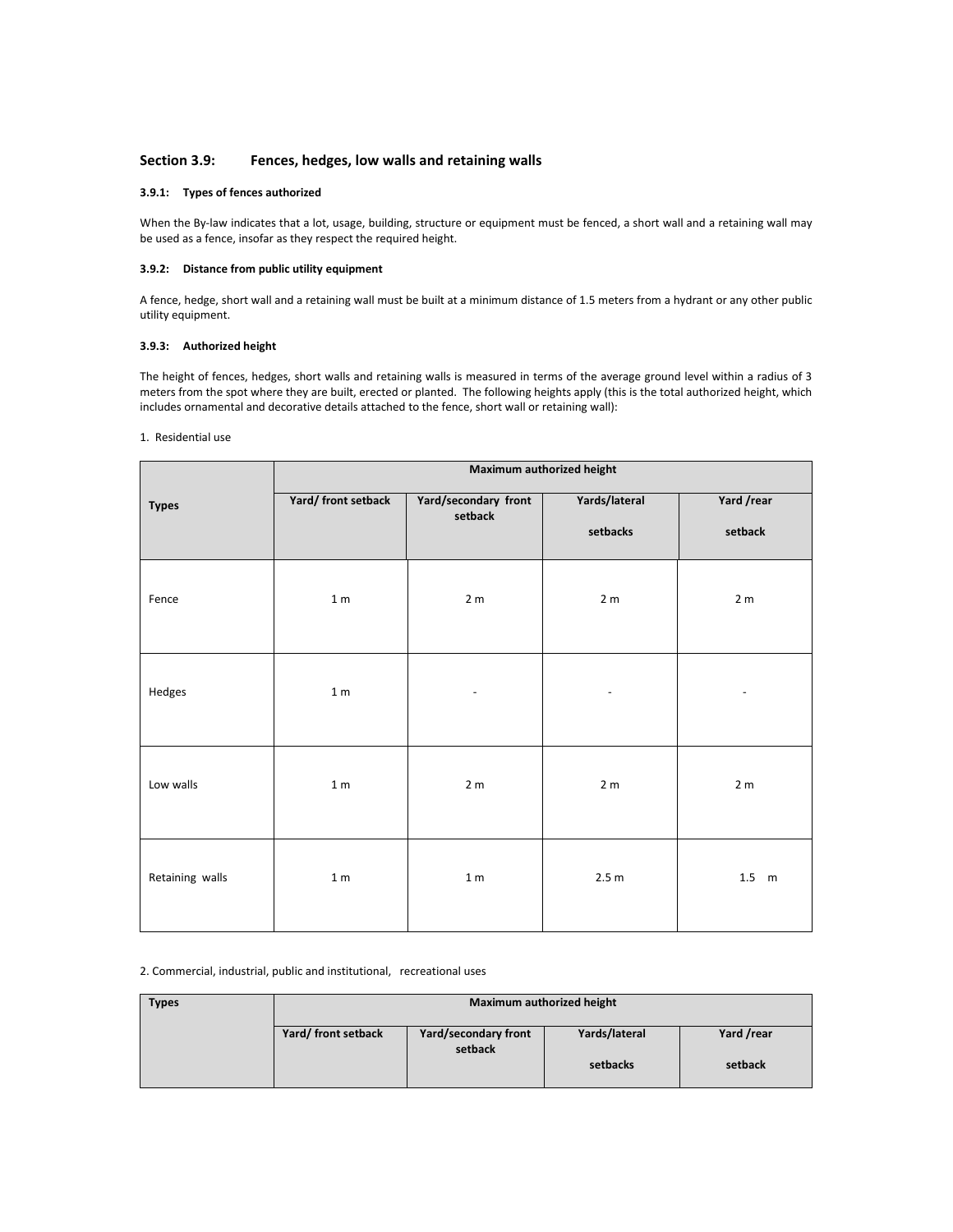| Fence           | 3 <sub>m</sub>  | 3 <sub>m</sub>           | 3 <sub>m</sub>           | 3 <sub>m</sub>           |
|-----------------|-----------------|--------------------------|--------------------------|--------------------------|
| Hedges          | 1 <sub>m</sub>  | $\overline{\phantom{a}}$ | $\overline{\phantom{a}}$ | $\overline{\phantom{a}}$ |
| Low walls       | $1\,\mathrm{m}$ | 2 <sub>m</sub>           | 2.5 m                    | 2.5 m                    |
| Retaining walls | 2 <sub>m</sub>  | 2 <sub>m</sub>           | 2.5 m                    | 2.5 m                    |

 3. Agricultural use: for a lot used for agricultural purposes, a fence, hedge or a short wall of a maximum height of 2 meters may be erected throughout the lot;

 4. For a school and a playground, it is permitted to build a fence or plant a hedge of a maximum height of 2.5 meters, provided it is at least 75 % 'see thru' and that the setback is 1 meter;

5. For a tennis court, it is permitted to build a fence of a maximum height of 3 meters provided it is at least 25 % 'see thru' and that it respects a setback of 1 meter, for Public and Institutional uses, there is no maximum height for a hedge;

6. In the case of a corner lot, in the portion located on the inside of the visibility triangle, the maximum height must be in accordance with this By-law.

# **3.9.4: Authorized materials**

The materials authorized for a fence are:

- 1. Painted, varnished or stained wood. However, it is permitted to use natural wood for rustic fences made with wood rails;
- 2. Metal;
- 3. PVC;
- 4. Aluminum;
- 5. Pre-painted and pre-shaped items;
- 6. Galvanized, painted or chain mesh covered with vinyl, with or without slats.

The materials authorized for low walls and retaining walls are:

- 1. Masonry;
- 2. Wood;
- 3. Natural stone;
- 4. Rock;
- 5. Ribbed concrete.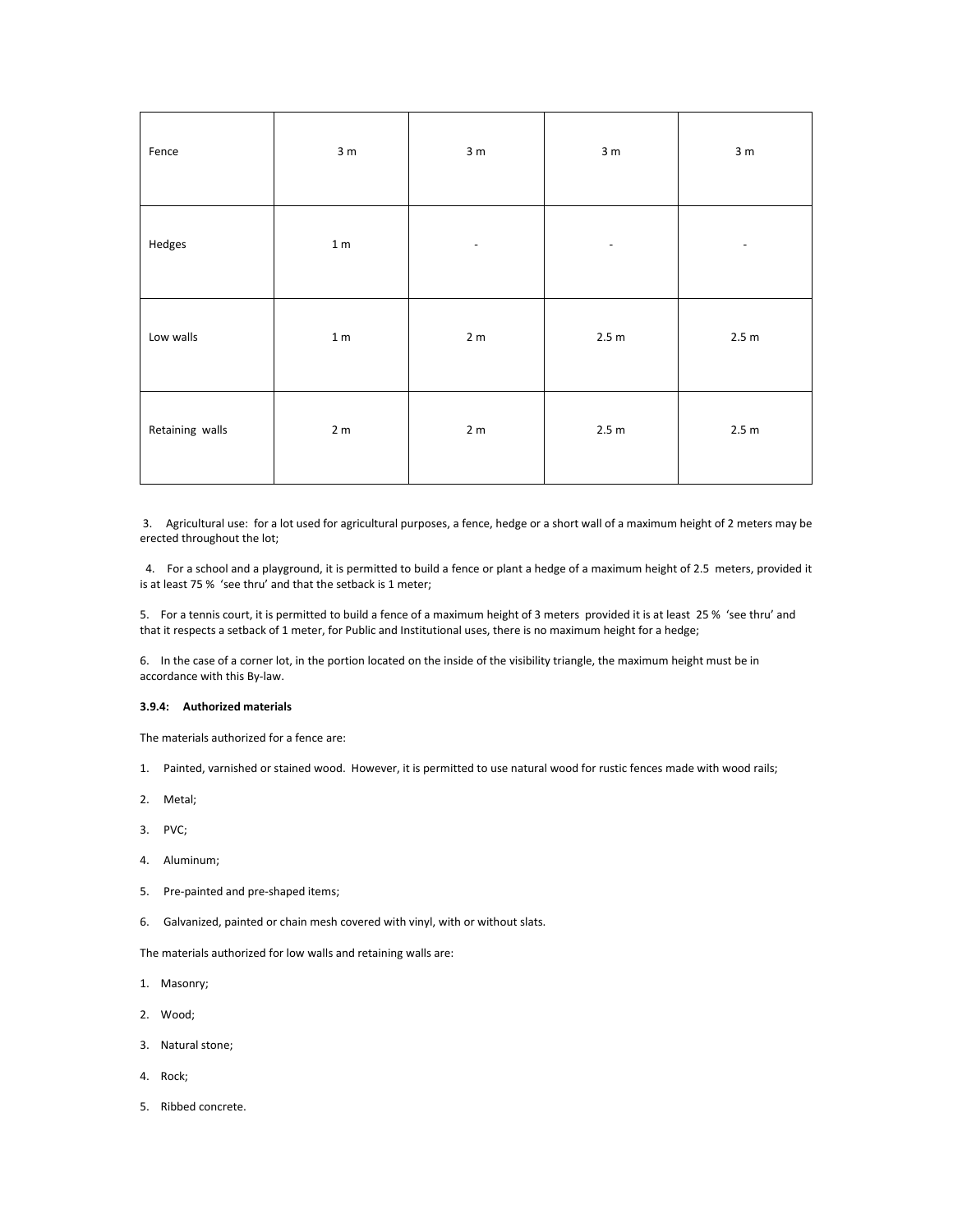# **3.9.5: Prohibited materials**

The materials prohibited for fences, low walls and retaining walls are:

- 1. Chicken wire;
- 2. Barbed wire, except for agricultural and public uses;
- 3. Exposed particle board, chipboard or plywood;
- 4. Wooden railway sleepers;

5. All flexible materials, made of plastic materials, cardboard, paper and others, not providing the rigidity to ensure the safety of people or to prevent intrusion;

6. All hazardous materials for the safety of people, including installation techniques.

#### **3.9.6: Design and maintenance**

A fence must be maintained and kept in good condition and safe at all times.

Except for a fence erected on a lot used for agricultural purposes, a metal fence must be ornamental, designed and finished in such a way as to avoid any injury. A metal fence prone to rust must be painted.

#### **Section 3.10: Outdoor lighting**

#### **3.10.1: General provisions**

The following provisions apply to outdoor lighting installations of buildings, structures, works and outdoor equipment:

1. Direct or indirect lighting must be restricted to the inside of the limits of the building, work space, parking area, storage, structure, works or equipment aimed by the lighting;

2. The streams of lights towards buildings, structures, works and equipment must have a maximum vertical angle of 75 degrees directed towards the ground;

3. Under no circumstances, may the stream of light be projected up or in such a way as to create any type of glare for drivers or users of a body of water.

#### **3.10.2: Light fixture on a support or set on the ground**

Light fixtures or lanterns on a support or set on the ground placed on a lot, of a maximum height of 1.60 meters are authorized. The streams of light must be projected towards the ground and the source of light must be covered. The lighting must be restricted to the limits of the lot. However, for public, institutional or recreational uses, the maximum height of the fixtures is 15 meters.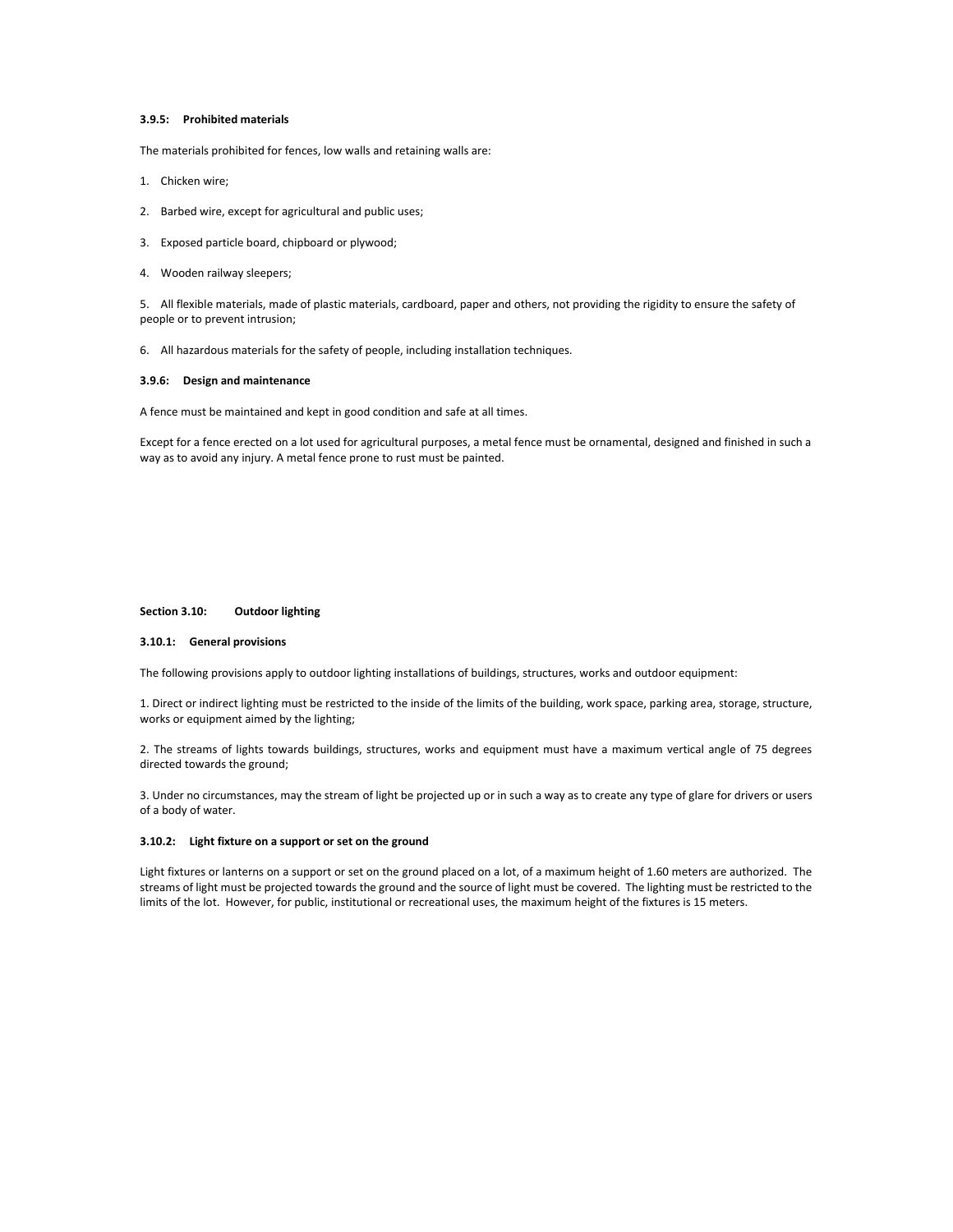

# **Z O N I N G B Y – L A W N U M B E R 1 9 2 – 2 0 1 2**

**CHAPTER 4:** 

**Provisions concerning the architecture and dimensions of building**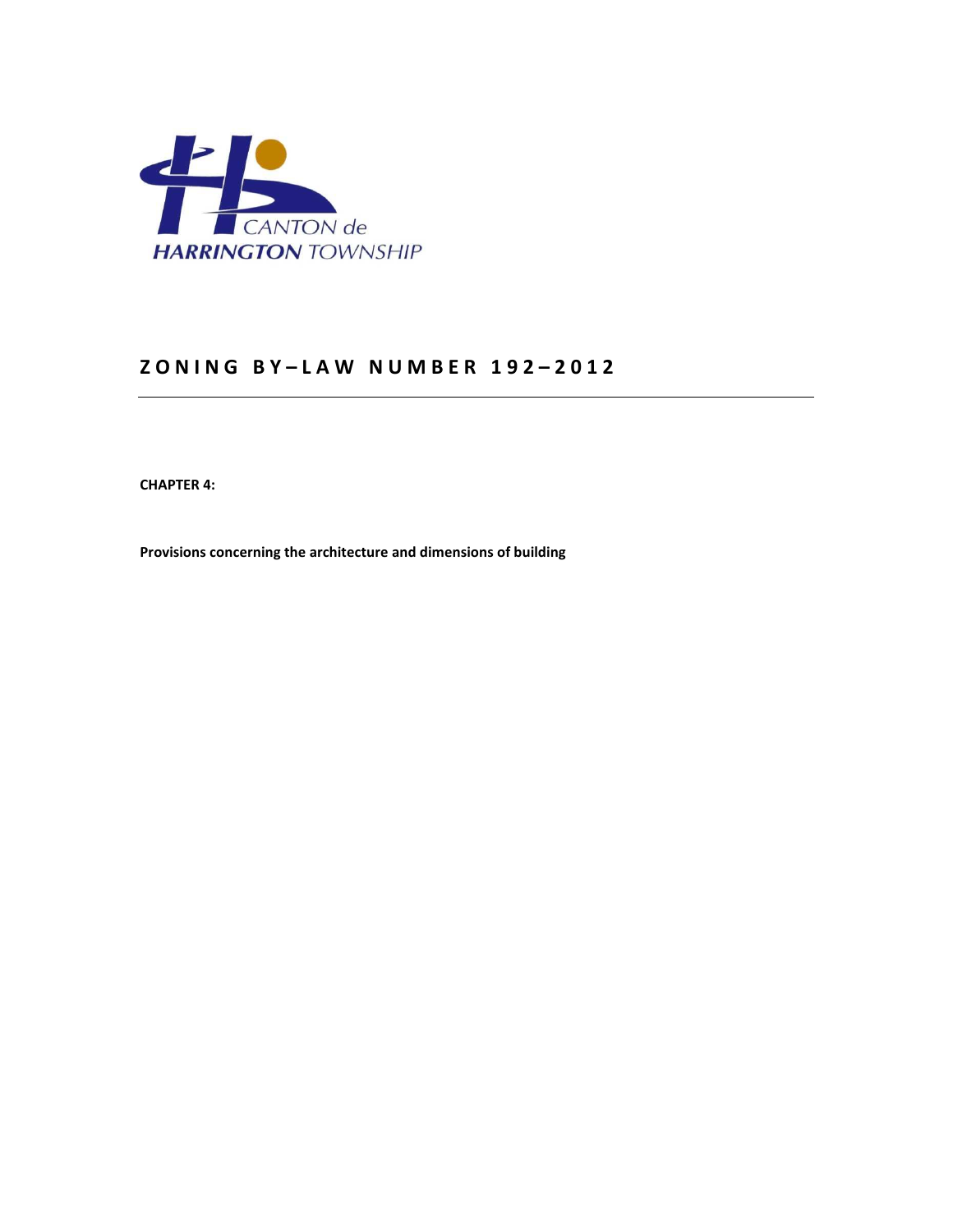## **Section 4.1: General provisions**

#### **4.1.1: Dimensions and height of buildings**

The dimensions of main buildings (implementation area, width and depth) as well as the height in meters and in stories are determined in the specifications grids.

#### **4.1.2: Prohibited shapes and items**

Is prohibited, throughout the entire territory:

1. The use of a vehicle (disused or not), a railway wagon, a bus, a trailer, a towing trailer or any other vehicle or part of vehicle of the same type, as a main or accessory building;

2. Any main or accessory building having the shape of a human, an animal, a fruit or a vegetable;

3. The use of a container as a main or accessory building;

4. A main or accessory building in a semi-circular shape (arches, domes or others), prefab or not, made of galvanized tin, metal finishing or other including any other material (including non- rigid material) with or without cement structure or other material, with the exception of a building destined for agricultural use and a commercial or domestic greenhouse;

5. Erecting a permanent or temporary inflatable structure.

## **4.1.3: Prohibited materials for exterior siding**

The following siding materials or exterior fishing materials (walls and roof), permanent or temporary, for main and accessory buildings are prohibited:

- 1. Tin, corrugated or not, non -factory pre-painted and pre-cooked, non-iodized or treated in an equivalent manner;
- 2. Cardboard and fiber paper, tarred or not;
- 3. Particle board, chipboard or veneer;
- 4. Tar or mineralized paper or similar finishes;
- 5. Insulation, rigid or other (including sprayed urethane or other);
- 6. Paper or plaster imitating brick, stone or other natural materials;
- 7. Cement blocks;
- 8. Asbestos or fiberglass panel, flat or corrugated;
- 9. Polyethylene and polyurethane;

10. Non-enameled factory painted tin, galvanized or not except for the roofs of existing buildings and for metal flashings on roofs;

11. Wooden railway sleepers.

#### **4.1.4: Number of authorized materials**

A maximum of 3 distinctive materials may be used for main and accessory buildings, excluding roof materials.

# **4.1.5: Maintenance of exterior siding materials**

The siding or exterior finishing material must be maintained in such as a way as to preserve its original appearance.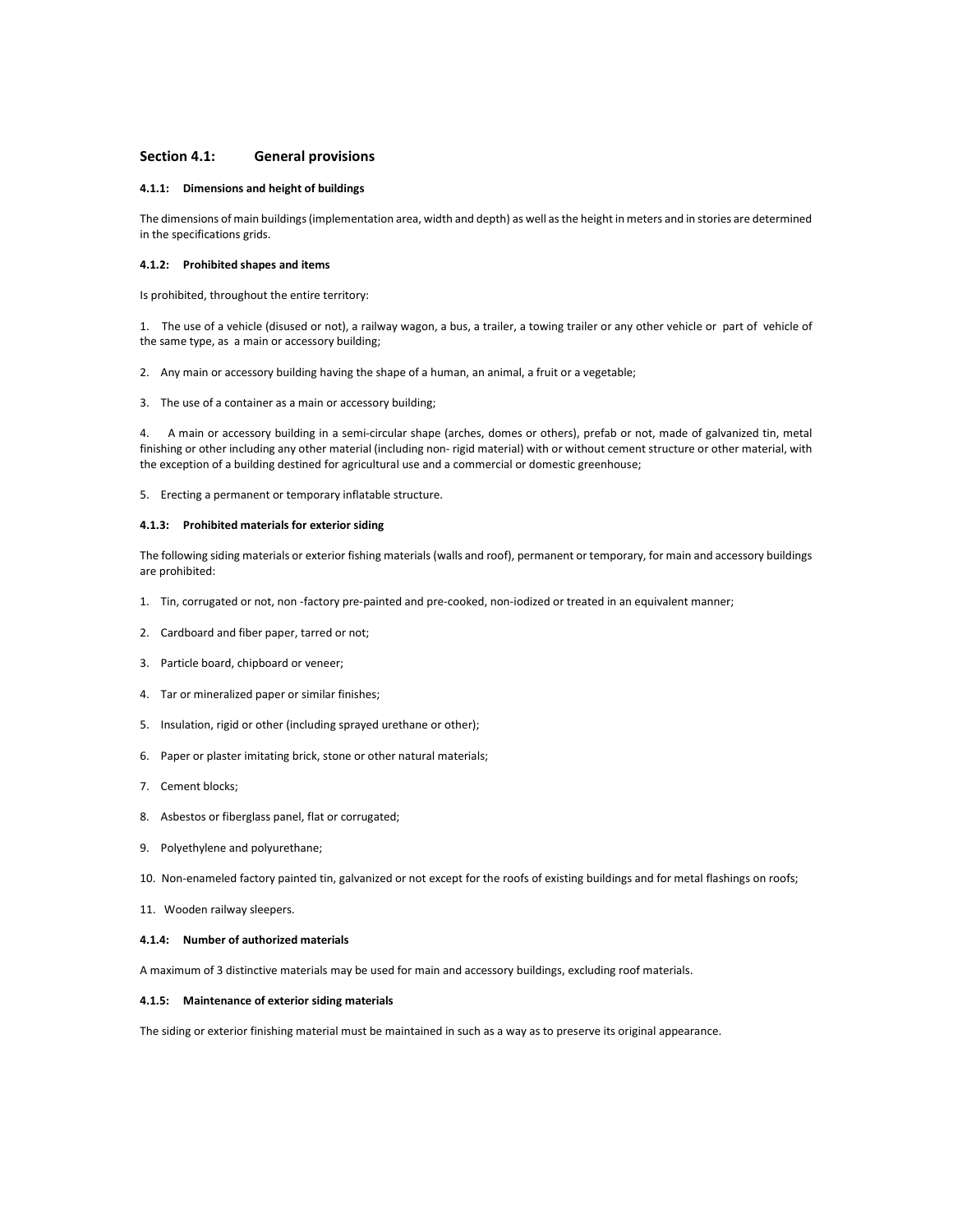# **4.1.6: Construction of a basement for an accessory building**

The construction of a basement for an accessory building is prohibited. An accessory building may however have a foundation.

# **4.1.7: Raising the level of the ground-floor**

The floor of the ground-floor of a main building, measured at the center of the main facade of the building, must not amount to more than 2 meters above the average ground level. Raising the ground around the foundation is prohibited.

# **4.1.8: Apparent level of the foundations**

No foundation must be visible from the street: they must be covered with an exterior cladding material as authorized in this By-law.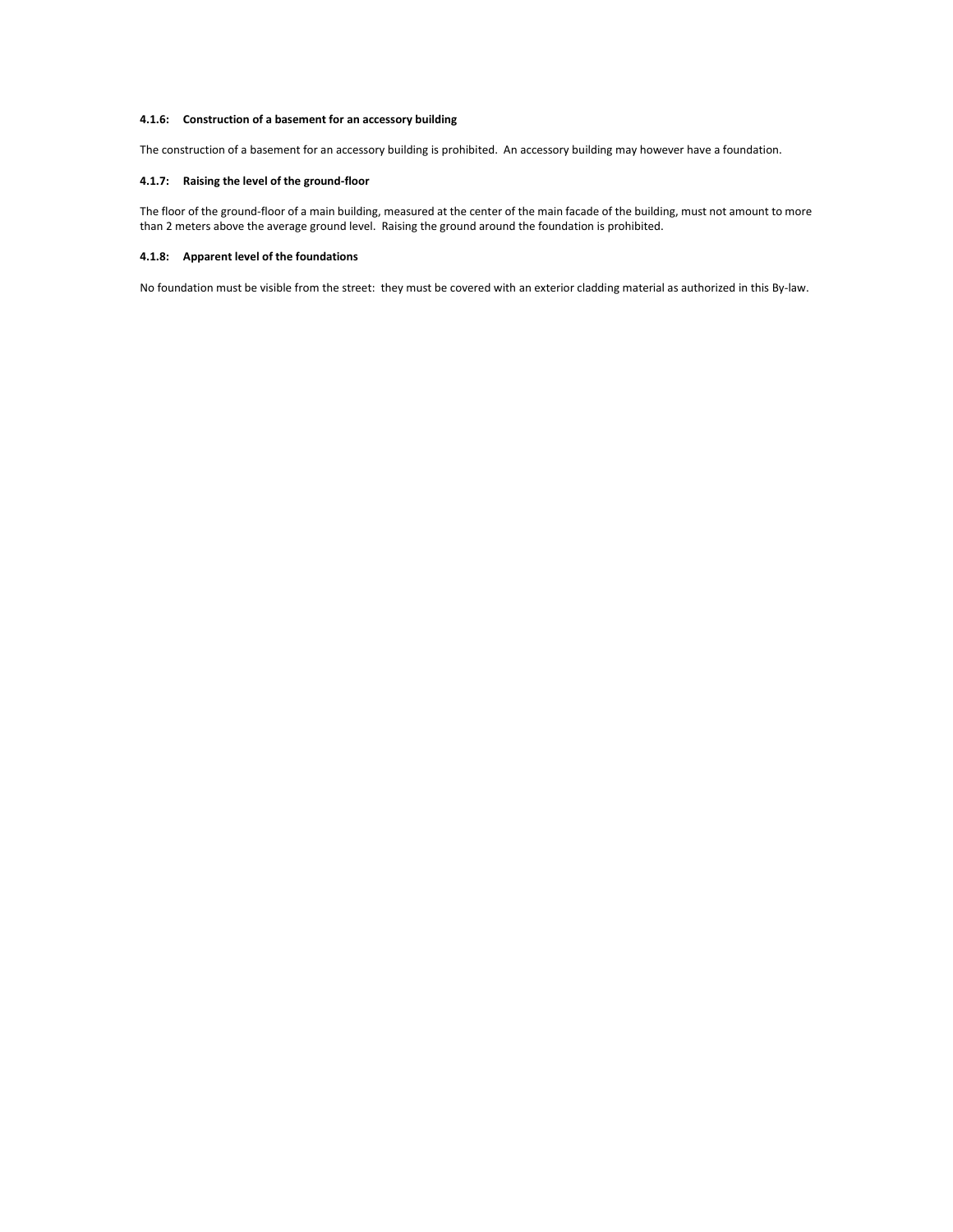

# **Z O N I N G B Y – L A W N U M B E R 1 9 2 – 2 0 1 2**

**Chapter 5:** 

**Provisions concerning the development and use of outdoor spaces**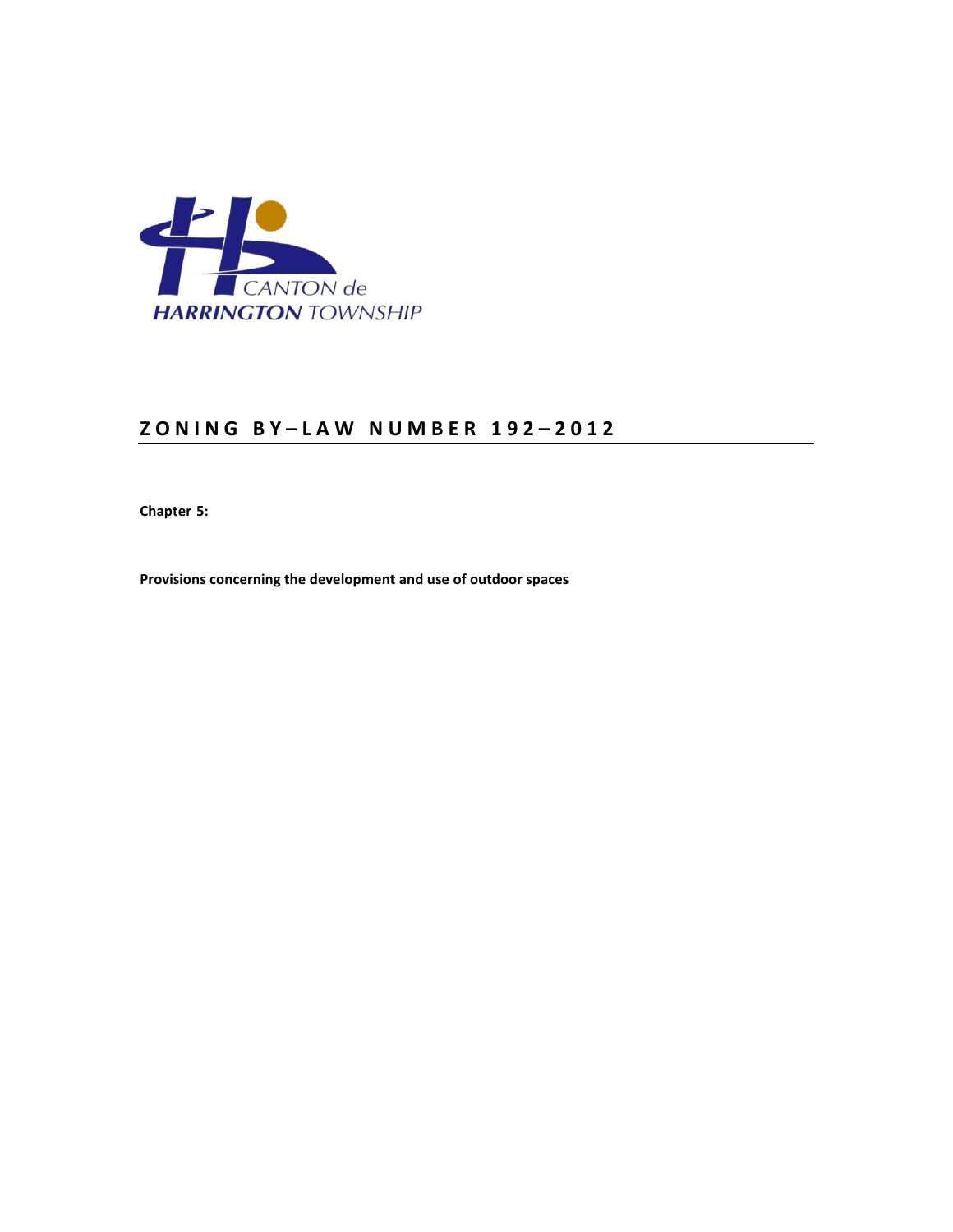# **Section 5.1: Visibility triangle**

# **5.1.1: Encroachment on (or obstruction of) the street**

In the case where trees, hedges, shrubs or any other type of plantation located on a private lot are likely to constitute a nuisance or an obstacle for the circulation of vehicles or pedestrians on the street or a danger for public safety in general, the owner must cut or trim said trees, hedges, shrubs or plantation in such as a way as to cease the encroachment or obstruction.

# **5.1.2: Ban in the visibility triangle**

The visibility triangle is set at 6 meters throughout the entire territory. Within the visibility triangle:

1. Any structure, building, work, equipment, sign, fence, low wall, hedge, tree, vegetation or any other wok exceeding 1 meter in height measured from the center of the street level are prohibited;

2. No outdoor display, outdoor storage or temporary use may be carried out within the visibility triangle.

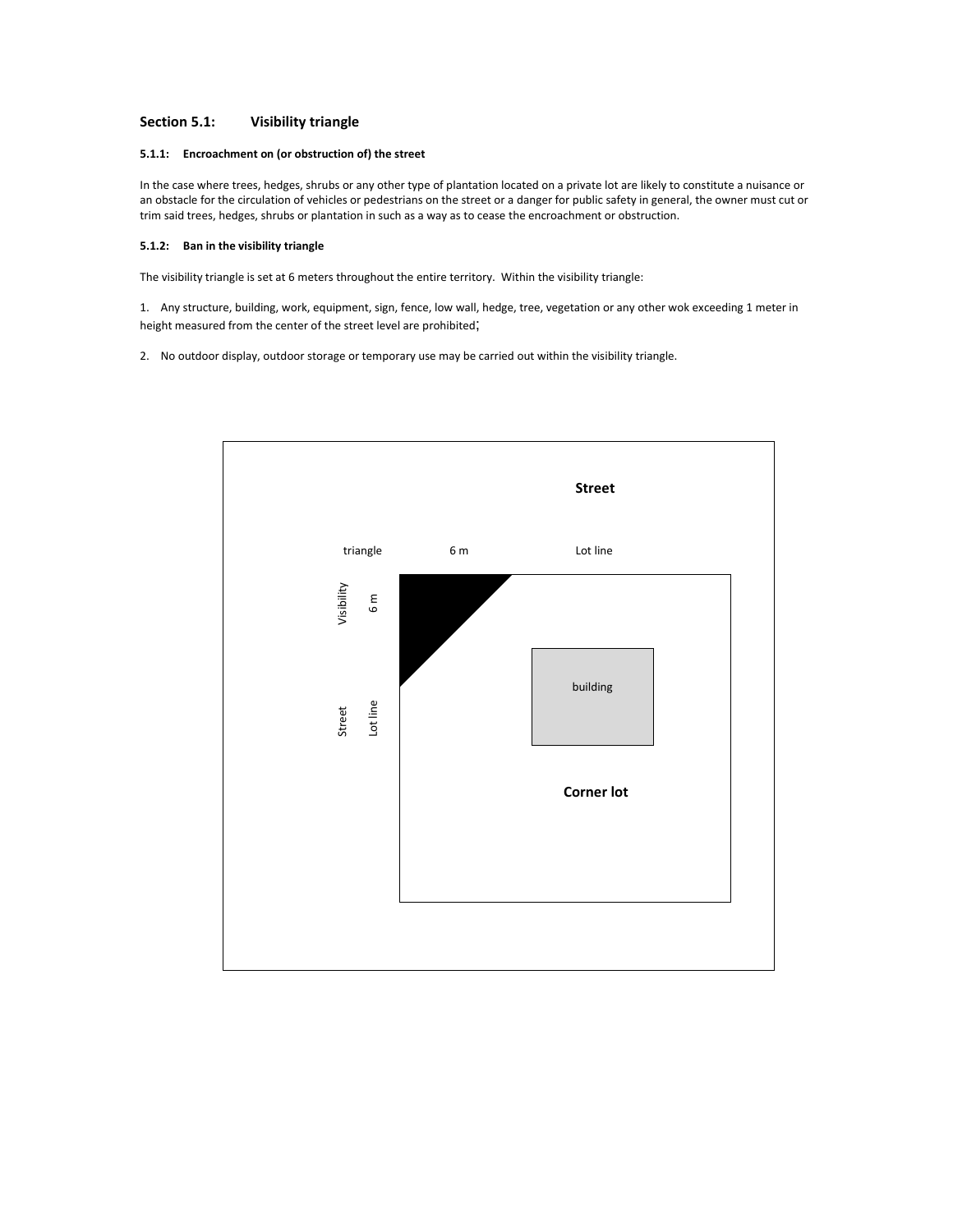# **Section 5.2: Development of open spaces**

## **5.2.1: Obligation to develop open spaces**

When the main use of a lot is residential, the open areas around a structure, a building or equipment must be grassed or be landscaped with plants, in such a way that the ground is not bare and the landscaping must be done within twelve (12) months after the end of the construction work or the change of use

## **5.2.2: Development bordering commercial and industrial uses**

The following provisions apply to a lot whose main use is commercial or industrial, adjacent to a lot occupied by a «Residential» , «Public and Institutional» or Recreational» use:

1. An area of land with a minimal depth of 6 meters must be developed on the whole length of the bordering adjacent lot occupied by a «Residential», «Public and Institutional» or «Recreational» use and be made up of green spaces such as a landscaped area, a grassy area or a wooded area, excluding an entrance and a sign, if any.

2. This development must include a screen of trees where fir trees are predominant with a minimum proportion of 60 %. These trees shall have a minimum height of 1 meter when planted and reach a minimum height of 3 meters at maturity. The trees shall be planted in staggered rows at a maximum 2 meters interval.

## **5.2.3: Preservation of the natural state of the land**

A lot situated in a zone whose main vocation is «Rural (R) » must preserve a minimum proportion of 60 % of its area in its natural state, that is to say, by preserving the three strata of vegetation present (grass, shrubs and trees).

In all other zones, the proportion of land that must be preserved in its natural state is set at 10 %.

#### **5.2.4: Prohibited plants**

It is forbidden to plant the following species of trees at less than 30 meters from a main building, from a property line, from a street, from an infrastructure and underground public service conduits or a septic installation:

- 1. Alder (Alnus spp.);
- 2. Silver maple (Acer saccharinum);
- 3. Manitoba maple (Acer Negundo);
- 4. Poplars (Populus spp.);
- 5. Willows (Salix spp.).

#### **5.2.5: Standards for the location of trees**

Trees must be located at a minimum distance of 1.5 meters of a public installation (poles, pipes, fire hydrant, etc.). In the case of padmounted transformers (above ground), this distance is reduced to 1 meter for the trees.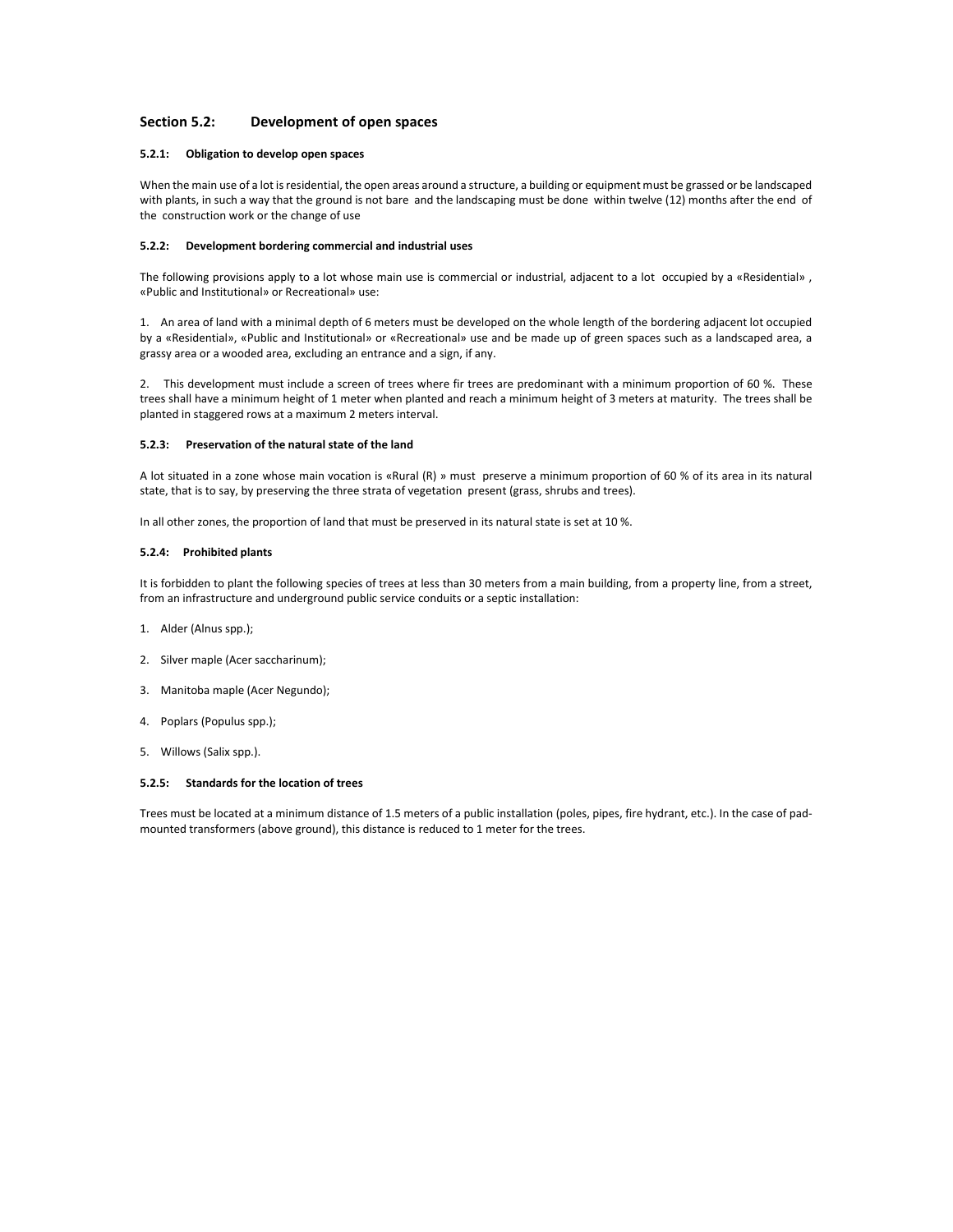

# **Z O N I N G B Y – L A W N U M B E R 1 9 2 – 2 0 1 2**

**CHAPTER 6:** 

**Provisions concerning parking spaces and loading and unloading areas**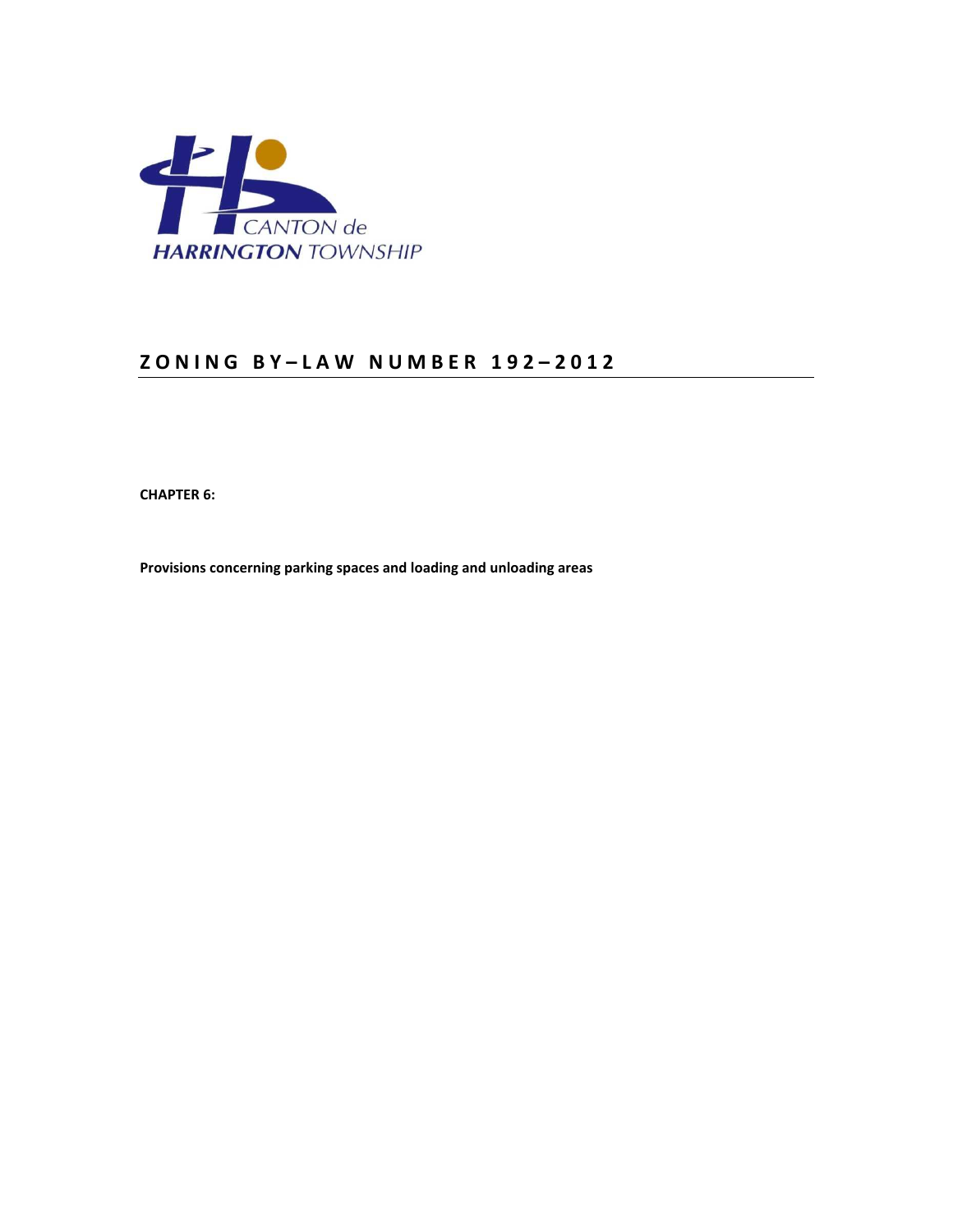# **Section 6.1: Obligation to provide parking spaces**

# **6.1.1: General provisions**

- 1. This section applies to any building and any main use as well as to any change or extension to an existing use and has a continuous compulsory character;
- 2. In all cases where the use is changed or extended and thus requires an increased amount of spaces, the additional number of spaces required for the new occupation or extended use compared to the old situation and their accesses must conform to the provisions of this By-law;
- 3. If the area of a building is altered or modified, the number of required spaces must automatically be modified to meet the said alteration or modification in order to respect the provisions of this By-law, if applicable;
- 4. If a building includes different types of uses, the number of parking spaces required must be calculated as if all these uses were individually considered, in accordance with the standards prescribed by this By-law.

# **6.1.2: Off street parking**

Any use or building must, in order to be authorized, provide off street parking areas in sufficient numbers, in accordance with the standards prescribed in this By-law.

Parking of vehicles must be done in the parking spaces provided for this purpose.

#### **6.1.3: Location of parking spaces**

Parking spaces must be located on the same lot as the connected use. Notwithstanding the preceding, parking spaces are authorized on a lot situated at less than 150 meters from this lot, belonging to the same owner or to a third party who has given written authorization, and on the condition that the third property have surplus spaces.

Parking spaces are authorized in all yards and setbacks, except within the visibility triangle.

#### **6.1.4: Calculation of the number of parking spaces required**

In order to be recognized as a parking space and satisfy the minimum required, a parking space must be accessible at all times and must not require moving another vehicle in order to get in or out.

#### **6.1.5: Minimum number of parking spaces required**

- 1. The number of parking spaces required is determined as follows according to the classes and usage codes in Chapter 2 of this By-law (the description of the group usage is given for information purposes only: one must refer to the usage code);
- 2. Each fraction of space over one half (0.5) must be considered as an additional space;
- 3. When calculating the minimum number of spaces required is based on the area, it is the floor area occupied by the connected use;
- 4. When more than one standard is prescribed for a given use, the more restrictive standard applies;
- 5. Minimum number of parking spaces required for the residential group:

| <b>Residential group</b>   | Number of parking spaces required |
|----------------------------|-----------------------------------|
| R1: single family dwelling | 1 space per dwelling              |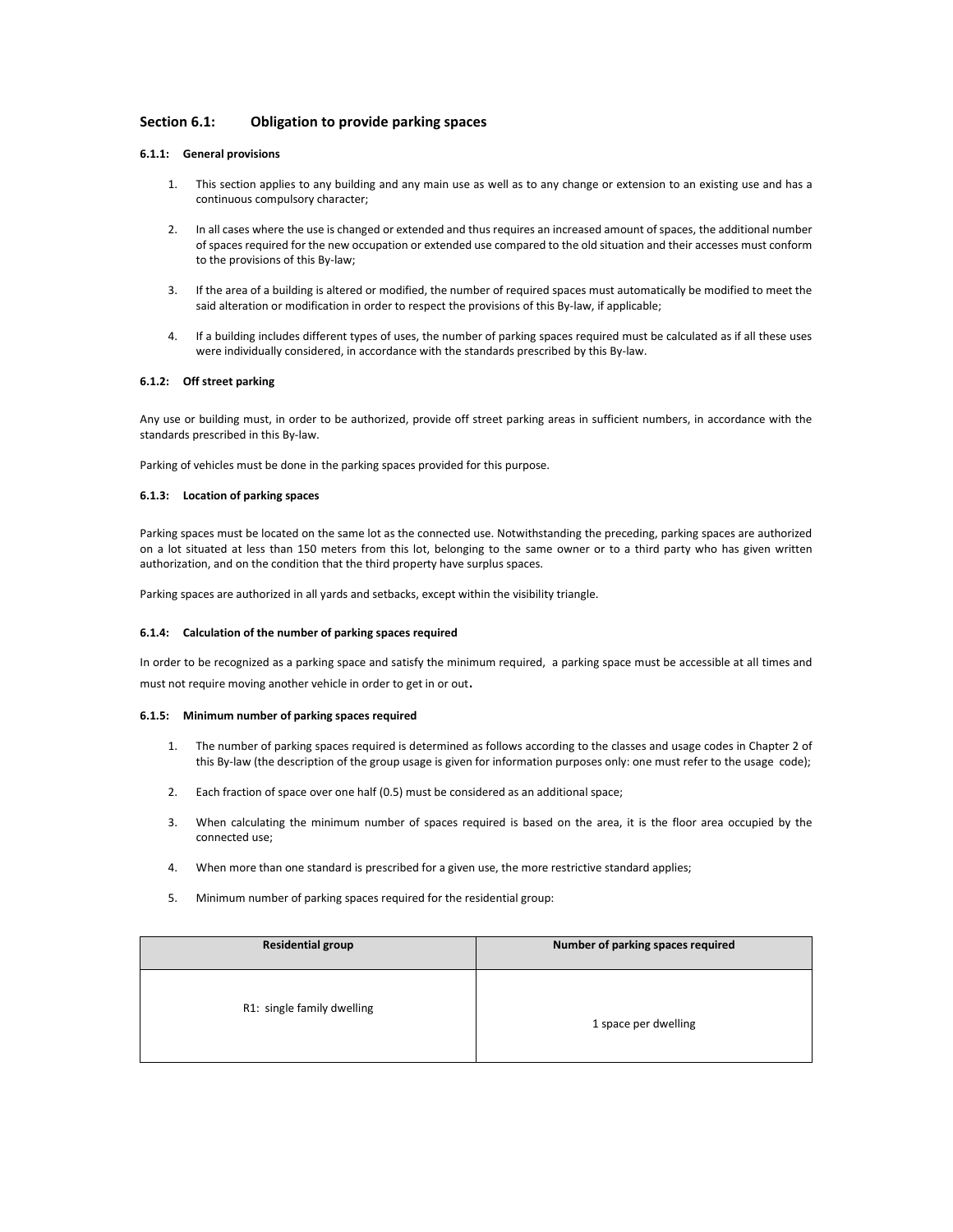6. Minimum number of parking spaces required for the commercial group:

| <b>Commercial group</b>                                                        | Number of parking spaces required                       |
|--------------------------------------------------------------------------------|---------------------------------------------------------|
| C101, C102, C103, C104, C105, C106, C107, C108, C109,<br>C110 C111, C112, C113 | 1 space per 30 sq. m                                    |
| C114                                                                           | 1 space per 8 fixed seats or 1 space per 25 sq. m       |
| C115, C116                                                                     | 1 space per 30 sq. m                                    |
| C117                                                                           | 1 space per alley, table or lot or 1 space per 40 sq. m |
|                                                                                |                                                         |
| C201, C202, C203                                                               | 1 space per 10 sq. m                                    |
| C204, C205, C206                                                               | 1 space per room                                        |
|                                                                                |                                                         |
| C301 to C314                                                                   | 1 space per 65 sq. m                                    |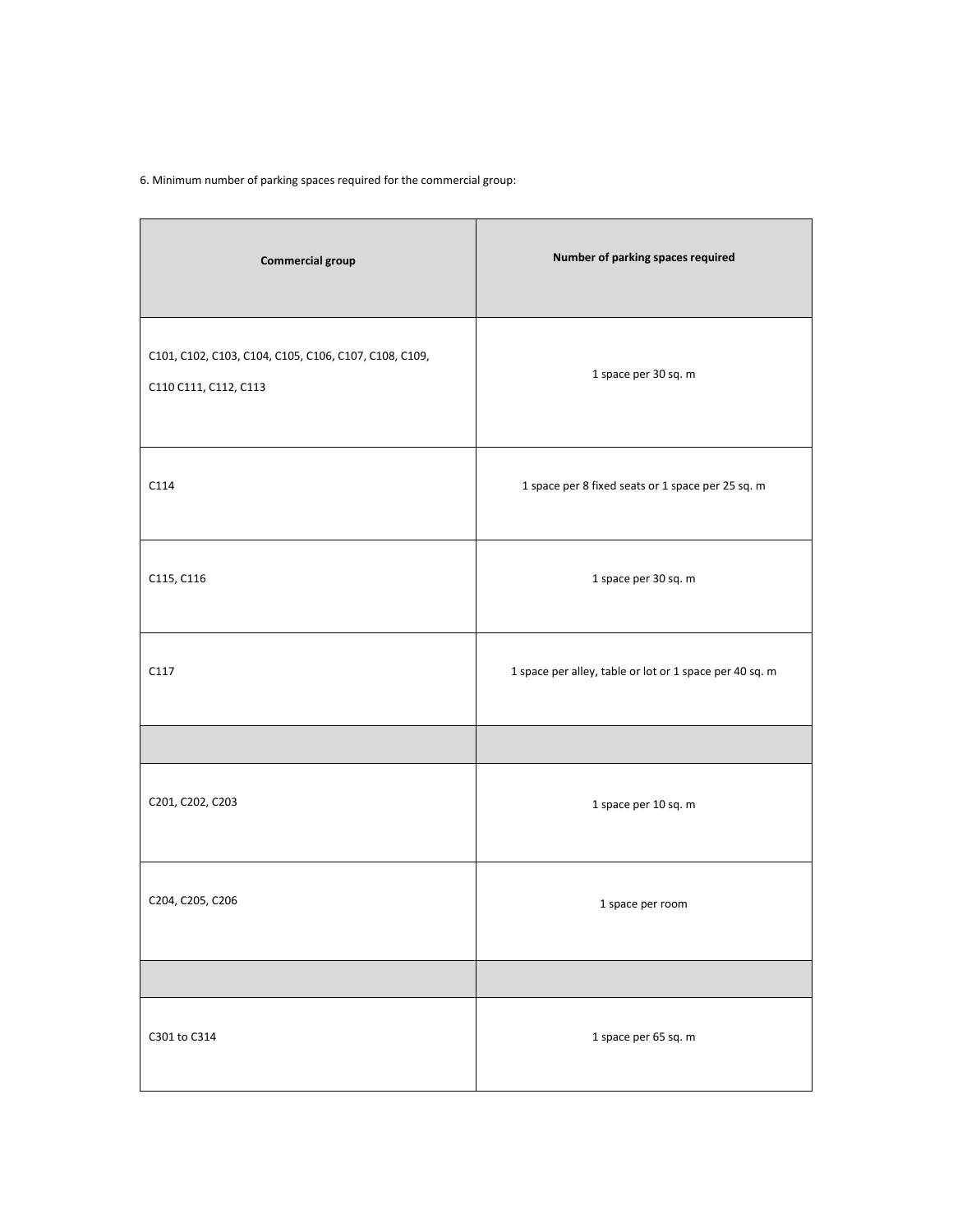| C401 to C403 | 1 space per 20 sq. m<br>(with car-wash, add standards applicable to C404)                                                   |
|--------------|-----------------------------------------------------------------------------------------------------------------------------|
| C404         | The number of vehicles that can simultaneously be washed<br>multiplied by 4 (the length of a vehicle is established at 6 m) |
|              |                                                                                                                             |
| C501         | space per 40 sq. m<br>1                                                                                                     |

7. Minimum number of parking spaces required for the industrial group:

| Industrial group                                                                                       | Number of parking spaces required |
|--------------------------------------------------------------------------------------------------------|-----------------------------------|
| For all usage codes included in I1 (light and artisanal industry<br>without any environmental impact): | 1 space per 125 sq. m             |
| 1201, 1202                                                                                             | 1 space per employee              |

# 8. Minimum number of parking spaces required for the public and institutional group:

Ē

| <b>Public and Institutional group</b> | Number of parking spaces required                 |
|---------------------------------------|---------------------------------------------------|
| P101                                  | 1 space per 2 employees, plus 1 space per 4 rooms |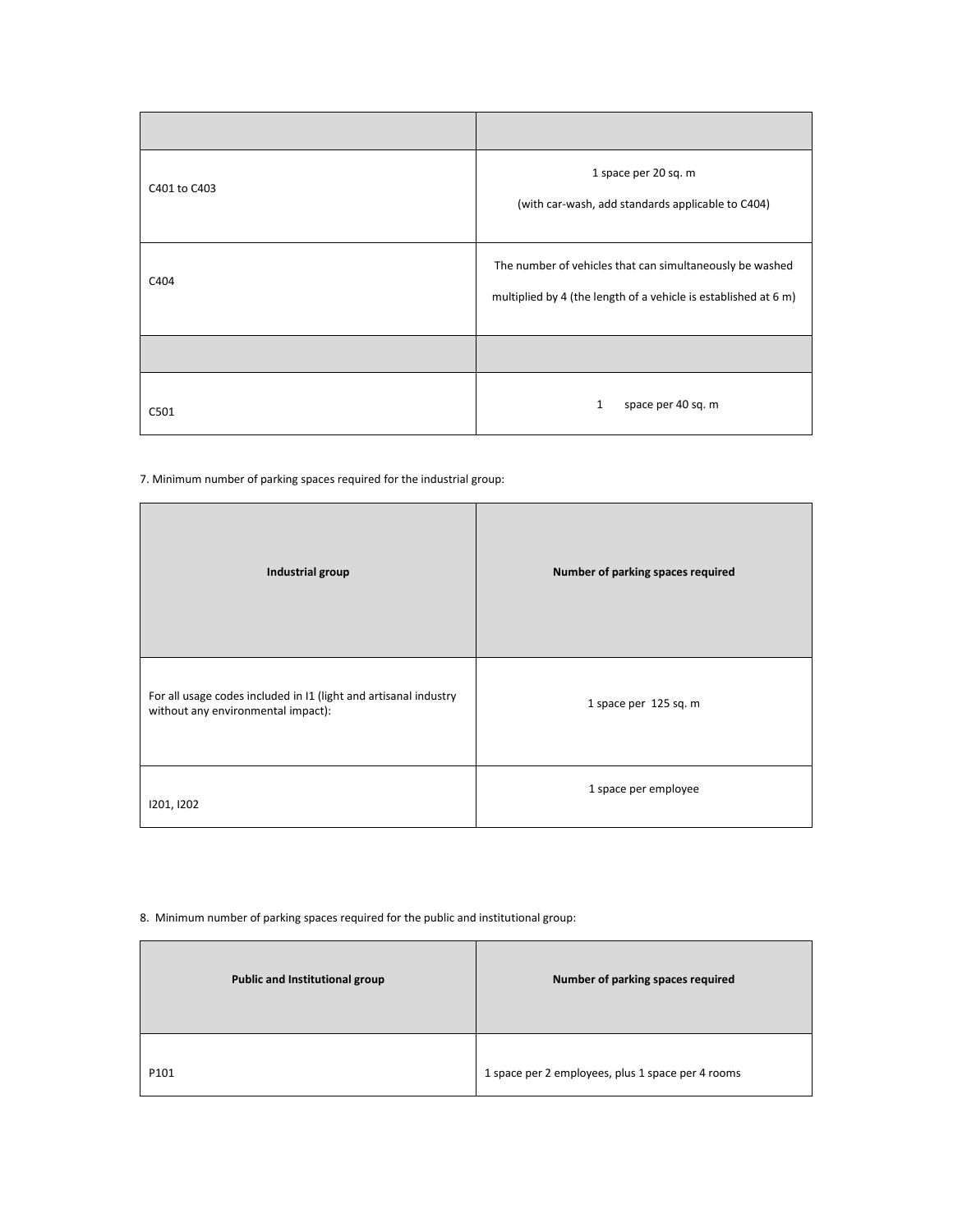| P102, P103, P104, P105 | 1 space per 30 sq. m                   |
|------------------------|----------------------------------------|
|                        | Place of worship: 1 space per 10 seats |
| P106                   | Cemetery: 3 spaces                     |
| Other uses:            | 1 space per 5 employees                |

9. Minimum number of parking spaces required for the recreational group:

| <b>Recreational group</b> | Number of parking spaces required                                   |
|---------------------------|---------------------------------------------------------------------|
| R101                      | 5 spaces (exclusively when there are customer service<br>buildings) |
| R102                      | 5 spaces, plus 1 space per 2 employees                              |
| R103                      | 5 spaces                                                            |
| R104, R105                | 1 space per campsite or basic furnished lodgings                    |
|                           |                                                                     |
| R201                      | 5 spaces                                                            |
| R202                      | 5 spaces                                                            |
| R203                      | 1 space per room or 1 space per 75 sq. m                            |
| R204                      | 1 per site                                                          |
| R205                      | 5 spaces                                                            |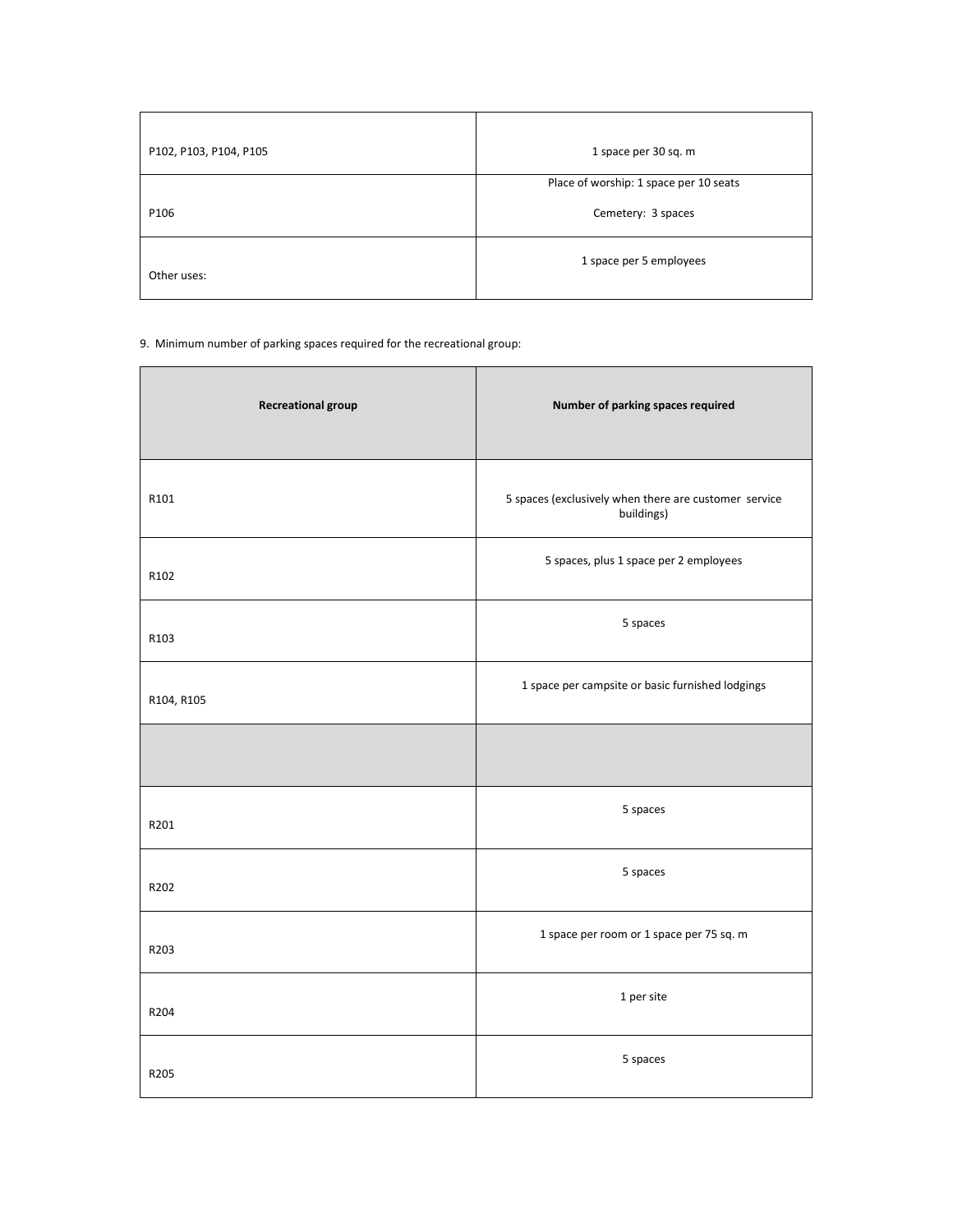| Other uses: | 5 spaces |
|-------------|----------|

# 10. Minimum number of parking spaces for the agricultural group:

| Agricultural group | Number of parking spaces required |
|--------------------|-----------------------------------|
| A101, A102         | 1 space per 3 employees           |
|                    |                                   |
| A201               | none                              |
| A202, A203, A204   | 1 space per 3 employees           |
| A205               | 1 space per 75 sq. m              |

# **6.1.6: Development of parking areas**

All parking areas must be developed and maintained in accordance with the following provisions:

- 1. All surfaces used for parking areas must, at least, be covered either with gravel or asphalt or recycled asphalt in such a way as to eliminate any dust or mud;
- 2 A parking area must communicate with a street, directly or via a circulation alley;

 3. Parking spaces are authorized in all yards and setbacks, except within the visibility triangle. They must be located at a minimum distance of 1 meter from the lot line;

4. For residential use, the parking area must not occupy more than 60 % of the front yard;

 5. For a use other than residential, when the parking space is adjacent to a lot occupied by a residential use, it must be separated from this lot by a fence or an opaque hedge of a minimum height of 1 meter.

## **6.1.7: Minimum dimensions of parking spaces and circulation alleys**

The minimum dimensions of parking spaces and circulation alleys must be in accordance with the following provisions:

| Angle of spaces | Width of circulation alley between spaces | Width of the space | Length of the space |
|-----------------|-------------------------------------------|--------------------|---------------------|
| (in degrees)    |                                           |                    |                     |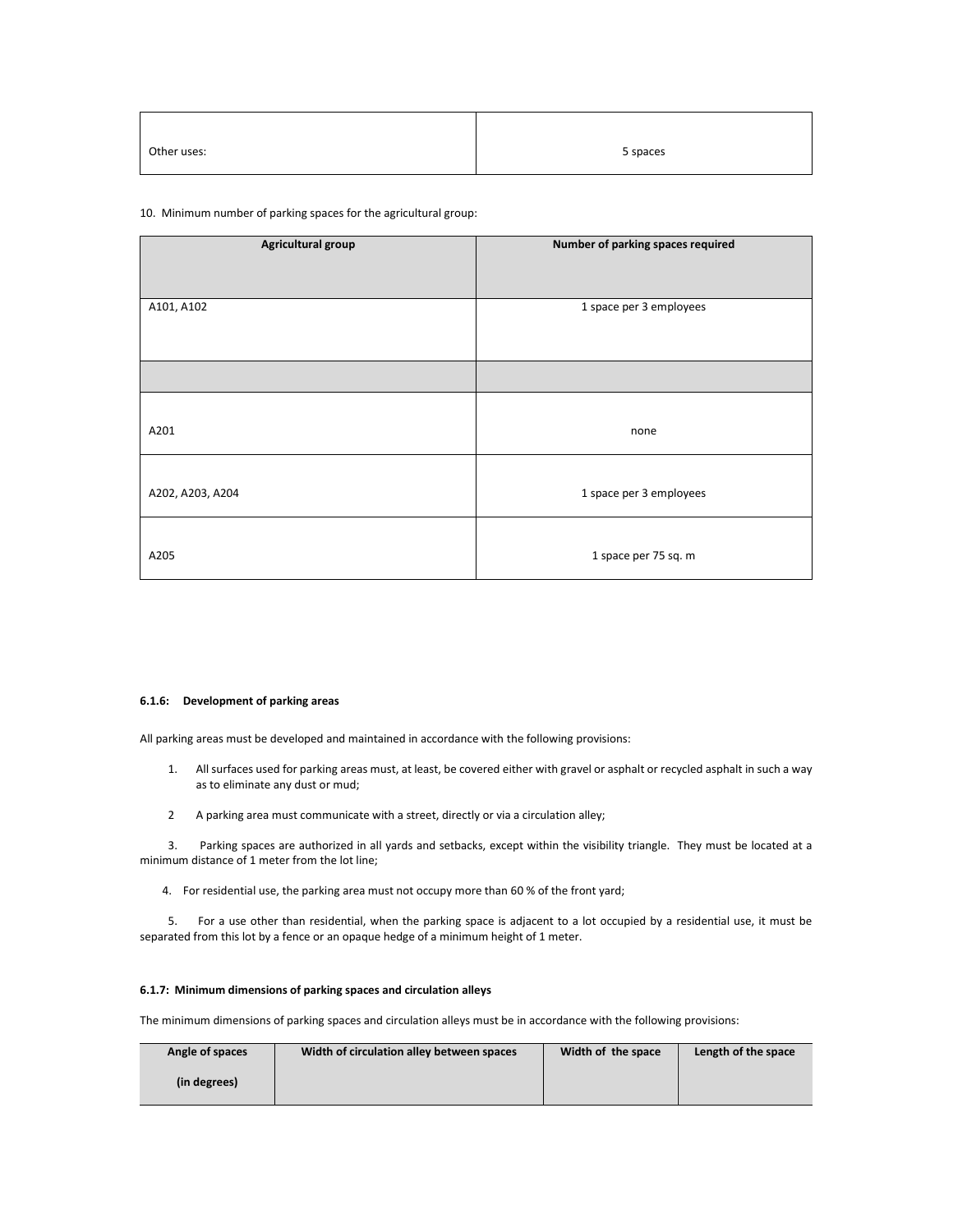|           | One way            | Two way           |       |                    |
|-----------|--------------------|-------------------|-------|--------------------|
| $\pmb{0}$ | 3.0 <sub>m</sub>   | $6.0\;\mathrm{m}$ | 2.5 m | $6.0\;\mathrm{m}$  |
| $30\,$    | 3.3 m              | $6.0\;\mathrm{m}$ | 2.5 m | 5.5 m              |
| $\bf 45$  | $4.5\; \mathrm{m}$ | $6.0\;\mathrm{m}$ | 2.5 m | 5.5m               |
| 60        | 5.5 m              | $6.0\;\mathrm{m}$ | 2.5 m | 5.5 m              |
| $90\,$    | 6.0 m              | $6.0\;\mathrm{m}$ | 2.5 m | $5.5\; \textrm{m}$ |

# **6.1.8: Deadline for completion of parking spaces**

Parking spaces must be constructed and landscaped at the same time as the work is done on the main building or the change of use.

However, when the weather conditions prevent the immediate construction or landscaping of the parking spaces, the occupation or the use may be authorized as long as the construction and landscaping of the parking spaces are completed within a delay of 12 months from the beginning of the occupation of the building or the end of the work.

# **Section 6.2: Provisions concerning driveway entrances**

# **6.2.1: Number of driveway entrances**

In the case of residential use, a maximum of 2 driveway entrances may be constructed per lot.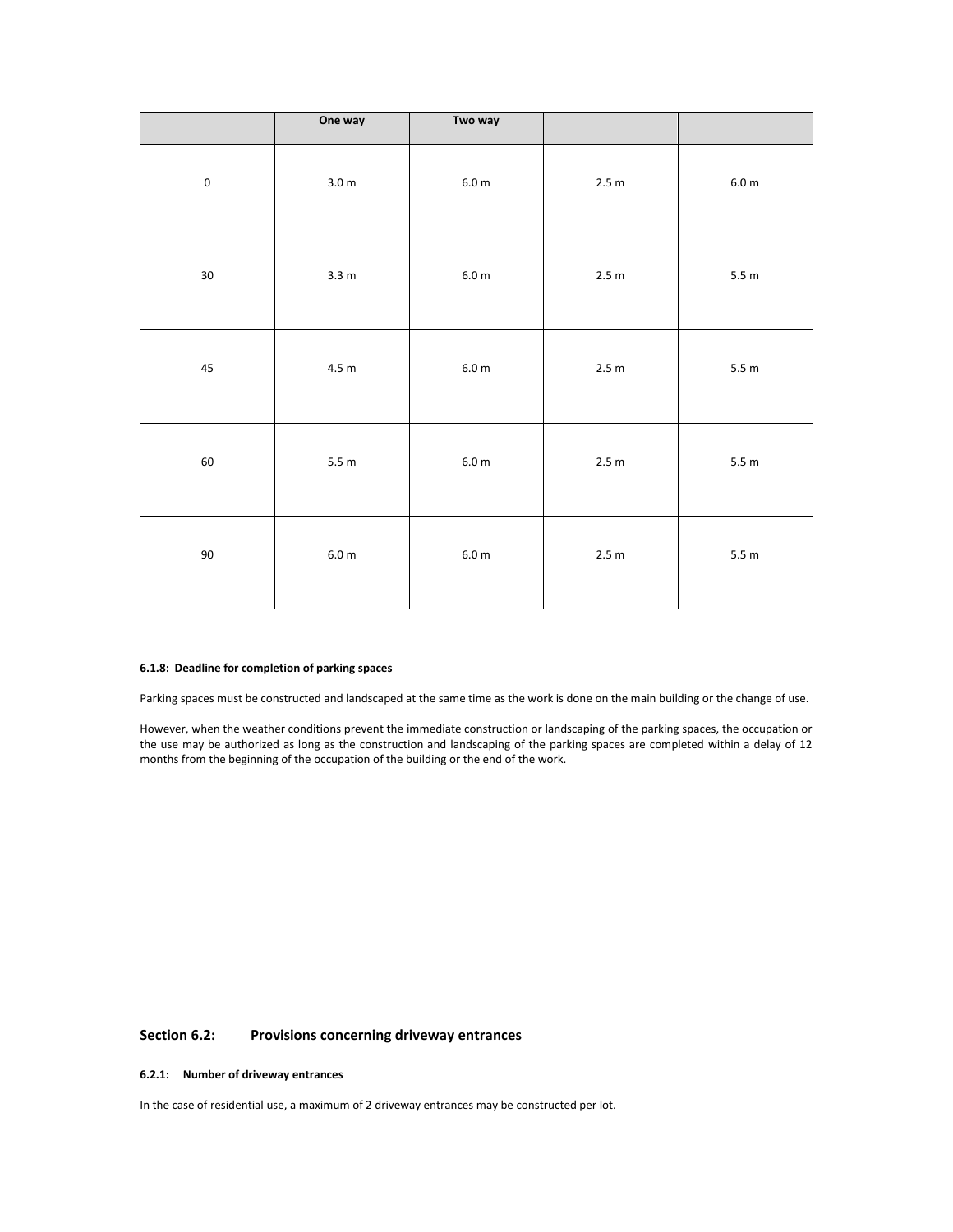For all other uses, there may be a maximum of 2 driveway entrances per lot line abutting a street. This number applies to each street bordering the lot.

#### **6.2.2: Minimum distance between 2 driveway entrances**

The minimum distance between 2 driveway entrances on a same lot is 6 meters.

### **6.2.3: Width of driveway entrances**

A one-way driveway entrance, that is to say made for the entry or the exit of vehicles, must have a width between 3.5 meters and 7 meters.

A driveway entrance that is used for both entry and exit of vehicles must have a minimum width of 5 meters and a maximum width of 14 meters.

#### **6.2.4: Location of driveway entrances**

The standards for the location of driveway entrances are the following:

- 1. The driveway entrance is authorized in the front and lateral yards;
- 2. The driveway entrance must be located at 1 meter from the lateral or rear limit of the lot. However, when there is a ditch with a culvert, the entrance must be located at 2 meters from the lateral limit of the lot;
- 3. The driveway entrance must be located on the outside of the visibility triangle;
- 4. For uses other than residential, the driveway entrance must be located at more than 9 meters from the intersection of 2 streets;
- 5. For all uses, when a parking area has 15 parking spaces or more, the driveway entrance may not be located at less than 15 meters from any intersection.

# **Section 6.3: Provisions concerning loading and unloading areas**

### **6.3.1: Loading and unloading areas**

All loading and unloading areas must be constructed according to the following provisions:

1. Loading and unloading areas are authorized for all uses except residential;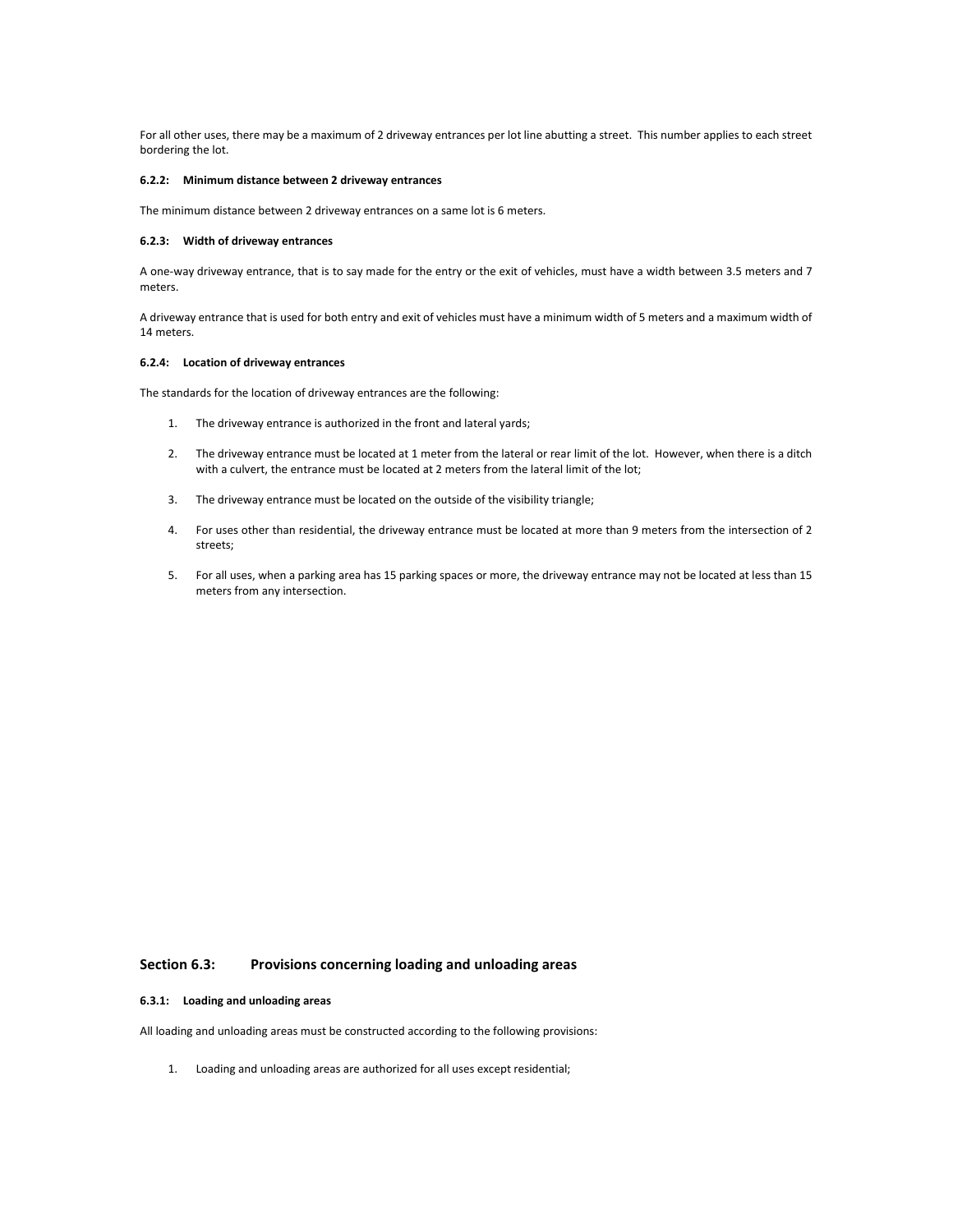- 2. Loading and unloading areas are authorized in all front and lateral and back yards at a minimum distance of 10 meters from the lot lines;
- 3. The vehicular alley leading to the loading and loading area is authorized in all yards at a minimum distance of 10 meters from the lateral or rear lines of the lot;
- 4. The circulation alley leading to the loading and unloading area must be located on the same lot as the connected use and be accessible at all times. All maneuvers of a vehicle accessing or leaving a loading or unloading area must be done off the street;
- 5. Any loading or unloading area must have an access to the street or to the vehicular access. No access to a loading or unloading area must be located at less than 10 meters from the intersection of a street or of a vehicular access.
- 6. Except for public, institutional and recreational uses, the doors of the loading and unloading docks must be located on the lateral or back walls of the building;
- 7. All surfaces used for the loading and unloading areas must, at least, be covered in such a way as to eliminate raising dust of making mud.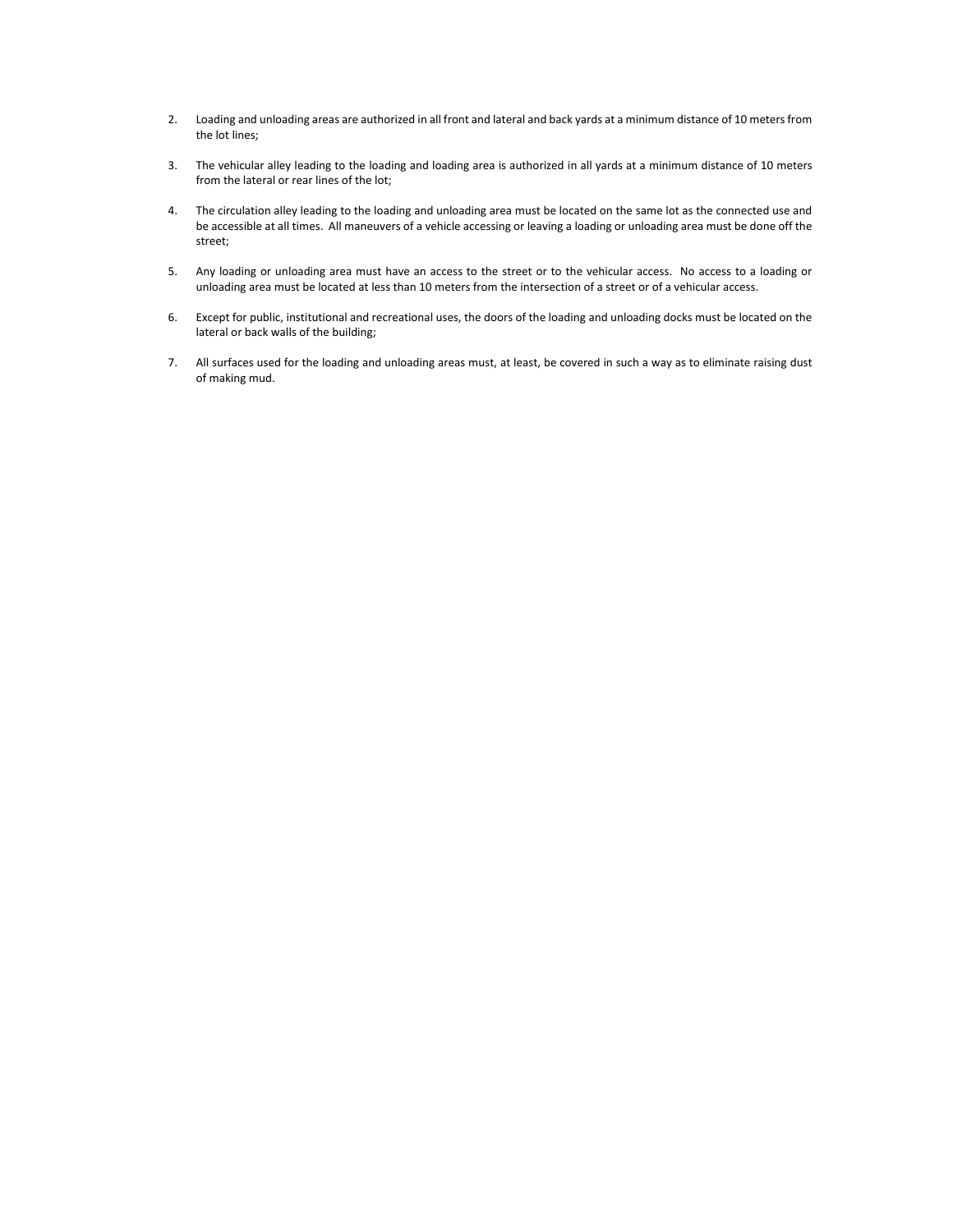

# **Z O N I N G B Y-L A W N U M B E R 1 9 2 - 2 0 1 2**

**CHAPTER 7:** 

**Provisions concerning signage**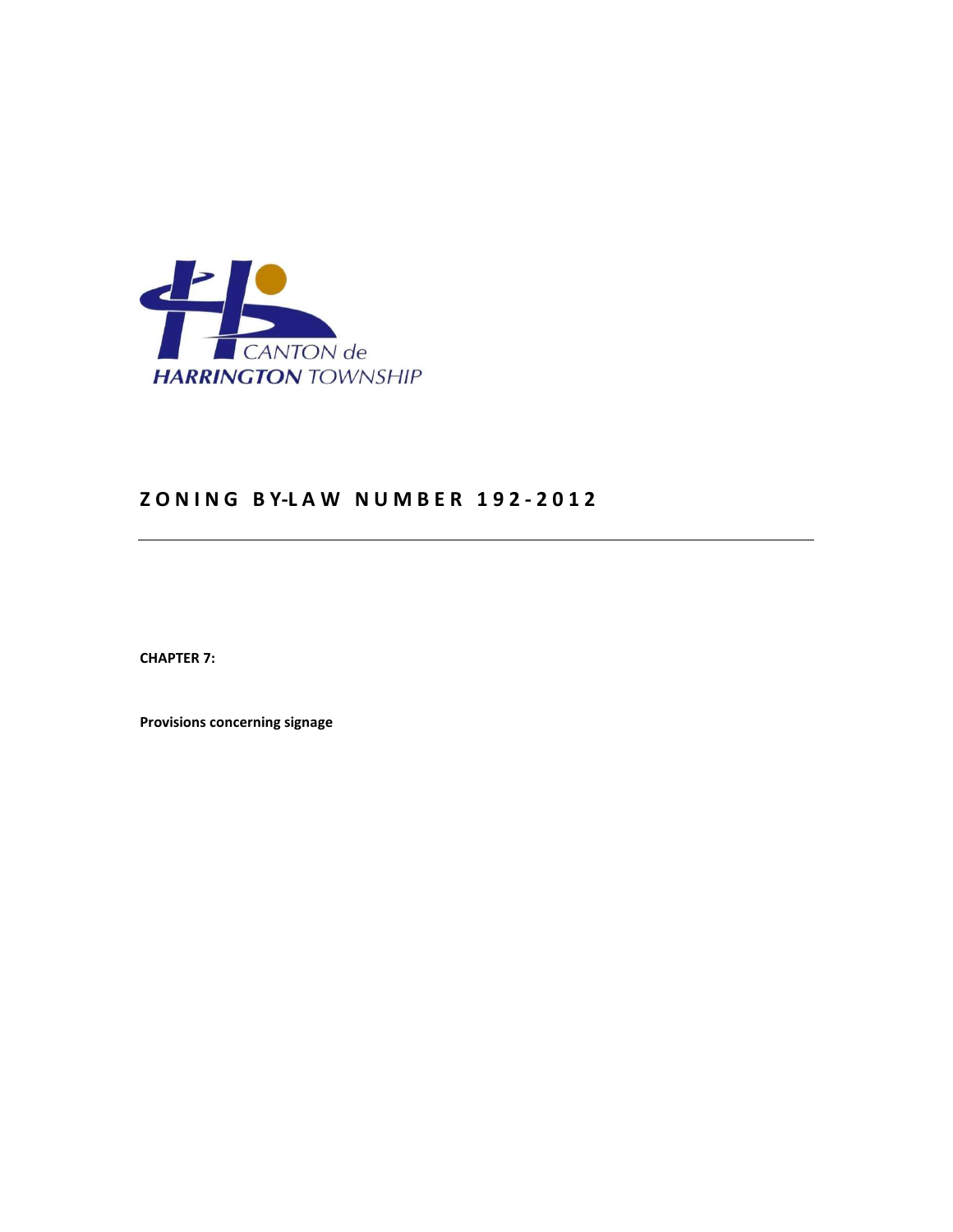# **Section 7.1: General provisions**

# **7.1.1: Application**

Throughout the territory, the construction, installation, modification and maintenance of all posters or signs must be carried out in accordance with the provisions of this Chapter.

The provisions of this Chapter apply to all signs, including its support (case, frame, panel, etc.) necessary for the installation and maintenance of the sign.

In zones adjacent to Route 327, an existing sign must conform to the provisions of Articles 7.1.5, 7.1.6 and 7.1.7, as well as to the maximum number of signs prescribed in Article 7.4.2 of this By-law, and such, within 5 years following its coming into force. In all other cases, an existing sign that does not conform to provisions in this Chapter may benefit from acquired rights and provisions in Section 11.4 apply regarding its replacement, modification or extension.

Unless otherwise specified, a poster, sign or billboard requires a certificate of authorization.

# **7.1.2: Types of authorized signs**

The following types of signs are authorized:

- 1. Commercial sign;
- 2. Modular sign;
- 3. Identification sign;
- 4. Community sign;
- 5. Directional sign;
- 6. Temporary sign.

#### **7.1.3: Types of authorized installation**

The following types of installation are authorized:

- 1. Attached to the building:
	- a) Flat (on a building) with or without projection;
	- b) On a shop window;
	- c) In perpendicular projection fixed to a wall or attached to a support;
	- d) On an awning affixed onto the façade of the building.
- 2. Isolated from the building:
	- a) On a post;
	- b) On a base;
	- c) On a wall.

#### **7.1.4: Calculating the area of the sign**

The following provisions are used to determine the area of a sign authorized by this By-law:

- 1. The area of the sign corresponds to the area of the sign including the support;
- 2. When a sign has a visible display on 2 sides, only one side is used to calculate the maximum area authorized to the extent that the 2 sides are separated by a maximum distance of 80 cm;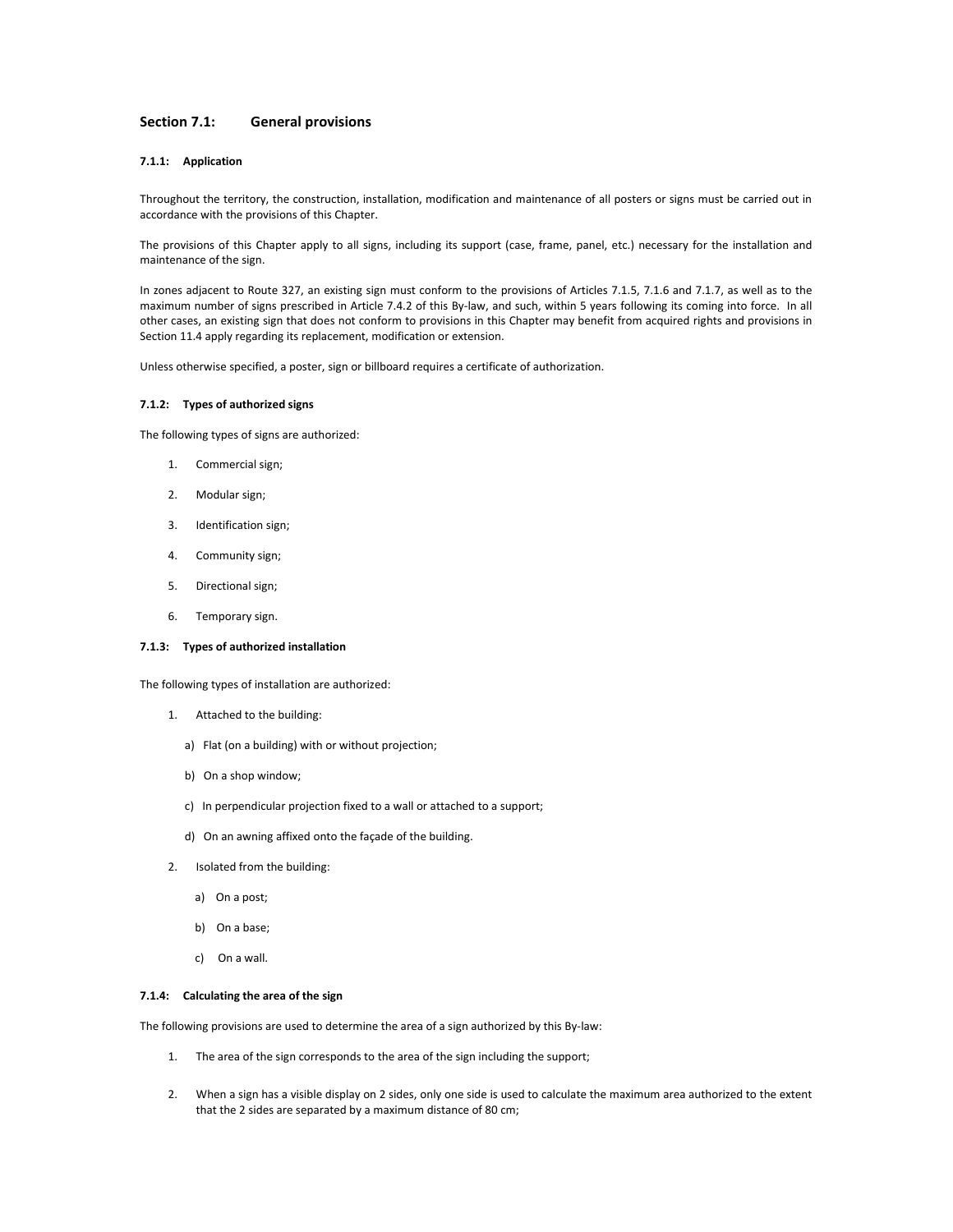3. Notwithstanding the first paragraph, when a sign is made up of detached letters or symbols, applied directly onto the façade of the building without framing (flat sign), on a shop window or on an awning, the area of the sign corresponds to the smallest polygon angles formed around the letters or symbols affixed to the building, shop window or awning.

## **7.1.5: Permanent signs not requiring a certificate of authorization**

Permanent signs mentioned hereafter are allowed in all zones, in front or secondary front yards and setbacks, and do not necessitate obtaining a certificate of authorization. Their surface area is not calculated in the display area authorized per establishment.

Only light through reflection is authorized, unless otherwise stated in this Article specifying that no lighting is authorized (nonilluminated sign).

- 1. A sign under the jurisdiction of a municipal, provincial or federal authority, or required by a law or by-law, including those pertaining to the *Highway Safety Code*;
- 2. A sign indicating public or government services (telephone, postal, fire hydrant and others of the same type);
- 3. The flags of a civic organization or government authority, on the concerned lot;
- 4. A historical inscription or commemorative plaque on the lot or building concerned;
- 5. A sign showing the times of worship services and activities on the concerned lot or building, of a maximum area of 1 square meter;
- 6. A non-illuminated plaque (identification sign) for professional or other services indicating the nature of the service offered (i.e.: name, address, profession), including professional and commercial services practiced at home, on the concerned building;
	- a) Maximum area: 0.5 square meters;
	- b) Maximum number: 1 per main building;
	- c) Type of installation: flat (attached to the building), with a maximum protrusion of 10 cm.
- 7. A sign indicating the office hours of the establishment, as well as a menu for a restaurant establishment, on the concerned building or lot:
	- a) Maximum area: 0.25 square meters per sign;
	- b) Maximum number: 1 per establishment;
	- c) Distance from a lot line: 1 meter;
	- d) Type of installation: flat (attached to the building) or on the shop window.
- 8. A sign showing the menu for a drive-thru restaurant, on the concerned lot or building:
	- a) Maximum area: 5 square meters;
	- b) Distance from a lot line: 2 meters;
	- c) Maximum height: 2 meters
	- d) Other provisions: this sign may be installed in the lateral and rear yards and setbacks.

 9. A directional sign intended to orientate vehicles, cyclists and pedestrians, for the safety and convenience of customers on the concerned lot (a directional sign may be installed in all yards and setbacks):

- a) Total maximum area: 0.5 square meter per sign;
- b) Maximum number per establishment: 1 sign per driveway and 3 signs on the lot;
- c) Distance from a lot line: 1 meter;
	- d) Maximum height: 1 meter;
	- e) Type of sign: flat (attached to the building) or on a post, a base or wall (isolated from the building).
- 10. A sign announcing a civic number (address) on the concerned building or lot.

# **7.1.6: Temporary signs not requiring a certificate of authorization**

The temporary signs enumerated hereafter are permitted in all zones, in the front or secondary front yard or setback, and do not necessitate obtaining a certificate of authorization. Their surface area is not calculated in the display area authorized per establishment.

 Only light through reflection is authorized, unless otherwise stated in this Article specifying that no lighting is authorized (nonilluminated sign).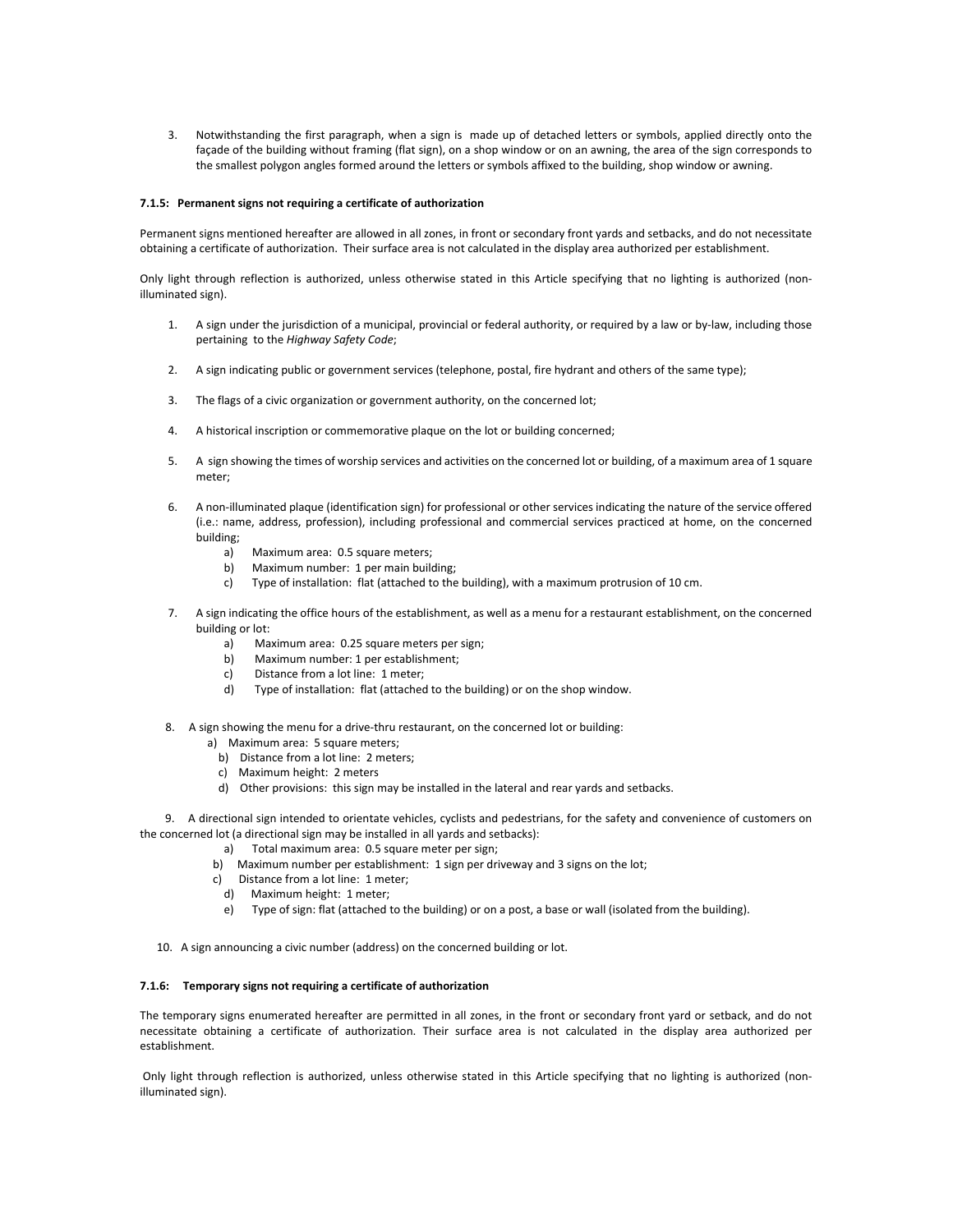- 1. A sign pertaining to an election or a public consultation held in virtue of a Provincial or Federal law;
- 2. A non-illuminated sign placed on a lot advertising the rental or sale of a lot or an immovable (or dwelling) not connected to the property where it is placed:

a) Maximum area: 1 square meter;

- b) Maximum number: 1 per lot, immovable or dwelling;
- c) Duration: they must be removed one week after the sale or rental of the lot, immovable or dwelling in question at the latest;

d) Distance from a lot line: 3 meters.

3. A non-illuminated sign advertising a commercial sale, liquidation or other commercial event, on the concerned lot:

a) Total maximum area: 1 square meter or 25 % of the area of the shop window: the most restrictive provision applies; b) Maximum number: 1 per establishment;

c) Duration: they must be removed 3 days after the event at the latest, for a maximum duration of 7 days, 2 times per year;

- d) Type of installation: flat or on a shop window;
	- e) Maximum height: 2 meters;

f) Other provisions: a sign may not be installed on the products to be sold or rented outside of the building (i.e.: vehicles).

- 4. A non-illuminated sign announcing itinerant or ambulant sales, on the concerned lot:
	- a) Total maximum area: 1 square meter;
	- b) Maximum number: 1 per establishment;
	- c) Duration: they may be installed 1 day before the sale and must be removed 3 days after the sale, at the latest;
	- d) Type of installation: flat, on a shop window, on a post or a base;
	- e) Maximum height: 2 meters.
- 5. A non-illuminated sign announcing an organization's campaign, event or other activity:

a) Duration: it may be placed 4 weeks before the date of the event and must be removed 7 days after the event at the latest.

- 6. A non-illuminated sign announcing a construction or occupation project installed on the concerned lot of the project, including the professionals involved in the project:
	- a) Total maximum area: 5 square meters;
	- b) Maximum number: 1 per project or per phase of a same project;
	- c) Maximum height: 2 meters;

d) Type of installation: flat (attached to the building and below the ceiling level of the ground floor) or on a post isolated from the building);

e) Duration: it may be placed 4 weeks before the beginning of the work or the request for a certificate of authorization to the Town and must be removed 2 weeks after the end of the work at the latest;

f) Distance from a lot line: 1 meter;

g) Installation devices: the isolated sign must be installed securely and safely, minimally with cement blocks placed on a wooden or other structure

#### **7.1.7: Prohibited signs**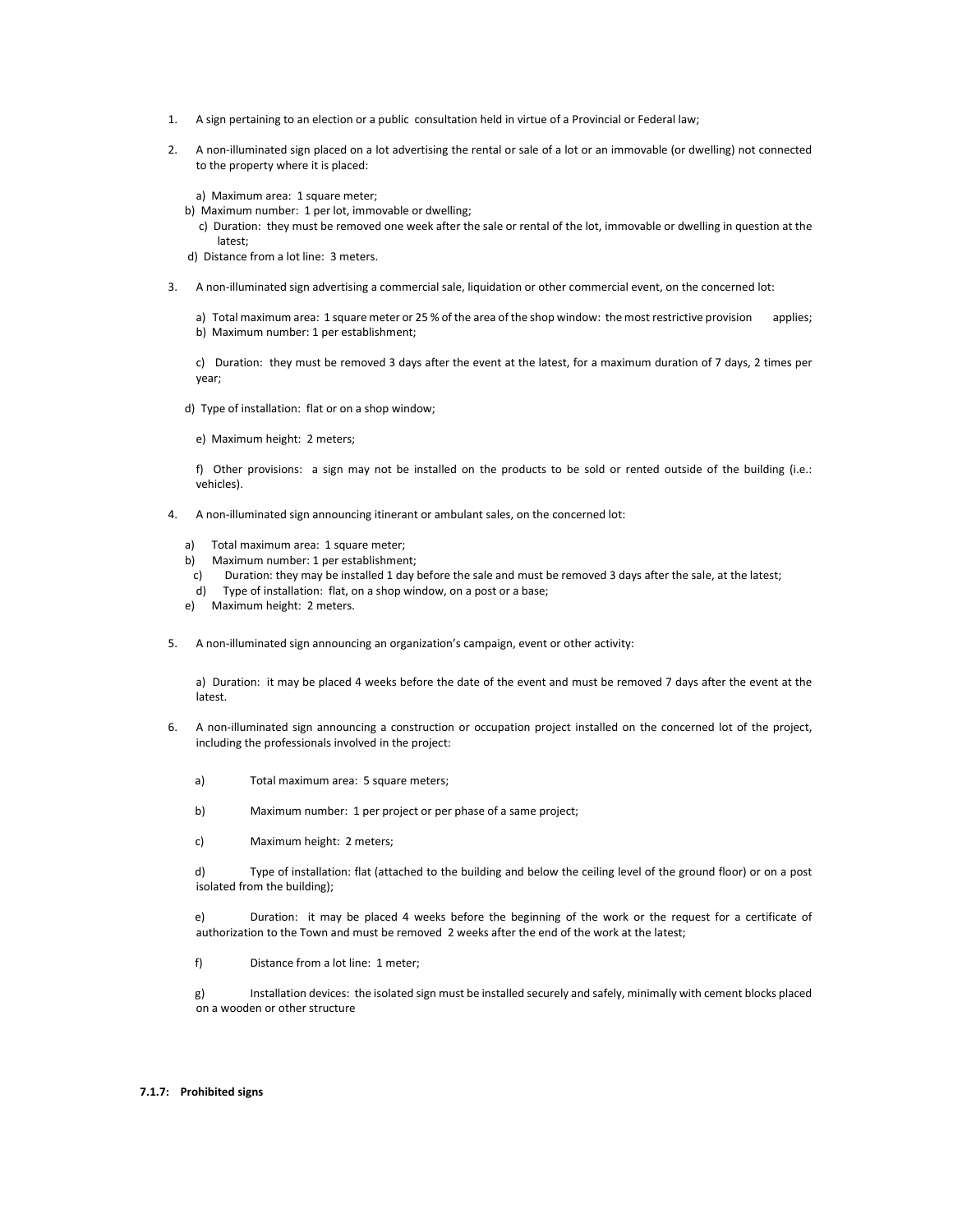The following signs are prohibited throughout the territory:

- 1. A «billboard» type sign;
- 2. A mobile, portable or removable sign, including a «sandwich» type sign whether it is installed, mounted, fabricated on a vehicle, rolling stock, portable supports, or directly painted or otherwise printed on rolling stock, a vehicle or part of a vehicle. This prohibition however does not apply to the commercial identification of a vehicle, in so much that it not be used with the obvious intention of creating a sign or a billboard for a product, service, or activity;
- 3. A sign illuminated with intermittent flashing lights, flashing (strobe lights) or imitating warning devices (beacon or other) of police, firemen or ambulance service vehicles, or using such devices to attract attention;
- 4. A rotating or otherwise mobile sign (signs that turn on an angle of at least 90 degrees);
- 5. A sign in the form of a human, an animal or plant imitating a product or container, except if the form provides information or advertisement on the product or service offered by the establishment;
- 6. A sign designed to look like a directional sign, a sign or a traffic signal, other than those authorized in the context of the application of the *Highway Safety Code*, as well as a sign having a blinding effect on motorists;
- 7. A sign painted directly onto a fence, a retaining wall, a main or accessory building, except on an awning affixed to a building;
- 8. An animated, interchangeable or modifiable sign, including an electronic bulletin board. Notwithstanding the preceding, a sign displaying the price of gas for a service station and an electronic bulletin board showing the time, date and temperature are authorized;
- 9. A sign and other devices suspended in the air or inflatable;
- 10. A sign projected with the help of audio-visual or electronic material;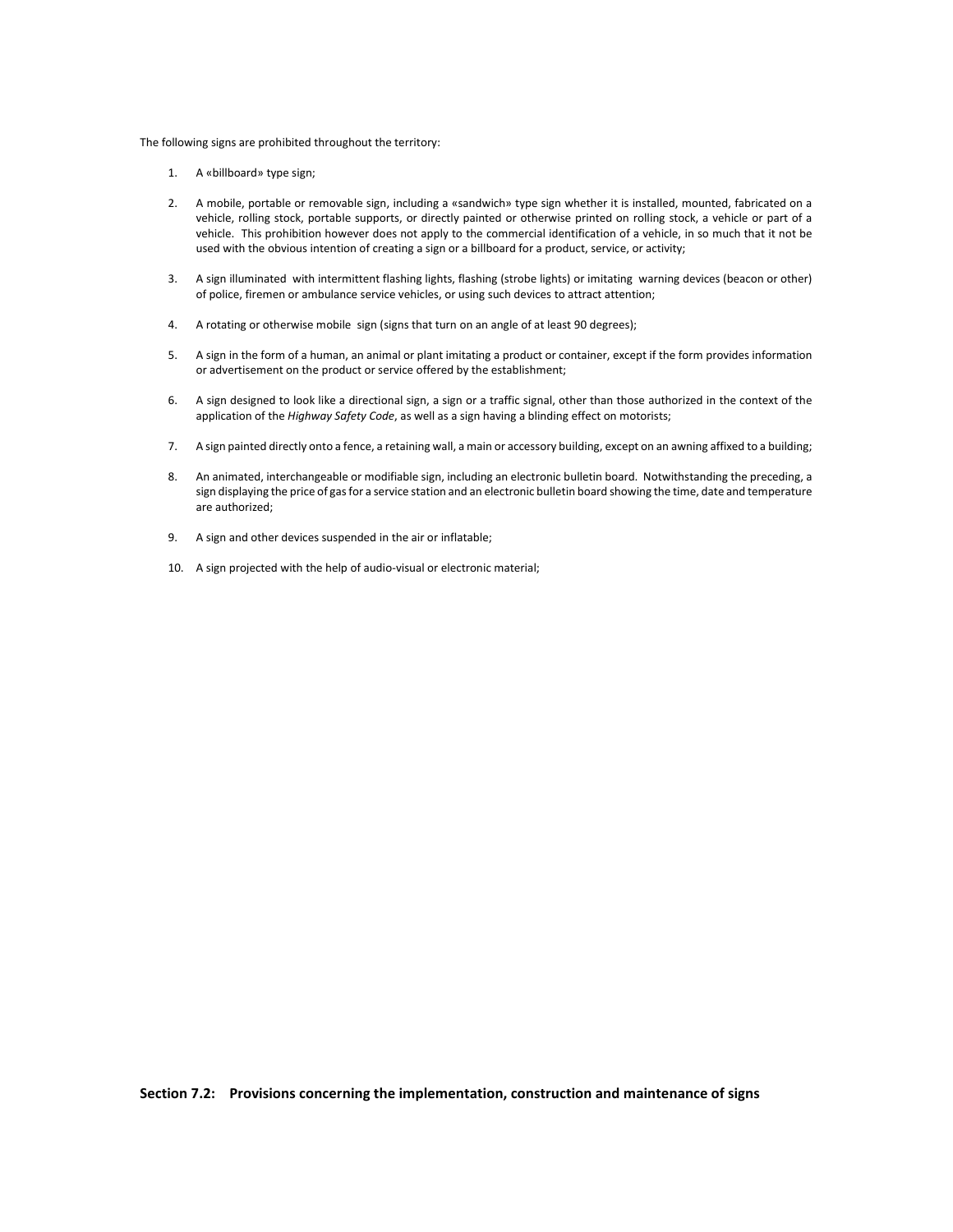# **7.2.1: Implementation of signs**

All signs must be installed on the lot or on the building where the product or the service is offered, unless otherwise stated.

## **7.2.2: Locations where putting up signs is forbidden**

The locations where putting up signs is forbidden are:

- 1. On a roof, a balcony, a gallery, a veranda;
- 2. On or in front on an opening (door, window);
- 3. On an accessory building, unless an accessory use in accordance with this By-law is carried out in the accessory building;
- 4. On a roof-top or a piece of equipment installed on a roof (access, chimney, elevator shaft);
- 5. On a fence, unless otherwise stated in this By-law;
- 6. On a lamppost, or a post belonging to a public service or a post that was not erected for signage purposes;
- 7. On a tree or a shrub;
- 8. On a post or marker used for snow clearing or any other type of work, or that was not erected for signage purposes;
- 9. Within the visibility triangle, unless the sign allows complete visibility of a minimum height of 2 meters, calculated from the street level;
- 10. At a spot which completely or partly blocks, masks or hides an opening (door, window), a balcony, a gallery, a veranda;
- 11. At a spot which completely or partly masks or conceals an architectural or ornamental detail of a building (cornice or railing);
- 12. At a spot which completely or partly masks or conceals a traffic light, a road sign or any other sign in virtue of the Highway Safety Code;
- 13. In the case of a sign separate from the building, at less than 3 meters measured perpendicularly to the sign, of any opening (door, window), of a stairway, fire escape, piping system for fire service and all exits;
- 14. On public domain, except for signs under the responsibility of the public authority;
- 15. At less than 3 meters from a power line.

# **7.2.3: Lighting**

A sign may be illuminated by reflection or translucence. When a sign is illuminated by reflection, the light source must be placed on the outside of the sign and be directed toward the sign in such a way as to only light the sign.

The power supply to the light source of the sign must be underground or otherwise camouflaged: no overhead wire is authorized.

#### **7.2.4: Design and installation of signs**

A sign must be designed in a secure fashion and have a permanent structure: each of its parts must be solidly affixed as to remain stationary.

#### **7.2.5: Authorized materials**

Authorized materials for signs are:

- 1. Pre-painted or stained milled wood and wood imitations;
- 2. Brick or stone;
- 3. Wrought iron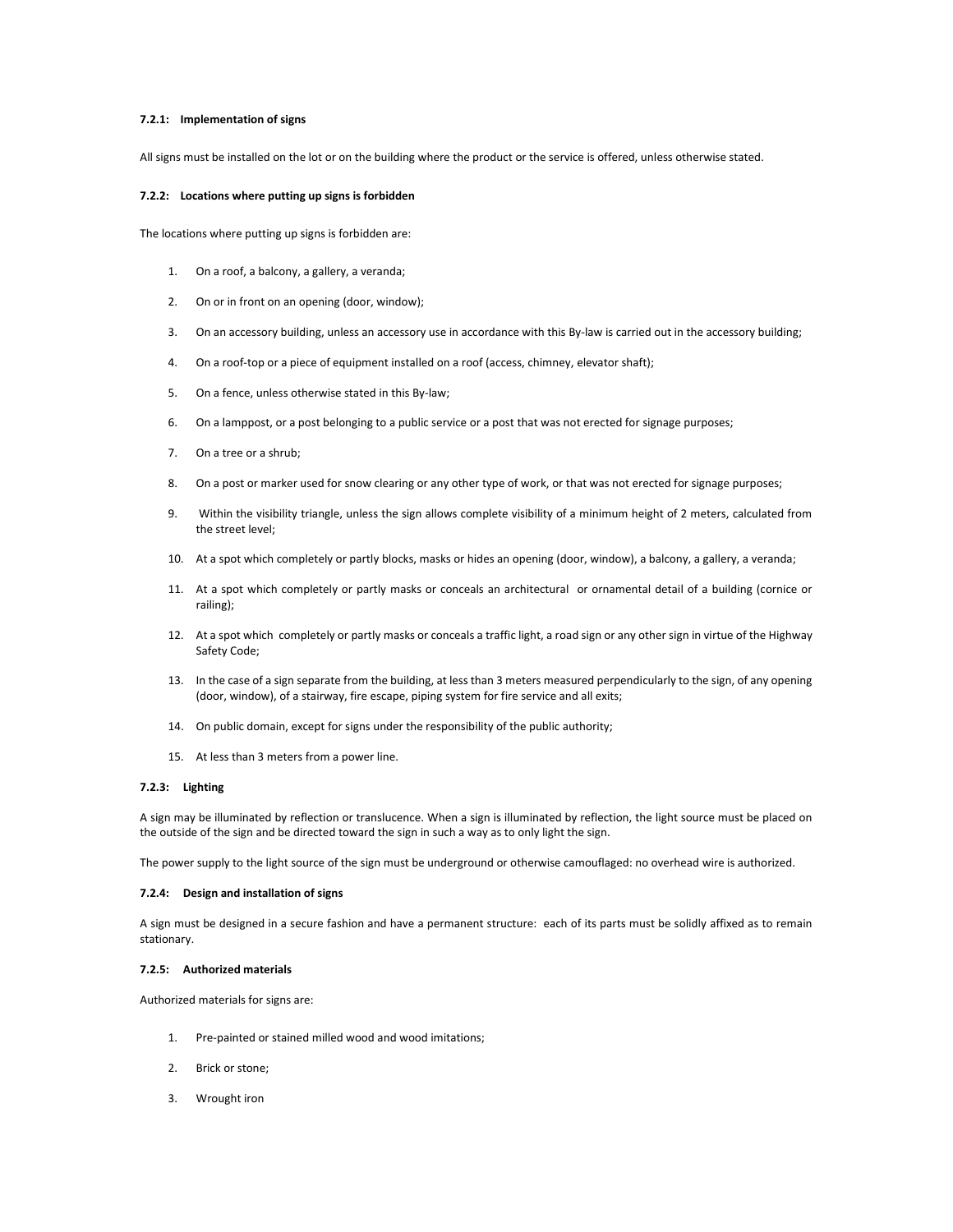- 4. Pre-painted or painted metalwork;
- 5. Glass;
- 6. Fabric and canvas, for temporary signs only;
- 7. Plastic stickers for displays on glass surfaces.

# **7.2.6: Prohibited materials**

Prohibited materials for signs are:

- 1. Materials that are not protected from corrosion;
- 2. Gypsum panels;
- 3. Polyethylene;
- 4. Plastic, plexiglass, fiberglass, polymer, high density urethane;
- 5. Filligree neon;
- 6. Paper, cardboard, plasticized corrugated cardboard (corrugated polypropylene i.e. coroplast)

Notwithstanding the preceding, paper, cardboard or plasticized corrugated cardboard is authorized for a temporary sign provided for in Article 7.1.6 of this By-law.

# **7.2.7: Maintenance of a sign**

Any sign must be maintained and kept in good condition and must not present any danger to the public safety.

When part of a sign is broken or damaged, it must be repaired within a delay of 30 days.

# **7.2.8: Termination or discontinuance of an activity**

Any sign connected to an activity or an establishment that no longer exists must be taken down, including its support, within 30 days of the date of the discontinuance of the activity, of the closing of the establishment or termination of the business at that location.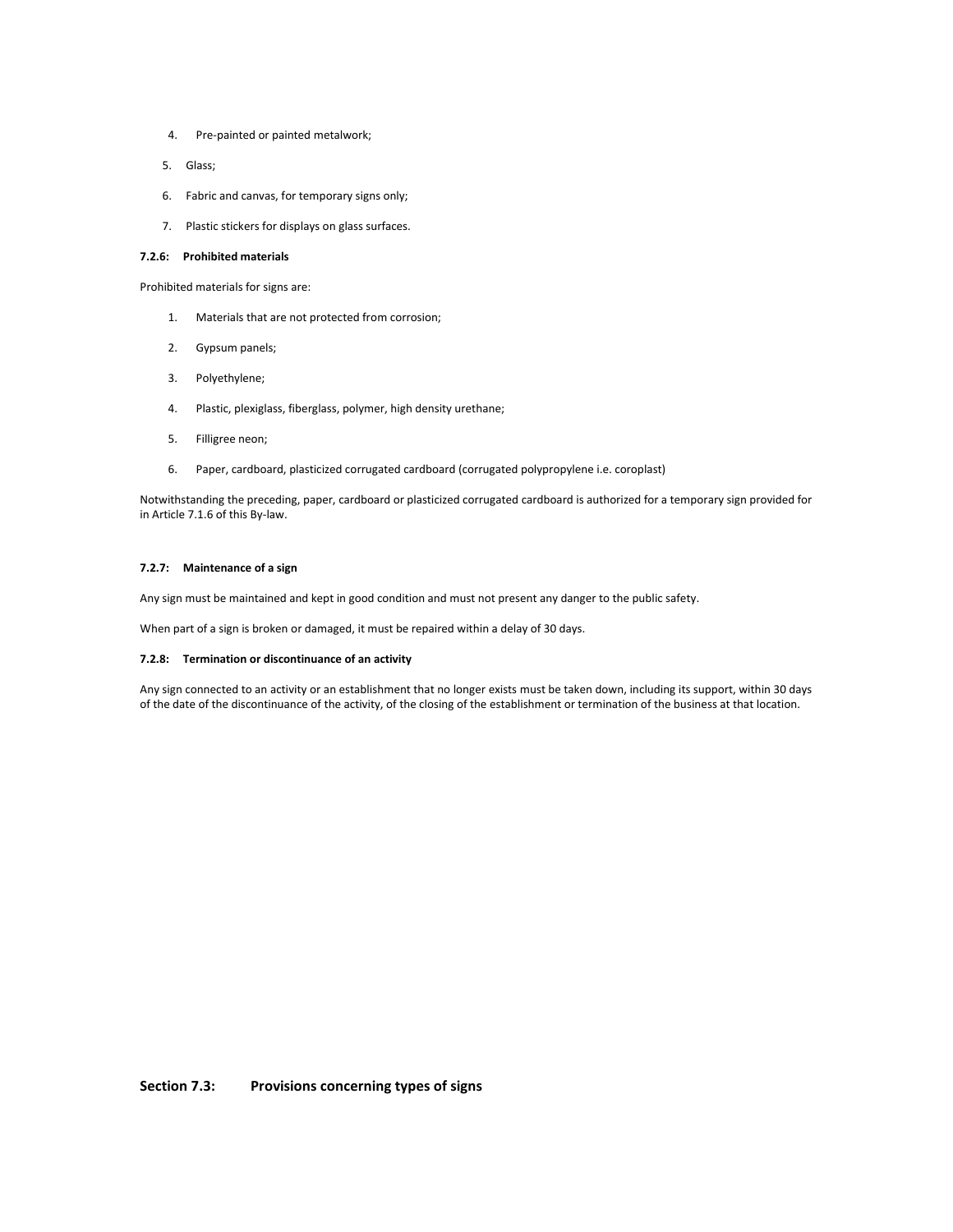## **7.3.1: Commercial sign attached to a building**

A commercial sign attached to a building must comply with the following conditions:

1. For all types of commercial signs attached to a building:

 a) The content of the sign, such as the writing, representation, emblem, logo, etc., may not exceed an area of 80 % of the total area of the sign. This area is reduced to 50 % when the sign is on an awning;

- b) The maximum height authorized for the sign is 1.5 meters.
- 2. Flat (mural) with or without protrusion:
	- a) The protrusion of the sign must not exceed 40 cm from the wall of the building (including the support, the casing or panel);

 b) The sign must be placed at a minimum height of 2.2 meters from the average ground level. However, if the protrusion of the sign, including the support, does not exceed 5 cm in relation to the wall of the building, the sign may be placed at a minimum height of 1.5 meters from the average ground level;

- c) The sign must be located below the limits of the ground floor of the building;
- d) The sign must be located within the prolongation of the lateral walls of the establishment towards the street;
- e) When the establishment is located on the upper floors, the sign must be situated within the limits of the entrance leading to the upper floors or within the limits of the concerned floor.
- 3. On the shop window:
	- a) A sign on the shop window is authorized on any glass surface of the establishment located on the ground floor, and such, without limitation to the location (height compared to the average ground level);
	- b) The maximum area of the sign may not exceed 20 % of the shop window or the section of the shop window;
	- c) When the establishment is located on the upper floors, the sign must be situated on the glass surfaces in the lateral limits of the entrance leading to the upper floors or on the windows of the concerned floor.
- 4. In perpendicular projection, affixed to the wall or attached to a support:
	- a) The sign and its support must form a straight angle (90°) with the wall of the building where it is installed;
	- b) The distance between the sign (including its casing) and the wall may not exceed 1 meter; the total projection, measured perpendicularly, may not exceed 2.5 meters from this wall;
	- c) The sign must be placed at a minimal height of 2.2 meters from the average ground level, without however exceeding a maximum height of 4 meters from the average ground level, while being located below the limits of the ground floor: the most restrictive provision applies;
	- d) The sign must be located within the lateral limits of the establishment being part of the building;
	- e) When an establishment is located on the upper floors, the sign must be situated within the limits of the entrance leading to the upper floors.
- 5. On an awning affixed to the façade of the building:
	- a) The awning must serve the establishment connected to the sign;
	- b) All parts of the awning must be located at least 2.2 meters from the average ground level;
	- c) No part of the awning may exceed the maximum height of 6 meters nor surpass the bottom of the windows of the story or the roof, in the case of a one story building: the most restrictive provision applies;
	- d) The sign must be located within the limits of the awning, without ever exceeding it;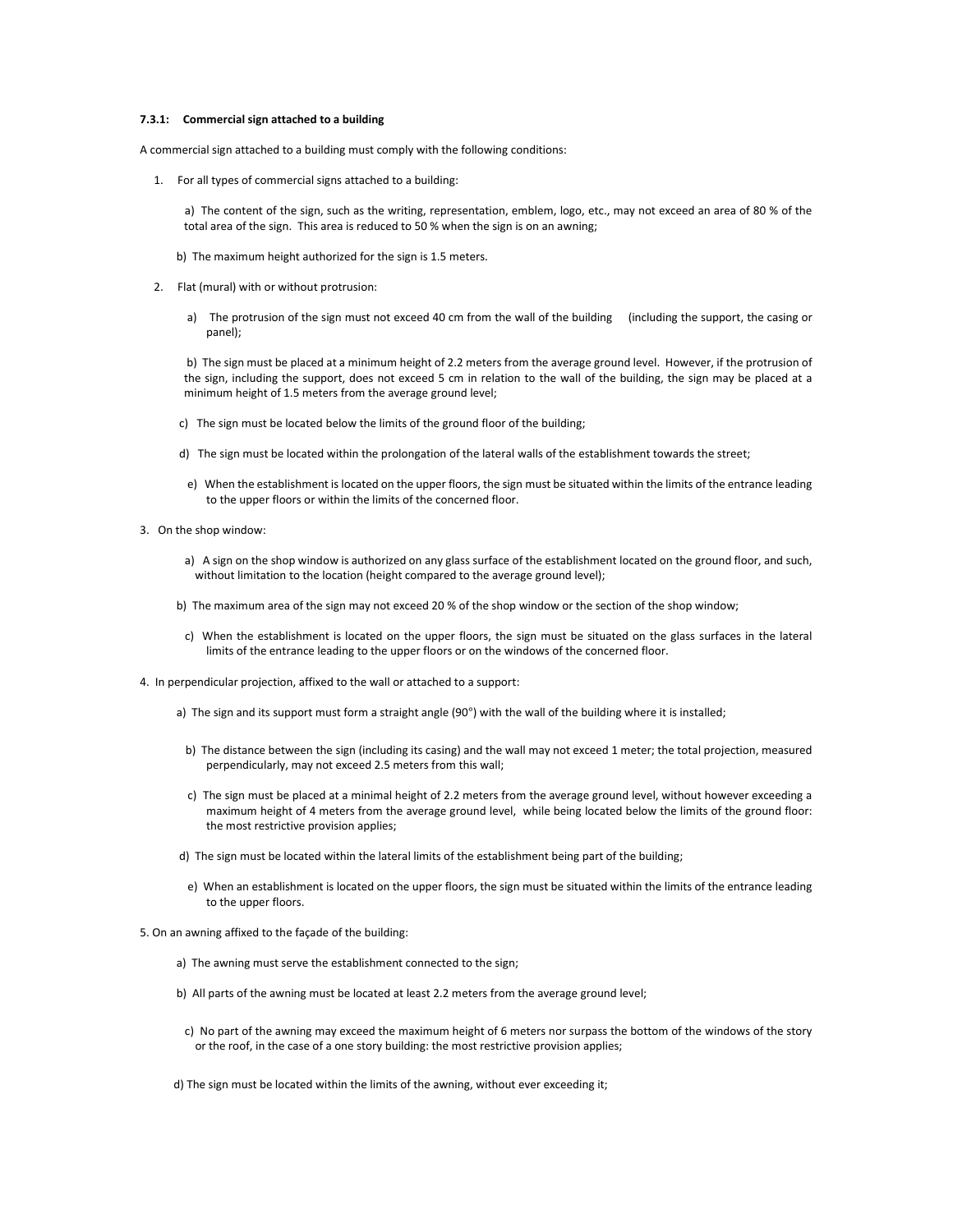e) The awning or the canopy may protrude up to 1 meter, measured from the wall on which the awning is installed;

f) The power source for a lighted awning must be hidden so as not to be noticeable.

#### **7.3.2: Commercial signs isolated from the building**

A commercial sign isolated from the building must, depending on the type of installation, respect the following conditions:

- 1. On a post or a base:
	- a) A sign on a post or a base may not exceed a height of 6 meters from the average ground level nor exceed the height of the main building: the most restrictive provision applies;
	- b) The structure of a sign on a post or a base must have a maximum depth of 2 meters and a maximum width of 0.75 meters;
	- c) A sign on a post or a base may not be installed less than 2 meters from any building;
	- d) Authorized materials for the structure (post or base) are wood, metal, stone and brick;
	- e) A sign on a post or a base may not protrude outside of the limits of the lot;
	- f) A separate sign on a post or a base must be installed at a minimum distance of at least 0.5 meters from a lot line and minimum distance of 1 meter from a driveway or of an access;

## 2. On a wall:

- a) The height of the wall may not exceed 1.5 meters from the average ground level;
- b) The wall must have a maximum depth of 2 meters and a maximum width of 0.75 meters;
- c) Authorized materials for the wall are brick or stone;
- d) The wall and the sign may not be installed within 30 cm of any building;
- e) The isolated sign on a wall must be installed at a minimum distance of at least 0.5 meters of a lot line and at a minimum distance of 1 meter from a driveway or an access;
- f) The power source for the lighted wall must not be visible.

# **7.3.3: Modular signs**

Any modular sign, intended for the display of more than one establishment, must respect the following conditions:

- 1. The certificate of authorization for this sign must be requested by the proprietor of the building or his representative;
- 2. The proprietor or his representative must manage the allocation of the area of each sign available in the modular sign;

3. The modular sign must be located at a distance of at least 0.5 meters from any lot line and at a minimum distance of 1 meter from a driveway or an access;

- 4. No separate sign on post or a base or any sign on a wall may be authorized if a modular sign is present;
- 5. The modular sign may not exceed a height of 6 meters calculated from the average ground level.

# **7.3.4: Community signs**

The maximum area of any community sign is 5 square meters.

# **Section 7.4: Provisions concerning signs by use or by zone**

**7.4.1: Residential zone or use**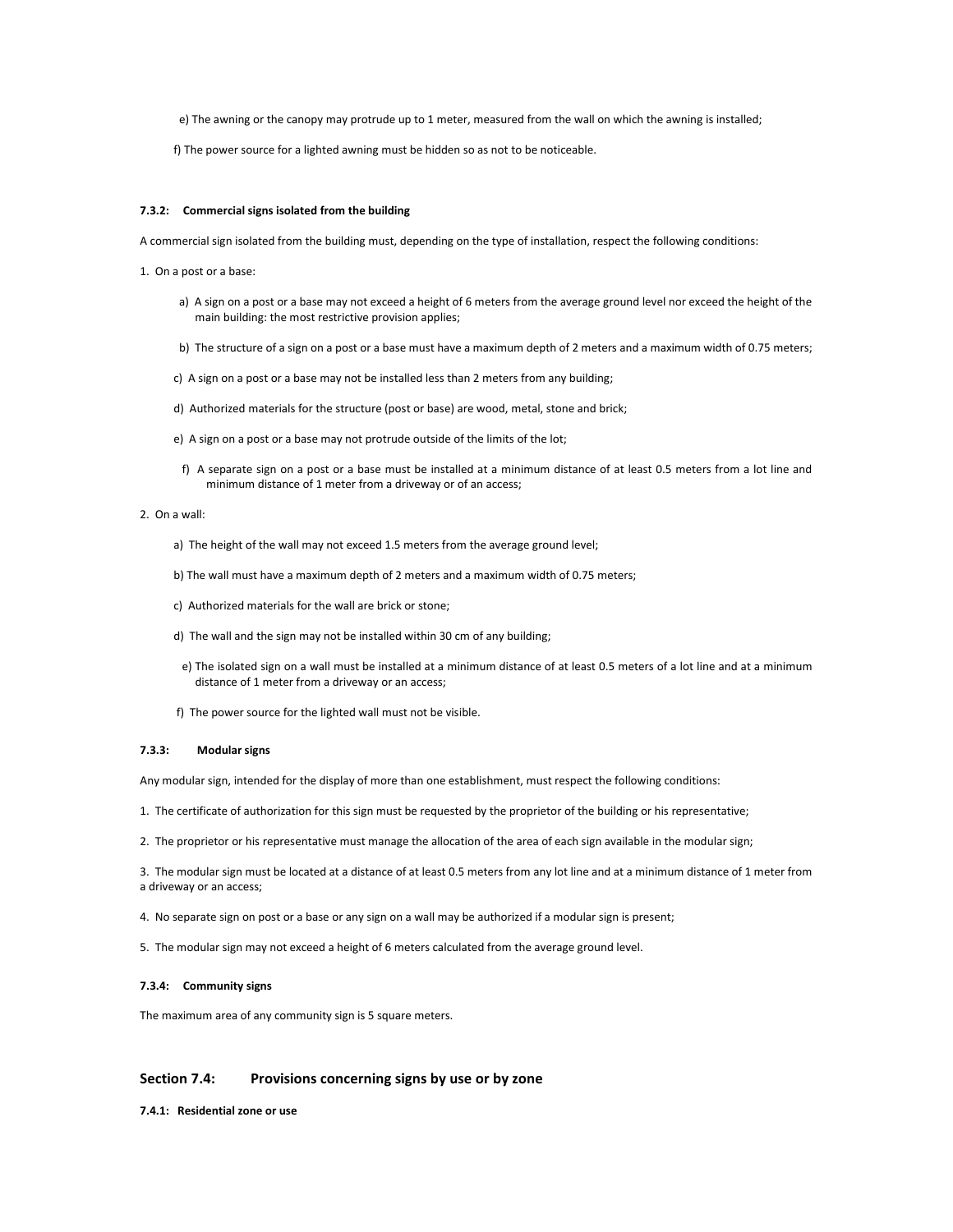1. A community sign (other than those provided in Articles 7.1.5 and 7.1.6) is authorized in a residential zone;

2. Notwithstanding the first paragraph, when a use other than residential is authorized in a residential zone, only one commercial flat sign (mural) attached to the main façade of the building is authorized. The maximum area of this sign is 1.5 square meters.

## **7.4.2: Zones and uses other than residential**

For zones and uses other than residential, the following provisions apply:

- 1. Two (2) commercial signs are authorized per main building where an establishment is present, under the following conditions:
	- a) The types of signs authorized are signs that are attached to or isolated from the building;
	- b) The number of signs isolated from the building is limited to one;
	- c) The maximum area of a sign attached to the building (flat, on shop window or awning) is 5 square meters or 0.3 square meters per linear meter of the main façade of the ground floor: the most restrictive area applies;
	- d) The maximum area of a sign attached to a building (perpendicular projection) is of 2 square meters or 0.3 square meters per linear meter of the main façade of the ground floor: the most restrictive area applies;
	- e) The maximum area of a sign isolated from a building (on a post, a base or wall) is 5 meters or 0.3 square meters per linear meter of the lot line facing a street for a sign on a post of a base and 3 square meters for a sign on a wall.

2. One (1) modular sign is authorized per main building where there are two establishments or more, under the following conditions:

a) The maximum area of a modular sign is 5 square meters for all the establishments;

b) No commercial isolated sign on post, base or wall may be installed if a modular sign is present.

Notwithstanding the preceding provisions, in the case of a corner lot, an additional sign is authorized.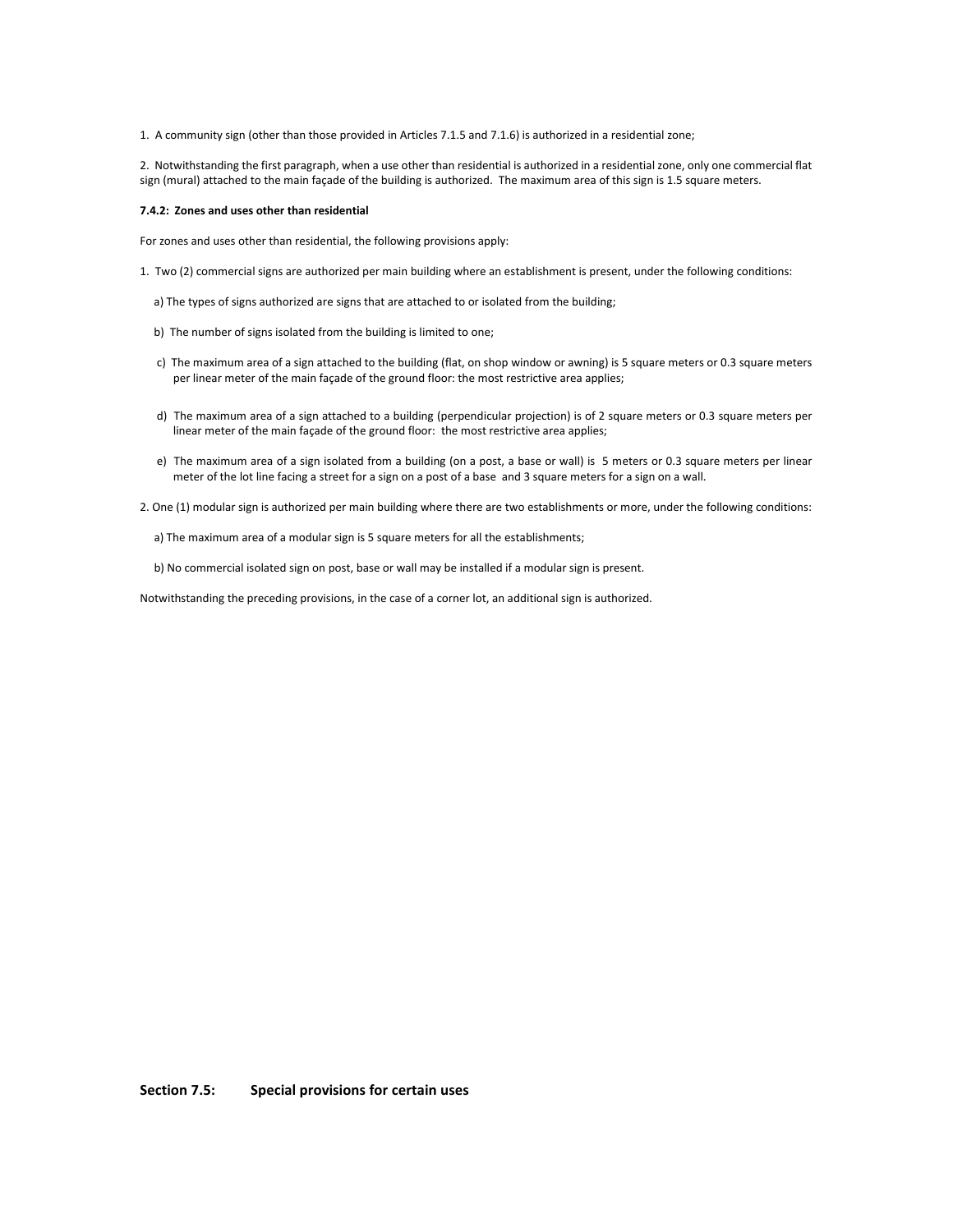## **7.5.1: Bed and Breakfasts (B&B)**

The following provisions apply to Bed and Breakfasts:

- 1. Only one (1) commercial or identification sign per Bed and Breakfast is authorized, whether it is attached or isolated from the building. In all cases, the maximum area is 1 square meter;
- 2. The following special provisions apply according to the type of installation:
	- a) The support for a perpendicular projection sign must be made of treated milled wood or wrought iron;
	- b) A sign on a post or a base must be located at a minimum distance of 0.5 meters from the street line. The maximum height of a sign on a post is 1.5 meters from the average ground level. Its maximum width, including the posts, is 1.5 meters. The support for the sign must be made of milled wood or wrought iron;
	- c) The maximum height of a sign on a wall is 1.5 meters and its maximum length, including the wall of the sign, is 2 meters. This wall must be situated at a minimum distance of 1.5 meters from a lot line. The authorized materials for the construction of a wall to be used as support for a sign are brick, stone, architectural concrete and wrought iron;
	- d) Any lighting shall be done by reflection only. Lighting from a «garland» type source or other is prohibited;
	- e) Any sign must be made of hardwood, wrought iron or similar composite material and be protected from the elements.

## **7.5.2: Workshops for artists and artisans**

The following provisions apply to workshops for artists and artisans:

1. One (1) commercial or identification sign per workshop for artists and artisans is authorized, whether attached or isolated from the building. In all cases, the maximum area is 1 square meter;

- 2. The following special provisions apply depending on the type of installation:
	- a) The support of a perpendicular projection sign must be made of treated milled wood or wrought iron;
	- b) A sign on a post or a base must be located at a minimum distance of 0.5 meters from the street line. The maximum height of a sign on a post is 1.5 meters from the average ground level. Its maximum width, including the posts, is 1.5 meters. The support for these signs must be made of treated milled wood or wrought iron;
	- c) The maximum height of a sign on a wall is 1.5 meters and its maximum length, including the wall of the sign, is 2 meters. This wall must be located at a minimum distance of 1.5 meters from a lot line. The authorized materials for the construction of a wall to be used as support for a sign are brick, stone, architectural concrete and wrought iron;
	- d) Any lighting shall be done by reflection only. Lighting from a «garland» type source or other is prohibited;
	- e) Any sign must be made of hardwood, wrought iron or a similar composite material and protected from the elements.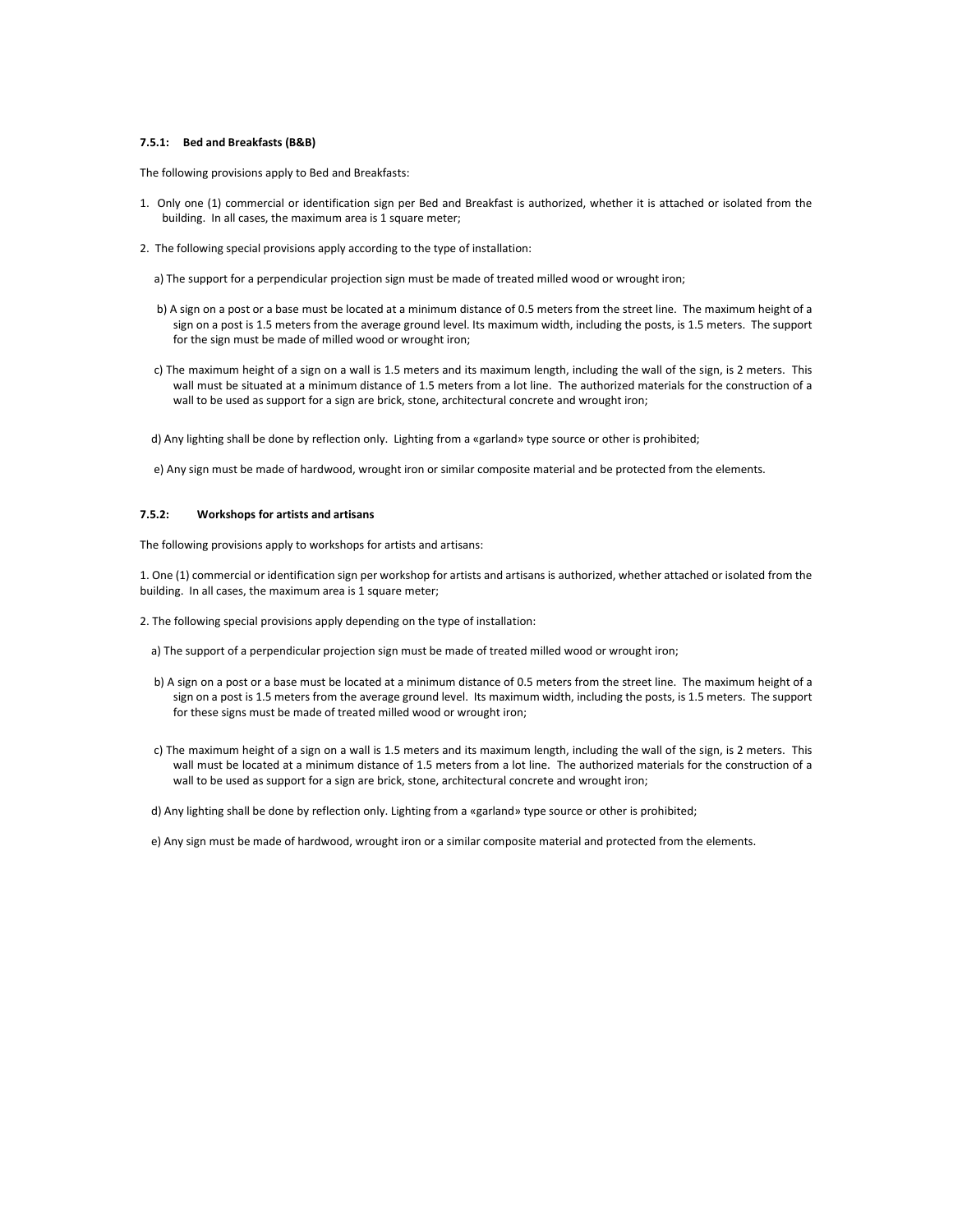

# **Z O N I N G B Y-L A W N U M B E R 1 9 2 - 2 0 1 2**

**CHAPTER 8:** 

**Provision concerning the protection and the enhancement of the environment**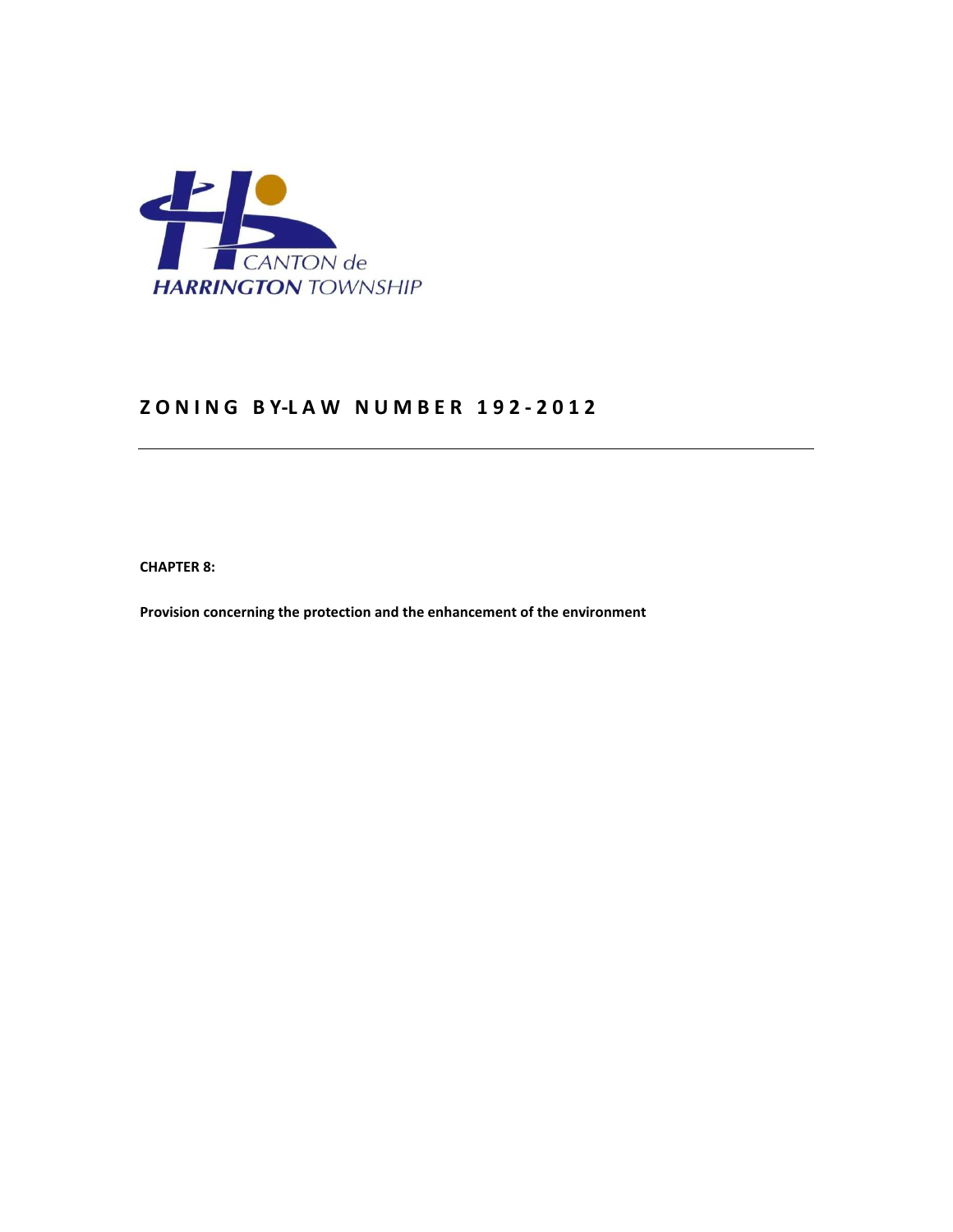## **Section 8.1: Provisions concerning the natural topography**

#### **8.1.1: Backfilling and filling works**

Backfilling and filling works are authorized for any construction and work authorized in accordance with this By-law in the area where the construction and work is planned, unless otherwise stated in this By-law.

However, the backfilling and excavating operations on the side of a slope in order to erect a structure within this excavation must not exceed 20 % of the area where the structure will be set.

Backfilling and filling works must be done in stages or successive layers of a maximum thickness of 1 meter (this provision does not apply to backfilling or authorized excavation in the second clause of this article). The filling with materials or debris from construction work, tree stumps or other objects or artificial products is prohibited.

All backfilling and fillings works must be done in such a way as to prevent any landslides, cave-ins, erosions or other natural phenomenon. Control measures must be put into place during and after the works.

In the case of backfilling and filling works to erect a retaining wall necessary for the safety of the sites and approved by an engineer, special provisions apply to the development plans.

#### **8.1.2: Leveling of land and modification of the topography**

The leveling of the land and modification of the natural topography are authorized when the work consists of removing mounds of less than 1 meter and hollows of a depth of less than 1 meter. However, these works are prohibited inside the protected shoreline buffer strip.

The levelling of the land may not have the effect of rendering non-conforming the height of a structure, measured in meters, from the average ground level. In addition, the run-off following the works must occur on the applicant's land only and a rapid re-vegetation of the slope is obligatory.

#### **8.1.3: Levelling of land and modification of the topography prohibited**

In the Harrington Valley, as shown on the Zoning plan annexed to this By-law, any lowering of mounds of soil for the purpose of putting the land back into cultivation for agricultural purposes is prohibited.

### **8.1.4: Zone with an acute slope (of more than 30 %)**

Within zones with an acute slope, being an area having a slope of more than 30 %, only works, undertakings and structures related to the stabilization of slopes, to vehicular accesses, to private roads, to integral activities of conservation of wildlife or natural environments and to accesses (layout of stairs, paths or walkways) are authorized. When accessory structures are authorized, they must be erected on the part of the land (plateau) that has a slope of less than 30 %.

Special provisions apply for structures and works authorized in the shore.

#### **8.1.5: Zone with a strong slope (between 20 % and 30 %)**

Within zones with strong slopes, which is an area having a slope between 20 % and 30 %, accessory structures are authorized. The main structures must be erected on the part of the land (plateau) that has a slope of less than 20 % (these provisions do not apply to works, undertakings and structures authorized in Article 8.1.3).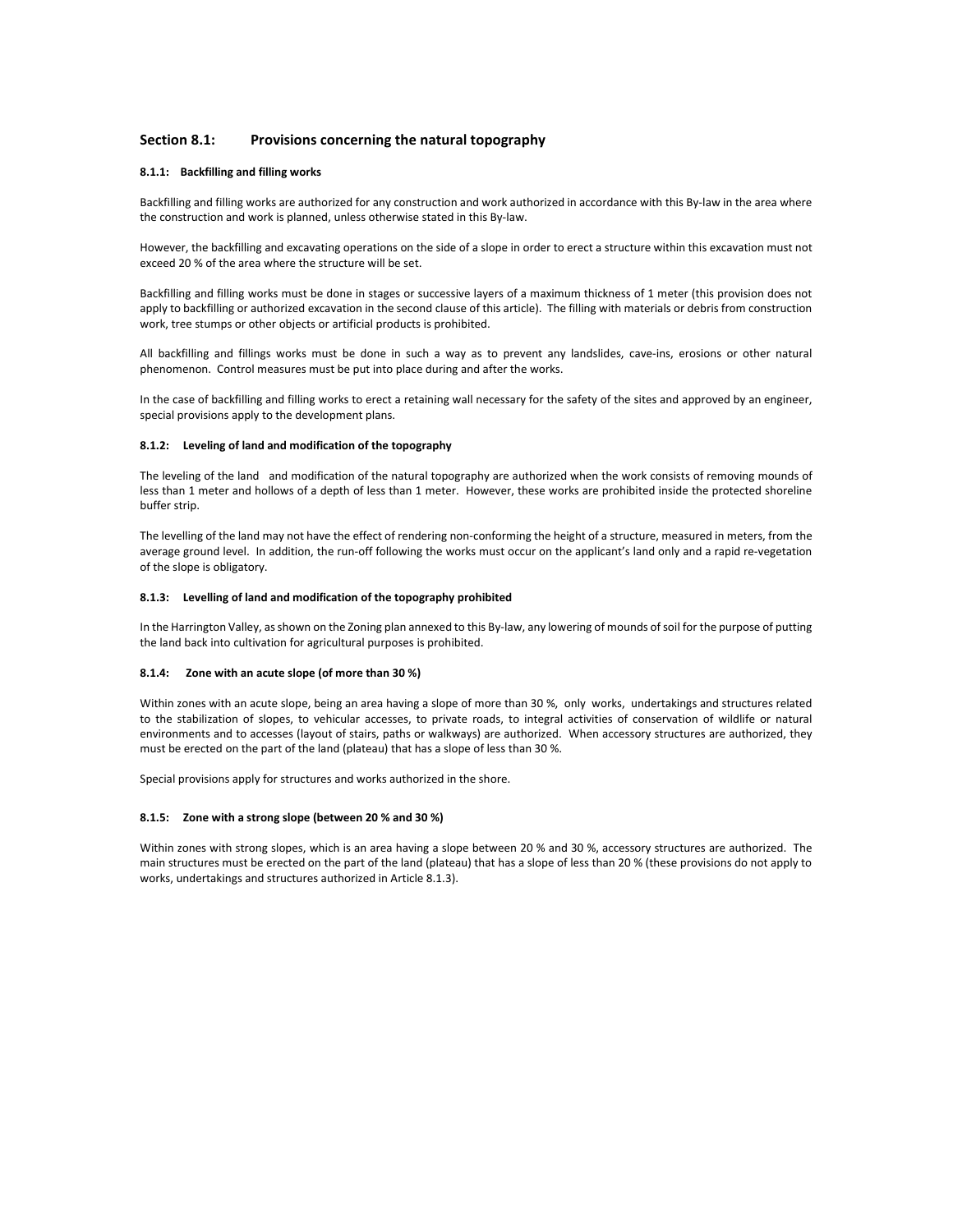## **Section 8.2: Provisions concerning shores and shorelines**

#### **8.2.1: Application of provisions**

This section does not apply to buildings, structures and works in relation to forestry activities whose realization is subject to the *Forest Act* and related laws.

This section does not apply to a ditch, whose definition is explained in the *By-law concerning Permits and Certificates* in force.

#### **8.2.2: Necessity of a permit or certificate of authorization**

For all buildings, structures, and works in the shore or shoreline of a watercourse, a permit or a certificate of authorization is required.

#### **8.2.3: Width of the shore**

The width of the shore is measured horizontally starting at the high water mark of a lake or a watercourse.

The shore has a minimum of 10 meters when the slope is less than 30 %, or when the slope is more than 30 % and has an embankment of less than 5 meters in height.

The shore has a minimum of 15 meters when the slope is continuous and more than 30 %, or when the slope is more than 30 % and has an embankment of more than 5 meters in height.

#### **8.2.4: Provisions concerning shores**

Only the following buildings, structures and works are authorized in the shore:

1. Maintenance, repair and demolition of existing structures or works on the day this By-law comes into effect, for uses other than municipal, public or for public access. During these works the use of treated wood is prohibited. The cutting of grass and plants, as well as brushing do not constitute maintenance.

2. Buildings, structures and works for municipal purposes, public or for public access including their maintenance, repair and demolition, if they require an authorization in accordance with *An Act respecting the conservation and development of wildlife* R.S.Q., chapter C-61.1, the *Watercourse Act*, R.S.Q., Chapter R-13 or any other law.

3. The enlargement of a main building for purposes other than municipal, public or for public access is subject to the following provisions:

- a) The residual area of the lot following the application of the provisions concerning the protected shoreline buffer strip does not allow for the construction or enlargement of this main building and cannot reasonably be done elsewhere on the lot;
- b) The sub-division was done before the coming into force of By-law 98-91 prohibiting construction on the shore;
- c) The lot is not situated in a high probability erosion zone or land-slides zone as identified in this By-law;
- d) A minimum protective strip of 5 meters must be kept in its actual state of preferably returned to its natural state if it wasn't already;

4. The enlargement or the rebuilding of a building or of an accessory building such as a garage, shed, cabana or pool, is authorized only on the part of the shore that is not in its natural state and in accordance with the following conditions:

- a) The size of the lot no longer permits the construction or the erection of this accessory building, following the creation of the protected shoreline buffer strip;
- b) The subdivision was done before the coming into effect of the first applicable municipal by-law prohibiting construction on the shore;
- c) A minimum protective strip of 5 meters must obligatorily be kept in its natural state or preferably returned to its natural state if it wasn't already;
- d) The accessory building must rest on the ground without any excavation or filling;
- e) Whenever possible, the building structure must be off the ground in order to allow vegetation to grow.

5. The following structures or works concerning the vegetation, with the exception of works or maintenance to control the vegetation (mowing of grass, brushing, felling of trees):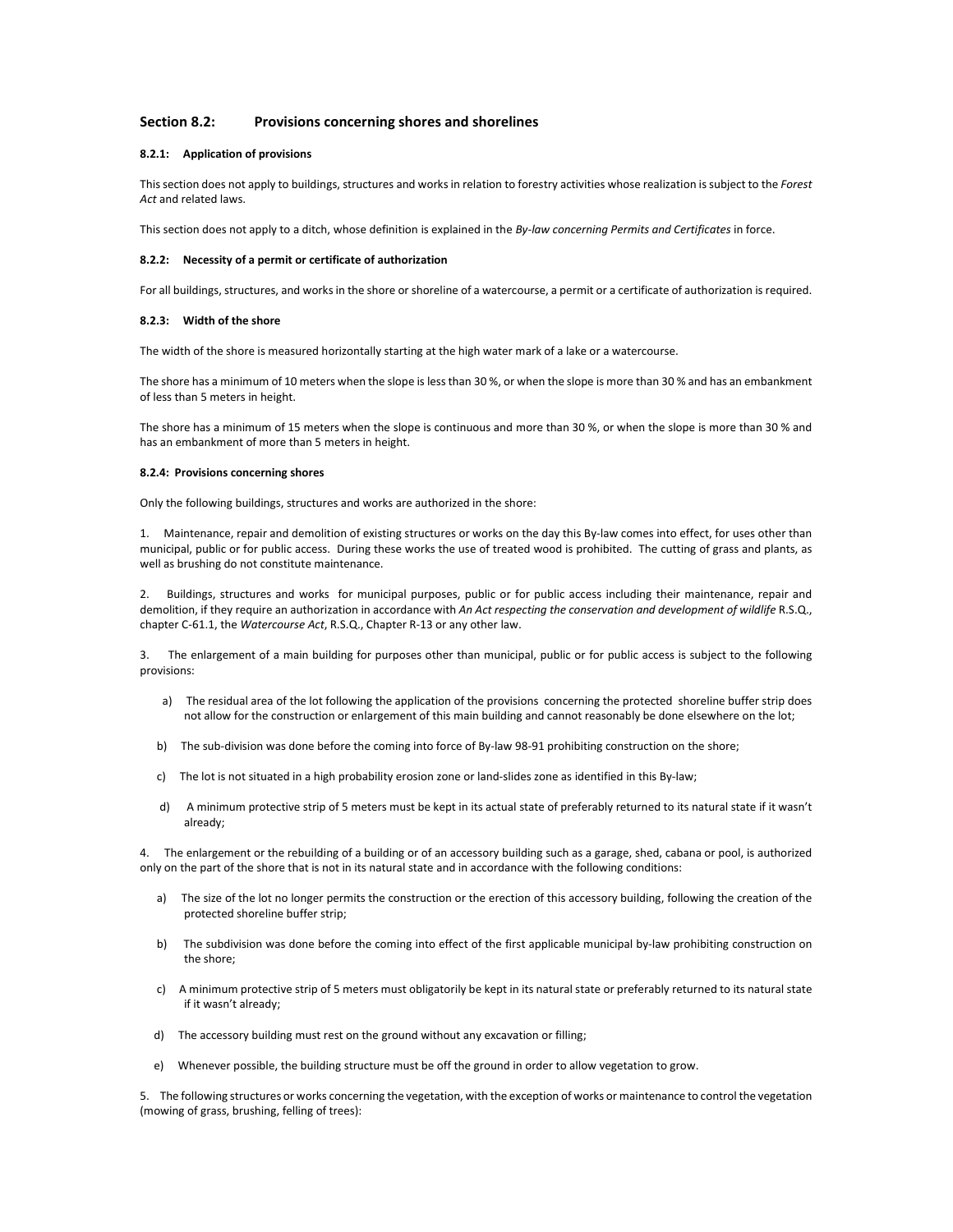- a) Forest management activities that are subject to the *Forest Act* and its associated regulations;
- b) Felling or harvesting of deficient, defective, damaged or dead trees in a forest stand;
- c) Timber harvesting for commercial purposes of 50 % of the commercial trees, on the condition that a forest cover of 50 % be maintained;
- d) The cutting necessary for the implementation of a structure or of authorized work (only after obtaining a permit or certificate of authorization);
- e) When the slope of the shore is less than 30 %, the cutting necessary to allow for an opening of 5 meters in width giving access to the body of water. This opening must be sinuous using of granular material of a dimension sufficient to avoid erosion without backfill or fill. Making the soil impermeable (cement, asphalt, etc.) is prohibited;
- f) When the slope of the shore is more than 30 %, the trimming necessary to create a window (opening in the vegetation to allow a view of the body of water) of 5 meters wide;
- g) When the slope of the shore is more than 30 %, the cutting necessary for a 3 meters wide sinuous path using granular material of a dimension sufficient to avoid erosion, or a stairway of a maximum width of 1.2 meters giving access to the water; in both these cases, the 'sealing' of the land (cement, asphalt, etc.) is prohibited;
- h) Seedlings and planting of vegetation, trees or shrubs and the work necessary to re-establish a permanent and durable ground cover.

6. The cultivation of the soil for agricultural exploitation is permitted on the condition that a minimum strip of 3 meters of vegetation be maintained which is measured starting at the high water mark, the width of the strip of vegetation to be maintained must include a minimum of 1 meter on the slope of the embankment.

- 7. The following structures and works:
	- a) The installation of fences; outside of the permanent agricultural zone, a fence must be installed at a minimum distance of 5 meters starting at the high water mark and when the slope is more than 30 %, at the top of the embankment;
	- b) The installation or creation of outlets for underground or surface (ditches) drainage systems, provided that the soil under the tip of the outlet be stabilized;
	- c) Pumping stations for municipal or public purposes, only when it is impossible to implement them outside of the shore.
	- d) The planning of crossings of watercourses on fords, culverts and bridges as well as the related access roads;
	- e) Equipment necessary for aquaculture;
	- f) Any septic system that is in conformity with the *Environment Quality Act* and regulations on the evacuation and disposal of waste waters;
	- g) In the event that the slope, the type of soil and the conditions of the land do not allow to re-establish the groundcover and the natural character of the shore, the work and the undertaking of stabilization of the vegetation or mechanical such as perres, gabion or finally a retaining wall by giving priority to the technique most susceptible of facilitating the eventual implementation of natural vegetation; the stabilization work must not have the effect of increasing the riverside property by encroaching on the bed of a lake or a watercourse;
	- h) Individual wells, on the condition that mitigation measures apply (notably by the installation of a geotextile barrier or bales of straw or mulch) with the purpose of minimizing sediment in the lakes and watercourses;
	- i) The reconstruction or enlargement of a highway or of an existing road, including farm roads and forestry roads;
	- j) The structures and works necessary to realize the authorized buildings, structures and works on the shore, on the condition of being realized with the application of mitigation measures (notably by the installation of a geotextile barrier or bales of straw or mulch) with the purpose of minimizing sediment in the lakes and watercourses;
	- k) The forest management activities whose execution is subject to the *Forestry Act* and its regulations on the standards of intervention in forests of the domain of the State;
	- l) Fires in an airtight container so that the wood and ashes are not in contact with the soil;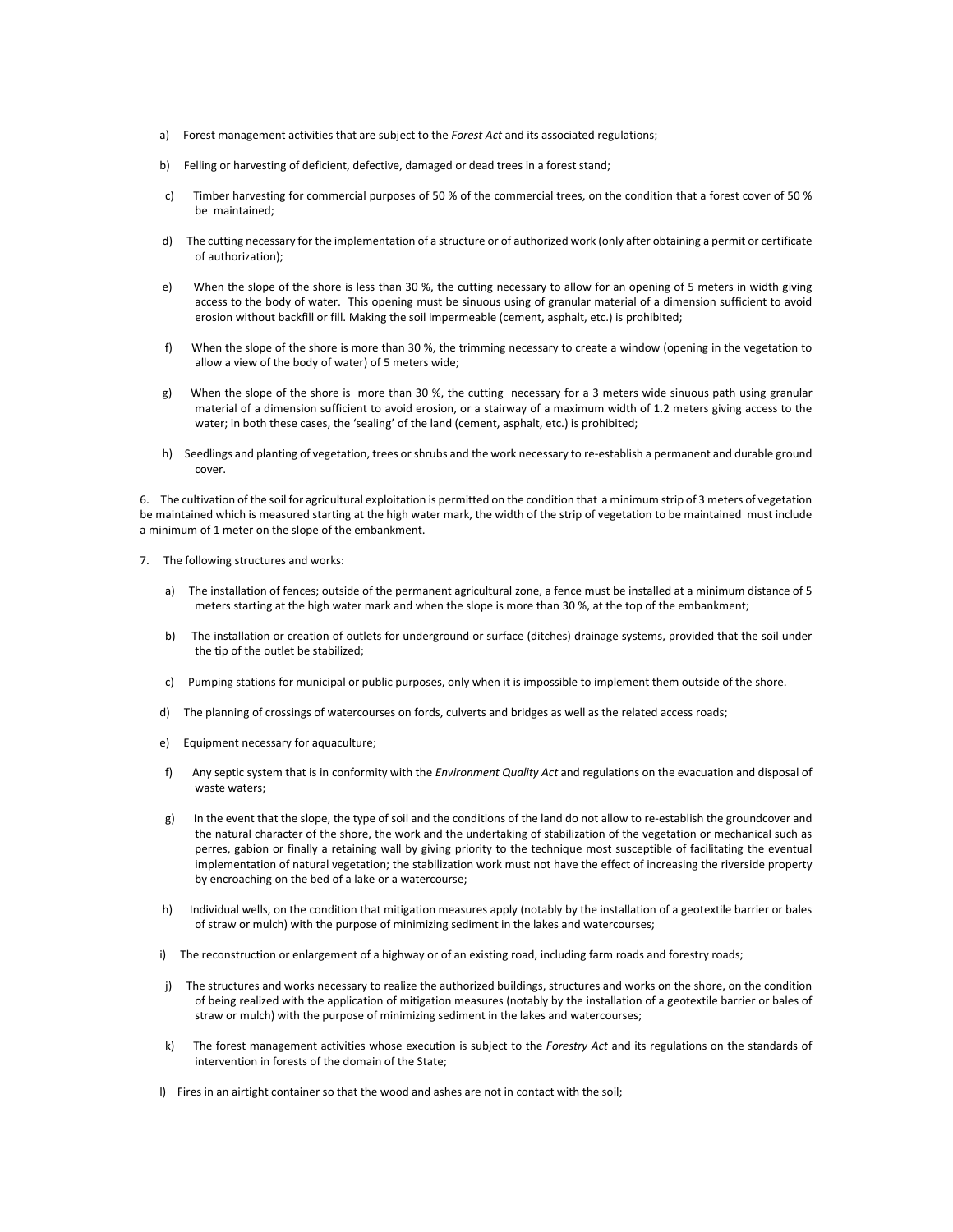m) Reconstruction, refection or widening of a road or an existing street, a farm or forestry road, not covered by the *Environment Quality Act* (R.S.Q., Chapter Q-2), the Watercourses Act (Chapter R-13) or any other Law, may be authorized on the shore of a lake or watercourse when it is impossible to extend the road bed on the side of the street, of the highway or the road not adjacent to a watercourse or lake. In such a case, as soon as possible after the end of the work, all embankment built on the shore must be covered with vegetation or other methods of stabilization favoring natural vegetation to avoid erosion and washouts towards the shore.

#### **8.2.5: Special provisions for a new golf course**

Notwithstanding the preceding provisions, for a new golf course, a 30 meter deep strip must be kept in its natural state by conserving all 3 layers of vegetation (grasses, shrubs and trees).

This provision does not apply to an artificial pond that does not have a hydrologic link with a watercourse, but the general provisions of this section do apply.

## **8.2.6: Controlling the vegetation on the shore**

Any works of development or maintenance to control vegetation (cutting of grass and plants, brushing, cutting of trees) are prohibited on the shore.

 Notwithstanding the preceding Article, in the cases where there is an existing structure or building on the shore at the date this Bylaw came into effect, the development or maintenance works to control the vegetation is permitted within a maximum strip of 2 meters around the immediate building or structure.

#### **8.2.7: Steps for replanting the shore**

If, following work done on the shore after this By-law comes into effect, the shore no longer has its natural groundcover or if the shore is denaturalized at a superior level than what is permitted in the Articles in this Section, measures must be taken to re-vegetate the strip of land adjacent to the natural high water mark, on a minimum depth of 5 meters, with herbaceous, shrubs and tree types native and riparian. When there is a retaining wall or any other type of work on the edge of the water, the 5 meter strip required in this Article is calculated upstream of the wall or of the work**.** 

Throughout the area to be re-vegetated, the planting and sowing must be done in the following manner:

- 1. The grasses in the form of plants and seedlings must cover the whole area to be re-vegetated;
- 2. The shrubs must be planted staggered at an approximate distance of 1 meter from one another, or a tree;
- 3. Trees must be planted staggered at an approximate distance of 5 meters from one another, calculated at the base of the trunk.

The re-vegetation must be done within a maximum delay of 12 months from the date this By-law comes into effect for the first 4 meters, calculated starting at the high water mark, and within a maximum delay of 24 months from the date this By-law comes into effect for its entirety, being 5 meters.

Notwithstanding the previous provisions, the measures for re-vegetation of the shore do not apply in the following cases:

1) Within a maximum strip of 2 meters around an existing building and structure and encroaching into the shoreline at the date this By-law comes into effect;

2) On a property whose main use is residential, to an existing boat launch at the date this By-law comes into effect;

3) On a property whose main use is residential, on the base of a right of way within a maximum width of 5 meters. If the base is more than 5 meters, it must be subject to the re-vegetation measures taking into account the authorized window on the shore;

4) At a space built for a public beach (public access to water or public utility) or for a beach of a commercial or recreational establishment. However, a 3 meter wide strip must be re-vegetated behind the beach within a maximum delay of 12 months after this By-law comes into effect.

5) On the site of an authorized intervention in the shore or shoreline of this By-law.

#### **8.2.8: Provisions concerning the shoreline**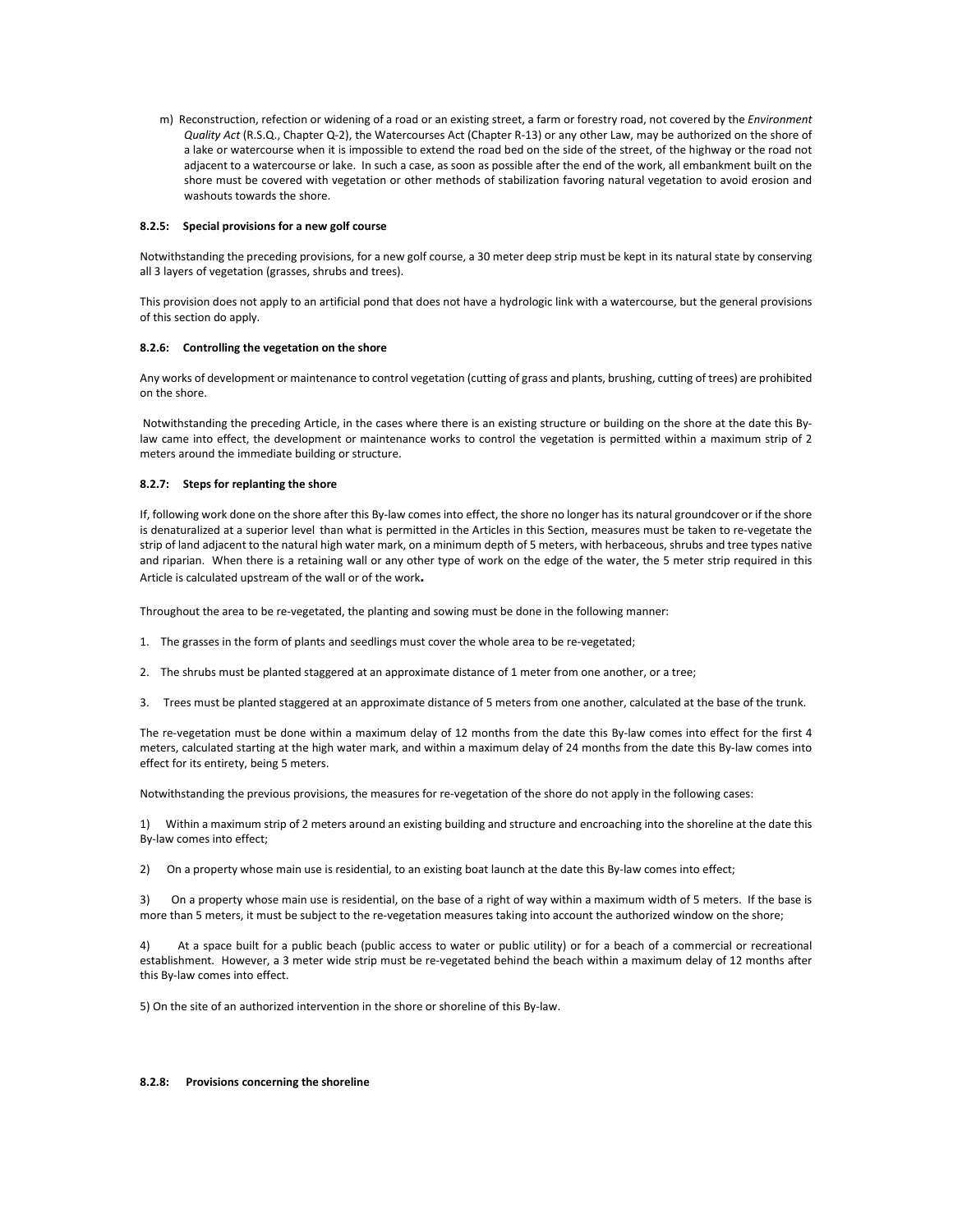All buildings, structures and works on the shoreline are prohibited except for the following buildings, structures and works if their realization is not incompatible with other protective measures recommended for flood zones;

1. A dock, a shelter for a motorized or non-motorized craft or a pier on stilts, on stakes or manufactured floating plate-forms;

- 2. The planning of a crossing of a watercourse in relation to fords, culverts and bridges;
- 3. Equipment necessary for aquaculture;

4. Water sources, on the condition that they are done with the application of mitigation measures (notably by the installation of a geotextile barricade, or bales of straw, or mulch to minimize the leaching of sediments in the lake or waterway);

5. The development, for agricultural purposes, of canals or supply channels or for the diversion of water for sampling in cases where the development of such channels is subject to obtaining a certificate of authorization in accordance with the *Environment Quality Act;* 

6. Encroachment on the shoreline necessary for work authorized on the shore, on the condition of being done with the implementation of mitigation measures (including the installation of a geotextile barrier or bales of straw or mulch to minimize the leaching of sediment in the lake of watercourse). In addition, the authorized encroachment on the shoreline should be minimal and technically justified and must not, under any circumstances, be used to expand waterfront property directly on the water environment;

7. Cleaning or maintenance of a body of water, without filling, done by a municipal authority in accordance with the powers and obligations that are given them by law;

8. Buildings, structures and works for municipal purposes, or for public access, including their maintenance, repair and demolition, subject to obtaining a certificate of authorization in accordance with the *Environment Quality Act,* an *Act Respecting the Conservation and Development of Wildlife* (R.S.Q., chapter R-13) and any other law;

9. The maintenance, repair, and demolition of an existing construction or structure that is not used for municipal, public or public access purposes.

#### **8.2.9: Special provisions for a bridge or a culvert allowing the crossing of a watercourse**

The installation of a bridge or a culvert allowing the crossing of a watercourse is authorized under the following conditions:

1. The bridge or the culvert must not have the effect of narrowing the width of the watercourse by more than 20 %; the width is measured starting at the high water mark;

- 2. At no time shall the passage of fish be obstructed;
- 3. The extremities of the bridges and culverts must be stabilized;
- 4. It is also authorized to erect a by-pass or an ice bridge, having a minimum thickness of 35 cm of ice.

#### **8.2.10: Special provisions concerning a ford**

The making of a ford is authorized under the following conditions:

- 1. The maximum authorized width is 7 meters;
- 2. The stabilization must be done by using stones or gravel;

3. The shoreline must have a firm surface and be sufficiently firm to guarantee a good load capacity, without risk of altering the milieu, especially if machinery will be crossing. As a corollary, sections of the watercourse whose substrate is soft or muddy must be avoided

- 4. The machinery used to cross the watercourse must be clean and in good condition. There must be no oil or gas leaks;
- 5. The shores on both sides of the watercourse must have a gentle slope, which is to say less than 20 %;
- 6. At no time, the passage of fish shall not be obstructed.

## **Section 8.3: Provisions concerning wetlands**

#### **8.3.1: General provisions**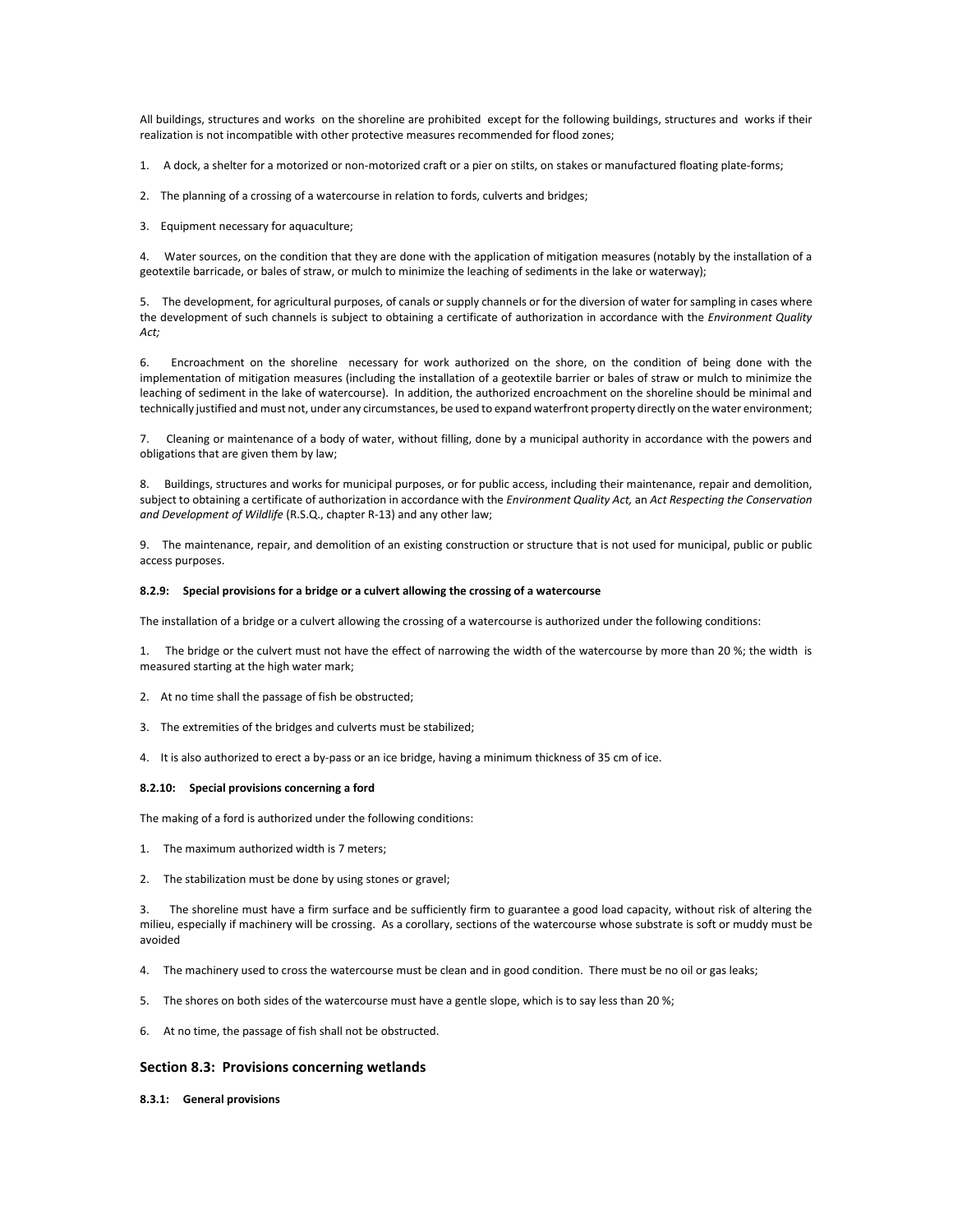Within a damp area, any backfilling, filling, excavation of soil or moving of humus, as well as any building, structure or works are all prohibited, with the exception of the following:

- 1. The installation on pillars, for municipal purposes or public access, of a nature observation area for the general public;
- 2 A private installation on pillars allowing access to the shoreline, on the condition:
	- a) Have a maximum width of 1.2 meters and remain rectilinear;
	- b) Does not involve any anchoring or places for boats in the wetland;
	- c) Have a minimum distance of 150 meters between two private installations.

3. The cultivation of the soil for agricultural purposes as long as a protection band of a minimum of 3 meters calculated at the start of the damp area toward the interior of the farms is preserved.

Buildings, structures and works provided for in paragraphs 1 and 2 are subject to obtaining a certificate of authorization from the Minister of the' Développement durable, de l'Environnement et des Parcs', in virtue of Article 22 of the *Environment Quality Act*.

#### **8.3.2: Protective strip**

In a protective strip of 15 meters, the provisions concerning the protection of shores in Section 8.2 of this By-law apply.

 In the case of an open wetland, this protective strip is delimited starting at the high watermark, as it being an integral part of the lake or watercourse.

In the case of a closed wetland, this protective strip is delimited starting at the limit of the wetland.

#### **8.3.3: Special provisions for a closed wetland in zones URB-132, URB-134 and URB-141**

Notwithstanding all inconsistent provisions, all work concerning the construction, building, installation, filling, backfilling, dragging or extraction for public access or municipal or public purposes in zones URB-132, URB-134 and URB-141 are authorized if a certificate of authorization is obtained from the Ministry of Environment, in accordance with Article 22 of the *Environment Quality Act*.

In the case where a wetland encroaches on two zones, the provisions of this Article apply to the entire wetland.

**Section 8.4: Public and community drinking water intakes**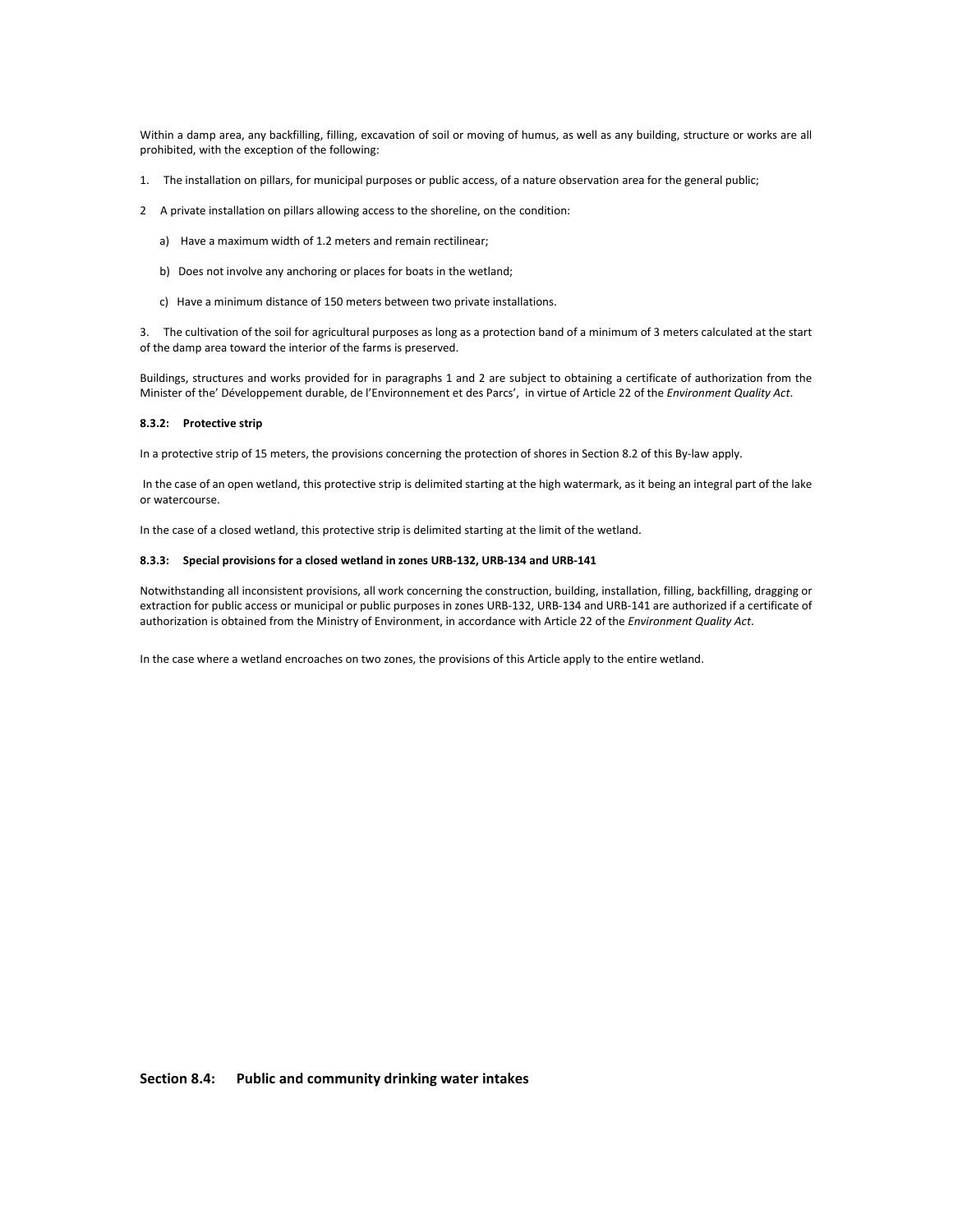#### **8.4.1: Immediate protection area**

Activities (including commercial harvesting and deforestation), facilities, deposits of materials or objects likely to contaminate groundwater, other than those relating to the production of drinking water, are prohibited within a radius of 30 meters from a public or private catchment work. The protection area is designed to protect the catchment work itself as well as its equipment (building, pump, electrical installation, monitoring and treatment apparatus).

#### **8.4.2: Special protection measures for farming and forest areas**

Any catchment work of groundwater for human consumption is prohibited within 30 meters of a facility for raising animals, an animal waste storage facility or a parcel of cultivated land.

The spreading of animal waste, farm compost, mineral fertilizer and fertilizing waste substances, as well as the installation of a raising facility or animal waste storage facility is prohibited within 30 meters of any groundwater catchment work intended for human consumption.

Any commercial harvesting and deforestation are prohibited in a radius of 60 meters from a surface well or a municipal water intake.

#### **8.4.3: Additional special protection measures for farming areas for catchment sites intended to supply more than 20 persons**

The following provisions apply for all catchment sites intended to supply more than 20 persons and whose daily average flow rate is less than 75 cubic meters:

1. The spreading of animal waste, farm compost, mineral fertilizer and fertilizing waste substances, the installation of a raising facility or animal waste storage facility is prohibited within a radius of 100 meters from the catchment site;

2. This measure may be different if the proposed protection area was established in accordance with the provisions applicable in virtue of the Groundwater Catchment Regulation (Q-2, r.6);

When the average flow rate is greater than 75 cubic meters per day, the following provisions apply:

1. The spreading of animal waste, farm compost, mineral fertilizer and fertilizing waste substances, the installation of a raising facility or animal waste storage facility is prohibited within a radius of 300 meters from the catchment site;

2. This measure may be different if the proposed protection area was established in accordance with the provisions applicable in virtue of the Groundwater Catchment Regulation (Q-2, r.6).

In the case of a well, water sources or other supplies of drinking water that feeds a municipal or private water system, an educational institution, an establishment within the meaning of *An Act respecting health services and social services*, or supplying a recreational area (camping, vacation camp, family nature camp, etc.), the minimum distance between such a water supply and a raising facility or an animal waste storage facility is 300 meters.

#### **8.4.4: Provisions concerning the storing of pesticides**

It is prohibited to store class 1, 2 or 3 pesticides in the following areas:

1. Less than 100 meters from a water catchment installation for the production of spring or mineral water within the meaning of the *Regulation respecting bottled water* or feeding a water system, in the last case, the average operating rate is greater than 75 cubic meters per day;

2. Less than 30 meters from any other ground water catchment site.

## **Section 8.5: Other provisions concerning the protection of the environment**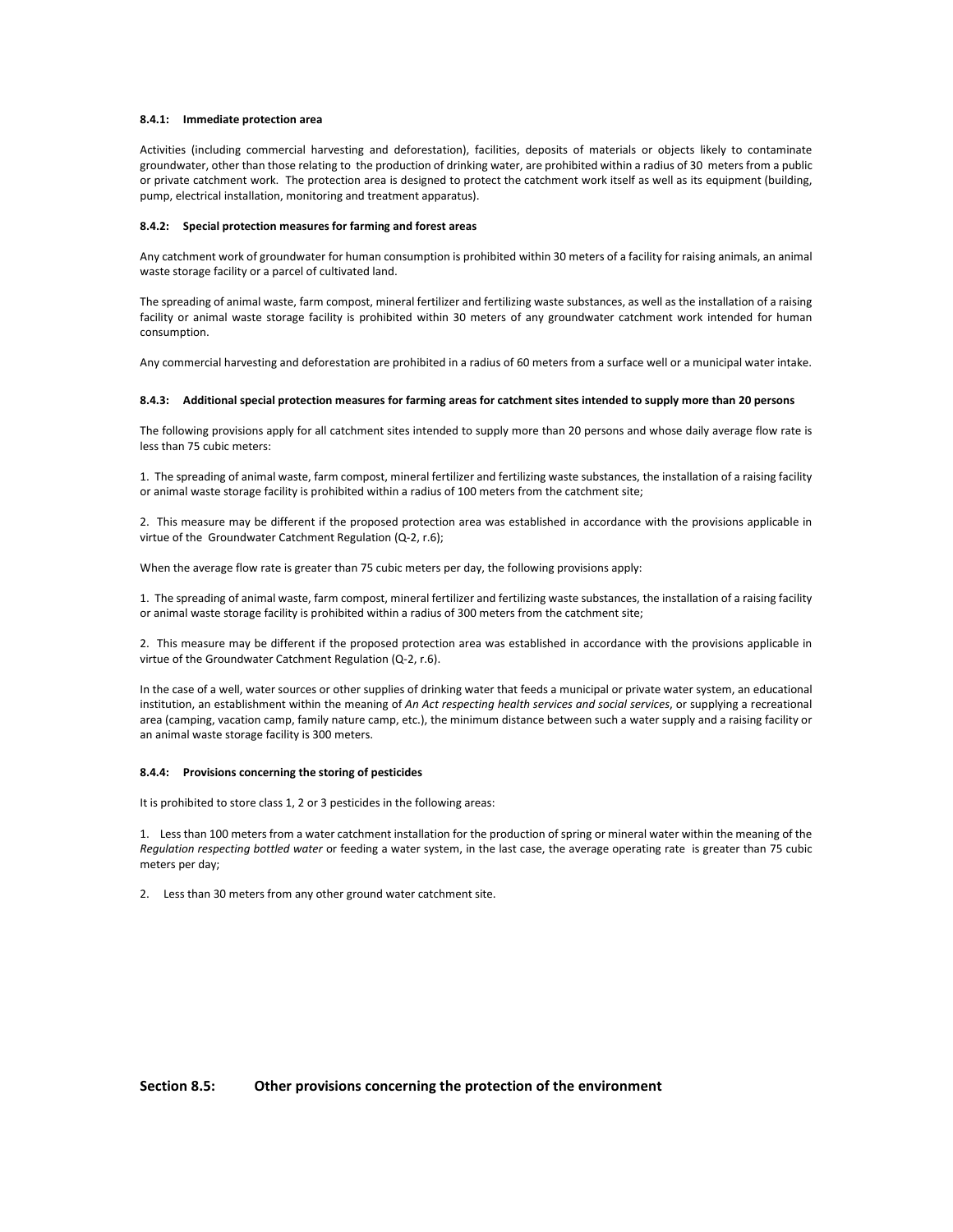### **8.5.1: Protection of a heron nesting ground**

Within a heron nesting ground and on a protective strip of 100 meters bordering a heron nesting ground, any construction, building, use, structure or any work is prohibited. Any modification or destruction of natural vegetation is prohibited.

In addition, the following provisions apply:

1. Within a radius of 500 meters, calculated beyond the 100 meter protection strip bordering the heron nesting ground, any construction, structure and cutting of trees are prohibited between April 1<sup>st</sup> and July 31<sup>st</sup> of each year;

2. Only trees that have fallen naturally may be removed in the 500 meter radius. However, this removal cannot be done during nesting time, which is between April 1<sup>st</sup> and July 31<sup>st</sup> of each year;

3. Within a heron nesting ground site, drainage activities are prohibited;

4. It is strictly forbidden to cut a tree that is used for the nesting of herons.

Heron nesting grounds are identified in Annex 3 of this By-law. For the application of this Article, a professional must proceed to identify the limits of the heron nesting ground.

## **8.5.2: Protection of a white-tailed deer yard**

Recreational and cultural activities generating important transformations of the natural white-tailed deer yard, notably a new golf course are forbidden within a confined area as identified in Annex 3 of this By-law.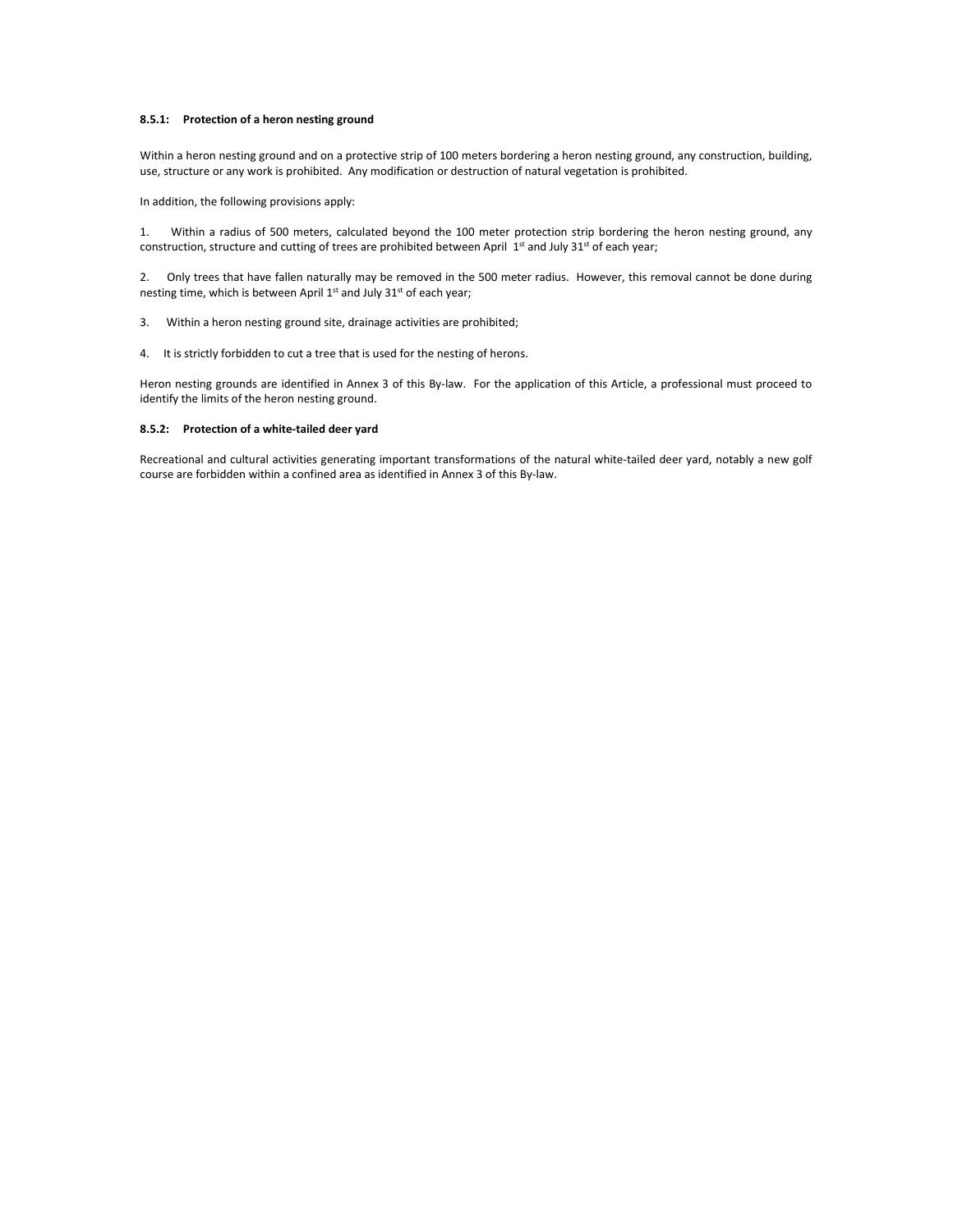

# **Z O N I N G B Y –L A W 1 9 2 - 2 0 1 2**

 **CHAPTER 9:** 

 **Special provisions to the agricultural zone**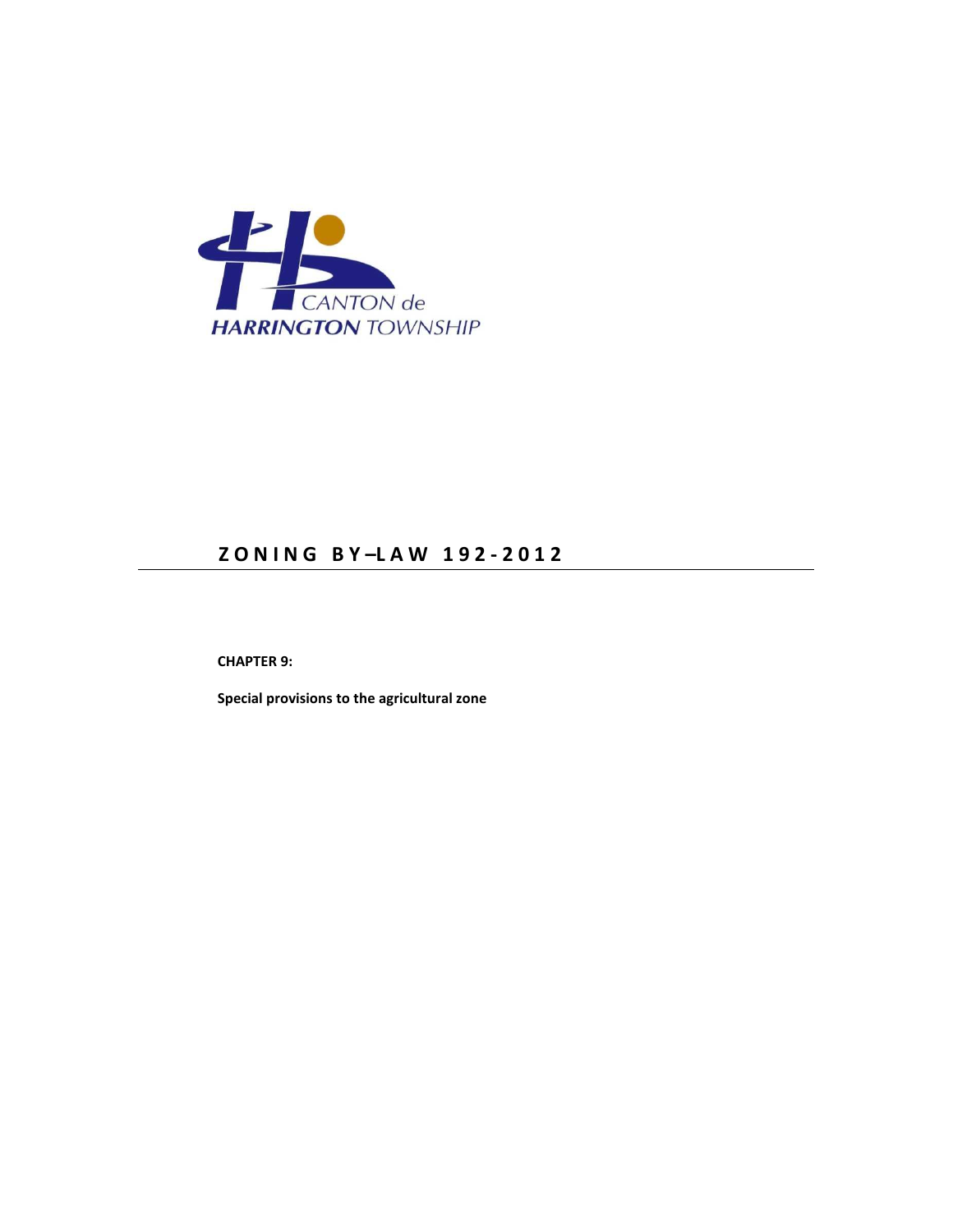## **Section 9.1: General provisions**

#### **9.1.1: Object and scope**

The provisions in this Chapter apply to the permanent agricultural zone, as well as by the decisions of *Commission de la protection du territoire agricole du Québec* concerning the inclusions and exclusions in the agricultural zone.

#### **9.1.2: Provisions to determine the separation distances concerning the management of odors in the agricultural setting**

In the decreed agricultural zone, the construction, expansion, development and occupation of any livestock facility, of all storing of farm manure, of any dwelling and of all protected immovable, as well as the spreading of farm manure, are subject to the provisions relating to separation distances concerning livestock facilities in this By-law.

These provisions concerning the separation distances apply in virtue and according to the provisions in *An Act respecting the preservation of agricultural land and agricultural activities*.

The provisions are concerned with the inconveniences of odors due to agricultural practices and all the proposed parameters do not take into account the aspects as they relate to pollution control. These provisions do not have the effect of exempting the agricultural producers from the obligation to respect the environmental standards included in the specific regulations of the Minister of Développement durable, de l'Environnement et des Parcs du Québec.

#### **9.1.3: Provisions concerning uses in the agricultural zone**

Agricultural activities, as defined in An Act respecting the preservation of agricultural land and agricultural activities are authorized in the agricultural zone, subject to the application of the general provisions relating to the agricultural zone. Non-agricultural uses, that conform to this By-law are also authorized, subject to an authorization from the *Commission de la protection du territoire agricole du Québec*.

However, this By-law shall not have the effect of prohibiting or restraining the implementation or expansion of a livestock facility, if the location complies with the provisions of this Chapter.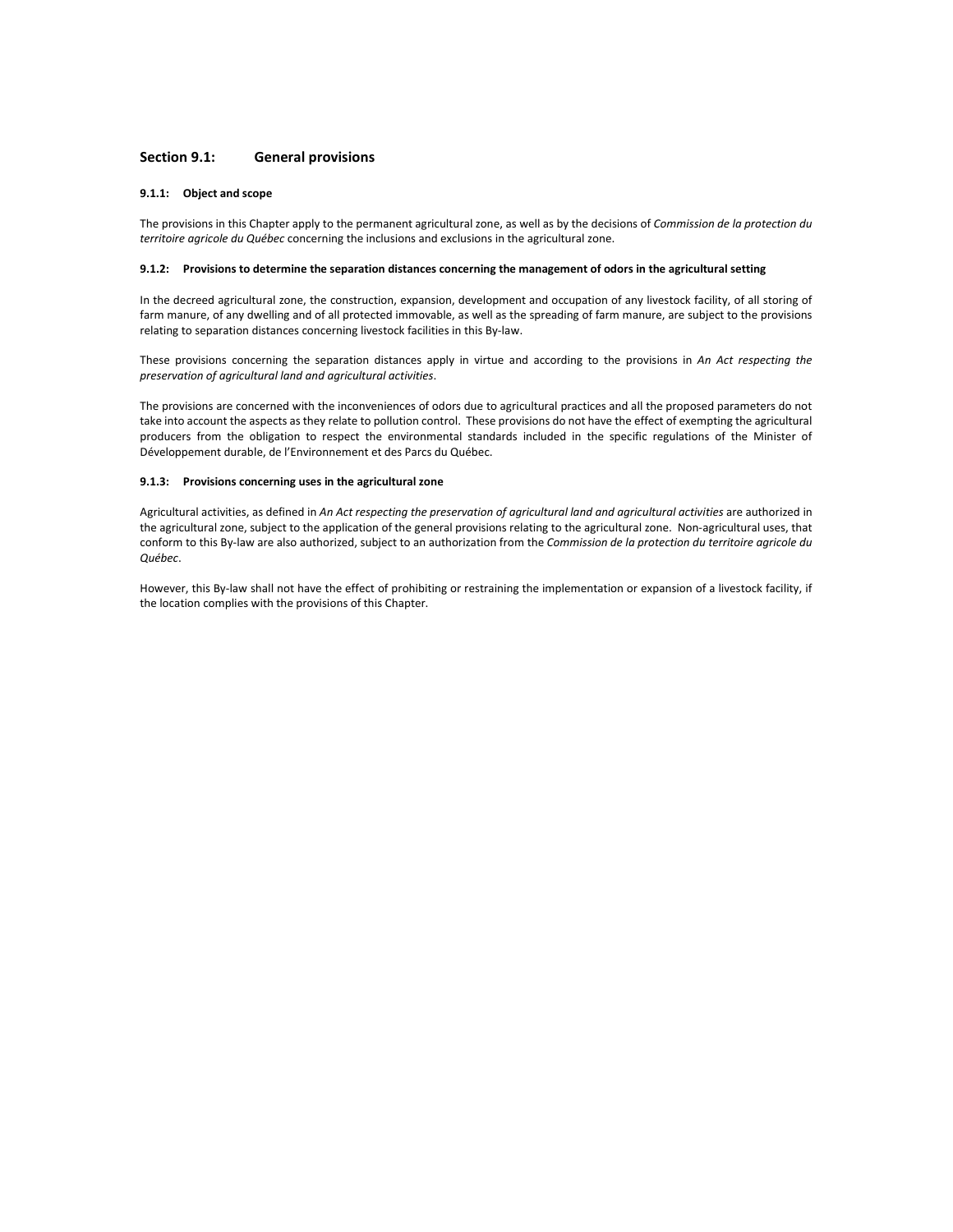## **Section 9.2: Determining the separation distances**

#### **9.2.1: Separation distances for livestock facilities**

The separation distance to be respected between a new livestock installation and a non-agricultural use or between a new nonagricultural use and an existing livestock installation are obtained by multiplying the parameters B, C, D, E, F and G as presented below.

The distance between on the one hand, the livestock installation and the storing area of manure and on the other hand, a neighboring non-agricultural building may be calculated by establishing an imaginary straight line between the most advanced part of the constructions in question, with the exception of galleries, stoops, eaves, patios, terraces, chimneys and access ramps.

The parameters are as follows:

1. Parameter A corresponds to the maximum number of livestock units (LU) kept during an annual production cycle. It is used to determine parameter B. It is established using Table A.

2. Parameter B is the base distances. It is established by locating, in the table appearing in Table B, the base distance corresponding to the value calculated for parameter A.

3. Parameter C is the odor coefficient. Table C shows the odor coefficient according to the group or category of animals in question.

4. Parameter D corresponds to the type of manure. Table D gives the value of the parameter in relation to the farm manure management practice.

5 Parameter E corresponds to project type. When a livestock unit has availed itself in totality of the development right under the Act respecting the preservation of agricultural land and agricultural activities (chapter P-41.1), or to increase livestock by more than 75 LU, the applicable separation distances may be relaxed in its respect, subject to the content of Table E, up to a maximum of 225 LU.

6. Parameter F is the attenuation factor. This parameter appears in Table F. It enables integration of the odor attenuation effect resulting from the technology used.

7. Parameter G is the use factor. It is based on the type of neighboring unit in question. Table G gives the value of the factor.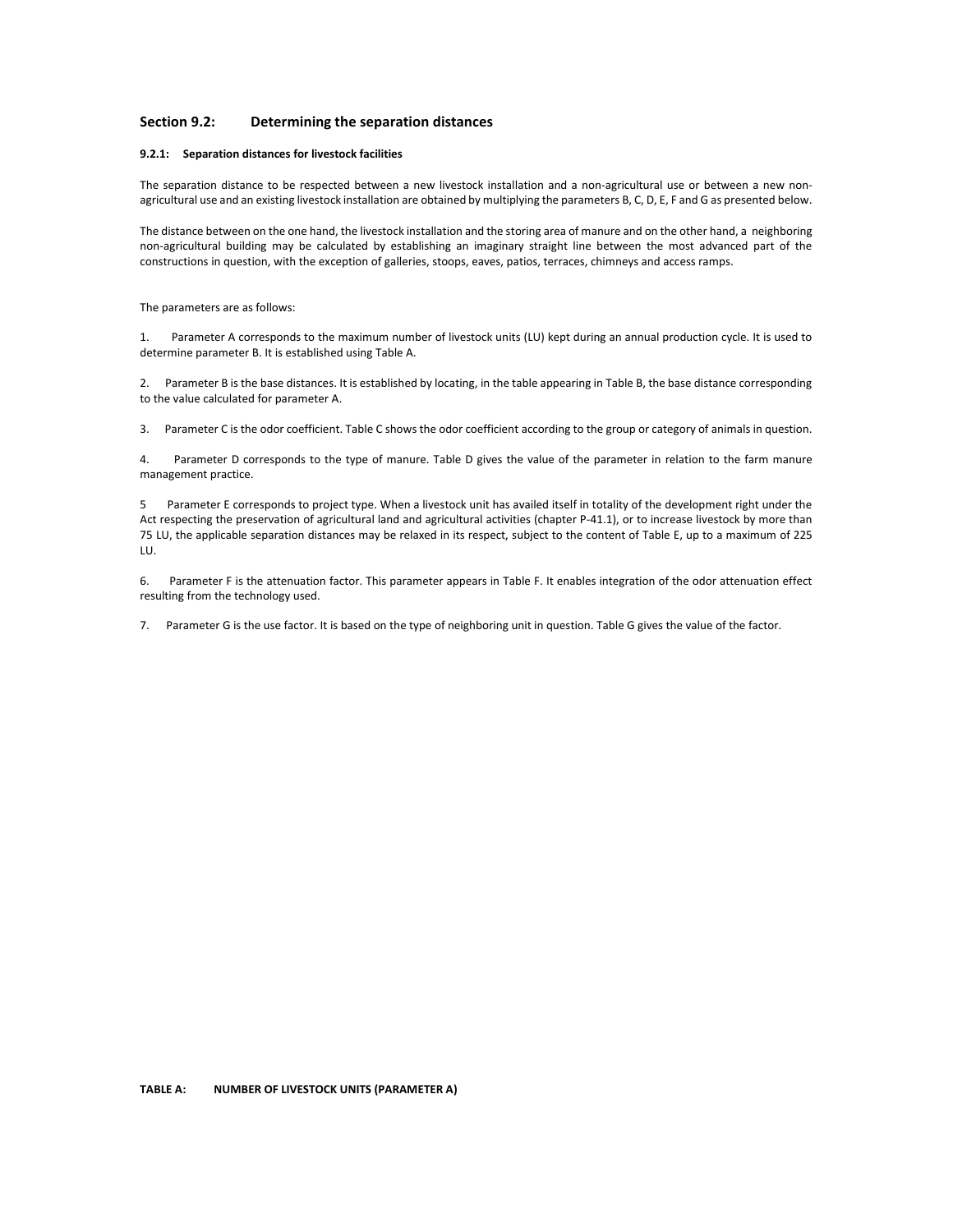For the purposes of determining parameter A, the animals listed in the table below are equivalent to one livestock unit in relation to the number prescribed.

 For any other animal species, an animal weighing 500 kg or more or a livestock group of that species whose total weight is 500 kg is equivalent to one livestock unit.

\_\_\_\_\_\_\_\_\_\_\_\_\_\_\_\_\_\_\_\_\_\_\_\_\_\_\_\_\_\_\_\_\_\_\_\_\_\_\_\_\_\_\_\_\_\_\_\_\_\_\_\_\_\_\_\_\_\_\_\_\_\_\_\_

**\_\_\_\_\_\_\_\_\_\_\_\_\_\_\_\_\_\_\_\_\_\_\_\_\_\_\_\_\_\_\_\_\_\_\_\_\_\_\_\_\_\_\_\_\_\_\_\_\_\_\_\_\_\_\_\_\_\_\_\_\_\_\_\_\_\_\_\_\_\_\_\_\_\_\_\_\_\_\_\_\_\_\_\_\_\_\_\_\_\_\_\_\_\_\_\_\_\_\_\_\_\_\_\_\_\_\_\_** 

When a weight is given in the following Table, it refers to the expected weight of the animal at the end of the livestock period.

|  |  | Livestock group or category |
|--|--|-----------------------------|
|--|--|-----------------------------|

**Number of animals equivalent to one Livestock unit** 

| Cow or heifer, bull, horse                 | $\mathbf{1}$   |  |
|--------------------------------------------|----------------|--|
| Calves weighing 225 to 500 kg each         | $\overline{2}$ |  |
| Calves weighing less than 225 kg each      | 5              |  |
| Breeder hogs weighing 20 to 100 kg each    | 5              |  |
| Piglets weighing less than 20 kg each      | 25             |  |
| Sows and piglets not weaned in the year    | $\overline{4}$ |  |
| Hens and roosters                          | 125            |  |
| <b>Broiler chickens</b>                    | 250            |  |
| <b>Started pullets</b>                     | 250            |  |
| Quails                                     | 1500           |  |
| Pheasants                                  | 300            |  |
| Broiler turkeys weighing 5 to 5.5 kg each  | 50             |  |
| Broiler turkeys weighing 8.5 to 10 kg each | 75             |  |
| Broiler turkeys weighing 13 kg each        | 100            |  |
| Female mink excluding males and young      | 100            |  |
| Vixen excluding males and young            | 40             |  |
| Sheep and yearling lambs                   | 4              |  |
| Goats an yearling kids                     | 6              |  |
| Female rabbits excluding males and young   | 40             |  |
|                                            |                |  |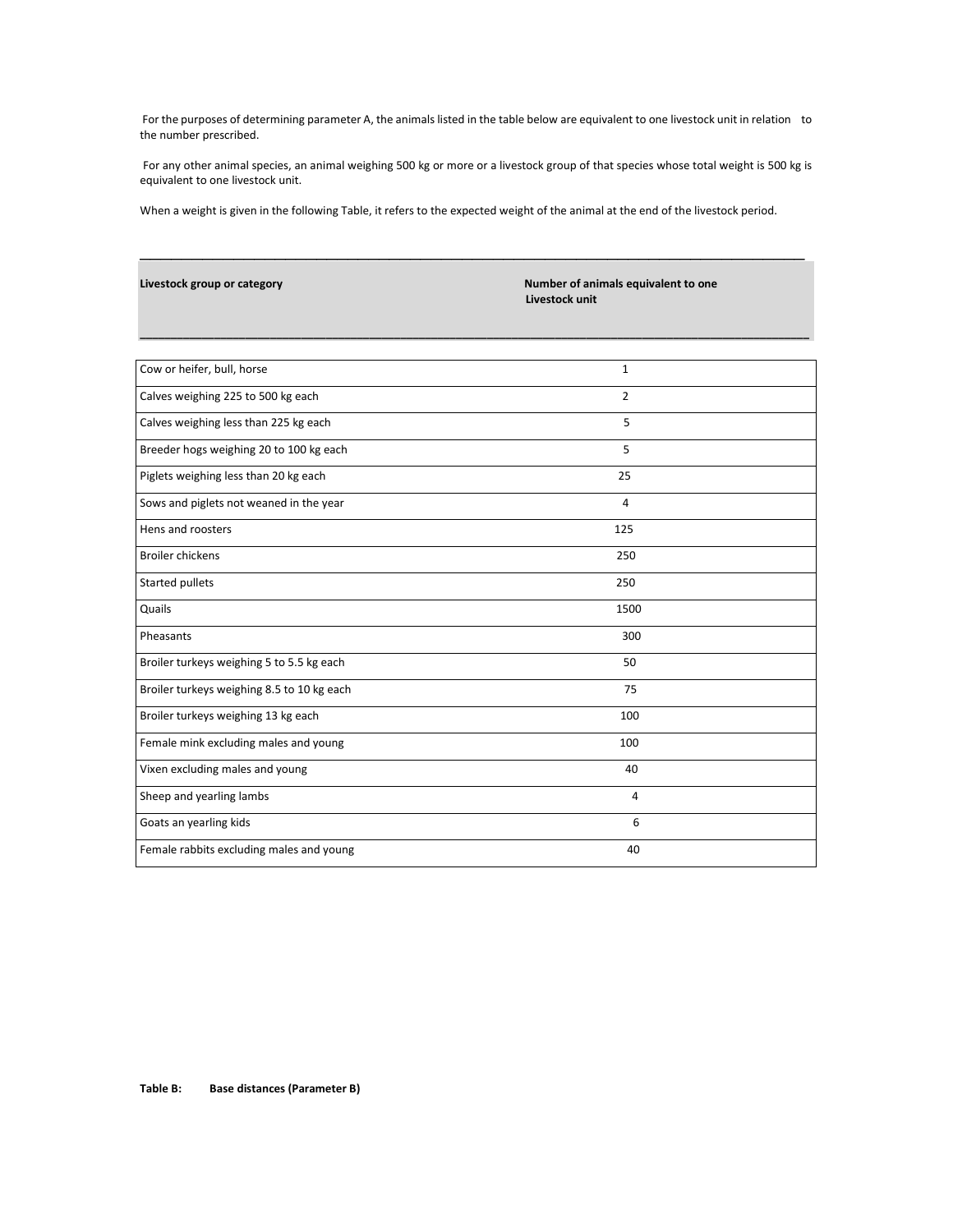| L.U.           | m.  | L.U. | m.  | L.U. | m.  | L.U. | m.  | L.U. | m.  | L.U. | m.  |
|----------------|-----|------|-----|------|-----|------|-----|------|-----|------|-----|
| $\mathbf{1}$   | 86  | 61   | 314 | 121  | 389 | 181  | 442 | 241  | 483 | 301  | 518 |
| $\overline{2}$ | 107 | 62   | 315 | 122  | 390 | 182  | 442 | 242  | 484 | 302  | 518 |
| 3              | 122 | 63   | 317 | 123  | 391 | 183  | 443 | 243  | 484 | 303  | 519 |
| $\overline{4}$ | 133 | 64   | 319 | 124  | 392 | 184  | 444 | 244  | 485 | 304  | 520 |
| 5              | 143 | 65   | 320 | 125  | 393 | 185  | 445 | 245  | 486 | 305  | 520 |
| 6              | 152 | 66   | 322 | 126  | 394 | 186  | 445 | 246  | 486 | 306  | 521 |
| $\overline{7}$ | 159 | 67   | 323 | 127  | 395 | 187  | 446 | 247  | 487 | 307  | 521 |
| 8              | 166 | 68   | 325 | 128  | 396 | 188  | 447 | 248  | 487 | 308  | 522 |
| 9              | 172 | 69   | 326 | 129  | 397 | 189  | 448 | 249  | 488 | 309  | 522 |
| 10             | 178 | 70   | 328 | 130  | 398 | 190  | 448 | 250  | 489 | 310  | 523 |
| 11             | 183 | 71   | 329 | 131  | 399 | 191  | 449 | 251  | 489 | 311  | 523 |
| 12             | 188 | 72   | 331 | 132  | 400 | 192  | 450 | 252  | 490 | 312  | 524 |
| 13             | 193 | 73   | 332 | 133  | 401 | 193  | 451 | 253  | 490 | 313  | 524 |
| 14             | 198 | 74   | 333 | 134  | 402 | 194  | 451 | 254  | 491 | 314  | 525 |
| 15             | 202 | 75   | 335 | 135  | 403 | 195  | 452 | 255  | 492 | 315  | 525 |
| 16             | 206 | 76   | 336 | 136  | 404 | 196  | 453 | 256  | 492 | 316  | 526 |
| 17             | 210 | 77   | 338 | 137  | 405 | 197  | 453 | 257  | 493 | 317  | 526 |
| 18             | 214 | 78   | 339 | 138  | 406 | 198  | 454 | 258  | 493 | 318  | 527 |
| 19             | 218 | 79   | 340 | 139  | 406 | 199  | 455 | 259  | 494 | 319  | 527 |
| 20             | 221 | 80   | 342 | 140  | 407 | 200  | 456 | 260  | 495 | 320  | 528 |
| 21             | 225 | 81   | 343 | 141  | 408 | 201  | 456 | 261  | 495 | 321  | 528 |
| 22             | 228 | 82   | 344 | 142  | 409 | 202  | 457 | 262  | 496 | 322  | 529 |
| 23             | 231 | 83   | 346 | 143  | 410 | 203  | 458 | 263  | 496 | 323  | 530 |
| 24             | 234 | 84   | 347 | 144  | 411 | 204  | 458 | 264  | 497 | 324  | 530 |
| 25             | 237 | 85   | 348 | 145  | 412 | 205  | 459 | 265  | 498 | 325  | 531 |
| 26             | 240 | 86   | 350 | 146  | 413 | 206  | 460 | 266  | 498 | 326  | 531 |
| 27             | 243 | 87   | 351 | 147  | 414 | 207  | 461 | 267  | 499 | 327  | 532 |
| 28             | 246 | 88   | 352 | 148  | 415 | 208  | 461 | 268  | 499 | 328  | 532 |
| 29             | 249 | 89   | 353 | 149  | 415 | 209  | 462 | 269  | 500 | 329  | 533 |
| 30             | 251 | 90   | 355 | 150  | 416 | 210  | 463 | 270  | 501 | 330  | 533 |
| 31             | 254 | 91   | 356 | 151  | 417 | 211  | 463 | 271  | 501 | 331  | 534 |
| 32             | 256 | 92   | 357 | 152  | 418 | 212  | 464 | 272  | 502 | 332  | 534 |
| 33             | 259 | 93   | 358 | 153  | 419 | 213  | 465 | 273  | 502 | 333  | 535 |
| 34             | 261 | 94   | 359 | 154  | 420 | 214  | 465 | 274  | 503 | 334  | 535 |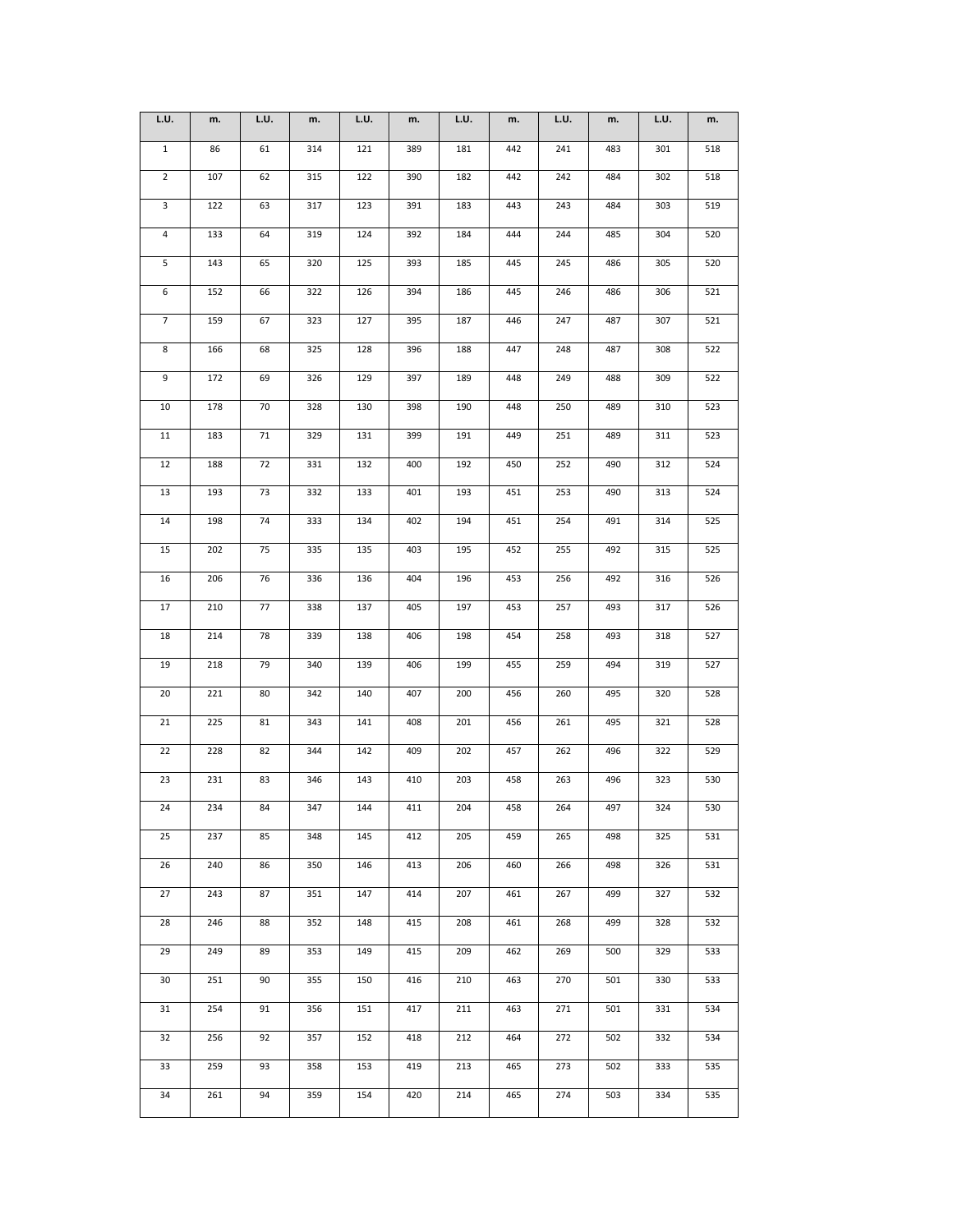| 35 | 264 | 95  | 361 | 155 | 421 | 215 | 466 | 275 | 503 | 335 | 536 |
|----|-----|-----|-----|-----|-----|-----|-----|-----|-----|-----|-----|
| 36 | 266 | 96  | 362 | 156 | 421 | 216 | 467 | 276 | 504 | 336 | 536 |
| 37 | 268 | 97  | 363 | 157 | 422 | 217 | 467 | 277 | 505 | 337 | 537 |
| 38 | 271 | 98  | 364 | 158 | 423 | 218 | 468 | 278 | 505 | 338 | 537 |
| 39 | 273 | 99  | 365 | 159 | 424 | 219 | 469 | 279 | 506 | 339 | 538 |
| 40 | 275 | 100 | 367 | 160 | 425 | 220 | 469 | 280 | 506 | 340 | 538 |
| 41 | 277 | 101 | 368 | 161 | 426 | 221 | 470 | 281 | 507 | 341 | 539 |
| 42 | 279 | 102 | 369 | 162 | 426 | 222 | 471 | 282 | 507 | 342 | 539 |
| 43 | 281 | 103 | 370 | 163 | 427 | 223 | 471 | 283 | 508 | 343 | 540 |
| 44 | 283 | 104 | 371 | 164 | 428 | 224 | 472 | 284 | 509 | 344 | 540 |
| 45 | 285 | 105 | 372 | 165 | 429 | 225 | 473 | 285 | 509 | 345 | 541 |
| 46 | 287 | 106 | 373 | 166 | 430 | 226 | 473 | 286 | 510 | 346 | 541 |
| 47 | 289 | 107 | 374 | 167 | 431 | 227 | 474 | 287 | 510 | 347 | 542 |
| 48 | 291 | 108 | 375 | 168 | 431 | 228 | 475 | 288 | 511 | 348 | 542 |
| 49 | 293 | 109 | 377 | 169 | 432 | 229 | 475 | 289 | 511 | 349 | 543 |
| 50 | 295 | 110 | 378 | 170 | 433 | 230 | 476 | 290 | 512 | 350 | 543 |
| 51 | 297 | 111 | 379 | 171 | 434 | 231 | 477 | 291 | 512 | 351 | 544 |
| 52 | 299 | 112 | 380 | 172 | 435 | 232 | 477 | 292 | 513 | 352 | 544 |
| 53 | 300 | 113 | 381 | 173 | 435 | 233 | 478 | 293 | 514 | 353 | 544 |
| 54 | 302 | 114 | 382 | 174 | 436 | 234 | 479 | 294 | 514 | 354 | 545 |
| 55 | 304 | 115 | 383 | 175 | 437 | 235 | 479 | 295 | 515 | 355 | 545 |
| 56 | 306 | 116 | 384 | 176 | 438 | 236 | 480 | 296 | 515 | 356 | 546 |
| 57 | 307 | 117 | 385 | 177 | 438 | 237 | 481 | 297 | 516 | 357 | 546 |
| 58 | 309 | 118 | 386 | 178 | 439 | 238 | 481 | 298 | 516 | 358 | 547 |
| 59 | 311 | 119 | 387 | 179 | 440 | 239 | 482 | 299 | 517 | 359 | 547 |
| 60 | 312 | 120 | 388 | 180 | 441 | 240 | 482 | 300 | 517 | 360 | 548 |
|    |     |     |     |     |     |     |     |     |     |     |     |

**Table B : Base distances (Parameter B)** 

| L.U. | m.  | L.U. | m.  | L.U. | m.  | L.U. | m.  | L.U. | m.  | L.U. | m.  |
|------|-----|------|-----|------|-----|------|-----|------|-----|------|-----|
| 361  | 548 | 421  | 575 | 481  | 600 | 541  | 623 | 601  | 643 | 661  | 663 |
| 362  | 549 | 422  | 576 | 482  | 600 | 542  | 623 | 602  | 644 | 662  | 663 |
| 363  | 549 | 423  | 576 | 483  | 601 | 543  | 623 | 603  | 644 | 663  | 664 |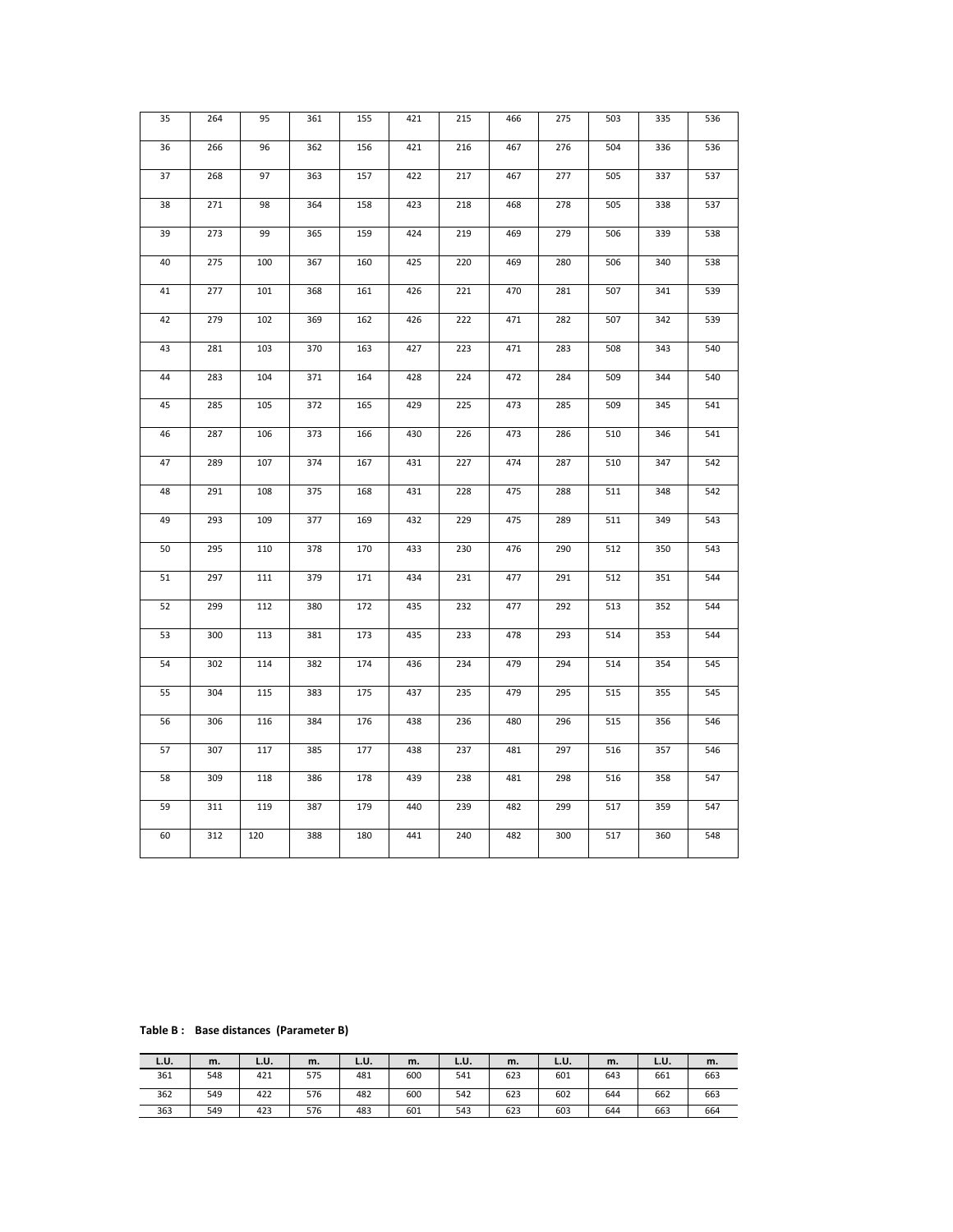| 364 | 550        | 424 | 577 | 484 | 601 | 544 | 624        | 604        | 644        | 664 | 664 |
|-----|------------|-----|-----|-----|-----|-----|------------|------------|------------|-----|-----|
| 365 | 550        | 425 | 577 | 485 | 602 | 545 | 624        | 605        | 645        | 665 | 664 |
| 366 | 551        | 426 | 578 | 486 | 602 | 546 | 624        | 606        | 645        | 666 | 665 |
| 367 | 551        | 427 | 578 | 487 | 602 | 547 | 625        | 607        | 645        | 667 | 665 |
|     |            |     |     |     |     |     |            |            |            |     |     |
| 368 | 552        | 428 | 578 | 488 | 603 | 548 | 625        | 608        | 646        | 668 | 665 |
| 369 | 552        | 429 | 579 | 489 | 603 | 549 | 625        | 609        | 646        | 669 | 665 |
| 370 | 553        | 430 | 579 | 490 | 604 | 550 | 626        | 610        | 646        | 670 | 666 |
| 371 | 553        | 431 | 580 | 491 | 604 | 551 | 626        | 611        | 647        | 671 | 666 |
| 372 | 554        | 432 | 580 | 492 | 604 | 552 | 626        | 612        | 647        | 672 | 666 |
| 373 | 554        | 433 | 581 | 493 | 605 | 553 | 627        | 613        | 647        | 673 | 667 |
| 374 | 554        | 434 | 581 | 494 | 605 | 554 | 627        | 614        | 648        | 674 | 667 |
| 375 | 555        | 435 | 581 | 495 | 605 | 555 | 628        | 615        | 648        | 675 | 667 |
| 376 | 555        | 436 | 582 | 496 | 606 | 556 | 628        | 616        | 648        | 676 | 668 |
| 377 | 556        | 437 | 582 | 497 | 606 | 557 | 628        | 617        | 649        | 677 | 668 |
| 378 | 556        | 438 | 583 | 498 | 607 | 558 | 629        | 618        | 649        | 678 | 668 |
| 379 | 557        | 439 | 583 | 499 | 607 | 559 | 629        | 619        | 649        | 679 | 669 |
| 380 | 557        | 440 | 583 | 500 | 607 | 560 | 629        | 620        | 650        | 680 | 669 |
| 381 | 558        | 441 | 584 | 501 | 608 | 561 | 630        | 621        | 650        | 681 | 669 |
| 382 | 558        | 442 | 584 | 502 | 608 | 562 | 630        | 622        | 650        | 682 | 669 |
| 383 | 559        | 443 | 585 | 503 | 608 | 563 | 630        | 623        | 651        | 683 | 670 |
| 384 | 559        | 444 | 585 | 504 | 609 | 564 | 631        | 624        | 651        | 684 | 670 |
| 385 | 560        | 445 | 586 | 505 | 609 | 565 | 631        | 625        | 651        | 685 | 670 |
| 386 | 560        | 446 | 586 | 506 | 610 | 566 | 631        | 626        | 652        | 686 | 671 |
| 387 | 560        | 447 | 586 | 507 | 610 | 567 | 632        | 627        | 652        | 687 | 671 |
| 388 | 561        | 448 | 587 | 508 | 610 | 568 | 632        | 628        | 652        | 688 | 671 |
| 389 | 561        | 449 | 587 | 509 | 611 | 569 | 632        | 629        | 653        | 689 | 672 |
| 390 | 562        | 450 | 588 | 510 | 611 | 570 | 633        | 630        | 653        | 690 | 672 |
| 391 | 562        | 451 | 588 | 511 | 612 | 571 | 633        | 631        | 653        | 691 | 672 |
| 392 |            | 452 | 588 | 512 | 612 | 572 |            |            |            | 692 | 673 |
| 393 | 563<br>563 | 453 | 589 | 513 | 612 | 573 | 634<br>634 | 632<br>633 | 654<br>654 | 693 | 673 |
|     |            |     |     |     |     |     |            |            |            |     |     |
| 394 | 564        | 454 | 589 | 514 | 613 | 574 | 634        | 634        | 654        | 694 | 673 |
| 395 | 564        | 455 | 590 | 515 | 613 | 575 | 635        | 635        | 655        | 695 | 673 |
| 396 | 564        | 456 | 590 | 516 | 613 | 576 | 635        | 636        | 655        | 696 | 674 |
| 397 | 565        | 457 | 590 | 517 | 614 | 577 | 635        | 637        | 655        | 697 | 674 |
| 398 | 565        | 458 | 591 | 518 | 614 | 578 | 636        | 638        | 656        | 698 | 674 |
| 399 | 566        | 459 | 591 | 519 | 614 | 579 | 636        | 639        | 656        | 699 | 675 |
| 400 | 566        | 460 | 592 | 520 | 615 | 580 | 636        | 640        | 656        | 700 | 675 |
| 401 | 567        | 461 | 592 | 521 | 615 | 581 | 637        | 641        | 657        | 701 | 675 |
| 402 | 567        | 462 | 592 | 522 | 616 | 582 | 637        | 642        | 657        | 702 | 676 |
| 403 | 568        | 463 | 593 | 523 | 616 | 583 | 637        | 643        | 657        | 703 | 676 |
| 404 | 568        | 464 | 593 | 524 | 616 | 584 | 638        | 644        | 658        | 704 | 676 |
| 405 | 568        | 465 | 594 | 525 | 617 | 585 | 638        | 645        | 658        | 705 | 676 |
| 406 | 569        | 466 | 594 | 526 | 617 | 586 | 638        | 646        | 658        | 706 | 677 |
| 407 | 569        | 467 | 594 | 527 | 617 | 587 | 639        | 647        | 658        | 707 | 677 |
| 408 | 570        | 468 | 595 | 528 | 618 | 588 | 639        | 648        | 659        | 708 | 677 |
| 409 | 570        | 469 | 595 | 529 | 618 | 589 | 639        | 649        | 659        | 709 | 678 |
| 410 | 571        | 470 | 596 | 530 | 619 | 590 | 640        | 650        | 659        | 710 | 678 |
| 411 | 571        | 471 | 596 | 531 | 619 | 591 | 640        | 651        | 660        | 711 | 678 |
| 412 | 572        | 472 | 596 | 532 | 619 | 592 | 640        | 652        | 660        | 712 | 679 |
| 413 | 572        | 473 | 597 | 533 | 620 | 593 | 641        | 653        | 660        | 713 | 679 |
| 414 | 572        | 474 | 597 | 534 | 620 | 594 | 641        | 654        | 661        | 714 | 679 |
| 415 | 573        | 475 | 598 | 535 | 620 | 595 | 641        | 655        | 661        | 715 | 679 |
| 416 | 573        | 476 | 598 | 536 | 621 | 596 | 642        | 656        | 661        | 716 | 680 |
| 417 | 574        | 477 | 598 | 537 | 621 | 597 | 642        | 657        | 662        | 717 | 680 |
| 418 | 574        | 478 | 599 | 538 | 621 | 598 | 642        | 658        | 662        | 718 | 680 |
| 419 | 575        | 479 | 599 | 539 | 622 | 599 | 643        | 659        | 662        | 719 | 681 |
| 420 | 575        | 480 | 600 | 540 | 622 | 600 | 643        | 660        | 663        | 720 | 681 |
|     |            |     |     |     |     |     |            |            |            |     |     |

**Table B : Base distances (Parameter B)** 

| L.U. | m.  | L.U. | m.  | L.U. | m.              | L.U. | m.         | L.v. | m.  | L.U. | m.  |
|------|-----|------|-----|------|-----------------|------|------------|------|-----|------|-----|
| 721  | 680 | 781  | 699 | 841  | 74F<br>,        | 901  | 721<br>ב י | 961  | 746 | 1021 | 760 |
| 722  | 682 | 782  | 699 | 842  | <b>715</b><br>, | 902  | 731        | 962  | 746 | 1022 | 760 |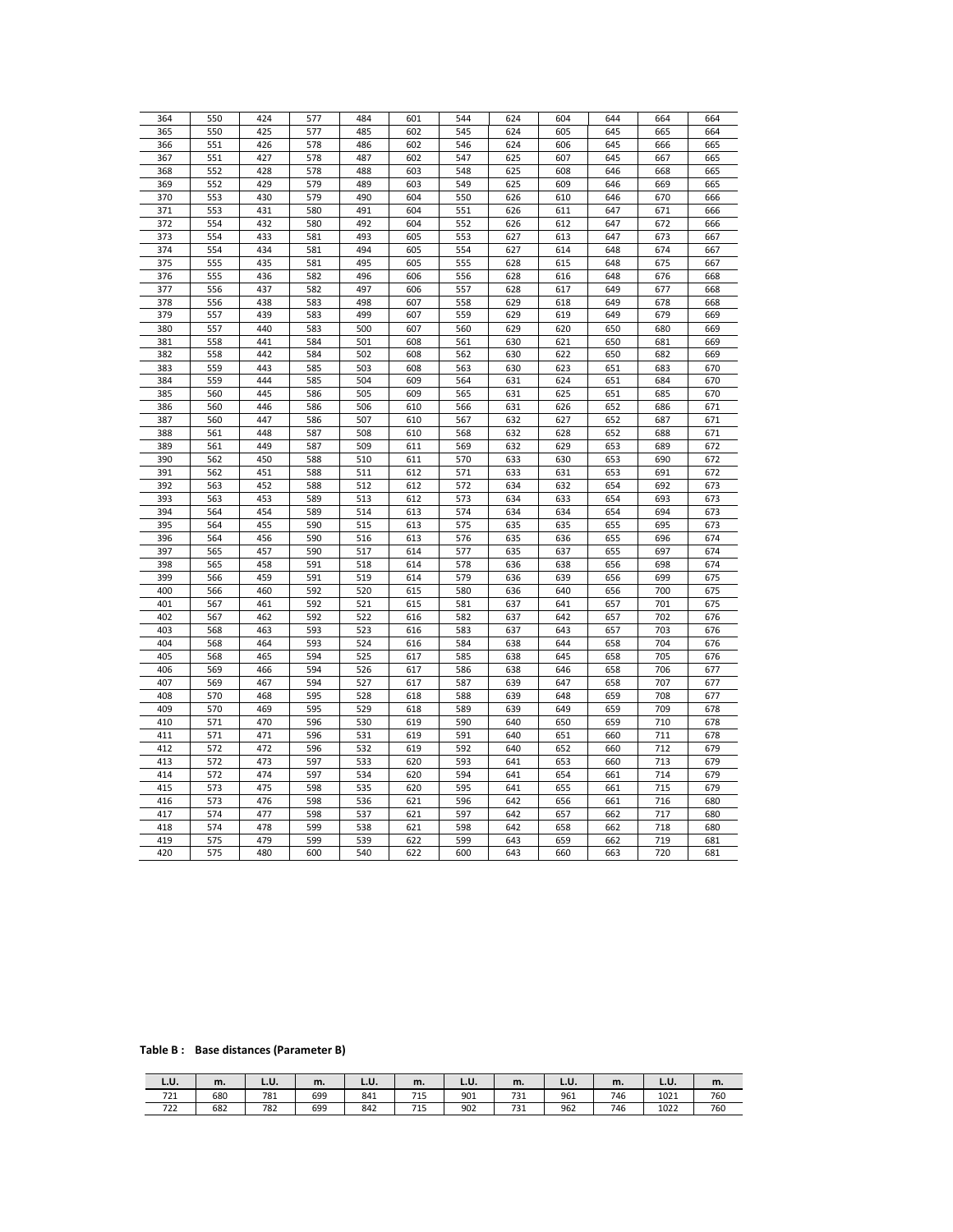| 723 | 682 | 783 | 699 | 843 | 716 | 903 | 731 | 963  | 746 | 1023 | 760 |
|-----|-----|-----|-----|-----|-----|-----|-----|------|-----|------|-----|
| 724 | 682 | 784 | 699 | 844 | 716 | 904 | 731 | 964  | 746 | 1024 | 761 |
| 725 | 682 | 785 | 700 | 845 | 716 | 905 | 732 | 965  | 747 | 1025 | 761 |
| 726 | 683 | 786 | 700 | 846 | 716 | 906 | 732 | 966  | 747 | 1026 | 761 |
| 727 | 683 | 787 | 700 | 847 | 717 | 907 | 732 | 967  | 747 | 1027 | 761 |
| 728 | 683 | 788 | 701 | 848 | 717 | 908 | 732 | 968  | 747 | 1028 | 761 |
| 729 | 684 | 789 | 701 | 849 | 717 | 909 | 733 | 969  | 747 | 1029 | 762 |
| 730 | 684 | 790 | 701 | 850 | 717 | 910 | 733 | 970  | 748 | 1030 | 762 |
| 731 | 684 | 791 | 701 | 851 | 718 | 911 | 733 | 971  | 748 | 1031 | 762 |
|     | 685 | 792 | 702 | 852 | 718 | 912 | 733 | 972  | 748 |      | 762 |
| 732 |     |     |     |     |     |     |     |      |     | 1032 |     |
| 733 | 685 | 793 | 702 | 853 | 718 | 913 | 734 | 973  | 748 | 1033 | 763 |
| 734 | 685 | 794 | 702 | 854 | 718 | 914 | 734 | 974  | 749 | 1034 | 763 |
| 735 | 685 | 795 | 702 | 855 | 719 | 915 | 734 | 975  | 749 | 1035 | 763 |
| 736 | 686 | 796 | 703 | 856 | 719 | 916 | 734 | 976  | 749 | 1036 | 763 |
| 737 | 686 | 797 | 703 | 857 | 719 | 917 | 735 | 977  | 749 | 1037 | 764 |
| 738 | 686 | 798 | 703 | 858 | 719 | 918 | 735 | 978  | 750 | 1038 | 764 |
| 739 | 687 | 799 | 704 | 859 | 720 | 919 | 735 | 979  | 750 | 1039 | 764 |
| 740 | 687 | 800 | 704 | 860 | 720 | 920 | 735 | 980  | 750 | 1040 | 764 |
| 741 | 687 | 801 | 704 | 861 | 720 | 921 | 736 | 981  | 750 | 1041 | 764 |
| 742 | 687 | 802 | 704 | 862 | 721 | 922 | 736 | 982  | 751 | 1042 | 765 |
| 743 | 688 | 803 | 705 | 863 | 721 | 923 | 736 | 983  | 751 | 1043 | 765 |
| 744 | 688 | 804 | 705 | 964 | 721 | 924 | 736 | 984  | 751 | 1044 | 765 |
| 745 | 688 | 805 | 705 | 865 | 721 | 925 | 737 | 985  | 751 | 1045 | 765 |
| 746 | 689 | 806 | 706 | 866 | 722 | 926 | 737 | 986  | 752 | 1046 | 766 |
| 747 | 689 | 807 | 706 | 867 | 722 | 927 | 737 | 987  | 752 | 1047 | 766 |
| 748 | 689 | 808 | 706 | 868 | 722 | 928 | 737 | 988  | 752 | 1048 | 766 |
| 749 | 689 | 809 | 706 | 869 | 722 | 929 | 738 | 989  | 752 | 1049 | 766 |
|     |     |     |     |     |     |     |     |      |     |      |     |
| 750 | 690 | 810 | 707 | 870 | 723 | 930 | 738 | 990  | 753 | 1050 | 767 |
| 751 | 690 | 811 | 707 | 871 | 723 | 931 | 738 | 991  | 753 | 1051 | 767 |
| 752 | 690 | 812 | 707 | 872 | 723 | 932 | 738 | 992  | 753 | 1052 | 767 |
| 753 | 691 | 813 | 707 | 873 | 723 | 933 | 739 | 993  | 753 | 1053 | 767 |
| 754 | 691 | 814 | 708 | 874 | 724 | 934 | 739 | 994  | 753 | 1054 | 767 |
| 755 | 691 | 815 | 708 | 875 | 724 | 935 | 739 | 995  | 754 | 1055 | 768 |
| 756 | 691 | 816 | 708 | 876 | 724 | 936 | 739 | 996  | 754 | 1056 | 768 |
| 757 | 692 | 817 | 709 | 877 | 724 | 937 | 740 | 997  | 754 | 1057 | 768 |
| 758 | 692 | 818 | 709 | 878 | 725 | 938 | 740 | 998  | 754 | 1058 | 768 |
| 759 | 692 | 819 | 709 | 879 | 725 | 939 | 740 | 999  | 755 | 1059 | 769 |
| 760 | 693 | 820 | 709 | 880 | 725 | 940 | 740 | 1000 | 755 | 1060 | 769 |
| 761 | 693 | 821 | 710 | 881 | 725 | 941 | 741 | 1001 | 755 | 1061 | 769 |
| 762 | 693 | 822 | 710 | 882 | 726 | 942 | 741 | 1002 | 755 | 1062 | 769 |
| 763 | 693 | 823 | 710 | 883 | 726 | 943 | 741 | 1003 | 756 | 1063 | 770 |
| 764 | 694 | 824 | 710 | 884 | 726 | 944 | 741 | 1004 | 756 | 1064 | 770 |
| 765 | 694 | 825 | 711 | 885 | 727 | 945 | 742 | 1005 | 756 | 1065 | 770 |
| 766 | 694 | 826 | 711 | 886 | 727 | 946 | 742 | 1006 | 756 | 1066 | 770 |
| 767 | 695 | 827 | 711 | 887 | 727 | 947 | 742 | 1007 | 757 | 1067 | 770 |
| 768 | 695 | 828 | 711 | 888 | 727 | 948 | 742 | 1008 | 757 | 1068 | 771 |
| 769 | 695 | 829 | 712 | 889 | 728 | 949 | 743 | 1009 | 757 | 1069 | 771 |
|     |     |     |     |     |     |     |     |      |     |      |     |
| 770 | 695 | 830 | 712 | 890 | 728 | 950 | 743 | 1010 | 757 | 1070 | 771 |
| 771 | 696 | 831 | 712 | 891 | 728 | 951 | 743 | 1011 | 757 | 1071 | 771 |
| 772 | 696 | 832 | 713 | 892 | 728 | 952 | 743 | 1012 | 758 | 1072 | 772 |
| 773 | 696 | 833 | 713 | 893 | 729 | 953 | 744 | 1013 | 758 | 1073 | 772 |
| 774 | 697 | 834 | 713 | 894 | 729 | 954 | 744 | 1014 | 758 | 1074 | 772 |
| 775 | 697 | 835 | 713 | 895 | 729 | 955 | 744 | 1015 | 758 | 1075 | 772 |
| 776 | 697 | 836 | 714 | 896 | 729 | 956 | 744 | 1016 | 759 | 1076 | 772 |
| 777 | 697 | 837 | 714 | 897 | 730 | 957 | 745 | 1017 | 759 | 1077 | 773 |
| 778 | 698 | 838 | 714 | 898 | 730 | 958 | 745 | 1018 | 759 | 1078 | 773 |
| 779 | 698 | 839 | 714 | 899 | 730 | 959 | 745 | 1019 | 759 | 1079 | 773 |
| 780 | 698 | 840 | 715 | 900 | 730 | 960 | 745 | 1020 | 760 | 1080 | 773 |
|     |     |     |     |     |     |     |     |      |     |      |     |

## **Table B : Base distances (Parameter B)**

| U.A  | m.  | U.A  | m.  | U.A  | m.  | <b>U.A.</b> | m.  | <b>U.A.</b> | m.  | U.A  | m.  |
|------|-----|------|-----|------|-----|-------------|-----|-------------|-----|------|-----|
| 1081 | 774 | 1141 | 787 | 1201 | 800 | 1261        | 812 | 1321        | 824 | 1381 | 835 |
|      |     |      |     |      |     |             |     |             |     |      |     |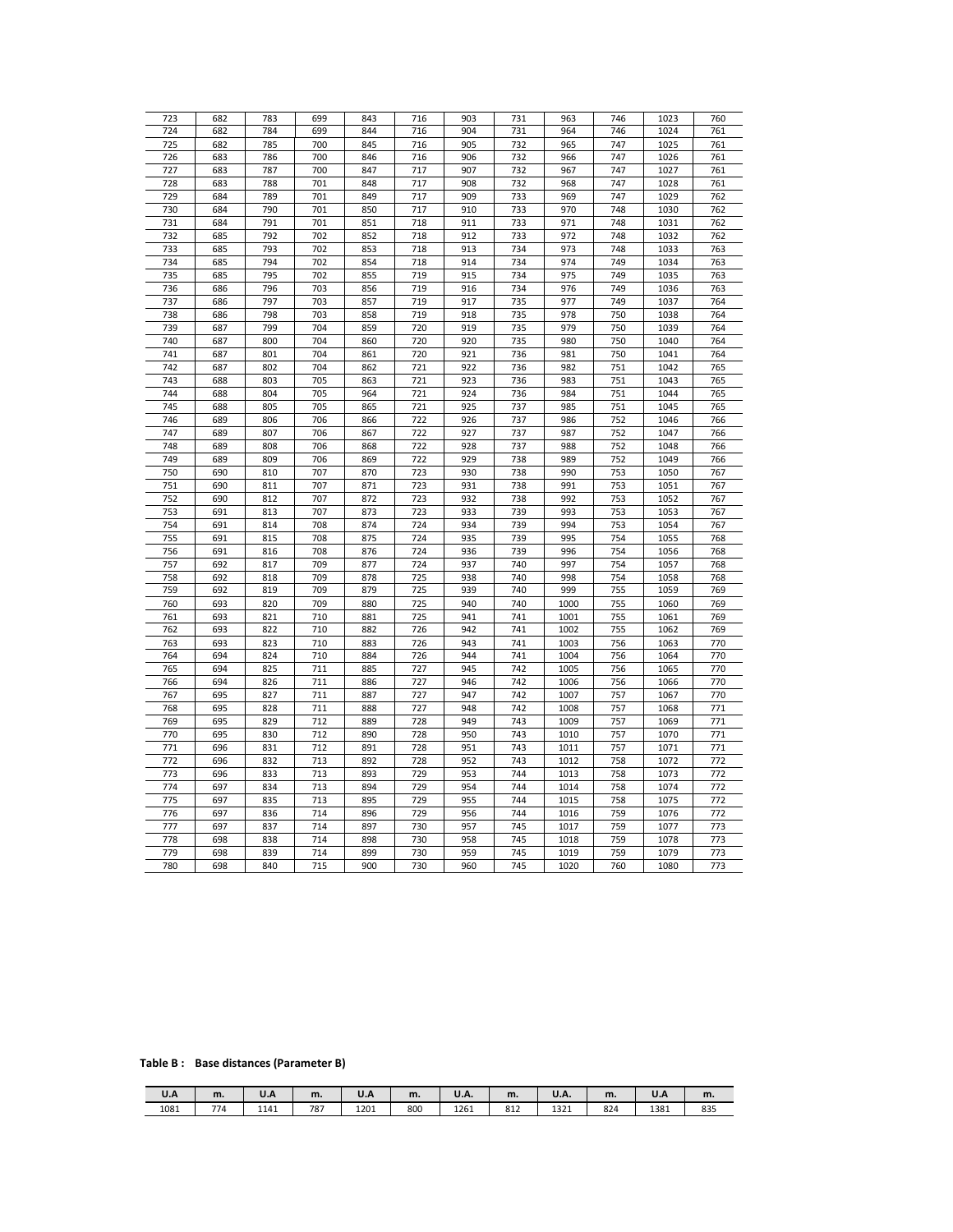| 1082 | 774 | 1142 | 787 | 1202 | 800 | 1262 | 812 | 1322 | 824 | 1382 | 836 |
|------|-----|------|-----|------|-----|------|-----|------|-----|------|-----|
| 1083 | 774 | 1143 | 787 | 1203 | 800 | 1263 | 812 | 1323 | 824 | 1383 | 836 |
| 1084 | 774 | 1144 | 787 | 1204 | 800 | 1264 | 812 | 1324 | 824 | 1384 | 836 |
| 1085 | 774 | 1145 | 788 | 1205 | 800 | 1265 | 813 | 1325 | 825 | 1385 | 836 |
| 1086 | 775 | 1146 | 788 | 1206 | 801 | 1266 | 813 | 1326 | 825 | 1386 | 836 |
|      |     |      |     |      |     |      |     |      |     |      |     |
| 1087 | 775 | 1147 | 788 | 1207 | 801 | 1267 | 813 | 1327 | 825 | 1387 | 837 |
| 1088 | 775 | 1148 | 788 | 1208 | 801 | 1268 | 813 | 1328 | 825 | 1388 | 837 |
| 1089 | 775 | 1149 | 789 | 1209 | 801 | 1269 | 813 | 1329 | 825 | 1389 | 837 |
| 1090 | 776 | 1150 | 789 | 1210 | 801 | 1270 | 814 | 1330 | 826 | 1390 | 837 |
| 1091 | 776 | 1151 | 789 | 1211 | 802 | 1271 | 814 | 1331 | 826 | 1391 | 837 |
| 1092 | 776 | 1152 | 789 | 1212 | 802 | 1272 | 814 | 1332 | 826 | 1392 | 837 |
|      |     |      |     |      |     |      |     |      |     |      |     |
| 1093 | 776 | 1153 | 789 | 1213 | 802 | 1273 | 814 | 1333 | 826 | 1393 | 838 |
| 1094 | 776 | 1154 | 790 | 1214 | 802 | 1274 | 814 | 1334 | 826 | 1394 | 838 |
| 1095 | 777 | 1155 | 790 | 1215 | 802 | 1275 | 815 | 1335 | 827 | 1395 | 838 |
| 1096 | 777 | 1156 | 790 | 1216 | 803 | 1276 | 815 | 1336 | 827 | 1396 | 838 |
| 1097 | 777 | 1157 | 790 | 1217 | 803 | 1277 | 815 | 1337 | 827 | 1397 | 839 |
| 1098 | 777 | 1158 | 790 | 1218 | 803 | 1278 | 815 | 1338 | 827 | 1398 | 839 |
| 1099 | 778 | 1159 | 791 | 1219 | 803 | 1279 | 815 | 1339 | 827 | 1399 | 839 |
|      | 778 | 1160 | 791 | 1220 | 804 | 1280 | 816 | 1340 | 828 |      | 839 |
| 1100 |     |      |     |      |     |      |     |      |     | 1400 |     |
| 1101 | 778 | 1161 | 791 | 1221 | 804 | 1281 | 816 | 1341 | 828 | 1401 | 839 |
| 1102 | 778 | 1162 | 791 | 1222 | 804 | 1282 | 816 | 1342 | 828 | 1402 | 839 |
| 1103 | 778 | 1163 | 792 | 1223 | 804 | 1283 | 816 | 1343 | 828 | 1403 | 840 |
| 1104 | 779 | 1164 | 792 | 1224 | 804 | 1284 | 816 | 1344 | 828 | 1404 | 840 |
| 1105 | 779 | 1165 | 792 | 1225 | 805 | 1285 | 817 | 1345 | 828 | 1405 | 840 |
| 1106 | 779 | 1166 | 792 | 1226 | 805 | 1286 | 817 | 1346 | 829 | 1406 | 840 |
| 1107 | 779 | 1167 | 792 | 1227 | 805 | 1287 | 817 | 1347 | 829 | 1407 | 840 |
|      |     |      |     |      |     |      |     |      |     |      |     |
| 1108 | 780 | 1168 | 793 | 1228 | 805 | 1288 | 817 | 1348 | 829 | 1408 | 840 |
| 1109 | 780 | 1169 | 793 | 1229 | 805 | 1289 | 817 | 1349 | 829 | 1409 | 841 |
| 1110 | 780 | 1170 | 793 | 1230 | 806 | 1290 | 818 | 1350 | 829 | 1410 | 841 |
| 1111 | 780 | 1171 | 793 | 1231 | 806 | 1291 | 818 | 1351 | 830 | 1411 | 841 |
| 1112 | 780 | 1172 | 793 | 1232 | 806 | 1292 | 818 | 1352 | 830 | 1412 | 841 |
| 1113 | 781 | 1173 | 794 | 1233 | 806 | 1293 | 818 | 1353 | 830 | 1413 | 841 |
| 1114 | 781 | 1174 | 794 | 1234 | 806 | 1294 | 818 | 1354 | 830 | 1414 | 842 |
| 1115 | 781 | 1175 | 794 | 1235 | 807 | 1295 | 819 | 1355 | 830 | 1415 | 842 |
|      |     |      |     |      |     |      |     |      |     |      |     |
| 1116 | 781 | 1176 | 794 | 1236 | 807 | 1296 | 819 | 1356 | 831 | 1416 | 842 |
| 1117 | 782 | 1177 | 795 | 1237 | 807 | 1297 | 819 | 1357 | 831 | 1417 | 842 |
| 1118 | 782 | 1178 | 795 | 1238 | 807 | 1298 | 819 | 1358 | 831 | 1418 | 842 |
| 1119 | 782 | 1179 | 795 | 1239 | 807 | 1299 | 819 | 1359 | 831 | 1419 | 843 |
| 1120 | 782 | 1180 | 795 | 1240 | 808 | 1300 | 820 | 1360 | 831 | 1420 | 843 |
| 1121 | 782 | 1181 | 795 | 1241 | 808 | 1301 | 820 | 1361 | 832 | 1421 | 843 |
| 1122 | 782 | 1182 | 796 | 1242 | 808 | 1302 | 820 | 1362 | 832 | 1422 | 843 |
| 1123 | 783 | 1183 | 796 | 1243 | 808 | 1303 | 820 |      | 832 | 1423 | 843 |
|      |     |      |     |      |     |      |     | 1363 |     |      |     |
| 1124 | 783 | 1184 | 796 | 1244 | 808 | 1304 | 820 | 1364 | 832 | 1424 | 844 |
| 1125 | 783 | 1185 | 796 | 1245 | 809 | 1305 | 821 | 1365 | 832 | 1425 | 844 |
| 1126 | 784 | 1186 | 796 | 1246 | 809 | 1306 | 821 | 1366 | 833 | 1426 | 844 |
| 1127 | 784 | 1187 | 797 | 1247 | 809 | 1307 | 821 | 1367 | 833 | 1427 | 844 |
| 1128 | 784 | 1188 | 797 | 1248 | 809 | 1308 | 821 | 1368 | 833 | 1428 | 844 |
| 1129 | 784 | 1189 | 797 | 1249 | 809 | 1309 | 821 | 1369 | 833 | 1429 | 844 |
| 1130 | 784 | 1190 | 797 | 1250 | 810 | 1310 | 822 | 1370 | 833 | 1430 | 845 |
| 1131 | 785 | 1191 | 797 | 1251 | 810 | 1311 | 822 | 1371 | 833 | 1431 | 845 |
| 1132 | 785 | 1192 | 798 | 1252 | 810 | 1312 | 822 | 1372 | 834 | 1432 | 845 |
|      |     |      |     |      |     |      |     |      |     |      |     |
| 1133 | 785 | 1193 | 798 | 1253 | 810 | 1313 | 822 | 1373 | 834 | 1433 | 845 |
| 1134 | 785 | 1194 | 798 | 1254 | 810 | 1314 | 822 | 1374 | 834 | 1434 | 845 |
| 1135 | 785 | 1195 | 798 | 1255 | 811 | 1315 | 823 | 1375 | 834 | 1435 | 845 |
| 1136 | 786 | 1196 | 799 | 1256 | 811 | 1316 | 823 | 1376 | 834 | 1436 | 846 |
| 1137 | 786 | 1197 | 799 | 1257 | 811 | 1317 | 823 | 1377 | 835 | 1437 | 846 |
| 1138 | 786 | 1198 | 799 | 1258 | 811 | 1318 | 823 | 1378 | 835 | 1438 | 846 |
| 1139 | 786 | 1199 | 799 | 1259 | 811 | 1319 | 823 | 1379 | 835 | 1439 | 846 |
|      |     |      |     |      |     |      |     |      |     |      |     |
| 1140 | 787 | 1200 | 799 | 1260 | 812 | 1320 | 824 | 1380 | 835 | 1440 | 846 |

## **Table B : Base distances (Parameter B)**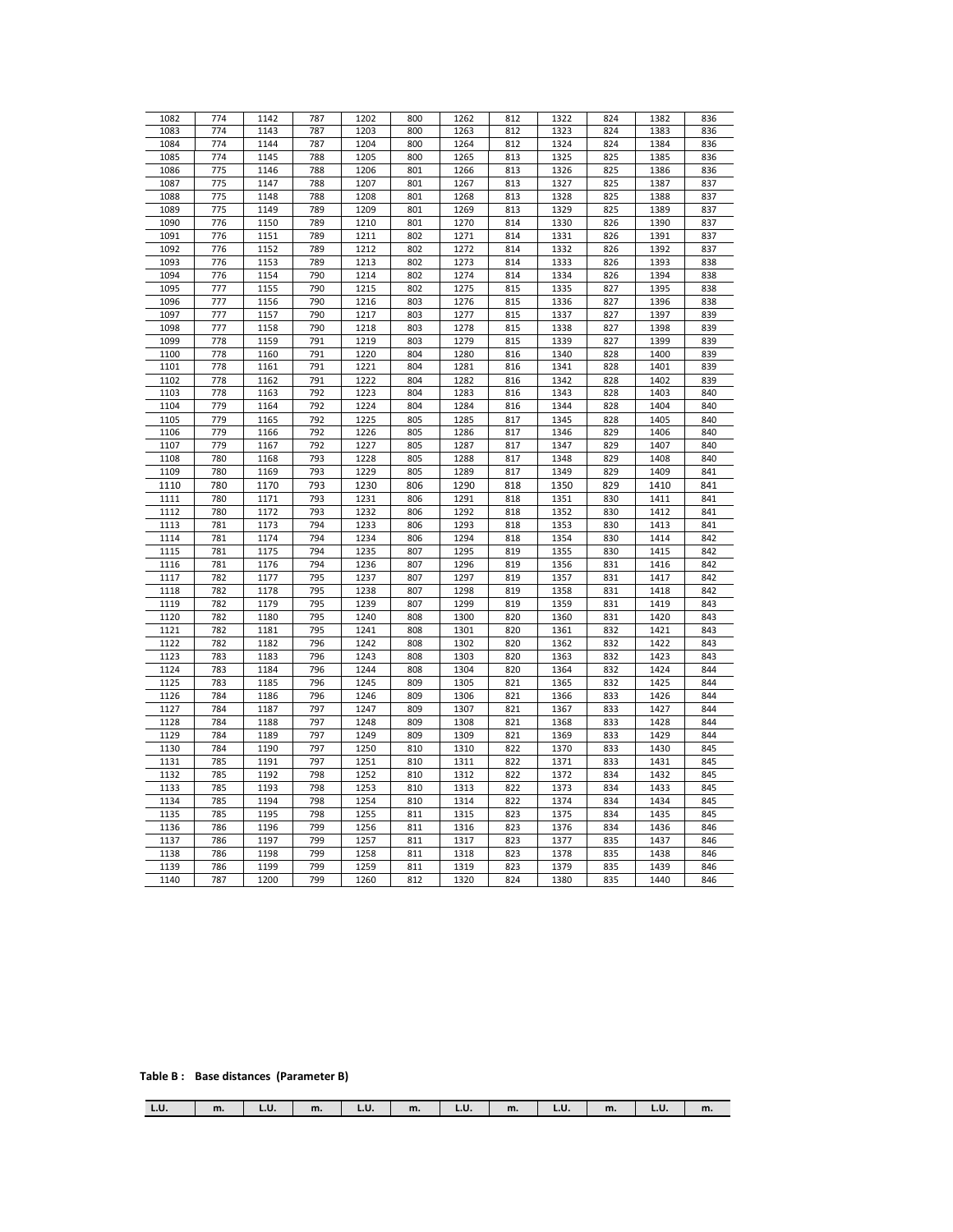| 1441 | 847 | 1501 | 857 | 1561 | 686 | 1621 | 878 | 1681 | 889 | 1741 | 898 |
|------|-----|------|-----|------|-----|------|-----|------|-----|------|-----|
| 1442 | 847 | 1502 | 858 | 1562 | 686 | 1622 | 879 | 1682 | 889 | 1742 | 899 |
| 1443 | 847 | 1503 | 858 | 1563 | 868 | 1623 | 879 | 1683 | 889 | 1743 | 899 |
| 1444 | 847 | 1504 | 858 | 1564 | 869 | 1624 | 879 | 1684 | 889 | 1744 | 899 |
| 1445 | 847 | 1505 | 858 | 1565 | 869 | 1625 | 879 | 1685 | 889 | 1745 | 899 |
| 1446 | 848 | 1506 | 858 | 1566 | 869 | 1626 | 879 | 1686 | 889 | 1746 | 899 |
| 1447 | 848 | 1507 | 859 | 1567 | 869 | 1627 | 879 | 1687 | 890 | 1747 | 899 |
| 1448 | 848 | 1508 | 859 | 1568 | 869 | 1628 | 880 | 1688 | 890 | 1748 | 899 |
| 1449 | 848 | 1509 | 859 | 1569 | 870 | 1629 | 880 | 1689 | 890 | 1749 | 900 |
| 1450 | 848 | 1510 | 859 | 1570 | 870 | 1630 | 880 | 1690 | 890 | 1750 | 900 |
| 1451 | 848 | 1511 | 859 | 1571 | 870 | 1631 | 880 | 1691 | 890 | 1751 | 900 |
| 1452 | 849 | 1512 | 859 | 1572 | 870 | 1632 | 880 | 1692 | 890 | 1752 | 900 |
| 1453 | 849 | 1513 | 860 | 1573 | 870 | 1633 | 880 | 1693 | 891 | 1753 | 900 |
| 1454 | 849 | 1514 | 860 | 1574 | 870 | 1634 | 881 | 1694 | 891 | 1754 | 900 |
| 1455 | 849 | 1515 | 860 | 1575 | 871 | 1635 | 881 | 1695 | 891 | 1755 | 901 |
| 1456 | 849 | 1516 | 860 | 1576 | 871 | 1636 | 881 | 1696 | 891 | 1756 | 901 |
| 1457 | 850 | 1517 | 860 | 1577 | 871 | 1637 | 881 | 1697 | 891 | 1757 | 901 |
| 1458 | 850 | 1518 | 861 | 1578 | 871 | 1638 | 881 | 1698 | 891 | 1758 | 901 |
| 1459 | 850 | 1519 | 861 | 1579 | 871 | 1639 | 881 | 1699 | 891 | 1759 | 901 |
| 1460 | 850 | 1520 | 861 | 1580 | 871 | 1640 | 882 | 1700 | 891 | 1760 | 901 |
| 1461 | 850 | 1521 | 861 | 1581 | 872 | 1641 | 882 | 1701 | 892 | 1761 | 902 |
| 1462 | 851 | 1522 | 861 | 1582 | 872 | 1642 | 882 | 1702 | 892 | 1762 | 902 |
| 1463 | 851 | 1523 | 861 | 1583 | 872 | 1643 | 882 | 1703 | 892 | 1763 | 902 |
| 1464 | 851 | 1524 | 862 | 1584 | 872 | 1644 | 882 | 1704 | 892 | 1764 | 902 |
| 1465 | 851 | 1525 | 862 | 1585 | 872 | 1645 | 883 | 1705 | 892 | 1765 | 902 |
| 1466 | 851 | 1526 | 862 | 1586 | 872 | 1646 | 883 | 1706 | 893 | 1766 | 902 |
| 1467 | 851 | 1527 | 862 | 1587 | 873 | 1647 | 883 | 1707 | 893 | 1767 | 903 |
| 1468 | 852 | 1528 | 862 | 1588 | 873 | 1648 | 883 | 1708 | 893 | 1768 | 903 |
| 1469 | 852 | 1529 | 862 | 1589 | 873 | 1649 | 883 | 1709 | 893 | 1769 | 903 |
| 1470 | 852 | 1530 | 863 | 1590 | 873 | 1650 | 883 | 1710 | 893 | 1770 | 903 |
|      |     |      |     |      |     |      |     |      |     |      | 903 |
| 1471 | 852 | 1531 | 863 | 1591 | 873 | 1651 | 884 | 1711 | 893 | 1771 |     |
| 1472 | 852 | 1532 | 863 | 1592 | 873 | 1652 | 884 | 1712 | 894 | 1772 | 903 |
| 1473 | 852 | 1533 | 863 | 1593 | 874 | 1653 | 884 | 1713 | 894 | 1773 | 904 |
| 1474 | 853 | 1534 | 863 | 1594 | 874 | 1654 | 884 | 1714 | 894 | 1774 | 904 |
| 1475 | 853 | 1535 | 864 | 1595 | 874 | 1655 | 884 | 1715 | 894 | 1775 | 904 |
| 1476 | 853 | 1536 | 864 | 1596 | 874 | 1656 | 884 | 1716 | 894 | 1776 | 904 |
| 1477 | 853 | 1537 | 864 | 1597 | 874 | 1657 | 885 | 1717 | 894 | 1777 | 904 |
| 1478 | 853 | 1538 | 864 | 1598 | 875 | 1658 | 885 | 1718 | 895 | 1778 | 904 |
| 1479 | 854 | 1539 | 864 | 1599 | 875 | 1659 | 885 | 1719 | 895 | 1779 | 904 |
| 1480 | 854 | 1540 | 864 | 1600 | 875 | 1660 | 885 | 1720 | 895 | 1780 | 905 |
| 1481 | 854 | 1541 | 865 | 1601 | 875 | 1661 | 885 | 1721 | 895 | 1781 | 905 |
| 1482 | 854 | 1542 | 865 | 1602 | 875 | 1662 | 885 | 1722 | 895 | 1782 | 905 |
| 1483 | 854 | 1543 | 865 | 1603 | 875 | 1663 | 886 | 1723 | 895 | 1783 | 905 |
| 1484 | 854 | 1544 | 865 | 1604 | 876 | 1664 | 886 | 1724 | 896 | 1784 | 905 |
| 1485 | 855 | 1545 | 865 | 1605 | 876 | 1665 | 886 | 1725 | 896 | 1785 | 905 |
| 1486 | 855 | 1546 | 865 | 1606 | 876 | 1666 | 886 | 1726 | 896 | 1786 | 906 |
| 1487 | 855 | 1547 | 866 | 1607 | 876 | 1667 | 886 | 1727 | 896 | 1787 | 906 |
| 1488 | 855 | 1548 | 866 | 1608 | 876 | 1668 | 886 | 1728 | 896 | 1788 | 906 |
| 1489 | 855 | 1549 | 866 | 1609 | 876 | 1669 | 887 | 1729 | 896 | 1789 | 906 |
| 1490 | 856 | 1550 | 866 | 1610 | 877 | 1670 | 887 | 1730 | 897 | 1790 | 906 |
| 1491 | 856 | 1551 | 866 | 1611 | 877 | 1671 | 887 | 1731 | 897 | 1791 | 906 |
| 1492 | 856 | 1552 | 867 | 1612 | 877 | 1672 | 887 | 1732 | 897 | 1792 | 907 |
| 1493 | 856 | 1553 | 867 | 1613 | 877 | 1673 | 887 | 1733 | 897 | 1793 | 907 |
| 1494 | 856 | 1554 | 867 | 1614 | 877 | 1674 | 887 | 1734 | 897 | 1794 | 907 |
| 1495 | 856 | 1555 | 867 | 1615 | 877 | 1675 | 888 | 1735 | 897 | 1795 | 907 |
| 1496 | 857 | 1556 | 867 | 1616 | 878 | 1676 | 888 | 1736 | 898 | 1796 | 907 |
| 1497 | 857 | 1557 | 867 | 1617 | 878 | 1677 | 888 | 1737 | 898 | 1797 | 907 |
| 1498 | 857 | 1558 | 868 | 1618 | 878 | 1678 | 888 | 1738 | 898 | 1798 | 907 |
| 1499 | 857 | 1559 | 868 | 1619 | 878 | 1679 | 888 | 1739 | 898 | 1799 | 908 |
| 1500 | 857 | 1560 | 868 | 1620 | 878 | 1680 | 888 | 1740 | 898 | 1800 | 908 |

**Table B : Base distances (Parameter B)**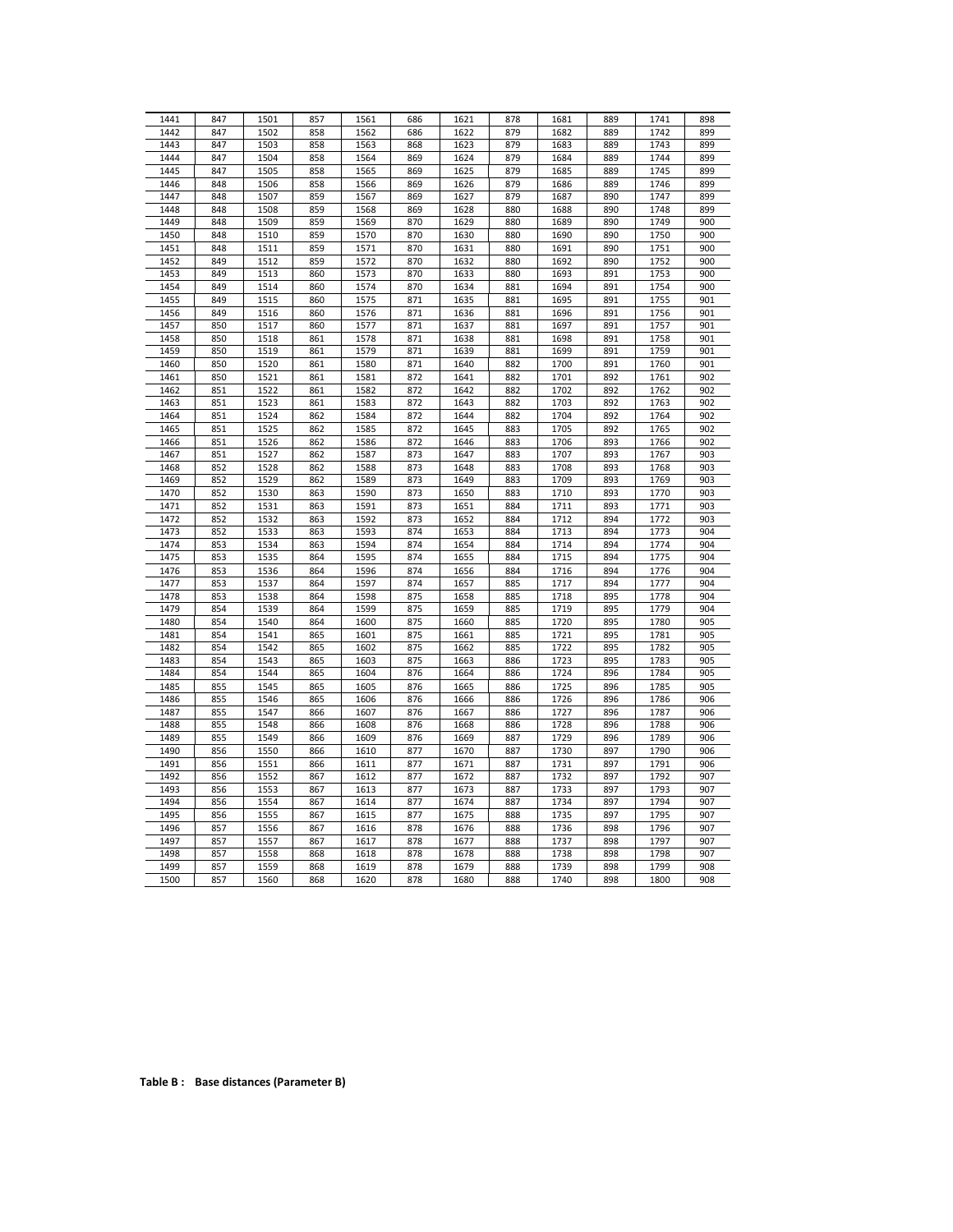| L.U.         | m.         | L.U.         | m.         | L.U.         | m.         | L.U.         | m.         | L.U.         | m.         | L.U.         | m.         |
|--------------|------------|--------------|------------|--------------|------------|--------------|------------|--------------|------------|--------------|------------|
| 1801         | 908        | 1861         | 917        | 1921         | 927        | 1981         | 936        | 2041         | 944        | 2101         | 953        |
| 1802         | 908        | 1862         | 917        | 1922         | 927        | 1982         | 936        | 2042         | 944        | 2102         | 953        |
| 1803         | 908        | 1863         | 918        | 1923         | 927        | 1983         | 936        | 2043         | 945        | 2103         | 953        |
| 1804         | 908        | 1864         | 918        | 1924         | 927        | 1984         | 936        | 2244         | 945        | 2104         | 953        |
| 1805         | 909        | 1865         | 918        | 1925         | 927        | 1985         | 936        | 2245         | 945        | 2105         | 953        |
| 1806         | 909        | 1866         | 918        | 1926         | 927        | 1986         | 936        | 2046         | 945        | 2106         | 954        |
| 1807         | 909        | 1867         | 918        | 1927         | 927        | 1987         | 936        | 2047         | 945        | 2107         | 954        |
| 1808         | 909        | 1868         | 918        | 1928         | 928        | 1988         | 937        | 2048         | 945        | 2108         | 954        |
| 1809         | 909        | 1869         | 919        | 1929         | 928        | 1989         | 937        | 2049         | 946        | 2109         | 954        |
| 1810         | 909        | 1870         | 919        | 1930         | 928        | 1990         | 937        | 2050         | 946        | 2110         | 954        |
| 1811         | 910        | 1871         | 919        | 1931         | 928        | 1991         | 937        | 2051         | 946        | 2111         | 954        |
| 1812         | 910        | 1872         | 919        | 1932         | 928        | 1992         | 937        | 2052         | 946        | 2112         | 954        |
| 1813         | 910        | 1873         | 919        | 1933         | 928        | 1993         | 937        | 2053         | 946        | 2113         | 955        |
| 1814         | 910        | 1874         | 919        | 1934         | 928        | 1994         | 938        | 2054         | 946        | 2114         | 955        |
| 1815         | 910        | 1875         | 919        | 1935         | 929        | 1995         | 938        | 2255         | 946        | 2115         | 955        |
| 1816         | 910        | 1876         | 920        | 1936         | 929        | 1996         | 938        | 2056         | 947        | 2116         | 955        |
| 1817         | 910        | 1877         | 920        | 1937         | 929        | 1997         | 938        | 2057         | 947        | 2117         | 955        |
| 1818         | 911        | 1878         | 920        | 1938         | 929        | 1998         | 938        | 2058         | 947        | 2118         | 955        |
| 1819         | 911        | 1879         | 920        | 1939         | 929        | 1999         | 938        | 2059         | 947        | 2119         | 955        |
| 1820         | 911        | 1880         | 920        | 1940         | 929        | 2000         | 938        | 2060         | 947        | 2120         | 956        |
| 1821         | 911        | 1881         | 920        | 1941         | 930        | 2001         | 938        | 2061         | 947        | 2121         | 956        |
| 1822         | 911        | 1882         | 921        | 1942<br>1943 | 930        | 2002<br>2003 | 939        | 2062         | 947<br>947 | 2122         | 956<br>956 |
| 1823<br>1824 | 911<br>912 | 1883<br>1884 | 921<br>921 | 1944         | 930<br>930 | 2204         | 939<br>939 | 2063<br>2264 | 948        | 2123<br>2124 | 956        |
| 1825         | 912        | 1885         | 921        | 1945         | 930        | 2205         | 939        | 2265         | 948        | 2125         | 956        |
| 1826         | 912        | 1886         | 921        | 1946         | 930        | 2006         | 939        | 2066         | 948        | 2126         | 956        |
| 1827         | 912        | 1887         | 921        | 1947         | 931        | 2007         | 939        | 2067         | 948        | 2127         | 957        |
| 1828         | 912        | 1888         | 921        | 1948         | 931        | 2008         | 940        | 2068         | 948        | 2128         | 957        |
| 1829         | 912        | 1889         | 922        | 1949         | 931        | 2009         | 940        | 2069         | 948        | 2129         | 957        |
| 1830         | 913        | 1890         | 922        | 1950         | 931        | 2010         | 940        | 2070         | 948        | 2130         | 957        |
| 1831         | 913        | 1891         | 922        | 1951         | 931        | 2011         | 940        | 2071         | 949        | 2131         | 957        |
| 1832         | 913        | 1892         | 922        | 1952         | 931        | 2012         | 940        | 2072         | 949        | 2132         | 957        |
| 1833         | 913        | 1893         | 922        | 1953         | 931        | 2013         | 940        | 2073         | 949        | 2133         | 957        |
| 1834         | 913        | 1894         | 922        | 1954         | 932        | 2014         | 940        | 2074         | 949        | 2134         | 958        |
| 1835         | 913        | 1895         | 923        | 1955         | 932        | 2215         | 941        | 2275         | 949        | 2135         | 958        |
| 1836         | 913        | 1896         | 923        | 1956         | 932        | 2016         | 941        | 2076         | 949        | 2136         | 958        |
| 1837         | 914        | 1897         | 923        | 1957         | 932        | 2017         | 941        | 2077         | 949        | 2137         | 958        |
| 1838         | 914        | 1898         | 923        | 1958         | 932        | 2018         | 941        | 2078         | 950        | 2138         | 958        |
| 1839         | 914        | 1899         | 923        | 1959         | 932        | 2019         | 941        | 2079         | 950        | 2139         | 958        |
| 1840         | 914        | 1900         | 923        | 1960         | 932        | 2020         | 941        | 2080         | 950        | 2140         | 958        |
| 1841         | 914        | 1901         | 923        | 1961         | 933        | 2021         | 941        | 2081         | 950        | 2141         | 959        |
| 1842         | 914        | 1902         | 924        | 1962         | 933        | 2022         | 942        | 2082         | 950        | 2142         | 959        |
| 1843         | 915        | 1903         | 924        | 1963         | 933        | 2023         | 942        | 2083         | 950        | 2143         | 959        |
| 1844         | 915        | 1904         | 924        | 1964         | 933        | 2224         | 942        | 2284         | 951        | 2144         | 959        |
| 1845         | 915        | 1905         | 924        | 1965         | 933        | 2225         | 942        | 2285         | 951        | 2145         | 959        |
| 1846         | 915        | 1906         | 924        | 1966         | 933        | 2026         | 942        | 2086         | 951        | 2146         | 959        |
| 1847         | 915        | 1907         | 924        | 1967         | 933        | 2027         | 942        | 2087         | 951        | 2147         | 959        |
| 1848         | 915        | 1908         | 925        | 1968         | 934        | 2028         | 942        | 2088         | 951        | 2148         | 960        |
| 1849         | 915        | 1909         | 925        | 1969         | 934        | 2029         | 943        | 2089         | 951        | 2149         | 960        |
| 1850         | 916        | 1910         | 925        | 1970         | 934        | 2030         | 943        | 2090         | 951        | 2150         | 960        |
| 1851         | 916        | 1911         | 925        | 1971         | 934        | 2031         | 943        | 2091         | 952        | 2151         | 960        |
| 1852         | 916        | 1912         | 925        | 1972         | 934        | 2032         | 943        | 2092         | 952        | 2152         | 960        |
| 1853         | 916        | 1913         | 925        | 1973         | 934        | 2033         | 943        | 2093         | 952        | 2153         | 960        |
| 1854         | 916        | 1914         | 925        | 1974         | 934        | 2034         | 943        | 2094         | 952        | 2154         | 960        |
| 1855         | 916        | 1915         | 926        | 1975         | 935        | 2235         | 943        | 2295         | 952        | 2155         | 961        |
| 1856         | 917        | 1916         | 926        | 1976         | 935        | 2036         | 944        | 2096         | 952        | 2156         | 961        |
| 1857         | 917        | 1917         | 926        | 1977         | 935        | 2037         | 944        | 2097         | 952        | 2157         | 961        |
| 1858         | 917        | 1918         | 926        | 1978         | 935        | 2038         | 944        | 2098         | 952        | 2158         | 961        |
| 1859         | 917        | 1919         | 926        | 1979         | 935        | 2039         | 944        | 2099         | 953        | 2159         | 961        |
| 1860         | 917        | 1920         | 926        | 1980         | 935        | 2040         | 944        | 2100         | 953        | 2160         | 961        |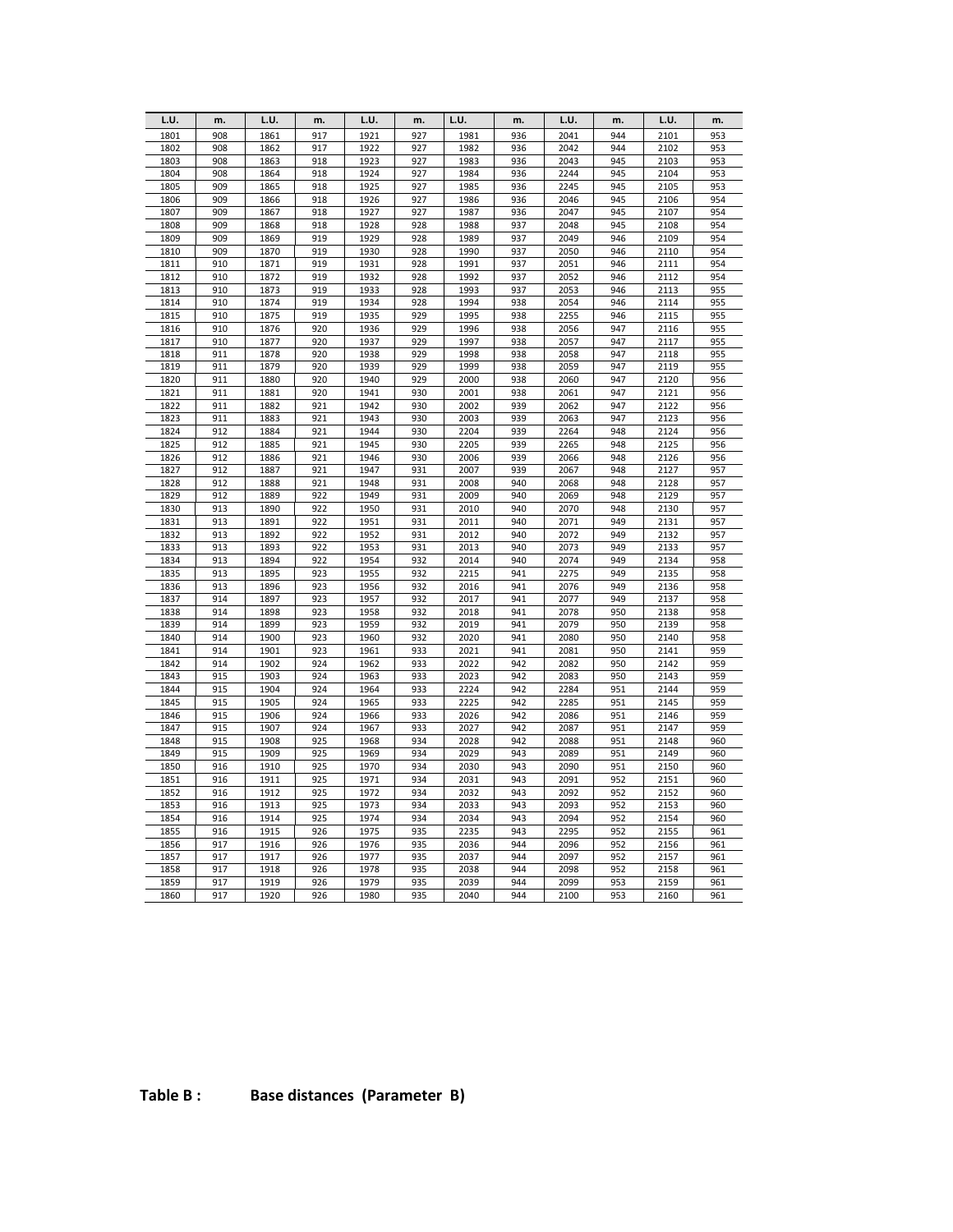| L.U.         | m.         | L.U.         | m.         | L.U.         | m.         | L.U.         | m.         | L.U.         | m.           | L.U.         | m.           |
|--------------|------------|--------------|------------|--------------|------------|--------------|------------|--------------|--------------|--------------|--------------|
| 2161         | 961        | 2221         | 970        | 2281         | 978        | 2341         | 986        | 2401         | 994          | 2461         | 1001         |
| 2162         | 962        | 2222         | 970        | 2282         | 978        | 2342         | 986        | 2402         | 994          | 2462         | 1002         |
| 2163         | 962        | 2223         | 970        | 2283         | 978        | 2343         | 986        | 2403         | 994          | 2463         | 1002         |
| 2164         | 962        | 2224         | 970        | 2284         | 978        | 2344         | 986        | 2404         | 994          | 2464         | 1002         |
| 2165         | 962        | 2225         | 970        | 2285         | 978        | 2345         | 986        | 2405         | 994          | 2465         | 1002         |
| 2166         | 962        | 2226         | 970        | 2286         | 979        | 2346         | 986        | 2406         | 994          | 2466         | 1002         |
| 2167         | 962        | 2227         | 971        | 2287         | 979        | 2347         | 987        | 2407         | 994          | 2467         | 1002         |
| 2168         | 962        | 2228         | 971        | 2288         | 979        | 2348         | 987        | 2408         | 995          | 2468         | 1009         |
| 2169         | 962        | 2229         | 971        | 2289         | 979        | 2349         | 987        | 2409         | 995          | 2469         | 1002         |
| 2170         | 963        | 2230         | 971        | 2290         | 979        | 2350         | 987        | 2410         | 995          | 2470         | 1002         |
| 2171         | 963        | 2231         | 971        | 2291         | 979        | 2351         | 987        | 2411         | 995          | 2471         | 1003         |
| 2172         | 963        | 2232         | 971        | 2292         | 979        | 2352         | 987        | 2412         | 995          | 2472         | 1003         |
| 2173         | 963        | 2233         | 971        | 2293         | 980        | 2353         | 988        | 2413         | 995          | 2473         | 1003         |
| 2174         | 963        | 2234         | 972        | 2294         | 980        | 2354         | 988        | 2414         | 995          | 2474         | 1003         |
| 2175         | 963        | 2235         | 972        | 2295         | 980        | 2355         | 988        | 2415         | 995          | 2475         | 1003         |
| 2176         | 963        | 2236         | 972        | 2296         | 980        | 2356         | 988        | 2416         | 996          | 2476         | 1003         |
| 2177         | 964        | 2237         | 972        | 2297         | 980        | 2357         | 988        | 2417         | 996          | 2477         | 1003         |
| 2178         | 964        | 2238         | 972        | 2298         | 980        | 2358         | 988        | 2418         | 996          | 2478         | 1004         |
| 2179         | 964        | 2239         | 972        | 2299         | 980        | 2359         | 988        | 2419         | 996          | 2479         | 1004         |
| 2180         | 964        | 2240         | 972        | 2300         | 980        | 2360         | 988        | 2420         | 996          | 2480         | 1004         |
| 2181         | 964        | 2241         | 972        | 2301         | 981        | 2361         | 988        | 2421         | 996          | 2481         | 1004         |
| 2182         | 964        | 2242         | 973        | 2302         | 981        | 2362         | 989        | 2422         | 996          | 2482         | 1004         |
| 2183         | 964        | 2243         | 973        | 2303         | 981        | 2363         | 989        | 2423         | 997          | 2483         | 1004         |
| 2184         | 965        | 2244         | 973        | 2304         | 981        | 2364         | 989        | 2424         | 997          | 2484         | 1004         |
| 2185         | 965        | 2245         | 973        | 2305         | 981        | 2365         | 989        | 2425         | 997          | 2485         | 1004         |
| 2186         | 965        | 2246         | 973        | 2306         | 981        | 2366         | 989        | 2426         | 997          | 2486         | 1004         |
| 2187         | 965        | 2247         | 973        | 2307         | 981        | 2367         | 989        | 2427         | 997          | 2487         | 1005         |
| 2188         | 965        | 2248         | 973        | 2308         | 982        | 2368         | 990        | 2428         | 997          | 2488         | 1005         |
| 2189         | 965        | 2249         | 973<br>974 | 2309         | 982        | 2369         | 990<br>990 | 2429         | 997<br>998   | 2489         | 1005         |
| 2190<br>2191 | 965        | 2250<br>2251 | 974        | 2310<br>2311 | 982<br>982 | 2370<br>2371 | 990        | 2430<br>2431 |              | 2490<br>2491 | 1005<br>1005 |
| 2192         | 966<br>966 | 2252         | 974        | 2312         | 982        | 2372         | 990        | 2432         | 998<br>998   | 2492         | 1005         |
| 2193         | 966        | 2253         | 974        | 2313         | 982        | 2373         | 990        | 2433         | 998          | 2493         | 1005         |
| 2194         | 966        | 2254         | 974        | 2314         | 982        | 2374         | 990        | 2434         | 998          | 2494         | 1006         |
| 2195         | 966        | 2255         | 974        | 2315         | 982        | 2375         | 990        | 2435         | 998          | 2495         | 1006         |
| 2196         | 966        | 2256         | 975        | 2316         | 983        | 2376         | 991        | 2436         | 998          | 2496         | 1006         |
| 2197         | 966        | 2257         | 975        | 2317         | 983        | 2377         | 991        | 2437         | 998          | 2497         | 1006         |
| 2198         | 967        | 2258         | 975        | 2318         | 983        | 2378         | 991        | 2438         | 998          | 2498         | 1006         |
| 2199         | 967        | 2259         | 975        | 2319         | 983        | 2379         | 991        | 2439         | 999          | 2499         | 1006         |
| 2200         | 967        | 2260         | 975        | 2320         | 983        | 2380         | 991        | 2440         | 999          | 2500         | 1006         |
| 2201         | 967        | 2261         | 975        | 2321         | 983        | 2381         | 991        | 2441         | 999          |              |              |
| 2202         | 967        | 2262         | 975        | 2322         | 983        | 2382         | 991        | 2442         | 999          |              |              |
| 2203         | 967        | 2263         | 975        | 2323         | 983        | 2383         | 991        | 2443         | 999          |              |              |
| 2204         | 967        | 2264         | 976        | 2324         | 984        | 2384         | 991        | 2444         | 999          |              |              |
| 2205         | 967        | 2265         | 976        | 2325         | 984        | 2385         | 992        | 2445         | 999          |              |              |
| 2206         | 968        | 2266         | 976        | 2326         | 984        | 2386         | 992        | 2446         | 999          |              |              |
| 2207         | 968        | 2267         | 976        | 2327         | 984        | 2387         | 992        | 2447         | 1000         |              |              |
| 2208         | 968        | 2268         | 976        | 2328         | 984        | 2388         | 992        | 2448         | 1000         |              |              |
| 2209         | 968        | 2269         | 976        | 2329         | 984        | 2389         | 992        | 2449         | 1000         |              |              |
| 2210         | 968        | 2270         | 976        | 2330         | 984        | 2390         | 992        | 2450         | 1000         |              |              |
| 2211         | 968        | 2271         | 976        | 2331         | 985        | 2391         | 992        | 2451         | 1000         |              |              |
| 2212         | 968        | 2272         | 977        | 2332         | 985        | 2392         | 993        | 2452         | 1000         |              |              |
| 2213         | 969        | 2273         | 977        | 2333         | 985        | 2393         | 993        | 2453         | 1000         |              |              |
| 2214         | 969        | 2274         | 977        | 2334         | 985        | 2394         | 993        | 2454         | 1001         |              |              |
| 2215         | 969        | 2275         | 977        | 2335         | 985        | 2395         | 993        | 2455         | 1001         |              |              |
| 2216<br>2217 | 969<br>969 | 2276<br>2277 | 977<br>977 | 2336<br>2337 | 985<br>985 | 2396<br>2397 | 993<br>993 | 2456         | 1001         |              |              |
| 2218         | 969        | 2278         | 977        | 2338         | 985        | 2398         | 993        | 2457<br>2458 | 1001<br>1001 |              |              |
| 2219         | 969        | 2279         | 978        | 2339         | 986        | 2399         | 994        | 2459         | 1001         |              |              |
| 2220         | 970        | 2280         | 978        | 2340         | 986        | 2400         | 994        | 2460         | 1001         |              |              |
|              |            |              |            |              |            |              |            |              |              |              |              |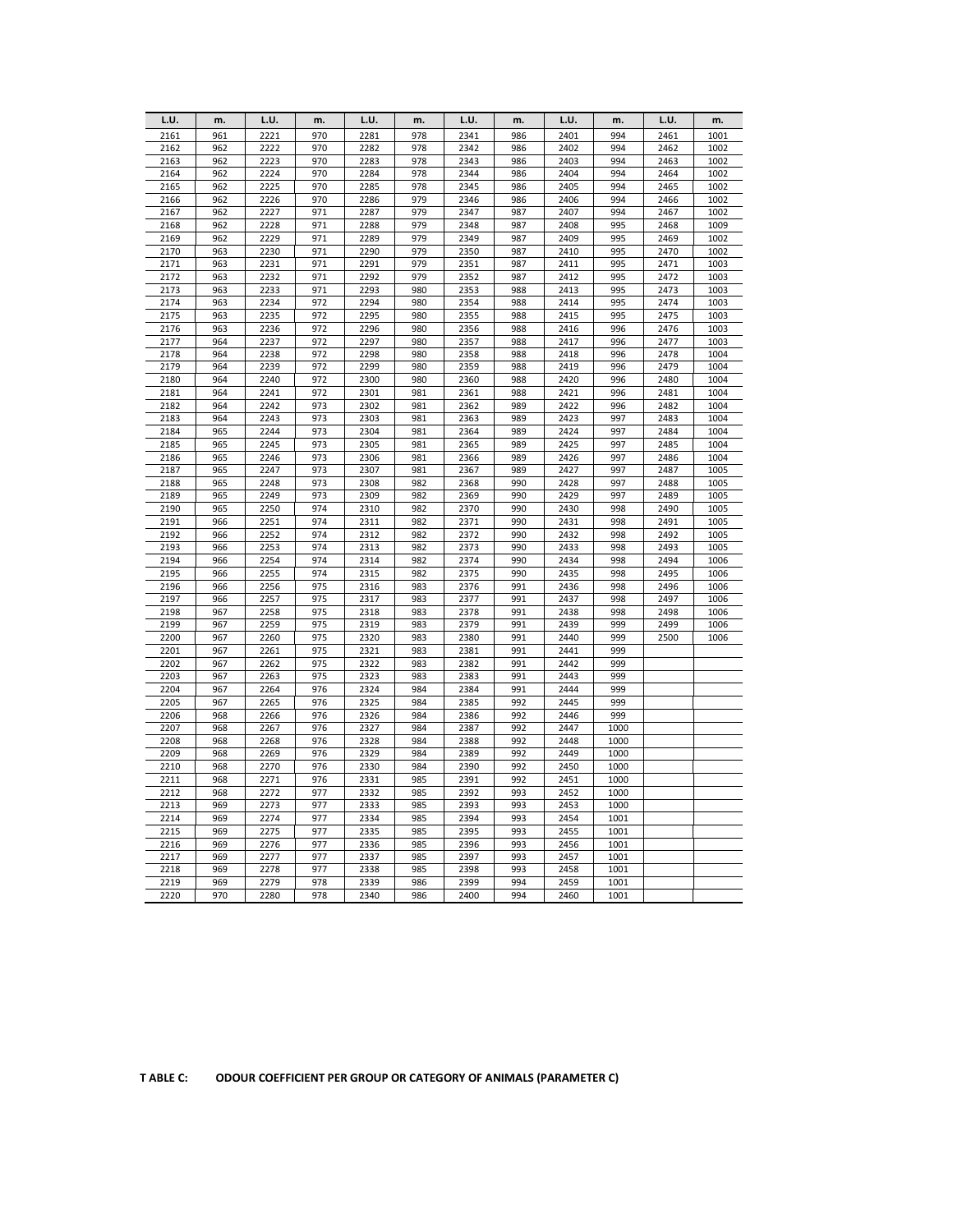| Group or category of animals    | <b>Parameter C</b> |
|---------------------------------|--------------------|
| Beef cattle                     |                    |
| - In a closed facility          | 0.7                |
| - In an outdoor feeding area    | 0.8                |
| Dairy cattle                    | 0.7                |
| <b>Ducks</b>                    | 0.7                |
| Horses                          | 0.7                |
| Goats                           | 0.7                |
| Turkeys                         |                    |
| - In a closed facility          | 0.7                |
| - In an outdoor feeding area    | 0.8                |
| Rabbits                         | 0.8                |
| Sheep                           | 0.7                |
| Hogs                            | 1.0                |
| Hens                            |                    |
| - Laying hens in cages          | 0.8                |
| - Breeder hens                  | 0.8                |
| - Broiler hens / large chickens | 0.7                |
| - Pullets                       | 0.7                |
| Foxes                           | 1.1                |
| Slaughter calves                |                    |
| - Veal calves                   | 1.0                |
| - Grain-fed calves              | 0.8                |
| Mink                            | 1.1                |
|                                 |                    |

For all other animal species, use parameter C = 0.8. That factor does not apply to dogs, the nuisance related with that type of livestock being more a noise problem than an odor problem.

#### **MANURE TYPE (PARAMETER D)** Table D:

| Farm manure management practices                | Parameter D |
|-------------------------------------------------|-------------|
| Solid manure                                    |             |
| -Dairy and beef cattle, horses, sheep and goats | 0.6         |
| -Other groups or categories of animals          | 0.8         |
| Liquid manure                                   |             |
| -Dairy and beef cattle                          | 0.8         |
| -Other groups or categories of animals          | 1.0         |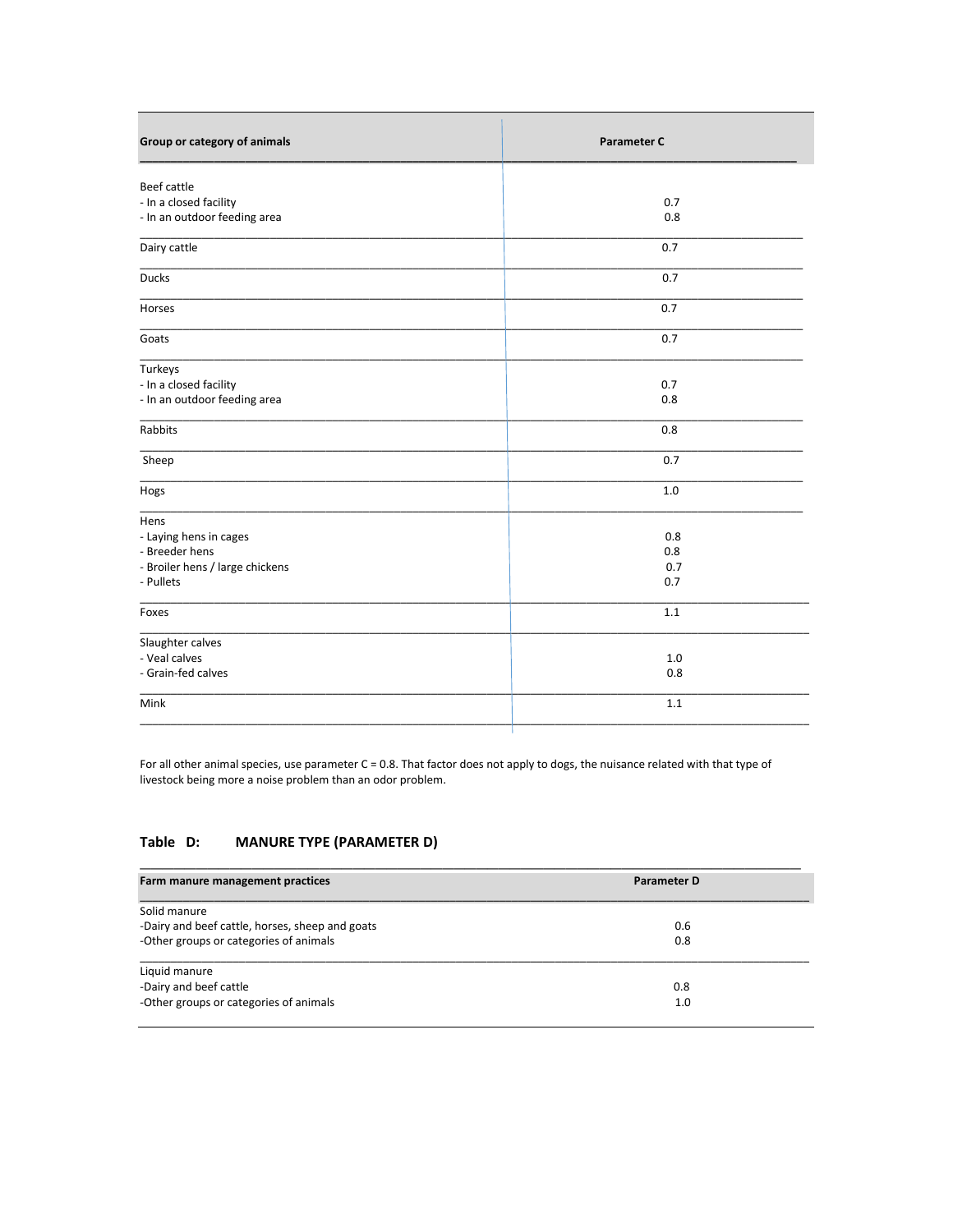## **Table E: PROJECT TYPE (PARAMETER E)**

Apply to a new project or to an increase in the number of livestock units.

| Increase up to (l. u.)* | <b>Parameter E</b> | Increase up to (I. u.)* |      |
|-------------------------|--------------------|-------------------------|------|
| <b>Parameter E</b>      |                    |                         |      |
| 10 or less              | 0.50               | 146-150                 | 0.69 |
|                         |                    |                         |      |
| $11 - 20$               | 0.51               | 151-155                 | 0.70 |
| $21 - 30$               | 0.52               | 156-160                 | 0.71 |
| $31 - 40$               | 0.53               | 161-165                 | 0.72 |
| 41-50                   | 0.54               | 166-170                 | 0.73 |
| 51-60                   | 0.55               | 171-175                 | 0.74 |
| 61-70                   | 0.56               | 176-180                 | 0.75 |
| 71-80                   | 0.57               | 181-185                 | 0.76 |
| 81-90                   | 0.58               | 186-190                 | 0.77 |
| 91-100                  | 0.59               | 191-195                 | 0.78 |
| 101-105                 | 0.60               | 196-200                 | 0.79 |
| 106-110                 | 0.61               | 201-205                 | 0.80 |
| 111-115                 | 0.62               | 206-210                 | 0.81 |
| 116-120                 | 0.63               | 211-215                 | 0.82 |
| 121-125                 | 0.64               | 216-220                 | 0.83 |
| 126-130                 | 0.65               | 221-225                 | 0.84 |
| 131-135                 | 0.66               | 226 and more            | 1.00 |
| 136-140                 | 0.67               | new project             | 1.00 |
| 141-145                 | 0.68               |                         |      |
|                         |                    |                         |      |

\* To be considered depending on the total targeted number of animals in the herd, whether or not buildings are expanded or built. For any project resulting in a total of 226 livestock units or more and for new projects, parameter E = 1.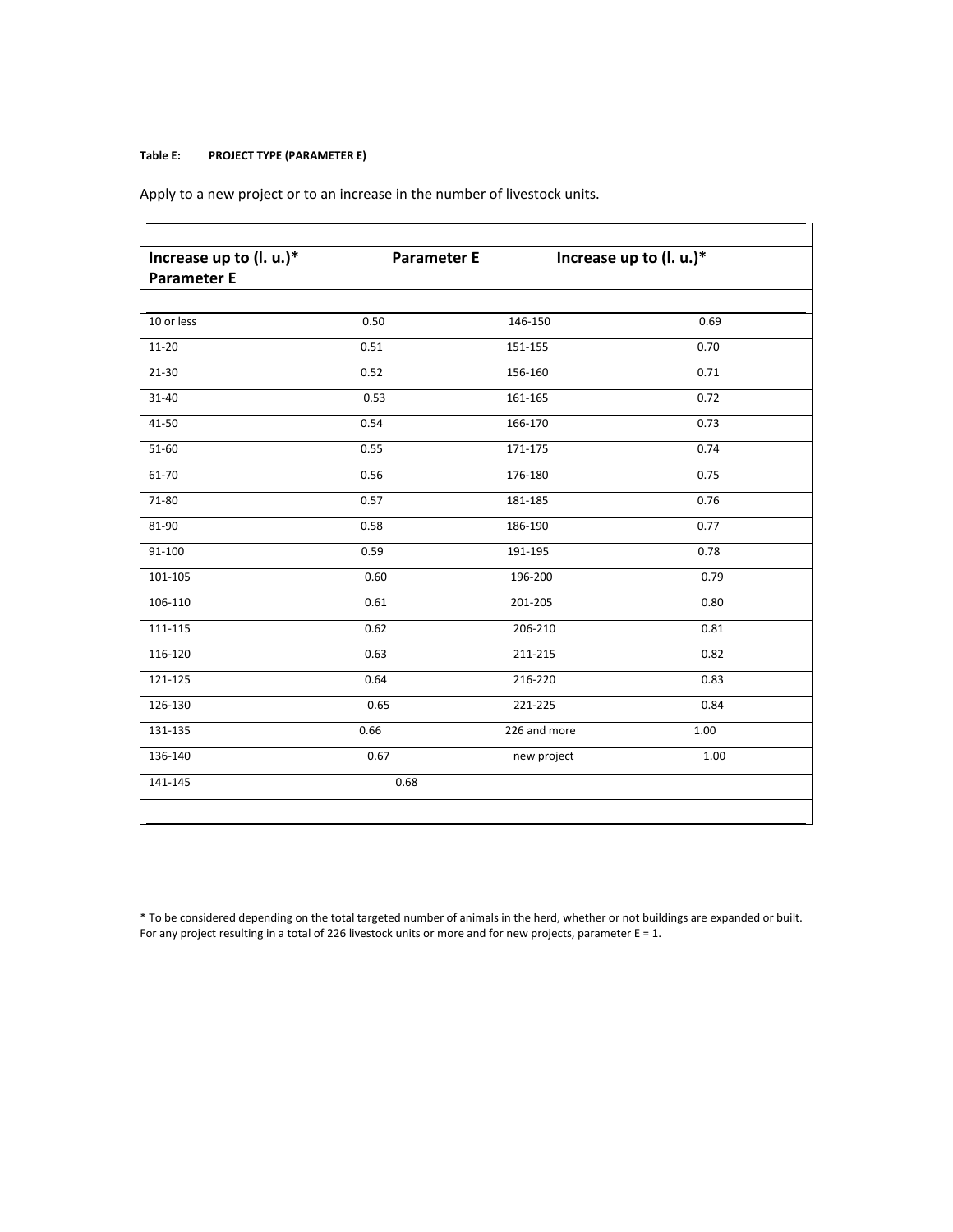# **Table F: Attenuation factor (Parameter F)**

 $F = F1 x F2 x F3$ 

| <b>Technology</b>                                                                           | Factor                                        |
|---------------------------------------------------------------------------------------------|-----------------------------------------------|
| Roof over storage site                                                                      | F <sub>1</sub>                                |
| - Absent                                                                                    | 1.0                                           |
| - Rigid, permanent                                                                          | 0.7                                           |
| - Temporary (layer of peat, plastic cover)                                                  | 0.9                                           |
| Ventilation                                                                                 | F <sub>2</sub>                                |
| - Natural and forced with multiple air outlets                                              | 1.0                                           |
| - Forced with grouped air outlets and air outlets above roof                                | 0.9                                           |
| - Forced with grouped air outlets with air washer or biological filters                     | 0.8                                           |
| Other technologies                                                                          | F <sub>3</sub>                                |
| - new technologies may be used to reduce distances once their<br>efficiency has been proven | Factor to be determined<br>upon accreditation |

# **Table G: USE FACTORS (PARAMETER G)**

| Intended use            | Factor |
|-------------------------|--------|
| Urbanization perimeter* | 1.5    |
| Dwelling                | 0.5    |
| Protected immovable     | 1.0    |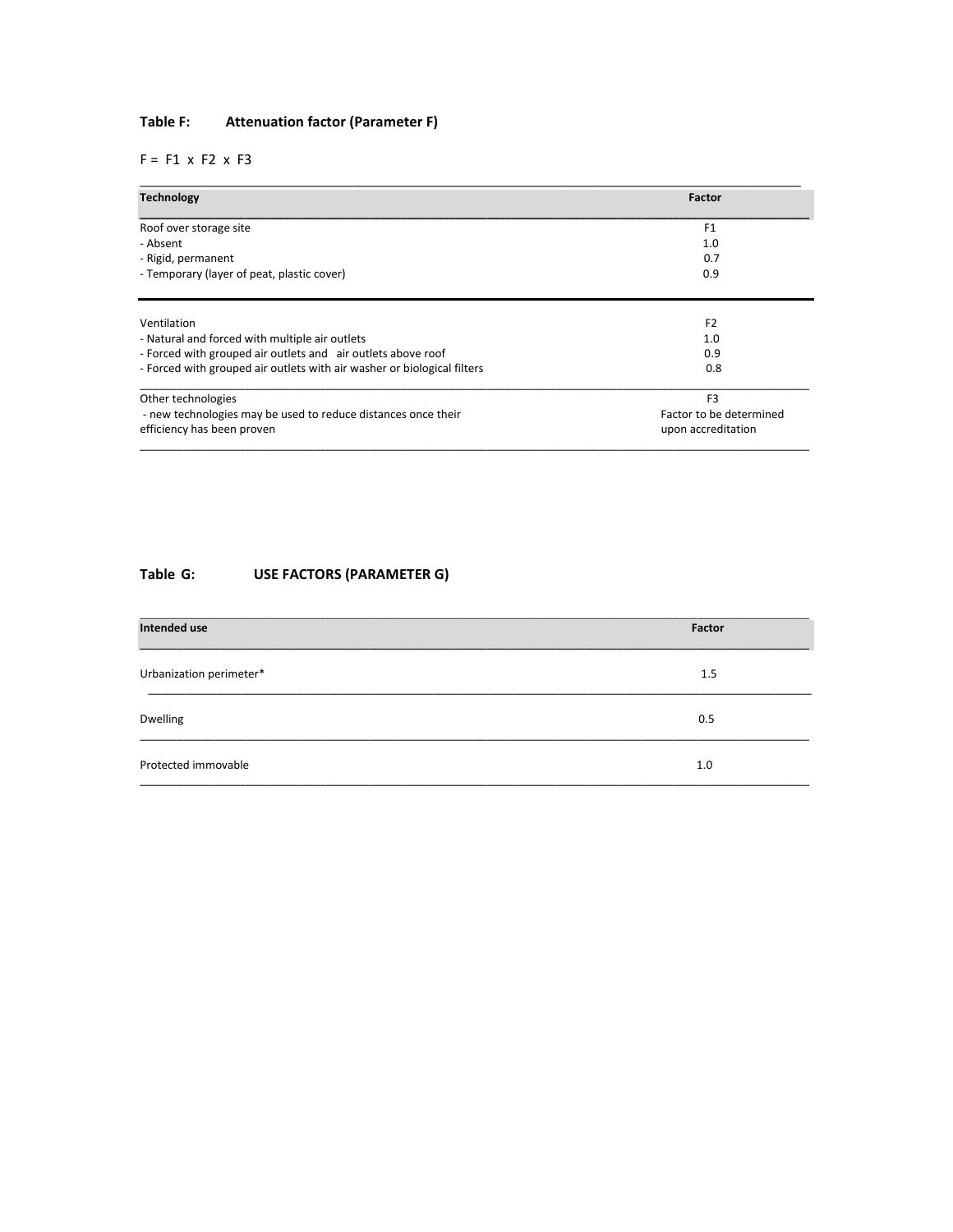## **9.2.2: Separation distances for liquid manure storage sites situated more than 150 m from a livestock facility**

When farm manure is stored outside the livestock facility, separation distances must be respected.

They are established on the consideration that one livestock unit (LU) requires a 20  $m^3$  storage capacity. For example a 1,000  $m^3$ capacity tank, corresponds to 50 livestock units.

 Once that equivalence has been determined, it is possible to determine the corresponding base distance using Table B. The formula multiplying the set of parameters B, C, D, E, F and G may then be applied.

The following table illustrates cases where C, D and E equal 1, with G varying according to the neighboring unit considered.

Separation distances for liquid manure storage sites' situated more than 150 meters from a livestock facility:

| Storage** capacity (m <sup>3</sup> ) | Separation distances (meters) |                     |                        |  |  |
|--------------------------------------|-------------------------------|---------------------|------------------------|--|--|
|                                      | <b>Dwelling</b>               | Protected immovable | Urbanization perimeter |  |  |
| 1,000                                | 148                           | 295                 | 443                    |  |  |
| 2,000                                | 184                           | 367                 | 550                    |  |  |
| 3,000                                | 208                           | 416                 | 624                    |  |  |
| 4,000                                | 228                           | 456                 | 684                    |  |  |
| 5,000                                | 245                           | 489                 | 734                    |  |  |
| 6,000                                | 259                           | 517                 | 776                    |  |  |
| 7,000                                | 272                           | 543                 | 815                    |  |  |
|                                      |                               |                     |                        |  |  |
| 8,000                                | 283                           | 566                 | 849                    |  |  |
| 9,000                                | 294                           | 588                 | 882                    |  |  |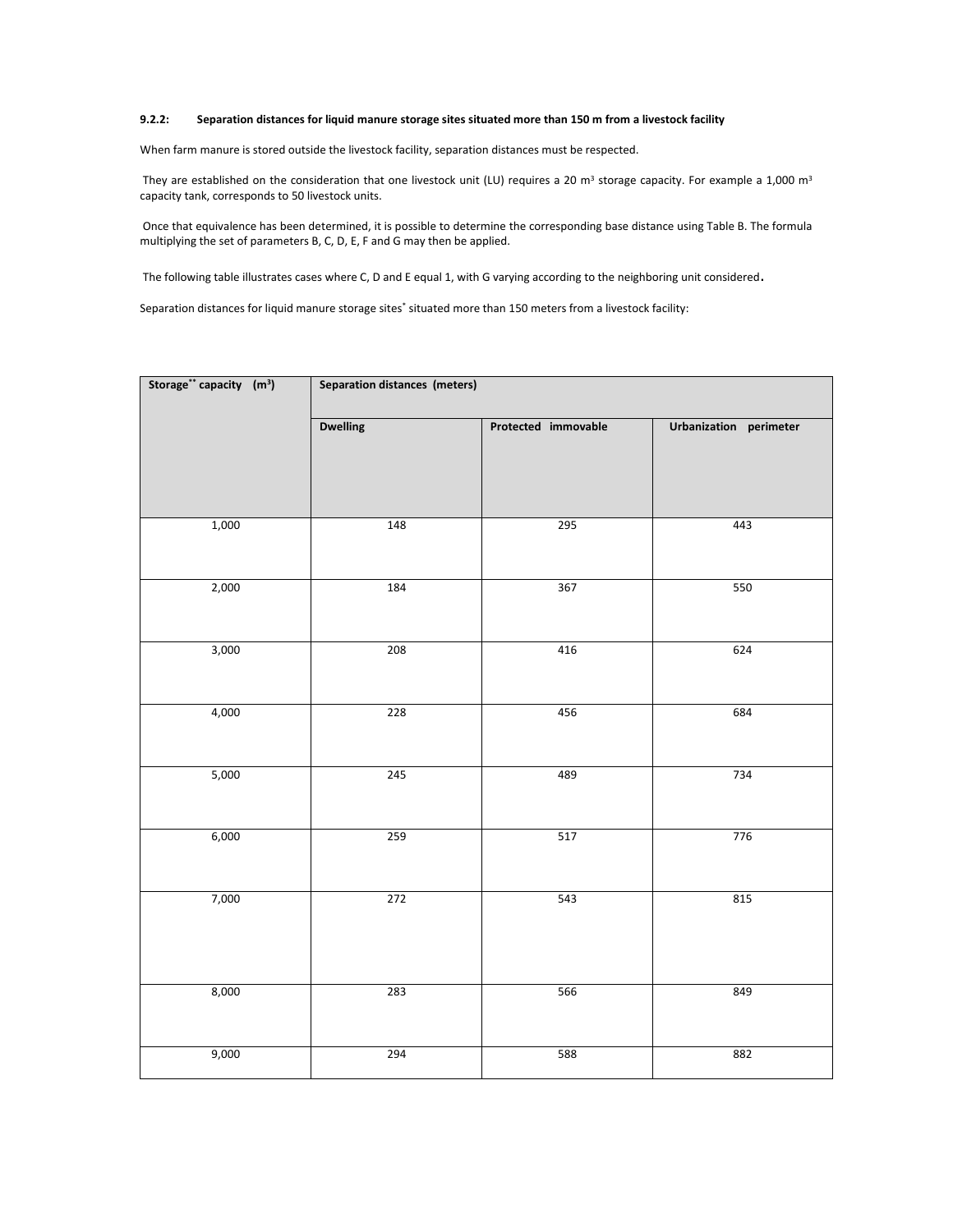| 10,000 | 304 | 607 | n1<br>フエエ |
|--------|-----|-----|-----------|
|        |     |     |           |

\* For manure, multiply the above distances by 0.8.

\*\* For other storage capacity, effect the necessary calculations using a rule of apportionment or the data for parameter A.

# **9.2.3: Separation distances for spreading farm manure**

The calculation of distances concerning the spreading of farm manure\* is determined with the help of the following table. The use of sprinklers or cannons is prohibited.

|             |                            |                                                         | Distance required from any dwelling,<br>urbanization<br>perimeter or protected immovable (meter) |                |  |
|-------------|----------------------------|---------------------------------------------------------|--------------------------------------------------------------------------------------------------|----------------|--|
| <b>Type</b> | <b>Spreading method</b>    |                                                         | From June 15 <sup>th</sup><br>to August 15th                                                     | Other times    |  |
|             | Aero-sprinkling<br>(tank)  | Liquid manure left on the surface more<br>than 24 hours | 75                                                                                               | 25             |  |
| Liquid      |                            | Liquid manure incorporated within less<br>than 24 hours | 25                                                                                               | $X^{\ast\ast}$ |  |
|             | Sprinkling                 | By spray bar                                            | 25                                                                                               | X              |  |
|             |                            | By drop pipe                                            | $\mathsf{x}$                                                                                     | $\mathsf{x}$   |  |
|             | Simultaneous incorporation |                                                         | X                                                                                                | $\pmb{\times}$ |  |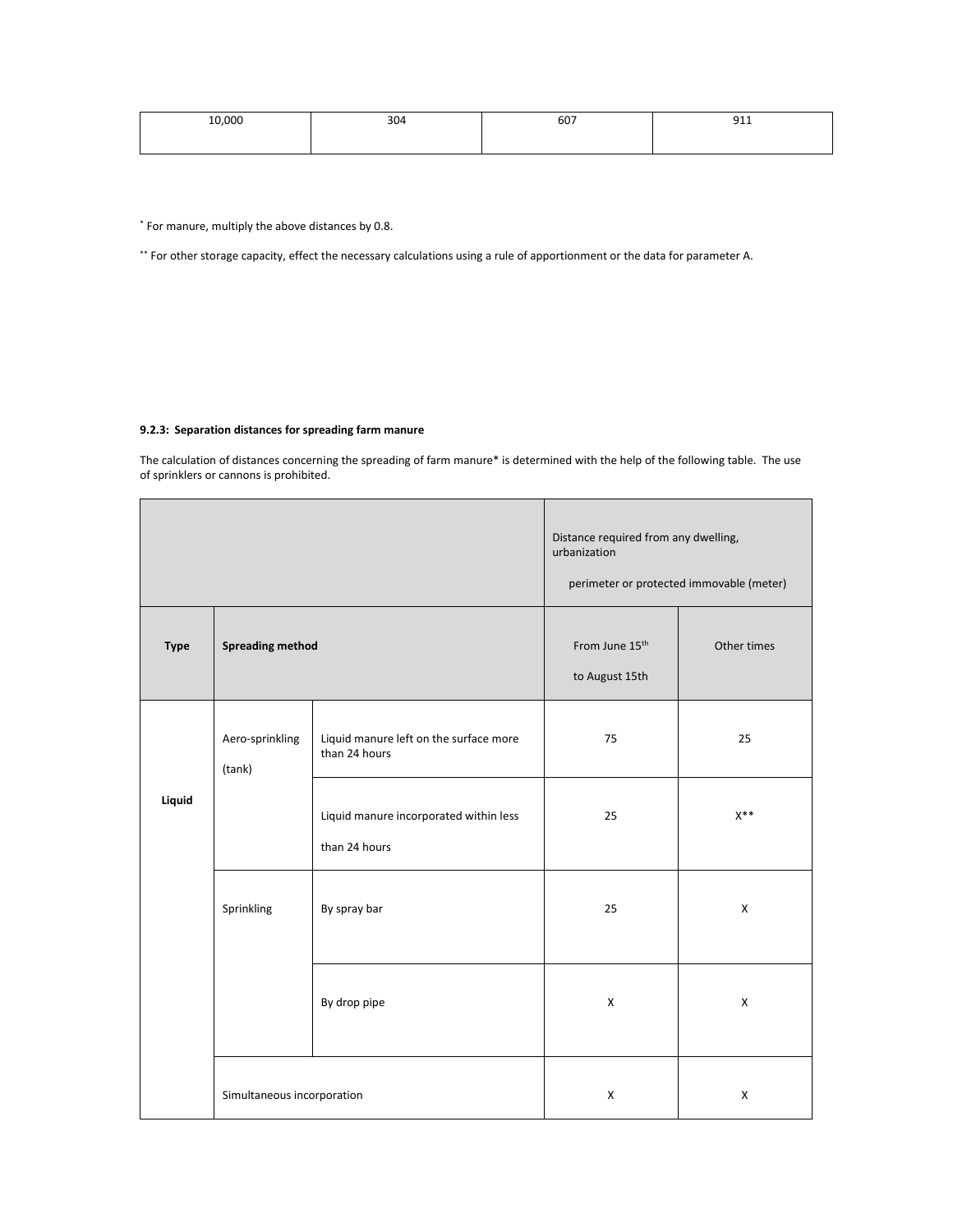| Solid | Fresh, left on the surface more than 24 hours | 75 | X |
|-------|-----------------------------------------------|----|---|
|       | Fresh, incorporated within less than 24 hours | X  | X |
|       | Deodorized compost                            | X  | X |

\* No separation distance is required for uninhabited zones in an urbanization perimeter.

\*\*X = Spreading permitted up to field limits.

## **9.2.4: Special provisions applicable to strong odor livestock establishments**

Any new livestock installation of more than one livestock unit of a group or category of strong odor animals (hogs, sows, piglets, fox, mink) equal to or more than 1.0 is prohibited in the following zones:

- 1. Any part of the permanent agricultural zone adjacent to the Rouge River measured from the high water mark up to a distance of 600 meters;
- 2. Any part of the permanent agricultural zone part of the Harrington Valley, as delimited and shown on the Zoning plan being part of this By-law and known as Annex 1.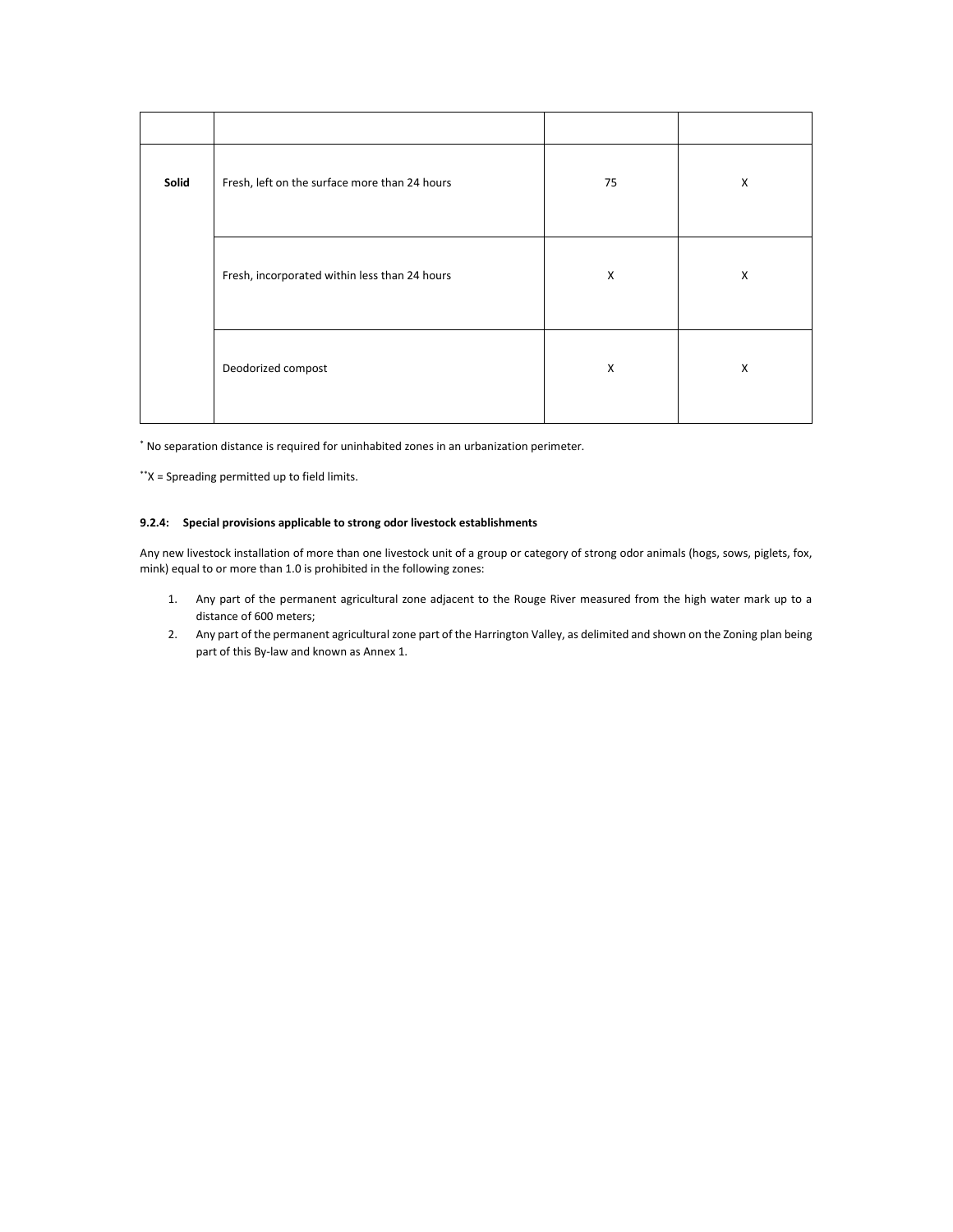

# **Z O N I N G B Y – L A W N U M B E R 1 9 2 – 2 0 1 2**

 **CHAPTER 10:** 

 **Special provisions for certain uses**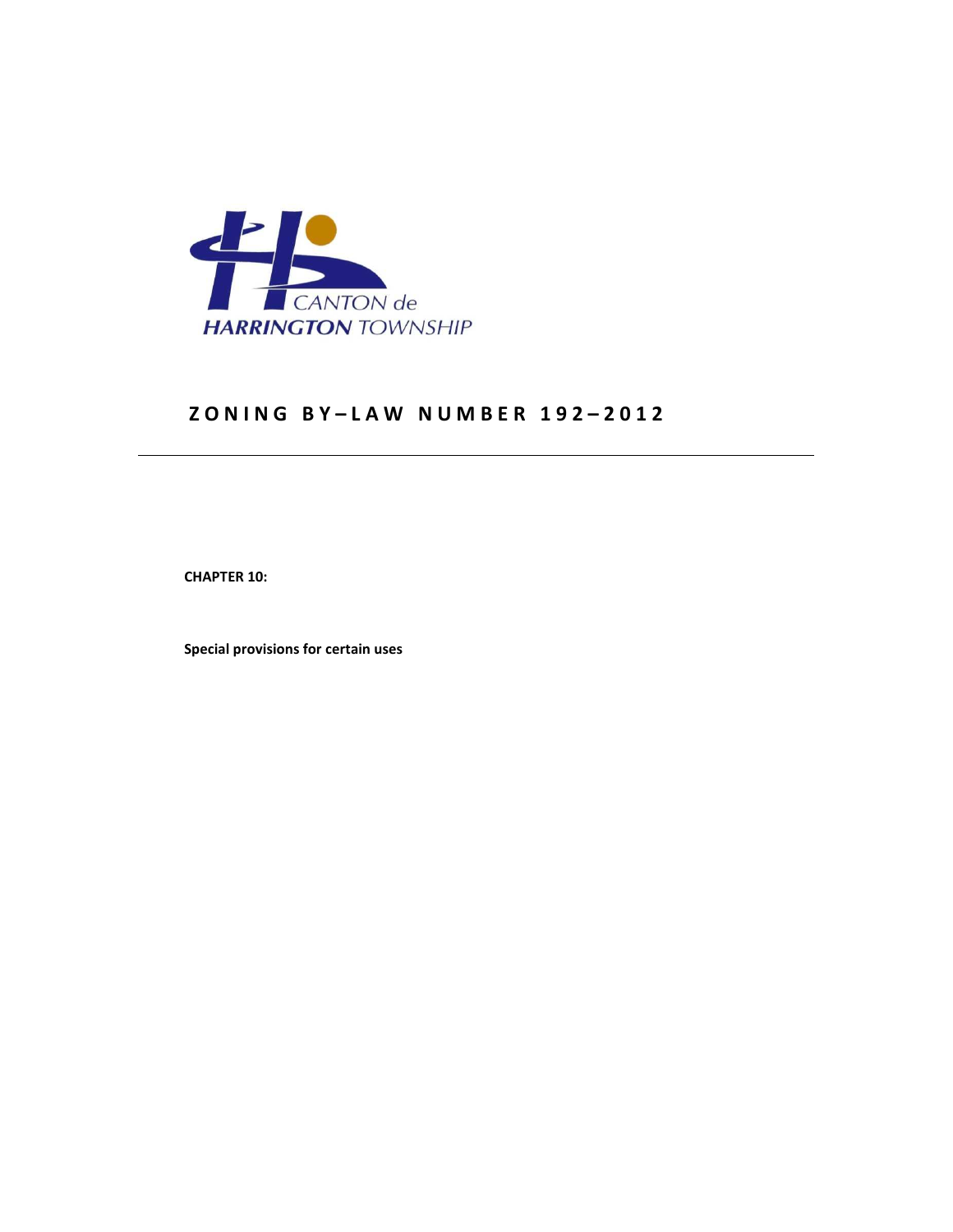## **Section 10.1: Professional or commercial services practiced at home**

#### **10.1.1: General provisions**

When specified in the specification grids, the «Professional or commercial services» use is authorized as an accessory use to a residential use and must respect the following requirements.

#### **10.1.2: Authorized professional and commercial services**

The professional and commercial services authorized at home are:

- 1. A service and office of professionals within the meaning of the *Professional Code*;
- 2. A service and office of business management, administration and insurance;
- 3. A business office, a self-employed worker, a micro service company that does not have any product for sale on site;
- 4. The care of less than 6 children;
- 5. A family-type resource;
- 6. Rental of rooms;
- 7. Private courses for, at most, 3 students at a time;
- 8. A sewing workshop;
- 9. A hair, beauty and personal care salon (maximum 2 chairs).

#### **10.1.3: Conditions of implementation and requirements for professional and commercial services**

The accessory use «Professional and commercial services practiced at home» must respect the following conditions (special provisions apply to the rental of rooms and are provided for in Article 10.1.4.):

- 1. Only one (1) professional or commercial service practiced at home per main building is authorized;
- 2. The accessory use must be practiced by the occupant of the main building;
- 3. Retail sales or sales on site are prohibited;
- 4. The accessory use must be practiced inside of a main building or an accessory building;
- 5. When the accessory use is practiced in a main building, the maximum area permitted is 40 % of the floor area occupied by the residential use;
- 6. When the accessory use is practiced in an accessory building, the maximum area permitted is 60 square meters and shall never exceed the footprint equal to 40 % of the floor area occupied by the residential use;
- 7. Notwithstanding paragraphs 5 and 6, in the URB-132, URB-134 and URB-141 zones, which correspond to the land use area «Local urban» identified in the development plan in force, the accessory use must be practiced inside the main building and the maximum area permitted is 25 % of the floor area occupied by the residential use;
- 8. In addition to the occupants, 2 employees may work there;
- 9. Outdoor display and storage pertinent to the professional or commercial service are prohibited;
- 10. The professional or commercial service must not bring about changes to the architecture and exterior appearance of the building in order not to affect the residential character of the property;
- 11. No noise must be noticeable outside the main building where the professional or commercial service is performed;
- 12. No dust or any other substance must be released from the main building where the professional or commercial service is performed;
- 13. One (1) additional off-street parking space must be provided to serve the accessory use;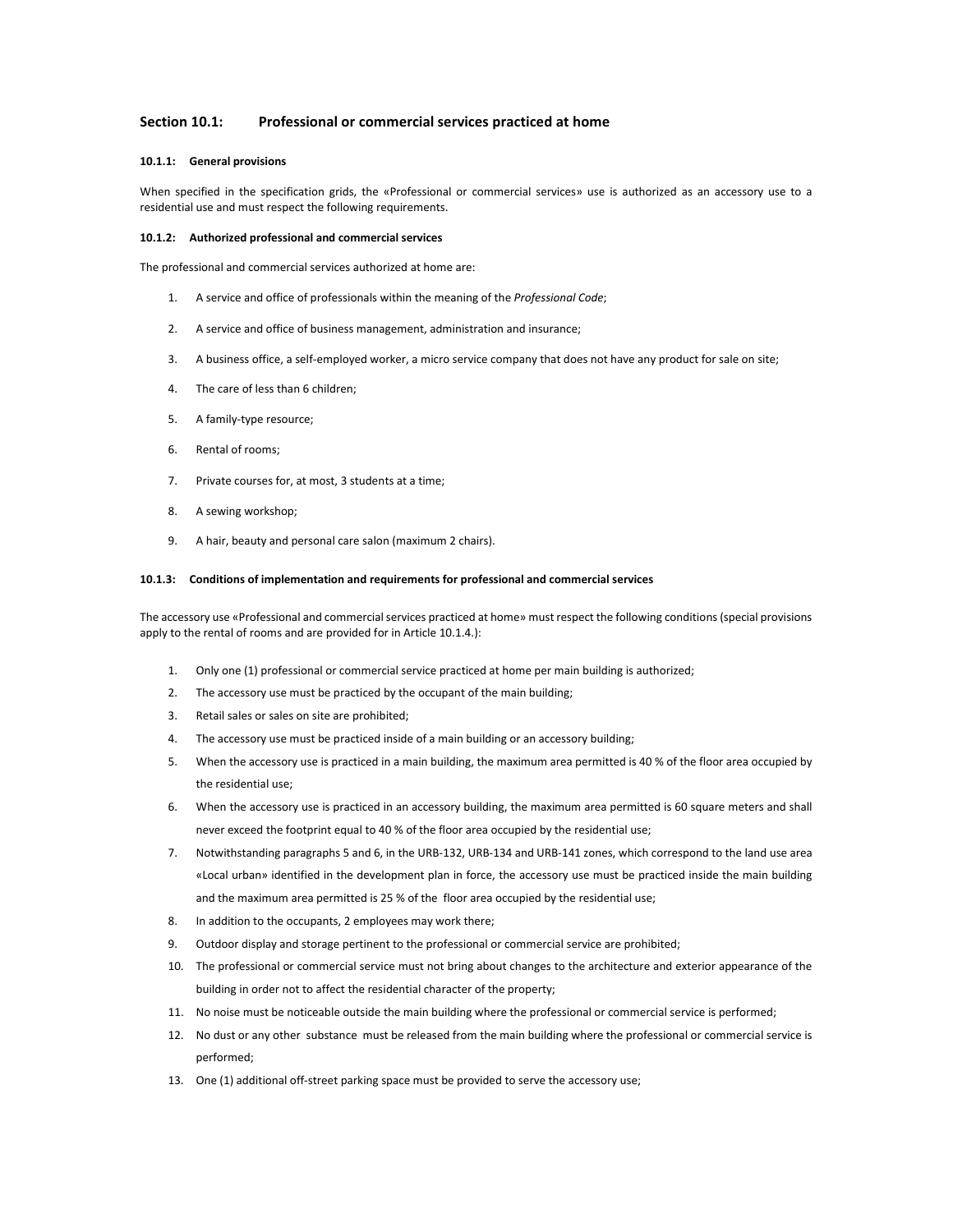This Article does not apply to family-type resources and for home childcare services.

## **10.1.4: Conditions of implementation and requirements for the rental of rooms**

The conditions of implementation and requirements for the rental of rooms are the following:

- 1. A maximum of 2 rooms may be rented per main building;
- 2. The maximum authorized area for the rental of rooms may not exceed 50 square meters.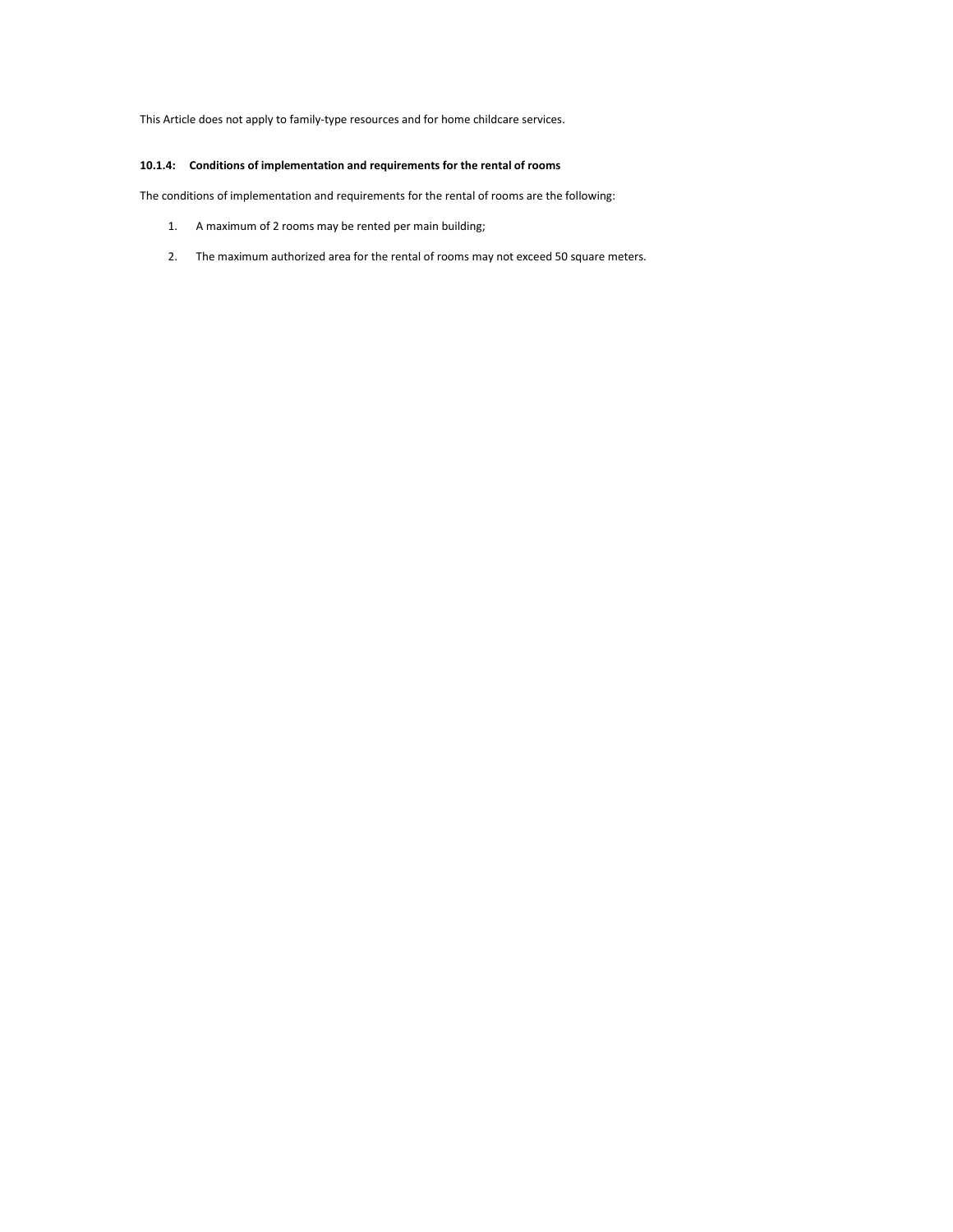## **Section 10.2: Workshop for artists and artisans**

#### **10.2.1: Special provisions applicable to the accessory use «Workshop for artists and artisans»**

When specified in the specification grids, the use «Workshop for artists and artisans» is authorized as an accessory use to the residential use and must respect the following conditions:

- 1. The accessory use must be carried out by the occupant of the main building;
- 2. In addition to the occupants, 2 employees may work there;
- 3. The accessory use must be carried out inside a main building or an accessory building;
- 4. When the accessory use is carried out in the main building, the maximum permitted area is 40 % of the floor area occupied by the residential use;
- 5. When the accessory use is carried out in an accessory building, the maximum permitted area is 60 square meters, without every exceeding a footprint equivalent to 40 % of the floor area occupied by the residential use;
- 6. Exhibitions of works made on site are authorized under the following conditions:
	- a) The maximum display area is 25 square meters;
	- b) The display in the front yard must be carried out during normal working hours, just like the business. The works and products must be removed outside the business hours.
- 7. Retail sale of works and products made on site are authorized;
- 8. Outdoor storage of material used in the production is prohibited;
- 9. The implementation of an artist and artisan workshop must not entail changes in the architecture and exterior appearance of the building, so that the residential character of the property is not affected.
- 10. The signage must conform to the provisions in Chapter 7 of this By-law;
- 11. No noise must be noticeable from the outside of the main or accessory building;
- 12. No dust or other nuisance must be released from the main or accessory building;
- 13. One (1) additional off-street parking space must be provided to serve the accessory use.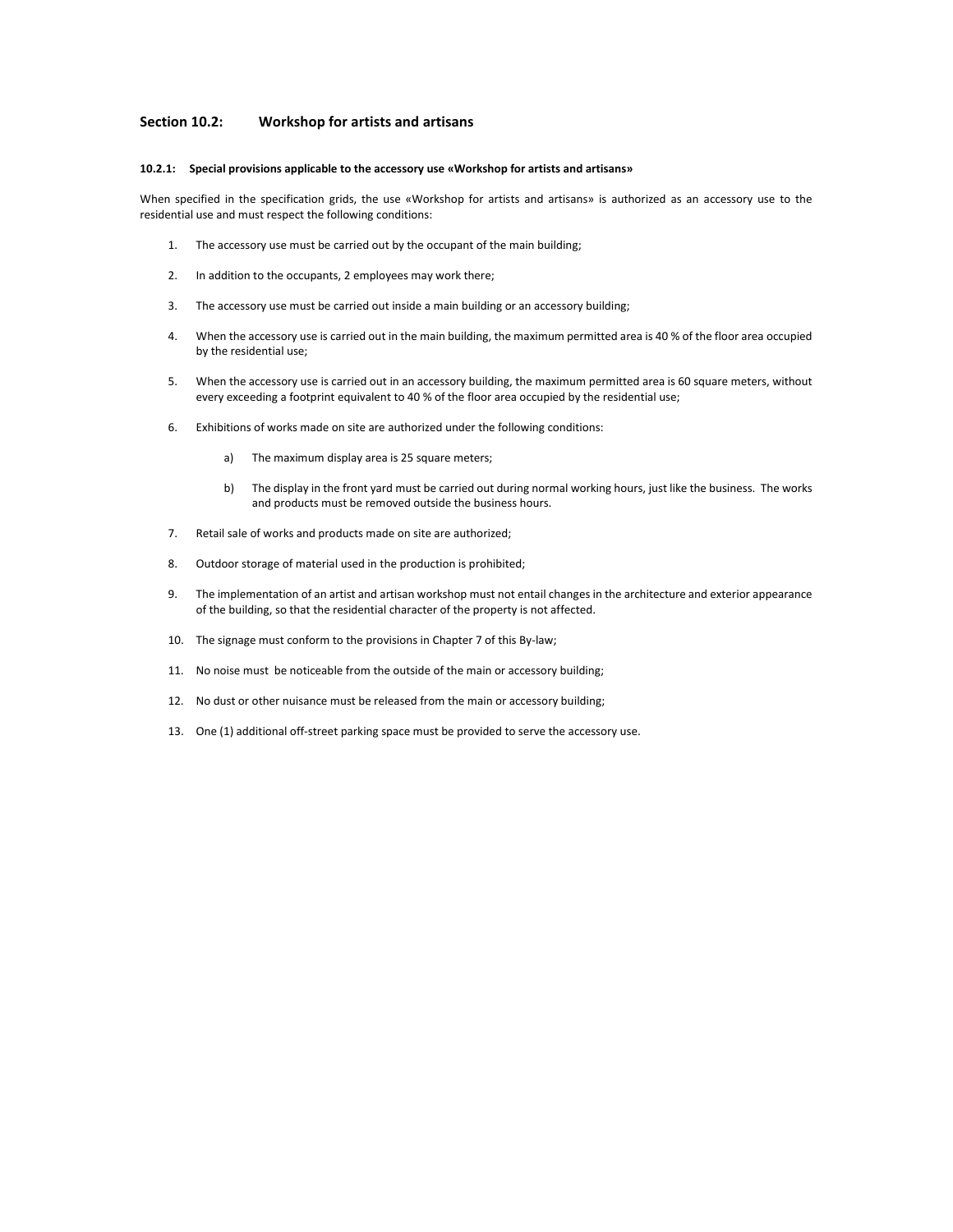## **Section 10.3: Additional dwelling**

#### **10.3.1: Special provisions applicable to the accessory use «Additional dwelling>**

When specified in the specification grids, the use «Additional dwelling» is authorized as an accessory use to residential use and must respect the following conditions:

- 1. Only one (1) additional dwelling is authorized per single family dwelling;
- 2. The maximum area of the additional dwelling cannot exceed 60 % of the area of the floor on which it is located. In addition, the minimum area of the additional dwelling is set at 50 square meters;
- 3. Only one bedroom may be set up in an additional dwelling;
- 4. When an additional dwelling is set up in a basement, a minimum window area is required according to the following proportions:

a) For a bedroom: 5 % of the area of the outside wall; b) For a living-room or family room: 10 % of the area of the outside wall.

- 5. The minimum height of the ceiling of an additional dwelling is 2.44 meters;
- 6. The additional dwelling must have a separate entrance from the main dwelling. This separate entrance must be located in the back or on one of the lateral walls of the main building;
- 7. The additional dwelling must have a separate civic number from the main building;
- 8. The additional dwelling may be connected to the main dwelling via a permanent common area;
- 9. Setting up an additional dwelling is not authorized when the accessory use «Bed and Breakfast» or a «Bed and Breakfast (agricultural producer) » is carried out in the building;
- 10. One (1) additional off road parking space must be provided to serve the accessory use.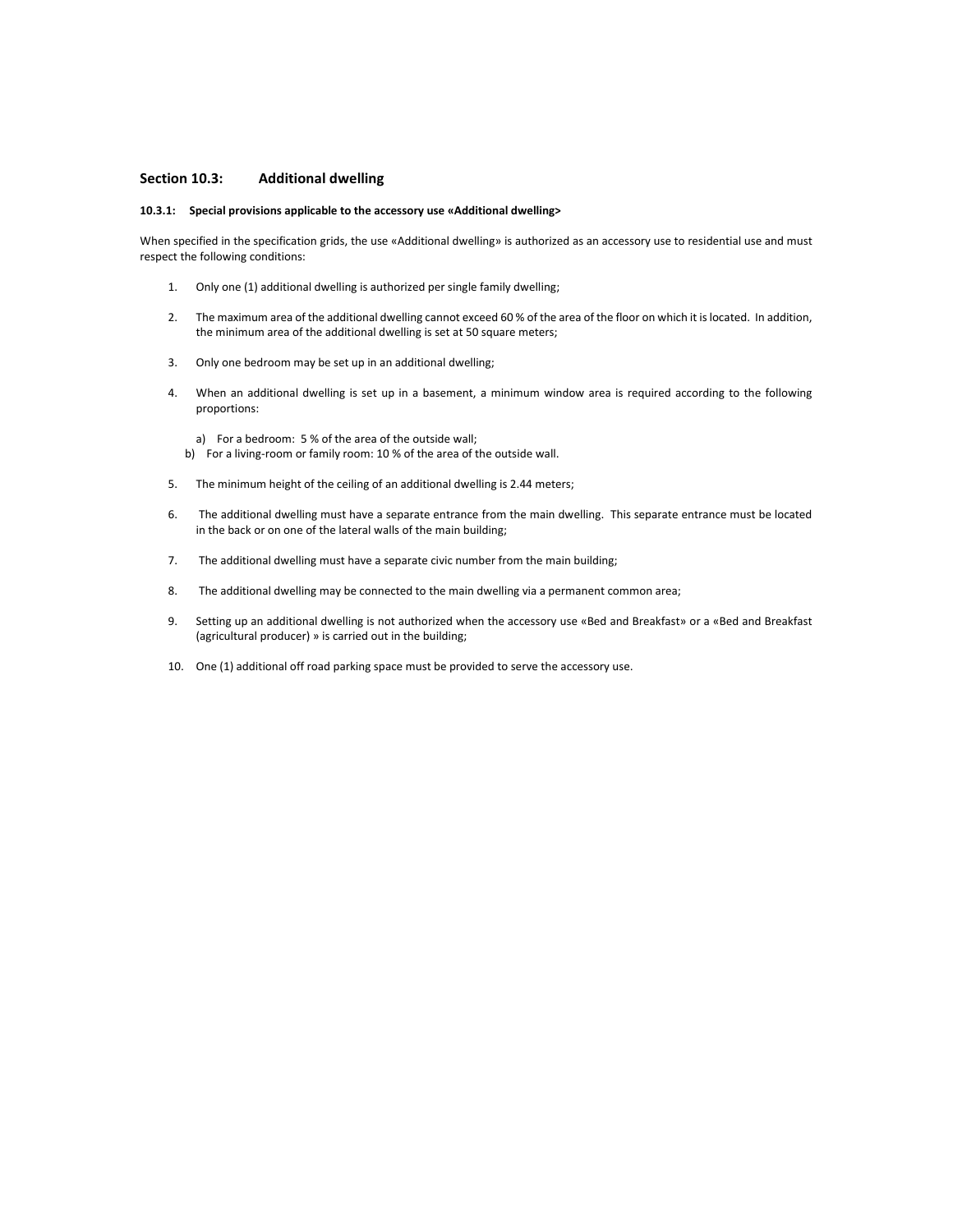# **Section 10.4: Recording studio**

#### **10.4.1: Special provisions applicable to the accessory use «Recording Studio»**

When specified in the specification grids, the use «Recording studio» is authorized as an accessory use to a residential use and must respect the following conditions:

- 1. One (1) recording studio is authorized for a single family dwelling and may be located in an accessory building ;
- 2. The maximum floor area of the accessory building hosting the accessory use «recording studio» is set at 60 square meters;
- 3. The minimum height of the accessory building is set at 2.5 meters and the maximum height is set at 6 meters;
- 4. The shape of the roof of the accessory building must be similar to the shape of the roof of the main building, except in the case where a terrace is set up on the roof;
- 5. The accessory building must be located at more than 2 meters from the main building and the setbacks prescribed in the specification grids used to determine the distance from the lot lines;
- 6. The accessory building hosting the accessory use «Recording studio» may not be used as a home.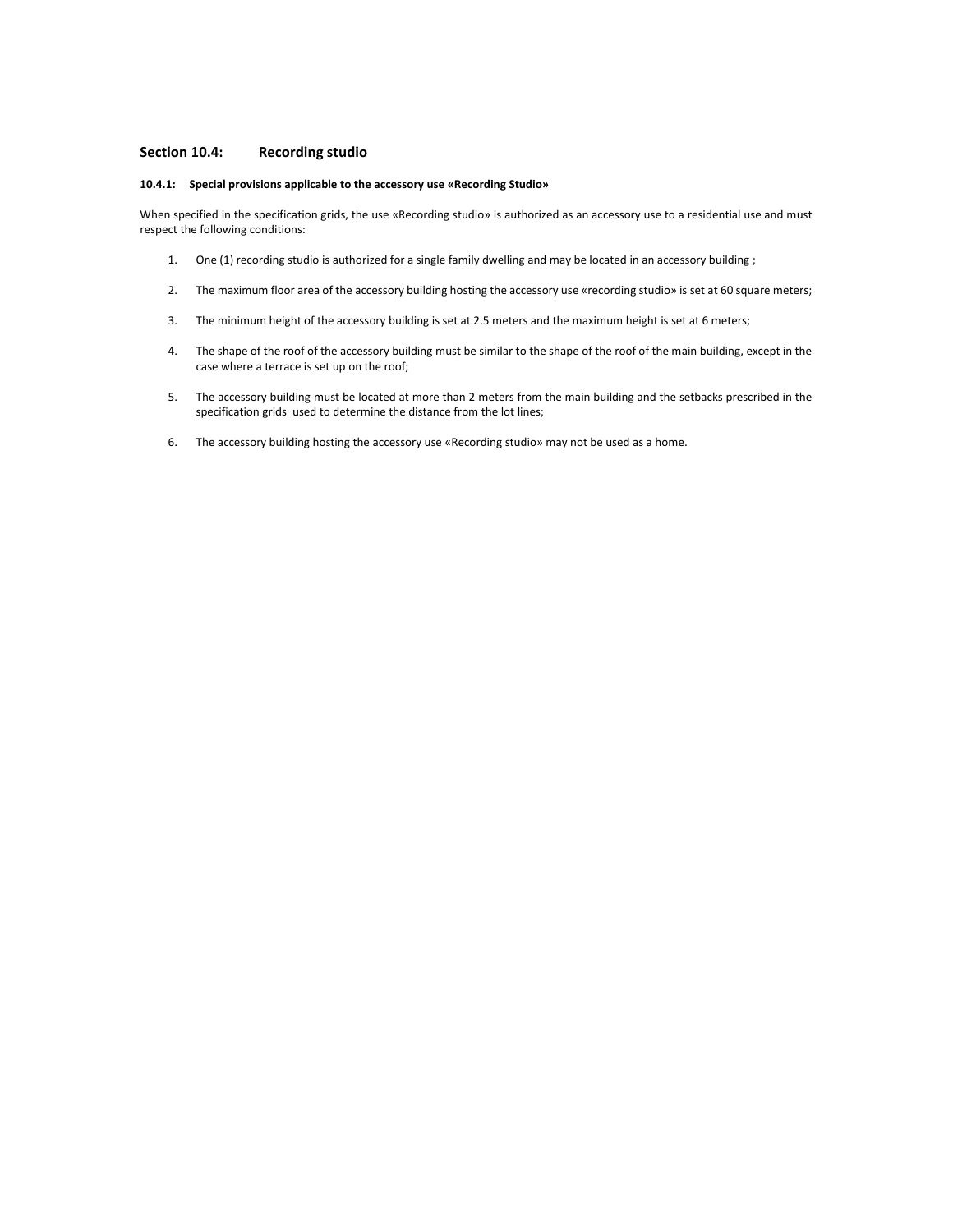## **Section 10.5: Bed and Breakfast and Bed and Breakfast (agricultural producer)**

#### **10.5.1: Special provisions that apply to the accessory use «Bed and Breakfast or Bed and Breakfast (agricultural producer»)**

When specified in the specification grids, the use «Bed and Breakfast» or «Bed and Breakfast (agricultural producer» Is authorized as an accessory to a residential use and must respect the following conditions:

- 1. One (1) Bed and Breakfast or Bed and Breakfast (agricultural producer) is authorized per single family dwelling;
- 2. The use must be carried out by the occupant of the main building;
- 3. A maximum of 5 rooms may be rented out;
- 4. In addition to the occupants, 1 employee may work there;
- 5. The rooms may not occupy more than 60 % of the total area of the main building;
- 6. The minimum height of the ceiling of a bedroom is 2.44 meters;
- 7. No bedroom may be set up in the basement;
- 8. No outdoor storage is authorized;
- 9. One (1) parking space per room for rent must be provided for in accordance with this By-law;
- 10. When a Bed and Breakfast or a Bed and Breakfast (agricultural producer) is located in the main building, setting up an additional dwelling is prohibited.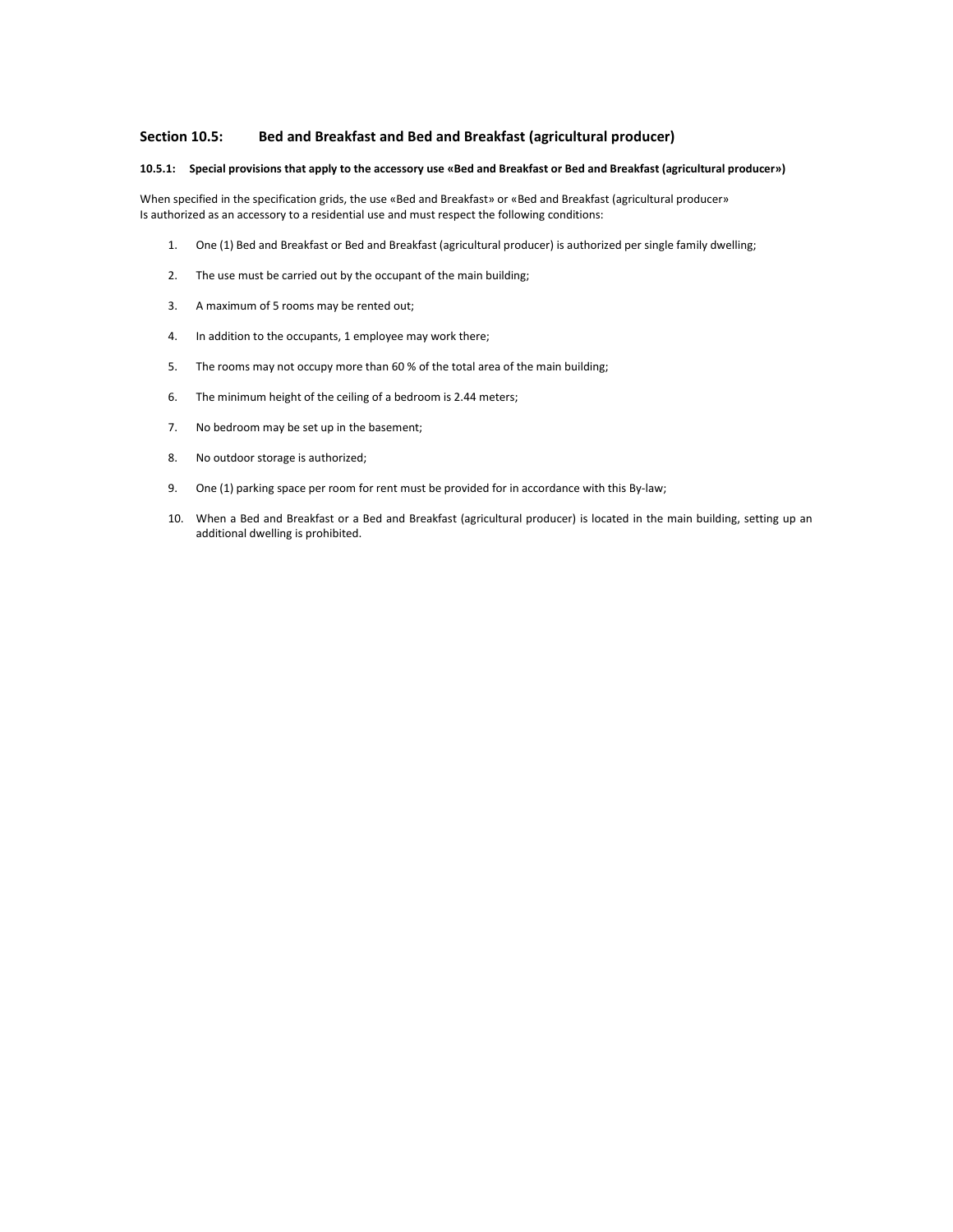# **Section10.6: Booth for local farm produce**

## **10.6.1: Special provisions applicable to the accessory use «Booth for local farm produce**»

When specified in the specification grids, the use «Booth for local farm produce» is authorized as an accessory to a residential use and must respect the following conditions:

1. The maximum floor area permitted for the booth for local farm produce is set at 60 square meters.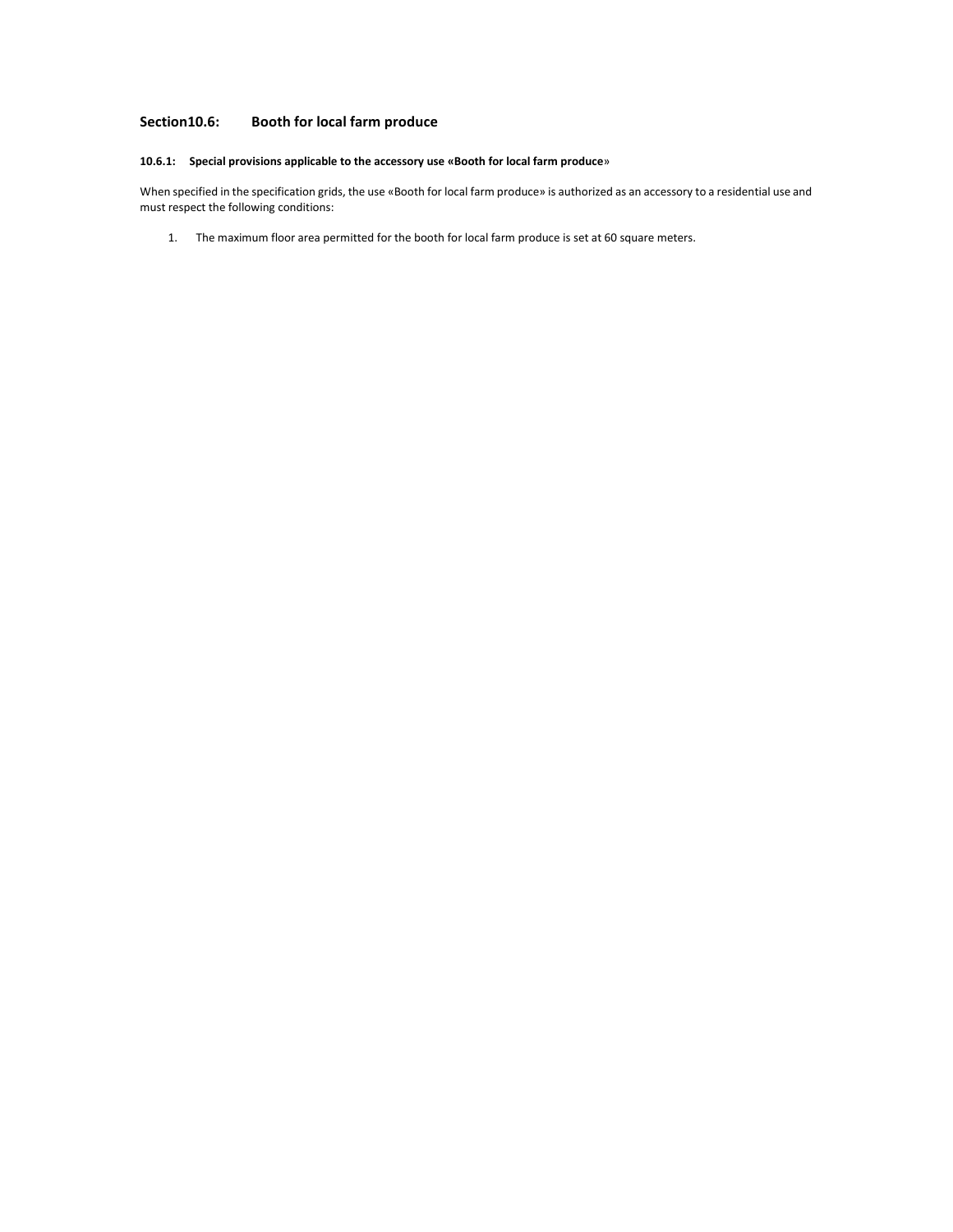### **Section 10.7: Hobby farm**

## **10.7.1: Special provisions applicable to the accessory use «Hobby farm»**

When specified in the specification grids, the use «Hobby farm» is authorized as an accessory to a residential use and must respect the following conditions:

 1. The minimum dimension required for the lot as well as the maximum number of animals permitted are established according to the following table:

| Minimum area of the lot<br>(square meters) | <b>Maximum number of small</b><br>size animals<br>(the gallinacean, the<br>leporidae and the anatidae) | Maximum number of<br>medium size animals<br>(the ovidae, the emus, and<br>the ostriches) | Maximum number of large<br>size animals<br>(the cervidae, the bovidae,<br>the equidae and the lamas) |
|--------------------------------------------|--------------------------------------------------------------------------------------------------------|------------------------------------------------------------------------------------------|------------------------------------------------------------------------------------------------------|
| 10,000 sq. m - 20,000 sq. m                | 20                                                                                                     | $\overline{2}$                                                                           | $\mathbf{1}$                                                                                         |
| 20,001 sq. m - 40,000 sq. m                | 30                                                                                                     | 4                                                                                        | $\overline{2}$                                                                                       |
| 40,001 sq. m $-60$ ,000 sq. m              | 40                                                                                                     | 6                                                                                        | $\overline{4}$                                                                                       |
| 60,001 sq. m - 100,000 sq. m               | 50                                                                                                     | 8                                                                                        | 6                                                                                                    |
| + than 100,000 sq. m                       | 60                                                                                                     | 15                                                                                       | 10                                                                                                   |

Anatidae: from the duck family Galliaceae: from the rooster, hen, quail, turkey, pheasant, grouse, Bovidae: from the bovine family (beef and bison) peacock, partridge, guinea fowl and chicken family Cervidae: from the deer family Leporidae: from the hare, rabbit and small rodent family Equidae: from the horse, donkey and mule family Ovidae: from the sheep and goat family Note: the number of animals is cumulative.

2. The maximum floor area of a building used to shelter animals and storage of material relating to the care of the animals is 85 square meters;

3. Swine animals such as pigs, wild boars and fur animals such as foxes and minks are prohibited;

4. Breeding must not be of commercial nature, open to the public or intended for slaughter; breeding of animals for commercial purposes is also prohibited;

5. Only the occupants may work at the hobby farm: no additional employee is authorized;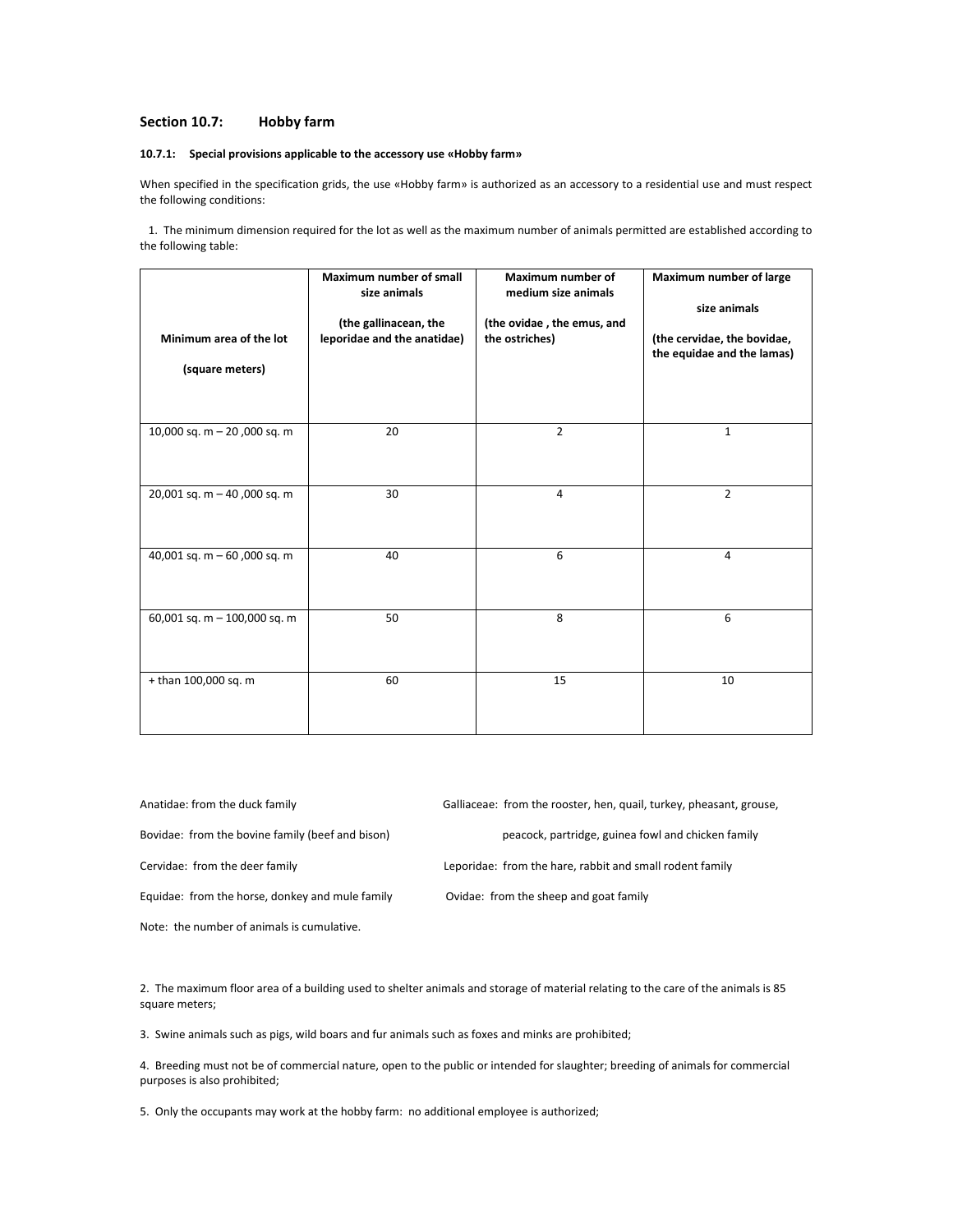- 6. No building or enclosure, intended to shelter the animals, may be placed in the following areas:
	- a) Within 50 meters from a dwelling, with the exception of the operator's: in this case the minimum distance is 10 meters;
	- b) Within 100 meters from the high water mark of a lake;
	- c) Within 30 meters from the high water mark of a watercourse;
	- d) Within 30 meters from any well for human consumption;
	- d) Within 20 meters from a property line.

7. The movement and access of the animals, as well as any release of manure or livestock waste are strictly prohibited on the shore, in a lake, watercourse, marsh or pond that drains into a watercourse;

8. The storing of manure must be located at a minimum of 100 meters from the high water mark of a lake, of 30 meters from the high water mark of a watercourse and of 30 meters from a well for human consumption. The management of manure, most particularly concerning storage, disposal, spreading, treatment or elimination must be done in accordance with the standards provided for this in the *Agricultural Operations Regulation (Q-2. R.26)*, as if it were located in the agricultural zone as defined in *An Act respecting the preservation of agricultural land and agricultural activities*;

9. When the accessory use «hobby farm» is carried out in a zone where the main purpose is Agriculture (A) or Agroforestry (Ag), the provisions of Chapter 9 of this By-law concerning special provisions for the agricultural zone must be respected;

10. The raising facility must have the capacity to store, without overflow, on a watertight floor covered by a roof, all of the livestock waste produced between each of the occasions on which the waste is removed;

- 11. Any spreading of manure on frozen or snow covered ground is forbidden;
- 12. Display and outdoor storage are prohibited;
- 13. No signage is authorized.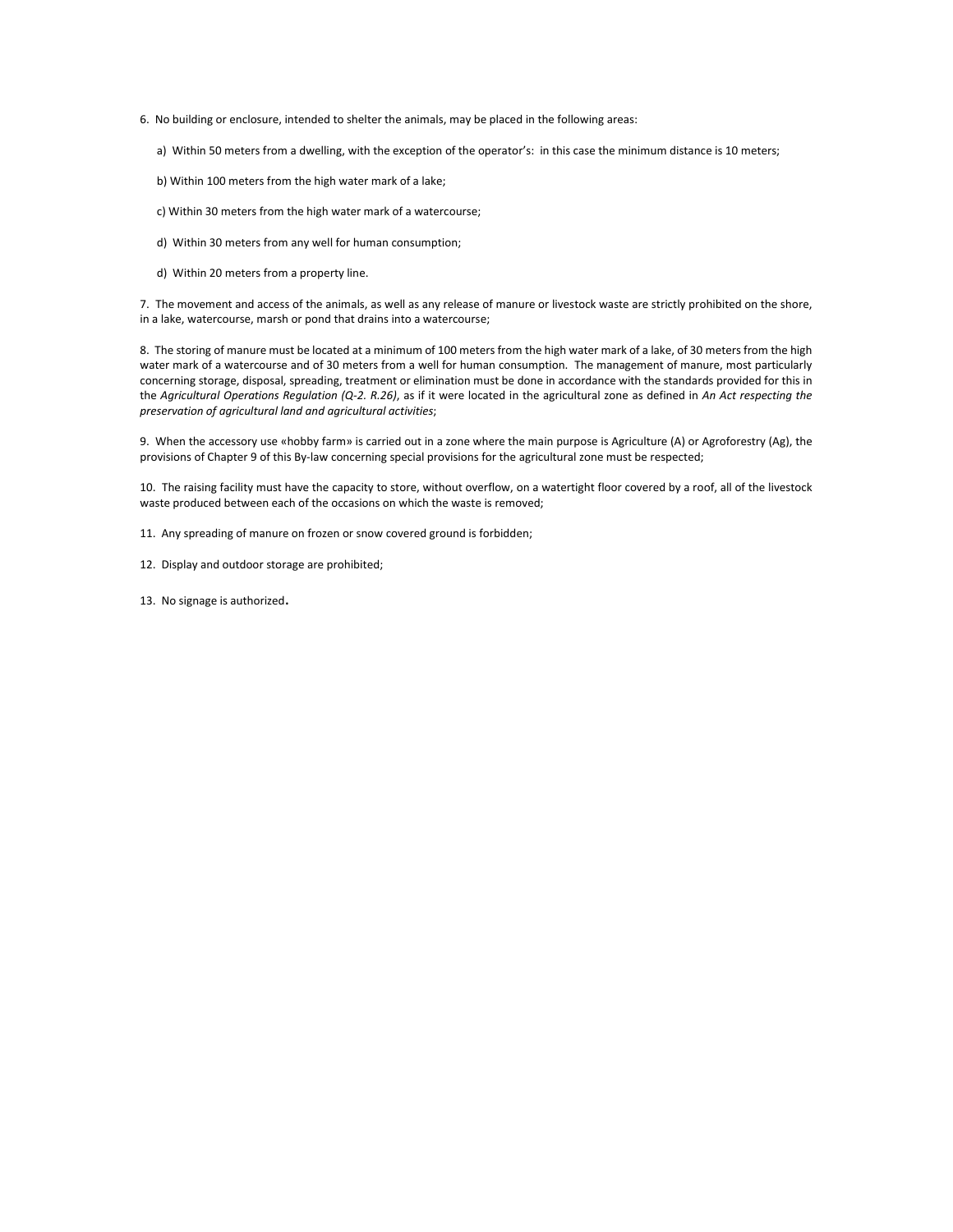# **Section 10.8: Retail sales of products associated with the resources**

# **10.8.1: Special provisions applicable to the accessory use «Retail sales of products associated with the resources»**

When a use part of the Agricultural (A) group is authorized in the corresponding specification grids, the use «Retail sales of products associated with the resources» is authorized as an accessory agricultural or forestry use and must respect the following conditions:

- 1. The use «Retail sales of products associated with the resources» must be carried-out inside of an accessory building;
- 2. In the case of the sale of local products or farm products (garden produce, maple products, meat, etc.), the maximum floor area permitted is set at 60 square meters;
- 3. When selling agricultural machinery or products necessary for the proper operation of an agricultural or forestry enterprise, the maximum allowable floor area of the accessory building is set at 200 square meters;
- 4. An authorization from the *Commission de la protection du territoire agricole du Québec* is required in the permanent agricultural zone.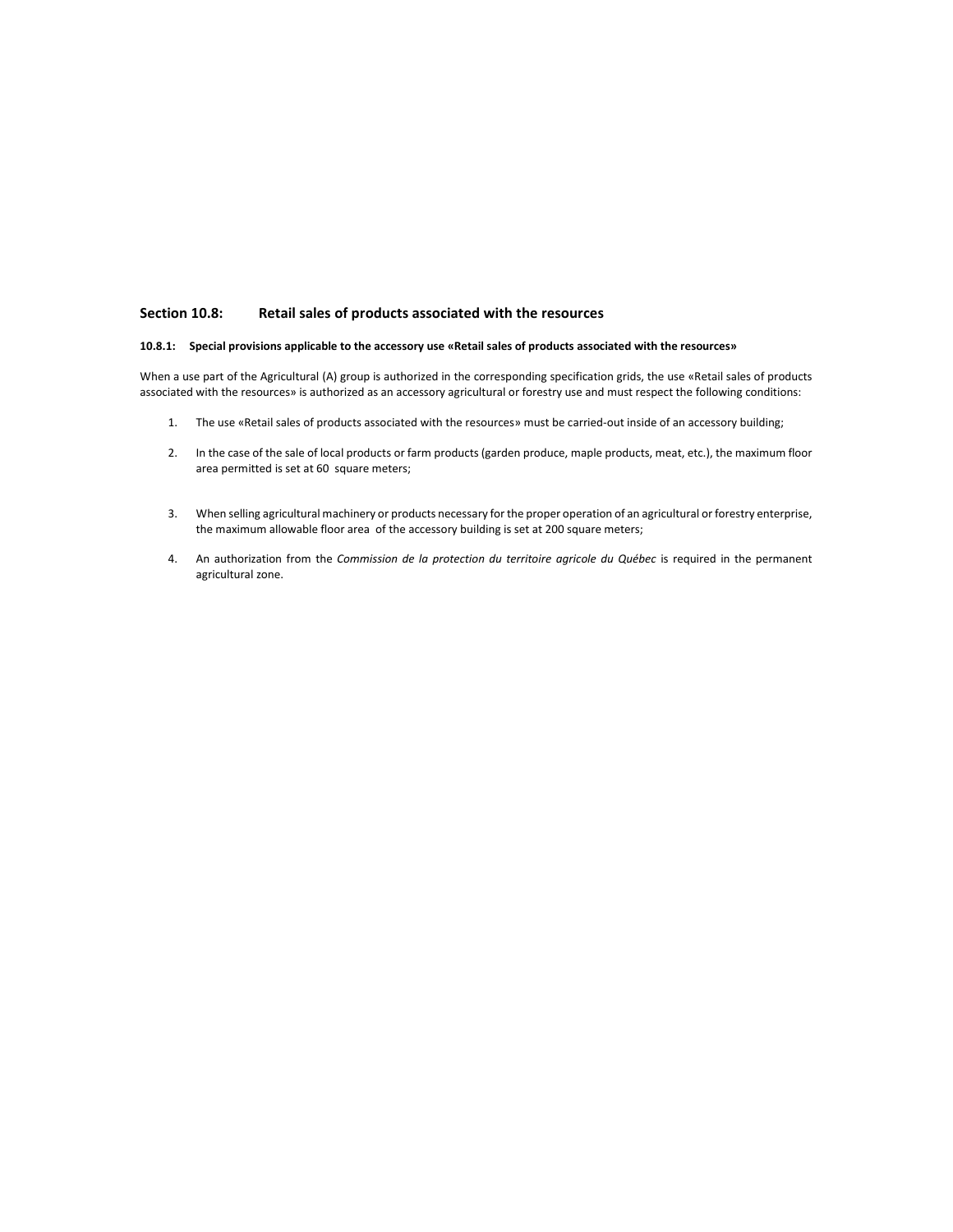# **Section 10.9: Integrated projects**

## **10.9.1: Implementation requirements**

When authorized in the specification grids, an integrated residential, tourist or recreational type project must comply with the provisions in this section.

An integrated project must be located on the same landsite and consist of more than one building, be serviced by private vehicular alleys and amenity areas. The landsite may be comprised of one or several lots. In all cases, at least one of the lots being part of the integrated project must be adjacent to a street that conforms to the applicable provisions of the By-law on subdivisions.

### **10.9.2: Provisions applicable to integrated projects**

The standards in the specification grids as well as the provisions in this By-law apply to an integrated residential project, subject to the standards provided in this Article and Article 10.9.3.

- 1. The area of the landsite including the integrated residential project corresponds to the number of dwellings provided multiplied by 2,500 square meters in the case of a landsite not adjacent to a lake or a watercourse, or multiplied by 4, 000 square meters in the case of a landsite adjacent to a lake or a watercourse;
- 2. A maximum of 6 contiguous buildings may be implemented, and this, for all uses;
- 3. The minimum distance between the main buildings is 6 meters (distance calculated from the closest point, projection or not);
- 4. The accesses and driveways must conform to this By-law. They must also allow access to the site for emergency vehicles and also facilitate the necessary maneuvers;
- 5. A private vehicular alley in an integrated project must have a minimum width of 7 meters if it is a two-way alley and 4 meters if it is a one way alley;

6. A private vehicular alley must be covered with gravel or pavement or asphalt, it must have a slope inferior to 15 % and be adapted to the topography of the land. The minimum turning radius of a private vehicular alley than ends in a loop is set at 5 meters;

7. The minimum distance between a private vehicular alley and the main buildings is 3 meters;

8. Paths must be laid out in such a way as to allow access to the amenity areas, to the parking areas, to the private vehicular alleys, to the main and accessory buildings. The paths must be laid out at a minimum distance of 5 meters from the facades with openings on the ground floor;

9. A minimum of one amenity area must be developed on a lot representing a minimum of 20 % of the total area of the main buildings. The amenity area must be landscaped. The space occupied by the paths is taken into account of the total required area;

10. The minimum number of parking spaces is set at 1.5 per residential or accommodation unit. These may be located in common spaces. The distance between the parking spaces and the buildings it services is at most 30 meters. The parking spaces must not be located in front of a main entrance;

11. Outdoor lighting, conform to this By-law, must be provided for private vehicular alleys;

12. The façade of a building housing two contiguous dwellings or two twin or contiguous buildings must have a jut (portion of a wall that sticks out or is indented compared to the main façade) of at least 1 meter from one another;

13. One (1) community building is authorized per integrated project and must respect the following provisions:

a) The maximum area is set at 400 square meters;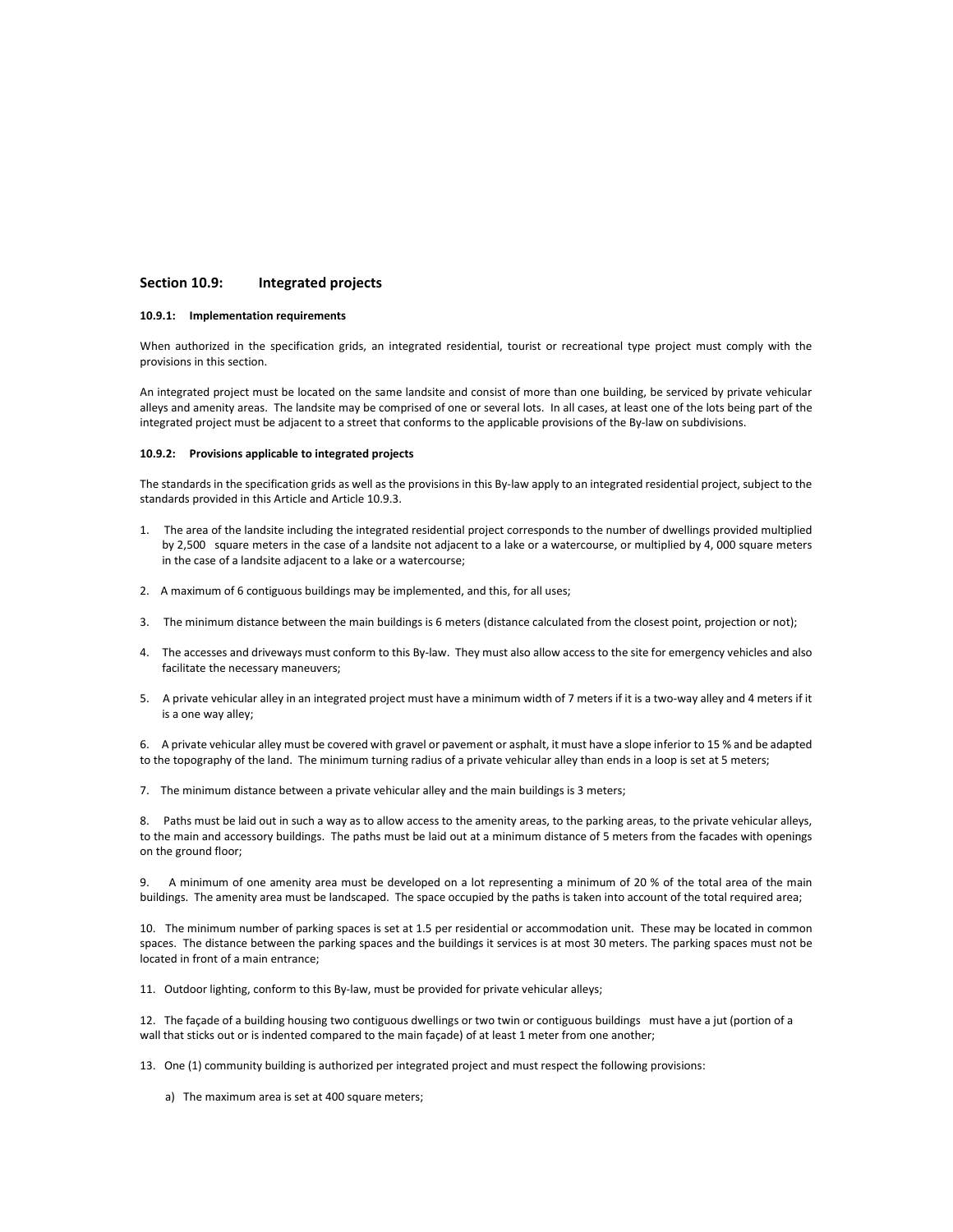- b) The maximum height is set at 2 stories;
- c) The building must respect the implementation setbacks provided in this Article;

14. One or more drop offs for garbage and recycling materials must be provided. These drop offs must be easily accessible for pickup and be surrounded by a screen (hedge, trees, landscape, wall or fence);

15. The limits of the lot may not be fenced, except where safety measures must be implemented (i.e.: a pool).

# **10.9.3: Non applicable provisions**

For an integrated project, the following regulatory provisions do not apply:

- 1. The obligation of having only one main building per lot;
- 2. The obligation of having only one use per building or lot;
- 3. The rate of implementation prescribed in the specification grids;
- 4. The method of implementation of buildings;
- 5. The limitation as to the number of pools or spas per lot;
- 6. The obligation of having to be adjacent to a street:: in this case, one of the common lots, including the lot created by a vehicular alley, must be adjacent to a street and all the lots having main buildings must be adjacent to a common lot.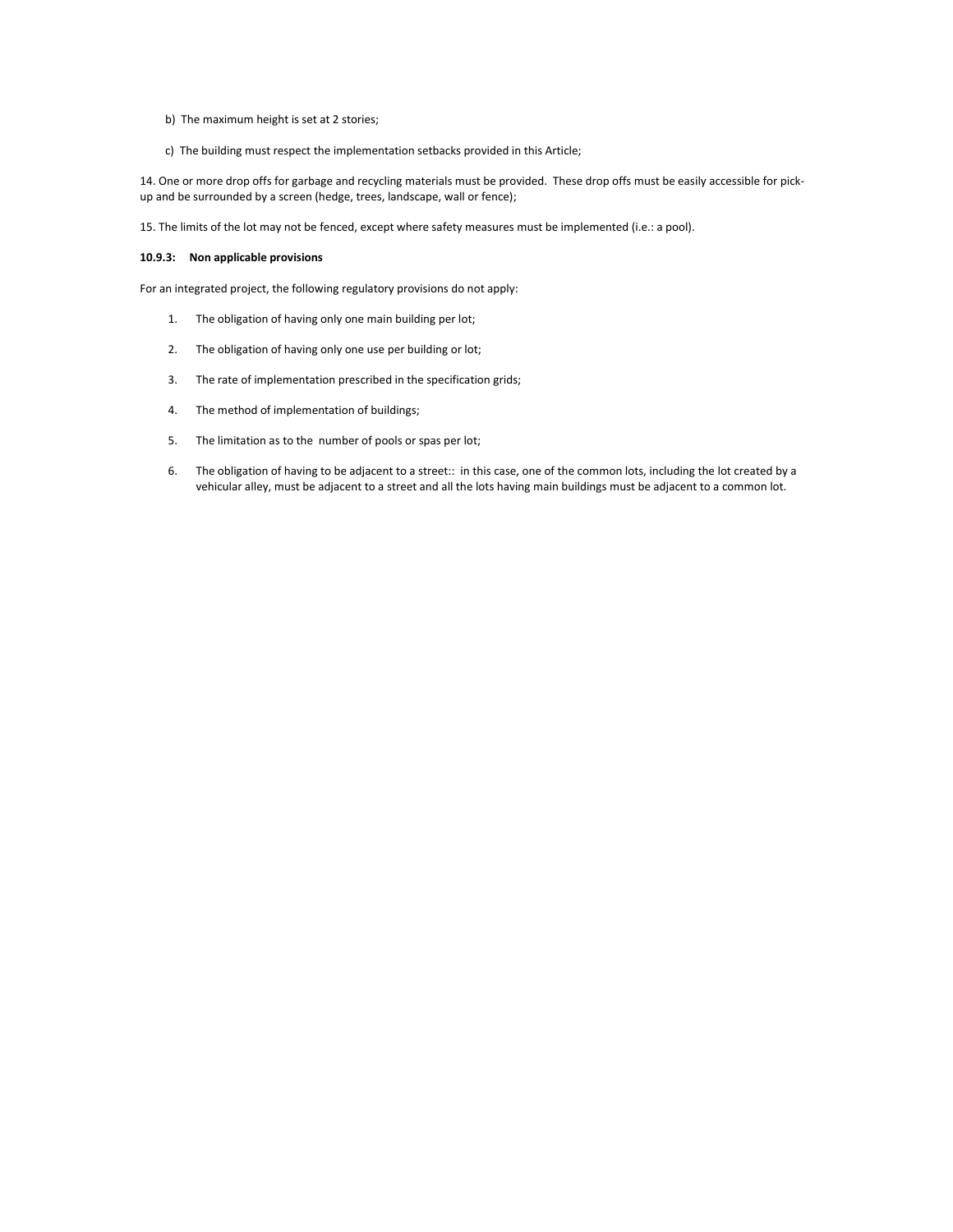# **Section 10.10: Camping and rustic camping establishment**

# **10.10.1: Field of application**

When authorized in the specification grids, a camping establishment (Usage code R204) and rustic camping (Usage Code R104) must respect the conditions of this section.

# **10.10.2: Conditions of implementation and development**

The implementation and development of a camping or rustic camping establishment must respect the following conditions:

- 1. A buffer strip must be left between a campground, including camp sites, and the property line. This buffer strip must have a minimum width of 25 meters from a property line other than a street line and a minimum width of 50 meters from a street line. In the case of the enlargement of an existing campground on the date this By-law comes into effect, the width of the buffer strip with respect to a street line may be 25 meters ;
- 2. The buffer strip must be kept in its natural state or be landscaped;
- 3. The minimum area of a camp site intended to accommodate a tent is 140 square meters and the minimum area of a camp site intended to accommodate a trailer, a recreational vehicle (RV) or a motor home is 275 square meters.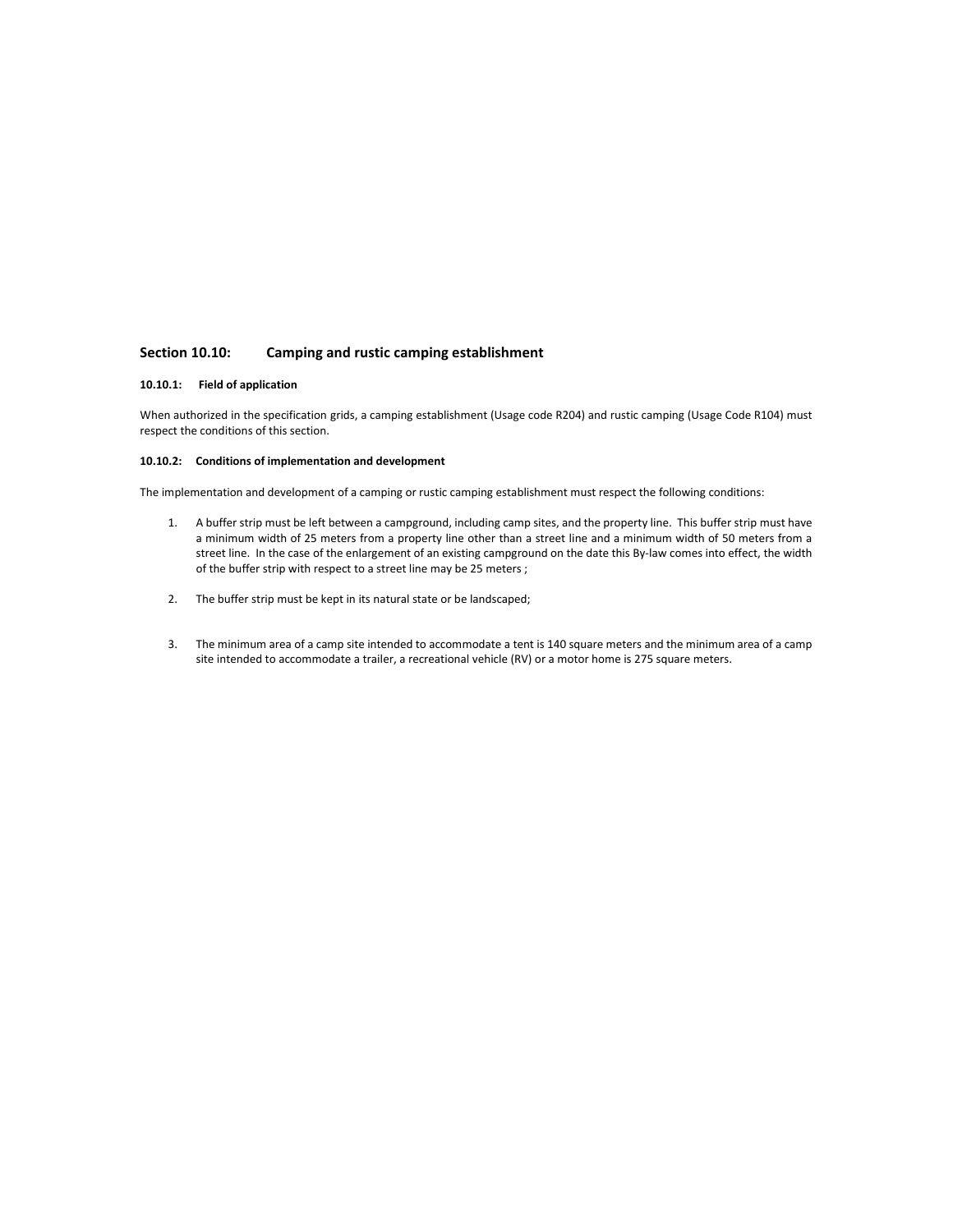# **Section 10.11: Raising and boarding farm animals**

#### **10.11.1: Field of application**

When authorized in the specification grids, the raising and boarding of farm animals (usage code A204) are authorized in accordance with the provisions provided in this section. In addition, country tables are authorized in the dwelling (inside the main building).

A maximum of 6 livestock units may be raised or boarded per landsite (the number of livestock units is determined in Table A of Article 9.2.1 of this By-law).

### **10.11.2: Minimum area of the landsite**

The minimum area of land required for the raising and boarding of farm animals is 10,000 square meters.

# **10.11.3: Minimum distances**

- 1. No building or enclosure, intended to shelter animals, and no manure deposit may, be located within 100 meters from any dwelling, with the exception of the operator's: in this case, the minimum distance is 15 meters;
- 2. No building or enclosure, intended to shelter animals, and no manure deposit may be located within 20 meters from the property line and 30 meters from the street line;
- 3. No building or enclosure, intended to shelter animals, and no manure deposit may be located within 75 meters from the high water mark or a lake, watercourse or wetland;
- 4. No area where animals are left free, or training area, may be located within 50 meters of any dwelling, with the exception of the operator's: in this case the minimum distance is 10 meters;
- 5. No area where animals are left free, or training area, may be located within 10 meters of the property line;
- 6. No area where animals are left free, or training area, may be located within 30 meters of the high water mark or a lake, watercourse or wetland;
- 7. The livestock waste and the site's wastewater must be treated and stored in accordance with the Provincial regulations.

# **10.11.4: Building to shelter the animals**

One (1) building intended to shelter animals is authorized under the following conditions:

- 1. The maximum area of the building is set at 300 square meters;
- 2. The floor must be entirely concrete and be equipped with a drain to allow wash down.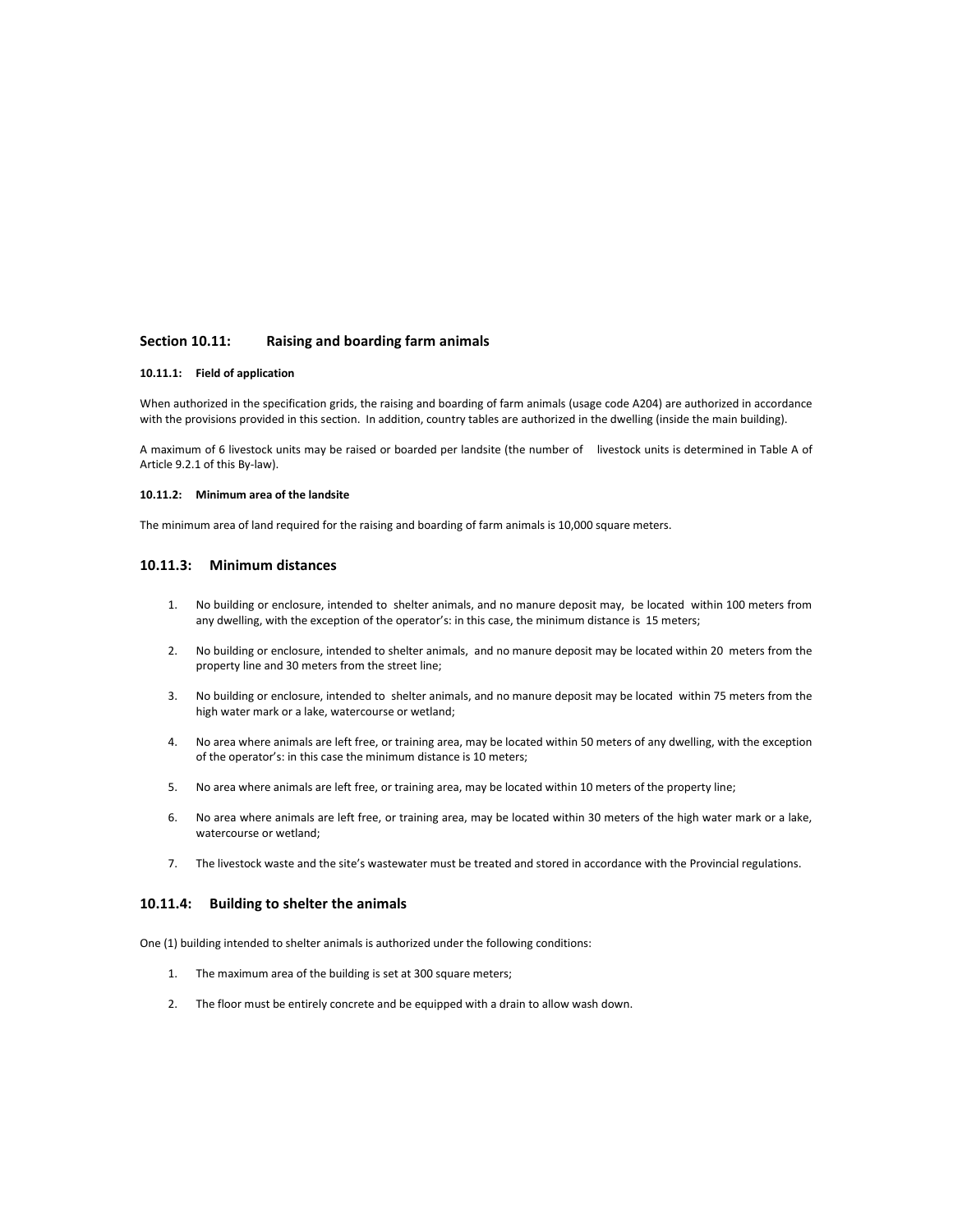# **Section 10.12: Kennels and animal pounds**

### **10.12.1: Implementation conditions**

When authorized in the specification grids, a kennel and pound for animals (Usage Code A205) must respect the provisions in this section.

#### **10.12.2: Minimum area of the lot**

The minimum area of the lot required for a kennel and a pound for animals is 40,000 square meters.

#### **10.12.3: Minimum distances**

1. At all times, a maximum of 25 animals may be kept in a kennel or a pound;

2. No building, enclosure or cage to shelter animals may be located within 1, 000 meters from any dwelling, with the exception of the operator's, in this case: the minimum distance is 15 meters;

3. No building, enclosure or cage to shelter animals may be located within 300 meters of the property lines;

4. No building, enclosure or cage to shelter animals may be located within 75 meters of the high water mark or lake, watercourse or wetland;

5. No area where animals are left free or training area may be located within 300 meters from any dwelling, with the exception of the operator's: in this case, the minimum distance is 10 meters;

6. No area where animals are left free or training area may be located within 100 meters from the property line;

7. No area where animals are left free or training area may be located within 30 meters of the high water mark or lake, watercourse or wetland;

8. The animal waste as well as the site's waste water must be treated and stored in accordance with the Provincial regulations.

#### **10.12.4: Buildings to shelter animals**

1. Any kennel or pound must have at least one building to shelter animals. The building must meet the following conditions:

- a) The building must have a floor area of at least 40 square meters and an inside volume of at least 120 cubic meters;
- b) The floor must be entirely concrete and equipped with a drain to allow wash down;
- c) The floor area must be set up in such a way that each animal is kept in a screened enclosure of a minimum area of 2 meters by 2 meters.
- 2. The building intended to shelter dogs is not mandatory in the case of guard dogs and the breeding of sled dogs. In this case, all the animals must be kept at a minimum distance of 1,000 meters from any dwelling.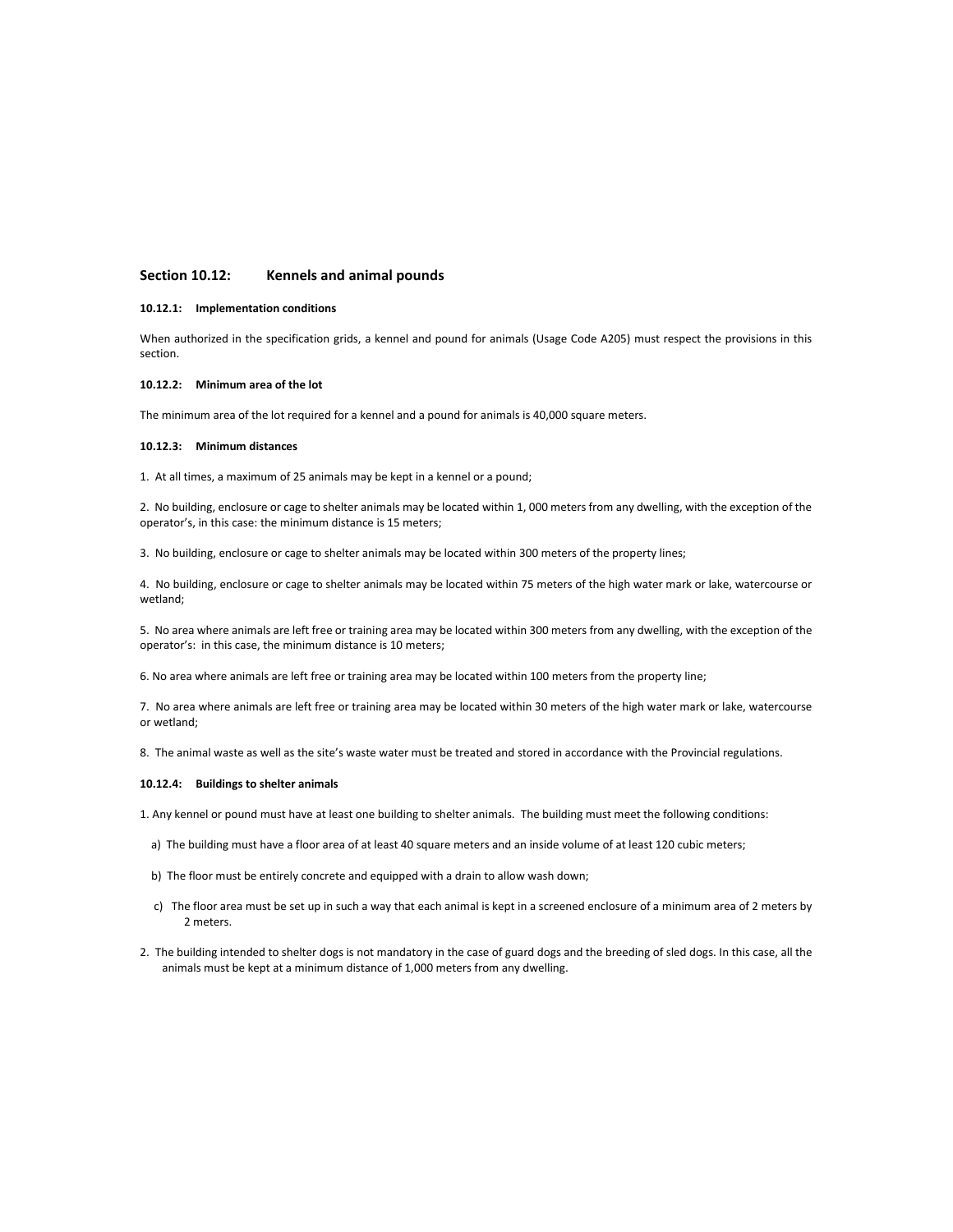# **Section 10.13: Extraction activities (gravel pit and sand pit)**

### **10.13.1: Implementation conditions**

When authorized in the specification grids, a use part of usage Class «I2 (extractive activities) must respect the following implementation standards:

- 1. The distance between the limit of the operating site of a use «I2 (extractive activities) » and the high water mark of the Rouge River is set at 500 meters;
- 2. The distances provided in the *Regulation respecting pits and quarries (Q-2, r.7*) must be respected.

For this Article, the operating site includes the surface of the soil from where aggregates are extracted, including any surface where are placed the crushing and screening processes and where the aggregates are loaded and stored.

This Article also applies when enlarged operating site in usage code «I2 (extractive activities) » existed on the date of the coming into force of this By-law.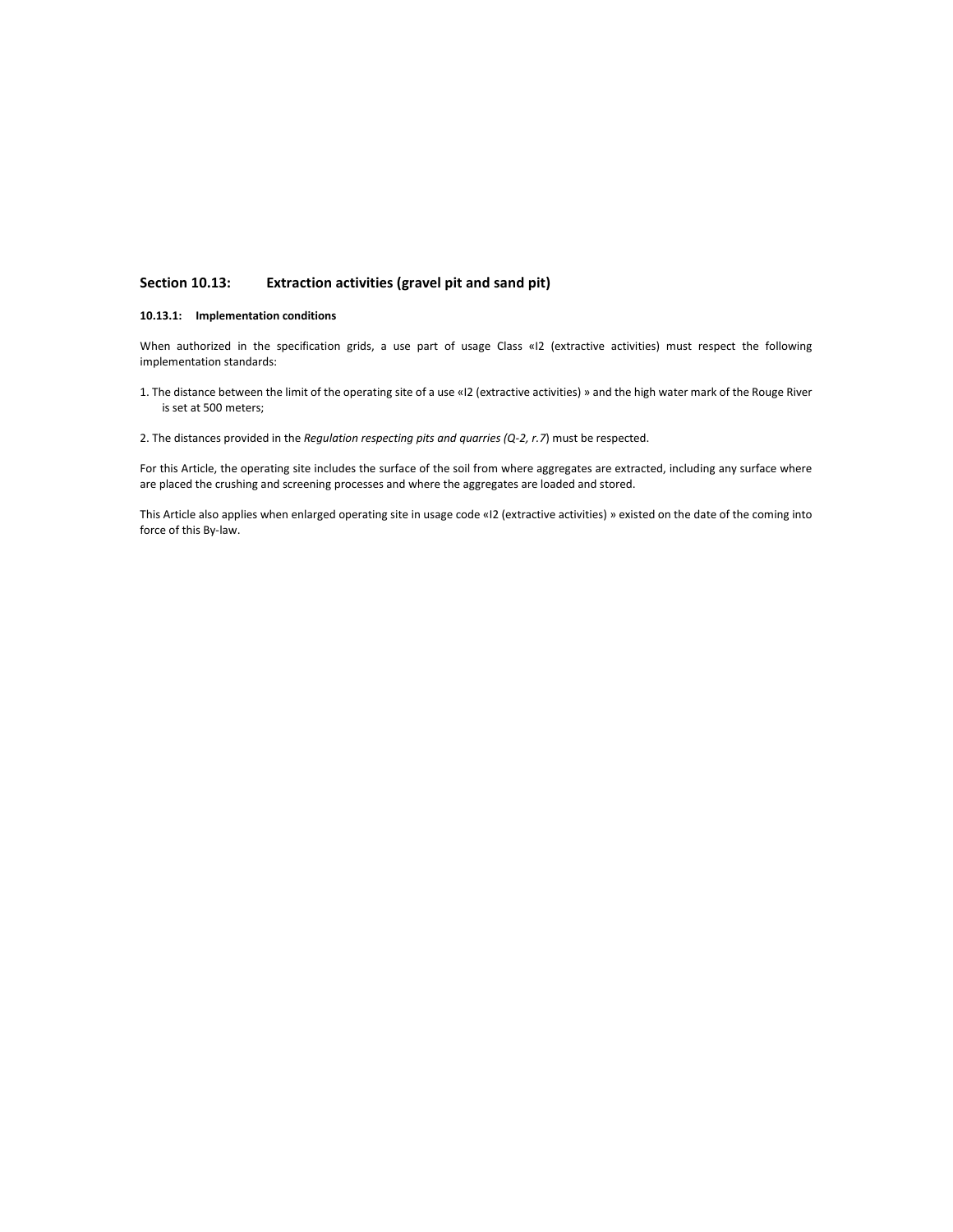# **Section 10.14: Landfill trench site**

# **10.14.1: Implementation of usages in proximity of a landfill trench site**

When reference to this Article is indicated in the specification grids, the following distances must be respected between the landfill trench site and the usages or other elements mentioned in the following table:

| Public thoroughfare:                                                                                                                                                                                                                                                                                                                                                                                   | 50 m            |
|--------------------------------------------------------------------------------------------------------------------------------------------------------------------------------------------------------------------------------------------------------------------------------------------------------------------------------------------------------------------------------------------------------|-----------------|
| Road maintained by the Ministry of Transport:                                                                                                                                                                                                                                                                                                                                                          | 152.4 m         |
| Park, golf course, outdoor recreational center, public beach:                                                                                                                                                                                                                                                                                                                                          | 150 m           |
| Dwelling, teaching establishment, religious temple, establishment for the<br>transformation of food products, campground, restaurant or hotel establishment<br>having a permit delivered in accordance with An Act respecting tourist<br>accommodations establishments (E-14.2), summer camp and establishment within<br>the meaning of An Act respecting health services and social services (S-4.2): | $200 \text{ m}$ |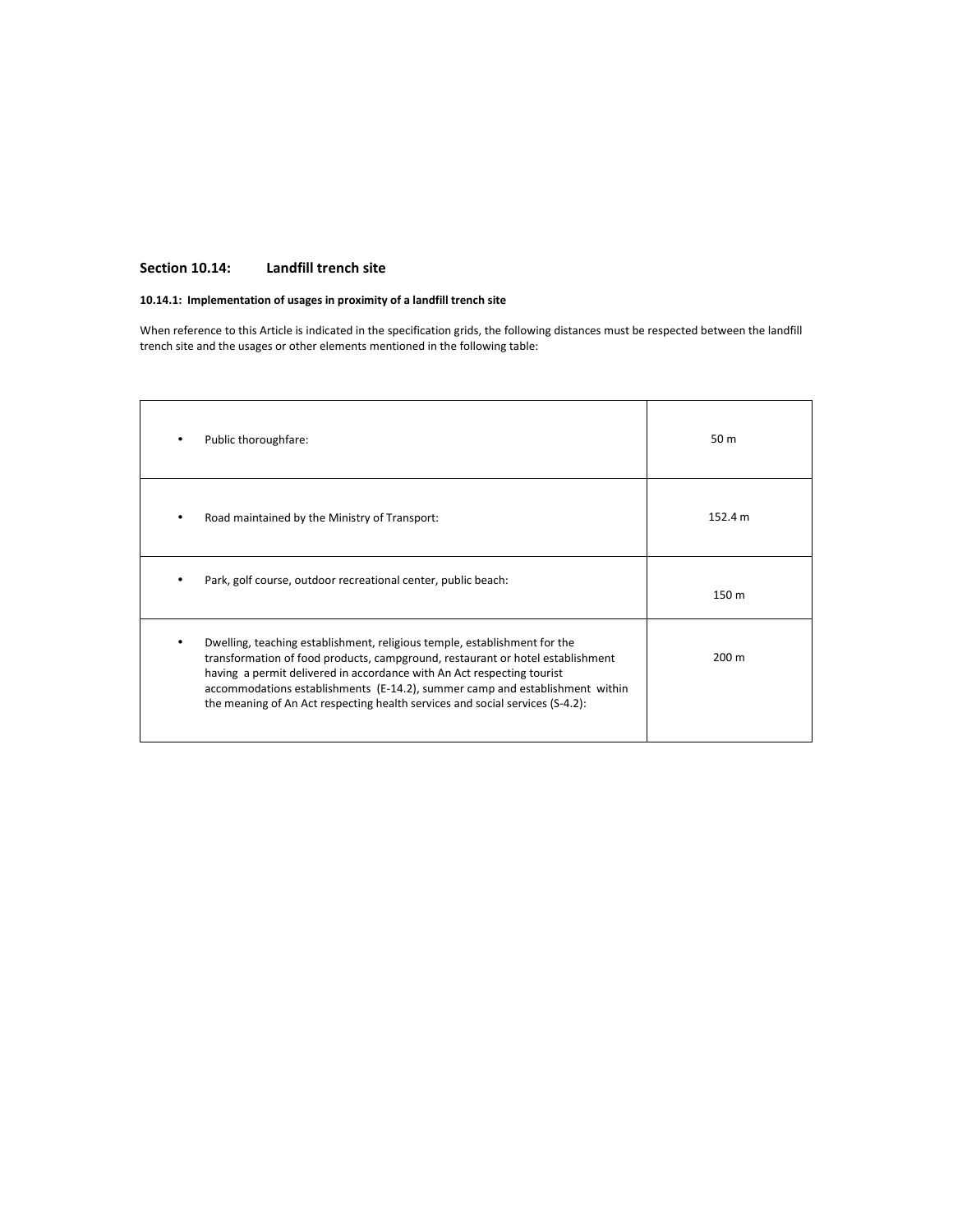

**CHAPTER 11:** 

**Special provisions for non-conforming structures and uses**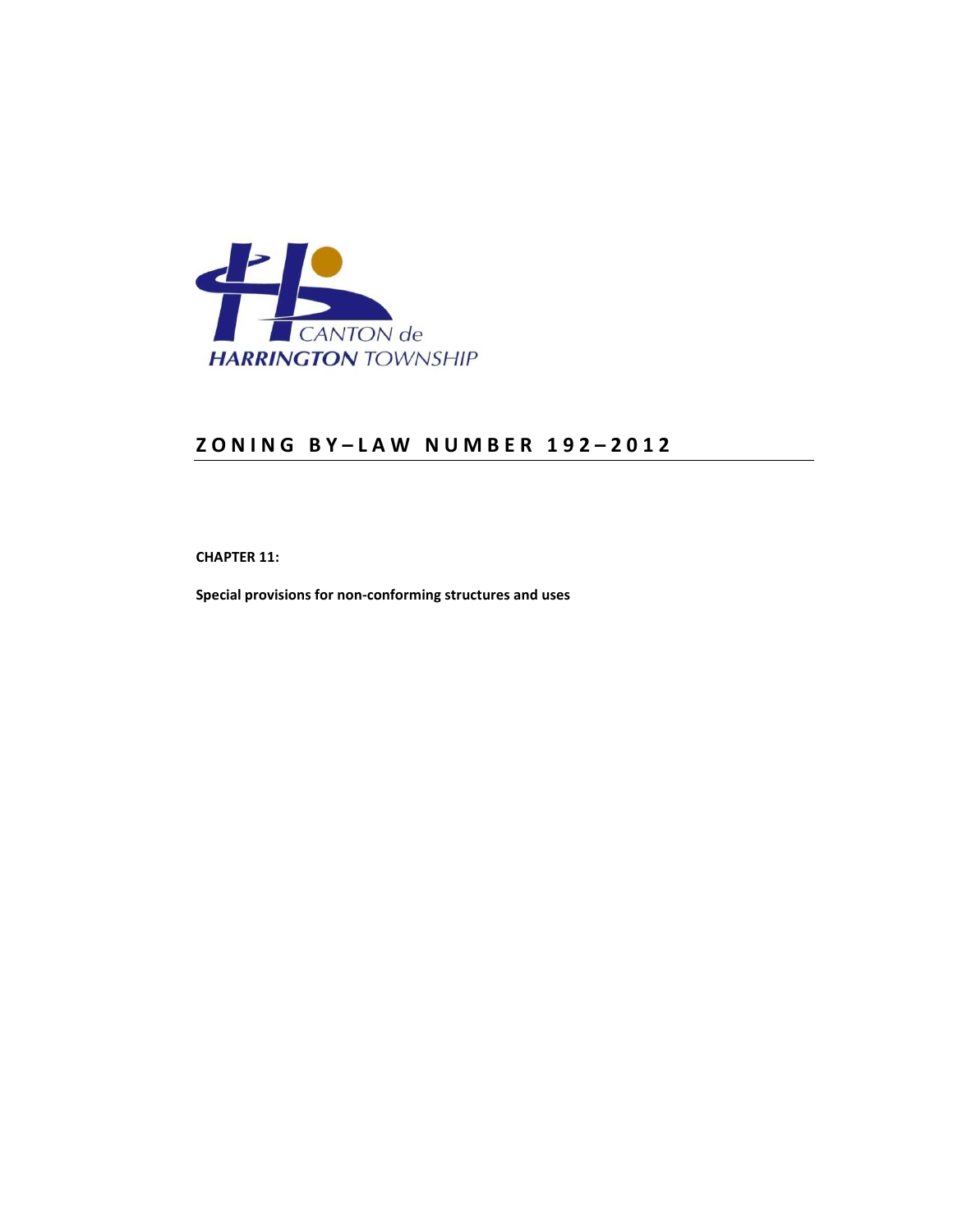# **Section 11.1: General provisions**

# **11.1.1: Field of application**

### **This chapter applies to non-conforming structures and uses protected by acquired rights.**

- 1. Are considered a non- conforming structure or use, any structure or part of a structure or any use, in a structure or on a lot or in part of a structure or on part of a lot, that is non -conforming to one or more of the provisions of the *Zoning Bylaw* or *Construction By-law* when they came into force;
- 2. The non-conforming structure or use is protected by acquired rights if the use or the structure was conform to the by-law that was in force at the time of its implementation, its operation or its construction;
- 3. The non-conforming use does not render non-conforming the structure in which it is operated;
- 4. The non-conforming building does not render non-conforming the use that is carried out in the building.

# **11.1.2: Maintenance and repair**

The repair and maintenance of a structure or of a non-conforming sign protected by acquired rights are authorized.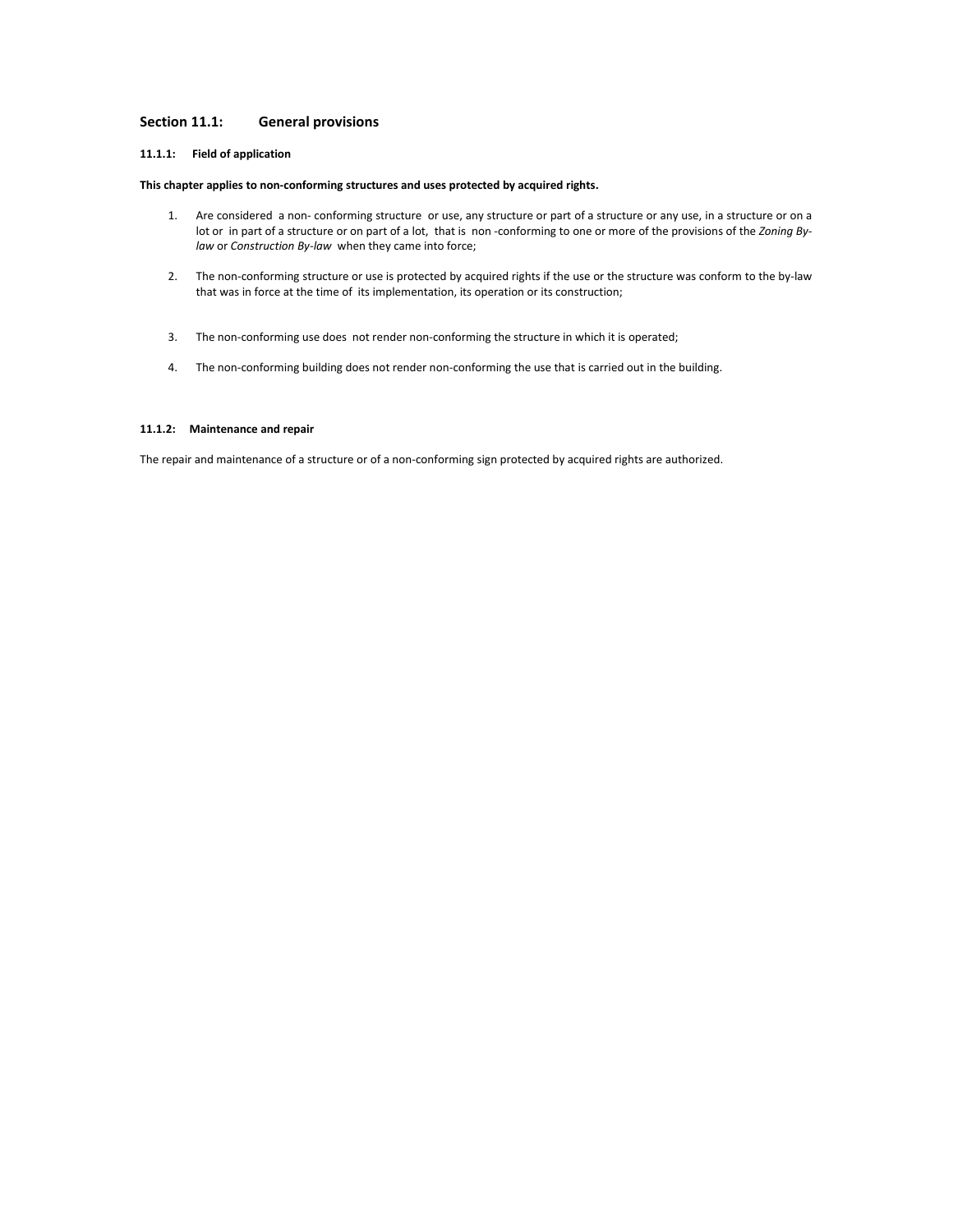# **Section 11.2: Provisions concerning non-conforming uses**

# **11.2.1: Replacement of a non-conforming use prohibited**

A non-conforming use protected by acquired rights shall not be replaced by another non-conforming use.

By replacement of a non-conforming use, we mean changing a non-conforming use by another use, whether or not it is in the same group of usage, of the same class of usage or the same usage code.

#### **11.2.2: Modification of a non-conforming use**

A non-conforming use protected by acquired rights shall not be modified. By modification of use we mean a change in the nature of the use or its termination.

## **11.2.3: Extension of a non-conforming use**

A non-conforming use protected by acquired rights may be extended or increased, provided it is the same use and that this use is not modified, under the following conditions:

- 1. The other requirements of the Planning By-laws are respected;
- 2. The non-conforming use protected by acquired rights may be increased by 50% of the occupied area of the inside of the building. If the use is carried out in several buildings, the combined total area of the buildings is taken into consideration;
- 3. This extension may be done in more than one stage, but never exceed the maximum allowed;
- 4. The extension of the use must be carried out on the same lot as the one where the non-conforming use is located.

## **11.2.4: Abandonment, discontinuance or interruption of a non-conforming use**

When a non-conforming use protected by acquired rights has been abandoned, discontinued or interrupted for a period of six consecutive months, or when it has been replaced by a conforming use, any subsequent use of the lot or the structure must be carried out in accordance with the Planning By-laws. The loss of the acquired rights applies to the main use as well as to accessory uses.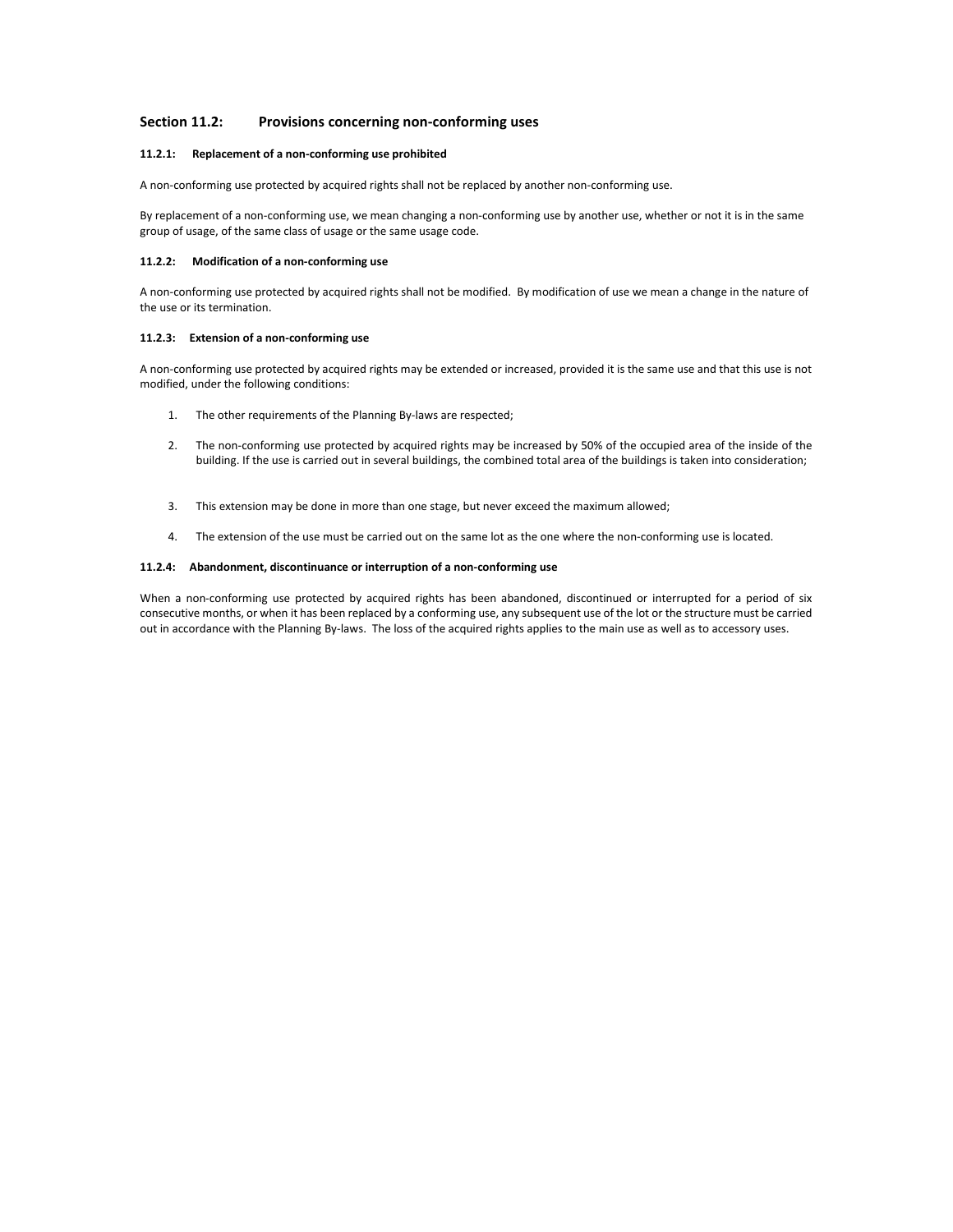## **Section 11.3: Provisions concerning non-conforming structures**

## **11.3.1: Replacement of a non-conforming structure**

A non-conforming structure protected by acquired rights may not be replaced by another non-conforming structure.

The replacement of a structure is also prohibited following voluntary or accidental destruction, or after a transformation or a series of transformations equivalent to the replacement of a non-conforming structure by another.

#### **11.3.2: Modification of non-conforming structures**

A non-conforming structure protected by acquired rights may be modified under the following conditions:

- 1. The modification is in accordance with the Planning By-laws;
- 2. The modification does not worsen the non-conformity of the structure or replace the non-conforming structure.

### **11.3.3: Enlargement of non-conforming structures**

A non-conforming structure protected by acquired rights may be enlarged under the following conditions:

- 1. The enlargement is in accordance with the Planning By-laws;
- 2. The enlargement does not worsen the non-conformity of the structure or replace the non-conforming structure.

Notwithstanding the preceding, a non-conforming structure protected by acquired rights may also be enlarged even though it does not conform to the prescribed setbacks in the specification grids, and this, under the following conditions:

- 1. An existing wall that encroaches in a setback may be prolonged in such a way that the encroachment into the setback by the prolonged part of the wall, be equal or inferior to that of the existing wall;
- 2. An existing wall that does not encroach into a setback may be prolonged as long as it does not encroach into the setback;
- 3. A building that encroaches in a setback may be moved as long as the encroachment in the setback is not increased.

## **11.3.4: Rebuilding or repairing a building that has been destroyed, become dangerous or lost more than half (50%) of its value**

The rebuilding or repairing of a building that has been destroyed, become dangerous or lost more than half (50%) of its value following a fire or any other cause must be carried out in accordance with the Planning By-laws in force at the time of this rebuilding or repair.

For this Article, by « any other cause» we mean any natural or human cause including a demolition or willful destruction of the building.

## **11.3.5: Rebuilding or repairing a main building that has been destroyed, become dangerous or lost more than half (50%) of its value and whose implementation is non-conforming**

The rebuilding or repair of a destroyed main building that has been destroyed, become dangerous or lost more than half (50%) of its value following a fire or any other cause whose implementation is non-conforming is allowed, at the same location, under the following conditions:

- 1. The use was legal at the time of the construction;
- 2. It is impossible, considering the dimension of the lot and the topography of the lot, to conform to the provisions concerning setbacks (implementation standards) specified in the *Zoning By-law*;
- 3. It is impossible, considering the dimension of the lot and the topography of the lot, to decrease the existing non-conformity before the disaster or the demolition in relation to the implementation of the building (for example, the moving of the building that has the effect of decreasing the non-conformity in relation to the setbacks);
- 4. There is no increase of the non-conformity to the By-Laws in force, notably as to the implementation;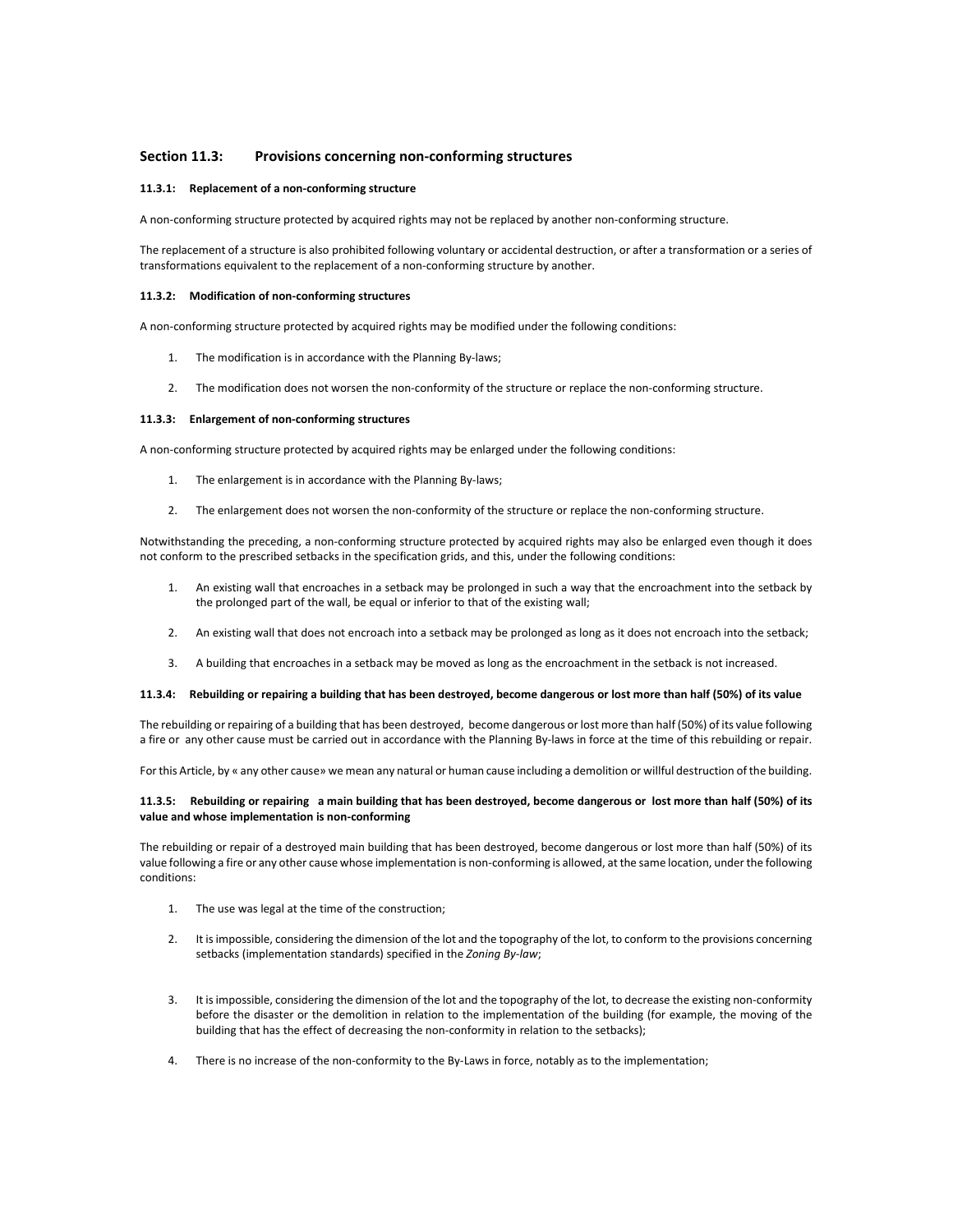- 5. If the implementation of the building is not in accordance with the provisions of this By-Law, the dimensions and area of the building to be rebuilt must be the same as before the disaster;
- 6. The applicant must supply a location plan prepared by a land surveyor of the foundation of the destroyed building in order to have its implementation recognized;
- 7. A building permit must be issued within a period of one year following the ascertainment of the destruction, dangerous state of the building or the loss of more than half (50%) of its value.

For this Article, «by another cause» we mean any natural or human cause, including a demolition or willful destruction of the building.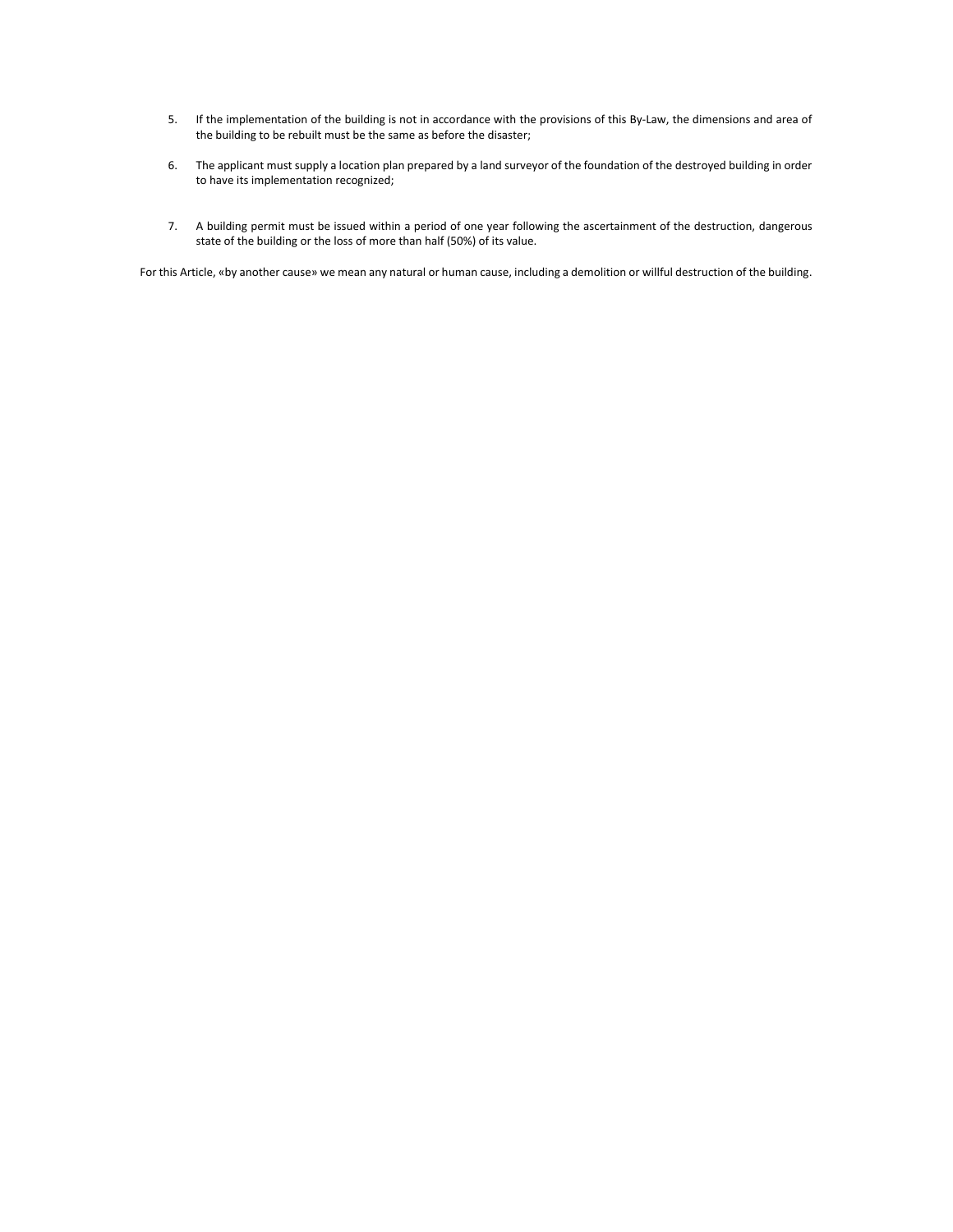# **Section 11.4: Provisions concerning non-conforming signs**

# **11.4.1: Replacement of a non-conforming sign**

The replacement of a non-conforming sign is authorized only if its replacement has the effect of making the sign conform to this Bylaw.

# **11.4.2: Modification of a non-conforming sign**

The modification of a non-conforming sign is authorized only if this modification has the effect of making the sign conform to this Bylaw.

Notwithstanding the preceding, the message on the sign may be changed, without if affecting the modification or enlargement of the structure of the sign, including materials and lighting equipment.

# **11.4.3: Extension of a non-conforming sign**

The enlargement of a non-conforming sign is authorized only if this enlargement has the effect of making the sign conform to this Bylaw.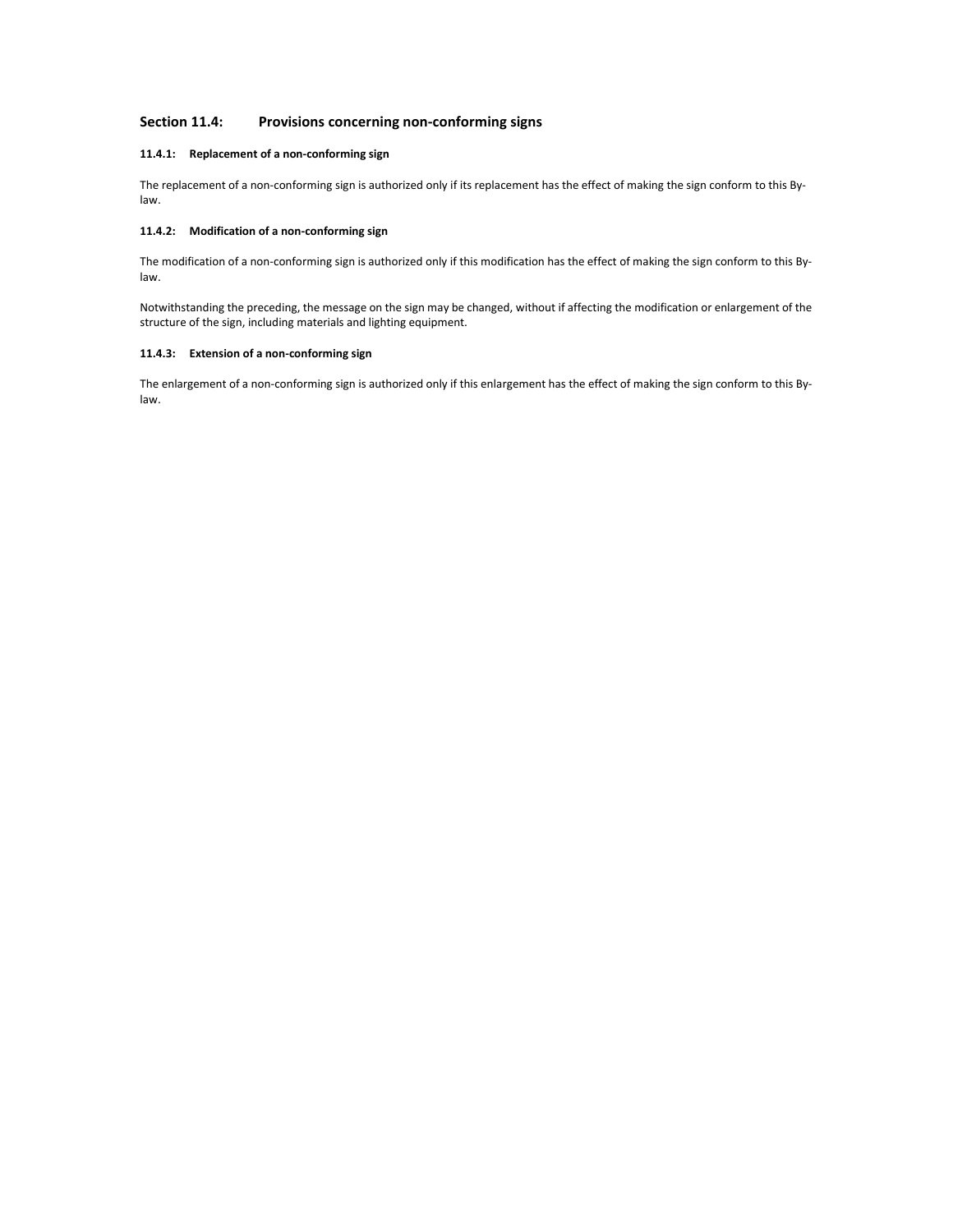# **Section 11.5: Provisions concerning conforming uses and structures on a non-conforming lot**

# **11.5.1: Conforming uses and structures on a non-conforming lot**

A use or a structure may be carried out or implemented on a non-conforming lot and protected by acquired rights provided the use or the structure conform to the Planning By-laws, with the exception of the provisions concerning the dimensions and the area of the lot.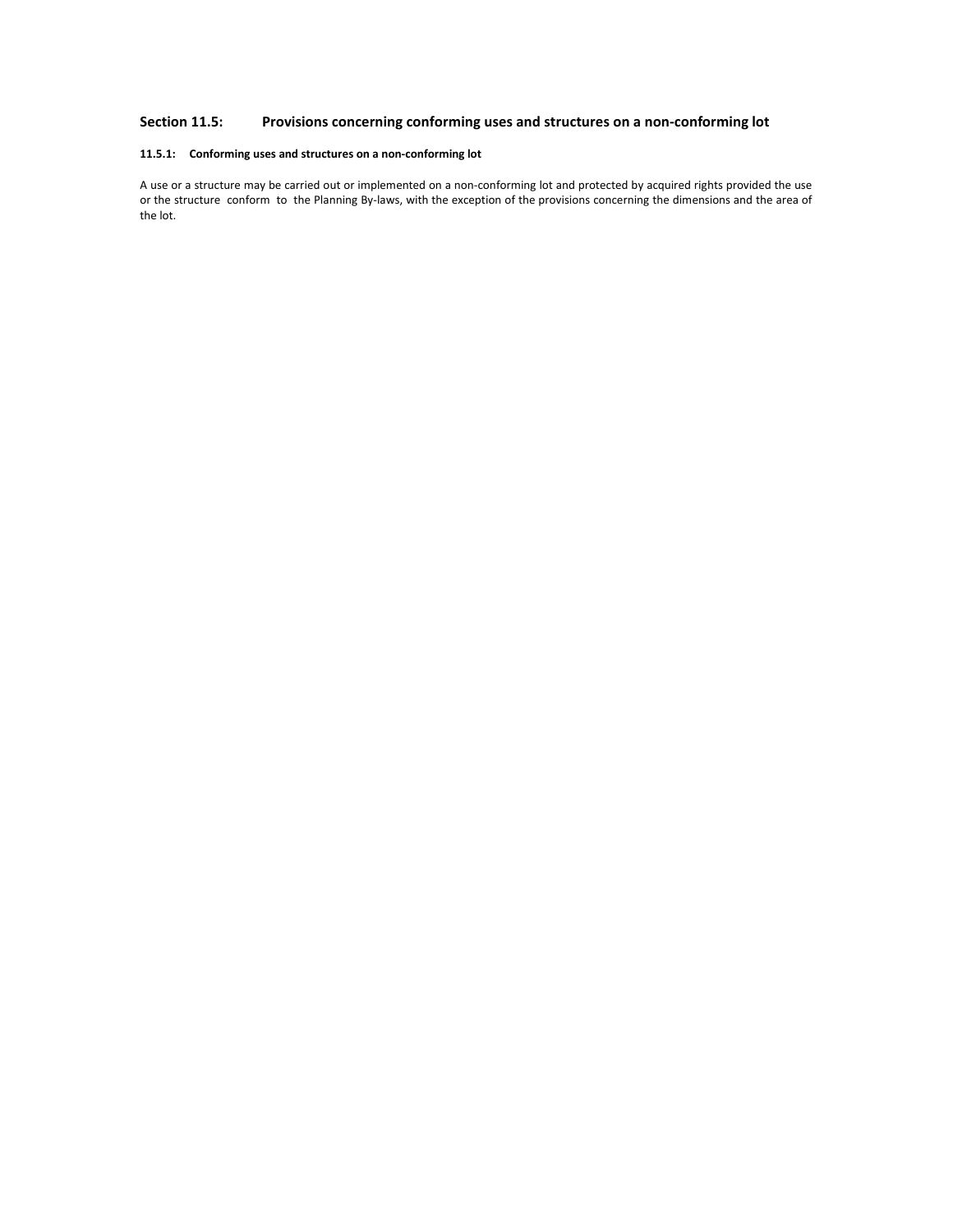

# **Z O N I N G B Y – L A W 1 9 2 – 2 0 1 2**

**CHAPTER 12:** 

**Final provisions**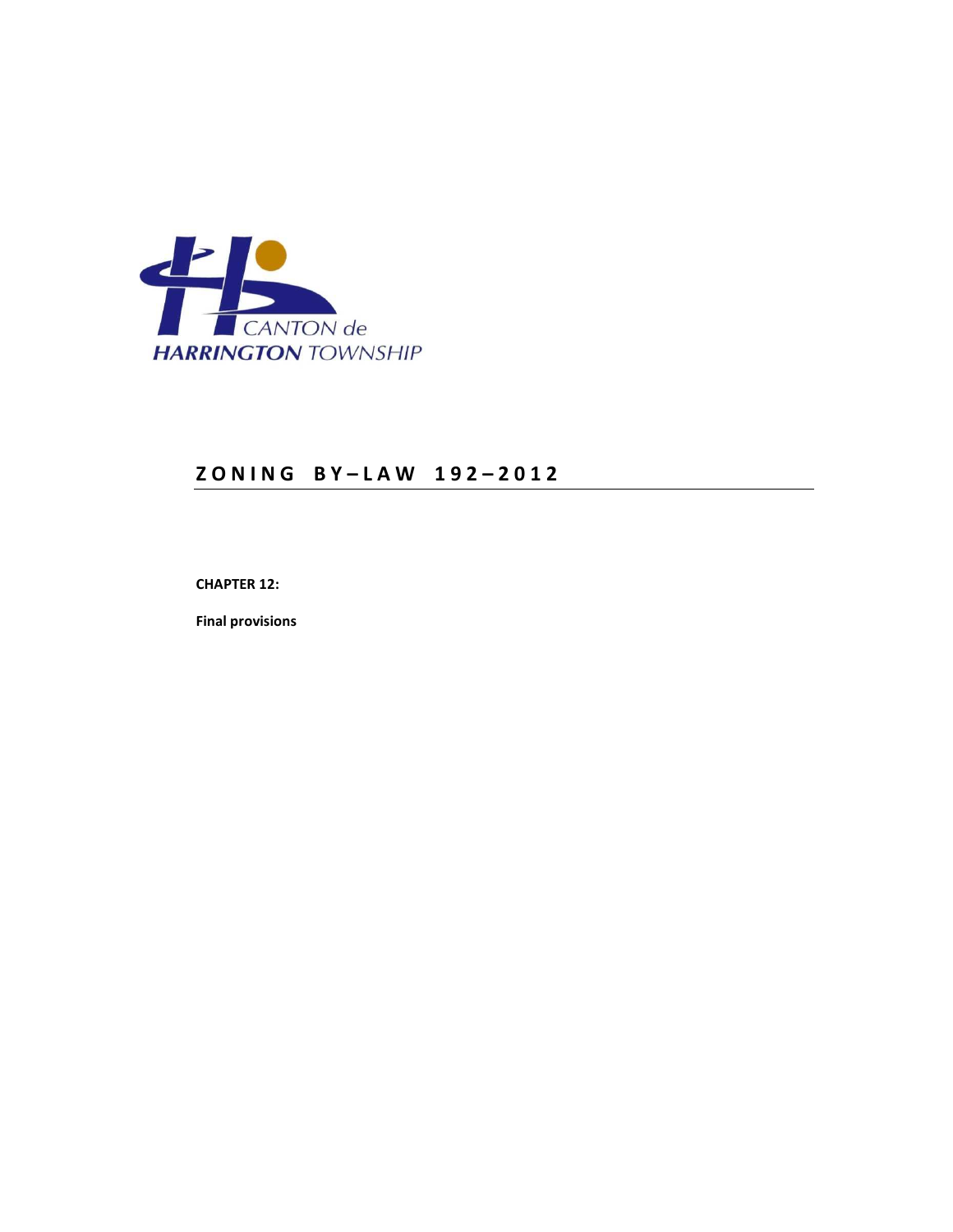# **Section 12.1: Penal provisions and coming into force**

### **12.1.1: Fines and penalties**

Whoever contravenes the provisions of this By-law commits an infraction.

An infraction to this By-law renders the offender liable to the following fines (in all cases, the costs of the proceedings are additional):

|                       | Person         |         | Company        |         |
|-----------------------|----------------|---------|----------------|---------|
|                       | <b>Minimum</b> | Maximum | <b>Minimum</b> | Maximum |
| <b>First fine</b>     | \$500          | \$1,000 | \$1,000        | \$2,000 |
| <b>Repeat offense</b> | \$1,000        | \$2,000 | \$2,000        | \$3,000 |

The delays for the payment of fines and the costs imposed in accordance with this By-law, and the consequences of nonpayment of said fines and costs in the prescribed delays are established in accordance with the *Code of Penal Procedure (chapter C-25.1).*

If an infraction lasts more than one day, the committed infraction on each day constitutes a separate infraction and the penalties decreed by each of the infractions may be imposed for each day that the infraction lasts, in accordance with this Article.

\_\_\_\_\_\_\_\_\_\_\_\_\_\_\_\_\_\_\_\_\_\_\_\_\_\_\_\_\_\_\_\_\_ \_\_\_\_\_\_\_\_\_\_\_\_\_\_\_\_\_\_\_\_\_\_\_\_\_\_\_\_

# **12.1.2: Coming into force**

This By-law shall come into force in accordance with the law.

**Mayor** Director General **CONSISTENT**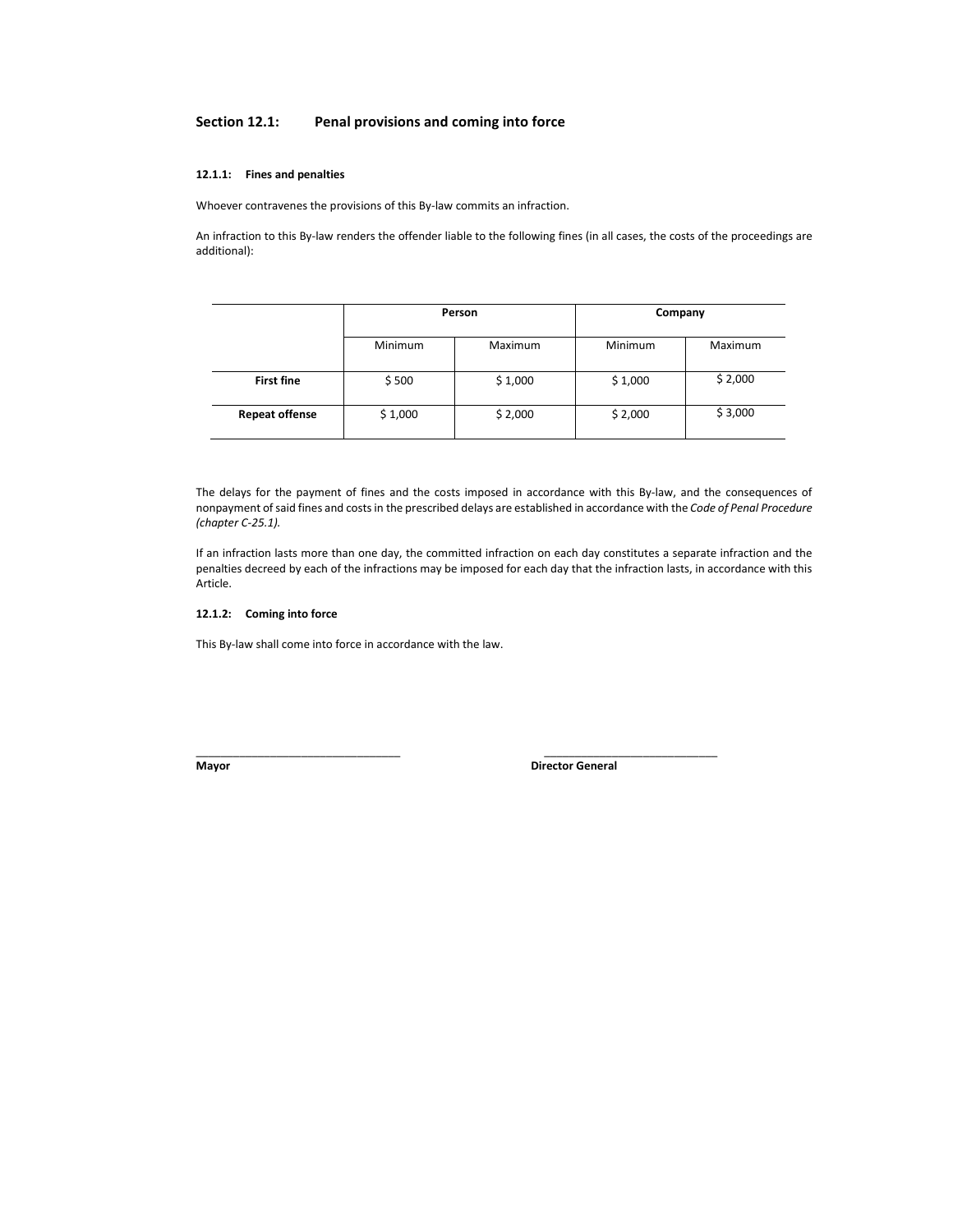

**ANNEX 1:** 

**Zoning Plan**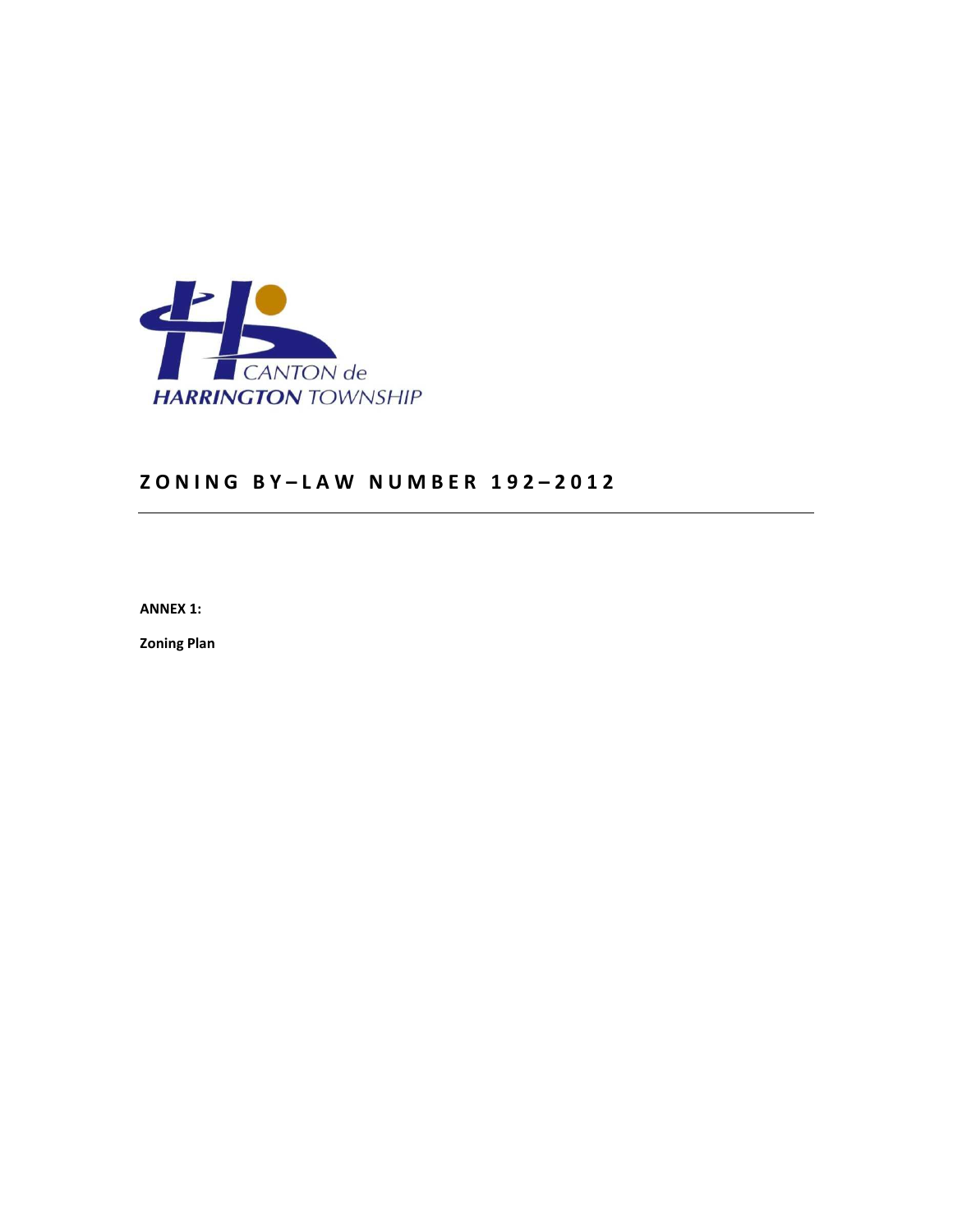

**ANNEX 2:** 

**Specification grids**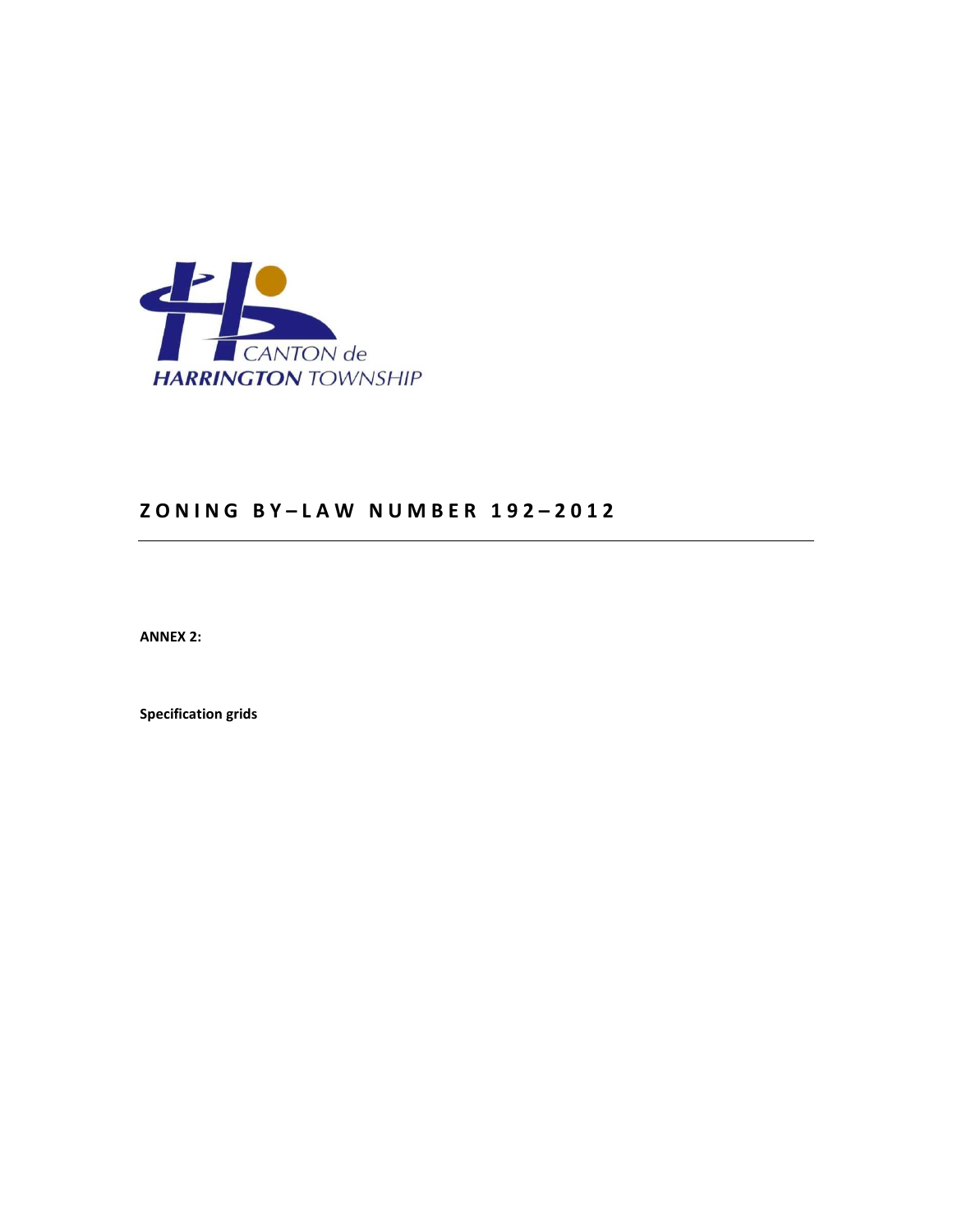

**ANNEX 3:** 

**Elements of interest**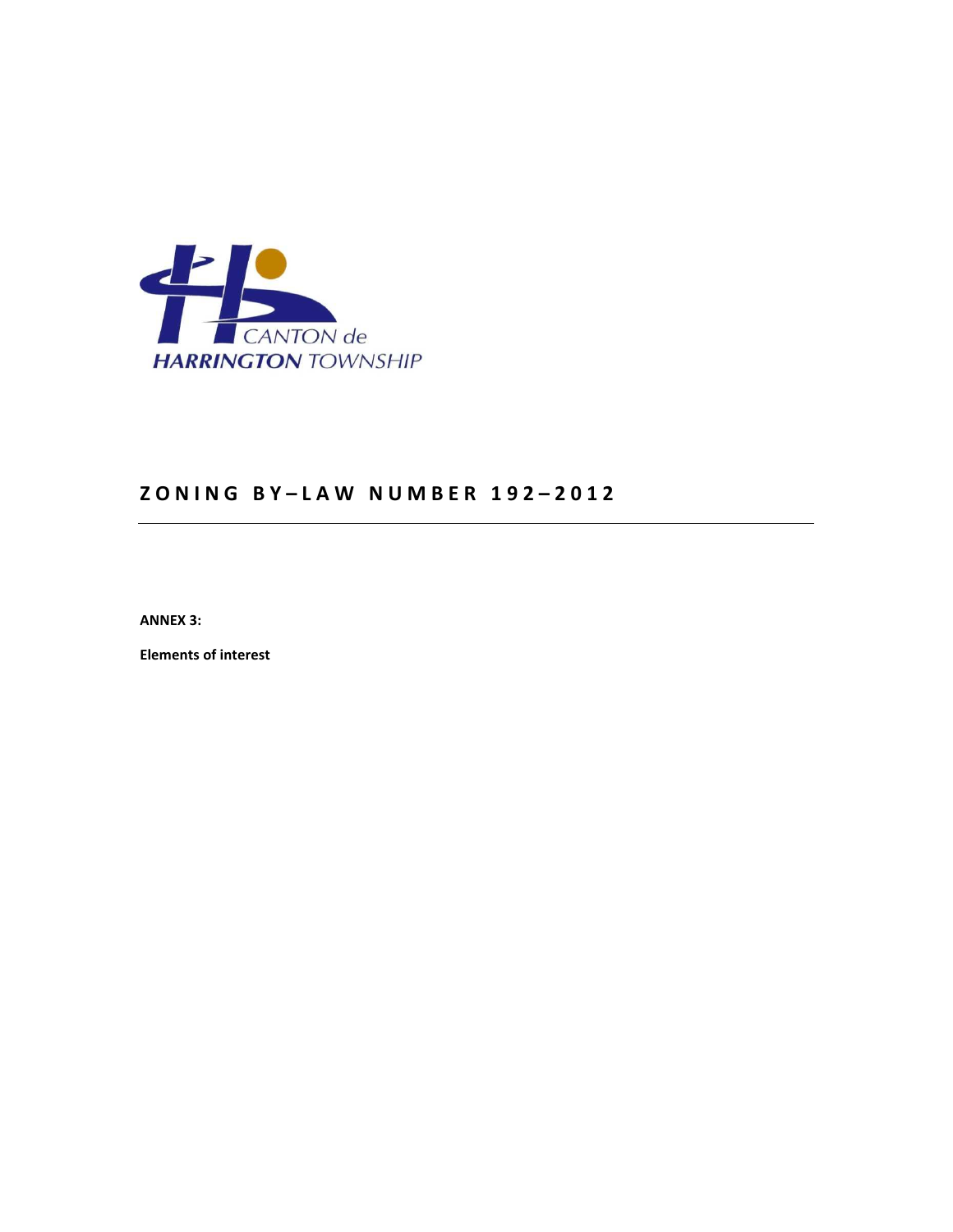

**TABLE OF CONTENTS**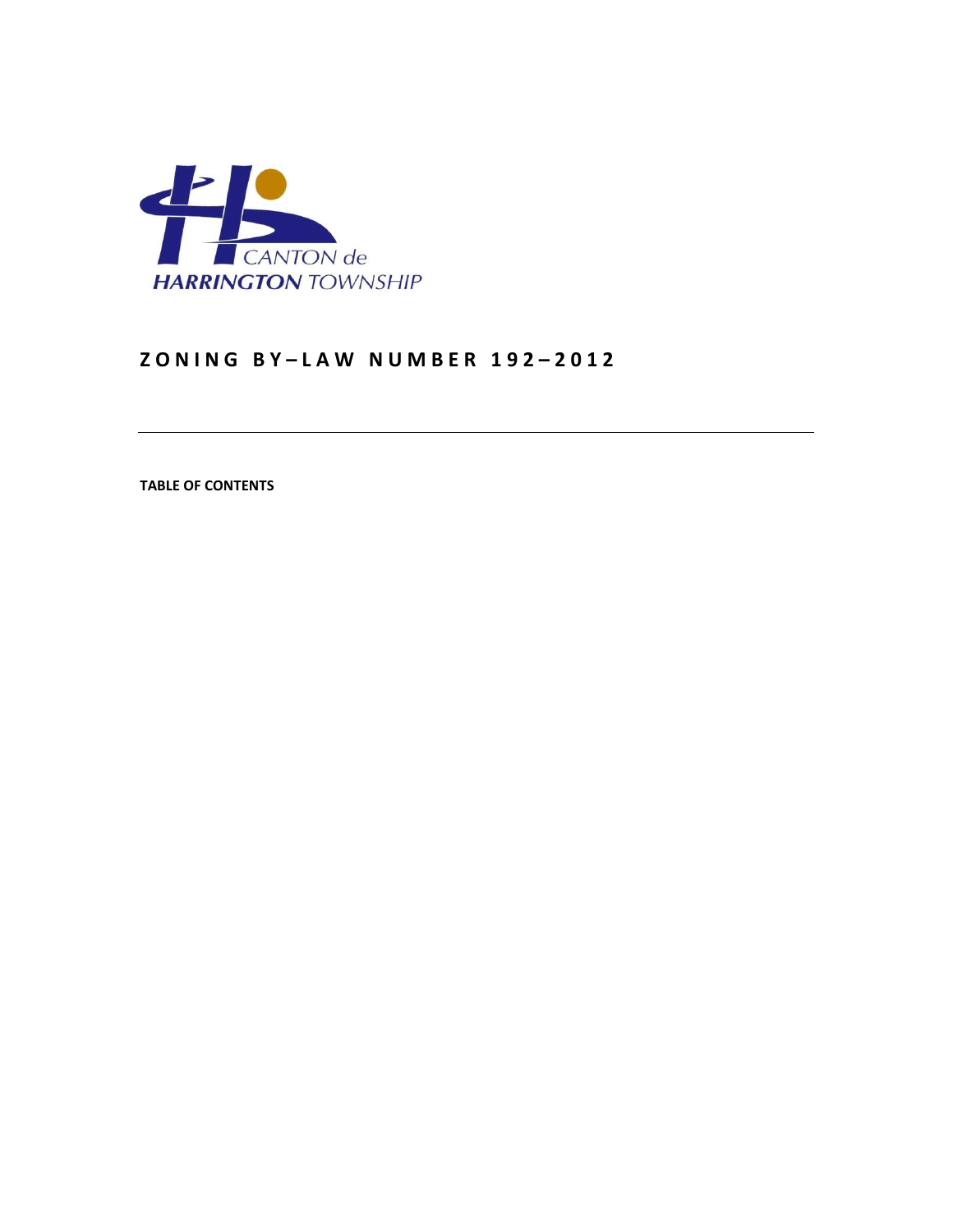# **TABLE OF CONTENTS**

# **CHAPTER 1: Declaratory, interpretative and administrative provisions**

- Section 1.1: Declaratory provisions
- 1.1.1: Title of by-law
- 1.1.2: Repeal
- 1.1.3: Scope of the by-law and affected territory
- 1.1.4: Conflict with other by-laws or laws
- 1.1.5: Annexed documents
- 1.1.6: Adoption section by section

## Section 1.2: Administrative provisions

- 1.2.1: Administrative and enforcement of the by-law
- 1.2.2: Powers of the designated officer
- 1.2.3: Activities covered
- 1.2.4: Permits and certificates

Section 1.3: Interpretative provisions

- 1.3.1: Interpretation of provisions
- 1.3.2: Division of the territory into zones
- 1.3.3: Interpretation of the boundaries of the zones
- 1.3.4: Identification of zones
- 1.3.5: Numbering of the by-law
- 1.3.6: Terminology

# **CHAPTER 2: Provisions concerning the classification of uses**

Section 2.1: General provisions

- 2.1.1: Rule of interpretation
- 2.1.2: Groups, classes and usage codes
- 2.1.3: Specification grids
- 2.1.4: Main use
- 2.1.5: Mixed use
- 2.1.6: Multiple uses
- 2.1.7: Authorized uses throughout the territory
- 2.1.8: Prohibited uses throughout the territory

Section 2.2: Classification of main uses

- 2.2.1: Residential (H) group
- 2.2.2: Commercial (C) group
- 2.2.3: Industrial (I) group
- 2.2.4: Public and institutional P) group
- 2.2.5: Recreational (R) group
- 2.2.6: Agricultural (A) group

# Section 2.3: Accessory uses

- 2.3.1: Accessory uses for a use other than residential or agricultural use
- 2.3.2: Accessory uses to a use in the agricultural (A) group
- 2.3.3: Accessory uses to a use in the residential group (H)

## Section 2.4: Temporary uses and buildings

- 2.4.1: Authorized temporary uses
- 2.4.2: Authorized temporary buildings or structures
- 2.4.3: Special provisions for temporary displays and outdoor sales
- 2.4.4: Special provisions for itinerant or ambulant sales

## **CHAPTER 3: Provisions concerning the implementation of main and accessory buildings**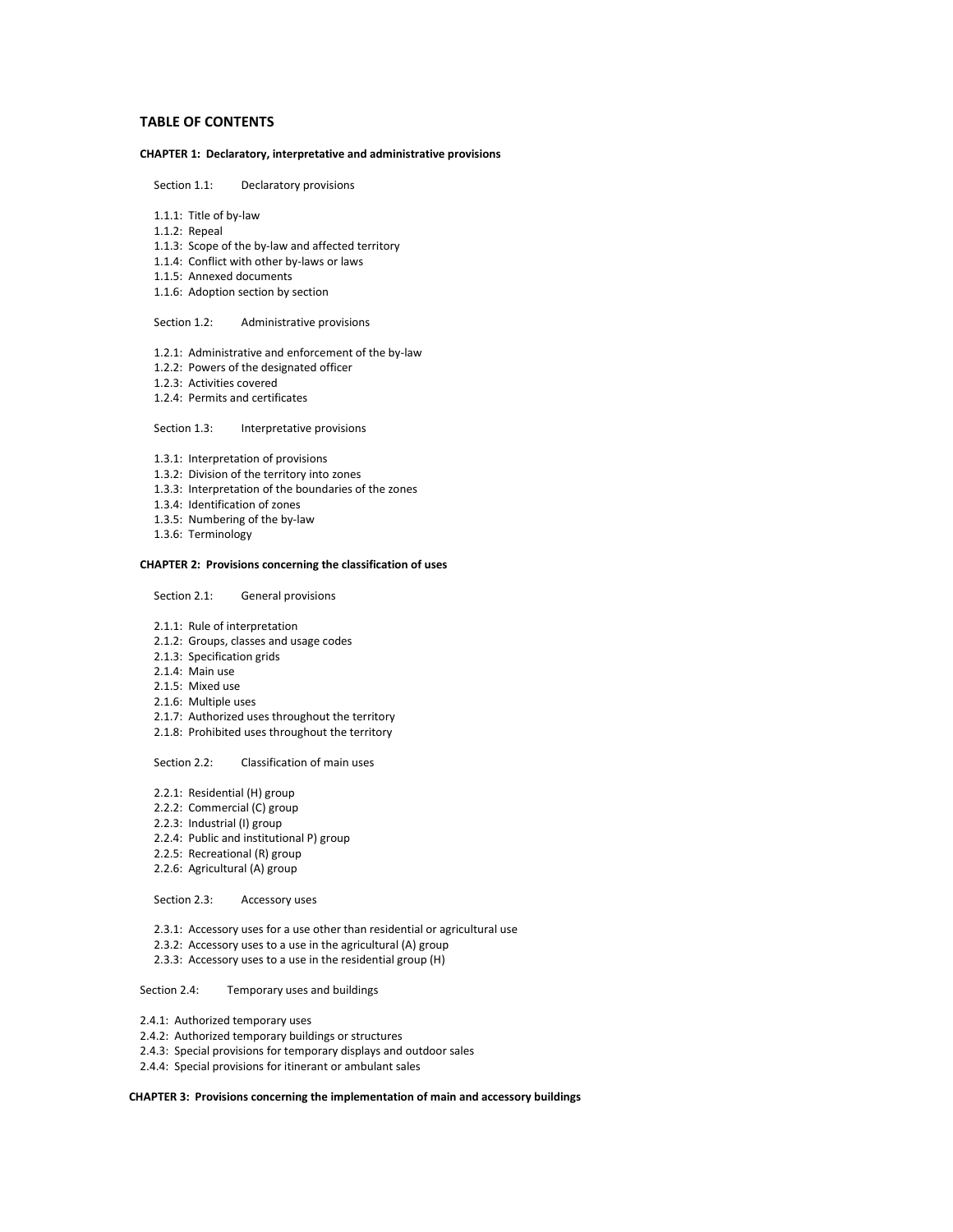Section 3.1: Implementation of main buildings

- 3.1.1: Method of implementation
- 3.1.2: Number of main buildings
- 3.1.3: Location of main buildings
- 3.1.4: Moving of main or accessory buildings
- 3.1.5: Number of dwellings per building
- 3.1.6: Implementation rate
- 3.1.7: Orientation of main buildings

Section 3.2: General provisions concerning yards and setbacks

- 3.2.1: Permanence of minimum setbacks
- 3.2.2: Minimum setback
- 3.2.3: Calculation of setbacks
- 3.2.4: Secondary front setbacks and yards
- 3.2.5: Minimum distance from a snowmobile trail

Section 3.3: Uses, buildings, structures and accessory equipment in yards and setbacks

- 3.3.1: General rule
- 3.3.2: Method of implementation of accessory buildings
- 3.3.3: Interpretation of the tables
- 3.3.4: Residential uses
- 3.3.5: Commercial uses
- 3.3.6: Industrial uses
- 3.3.7: Public and institutional uses
- 3.3.8: Recreational uses
- 3.3.9: Agricultural uses

Section 3.4: Special provision for accessory buildings and structures

- 3.4.1: General provisions
- 3.4.2: Implementation of certain buildings or structures in the front yard
- 3.4.3: Shed
- 3.4.4: Gazebo
- 3.4.5: Domestic greenhouse
- 3.4.6: Private garage and carport detached from main building
- 3.4.7: Private garage attached to or incorporated into the main building
- 3.4.8: Carport for automobiles attached to a main building
- 3.4.9: Outdoor fireplace
- 3.4.10: Children's playhouse
- 3.4.11: Shelter for firewood and piling area
- 3.4.12: Garbage and recycling bins
- 3.4.13: Building intended for storage
- 3.4.14: Outdoor café

Section 3.5: Special provision for pools, spas and water gardens

- 3.5.1: Implementation of a pool and a spa
- 3.5.2: Authorized number
- 3.5.3: Accessibility
- 3.5.4: Fences and safety devices required
- 3.5.5: Platform
- 3.5.6: Sidewalks or alleys surrounding pools and spas
- 3.5.7: Slides and trampolines prohibited
- 3.5.8: Filtration and heating equipment and systems
- 3.5.9: Lighting
- 3.5.10: Heat exchanger
- 3.5.11: Water gardens

Section 3.6: Special provisions for antennas and towers

- 3.6.1: Antennas as an accessory use only
- 3.6.2: Installation of an antenna
- 3.6.3: Implementation requirements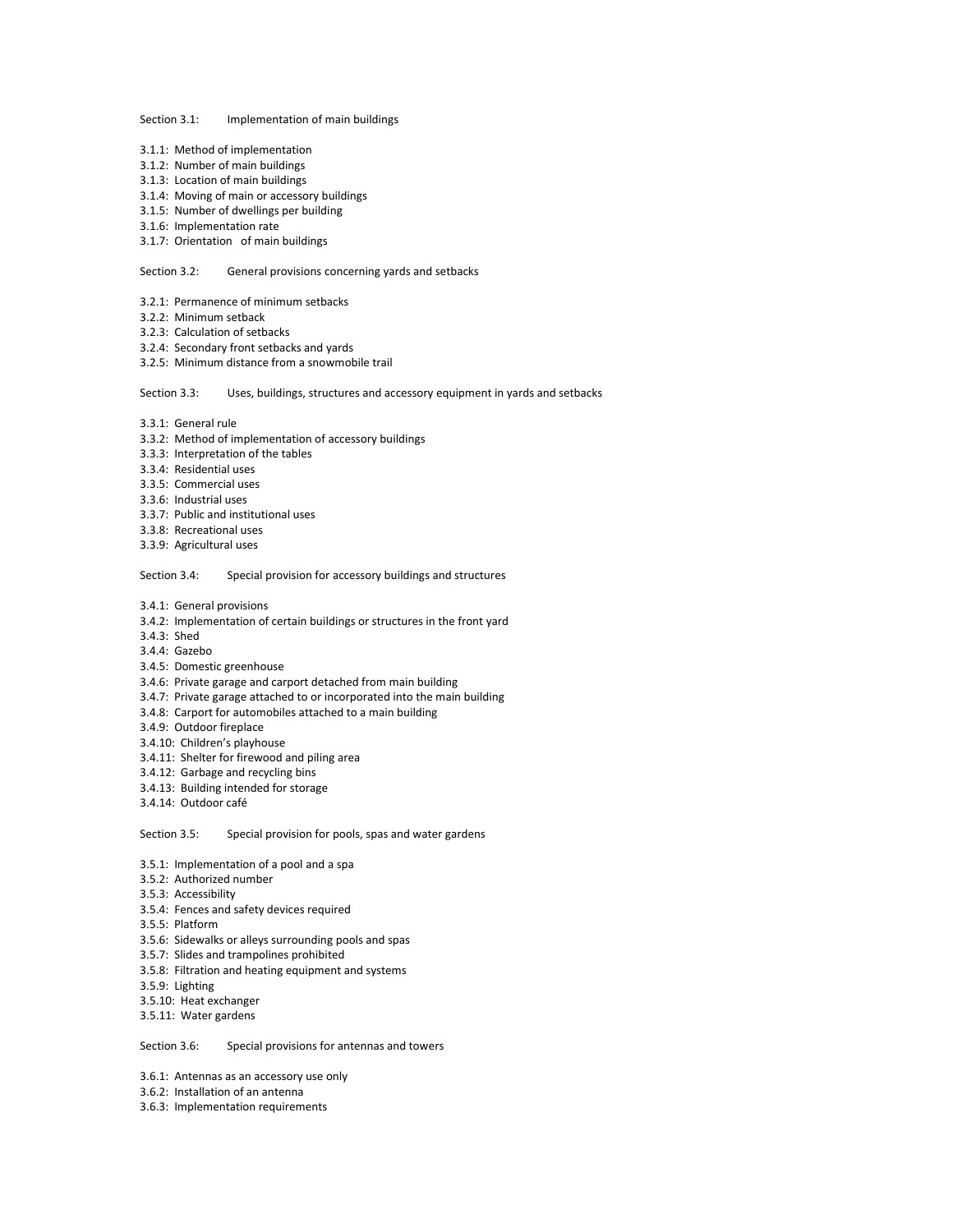3.6.4.: Antennas used for municipal purposes

Section 3.7: Special provisions for various mechanical apparatus and equipment

3.7.1: General rule

3.7.2: Landscaping

3.7.3: Solar panels

3.7.4: Equipment installed on the roof

Section 3.8: Special provisions for outdoor storage and display

3.8.1: Outdoor storage

3.8.2: Outdoor display as a permanent use

Section 3.9: Fences, hedges, low walls and retaining walls

- 3.9.1: Types of fences authorized
- 3.9.2: Distance from public utility equipment
- 3.9.3: Authorized height
- 3.9.4: Authorized materials
- 3.9.5: Prohibited materials
- 3.9.6: Design and maintenance

Section 3.10: Outdoor lighting

3.10.1: General provisions 3.10.2: Light fixture on a support or set on the ground

### **CHAPTER 4: Provisions concerning the architecture and dimensions of buildings**

Section 4.1: General provisions

- 4.1.1: Dimensions and height of buildings
- 4.1.2: Prohibited shapes and items
- 4.1.3: Prohibited materials for exterior siding
- 4.1.4: Number of authorized materials
- 4.1.5: Maintenance of outside siding material
- 4.1.6: Construction of a basement for an accessory building
- 4.1.7: Raising the level of ground floor
- 4.1.8: Apparent level of the foundations

### **CHAPTER 5: Provisions concerning the development and use of outdoor spaces**

Section 5.1: Visibility triangle

- 5.1.1: Encroachment on (or obstruction of) the street
- 5.1.2: Ban in the visibility triangle

Section 5.2: Development of open spaces

- 5.2.1: Obligation to develop open spaces
- 5.2.2: Development bordering commercial and industrial uses
- 5.2.3: Preservation of the natural state of the land
- 5.2.4: Prohibited plants
- 5.2.5: Standards for the location of trees

### **CHAPTER 6: Provisions concerning parking spaces and loading and unloading areas**

Section 6.1: Obligation to provide parking spaces

- 6.1.1: General provisions
- 6.1.2: Off street parking
- 6.1.3: Location of parking spaces
- 6.1.4: Calculation of the number of parking spaces required
- 6.1.5: Minimum number of parking spaces required
- 6.1.6: Development of parking spaces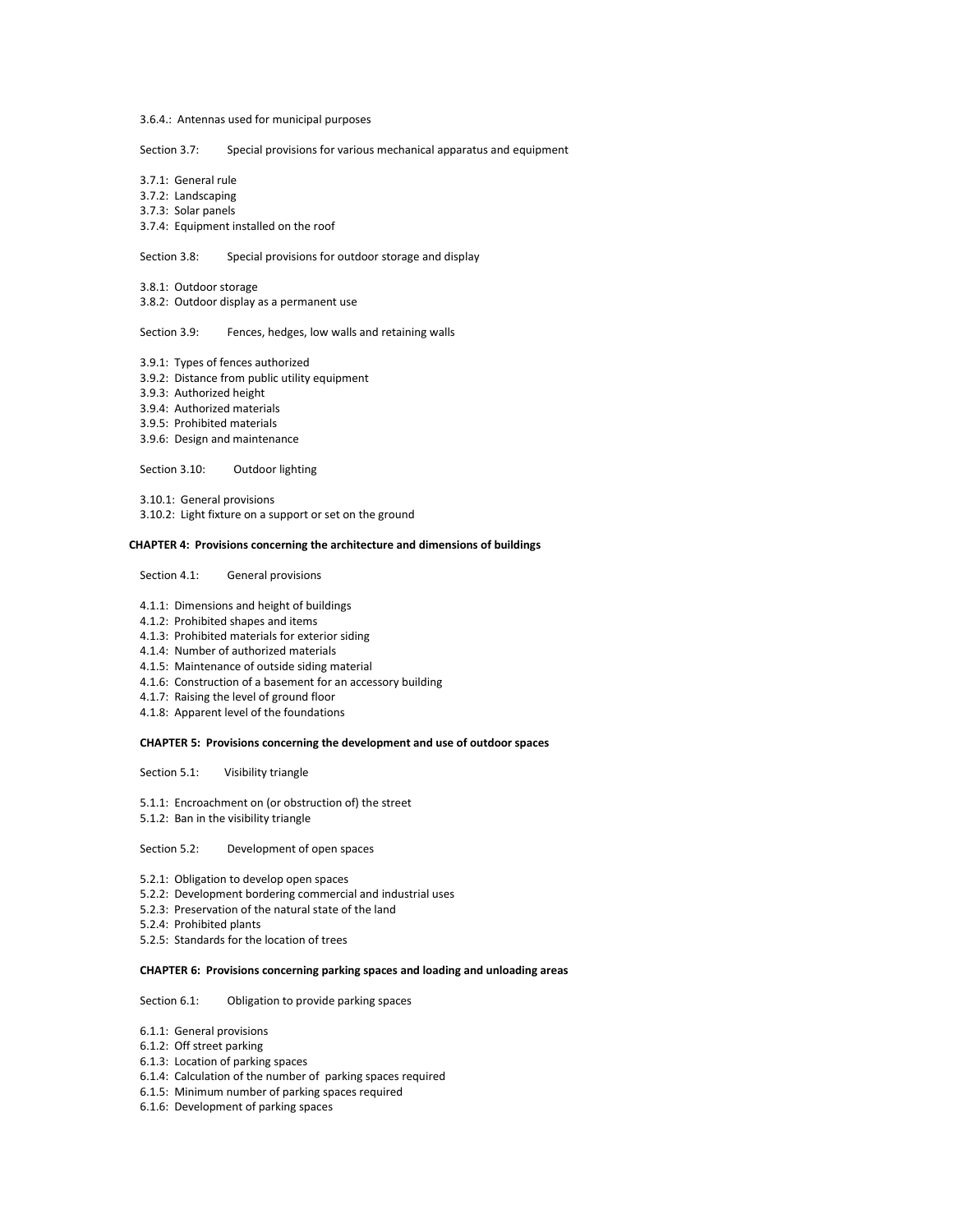- 6.1.7: Minimum dimensions of parking spaces and circulation alleys
- 6.1.8: Deadline for completion of parking spaces

### Section 6.2: Provisions concerning driveway entrances

- 6.2.1: Number of driveway entrances
- 6.2.2: Minimum distance between 2 driveway entrances
- 6.2.3: Width of driveway entrances
- 6.2.4: Location of driveway entrances

Section 6.3: Provisions concerning loading and unloading areas

6.3.1: Loading and unloading areas

## **CHAPTER 7: Provisions concerning signage**

Section 7.1: General provisions

- 7.1.1: Application
- 7.1.2: Types of authorized signs
- 7.1.3: Types of authorized installations
- 7.1.4: Calculating the area of the sign
- 7.1.5: Permanent sign not requiring a certificate of authorization
- 7.1.6: Temporary sign not requiring a certificate of authorization
- 7.1.7: Prohibited signs

Section 7.2: Provisions concerning the implementation, construction and maintenance of signs

- 7.2.1: Implementation of signs
- 7.2.2: Locations where putting up signs is forbidden
- 7.2.3: Lighting
- 7.2.4: Design and installation of signs
- 7.2.5: Authorized materials
- 7.2.6: Prohibited materials
- 7.2.7: Maintenance of a sign
- 7.2.8: Termination or discontinuance of an activity

## Section 7.3: Provisions concerning types of signs

- 7.3.1: Commercial sign attached to a building
- 7.3.2: Commercial signs isolated from the building
- 7.3.3: Modular signs
- 7.3.4: Community signs

Section 7.4: Provisions concerning signs by use or by zone

- 7.4.1: Residential zone or use
- 7.4.2: Zones and uses other than residential

Section 7.5: Special provisions to certain uses

7.5.1: Bed and Breakfasts (B & B) 7.5.2: Workshops for artists and artisans

# **CHAPTER 8: Provisions concerning the protection and the enhancement of the environment**

### Section 8.1: Provisions concerning the natural topography

- 8.1.1: Backfilling and filling works
- 8.1.2: Leveling of land and modification of the topography
- 8.1.3: Leveling of the land and modification of the topography prohibited
- 8.1.4: Zone with acute slope (of more than 30 %)
- 8.1.5: Zone with a strong slope (between 20 % and 30 %)

Section 8.2: Provisions concerning shores and shorelines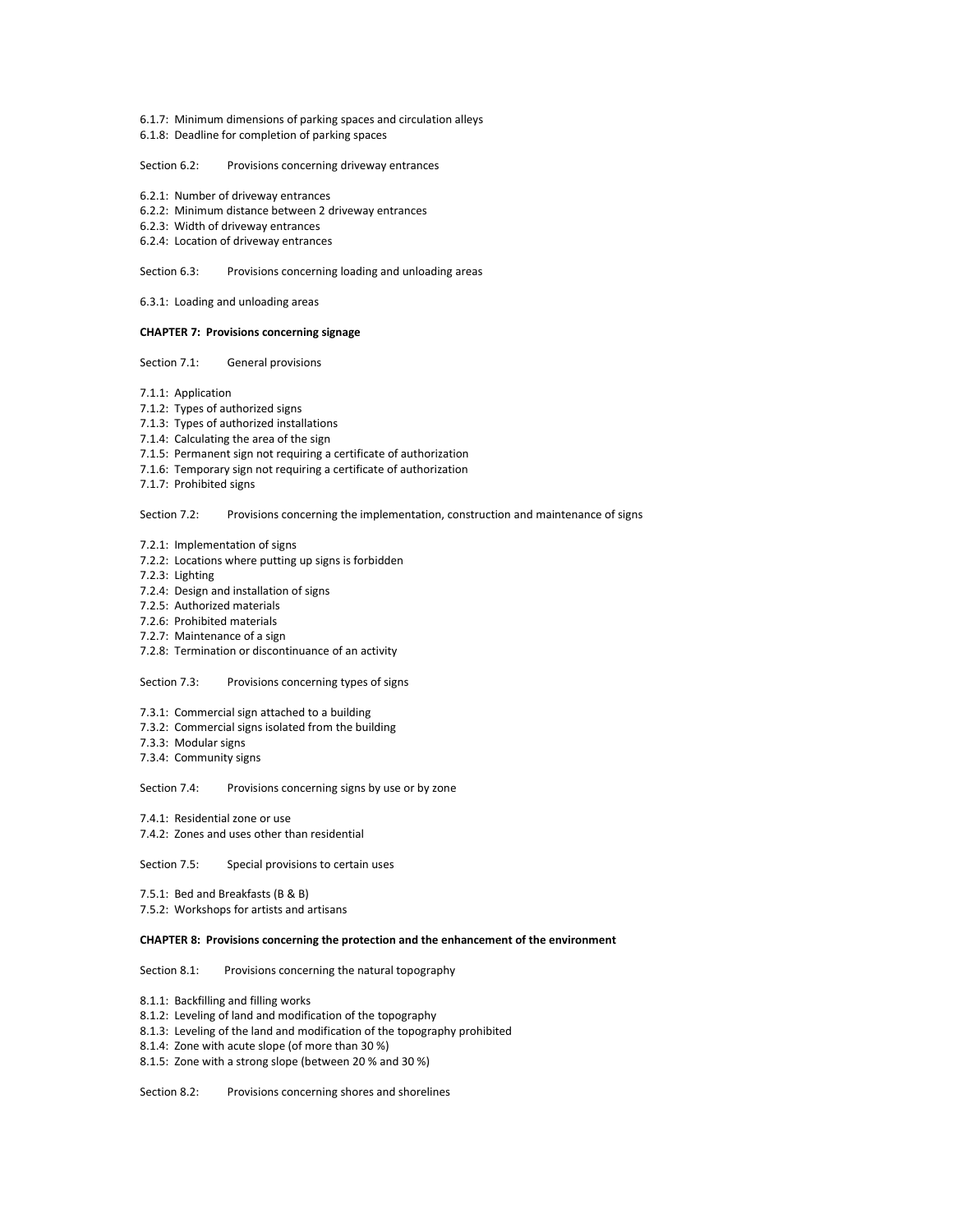- 8.2.1: Application of provisions
- 8.2.2: Necessity of a permit or a certificate of authorization
- 8.2.3: Width of the shore
- 8.2.4: Provisions concerning shores
- 8.2.5: Special provisions for a new golf course
- 8.2.6: Controlling the vegetation on the shore
- 8.2.7: Steps for replanting the shore
- 8.2.8: Provisions concerning the shoreline
- 8.2.9: Special provisions for a bridge or a culvert allowing the crossing of a watercourse
- 8.2.10: Special provisions concerning a ford

Section 8.3: Provisions concerning wetlands

- 8.3.1: General provisions
- 8.3.2: Protective strip
- 8.3.3: Special provisions for a closed wetland in zones URB-132, URB-134 and URB-141

## Section 8.4: Public and community drinking water intakes

- 8.4.1: Immediate protection area
- 8.4.2: Special protection measures for farming and forest areas
- 8.4.3: Additional special provisions for farming areas for catchment sites intended to supply more than 20 persons
- 8.4.4: Provisions concerning the storing of pesticides

## Section 8.5: Other provisions concerning the protection of the environment

- 8.5.1: Protection of heron nesting ground
- 8.5.2: Protection of a white-deer yard
- CHAPTER 9: Special provisions to the agricultural zone
- Section 9.1: General provisions
- 9.1.1: Object and scope
- 9.1.2: Provisions concerning determining the separation distances concerning the management of odors in the agricultural setting
- 9.1.3: Provisions concerning uses in the agricultural zone

## Section 9.2: Determining the separation distances

- 9.2.1: Separation distances for livestock facilities
- 9.2.2: Separation distances for liquid manure storage sites situated more than 150 m from a livestock facility
- 9.2.3: Separation distances for spreading farm manure
- 9.2.4: Special provisions applicable to strong odor livestock establishments

CHAPTER 10: Special provisions for certain uses

Section 10.1: Professional or commercial services practiced at home

- 10.1.1: General provisions
- 10.1.2: Authorized professional and commercial services
- 10.1.3: Conditions of implementation and requirements for professional and commercial services
- 10.1.4: Conditions of implementation and requirements for the rental of rooms
- Section 10.2: Workshop for artists and artisans
- 10.2.1: Special provisions applicable to the accessory use «Workshop for artists and artisans»
- Section 10.3: Additional dwelling
- 10.3.1: Special provisions to the accessory use «Additional dwelling»
- Section 10.4: Recording studio
- 10.4.1: Special provisions to the accessory use «Recording studio»
- Section 10.5 Bed and Breakfast and Bed and Breakfast (agricultural producer)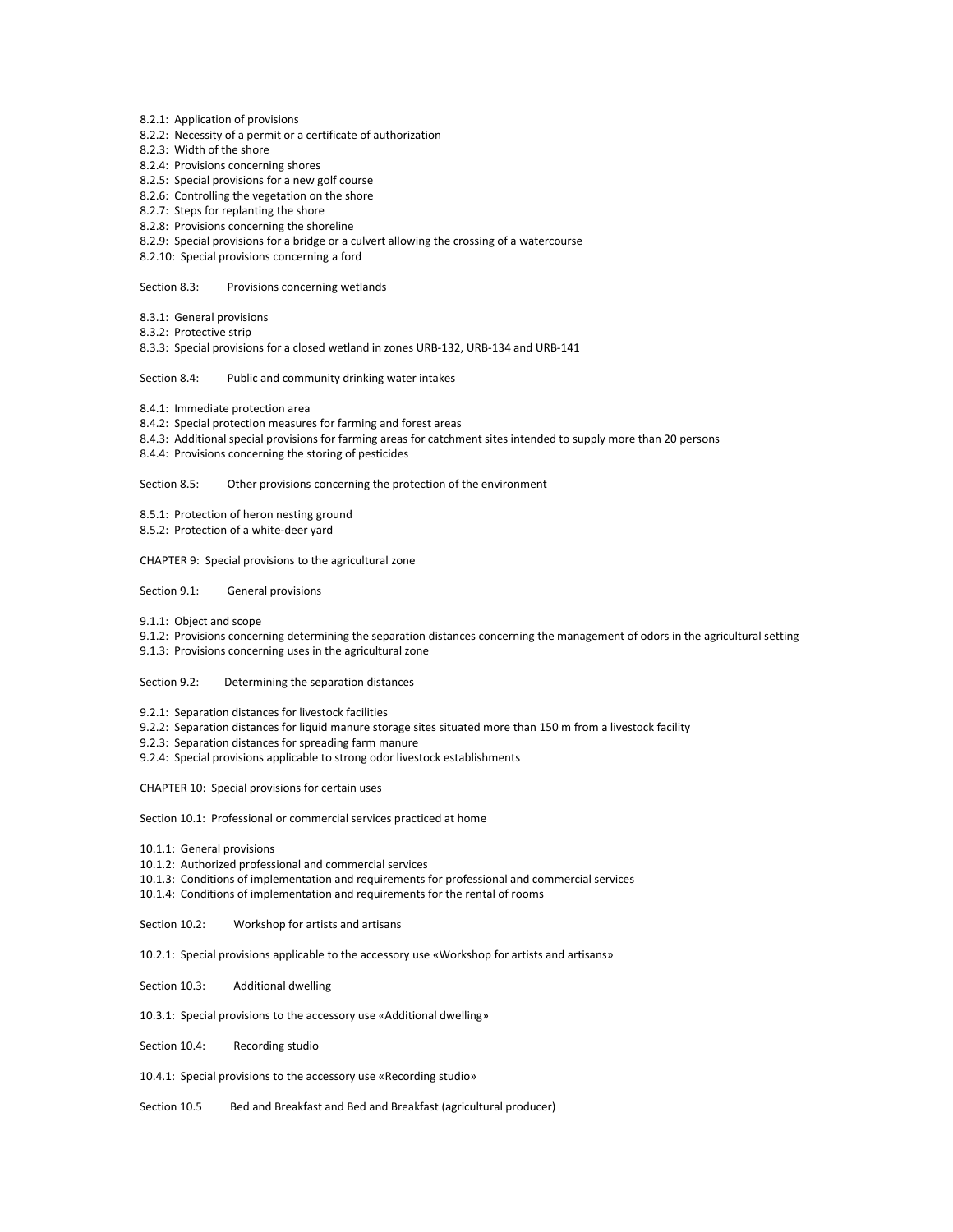10.5.1: Special provisions that apply to the use «Bed and Breakfast» or «Bed and Breakfast (agricultural producer) »

Section 10.6: Booth for local farm produce

10.6.1: Special provisions applicable to the accessory use «Booth for local farm produce»

Section 10.7: Hobby farm

10.7.1: Special provisions applicable to the accessory use «Hobby farm»

Section 10.8: Retail sales of products associated with the resources

10.8.1: Special provisions applicable to the use «Retail sales of products associated with the resources»

Section 10.9: Integrated projects

10.9.1: Implementation requirements 10.9.2: Provisions applicable to integrated projects 10.9.3: Non applicable provisions

Section 10.10: Camping and rustic camping establishment

10.10.1: Field of application 10.10.2: Conditions of implementation and development

Section 10.11: Raising and boarding farm animals

10.11.1: Field of application 10.11.2: Minimum area of the lot 10.11.3: Minimum distances 10.11.4: Buildings to shelter the animals

Section 10.12: Kennels and animal pounds

10.12.1: Implementation conditions 10.12.2: Minimum area of the lot 10.12.3: Minimum distances 10.12.4: Buildings to shelter the animals

Section 10.13: Extraction activities (gravel pit and sand pit)

10.13.1: Implementation conditions

Section 10.14: Trench landfill site

10.14.1: Implementation of uses in proximity of a trench landfill site

#### **CHAPTER 11: Special provisions for non- conforming structures and uses**

Section 11.1: General provisions

11.1.1: Field of application 11.1.2: Maintenance and repair

Section 11.2: Provisions concerning non-conforming uses

11.2.1: Replacement of a non-conforming use prohibited

11.2.2: Modification of a non-conforming use

11.2.3: Extension of a non-conforming use

11.2.4: Abandonment, discontinuance or interruption of a non-conforming use

Section 11.3: Provisions concerning non-conforming structures

11.3.1: Replacement of a non-conforming structure

11.3.2: Modification of non-conforming structures